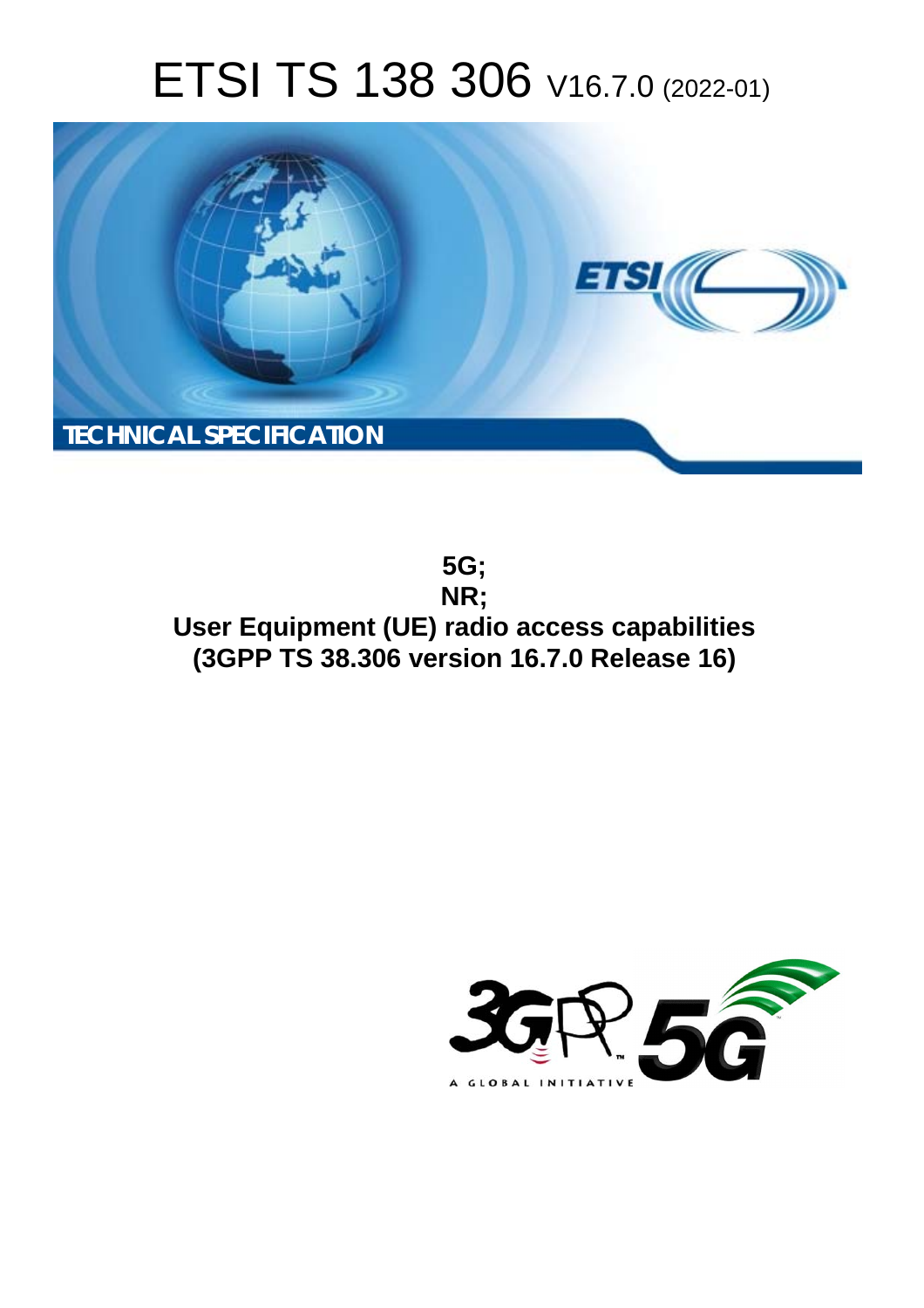Reference RTS/TSGR-0238306vg70

Keywords

 $\overline{5G}$ 

#### *ETSI*

650 Route des Lucioles F-06921 Sophia Antipolis Cedex - FRANCE

Tel.: +33 4 92 94 42 00 Fax: +33 4 93 65 47 16

Siret N° 348 623 562 00017 - APE 7112B Association à but non lucratif enregistrée à la Sous-Préfecture de Grasse (06) N° w061004871

#### *Important notice*

The present document can be downloaded from: <http://www.etsi.org/standards-search>

The present document may be made available in electronic versions and/or in print. The content of any electronic and/or print versions of the present document shall not be modified without the prior written authorization of ETSI. In case of any existing or perceived difference in contents between such versions and/or in print, the prevailing version of an ETSI deliverable is the one made publicly available in PDF format at [www.etsi.org/deliver](http://www.etsi.org/deliver).

Users of the present document should be aware that the document may be subject to revision or change of status. Information on the current status of this and other ETSI documents is available at <https://portal.etsi.org/TB/ETSIDeliverableStatus.aspx>

If you find errors in the present document, please send your comment to one of the following services: <https://portal.etsi.org/People/CommiteeSupportStaff.aspx>

#### *Notice of disclaimer & limitation of liability*

The information provided in the present deliverable is directed solely to professionals who have the appropriate degree of experience to understand and interpret its content in accordance with generally accepted engineering or other professional standard and applicable regulations.

No recommendation as to products and services or vendors is made or should be implied.

No representation or warranty is made that this deliverable is technically accurate or sufficient or conforms to any law and/or governmental rule and/or regulation and further, no representation or warranty is made of merchantability or fitness for any particular purpose or against infringement of intellectual property rights.

In no event shall ETSI be held liable for loss of profits or any other incidental or consequential damages.

Any software contained in this deliverable is provided "AS IS" with no warranties, express or implied, including but not limited to, the warranties of merchantability, fitness for a particular purpose and non-infringement of intellectual property rights and ETSI shall not be held liable in any event for any damages whatsoever (including, without limitation, damages for loss of profits, business interruption, loss of information, or any other pecuniary loss) arising out of or related to the use of or inability to use the software.

#### *Copyright Notification*

No part may be reproduced or utilized in any form or by any means, electronic or mechanical, including photocopying and microfilm except as authorized by written permission of ETSI. The content of the PDF version shall not be modified without the written authorization of ETSI.

The copyright and the foregoing restriction extend to reproduction in all media.

© ETSI 2022. All rights reserved.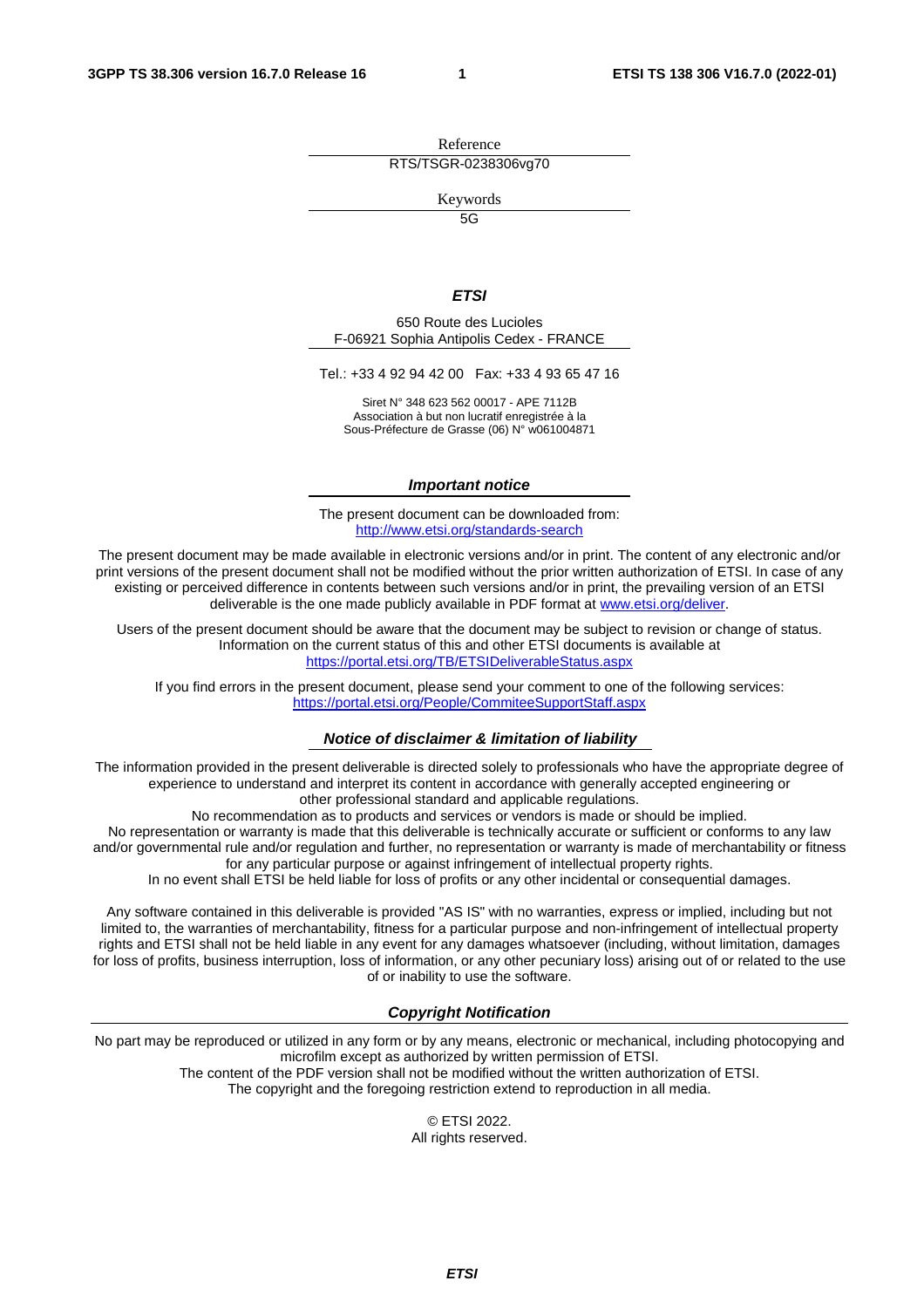# Intellectual Property Rights

#### Essential patents

IPRs essential or potentially essential to normative deliverables may have been declared to ETSI. The declarations pertaining to these essential IPRs, if any, are publicly available for **ETSI members and non-members**, and can be found in ETSI SR 000 314: *"Intellectual Property Rights (IPRs); Essential, or potentially Essential, IPRs notified to ETSI in respect of ETSI standards"*, which is available from the ETSI Secretariat. Latest updates are available on the ETSI Web server ([https://ipr.etsi.org/\)](https://ipr.etsi.org/).

Pursuant to the ETSI Directives including the ETSI IPR Policy, no investigation regarding the essentiality of IPRs, including IPR searches, has been carried out by ETSI. No guarantee can be given as to the existence of other IPRs not referenced in ETSI SR 000 314 (or the updates on the ETSI Web server) which are, or may be, or may become, essential to the present document.

#### **Trademarks**

The present document may include trademarks and/or tradenames which are asserted and/or registered by their owners. ETSI claims no ownership of these except for any which are indicated as being the property of ETSI, and conveys no right to use or reproduce any trademark and/or tradename. Mention of those trademarks in the present document does not constitute an endorsement by ETSI of products, services or organizations associated with those trademarks.

**DECT™**, **PLUGTESTS™**, **UMTS™** and the ETSI logo are trademarks of ETSI registered for the benefit of its Members. **3GPP™** and **LTE™** are trademarks of ETSI registered for the benefit of its Members and of the 3GPP Organizational Partners. **oneM2M™** logo is a trademark of ETSI registered for the benefit of its Members and of the oneM2M Partners. **GSM**® and the GSM logo are trademarks registered and owned by the GSM Association.

# Legal Notice

This Technical Specification (TS) has been produced by ETSI 3rd Generation Partnership Project (3GPP).

The present document may refer to technical specifications or reports using their 3GPP identities. These shall be interpreted as being references to the corresponding ETSI deliverables.

The cross reference between 3GPP and ETSI identities can be found under<http://webapp.etsi.org/key/queryform.asp>.

### Modal verbs terminology

In the present document "**shall**", "**shall not**", "**should**", "**should not**", "**may**", "**need not**", "**will**", "**will not**", "**can**" and "**cannot**" are to be interpreted as described in clause 3.2 of the [ETSI Drafting Rules](https://portal.etsi.org/Services/editHelp!/Howtostart/ETSIDraftingRules.aspx) (Verbal forms for the expression of provisions).

"**must**" and "**must not**" are **NOT** allowed in ETSI deliverables except when used in direct citation.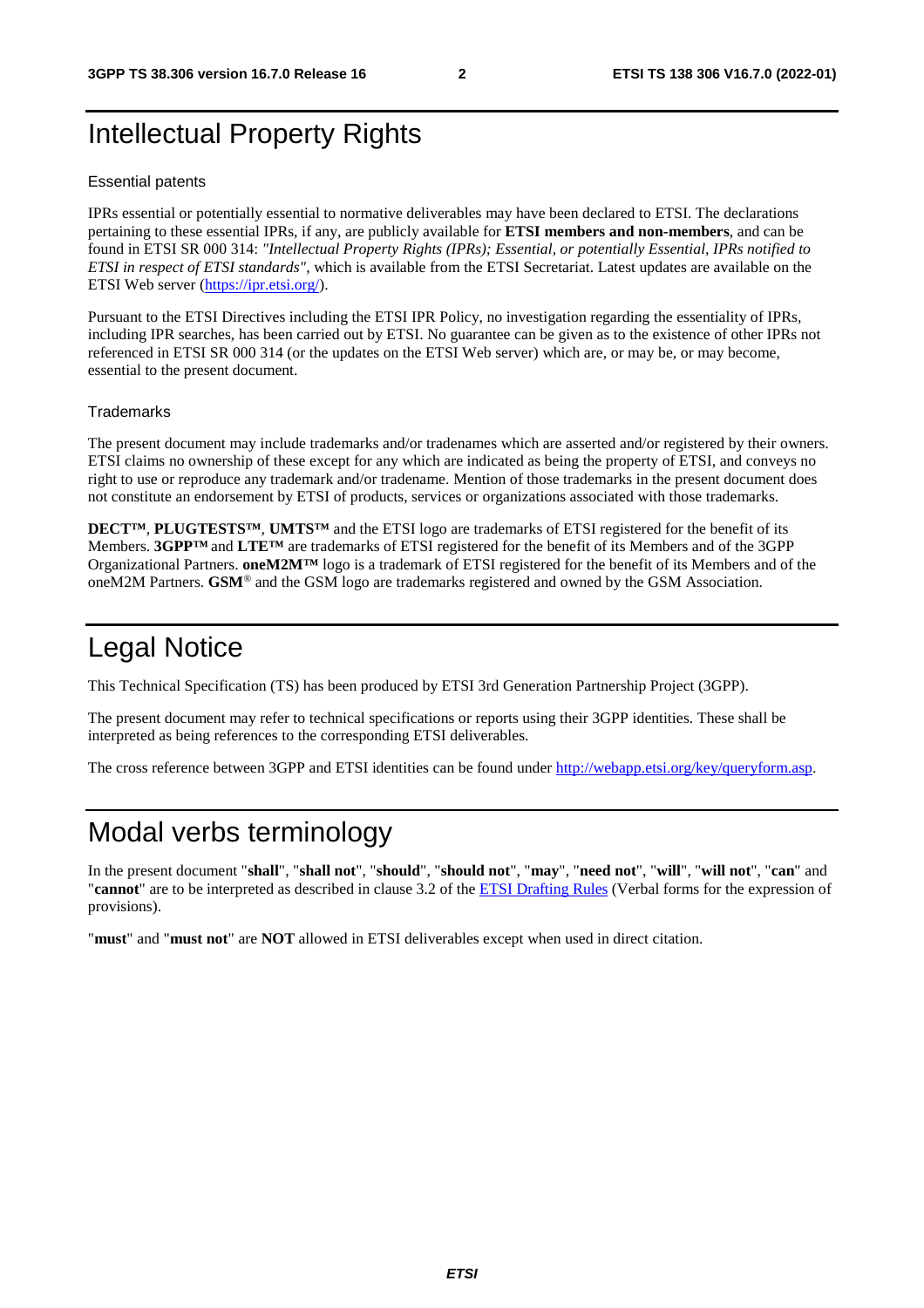$\mathbf{3}$ 

# Contents

| 1              |  |  |  |
|----------------|--|--|--|
| 2              |  |  |  |
| 3              |  |  |  |
| 3.1            |  |  |  |
| 3.2<br>3.3     |  |  |  |
| $\overline{4}$ |  |  |  |
| 4.1            |  |  |  |
| 4.1.1          |  |  |  |
| 4.1.2          |  |  |  |
| 4.1.3          |  |  |  |
| 4.1.4          |  |  |  |
| 4.1.5          |  |  |  |
| 4.1.6          |  |  |  |
| 4.2            |  |  |  |
| 4.2.1          |  |  |  |
| 4.2.2          |  |  |  |
| 4.2.3          |  |  |  |
| 4.2.4          |  |  |  |
| 4.2.5          |  |  |  |
| 4.2.6          |  |  |  |
| 4.2.7          |  |  |  |
| 4.2.7.1        |  |  |  |
| 4.2.7.2        |  |  |  |
| 4.2.7.2a       |  |  |  |
| 4.2.7.3        |  |  |  |
| 4.2.7.4        |  |  |  |
| 4.2.7.5        |  |  |  |
| 4.2.7.6        |  |  |  |
| 4.2.7.7        |  |  |  |
| 4.2.7.8        |  |  |  |
| 4.2.7.9        |  |  |  |
| 4.2.7.10       |  |  |  |
| 4.2.7.11       |  |  |  |
| 4.2.7.12       |  |  |  |
| 4.2.7.13       |  |  |  |
| 4.2.7.14       |  |  |  |
| 4.2.8          |  |  |  |
| 4.2.9          |  |  |  |
| 4.2.9a         |  |  |  |
| 4.2.10         |  |  |  |
| 4.2.10.1       |  |  |  |
| 4.2.10.2       |  |  |  |
| 4.2.11         |  |  |  |
| 4.2.12         |  |  |  |
| 4.2.13         |  |  |  |
| 4.2.14         |  |  |  |
| 4.2.15         |  |  |  |
| 4.2.15.1       |  |  |  |
| 4.2.15.2       |  |  |  |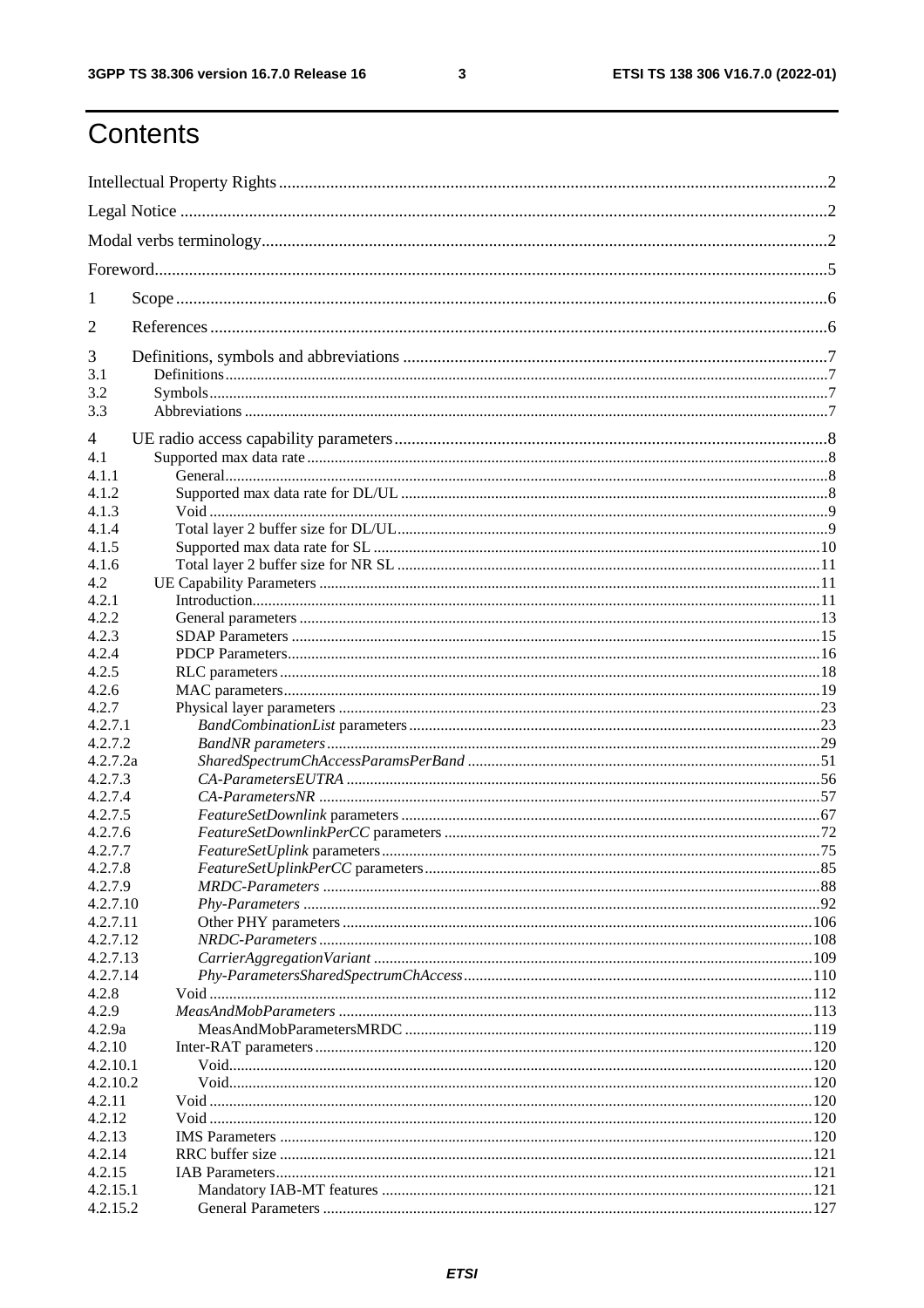#### $\overline{\mathbf{4}}$

|                          | Annex C (informative):        |                                                                                    |  |
|--------------------------|-------------------------------|------------------------------------------------------------------------------------|--|
|                          | <b>Annex B (informative):</b> | UE capability indication for UE capabilities with both FDD/TDD and                 |  |
| A.5:                     |                               |                                                                                    |  |
| $A.4$ :                  |                               |                                                                                    |  |
| A.3:                     |                               |                                                                                    |  |
| $A.2$ :                  |                               |                                                                                    |  |
| $A.1$ :                  |                               |                                                                                    |  |
|                          |                               |                                                                                    |  |
|                          | <b>Annex A (normative):</b>   |                                                                                    |  |
| 8                        |                               |                                                                                    |  |
| 7                        |                               |                                                                                    |  |
| 6                        |                               | Conditionally mandatory features without UE radio access capability parameters 141 |  |
| 5.7                      |                               |                                                                                    |  |
| 5.6                      |                               |                                                                                    |  |
| 5.5                      |                               |                                                                                    |  |
| 5.3<br>5.4               |                               |                                                                                    |  |
| 5.2                      |                               |                                                                                    |  |
| 5.1                      |                               |                                                                                    |  |
| 5                        |                               |                                                                                    |  |
| 4.2.19                   |                               |                                                                                    |  |
| 4.2.18                   |                               |                                                                                    |  |
| 4.2.17                   |                               |                                                                                    |  |
| 4.2.16.2<br>4.2.16.2.1   |                               |                                                                                    |  |
| 4.2.16.1.7               |                               |                                                                                    |  |
| 4.2.16.1.6               |                               |                                                                                    |  |
| 4.2.16.1.5               |                               |                                                                                    |  |
| 4.2.16.1.3<br>4.2.16.1.4 |                               |                                                                                    |  |
| 4.2.16.1.2               |                               |                                                                                    |  |
| 4.2.16.1.1               |                               |                                                                                    |  |
| 4.2.16.1                 |                               |                                                                                    |  |
| 4.2.16                   |                               |                                                                                    |  |
| 4.2.15.8<br>4.2.15.9     |                               |                                                                                    |  |
| 4.2.15.7.2               |                               |                                                                                    |  |
| 4.2.15.7.1               |                               |                                                                                    |  |
| 4.2.15.7                 |                               |                                                                                    |  |
| 4.2.15.5<br>4.2.15.6     |                               |                                                                                    |  |
| 4.2.15.4                 |                               |                                                                                    |  |
| 4.2.15.3                 |                               |                                                                                    |  |
|                          |                               |                                                                                    |  |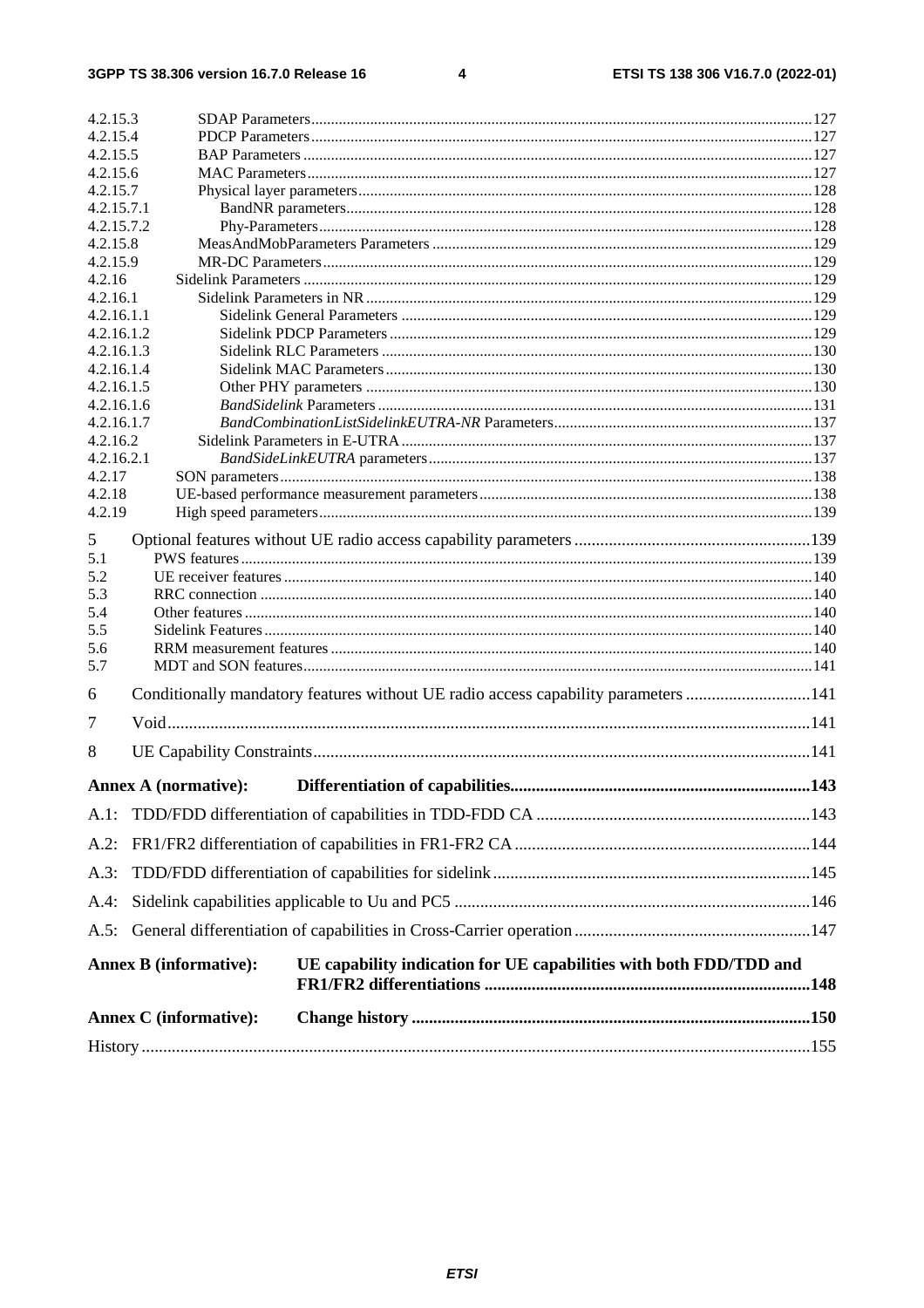# Foreword

This Technical Specification has been produced by the 3rd Generation Partnership Project (3GPP).

The contents of the present document are subject to continuing work within the TSG and may change following formal TSG approval. Should the TSG modify the contents of the present document, it will be re-released by the TSG with an identifying change of release date and an increase in version number as follows:

Version x.y.z

where:

- x the first digit:
	- 1 presented to TSG for information;
	- 2 presented to TSG for approval;
	- 3 or greater indicates TSG approved document under change control.
- y the second digit is incremented for all changes of substance, i.e. technical enhancements, corrections, updates, etc.
- z the third digit is incremented when editorial only changes have been incorporated in the document.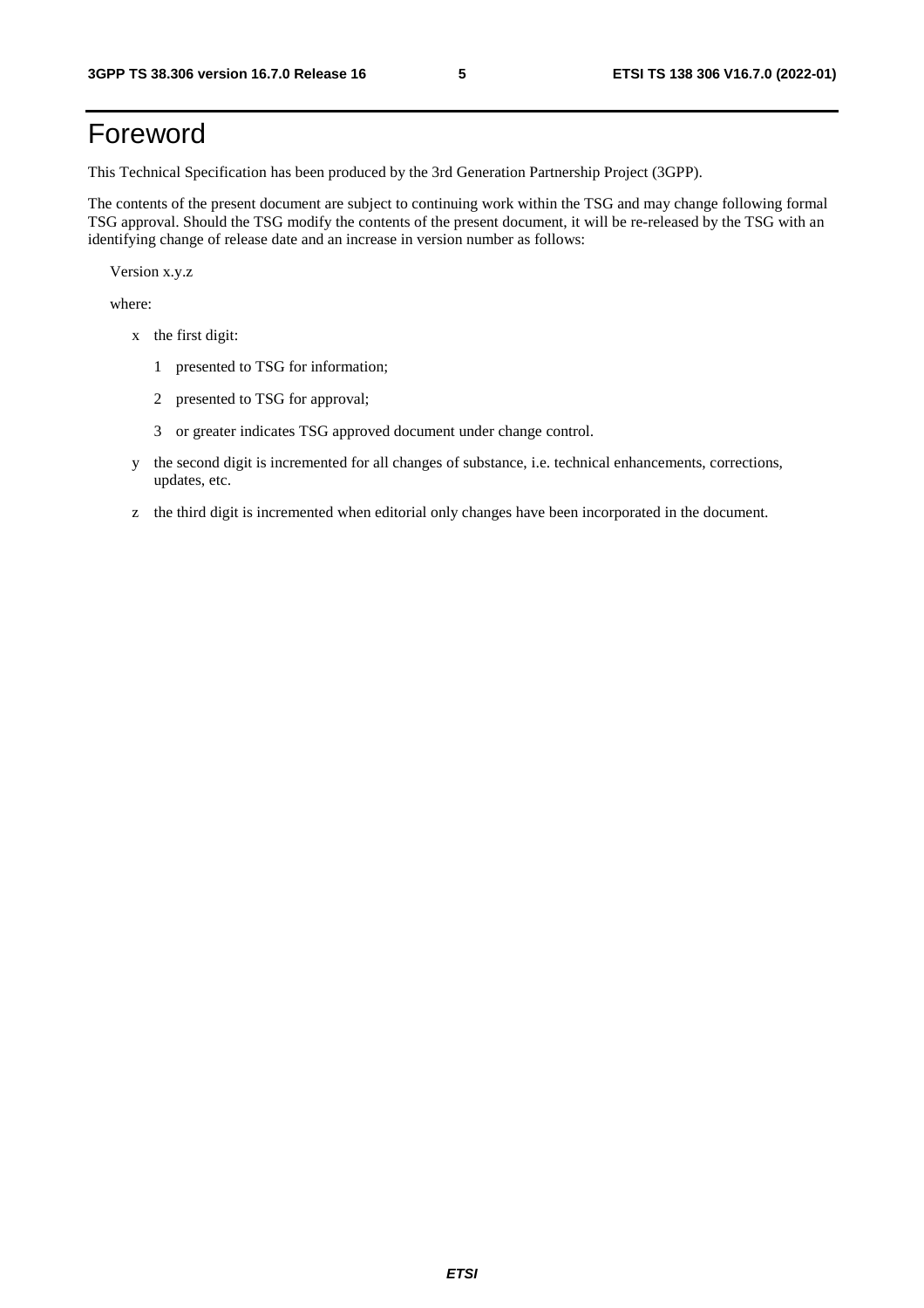# 1 Scope

The present document defines the NR UE Radio Access Capability Parameters.

# 2 References

The following documents contain provisions which, through reference in this text, constitute provisions of the present document.

- References are either specific (identified by date of publication, edition number, version number, etc.) or non-specific.
- For a specific reference, subsequent revisions do not apply.
- For a non-specific reference, the latest version applies. In the case of a reference to a 3GPP document (including a GSM document), a non-specific reference implicitly refers to the latest version of that document *in the same Release as the present document*.
- [1] 3GPP TR 21.905: "Vocabulary for 3GPP Specifications".
- [2] 3GPP TS 38.101-1: "NR; User Equipment (UE) radio transmission and reception Part 1: Range 1 Standalone".
- [3] 3GPP TS 38.101-2: "NR; User Equipment (UE) radio transmission and reception Part 2: Range 2 Standalone".
- [4] 3GPP TS 38.101-3: "NR; User Equipment (UE) radio transmission and reception Part 3: Range 1 and Range 2 Interworking operation with other radios".
- [5] 3GPP TS 38.133: "NR; Requirements for support of radio resource management".
- [6] 3GPP TS 38.211: "NR; Physical channels and modulation".
- [7] 3GPP TS 37.340: "Evolved Universal Terrestrial Radio Access (E-UTRA) and NR Multiconnectivity".
- [8] 3GPP TS 38.321: "NR; Medium Access Control (MAC) protocol specification".
- [9] 3GPP TS 38.331: "NR; Radio Resource Control (RRC) protocol specification".
- [10] 3GPP TS 38.212: "NR; Multiplexing and channel coding".
- [11] 3GPP TS 38.213: "NR; Physical layer procedures for control".
- [12] 3GPP TS 38.214: "NR; Physical layer procedures for data".
- [13] 3GPP TS 38.215: "NR; Physical layer measurements".
- [14] 3GPP TS 36.101: "Evolved Universal Terrestrial Radio Access (E-UTRA) radio transmission and reception".
- [15] 3GPP TS 36.306: "Evolved Universal Terrestrial Radio Access (E-UTRA) User Equipment (UE) radio access capabilities".
- [16] 3GPP TS 38.323: "NR; Packet Data Convergence Protocol (PDCP) specification".
- [17] 3GPP TS 36.331: "Evolved Universal Terrestrial Radio Access (E-UTRA) Radio Resource Control (RRC); Protocol Specification".
- [18] 3GPP TS 38.101-4: "NR; User Equipment (UE) radio transmission and reception Part 4: Performance requirements".
- [19] 3GPP TS 36.213: "Evolved Universal Terrestrial Radio Access (E-UTRA); Physical layer procedures".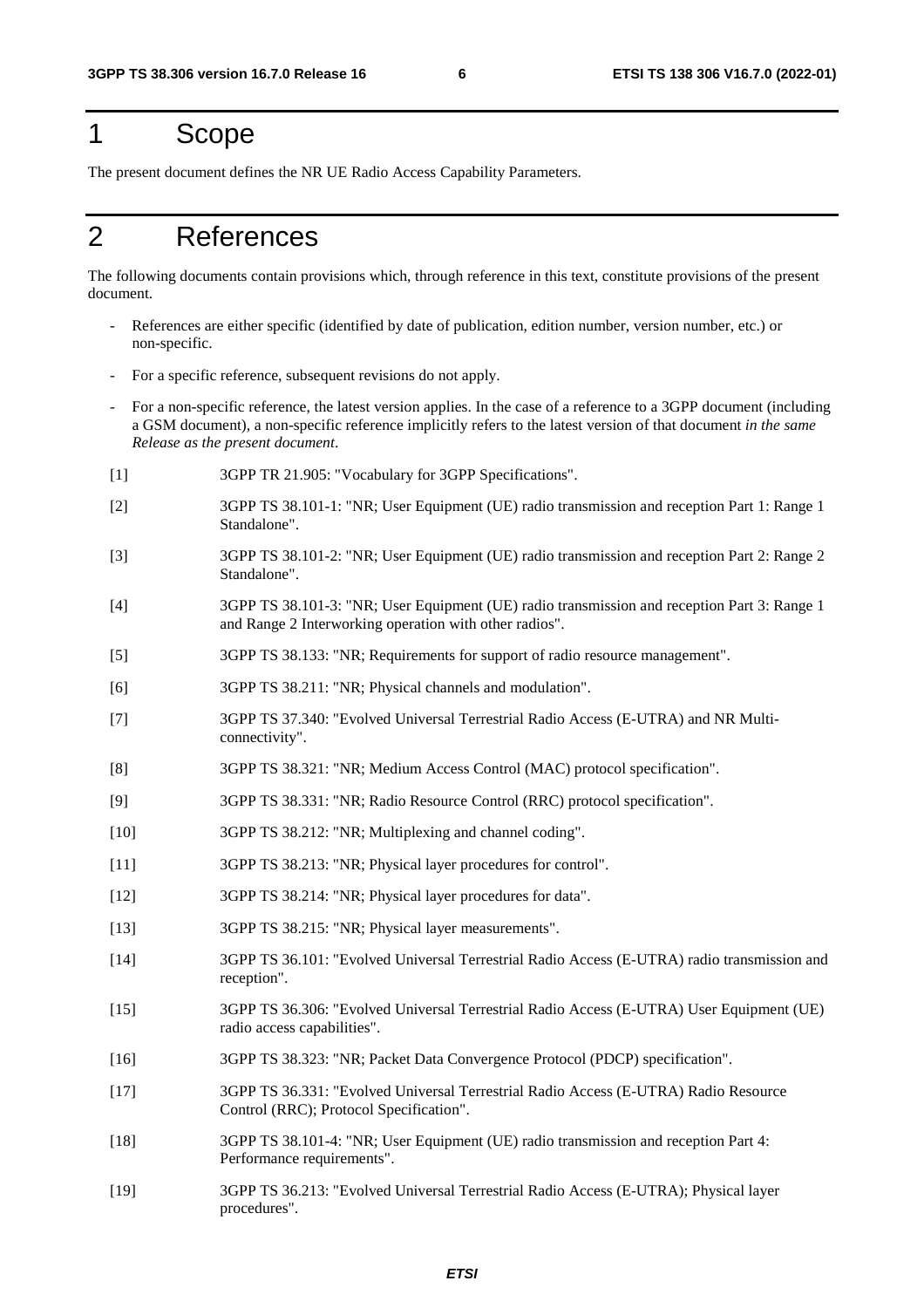- [20] 3GPP TS 25.306: "UE radio access capabilities".
- [21] 3GPP TS 38.304: "User Equipment (UE) procedures in Idle mode and RRC Inactive state".
- [22] 3GPP TS 37.355: " LTE Positioning Protocol (LPP)".
- [23] 3GPP TS 38.340: "NR; Backhaul Adaptation Protocol (BAP) specification".
- [24] 3GPP TR 38.822: "NR; User Equipment (UE) feature list".
- [25] 3GPP TS 37.324: "E-UTRA and NR; Service Data Adaptation Protocol (SDAP) specification"
- [26] 3GPP TS 38.314: "NR; Layer 2 Measurements".
- [27] 3GPP TS 36.133: "Evolved Universal Terrestrial Radio Access (E-UTRA); Requirements for support of radio resource management".
- [28] 3GPP TS 38.300: "NR; NR and NG-RAN Overall Description; Stage-2".

3 Definitions, symbols and abbreviations

### 3.1 Definitions

For the purposes of the present document, the terms and definitions given in TR 21.905 [1] and the following apply. A term defined in the present document takes precedence over the definition of the same term, if any, in TR 21.905 [1].

**Fallback band combination:** A Uu band combination that would result from another Uu band combination (parent band combination) by releasing at least one SCell or uplink configuration of SCell, or SCG, or SUL. A PC5 band combination that would result from another PC5 band combination (parent band combination) by releasing at least one sidelink carrier. An intra-band non-contiguous band combination is not considered to be a fallback band combination of an intra-band contiguous band combination. A fallback band combination supports the same channel bandwidth(s) for each carrier as its parent band combination(s).

**Fallback per band feature set:** A feature set per band that has same or lower capabilities than the reported capabilities from the reported feature set per band for a given band.

**Fallback per CC feature set:** A feature set per CC that has same or lower capabilities than the capabilities of UE (e.g. supported MIMO layers, BW, modulation order) while keeping the numerology the same from the reported feature set per CC for a given carrier per band.

### 3.2 Symbols

For the purposes of the present document, the following symbols apply:

| MaxDLDataRate:    | Maximum DL data rate                 |
|-------------------|--------------------------------------|
| MaxDLDataRate MN: | Maximum DL data rate in the MN       |
| MaxDLDataRate SN: | Maximum DL data rate in the SN       |
| MaxULDataRate:    | Maximum UL data rate                 |
| MaxSLtxDataRate:  | Maximum SL data rate in transmission |
| MaxSLrxDataRate:  | Maximum SL data rate in reception    |

### 3.3 Abbreviations

For the purposes of the present document, the abbreviations given in TR 21.905 [1] and the following apply. An abbreviation defined in the present document takes precedence over the definition of the same abbreviation, if any, in TR 21.905 [1].

| <b>BAP</b> | <b>Backhaul Adaptation Protocol</b> |
|------------|-------------------------------------|
| BС         | <b>Band Combination</b>             |
| BT         | <b>B</b> luetooth                   |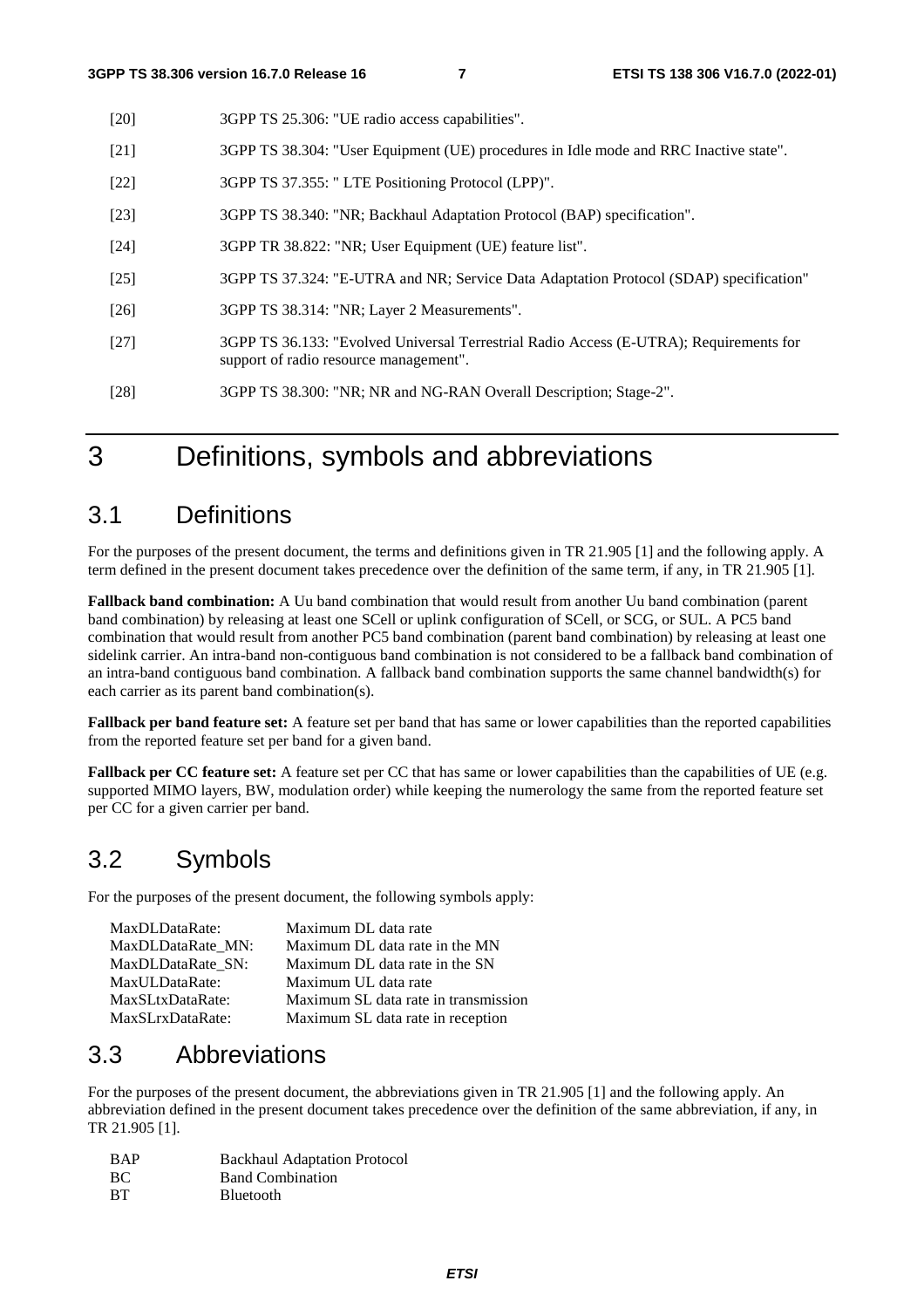| <b>DAPS</b>   | Dual Active Protocol Stack                    |
|---------------|-----------------------------------------------|
| DL.           | Downlink                                      |
| <b>EHC</b>    | <b>Ethernet Header Compression</b>            |
| <b>FS</b>     | <b>Feature Set</b>                            |
| <b>FSPC</b>   | Feature Set Per Component-carrier             |
| <b>IAB-MT</b> | Integrated Access Backhaul Mobile Termination |
| <b>MAC</b>    | Medium Access Control                         |
| <b>MCG</b>    | Master Cell Group                             |
| MN            | Master Node                                   |
| MR-DC         | Multi-RAT Dual Connectivity                   |
| <b>PDCP</b>   | Packet Data Convergence Protocol              |
| <b>RLC</b>    | Radio Link Control                            |
| <b>RTT</b>    | Round Trip Time                               |
| <b>SCG</b>    | Secondary Cell Group                          |
| <b>SDAP</b>   | Service Data Adaptation Protocol              |
| <b>SN</b>     | Secondary Node                                |
| UL            | Uplink                                        |
| WLAN          | Wireless Local Area Network                   |

# 4 UE radio access capability parameters

### 4.1 Supported max data rate

### 4.1.1 General

The DL, UL and SL max data rate supported by the UE is calculated by band or band combinations supported by the UE. A UE supporting NR (NR SA, MR-DC) shall support the calculated DL and UL max data rate defined in 4.1.2. A UE supporting NR sidelink communication shall support the calculated SL max data rate defined in 4.1.5.

### 4.1.2 Supported max data rate for DL/UL

For NR, the approximate data rate for a given number of aggregated carriers in a band or band combination is computed as follows.

data rate (in Mbps) = 
$$
10^{-6} \cdot \sum_{j=1}^{J} \left( v_{Layers}^{(j)} \cdot Q_m^{(j)} \cdot f^{(j)} \cdot R_{max} \cdot \frac{N_{PRB}^{BW(j), \mu} \cdot 12}{T_s^{\mu}} \cdot (1 - OH^{(j)}) \right)
$$

wherein

J is the number of aggregated component carriers in a band or band combination  $R_{\text{max}} = 948/1024$ 

For the j-th CC,

 $v_{Lapers}^{(j)}$  is the maximum number of supported layers given by higher layer parameter *maxNumberMIMO*-

*LayersPDSCH* for downlink and maximum of higher layer parameters *maxNumberMIMO-LayersCB-PUSCH* and *maxNumberMIMO-LayersNonCB-PUSCH* for uplink.

 $Q_m^{(j)}$  is the maximum supported modulation order given by higher layer parameter *supportedModulationOrderDL* for downlink and higher layer parameter *supportedModulationOrderUL* for uplink.

 $f^{(j)}$  is the scaling factor given by higher layer parameter *scalingFactor* and can take the values 1, 0.8, 0.75, and 0.4.

 $\mu$  is the numerology (as defined in TS 38.211 [6])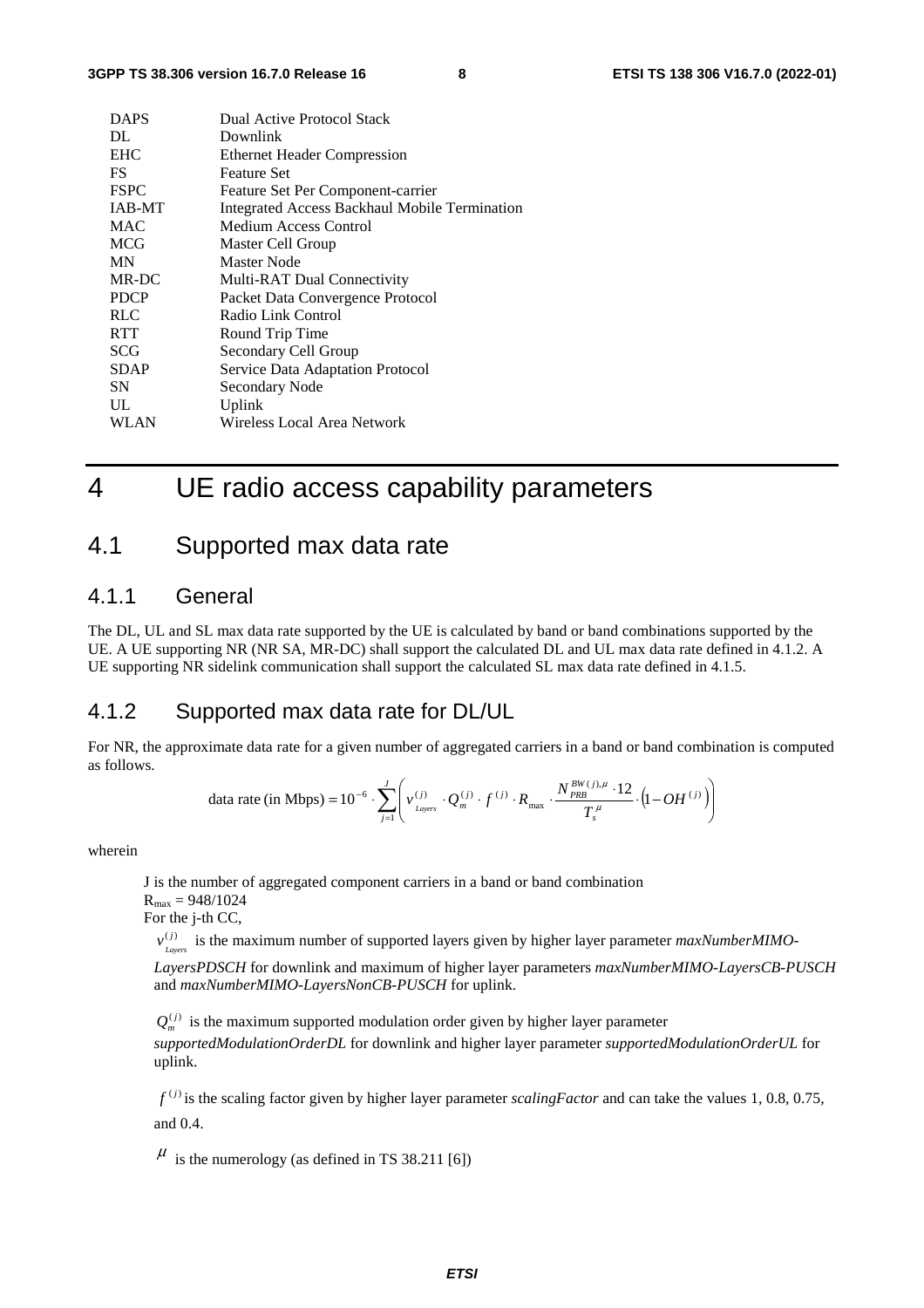$T_s^{\mu}$  is the average OFDM symbol duration in a subframe for numerology  $\mu$ , i.e.  $T_s^{\mu} = \frac{18}{14 \cdot 2^{\mu}}$  $T_s^{\mu} = \frac{10^{-3}}{14 \cdot 2}$ . Note that normal cyclic prefix is assumed.

 $N_{PRB}^{BW(j),\mu}$  is the maximum RB allocation in bandwidth  $BW^{(j)}$  with numerology  $\mu$ , as defined in 5.3 TS

38.101-1 [2] and 5.3 TS 38.101-2 [3], where  $BW^{(j)}$  is the UE supported maximum bandwidth in the given band or band combination.

 $OH<sup>(j)</sup>$  is the overhead and takes the following values

0.14, for frequency range FR1 for DL 0.18, for frequency range FR2 for DL 0.08, for frequency range FR1 for UL 0.10, for frequency range FR2 for UL

- NOTE 1: Only one of the UL or SUL carriers (the one with the higher data rate) is counted for a cell operating SUL.
- NOTE 2: For UL Tx switching between carriers, only the supported MIMO layer combination across carriers that results in the highest combined data rate is counted for the carriers in the supported maximum UL data rate.

The approximate maximum data rate can be computed as the maximum of the approximate data rates computed using the above formula for each of the supported band or band combinations.

For single carrier NR SA operation, the UE shall support a data rate for the carrier that is no smaller than the data rate computed using the above formula, with  $J = 1$  CC and component  $v_{Layers}^{(J)} \cdot Q_m^{(J)} \cdot f^{(J)}$  is no smaller than 4.

NOTE 3: As an example, the value 4 in the component above can correspond to  $v_{Layers}^{(1)} = 1$ ,  $Q_m^{(1)} = 4$  and  $f^{(1)} =$ 1.

For EUTRA in case of MR-DC, the approximate data rate for a given number of aggregated carriers in a band or band combination is computed as follows.

Data rate (in Mbps) = 
$$
10^{-3} \cdot \sum_{j=1}^{J} TBS_j
$$

wherein

J is the number of aggregated EUTRA component carriers in MR-DC band combination

 $TBS_i$  is the total maximum number of DL-SCH transport block bits received or the total maximum number of UL-SCH transport block bits transmitted, within a 1ms TTI for j-th CC, as derived from TS36.213 [19] based on the UE supported maximum MIMO layers for the j-th CC, and based on the maximum modulation order for the j-th CC and number of PRBs based on the bandwidth of the j-th CC according to indicated UE capabilities.

The approximate maximum data rate can be computed as the maximum of the approximate data rates computed using the above formula for each of the supported band or band combinations.

For MR-DC, the approximate maximum data rate is computed as the sum of the approximate maximum data rates from NR and EUTRA.

### 4.1.3 Void

### 4.1.4 Total layer 2 buffer size for DL/UL

The total layer 2 buffer size is defined as the sum of the number of bytes that the UE is capable of storing in the RLC transmission windows and RLC reception and reassembly windows and also in PDCP reordering windows for all radio bearers.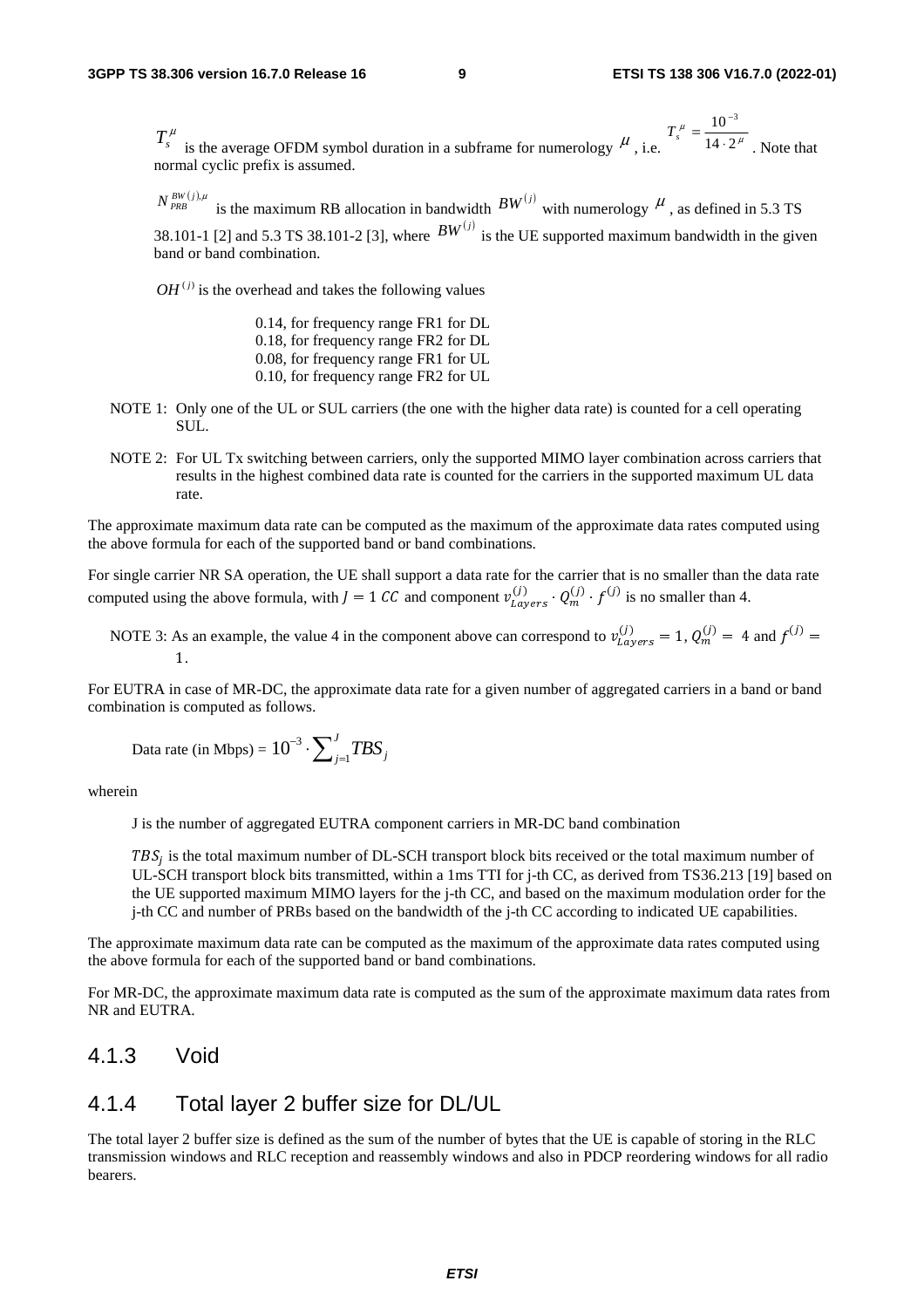The required total layer 2 buffer size in MR-DC and NR-DC is the maximum value of the calculated values based on the following equations:

- *MaxULDataRate\_MN* \* *RLCRTT\_MN* + *MaxULDataRate\_SN* \* *RLCRTT\_SN* + *MaxDLDataRate\_SN* \* *RLCRTT\_SN* + *MaxDLDataRate\_MN \** (*RLCRTT\_SN* + *X2/Xn delay* + *Queuing in SN*)
- *MaxULDataRate\_MN* \* *RLCRTT\_MN* + *MaxULDataRate\_SN* \* *RLCRTT\_SN* + *MaxDLDataRate\_MN* \* *RLCRTT\_MN* + *MaxDLDataRate\_SN \** (*RLCRTT\_MN* + *X2/Xn delay* + *Queuing in MN*)

Otherwise it is calculated by *MaxDLDataRate \* RLC RTT + MaxULDataRate \* RLC RTT*.

NOTE: Additional L2 buffer required for preprocessing of data is not taken into account in above formula.

The required total layer 2 buffer size is determined as the maximum total layer 2 buffer size of all the calculated ones for each band combination and the applicable Feature Set combination in the supported MR-DC or NR band combinations. The RLC RTT for NR cell group corresponds to the smallest SCS numerology supported in the band combination and the applicable Feature Set combination.

wherein

 $X2/Xn$  delay + Queuing in  $SN = 25$ ms if SCG is NR, and 55ms if SCG is EUTRA

 $X2/Xn$  delay + Queuing in MN = 25ms if MCG is NR, and 55ms if MCG is EUTRA

RLC RTT for EUTRA cell group = 75ms

RLC RTT for NR cell group is defined in Table 4.1.4-1

| Table 4.1.4-1: RLC RTT for NR cell group per SCS |  |  |  |  |
|--------------------------------------------------|--|--|--|--|
|--------------------------------------------------|--|--|--|--|

| SCS (kHz) | <b>RLC RTT (ms)</b> |
|-----------|---------------------|
| 15KHz     | 50                  |
| 30KHz     | 40                  |
| 60KHz     | 30                  |
| 120KHz    | 20.                 |

### 4.1.5 Supported max data rate for SL

For NR sidelink, the approximate data rate is computed as follows.

data rate (in Mbps) = 
$$
10^{-6} \cdot v_{Layers} \cdot Q_m \cdot f \cdot R_{max} \cdot \frac{N_{PRB}^{BW,\mu} \cdot 12}{T_s^{\mu}}
$$
 (1 - *OH*)

 $\overline{a}$ 

wherein

 $R_{\text{max}} = 948/1024$ .

 $v_{Layers}$  is the the maximum number of supported layers for sidelink transmission (or reception) given by UE capability on supporting rank 2 PSSCH transmission and higher layer parameter *rankTwoReception*, is the maximum supported modulation order between 6 or 8 given by higher layer parameter *sl-Tx-256QAM* and *sl-Rx-256QAM*,

 $\hat{f}$  is the scaling factor for sidelink transmission and reception given by higher layer parameter *scalingFactorTxSidelink* and *scalingFactorRxSidelink* respectively, as specified in TS 36.331 [17] and TS 38.331 [9], and can take the values 1, 0.8, 0.75, and 0.4.  $\mu$  is the numerology (as defined in TS 38.211 [6])

 $T_s^{\mu}$  is the average OFDM symbol duration in a subframe for numerology  $\mu$ , i.e.  $T_s^{\mu} = \frac{10}{14.2 \mu}$ μ  $14.2$  $10^{-3}$  $=\frac{10}{14}$ −  $T_s^{\mu} = \frac{10}{14.2 \mu}$ . Note that

normal cyclic prefix is assumed.

 $N_{PRB}^{BW,\mu}$  is the maximum possible RB allocation in bandwidth BW for PSSCH, where BW is the UE supported maximum bandwidth in the given band or band combination,  $OH$  is the overhead and takes the following values

> 0.217, for frequency range FR1 for SL 0.25, for frequency range FR2 for SL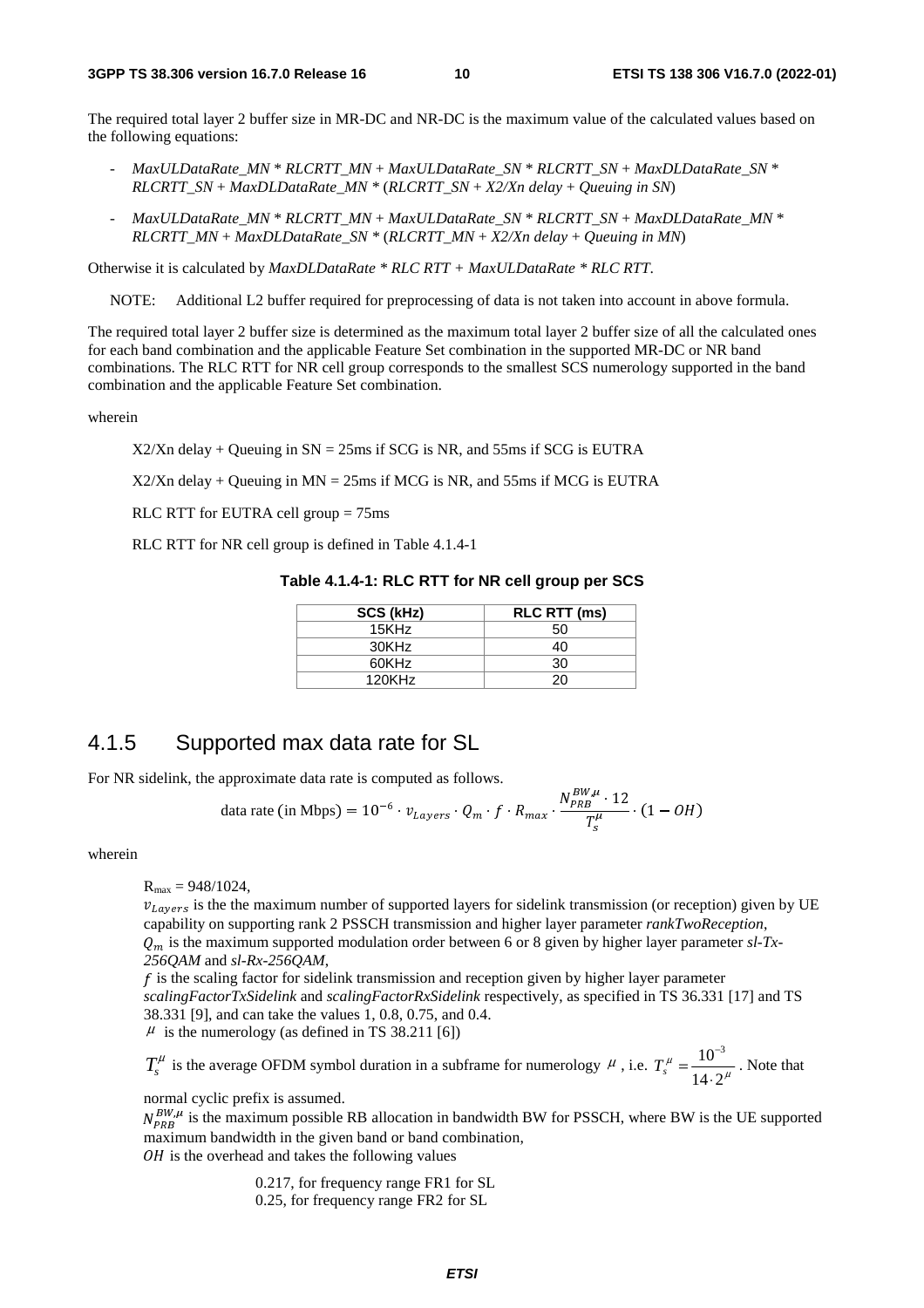### 4.1.6 Total layer 2 buffer size for NR SL

The total layer 2 buffer size for NR sidelink communication is defined as the sum of the number of bytes that the UE is capable of storing in the RLC transmission windows and RLC reception and reassembly windows and also in PDCP reordering windows for all radio bearers for NR sidelink communication.

The required total layer 2 buffer size for NR sidelink communication is the maximum value of the calculated values based on the following equations:

*MaxSLtxDataRate* \* *RLC RTT* + *MaxSLrxDataRate* \* *RLC RTT*.

NOTE: Additional L2 buffer required for preprocessing of data is not taken into account in above formula.

The required total layer 2 buffer size for NR sidelink communication is determined as the maximum total layer 2 buffer size of all the calculated ones for each band combination and the applicable Feature Set combination in the supported NR sidelink band combinations. The RLC RTT for NR sidelink communication corresponds to the smallest SCS numerology supported in the band combination and the applicable Feature Set combination.

wherein

RLC RTT for NR sidelink communication is defined in Table 4.1.6-1

| SCS (kHz) | <b>RLC RTT (ms)</b> |
|-----------|---------------------|
| 15KHz     | 200                 |
| 30KHz     | 100                 |
| 60KHz     | 50                  |
| 120KHz    | 25                  |

#### **Table 4.1.6-1: RLC RTT for NR sidelink communication per SCS**

### 4.2 UE Capability Parameters

#### 4.2.1 Introduction

The following clauses define the UE radio access capability parameters. Only parameters for which there is the possibility for UEs to signal different values are considered as UE radio access capability parameters. Therefore, mandatory features without capability parameters that are the same for all UEs are not listed here.

The network needs to respect the signalled UE radio access capability parameters when configuring the UE and when scheduling the UE.

For capabilities that required to be set consistently for all FDD-FR1 bands (i.e. capabilities that are supposed to be per UE), the UE shall also set capability values for all SUL bands with same values for FDD-FR1 bands if SUL band is supported by the UE.

The UE may support different functionalities between FDD and TDD, and/or between FR1 and FR2. The UE shall indicate the UE capabilities as follows. In the table of UE capability parameter in subsequent clauses, "Yes" in the column by "FDD-TDD DIFF" and "FR1-FR2 DIFF" indicates the UE capability field can have a different value for between FDD and TDD or between FR1 and FR2 and "No" indicates if it cannot. Regarding to the per UE capabilities that are FDD/TDD differentiated(i.e. capabilities indicated as "Yes" in the column by "FDD-TDD DIFF"), the corresponding capabilities indicated by the FDD capability is applied to SUL if SUL band is supported by the UE. "FD" in the column indicates to refer the associated field description. "FR1 only" or "FR2 only" in the column indicates the associated feature is only supported in FR1 or FR2 and "TDD only" indicates the associated feature is only supported in TDD and not applicable to SUL carriers. "N/A" in the column indicates it is not applicable to the feature (e,g. the signaling supports the UE to have different values between FDD and TDD or between FR1 and FR2).

1> set all fields of UE-NR/MRDC-Capability except fdd-Add-UE-NR/MRDC/Sidelink-Capabilities, tdd-Add-UE-NR/MRDC/Sidelink-Capabilities, fr1-Add-UE-NR/MRDC-Capabilities and fr2-Add-UE-NR/MRDC-Capabilities, to include the values applicable for all duplex  $mode(s)$  and frequency range(s) that the UE supports;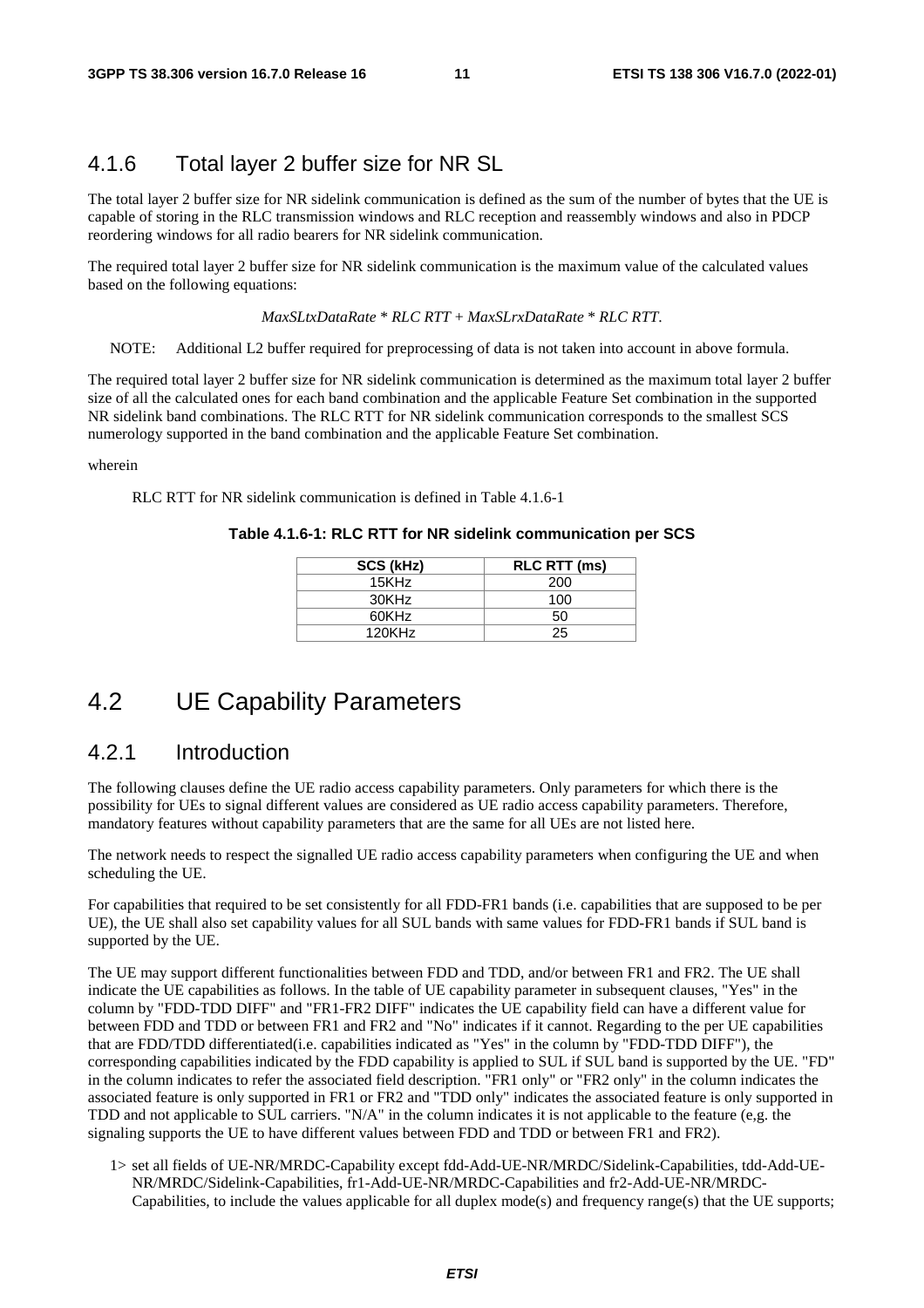- 1> if UE supports both FDD (or SUL) and TDD and if (some of) the UE capability fields have a different value for FDD (or SUL) and TDD
	- 2> if for FDD (and, if the UE supports SUL, for SUL), the UE supports additional functionality compared to what is indicated by the previous fields of UE-NR/MRDC-Capability/SidelinkParameters:
		- 3> include field fdd-Add-UE-NR/MRDC/Sidelink-Capabilities and set it to include fields reflecting the additional functionality applicable for FDD;
	- 2> if for TDD, the UE supports additional functionality compared to what is indicated by the previous fields of UE-NR/MRDC-Capability/SidelinkParameters:
		- 3> include field tdd-Add-UE-NR/MRDC/Sidelink-Capabilities and set it to include fields reflecting the additional functionality applicable for TDD;
- 1> if UE supports both FR1 and FR2 and if (some of) the UE capability fields have a different value for FR1 and FR2:
	- 2> if for FR1, the UE supports additional functionality compared to what is indicated by the previous fields of UE-NR/MRDC-Capability:
		- 3> include field fr1-Add-UE-NR/MRDC-Capabilities and set it to include fields reflecting the additional functionality applicable for FR1;
	- 2> if for FR2, the UE supports additional functionality compared to what is indicated by the previous fields of UE-NR/MRDC-Capability:
		- 3> include field fr2-Add-UE-NR/MRDC-Capabilities and set it to include fields reflecting the additional functionality applicable for FR2;
- NOTE 1: The fields which indicate "shall be set to 1" or "shall be set to *supported*" in the following tables means these features are purely mandatory and are assumed they are the same as mandatory without capability signaling.
- NOTE 2: For the case where the UE is allowed to support different functionality between FDD and TDD and between FR1 and FR2 according to the specification, the UE capability indication is clarified in Annex B.

For optional features, the UE radio access capability parameter indicates whether the feature has been implemented and successfully tested. For mandatory features with the UE radio access capability parameter, the parameter indicates whether the feature has been successfully tested. In the table of UE capability parameter in subsequent clauses, "Yes" in the column by "M" indicates the associated feature is mandatory and "No" indicates the associated feature is optional. "CY" in the column indicates the associated feature is conditional mandatory and the condition is described in the field description and the associated feature is considered mandatory with capability parameter, when the described condition is satisfied. "FD" in the column indicates to refer the associated field description. Some parameters in subsequent clauses are not related to UE features and in the case, "N/A" is indicated in the column.

UE capability parameters have hierarchical structure. In the table of UE capability parameter in subsequent clauses, "Per" indicates the level the associated parameter is included. "UE" in the column indicates the associated parameter is signalled per UE, "Band" indicates it is signalled per band, "BC" indicates it is signalled per band combination, "FS" indicates it is signalled per feature set (per band per band combination), "FSPC" indicates it is signalled per feature set per component carrier (per CC per band per band combination), and "FD" in the column indicates to refer the associated field description.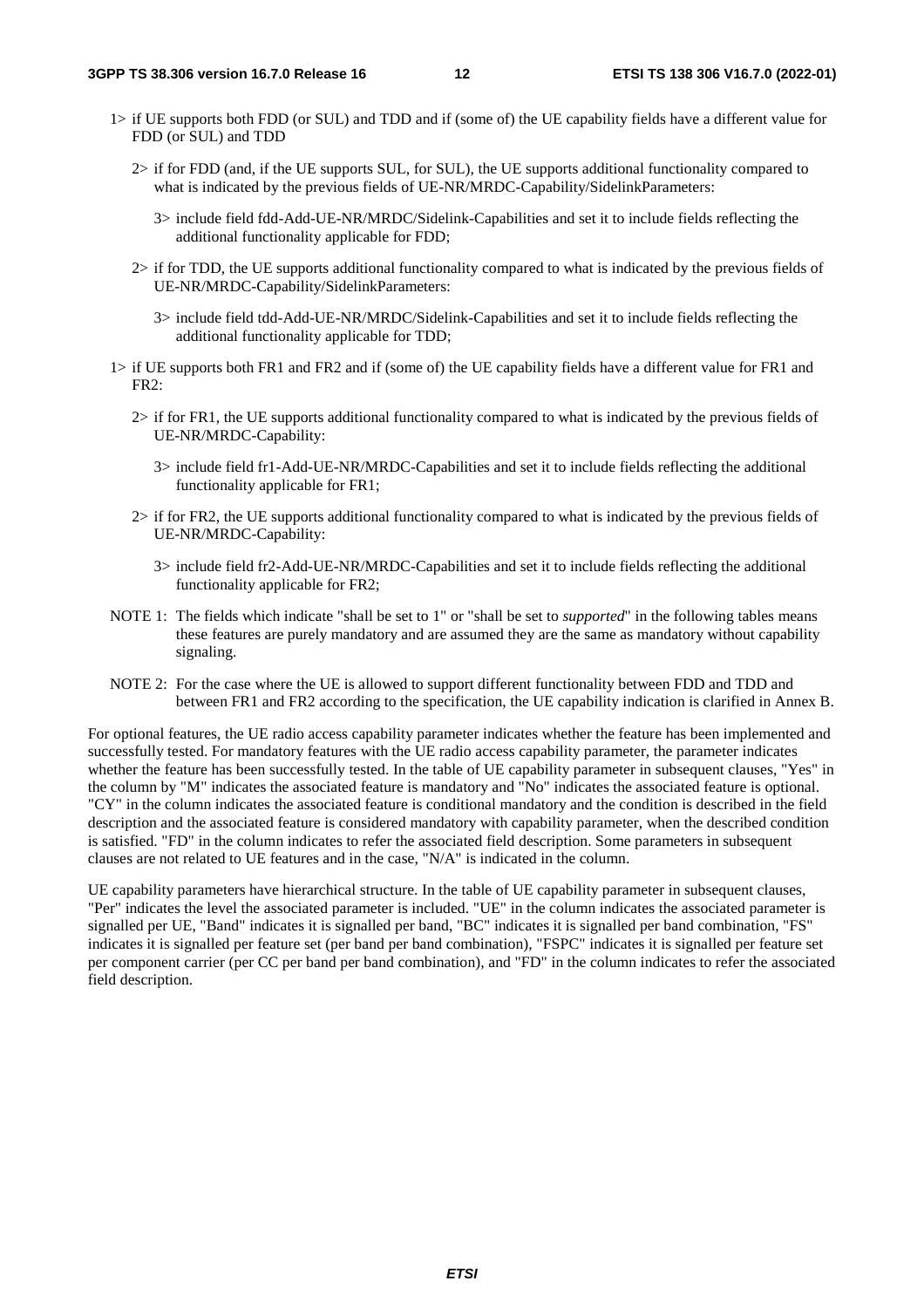### 4.2.2 General parameters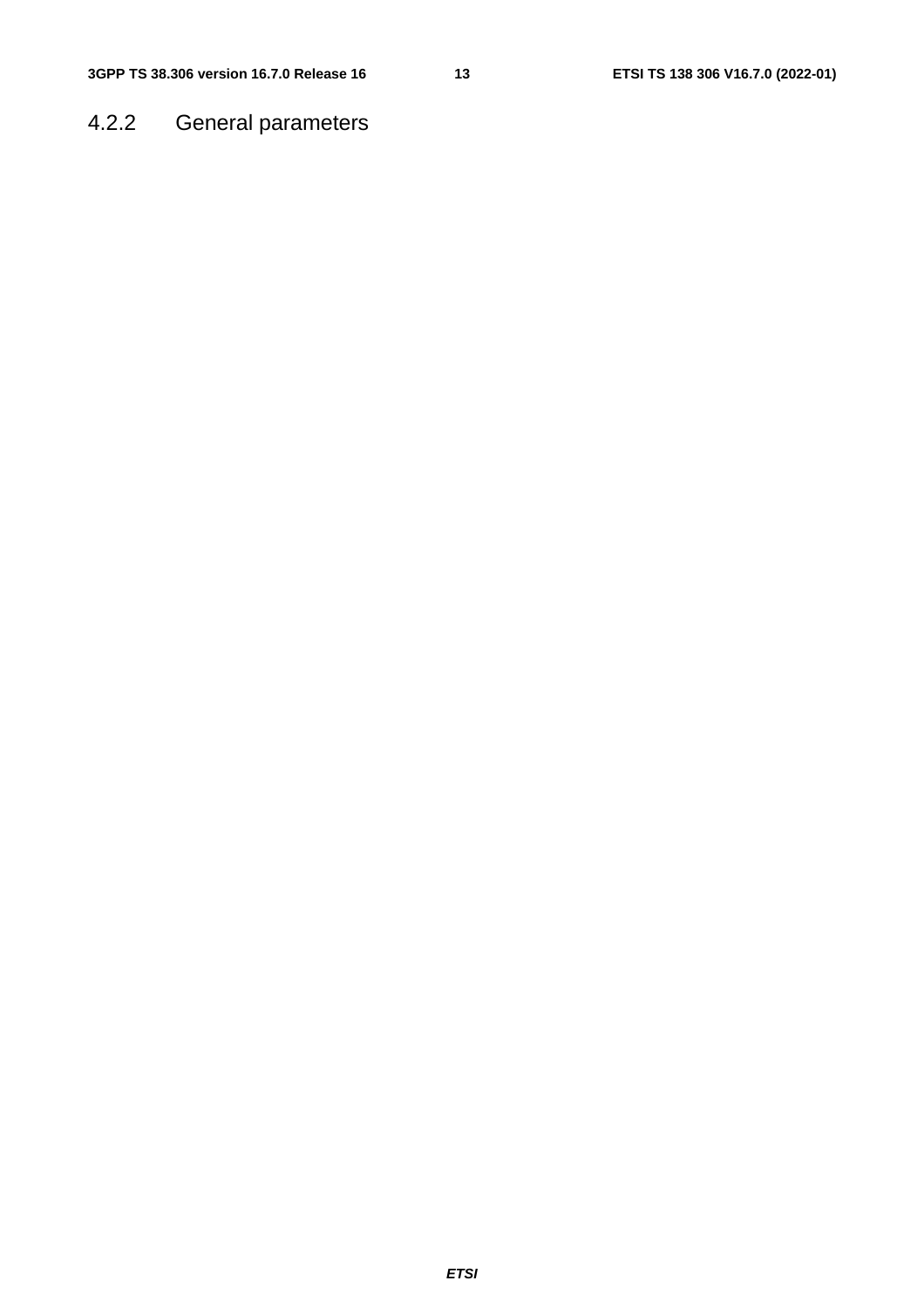| <b>Definitions for parameters</b>                                                                                                                                       | Per       | M         | FDD-                      | <b>FR1-</b>                    |
|-------------------------------------------------------------------------------------------------------------------------------------------------------------------------|-----------|-----------|---------------------------|--------------------------------|
|                                                                                                                                                                         |           |           | <b>TDD</b><br><b>DIFF</b> | FR <sub>2</sub><br><b>DIFF</b> |
| accessStratumRelease                                                                                                                                                    | UE        | Yes       | <b>No</b>                 | <b>No</b>                      |
| Indicates the access stratum release the UE supports as specified in TS 38.331 [9].<br>delayBudgetReporting                                                             | UE        | <b>No</b> | No                        | No                             |
| Indicates whether the UE supports delay budget reporting as specified in TS 38.331<br>$[9]$ .                                                                           |           |           |                           |                                |
| dl-DedicatedMessageSegmentation-r16<br>Indicates whether the UE supports reception of segmented DL RRC messages.                                                        | UE        | No        | No                        | No                             |
| drx-Preference-r16                                                                                                                                                      | UE        | No        | No                        | No                             |
| Indicates whether the UE supports providing its preference of a cell group on DRX<br>parameters for power saving in RRC_CONNECTED, as specified in TS 38.331 [9].       |           |           |                           |                                |
| <i>inactiveState</i><br>Indicates whether the UE supports RRC_INACTIVE as specified in TS 38.331 [9].                                                                   | UE        | Yes       | <b>No</b>                 | No                             |
| inDeviceCoexInd-r16                                                                                                                                                     | UE        | No        | No                        | No                             |
| Indicates whether the UE supports IDC (In-Device Coexistence) assistance<br>information as specified in TS 38.331 [9].                                                  |           |           |                           |                                |
| maxBW-Preference-r16                                                                                                                                                    | UE        | No        | No                        | Yes                            |
| Indicates whether the UE supports providing its preference of a cell group on the<br>maximum aggregated bandwidth for power saving in RRC_CONNECTED, as                 |           |           |                           |                                |
| specified in TS 38.331 [9].                                                                                                                                             |           |           |                           |                                |
| maxCC-Preference-r16                                                                                                                                                    | <b>UE</b> | <b>No</b> | <b>No</b>                 | No                             |
| Indicates whether the UE supports providing its preference of a cell group on the<br>maximum number of secondary component carriers for power saving in                 |           |           |                           |                                |
| RRC_CONNECTED, as specified in TS 38.331 [9].                                                                                                                           |           |           |                           |                                |
| maxMIMO-LayerPreference-r16                                                                                                                                             | UE        | No        | <b>No</b>                 | Yes                            |
| Indicates whether the UE supports providing its preference of a cell group on the<br>maximum number of MIMO layers for power saving in RRC_CONNECTED, as                |           |           |                           |                                |
| specified in TS 38.331 [9].                                                                                                                                             |           |           |                           |                                |
| mcgRLF-RecoveryViaSCG-r16                                                                                                                                               | <b>UE</b> | <b>No</b> | <b>No</b>                 | No                             |
| Indicates whether the UE supports recovery from MCG RLF via split SRB1 (if                                                                                              |           |           |                           |                                |
| supported) and via SRB3 (if supported) as specified in TS 38.331[9].<br>minSchedulingOffsetPreference-r16                                                               | UE        | <b>No</b> | <b>No</b>                 | <b>No</b>                      |
| Indicates whether the UE supports providing its preference on the minimum                                                                                               |           |           |                           |                                |
| scheduling offset for cross-slot scheduling of the cell group for power saving in<br>RRC_CONNECTED, as specified in TS 38.331 [9].                                      |           |           |                           |                                |
| mpsPriorityIndication-r16                                                                                                                                               | UE        | <b>No</b> | <b>No</b>                 | <b>No</b>                      |
| Indicates whether the UE supports mpsPriorityIndication on RRC release with<br>redirect as defined in TS 38.331 [9].                                                    |           |           |                           |                                |
| onDemandSIB-Connected-r16                                                                                                                                               | UE        | <b>No</b> | <b>No</b>                 | No                             |
| Indicates whether the UE supports the on-demand request procedure of SIB(s) or<br>posSIB(s) while in RRC_CONNECTED, as specified in TS 38.331 [9].                      |           |           |                           |                                |
| overheatingInd<br>Indicates whether the UE supports overheating assistance information.                                                                                 | UE        | No        | No                        | No                             |
| partialFR2-FallbackRX-Req                                                                                                                                               | UE        | No        | No                        | No                             |
| Indicates whether the UE meets only a partial set of the UE minimum receiver                                                                                            |           |           |                           |                                |
| requirements for the eligible FR2 fallback band combinations as defined in Clause<br>4.2 of TS 38.101-2 [3] and Clause 4.2 of TS 38.101-3 [4]. If not indicated, the UE |           |           |                           |                                |
| shall meet all the UE minimum receiver requirements for all the FR2 fallback                                                                                            |           |           |                           |                                |
| combinations in TS 38.101-2 [3] and TS 38.101-3 [4]. The UE shall support                                                                                               |           |           |                           |                                |
| configuration of any of the FR2 fallback band combinations regardless of the<br>presence or the absence of this field.                                                  |           |           |                           |                                |
| redirectAtResumeByNAS-r16                                                                                                                                               | UE        | No        | No                        | <b>No</b>                      |
| Indicates whether the UE supports reception of redirectedCarrierInfo in an                                                                                              |           |           |                           |                                |
| RRCRelease message in response to an RRCResumeRequest or<br>RRCResumeRequest1 which is triggered by the NAS layer, as specified in TS                                   |           |           |                           |                                |
| 38.331 [9].                                                                                                                                                             |           |           |                           |                                |
| reducedCP-Latency                                                                                                                                                       | UE        | No        | No                        | No                             |
| Indicates whether the UE supports reduced control plane latency as defined in TS                                                                                        |           |           |                           |                                |
| 38.331 [9]<br>referenceTimeProvision-r16                                                                                                                                | UE        | No        | No                        | No                             |
| Indicates whether the UE supports provision of referenceTimeInfo in                                                                                                     |           |           |                           |                                |
| DLInformation Transfer message and in SIB9 and reference time information<br>preference indication via assistance information, as specified in TS 38.331 [9].           |           |           |                           |                                |
| releasePreference-r16                                                                                                                                                   | UE        | <b>No</b> | <b>No</b>                 | <b>No</b>                      |
| Indicates whether the UE supports providing its preference assistance information to                                                                                    |           |           |                           |                                |
| transition out of RRC_CONNECTED for power saving, as specified in TS 38.331 [9].                                                                                        |           |           |                           |                                |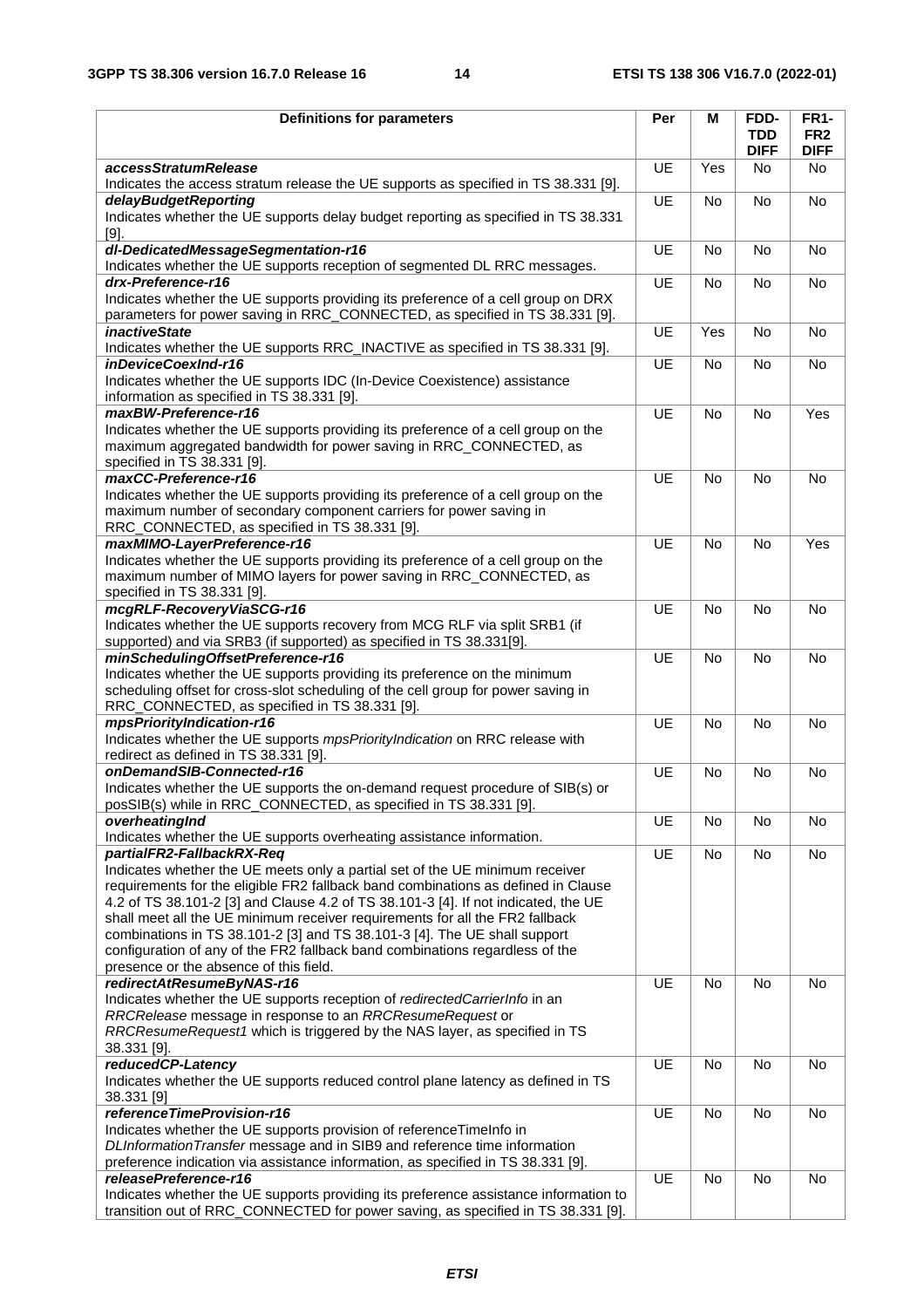| resumeWithStoredMCG-SCells-r16                                                           | UE        | No.        | Nο             | No        |
|------------------------------------------------------------------------------------------|-----------|------------|----------------|-----------|
| Indicates whether the UE supports not deleting the stored MCG SCell configuration        |           |            |                |           |
| when initiating the resume procedure.                                                    |           |            |                |           |
| resumeWithStoredSCG-r16                                                                  | <b>UE</b> | No         | N <sub>o</sub> | No.       |
| Indicates whether the UE supports not deleting the stored SCG configuration when         |           |            |                |           |
| initiating resume. The UE which indicates support for resumeWithStoredSCG-r16            |           |            |                |           |
| shall also indicate support for resume WithSCG-Config-r16.                               |           |            |                |           |
| resumeWithSCG-Config-r16                                                                 | <b>UE</b> | <b>No</b>  | <b>No</b>      | No.       |
| Indicates whether the UE supports (re-)configuration of an SCG during the resume         |           |            |                |           |
| procedure.                                                                               |           |            |                |           |
| splitSRB-WithOneUL-Path                                                                  | <b>UE</b> | No.        | <b>No</b>      | <b>No</b> |
| Indicates whether the UE supports UL transmission via MCG path and DL reception          |           |            |                |           |
| via either MCG path or SCG path, as specified for the split SRB in TS 37.340 [7].        |           |            |                |           |
| The UE shall not set the FDD/TDD specific fields for this capability (i.e. it shall not  |           |            |                |           |
| include this field in UE-MRDC-CapabilityAddXDD-Mode).                                    |           |            |                |           |
| splitDRB-withUL-Both-MCG-SCG                                                             | UE        | Yes        | <b>No</b>      | No.       |
| Indicates whether the UE supports UL transmission via both MCG path and SCG              |           |            |                |           |
| path for the split DRB as specified in TS 37.340 [7]. The UE shall not set the           |           |            |                |           |
| FDD/TDD specific fields for this capability (i.e. it shall not include this field in UE- |           |            |                |           |
| MRDC-CapabilityAddXDD-Mode).                                                             |           |            |                |           |
| srb3                                                                                     | UF        | <b>Yes</b> | <b>No</b>      | <b>No</b> |
| Indicates whether the UE supports direct SRB between the SN and the UE as                |           |            |                |           |
| specified in TS 37.340 [7]. The UE shall not set the FDD/TDD specific fields for this    |           |            |                |           |
| capability (i.e. it shall not include this field in UE-MRDC-CapabilityAddXDD-Mode).      |           |            |                |           |
| This field is not applied to NE-DC.                                                      |           |            |                |           |

### 4.2.3 SDAP Parameters

| Definitions for parameters                           | Per | M  | FDD-<br>TDD<br><b>DIFF</b> |
|------------------------------------------------------|-----|----|----------------------------|
| as-ReflectiveQoS                                     | JE  | No | No                         |
| Indicates whether the UE supports AS reflective QoS. |     |    |                            |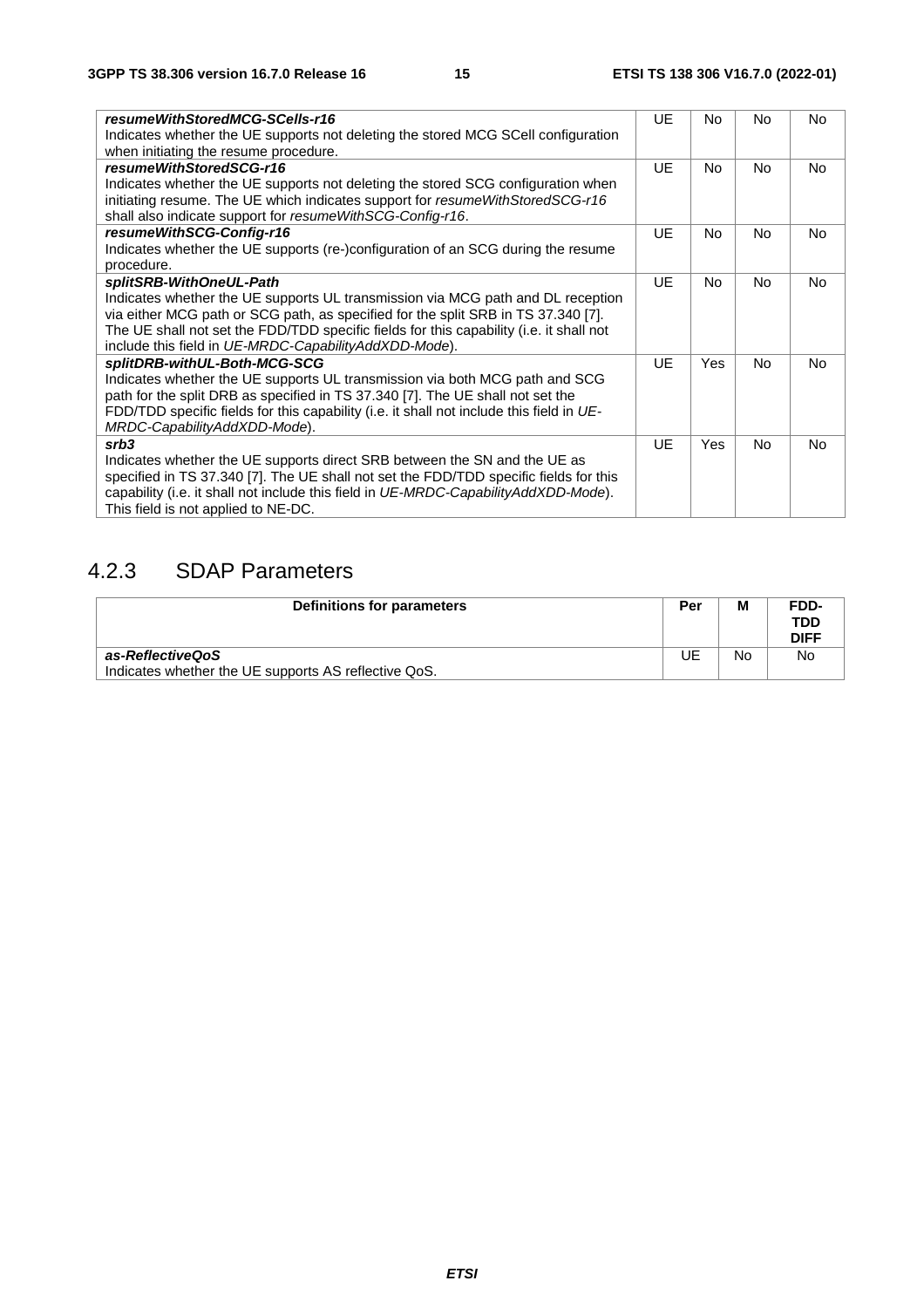### 4.2.4 PDCP Parameters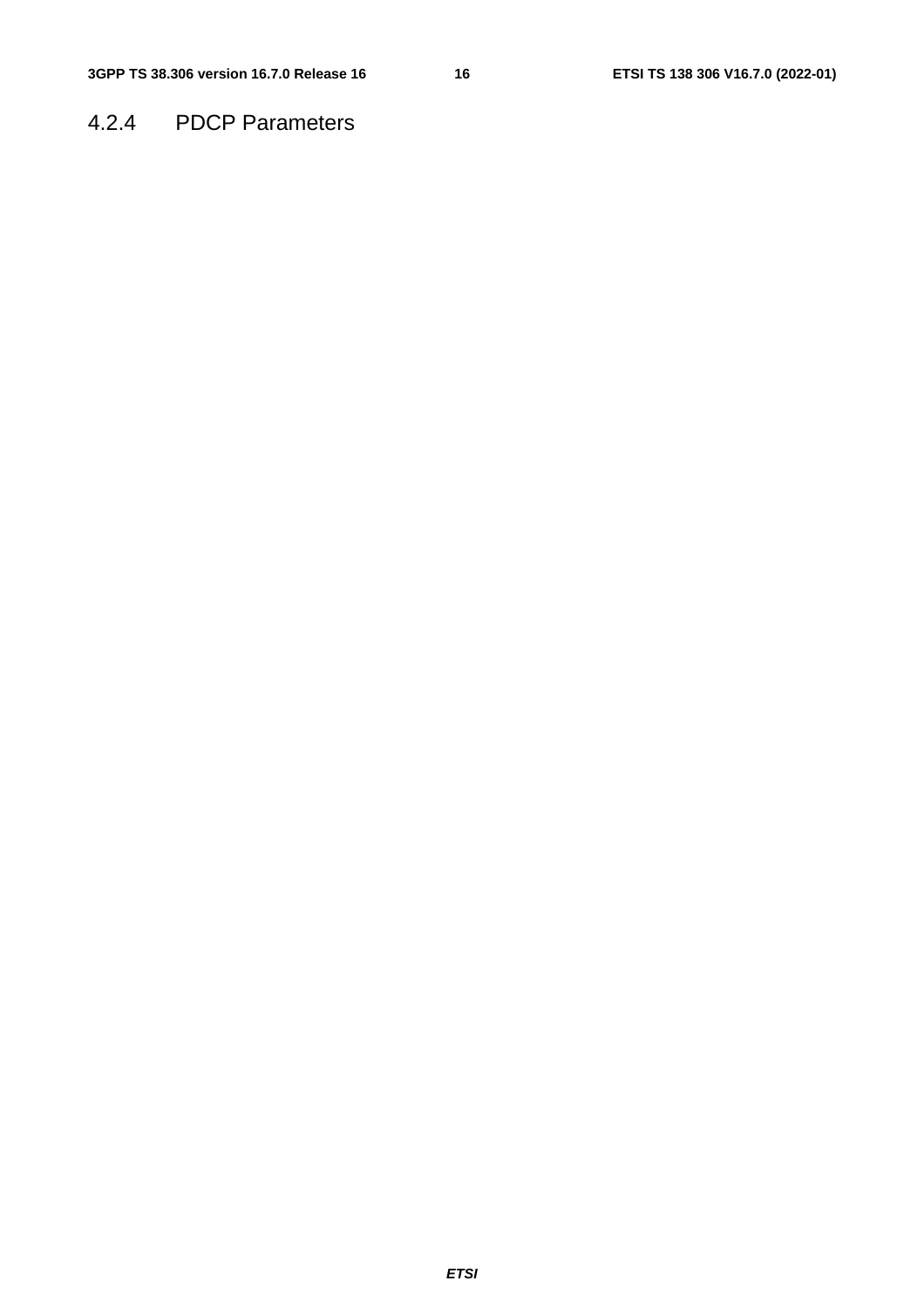| <b>Definitions for parameters</b>                                                                                                                                                                                                                                                                                                                                                                                                                                                                                      | Per       | м         | FDD-<br><b>TDD</b><br><b>DIFF</b> |
|------------------------------------------------------------------------------------------------------------------------------------------------------------------------------------------------------------------------------------------------------------------------------------------------------------------------------------------------------------------------------------------------------------------------------------------------------------------------------------------------------------------------|-----------|-----------|-----------------------------------|
| continueEHC-Context-r16<br>Indicates that the UE supports EHC context continuation operation where the UE keeps<br>the established EHC context(s) upon PDCP re-establishment, as specified in TS 38.323<br>$[16]$ .                                                                                                                                                                                                                                                                                                    | UE        | No        | No                                |
| continueROHC-Context<br>Defines whether the UE supports ROHC context continuation operation where the UE<br>does not reset the current ROHC context upon PDCP re-establishment, as specified in<br>TS 38.323 [16].                                                                                                                                                                                                                                                                                                     | UE        | No        | No                                |
| $ehc-r16$<br>Indicates that the UE supports Ethernet header compression and decompression using<br>EHC protocol, as specified in TS 38.323 [16]. The UE indicating this capability and<br>indicating support for at least one ROHC profile, shall support simultaneous<br>configuration of EHC and ROHC on different DRBs.                                                                                                                                                                                             | UE        | <b>No</b> | No                                |
| extendedDiscardTimer-r16<br>Indicates whether the UE supports the additional values of PDCP discard timer. The<br>supported additional values are 0.5ms, 1ms, 2ms, 4ms, 6ms and 8ms, as specified in TS<br>38.331 [9].                                                                                                                                                                                                                                                                                                 | UE        | No        | No                                |
| jointEHC-ROHC-Config-r16<br>Indicates whether the UE supports simultaneous configuration of EHC and ROHC<br>protocols for the same DRB.                                                                                                                                                                                                                                                                                                                                                                                | UE        | No        | No                                |
| maxNumberROHC-ContextSessions<br>Defines the maximum number of ROHC header compression context sessions<br>supported by the UE, excluding context sessions that leave all headers uncompressed.                                                                                                                                                                                                                                                                                                                        | UE        | No        | No                                |
| maxNumberEHC-Contexts-r16<br>Defines the maximum number of Ethernet header compression contexts supported by<br>the UE across all DRBs and across UE's EHC compressor and EHC decompressor. The<br>indicated number defines the number of contexts in addition to $CID = "all zeros"$ as<br>specified in TS 38.323 [16].                                                                                                                                                                                               | UE        | No        | No                                |
| outOfOrderDelivery<br>Indicates whether UE supports out of order delivery of data to upper layers by PDCP.                                                                                                                                                                                                                                                                                                                                                                                                             | <b>UE</b> | <b>No</b> | No                                |
| pdcp-DuplicationMCG-OrSCG-DRB<br>Indicates whether the UE supports CA-based PDCP duplication over MCG or SCG DRB<br>as specified in TS 38.323 [16].                                                                                                                                                                                                                                                                                                                                                                    | UE        | No        | No                                |
| pdcp-DuplicationMoreThanTwoRLC-r16<br>Defines whether the UE supports PDCP duplication with more than two RLC entities as<br>specified in TS 38.323 [16]. The UE supporting this feature supports secondary RLC<br>entity(ies) activation and deactivation based on duplication RLC Activation/Deactivation<br>MAC CE as specified in TS 38.321 [8]. A UE supporting this feature shall also support<br>pdcp-DuplicationMCG-OrSCG-DRB, pdcp-DuplicationSplitDRB, pdcp-<br>DuplicationSplitSRB and pdcp-DuplicationSRB. | UE        | No        | No                                |
| pdcp-DuplicationSplitDRB<br>Indicates whether the UE supports PDCP duplication over split DRB as specified in TS<br>38.323 [16].                                                                                                                                                                                                                                                                                                                                                                                       | UE        | No        | No                                |
| pdcp-DuplicationSplitSRB<br>Indicates whether the UE supports PDCP duplication over split SRB1/2 as specified in<br>TS 38.323 [16].                                                                                                                                                                                                                                                                                                                                                                                    | UE        | No        | No                                |
| pdcp-DuplicationSRB<br>Indicates whether the UE supports CA-based PDCP duplication over SRB1/2 and/or, if<br>(NG)EN-DC is supported, SRB3 as specified in TS 38.323 [16].                                                                                                                                                                                                                                                                                                                                              | UE        | No        | No                                |
| <b>shortSN</b><br>Indicates whether the UE supports 12 bit length of PDCP sequence number.                                                                                                                                                                                                                                                                                                                                                                                                                             | UE        | Yes       | No                                |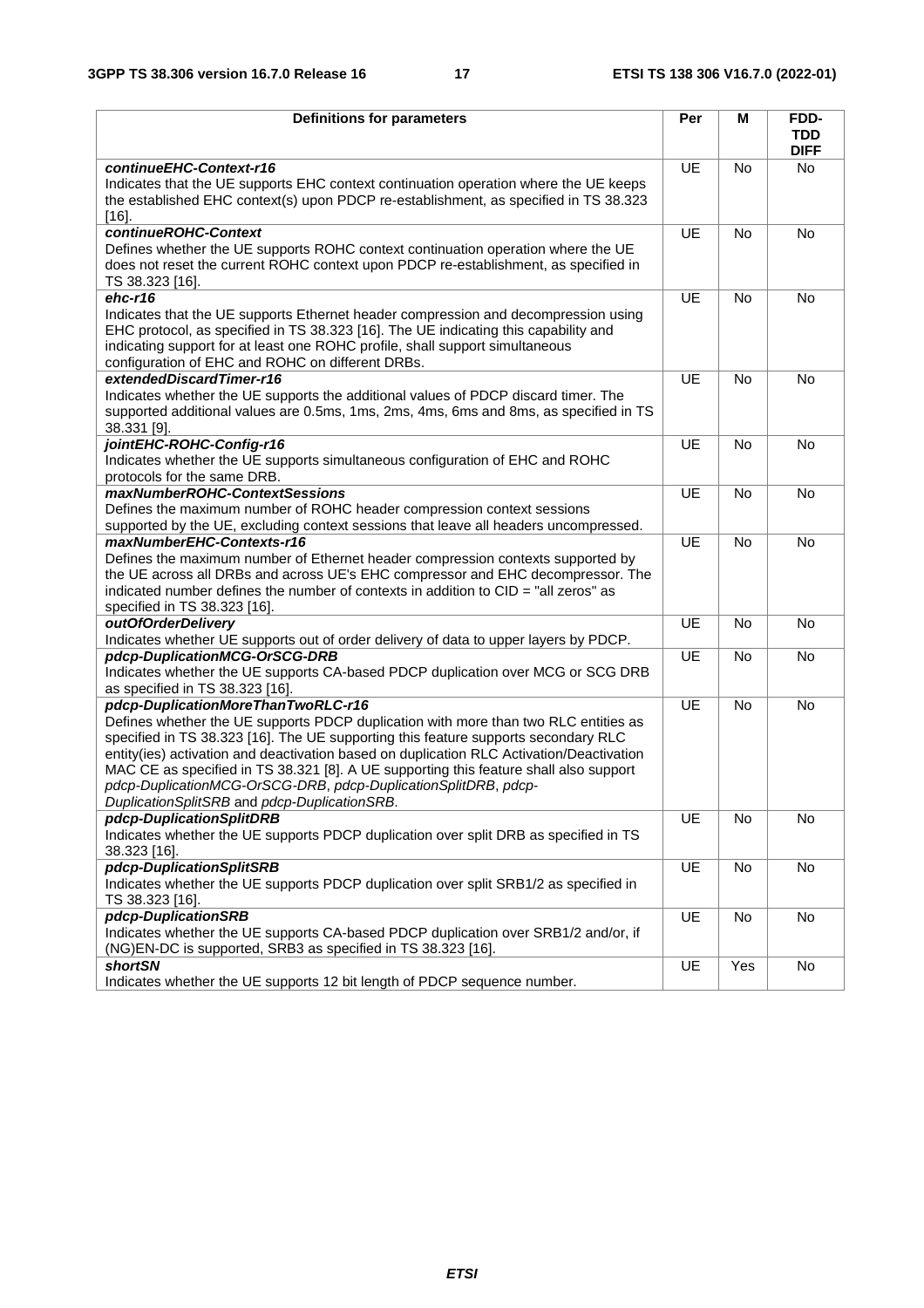| supportedROHC-Profiles                                                                                            | UE  | No             | <b>No</b> |
|-------------------------------------------------------------------------------------------------------------------|-----|----------------|-----------|
| Defines which ROHC profiles from the list below are supported by the UE:                                          |     |                |           |
| 0x0000 ROHC No compression (RFC 5795)                                                                             |     |                |           |
| 0x0001 ROHC RTP/UDP/IP (RFC 3095, RFC 4815)                                                                       |     |                |           |
| 0x0002 ROHC UDP/IP (RFC 3095, RFC 4815)                                                                           |     |                |           |
| 0x0003 ROHC ESP/IP (RFC 3095, RFC 4815)                                                                           |     |                |           |
| 0x0004 ROHC IP (RFC 3843, RFC 4815)<br>$\blacksquare$                                                             |     |                |           |
| 0x0006 ROHC TCP/IP (RFC 6846)                                                                                     |     |                |           |
| 0x0101 ROHC RTP/UDP/IP (RFC 5225)                                                                                 |     |                |           |
| 0x0102 ROHC UDP/IP (RFC 5225)<br>$\overline{\phantom{a}}$                                                         |     |                |           |
| 0x0103 ROHC ESP/IP (RFC 5225)                                                                                     |     |                |           |
| 0x0104 ROHC IP (RFC 5225)<br>- 1                                                                                  |     |                |           |
| A UE that supports one or more of the listed ROHC profiles shall support ROHC profile                             |     |                |           |
| 0x0000 ROHC uncompressed (RFC 5795).                                                                              |     |                |           |
| An IMS voice capable UE shall indicate support of ROHC profiles 0x0000, 0x0001,                                   |     |                |           |
| 0x0002 and be able to compress and decompress headers of PDCP SDUs at a PDCP                                      |     |                |           |
| SDU rate corresponding to supported IMS voice codecs.                                                             |     |                |           |
| uplinkOnlyROHC-Profiles                                                                                           | UE. | N <sub>o</sub> | No.       |
| Indicates the ROHC profile(s) that are supported in uplink-only ROHC operation by the                             |     |                |           |
| UE.                                                                                                               |     |                |           |
| 0x0006 ROHC TCP (RFC 6846)                                                                                        |     |                |           |
| A UE that supports uplink-only ROHC profile(s) shall support ROHC profile 0x0000<br>ROHC uncompressed (RFC 5795). |     |                |           |

# 4.2.5 RLC parameters

| <b>Definitions for parameters</b>                                                      | Per | М   | FDD-<br><b>TDD</b><br><b>DIFF</b> |
|----------------------------------------------------------------------------------------|-----|-----|-----------------------------------|
| am-WithShortSN                                                                         | UE  | Yes | No.                               |
| Indicates whether the UE supports AM DRB with 12 bit length of RLC sequence number.    |     |     |                                   |
| extendedT-PollRetransmit-r16                                                           | UE  | No  | <b>No</b>                         |
| Indicates whether the UE supports the additional values of T-PollRetransmit timer. The |     |     |                                   |
| supported additional values are 1ms, 2ms, 3ms and 4ms, as specified in TS 38.331 [9].  |     |     |                                   |
| extendedT-StatusProhibit-r16                                                           | UE  | No. | No.                               |
| Indicates whether the UE supports the additional values of T-StatusProhibit timer. The |     |     |                                   |
| supported additional values are 1ms, 2ms, 3ms and 4ms, as specified in TS 38.331 [9].  |     |     |                                   |
| um-WithLongSN                                                                          | UE  | Yes | <b>No</b>                         |
| Indicates whether the UE supports UM DRB with 12 bit length of RLC sequence number.    |     |     |                                   |
| um-WithShortSN                                                                         | UE  | Yes | No.                               |
| Indicates whether the UE supports UM DRB with 6 bit length of RLC sequence number.     |     |     |                                   |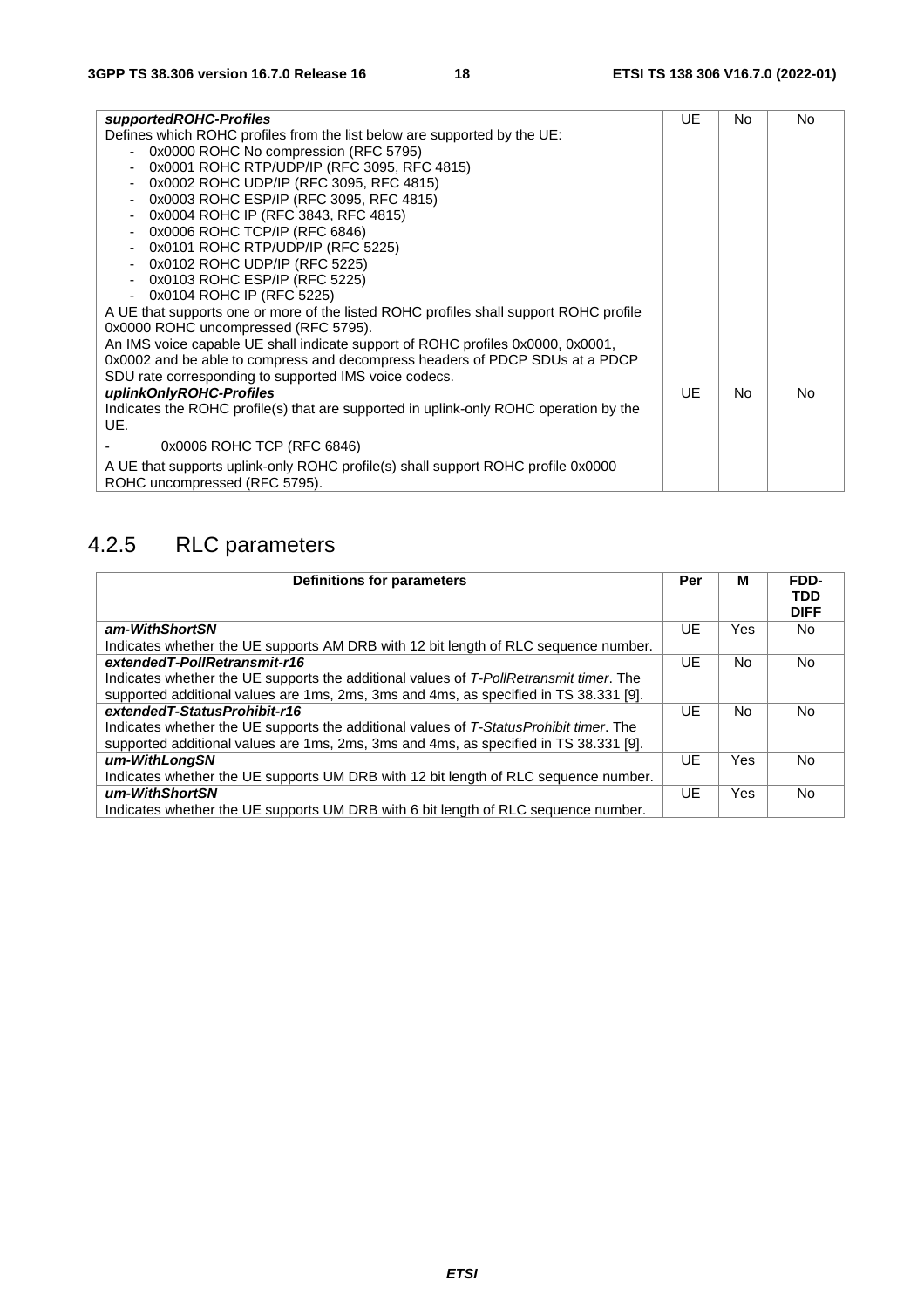### 4.2.6 MAC parameters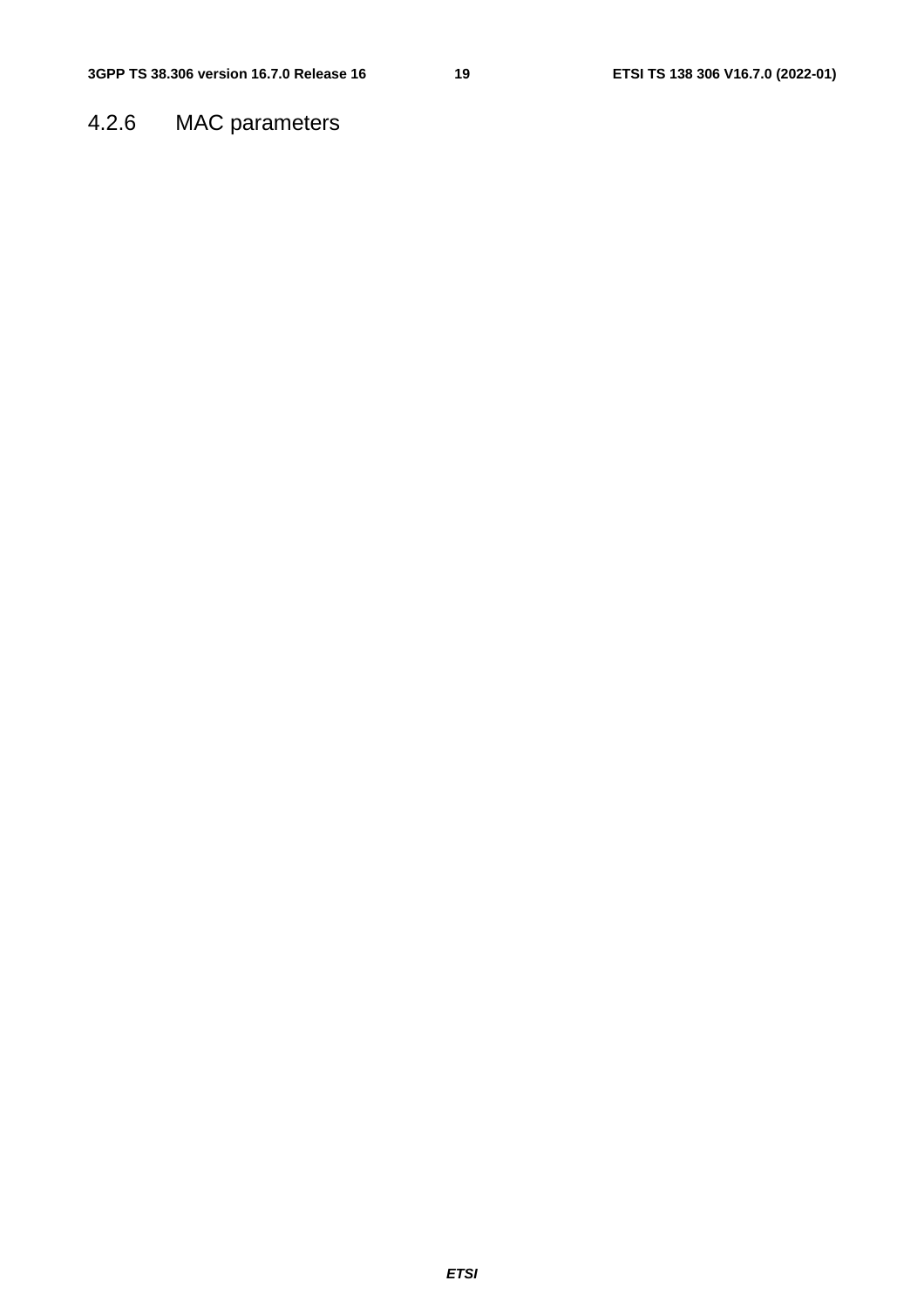| <b>Definitions for parameters</b>                                                                                                                                                                                                                                                                                                                                                                                                                                                                                                                                                                                                                                                                                                                                                                                                                                                              | Per       | M         | FDD-<br><b>TDD</b> | <b>FR1-</b><br>FR <sub>2</sub> |
|------------------------------------------------------------------------------------------------------------------------------------------------------------------------------------------------------------------------------------------------------------------------------------------------------------------------------------------------------------------------------------------------------------------------------------------------------------------------------------------------------------------------------------------------------------------------------------------------------------------------------------------------------------------------------------------------------------------------------------------------------------------------------------------------------------------------------------------------------------------------------------------------|-----------|-----------|--------------------|--------------------------------|
|                                                                                                                                                                                                                                                                                                                                                                                                                                                                                                                                                                                                                                                                                                                                                                                                                                                                                                |           |           | <b>DIFF</b>        | <b>DIFF</b>                    |
| autonomousTransmission-r16<br>Indicates whether the UE supports autonomous transmission of the MAC PDU<br>generated for a deprioritized configured uplink grant as specified in TS 38.321 [8]. A<br>UE supporting this feature shall also support Ich-priorityBasedPrioritization-r16.                                                                                                                                                                                                                                                                                                                                                                                                                                                                                                                                                                                                         | <b>UE</b> | No        | <b>No</b>          | No                             |
| directMCG-SCellActivation-r16<br>Indicates whether the UE supports direct NR MCG SCell activation, as specified in TS<br>38.321 [8], upon SCell addition, upon reconfiguration with sync of the MCG, as<br>specified in TS 38.331 [9].                                                                                                                                                                                                                                                                                                                                                                                                                                                                                                                                                                                                                                                         | <b>UE</b> | <b>No</b> | <b>No</b>          | Yes                            |
| directMCG-SCellActivationResume-r16<br>Indicates whether the UE supports direct NR MCG SCell activation, as specified in TS<br>38.321 [8], upon reception of an RRCResume message, as specified in TS 38.331 [9].                                                                                                                                                                                                                                                                                                                                                                                                                                                                                                                                                                                                                                                                              | <b>UE</b> | No        | <b>No</b>          | Yes                            |
| directSCG-SCellActivation-r16<br>Indicates whether the UE supports direct NR SCG SCell activation, as specified in TS<br>38.321 [8], upon SCell addition and upon reconfiguration with sync of the SCG, both<br>performed via an RRCReconfiguration message received via SRB3 or contained in an<br>RRC(Connection)Reconfiguration message received via SRB1, as specified in TS<br>38.331 [9] and TS 36.331 [17].<br>A UE indicating support of directSCG-SCellActivation-r16 shall indicate support of EN-<br>DC or support of NGEN-DC as specified in TS 36.331 [17] or support of NR-DC as<br>specified in TS 38.331 [9].                                                                                                                                                                                                                                                                  | UE        | <b>No</b> | <b>No</b>          | Yes                            |
| directSCG-SCellActivationResume-r16                                                                                                                                                                                                                                                                                                                                                                                                                                                                                                                                                                                                                                                                                                                                                                                                                                                            | UE        | <b>No</b> | <b>No</b>          | Yes                            |
| Indicates whether the UE supports direct NR SCG SCell activation, as specified in TS<br>38.321 [8]:<br>upon reception of an RRCReconfiguration included in an RRCConnectionResume<br>message, as specified in TS 38.331 [9] and TS 36.331 [17], if the UE indicates<br>support of EN-DC or NGEN-DC, and support of resumeWithSCG-Config-r16 as<br>specified in TS 36.331 [17],<br>upon reception of an RRCReconfiguration included in an RRCResume message,<br>as specified in TS 38.331 [9], if the UE indicates support of NR-DC and of<br>resumeWithSCG-Config-r16 as specified in TS 38.331 [9].<br>A UE indicating support of directSCG-SCellActivationResume-r16 shall indicate<br>support of EN-DC or NGEN-DC and support of resumeWithSCG-Config-r16 as<br>specified in TS 36.331 [17] or indicate support of NR-DC and of resumeWithSCG-<br>Config-r16 as specified in TS 38.331 [9]. |           |           |                    |                                |
| drx-Adaptation-r16<br>Indicates whether the UE supports DRX adaptation comprised of the following<br>functional components:<br>Configured ps-Offset for the detection of DCI format 2_6 with CRC scrambling<br>by ps-RNTI and reported MinTimeGap before the start of drx-onDurationTimer<br>of Long DRX                                                                                                                                                                                                                                                                                                                                                                                                                                                                                                                                                                                       | <b>UE</b> | <b>No</b> | <b>No</b>          | Yes                            |
| Indication of UE whether or not to start drx-onDurationTimer for the next Long<br>DRX cycle by detection of DCI format 2_6                                                                                                                                                                                                                                                                                                                                                                                                                                                                                                                                                                                                                                                                                                                                                                     |           |           |                    |                                |
| Configured UE wakeup or not when DCI format 2_6 is not detected at all<br>monitoring occasions outside Active Time                                                                                                                                                                                                                                                                                                                                                                                                                                                                                                                                                                                                                                                                                                                                                                             |           |           |                    |                                |
| Configured periodic CSI report apart from L1-RSRP (ps-<br>TransmitOtherPeriodicCSI) when impacted by DCI format 2_6 that drx-<br>onDurationTimer does not start for the next Long DRX cycle                                                                                                                                                                                                                                                                                                                                                                                                                                                                                                                                                                                                                                                                                                    |           |           |                    |                                |
| Configured periodic L1-RSRP report (ps-TransmitPeriodicL1-RSRP) when<br>impacted by DCI format 2_6 that drx-onDuration Timer does not start for the<br>next Long DRX cycle                                                                                                                                                                                                                                                                                                                                                                                                                                                                                                                                                                                                                                                                                                                     |           |           |                    |                                |
| The capability signalling includes the minimum time gap between the end of the slot of<br>last DCI format 2_6 monitoring occasion and the beginning of the slot where the UE<br>would start the drx-onDurationTimer of Long DRX for each SCS. The value s/1<br>indicates 1 slot. The value s/2 indicates 2 slots, and so on. Support of this feature is<br>reported for licensed and unlicensed bands, respectively. When this field is reported,<br>either of sharedSpectrumChAccess-r16 or non-SharedSpectrumChAccess-r16 shall<br>be reported, at least.                                                                                                                                                                                                                                                                                                                                    |           |           |                    |                                |
| enhancedSkipUplinkTxConfigured-r16                                                                                                                                                                                                                                                                                                                                                                                                                                                                                                                                                                                                                                                                                                                                                                                                                                                             | UE        | <b>No</b> | Yes                | <b>No</b>                      |
| Indicates whether the UE supports skipping UL transmission for a configured uplink<br>grant only if no data is available for transmission and no UCI is multiplexed on the<br>corresponding PUSCH of the uplink grant as specified in TS 38.321 [8].                                                                                                                                                                                                                                                                                                                                                                                                                                                                                                                                                                                                                                           |           |           |                    |                                |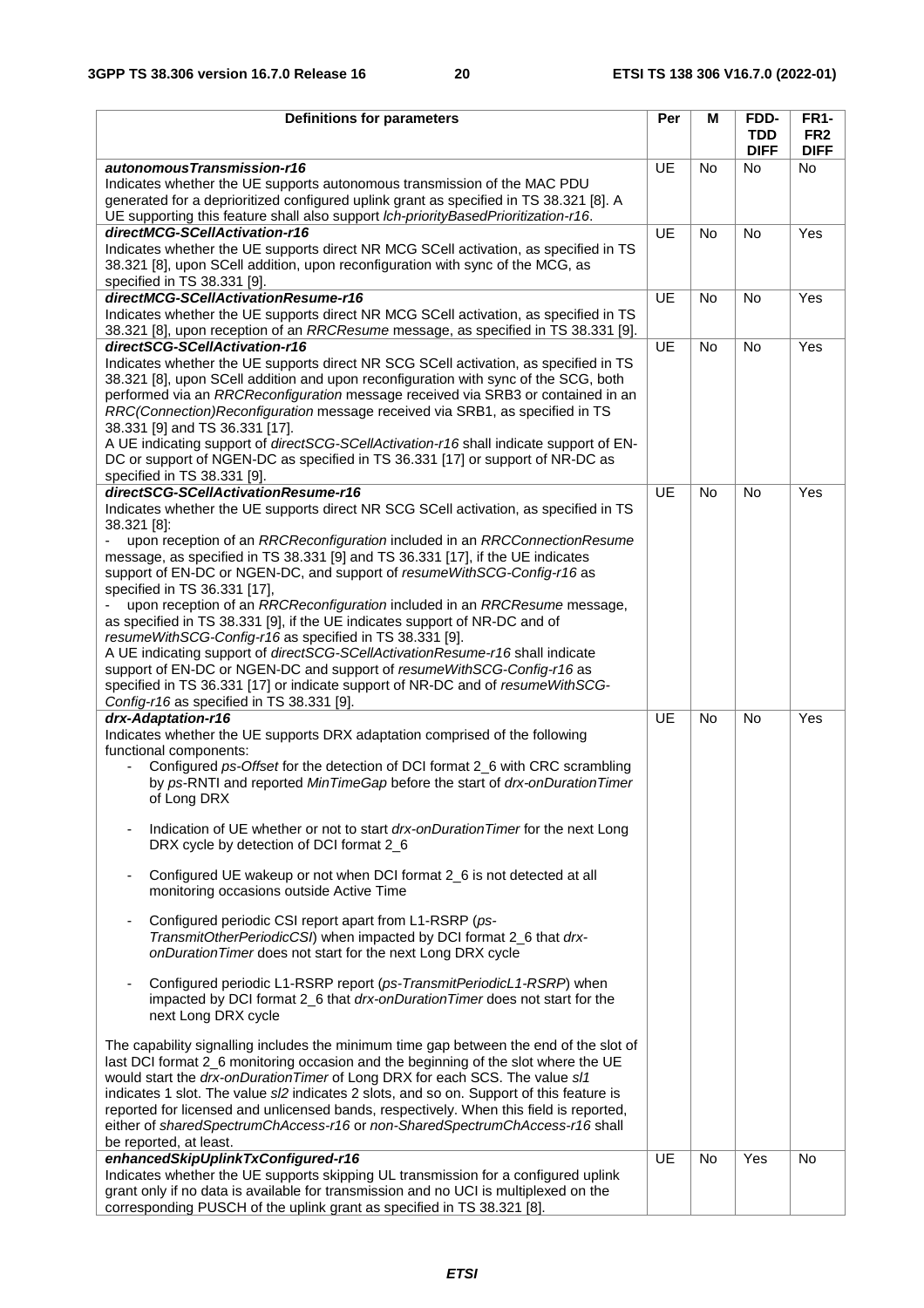| enhancedSkipUplinkTxDynamic-r16                                                          | UE        | No        | Yes       | No        |
|------------------------------------------------------------------------------------------|-----------|-----------|-----------|-----------|
| Indicates whether the UE supports skipping UL transmission for an uplink grant           |           |           |           |           |
| addressed to a C-RNTI only if no data is available for transmission and no UCI is        |           |           |           |           |
| multiplexed on the corresponding PUSCH of the uplink grant as specified in TS            |           |           |           |           |
| 38.321 [8].                                                                              |           |           |           |           |
| Ich-PriorityBasedPrioritization-r16                                                      | <b>UE</b> | <b>No</b> | <b>No</b> | No        |
| Indicates whether the UE supports prioritization between overlapping grants and          |           |           |           |           |
| between scheduling request and overlapping grants based on LCH priority as               |           |           |           |           |
| specified in TS 38.321 [8].                                                              |           |           |           |           |
| Ich-ToConfiguredGrantMapping-r16                                                         | UE        | <b>No</b> | No        | No        |
| Indicates whether the UE supports restricting data transmission from a given LCH to a    |           |           |           |           |
| configured (sub-) set of configured grant configurations (see allowedCG-List-r16 in      |           |           |           |           |
|                                                                                          |           |           |           |           |
| LogicalChannelConfig in TS 38.331 [9]) as specified in TS 38.321 [8].                    |           |           |           |           |
| Ich-ToGrantPriorityRestriction-r16                                                       | UE        | <b>No</b> | No        | No        |
| Indicates whether the UE supports restricting data transmission from a given LCH to a    |           |           |           |           |
| configured (sub-) set of dynamic grant priority levels (see allowedPHY-PriorityIndex-    |           |           |           |           |
| r16 in LogicalChannelConfig in TS 38.331 [9]) as specified in TS 38.321 [8].             |           |           |           |           |
| <b>Ich-ToSCellRestriction</b>                                                            | <b>UE</b> | <b>No</b> | No        | No        |
| Indicates whether the UE supports restricting data transmission from a given LCH to a    |           |           |           |           |
| configured (sub-) set of serving cells (see allowedServingCells in                       |           |           |           |           |
| LogicalChannelConfig). A UE supporting pdcp-DuplicationMCG-OrSCG-DRB or pdcp-            |           |           |           |           |
| DuplicationSRB (see PDCP-Config) shall also support Ich-ToSCellRestriction.              |           |           |           |           |
| <b>Icp-Restriction</b>                                                                   | <b>UE</b> | <b>No</b> | <b>No</b> | <b>No</b> |
| Indicates whether UE supports the selection of logical channels for each UL grant        |           |           |           |           |
| based on RRC configured restriction using RRC parameters allowedSCS-List,                |           |           |           |           |
|                                                                                          |           |           |           |           |
| maxPUSCH-Duration, and configuredGrantType1Allowed as specified in TS 38.321             |           |           |           |           |
| $[8]$ .                                                                                  |           |           |           |           |
| logicalChannelSR-DelayTimer                                                              | <b>UE</b> | <b>No</b> | Yes       | No        |
| Indicates whether the UE supports the logicalChannelSR-DelayTimer as specified in        |           |           |           |           |
| TS 38.321 [8].                                                                           |           |           |           |           |
| longDRX-Cycle                                                                            | <b>UE</b> | Yes       | Yes       | <b>No</b> |
| Indicates whether UE supports long DRX cycle as specified in TS 38.321 [8].              |           |           |           |           |
| <b>multipleConfiguredGrants</b>                                                          | <b>UE</b> | No        | Yes       | No        |
| Indicates whether UE supports more than one configured grant configurations              |           |           |           |           |
| (including both Type 1 and Type 2) in a cell group. For each cell, the UE supports at    |           |           |           |           |
| most one configured grant per BWP and the maximum number of configured grant             |           |           |           |           |
| configurations per cell group is 2. If absent, for each configured cell group, the UE    |           |           |           |           |
| only supports one configured grant configuration on one serving cell.                    |           |           |           |           |
| multipleSR-Configurations                                                                | UE        | <b>No</b> | Yes       | <b>No</b> |
| Indicates whether the UE supports 8 SR configurations per PUCCH cell group as            |           |           |           |           |
| specified in TS 38.321 [8].                                                              |           |           |           |           |
|                                                                                          | UE        |           |           |           |
| <i>recommendedBitRate</i>                                                                |           | No        | No        | No        |
| Indicates whether the UE supports the bit rate recommendation message from the           |           |           |           |           |
| gNB to the UE as specified in TS 38.321 [8].                                             |           |           |           |           |
| recommendedBitRateMultiplier-r16                                                         | <b>UE</b> | No        | No        | No        |
| Indicates whether the UE supports the bit rate multiplier for recommended bit rate       |           |           |           |           |
| MAC CE as specified in TS 38.321 [8], clause 6.1.3.20. This field is only applicable if  |           |           |           |           |
| the UE supports recommendedBitRate.                                                      |           |           |           |           |
| recommendedBitRateQuery                                                                  | <b>UE</b> | No        | No        | No        |
| Indicates whether the UE supports the bit rate recommendation query message from         |           |           |           |           |
| the UE to the gNB as specified in TS 38.321 [8]. This field is only applicable if the UE |           |           |           |           |
| supports recommendedBitRate.                                                             |           |           |           |           |
| secondaryDRX-Group-r16                                                                   | UE        | No        | Yes       | No        |
| Indicates whether UE supports secondary DRX group as specified in TS 38.321 [8].         |           |           |           |           |
| shortDRX-Cycle                                                                           | <b>UE</b> | Yes       | Yes       | No        |
| Indicates whether UE supports short DRX cycle as specified in TS 38.321 [8].             |           |           |           |           |
|                                                                                          |           |           |           |           |
| singlePHR-P-r16                                                                          | UE        | No        | No        | No        |
| Indicates whether UE supports the P bit in single PHR MAC CE as specified in TS          |           |           |           |           |
| 38.321 [8].                                                                              |           |           |           |           |
| skipUplinkTxDynamic                                                                      | <b>UE</b> | No        | Yes       | No        |
| Indicates whether the UE supports skipping of UL transmission for an uplink grant        |           |           |           |           |
| indicated on PDCCH if no data is available for transmission as specified in TS 38.321    |           |           |           |           |
| $[8]$ .                                                                                  |           |           |           |           |
| spCell-BFR-CBRA-r16                                                                      | <b>UE</b> | No        | No        | No        |
| Indicates whether the UE supports sending BFR MAC CE for SpCell BFR as specified         |           |           |           |           |
| in TS 38.321 [8].                                                                        |           |           |           |           |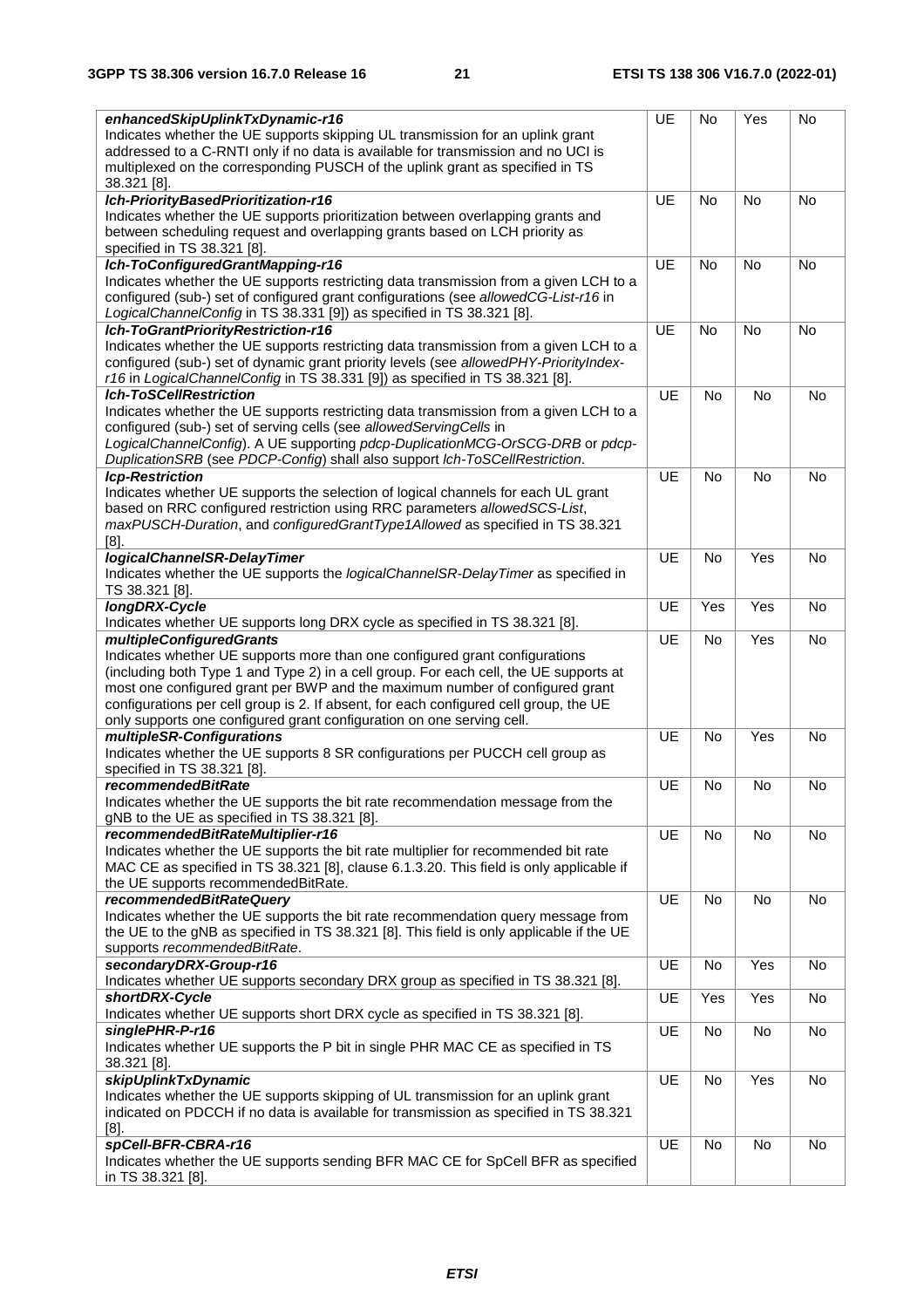| srs-ResourceId-Ext-r16                                                               | UE | No. | No.        | No.             |
|--------------------------------------------------------------------------------------|----|-----|------------|-----------------|
| Indicates whether the UE supports the extended 6-bit (Positioning) SRS resource ID   |    |     |            |                 |
| in SP Positioning SRS Activation/Deactivation MAC CE, as specified in TS 38.321 [8]. |    |     |            |                 |
| tdd-MPE-P-MPR-Reporting-r16                                                          | UE | No. | <b>TDD</b> | FR <sub>2</sub> |
| Indicates whether the UE supports P-MPR reporting for Maximum Permissible            |    |     | only       | only            |
| Exposure, as specified in TS38.321 [8].                                              |    |     |            |                 |
| ul-LBT-FailureDetectionRecovery-r16                                                  | UE | No. | No         | N <sub>o</sub>  |
| Indicates whether the UE supports consistent uplink LBT detection and recovery, as   |    |     |            |                 |
| specified in TS 38.321 [8], for cells operating with shared spectrum channel access. |    |     |            |                 |
| This field applies to all serving cells with which the UE is configured with shared  |    |     |            |                 |
| spectrum channel access.                                                             |    |     |            |                 |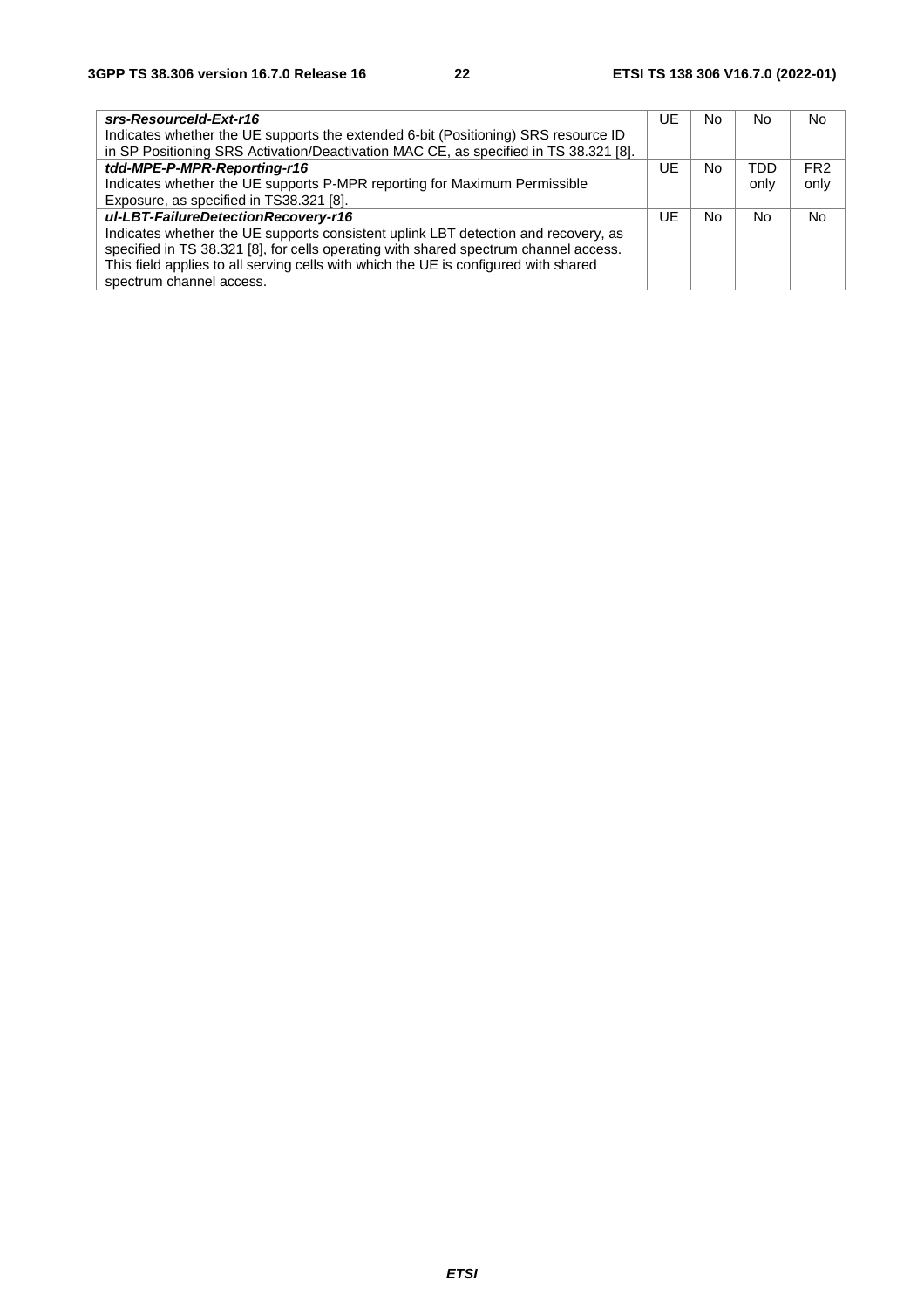### 4.2.7 Physical layer parameters

4.2.7.1 *BandCombinationList* parameters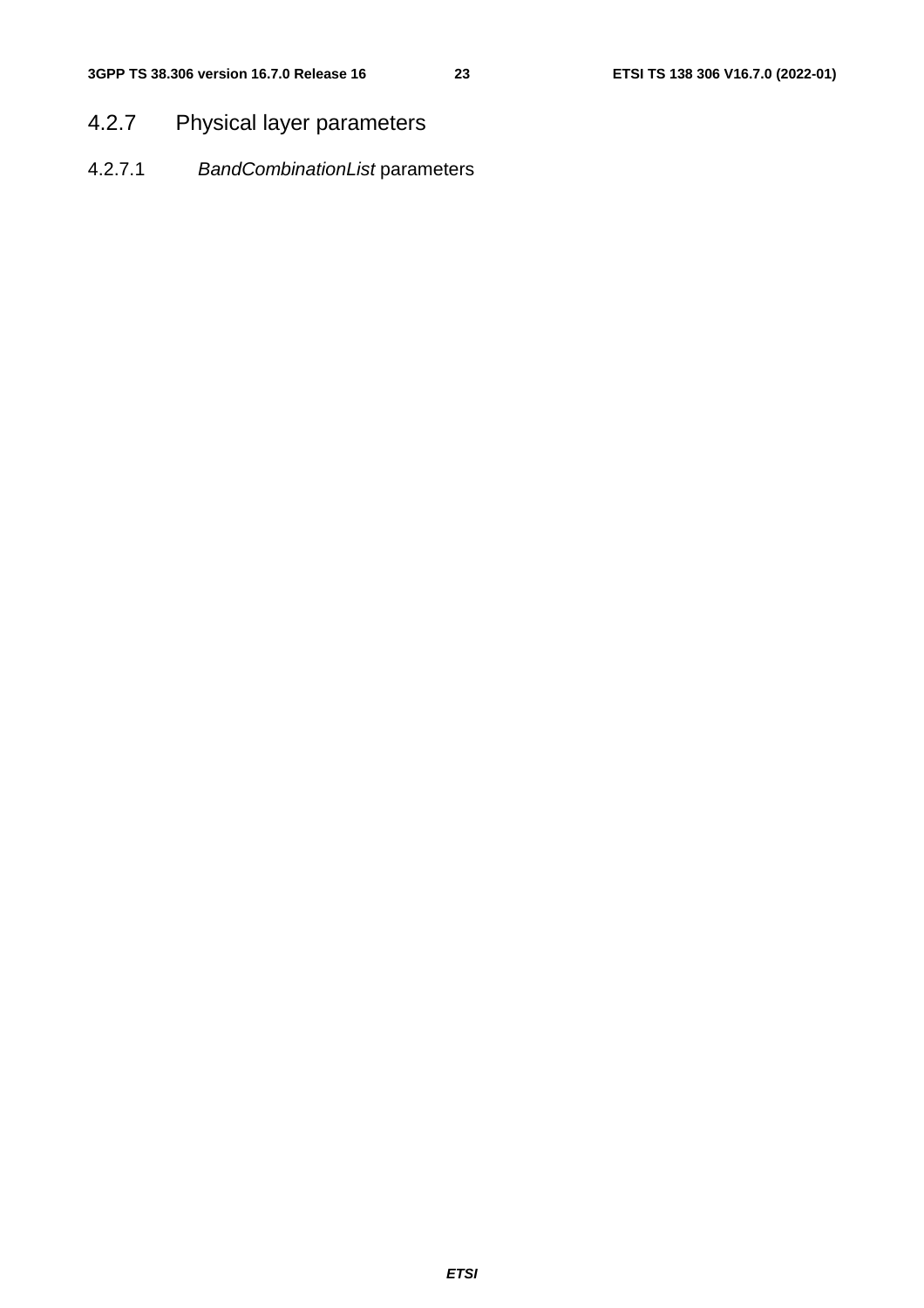| <b>Definitions for parameters</b>                                                                                                                                                                                                                                                                                                                                                                                                                                                                                                                                             | Per       | М         | <b>FDD-</b>               | <b>FR1-</b>                    |
|-------------------------------------------------------------------------------------------------------------------------------------------------------------------------------------------------------------------------------------------------------------------------------------------------------------------------------------------------------------------------------------------------------------------------------------------------------------------------------------------------------------------------------------------------------------------------------|-----------|-----------|---------------------------|--------------------------------|
|                                                                                                                                                                                                                                                                                                                                                                                                                                                                                                                                                                               |           |           | <b>TDD</b><br><b>DIFF</b> | FR <sub>2</sub><br><b>DIFF</b> |
| bandEUTRA                                                                                                                                                                                                                                                                                                                                                                                                                                                                                                                                                                     | Band      | Yes       | N/A                       | N/A                            |
| Defines supported EUTRA frequency band by NR frequency band number, as<br>specified in TS 36.101 [14].                                                                                                                                                                                                                                                                                                                                                                                                                                                                        |           |           |                           |                                |
| bandList                                                                                                                                                                                                                                                                                                                                                                                                                                                                                                                                                                      | <b>BC</b> | Yes       | N/A                       | N/A                            |
| Each entry of the list should include at least one bandwidth class for UL or DL.                                                                                                                                                                                                                                                                                                                                                                                                                                                                                              |           |           |                           |                                |
| bandNR                                                                                                                                                                                                                                                                                                                                                                                                                                                                                                                                                                        | Band      | Yes       | N/A                       | N/A                            |
| Defines supported NR frequency band by NR frequency band number, as specified<br>in TS 38.101-1 [2] and TS 38.101-2 [3].                                                                                                                                                                                                                                                                                                                                                                                                                                                      |           |           |                           |                                |
| ca-BandwidthClassDL-EUTRA                                                                                                                                                                                                                                                                                                                                                                                                                                                                                                                                                     | Band      | <b>No</b> | N/A                       | N/A                            |
| Defines for DL, the class defined by the aggregated transmission bandwidth                                                                                                                                                                                                                                                                                                                                                                                                                                                                                                    |           |           |                           |                                |
| configuration and maximum number of component carriers supported by the UE, as<br>specified in TS 36.101 [14]. When all FeatureSetEUTRA-DownlinkId:s in the                                                                                                                                                                                                                                                                                                                                                                                                                   |           |           |                           |                                |
| corresponding FeatureSetsPerBand are zero, this field is absent.                                                                                                                                                                                                                                                                                                                                                                                                                                                                                                              |           |           |                           |                                |
| ca-BandwidthClassDL-NR<br>Defines for DL, the class defined by the aggregated transmission bandwidth<br>configuration and maximum number of component carriers supported by the UE, as<br>specified in TS 38.101-1 [2] and TS 38.101-2 [3]. When all FeatureSetDownlinkId:s<br>in the corresponding FeatureSetsPerBand are zero, this field is absent. For FR1,<br>the value 'F' shall not be used as it is invalidated in TS 38.101-1 [2].                                                                                                                                   | Band      | No        | N/A                       | N/A                            |
| ca-BandwidthClassUL-EUTRA                                                                                                                                                                                                                                                                                                                                                                                                                                                                                                                                                     | Band      | <b>No</b> | N/A                       | N/A                            |
| Defines for UL, the class defined by the aggregated transmission bandwidth<br>configuration and maximum number of component carriers supported by the UE, as<br>specified in TS 36.101 [14]. When all FeatureSetEUTRA-UplinkId:s in the<br>corresponding FeatureSetsPerBand are zero, this field is absent.                                                                                                                                                                                                                                                                   |           |           |                           |                                |
| ca-BandwidthClassUL-NR                                                                                                                                                                                                                                                                                                                                                                                                                                                                                                                                                        | Band      | <b>No</b> | N/A                       | N/A                            |
| Defines for UL, the class defined by the aggregated transmission bandwidth<br>configuration and maximum number of component carriers supported by the UE, as<br>specified in TS 38.101-1 [2] and TS 38.101-2 [3]. When all FeatureSetUplinkId:s in<br>the corresponding FeatureSetsPerBand are zero, this field is absent. For FR1, the<br>value 'F' shall not be used as it is invalidated in TS 38.101-1 [2].                                                                                                                                                               |           |           |                           |                                |
| ca-ParametersEUTRA                                                                                                                                                                                                                                                                                                                                                                                                                                                                                                                                                            | <b>BC</b> | No        | N/A                       | N/A                            |
| Contains the EUTRA part of band combination parameters for a given (NG)EN-                                                                                                                                                                                                                                                                                                                                                                                                                                                                                                    |           |           |                           |                                |
| DC/NE-DC band combination.                                                                                                                                                                                                                                                                                                                                                                                                                                                                                                                                                    |           |           |                           |                                |
| ca-ParametersNR                                                                                                                                                                                                                                                                                                                                                                                                                                                                                                                                                               | <b>BC</b> | No        | N/A                       | N/A                            |
| Contains the NR band combination parameters for a given (NG)EN-DC/NE-DC<br>and/or NR CA band combination.                                                                                                                                                                                                                                                                                                                                                                                                                                                                     |           |           |                           |                                |
| ca-ParametersNRDC                                                                                                                                                                                                                                                                                                                                                                                                                                                                                                                                                             | <b>BC</b> | No        | N/A                       | N/A                            |
| Indicates whether the UE supports NR-DC for the band combination. It contains the<br>NR band combination parameters applicable across MCG and SCG. A UE<br>indicating support for NR-DC shall support synchronous NR-DC configuration where<br>all serving cells of the MCG are in FR1 and all serving cells of the SCG are in FR2.                                                                                                                                                                                                                                           |           |           |                           |                                |
| <i>featureSetCombination</i>                                                                                                                                                                                                                                                                                                                                                                                                                                                                                                                                                  | ВC        | N/A       | N/A                       | N/A                            |
| Indicates the feature set that the UE supports on the NR and/or MR-DC band<br>combination by FeatureSetCombinationId.                                                                                                                                                                                                                                                                                                                                                                                                                                                         |           |           |                           |                                |
| featureSetCombinationDAPS-r16                                                                                                                                                                                                                                                                                                                                                                                                                                                                                                                                                 | <b>BC</b> | N/A       | N/A                       | N/A                            |
| Indicates the feature set that the UE supports for DAPS handover on the NR band<br>combination by FeatureSetCombinationId. A UE shall include this field if intra-freq<br>or inter-freq DAPS handover is supported for this band combination. If the number<br>of CCs within a band combination is more than two, UE shall support DAPS<br>handover between every CC pair. A feature set including intraFreqDAPS-r16 can<br>only be referred to by featureSetCombinationDAPS-r16, not by<br>featureSetCombination. A feature set without intraFreqDAPS-r16 is only applied to |           |           |                           |                                |
| inter-freq DAPS handover if it is referred to by featureSetCombinationDAPS. Both<br>feature sets with and without intraFreqDAPS-r16 can be referred to by the same                                                                                                                                                                                                                                                                                                                                                                                                            |           |           |                           |                                |
| featureSetCombinationDAPS-r16.                                                                                                                                                                                                                                                                                                                                                                                                                                                                                                                                                |           |           |                           |                                |
| mrdc-Parameters<br>Contains the band combination parameters for a given (NG)EN-DC/NE-DC band<br>combination.                                                                                                                                                                                                                                                                                                                                                                                                                                                                  | BC        | No        | N/A                       | N/A                            |
| ne-DC-BC                                                                                                                                                                                                                                                                                                                                                                                                                                                                                                                                                                      | BC        | No        | N/A                       | N/A                            |
| Indicates whether the UE supports NE-DC for the band combination.                                                                                                                                                                                                                                                                                                                                                                                                                                                                                                             |           |           |                           |                                |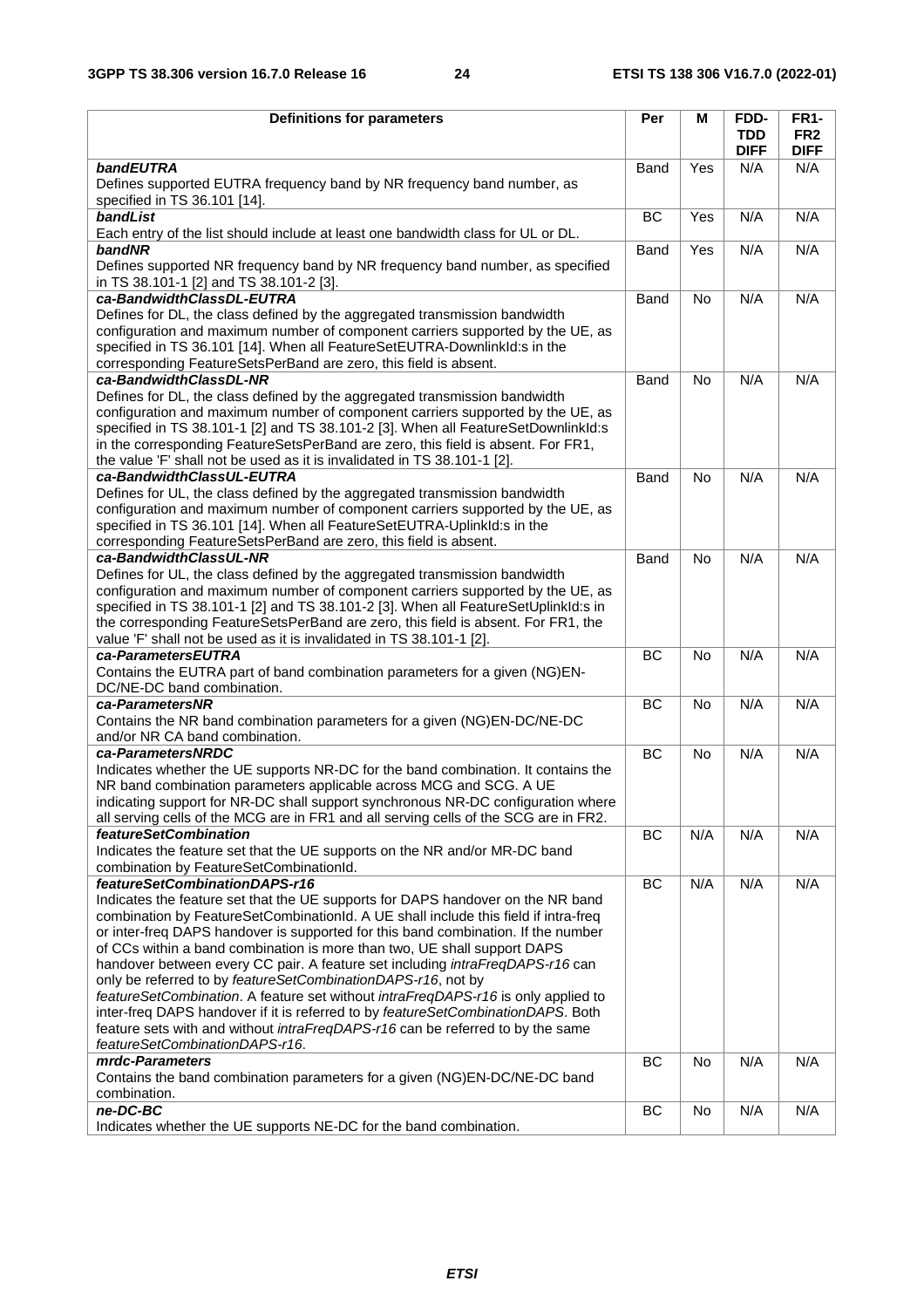| powerClass, powerClass-v1610                                                                                                                                               | BC        | No        | N/A | FR <sub>1</sub> |
|----------------------------------------------------------------------------------------------------------------------------------------------------------------------------|-----------|-----------|-----|-----------------|
| Indicates power class the UE supports when operating according to this band                                                                                                |           |           |     | only            |
| combination. If the field is absent, the UE supports the default power class. If this<br>power class is higher than the power class that the UE supports on the individual |           |           |     |                 |
| bands of this band combination (ue-PowerClass in BandNR), the latter determines                                                                                            |           |           |     |                 |
| maximum TX power available in each band. The UE sets the power class                                                                                                       |           |           |     |                 |
| parameter only in band combinations that are applicable as specified in TS 38.101-                                                                                         |           |           |     |                 |
| 1 [2] and TS 38.101-3 [4]. This capability is not applicable to IAB-MT.                                                                                                    |           |           |     |                 |
| powerClassNRPart-r16                                                                                                                                                       | <b>BC</b> | <b>No</b> | N/A | FR <sub>1</sub> |
| Indicates NR part power class the UE supports when operating according to this                                                                                             |           |           |     | only            |
| band combination.                                                                                                                                                          |           |           |     |                 |
| This field only applies for MR-DC BCs containing only single CC or intra-band CA in                                                                                        |           |           |     |                 |
| NR side in this release.                                                                                                                                                   |           |           |     |                 |
| scalingFactorTxSidelink-r16, scalingFactorRxSidelink-r16                                                                                                                   | BC        | <b>No</b> | N/A | N/A             |
| Indicates, for a particular Uu band combination, the scaling factor for the PC5 band                                                                                       |           |           |     |                 |
| combination(s) on which the UE supports simultaneous transmission/reception (as                                                                                            |           |           |     |                 |
| indicated by supportedTxBandCombListPerBC-Sidelink-r16 /                                                                                                                   |           |           |     |                 |
| supportedRxBandCombListPerBC-Sidelink-r16). The leading / leftmost value                                                                                                   |           |           |     |                 |
| corresponds to the first band combination included in                                                                                                                      |           |           |     |                 |
| BandCombinationListSidelinkEUTRA-NR which is indicated with value 1 by                                                                                                     |           |           |     |                 |
| supportedTxBandCombListPerBC-Sidelink-r16 / supportedRxBandCombListPerBC-                                                                                                  |           |           |     |                 |
| Sidelink-r16, the next value corresponds to the second band combination included                                                                                           |           |           |     |                 |
| in BandCombinationListSidelinkEUTRA-NR which is indicated with value 1 by<br>supportedTxBandCombListPerBC-Sidelink-r16 / supportedRxBandCombListPerBC-                     |           |           |     |                 |
| Sidelink-r16 and so on. For each value of ScalingFactorSidelink-r16, value f0p4                                                                                            |           |           |     |                 |
| indicates the scaling factor 0.4, f0p75 indicates 0.75, and so on.                                                                                                         |           |           |     |                 |
| <b>SRS-SwitchingTimeNR</b>                                                                                                                                                 | <b>FD</b> | <b>No</b> | N/A | N/A             |
| Indicates the interruption time on DL/UL reception within a NR band pair during the                                                                                        |           |           |     |                 |
| RF retuning for switching between a carrier on one band and another (PUSCH-less)                                                                                           |           |           |     |                 |
| carrier on the other band to transmit SRS. switching TimeDL/ switching TimeUL:                                                                                             |           |           |     |                 |
| n0us represents 0 us, n30us represents 30us, and so on. switching TimeDL/                                                                                                  |           |           |     |                 |
| switching TimeUL is mandatory present if switching between the NR band pair is                                                                                             |           |           |     |                 |
| supported, otherwise the field is absent. It is signalled per pair of bands per band                                                                                       |           |           |     |                 |
| combination.                                                                                                                                                               |           |           |     |                 |
| <b>SRS-SwitchingTimeEUTRA</b>                                                                                                                                              | <b>FD</b> | <b>No</b> | N/A | N/A             |
| Indicates the interruption time on DL/UL reception within a EUTRA band pair during                                                                                         |           |           |     |                 |
| the RF retuning for switching between a carrier on one band and another (PUSCH-                                                                                            |           |           |     |                 |
| less) carrier on the other band to transmit SRS. switching TimeDL/                                                                                                         |           |           |     |                 |
| switchingTimeUL: n0 represents 0 OFDM symbols, n0dot5 represents 0.5 OFDM                                                                                                  |           |           |     |                 |
| symbols, n1 represents 1 OFDM symbol and so on. switching TimeDL/                                                                                                          |           |           |     |                 |
| switching TimeUL is mandatory present if switching between the EUTRA band pair                                                                                             |           |           |     |                 |
| is supported, otherwise the field is absent. It is signalled per pair of bands per band                                                                                    |           |           |     |                 |
| combination.                                                                                                                                                               |           |           |     |                 |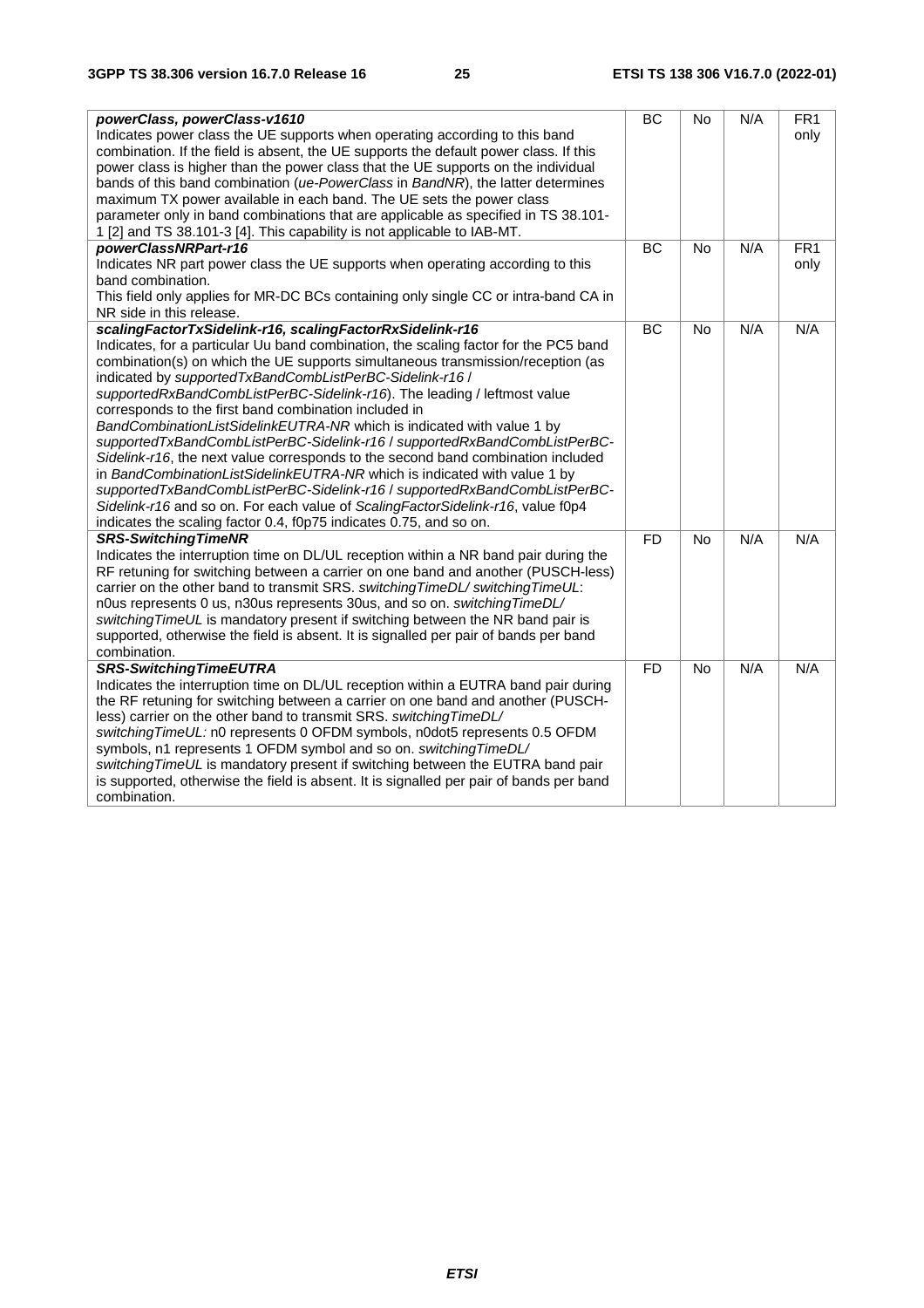| srs-TxSwitch, srs-TxSwitch-v1610<br>Defines whether UE supports SRS for DL CSI acquisition as defined in clause |                                                                             | BC | FD. | N/A | N/A |
|-----------------------------------------------------------------------------------------------------------------|-----------------------------------------------------------------------------|----|-----|-----|-----|
| 6.2.1.2 of TS 38.214 [12]. The capability signalling comprises of the following                                 |                                                                             |    |     |     |     |
| parameters:                                                                                                     |                                                                             |    |     |     |     |
| supportedSRS-TxPortSwitch indicates SRS Tx port switching pattern                                               |                                                                             |    |     |     |     |
| supported by the UE, which is mandatory with capability signaling. The                                          |                                                                             |    |     |     |     |
| indicated UE antenna switching capability of 'xTyR' corresponds to a UE,                                        |                                                                             |    |     |     |     |
|                                                                                                                 |                                                                             |    |     |     |     |
| capable of SRS transmission on 'x' antenna ports over total of 'y' antennas,                                    |                                                                             |    |     |     |     |
| where 'y' corresponds to all or subset of UE receive antennas, where 2T4R                                       |                                                                             |    |     |     |     |
| is two pairs of antennas. supportedSRS-TxPortSwitch-v1610, which is                                             |                                                                             |    |     |     |     |
| optional to report, indicates downgrading configuration of SRS Tx port                                          |                                                                             |    |     |     |     |
| switching pattern. If the UE indicates the support of downgrading                                               |                                                                             |    |     |     |     |
| configuration of SRS Tx port switching pattern using supportedSRS-                                              |                                                                             |    |     |     |     |
| TxPortSwitch-v1610, the UE shall report the values for this as below, based                                     |                                                                             |    |     |     |     |
| on what is reported in supportedSRS-TxPortSwitch.                                                               |                                                                             |    |     |     |     |
|                                                                                                                 |                                                                             |    |     |     |     |
| supportedSRS-TxPortSwitch                                                                                       | supportedSRS-TxPortSwitch-                                                  |    |     |     |     |
|                                                                                                                 | v1610                                                                       |    |     |     |     |
| t1r $2$                                                                                                         | $t1r1-t1r2$                                                                 |    |     |     |     |
| t1r4                                                                                                            | $t1r1-t1r2-t1r4$                                                            |    |     |     |     |
| t2r4                                                                                                            | t1r1-t1r2-t2r2-t2r4                                                         |    |     |     |     |
| t2r2                                                                                                            | $t1r1-t2r2$                                                                 |    |     |     |     |
| t4r4                                                                                                            | $t1r1-t2r2-t4r4$                                                            |    |     |     |     |
| $t1r4-t2r4$                                                                                                     | t1r1-t1r2-t2r2-t1r4-t2r4                                                    |    |     |     |     |
|                                                                                                                 |                                                                             |    |     |     |     |
|                                                                                                                 |                                                                             |    |     |     |     |
| txSwitchImpactToRx indicates the entry number of the first-listed band with                                     |                                                                             |    |     |     |     |
| UL (see NOTE) in the band combination that affects this DL, which is                                            |                                                                             |    |     |     |     |
| mandatory with capability signaling;                                                                            |                                                                             |    |     |     |     |
|                                                                                                                 |                                                                             |    |     |     |     |
| txSwitchWithAnotherBand indicates the entry number of the first-listed band                                     |                                                                             |    |     |     |     |
| with UL (see NOTE) in the band combination that switches together with this                                     |                                                                             |    |     |     |     |
|                                                                                                                 |                                                                             |    |     |     |     |
| UL, which is mandatory with capability signaling.                                                               |                                                                             |    |     |     |     |
| For txSwitchImpactToRx and txSwitchWithAnotherBand, value 1 means first entry,                                  |                                                                             |    |     |     |     |
|                                                                                                                 |                                                                             |    |     |     |     |
| value 2 means second entry and so on. All DL and UL that switch together indicate                               |                                                                             |    |     |     |     |
| the same entry number.                                                                                          |                                                                             |    |     |     |     |
| The entry number is the band entry number in a band combination. The UE is                                      |                                                                             |    |     |     |     |
| restricted not to include fallback band combinations for the purpose of indicating                              |                                                                             |    |     |     |     |
| different SRS antenna switching capabilities.                                                                   |                                                                             |    |     |     |     |
|                                                                                                                 |                                                                             |    |     |     |     |
| NOTE:<br>The first-listed band with UL includes a band associated with                                          |                                                                             |    |     |     |     |
| FeatureSetUplinkId set to 0 corresponding to the support of SRS-                                                |                                                                             |    |     |     |     |
| SwitchingTimeNR.                                                                                                |                                                                             |    |     |     |     |
| supportedBandwidthCombinationSet                                                                                |                                                                             | BC | CY  | N/A | N/A |
| Defines the supported bandwidth combination set for a band combination as                                       |                                                                             |    |     |     |     |
| defined in TS 38.101-1 [2], TS 38.101-2 [3] and TS 38.101-3 [4]. For NR SA CA,                                  |                                                                             |    |     |     |     |
| NR-DC, inter-band (NG)EN-DC without intra-band (NG)EN-DC component, inter-                                      |                                                                             |    |     |     |     |
| band NE-DC without intra-band NE-DC component and intra-band (NG)EN-DC/NE-                                      |                                                                             |    |     |     |     |
| DC with additional inter-band NR CA component, the field defines the bandwidth                                  |                                                                             |    |     |     |     |
| combinations for the NR part of the band combination. For intra-band (NG)EN-                                    |                                                                             |    |     |     |     |
| DC/NE-DC without additional inter-band NR and LTE CA component, the field                                       |                                                                             |    |     |     |     |
| indicates the supported bandwidth combination set applicable to intra-band                                      |                                                                             |    |     |     |     |
| (NG)EN-DC/NE-DC band combination.                                                                               |                                                                             |    |     |     |     |
| Field encoded as a bit map, where bit N is set to "1" if UE supports Bandwidth                                  |                                                                             |    |     |     |     |
| Combination Set N for this band combination as defined in the TS 38.101-1 [2], TS                               |                                                                             |    |     |     |     |
| 38.101-2 [3] and TS 38.101-3 [4]. The leading / leftmost bit (bit 0) corresponds to                             |                                                                             |    |     |     |     |
| the Bandwidth Combination Set 0, the next bit corresponds to the Bandwidth                                      |                                                                             |    |     |     |     |
| Combination Set 1 and so on. It is mandatory if                                                                 |                                                                             |    |     |     |     |
|                                                                                                                 | the band combination has more than one NR carrier (at least one SCell in an |    |     |     |     |
| NR cell group);                                                                                                 |                                                                             |    |     |     |     |
| or is an intra-band (NG)EN-DC/NE-DC combination without additional inter-                                       |                                                                             |    |     |     |     |
| band NR and LTE CA component;                                                                                   |                                                                             |    |     |     |     |
| or both.<br>٠                                                                                                   |                                                                             |    |     |     |     |
|                                                                                                                 |                                                                             |    |     |     |     |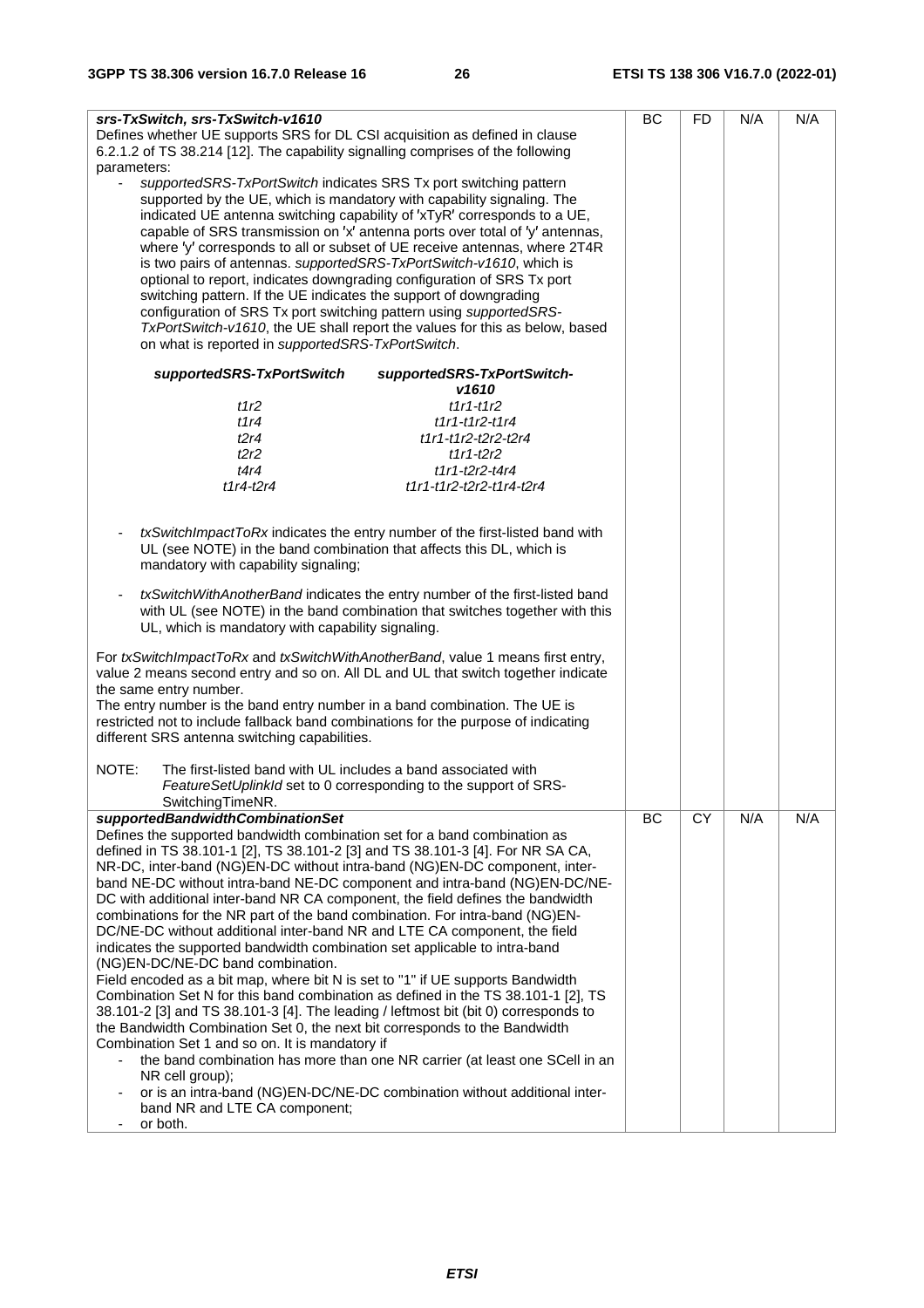| supportedBandwidthCombinationSetIntraENDC<br>Defines the supported bandwidth combination set for a band combination that<br>allows configuration of at least one EUTRA serving cell and at least one NR serving                                                                                                                                                                                                                                                                                                                                                                                                                                                                                                                                                                                                                                                                                                                                                                                                                                                                                                                                                                                                                                                                                                                                                                                                                                                                                                                                                                                                                                                                                                                                                                                                                                                                                                                                                                                                                                                                               | BC | <b>CY</b> | N/A | N/A                     |
|-----------------------------------------------------------------------------------------------------------------------------------------------------------------------------------------------------------------------------------------------------------------------------------------------------------------------------------------------------------------------------------------------------------------------------------------------------------------------------------------------------------------------------------------------------------------------------------------------------------------------------------------------------------------------------------------------------------------------------------------------------------------------------------------------------------------------------------------------------------------------------------------------------------------------------------------------------------------------------------------------------------------------------------------------------------------------------------------------------------------------------------------------------------------------------------------------------------------------------------------------------------------------------------------------------------------------------------------------------------------------------------------------------------------------------------------------------------------------------------------------------------------------------------------------------------------------------------------------------------------------------------------------------------------------------------------------------------------------------------------------------------------------------------------------------------------------------------------------------------------------------------------------------------------------------------------------------------------------------------------------------------------------------------------------------------------------------------------------|----|-----------|-----|-------------------------|
| cell in the same band, as defined in the TS 38.101-3 [4], table 5.3B.1.2-1 and table<br>$5.3B.1.3-1.$<br>For intra-band (NG)EN-DC with additional inter-band CA component(s) of                                                                                                                                                                                                                                                                                                                                                                                                                                                                                                                                                                                                                                                                                                                                                                                                                                                                                                                                                                                                                                                                                                                                                                                                                                                                                                                                                                                                                                                                                                                                                                                                                                                                                                                                                                                                                                                                                                               |    |           |     |                         |
| LTE and/or NR, the field defines the bandwidth combinations for the intra-<br>band (NG)EN-DC component.<br>For intra-band NE-DC with additional inter-band CA component(s) of LTE                                                                                                                                                                                                                                                                                                                                                                                                                                                                                                                                                                                                                                                                                                                                                                                                                                                                                                                                                                                                                                                                                                                                                                                                                                                                                                                                                                                                                                                                                                                                                                                                                                                                                                                                                                                                                                                                                                             |    |           |     |                         |
| and/or NR, the field defines the bandwidth combinations for the intra-band<br>NE-DC component.                                                                                                                                                                                                                                                                                                                                                                                                                                                                                                                                                                                                                                                                                                                                                                                                                                                                                                                                                                                                                                                                                                                                                                                                                                                                                                                                                                                                                                                                                                                                                                                                                                                                                                                                                                                                                                                                                                                                                                                                |    |           |     |                         |
| Field encoded as a bit map, where bit N is set to "1" if UE support Bandwidth<br>Combination Set N for this band combination as defined in the TS 38.101-3 [4]. The<br>leading / leftmost bit (bit 0) corresponds to the Bandwidth Combination Set 0, the<br>next bit corresponds to the Bandwidth Combination Set 1 and so on.                                                                                                                                                                                                                                                                                                                                                                                                                                                                                                                                                                                                                                                                                                                                                                                                                                                                                                                                                                                                                                                                                                                                                                                                                                                                                                                                                                                                                                                                                                                                                                                                                                                                                                                                                               |    |           |     |                         |
| It is mandatory if the band combination is an intra-band (NG)EN-DC/NE-DC<br>$\overline{\phantom{a}}$<br>combination supporting both UL and DL intra-band (NG)EN-DC/NE-DC parts<br>with additional inter-band NR/LTE CA component.                                                                                                                                                                                                                                                                                                                                                                                                                                                                                                                                                                                                                                                                                                                                                                                                                                                                                                                                                                                                                                                                                                                                                                                                                                                                                                                                                                                                                                                                                                                                                                                                                                                                                                                                                                                                                                                             |    |           |     |                         |
| It is optional if the band combination is an intra-band (NG)EN-DC/NE-DC<br>combination without supporting UL in both the bands of the intra-band<br>(NG)EN-DC/NE-DC UL part. If not included, the network assumes the UE                                                                                                                                                                                                                                                                                                                                                                                                                                                                                                                                                                                                                                                                                                                                                                                                                                                                                                                                                                                                                                                                                                                                                                                                                                                                                                                                                                                                                                                                                                                                                                                                                                                                                                                                                                                                                                                                      |    |           |     |                         |
| supports BCS0 as defined in TS 38.101-3 [4], table 5.3B.1.2-1 and table<br>5.3B.1.3-1 for the intra-band (NG)EN-DC/NE-DC.                                                                                                                                                                                                                                                                                                                                                                                                                                                                                                                                                                                                                                                                                                                                                                                                                                                                                                                                                                                                                                                                                                                                                                                                                                                                                                                                                                                                                                                                                                                                                                                                                                                                                                                                                                                                                                                                                                                                                                     |    |           |     |                         |
| supportedTxBandCombListPerBC-Sidelink-r16,<br>supportedRxBandCombListPerBC-Sidelink-r16                                                                                                                                                                                                                                                                                                                                                                                                                                                                                                                                                                                                                                                                                                                                                                                                                                                                                                                                                                                                                                                                                                                                                                                                                                                                                                                                                                                                                                                                                                                                                                                                                                                                                                                                                                                                                                                                                                                                                                                                       | BC | No        | N/A | N/A                     |
| Indicates, for a particular Uu band combination, the PC5 band combination(s) on<br>which the UE supports simultaneous transmission/reception. The leading / leftmost<br>bit (bit 0) corresponds to the first band combination included in<br>BandCombinationListSidelinkEUTRA-NR, the next bit corresponds to the second                                                                                                                                                                                                                                                                                                                                                                                                                                                                                                                                                                                                                                                                                                                                                                                                                                                                                                                                                                                                                                                                                                                                                                                                                                                                                                                                                                                                                                                                                                                                                                                                                                                                                                                                                                      |    |           |     |                         |
| band combination included in BandCombinationListSidelinkEUTRA-NR and so on.<br>with value 1 indicating simultaneous transmission/reception is supported.                                                                                                                                                                                                                                                                                                                                                                                                                                                                                                                                                                                                                                                                                                                                                                                                                                                                                                                                                                                                                                                                                                                                                                                                                                                                                                                                                                                                                                                                                                                                                                                                                                                                                                                                                                                                                                                                                                                                      |    |           |     |                         |
| ULTxSwitchingBandPair-r16                                                                                                                                                                                                                                                                                                                                                                                                                                                                                                                                                                                                                                                                                                                                                                                                                                                                                                                                                                                                                                                                                                                                                                                                                                                                                                                                                                                                                                                                                                                                                                                                                                                                                                                                                                                                                                                                                                                                                                                                                                                                     | BC | <b>FD</b> | N/A | FR <sub>1</sub>         |
| Indicates UE supports dynamic UL Tx switching in case of inter-band CA, SUL, and<br>(NG)EN-DC as defined in TS 38.214 [12], TS 38.101-1 [2] and TS 38.101-3 [4]. The<br>capability signalling comprises of the following parameters:<br>bandIndexUL1-r16 and bandIndexUL2-r16 indicate the band pair on which UE<br>supports dynamic UL Tx switching. bandindexUL1/bandindexUL2 xx refers to<br>the xxth band entry in the band combination. UE shall indicate support for 2-<br>layer UL MIMO capabilities on one of the indicated two bands in each<br>FeatureSet entry supporting UL 1Tx-2Tx switching, and only the band where<br>UE supports 2-layer UL MIMO capability can work as carrier2 as defined in TS<br>38.101-1 [2] and TS 38.101-3 [4].<br>uplinkTxSwitchingPeriod-r16 indicates the length of UL Tx switching period per<br>pair of UL bands per band combination when dynamic UL Tx switching is<br>configured, as specified in TS 38.101-1 [2] and TS 38.101-3 [4]. UE shall not<br>report the value n210us for EN-DC band combinations. n35us represents 35<br>us, n140us represents 140us, and so on, as specified in TS 38.101-1 [2] and<br>TS 38.101-3 [4].<br>uplinkTxSwitching-DL-Interruption-r16 indicates that DL interruption on the<br>band will occur during UL Tx switching, as specified in TS 38.133 [5] and in TS<br>36.133 [27]. UE is not allowed to set this field for the band combination of SUL<br>band+TDD band, for which no DL interruption is allowed.<br>Field encoded as a bit map, where bit N is set to "1" if DL interruption on band<br>N will occur during uplink Tx switching as specified in TS 38.133 [5] and in TS<br>36.133 [27]. The leading / leftmost bit (bit 0) corresponds to the first band of<br>this band combination, the next bit corresponds to the second band of this<br>band combination and so on. The capability is not applicable to the following<br>band combinations, in which DL reception interruption is not allowed:<br>TDD+TDD CA with the same UL-DL pattern<br>TDD+TDD EN-DC with the same UL-DL pattern |    |           |     | only                    |
| uplinkTxSwitching-OptionSupport-r16<br>Indicates which option is supported for dynamic UL Tx switching for inter-band UL<br>CA and (NG)EN-DC. switchedUL represents option 1 as specified in TS 38.214                                                                                                                                                                                                                                                                                                                                                                                                                                                                                                                                                                                                                                                                                                                                                                                                                                                                                                                                                                                                                                                                                                                                                                                                                                                                                                                                                                                                                                                                                                                                                                                                                                                                                                                                                                                                                                                                                        | BC | CY        | N/A | FR <sub>1</sub><br>only |
| [12], dualUL represents option 2 as specified in TS 38.214 [12], both represents<br>both option 1 and option2 as specified in TS 38.214 [12]. UE shall not report the<br>value both for (NG)EN-DC case. The field is mandatory for inter-band UL CA and<br>(NG)EN-DC case where UE supports dynamic UL Tx switching.                                                                                                                                                                                                                                                                                                                                                                                                                                                                                                                                                                                                                                                                                                                                                                                                                                                                                                                                                                                                                                                                                                                                                                                                                                                                                                                                                                                                                                                                                                                                                                                                                                                                                                                                                                          |    |           |     |                         |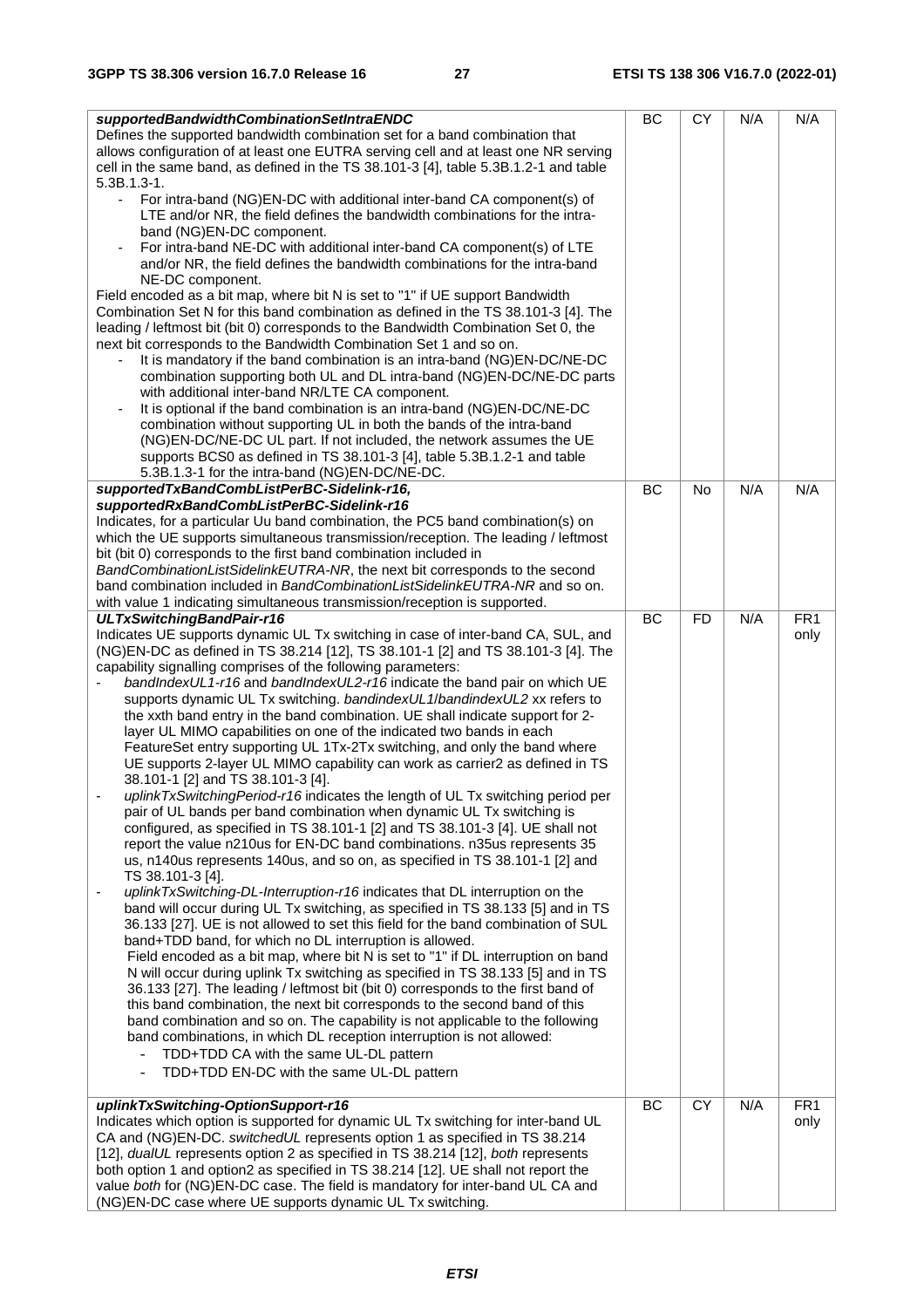| uplinkTxSwitching-PowerBoosting-r16                                                | BC. | No | N/A | FR <sub>1</sub> |
|------------------------------------------------------------------------------------|-----|----|-----|-----------------|
| Indicates the support of 3dB boosting on the maximum output power for UE           |     |    |     | only            |
| transmission under the operation state in which 2-port transmission can be         |     |    |     |                 |
| supported on carrier2 in case of inter-band UL CA case where UE supports           |     |    |     |                 |
| dynamic UL Tx switching. A UE shall only indicate this capability in case the UE   |     |    |     |                 |
| supports power class 3 for inter-band UL CA for the band combination as defined in |     |    |     |                 |
| TS 38.101-1 [2].                                                                   |     |    |     |                 |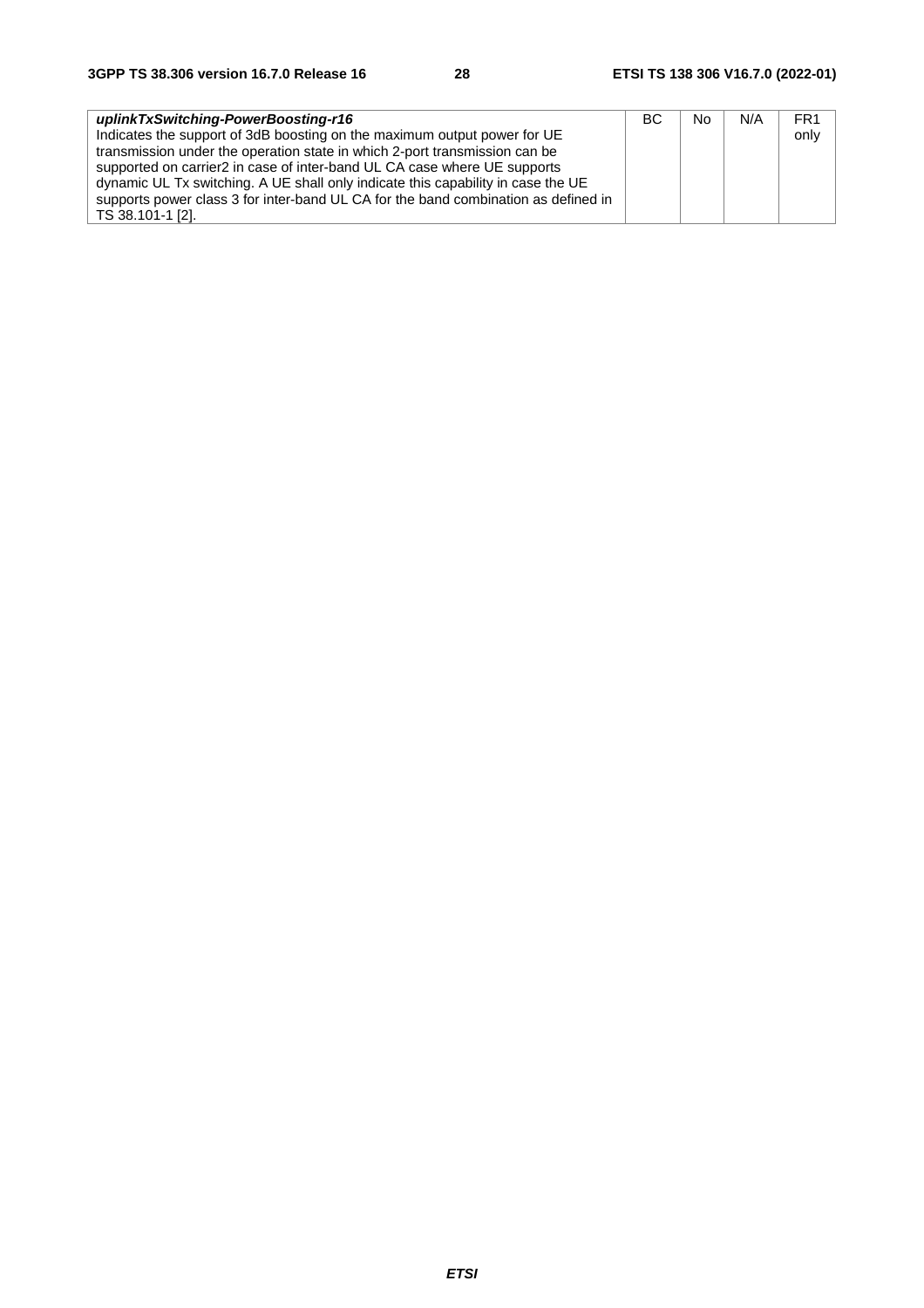### 4.2.7.2 *BandNR parameters*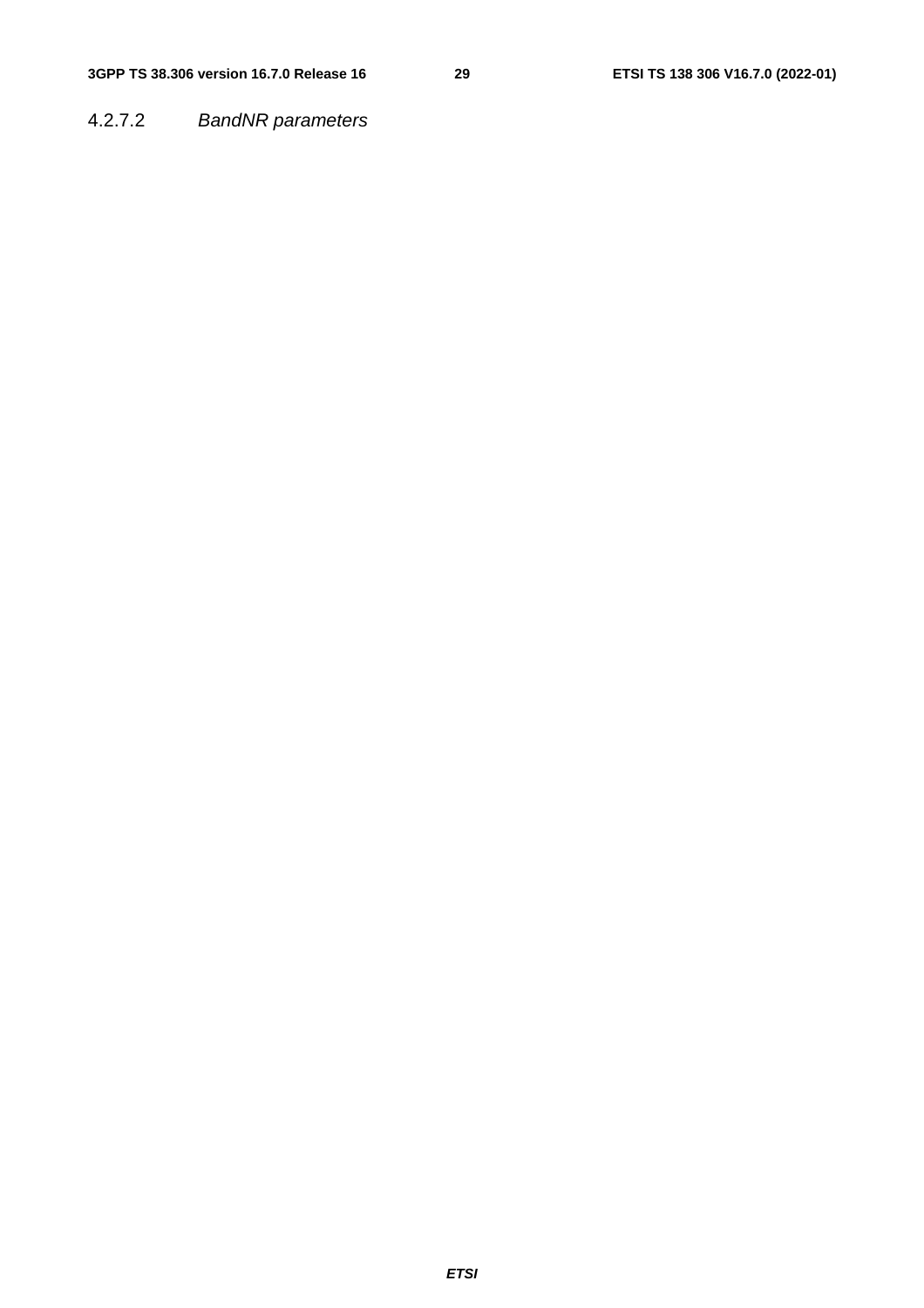| Definitions for parameters                                                                                                                                                                                                                                                                                                                                                                                                                                                                                                                                                                                                                                                                                                                                                                                                                                                                                                                                                                                                                                                                                                                                                                                                                                                                                                                                                                                                                            | Per  | Μ         | FDD-<br><b>TDD</b><br><b>DIFF</b> | <b>FR1-</b><br>FR <sub>2</sub><br><b>DIFF</b> |
|-------------------------------------------------------------------------------------------------------------------------------------------------------------------------------------------------------------------------------------------------------------------------------------------------------------------------------------------------------------------------------------------------------------------------------------------------------------------------------------------------------------------------------------------------------------------------------------------------------------------------------------------------------------------------------------------------------------------------------------------------------------------------------------------------------------------------------------------------------------------------------------------------------------------------------------------------------------------------------------------------------------------------------------------------------------------------------------------------------------------------------------------------------------------------------------------------------------------------------------------------------------------------------------------------------------------------------------------------------------------------------------------------------------------------------------------------------|------|-----------|-----------------------------------|-----------------------------------------------|
| activeConfiguredGrant-r16<br>Indicates whether the UE supports up to 12 configured/active configured grant<br>configurations in a BWP of a serving cell. This field includes the following<br>parameters:<br>maxNumberConfigsPerBWP-r16 indicates the maximum number of<br>$\blacksquare$<br>configured/active configured grant configurations in a BWP of a serving cell.<br>maxNumberConfigsAllCC-r16 indicates the maximum number of<br>$\overline{\phantom{a}}$<br>configured/active configured grant configurations across all serving cells in a<br>MAC entity, and across MCG and SCG in case of NR-DC.<br>The UE can include this feature only if the UE indicates supports of either<br>configuredUL-GrantType1 or configuredUL-GrantType2.<br>NOTE:<br>For all the reported bands in FR1, a same X1 value is reported for<br>$\blacksquare$<br>maxNumberConfigsAllCC-r16. For all the reported bands in FR2, a same X2<br>value is reported for maxNumberConfigsAllCC-r16.<br>The total number of configured/active configured grant configurations across<br>all serving cells in FR1 is no greater than X1.<br>The total number of configured/active configured grant configurations across<br>all serving cells in FR2 is no greater than X2.<br>If the CA have some serving cell(s) in FR1 and some serving cell(s) in FR2,<br>$\overline{\phantom{a}}$<br>the total number of configured/active configured grant configurations across | Band | <b>No</b> | N/A                               | N/A                                           |
| all serving cells is no greater than max(X1, X2).<br>additionalActiveTCI-StatePDCCH<br>Indicates whether the UE supports one additional active TCI-State for control in<br>addition to the supported number of active TCI-States for PDSCH. The UE can<br>include this field only if maxNumberActiveTCI-PerBWP in tci-StatePDSCH is set to<br>n1. Otherwise, the UE does not include this field.                                                                                                                                                                                                                                                                                                                                                                                                                                                                                                                                                                                                                                                                                                                                                                                                                                                                                                                                                                                                                                                      | Band | <b>No</b> | N/A                               | N/A                                           |
| aperiodicBeamReport<br>Indicates whether the UE supports aperiodic 'CRI/RSRP' or 'SSBRI/RSRP' reporting<br>on PUSCH. The UE provides the capability for the band number for which the report<br>is provided (where the measurement is performed).                                                                                                                                                                                                                                                                                                                                                                                                                                                                                                                                                                                                                                                                                                                                                                                                                                                                                                                                                                                                                                                                                                                                                                                                     | Band | Yes       | N/A                               | N/A                                           |
| <i>aperiodicTRS</i><br>Indicates whether the UE supports DCI triggering aperiodic TRS associated with<br>periodic TRS.                                                                                                                                                                                                                                                                                                                                                                                                                                                                                                                                                                                                                                                                                                                                                                                                                                                                                                                                                                                                                                                                                                                                                                                                                                                                                                                                | Band | <b>No</b> | N/A                               | Yes                                           |
| asymmetricBandwidthCombinationSet<br>Defines the supported asymmetric channel bandwidth combination for the band as<br>defined in the TS 38.101-1 [2]. Field encoded as a bit map, where bit N is set to "1"<br>if UE support asymmetric channel bandwidth combination set N for this band as<br>defined in the TS 38.101-1 [2]. The leading / leftmost bit (bit 0) corresponds to the<br>asymmetric channel bandwidth combination set 1, the next bit corresponds to the<br>asymmetric channel bandwidth combination set 2 and so on. UE shall support<br>asymmetric channel bandwidth combination set 0. If the field is absent, the UE<br>supports asymmetric channel bandwidth combination set 0.                                                                                                                                                                                                                                                                                                                                                                                                                                                                                                                                                                                                                                                                                                                                                 | Band | <b>No</b> | N/A                               | N/A                                           |
| bandNR<br>Defines supported NR frequency band by NR frequency band number, as specified<br>in TS 38.101-1 [2] and TS 38.101-2 [3].                                                                                                                                                                                                                                                                                                                                                                                                                                                                                                                                                                                                                                                                                                                                                                                                                                                                                                                                                                                                                                                                                                                                                                                                                                                                                                                    | Band | Yes       | N/A                               | N/A                                           |
| beamCorrespondenceCSI-RS-based-r16<br>Indicates whether the UE support for beam correspondence based on CSI-RS has<br>the ability to select its uplink beam based on measurement of CSI-RS. If a UE<br>supports beam correspondence based on CSI-RS, then the network can expect the<br>UE to also fulfil Rel-15 beam correspondence requirements.<br>If UE supports neither beamCorrespondenceSSB-based-r16<br>nor beamCorrespondenceCSI-RS-based-r16, gNB can expect the UE to fulfill beam<br>correspondence based on Rel-15 beam correspondence requirements.                                                                                                                                                                                                                                                                                                                                                                                                                                                                                                                                                                                                                                                                                                                                                                                                                                                                                     | Band | No        | <b>TDD</b><br>only                | FR <sub>2</sub><br>only                       |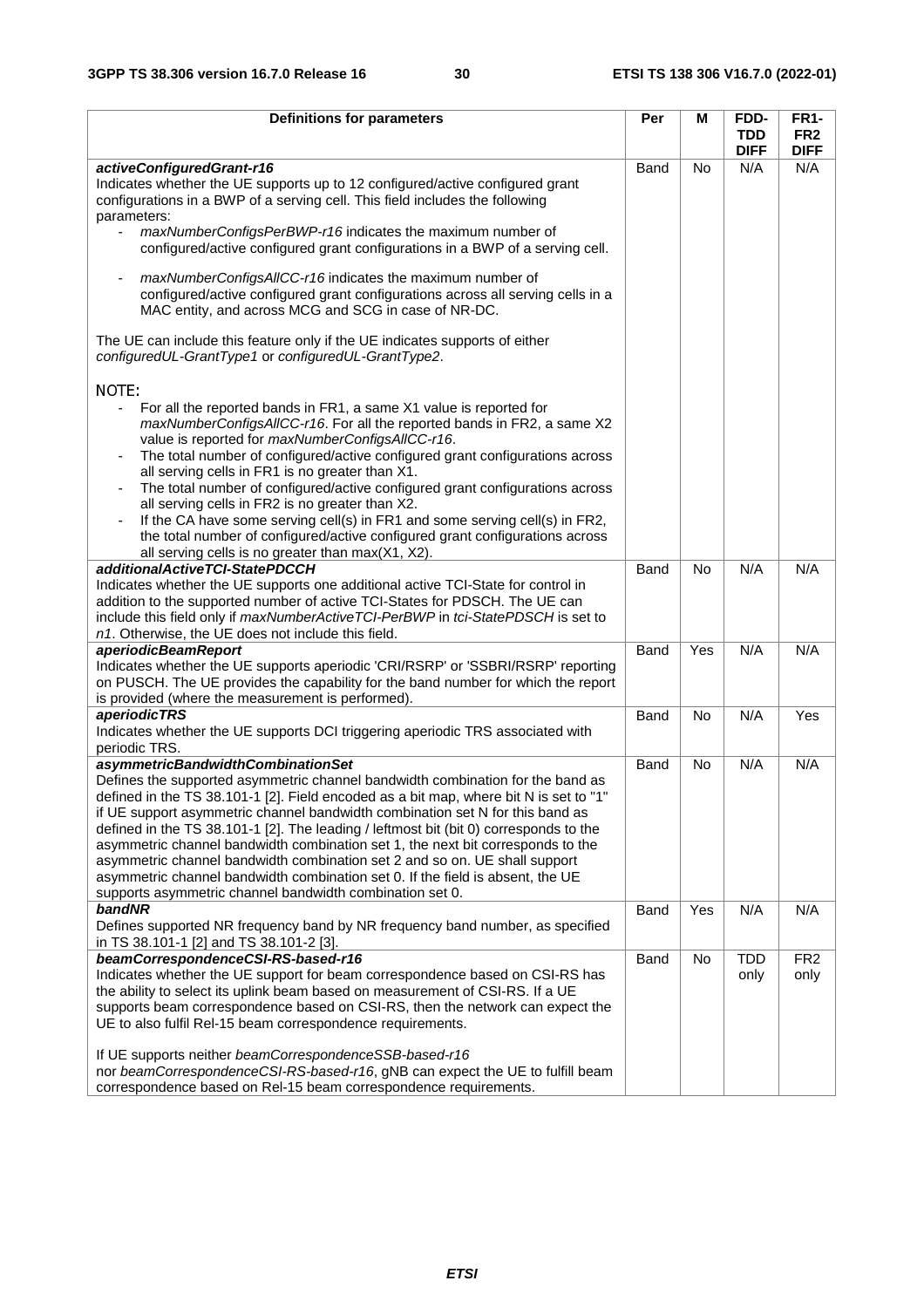| beamCorrespondenceSSB-based-r16<br>Indicates whether the UE support for beam correspondence based on SSB has the<br>ability to select its uplink beam based on measurement of SSB. If a UE supports<br>beam correspondence based on SSB, then the network can expect the UE to also<br>fulfil Rel-15 beam correspondence requirements.<br>If UE supports neither beamCorrespondenceSSB-based-r16<br>nor beamCorrespondenceCSI-RS-based-r16, gNB can expect the UE to fulfil beam<br>correspondence based on Rel-15 beam correspondence requirements. | Band | No  | TDD<br>only | FR <sub>2</sub><br>only |
|------------------------------------------------------------------------------------------------------------------------------------------------------------------------------------------------------------------------------------------------------------------------------------------------------------------------------------------------------------------------------------------------------------------------------------------------------------------------------------------------------------------------------------------------------|------|-----|-------------|-------------------------|
| beamCorrespondenceWithoutUL-BeamSweeping<br>Indicates how UE supports FR2 beam correspondence as specified in TS 38.101-2<br>[3], clause 6.6. The UE that fulfils the beam correspondence requirement without<br>the uplink beam sweeping (as specified in TS 38.101-2 [3], clause 6.6) shall set the<br>field to supported. The UE that fulfils the beam correspondence requirement with<br>the uplink beam sweeping (as specified in TS 38.101-2 [3], clause 6.6) shall not<br>report this field.                                                  | Band | Yes | N/A         | FR <sub>2</sub><br>only |
| beamManagementSSB-CSI-RS<br>Defines support of SS/PBCH and CSI-RS based RSRP measurements. The<br>capability comprises signalling of<br>maxNumberSSB-CSI-RS-ResourceOneTx indicates maximum total number<br>of configured one port NZP CSI-RS resources and SS/PBCH blocks that are<br>supported by the UE to measure L1-RSRP as specified in TS 38.215 [13]<br>within a slot and across all serving cells (see NOTE). On FR2, it is<br>mandatory to report >=8; On FR1, it is mandatory with capability signalling to<br>report $>=8$ .             | Band | Yes | N/A         | <b>FD</b>               |
| <i>maxNumberCSI-RS-Resource</i> indicates maximum total number of<br>configured NZP-CSI-RS resources that are supported by the UE to measure<br>L1-RSRP as specified in TS 38.215 [13] across all serving cells (see NOTE).<br>It is mandated to report at least n8 for FR1.                                                                                                                                                                                                                                                                         |      |     |             |                         |
| maxNumberCSI-RS-ResourceTwoTx indicates maximum total number of two<br>ports NZP CSI-RS resources that are supported by the UE to measure L1-<br>RSRP as specified in TS 38.215 [13] within a slot and across all serving cells<br>(see NOTE).                                                                                                                                                                                                                                                                                                       |      |     |             |                         |
| supportedCSI-RS-Density indicates density of one RE per PRB for one port<br>NZP CSI-RS resource for RSRP reporting, if supported. On FR2, it is<br>mandatory to report either "three" or "oneAndThree"; On FR1, it is<br>mandatory with capability signalling to report either "three" or<br>"oneAndThree".                                                                                                                                                                                                                                          |      |     |             |                         |
| maxNumberAperiodicCSI-RS-Resource indicates maximum number of<br>configured aperiodic CSI-RS resources across all serving cells (see NOTE).<br>For FR1 and FR2, the UE is mandated to report at least n4.                                                                                                                                                                                                                                                                                                                                            |      |     |             |                         |
| NOTE:<br>If the UE sets a value other than $n0$ in an FR1 band, it shall set that same<br>value in all FR1 bands. If the UE sets a value other than $n\theta$ in an FR2<br>band, it shall set that same value in all FR2 bands. The UE supports a<br>total number of resources equal to the maximum of the FR1 and FR2<br>value, but no more than the FR1 value across all FR1 serving cells and<br>no more than the FR2 value across all FR2 serving cells.                                                                                         |      |     |             |                         |
| beamReportTiming<br>Indicates the number of OFDM symbols between the end of the last symbol of<br>SSB/CSI-RS and the start of the first symbol of the transmission channel containing<br>beam report. The UE provides the capability for the band number for which the<br>report is provided (where the measurement is performed). The UE includes this field<br>for each supported sub-carrier spacing.                                                                                                                                             | Band | Yes | N/A         | N/A                     |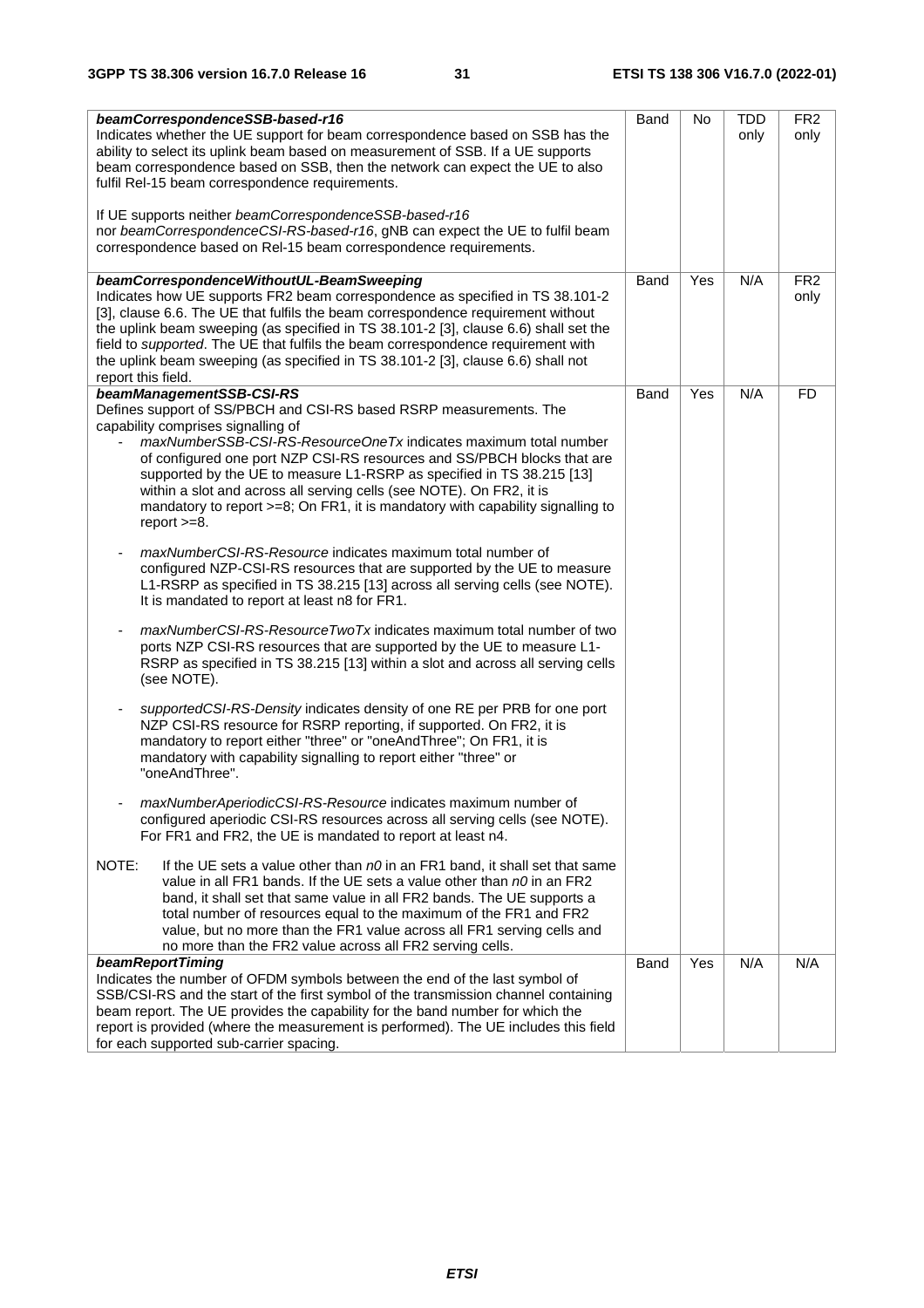| beamSwitchTiming                                                                     | Band | No  | N/A | FR <sub>2</sub> |
|--------------------------------------------------------------------------------------|------|-----|-----|-----------------|
| Indicates the minimum number of OFDM symbols between the DCI triggering of           |      |     |     | only            |
| aperiodic CSI-RS and aperiodic CSI-RS transmission. The number of OFDM               |      |     |     |                 |
| symbols is measured from the end of the last symbol containing the indication to the |      |     |     |                 |
| start of the first symbol of CSI-RS. The UE includes this field for each supported   |      |     |     |                 |
| sub-carrier spacing.                                                                 |      |     |     |                 |
| NOTE:<br>beamSwitchTiming of value (sym224 or sym336) will be used to                |      |     |     |                 |
| determine UE expectation/behaviour for aperiodic CSI-RS for tracking                 |      |     |     |                 |
| and latency requirements for L1-RSRP reporting as described in clause                |      |     |     |                 |
| 5.1.6.1.1 of TS 38.214 [12], while UE behaviour/assumption regarding                 |      |     |     |                 |
| before or after beam switch timing is unspecified for measuring AP CSI-              |      |     |     |                 |
| RS for CSI acquisition (without trs-Info and without repetition) and for             |      |     |     |                 |
| beam management (with repetition 'off').                                             |      |     |     |                 |
| beamSwitchTiming-r16                                                                 | Band | No. | N/A | FR <sub>2</sub> |
| Indicates the minimum number of required OFDM symbols (sym224, sym336)               |      |     |     | only            |
| between the DCI triggering aperiodic CSI-RS and the corresponding aperiodic CSI-     |      |     |     |                 |
| RS transmission in a CSI-RS resource set configured with repetition 'ON' if          |      |     |     |                 |
|                                                                                      |      |     |     |                 |
| enableBeamSwitchTiming-r16 is configured.                                            |      |     |     |                 |
| For CSI-RS configured with repetition "off", the UE applies beam switch time of      |      |     |     |                 |
| sym48 if beamSwitchTiming-r16 is reported and enableBeamSwitchTiming-r16 is          |      |     |     |                 |
| configured. For CSI-RS configured without repetition and without trs-info, the UE    |      |     |     |                 |
| applies beam switch time of sym48 if beamSwitchTiming-r16 is reported and            |      |     |     |                 |
| enableBeamSwitchTiming-r16 is configured.                                            |      |     | N/A | N/A             |
| bwp-DiffNumerology                                                                   | Band | No  |     |                 |
| Indicates whether the UE supports BWP adaptation up to 4 BWPs with the different     |      |     |     |                 |
| numerologies, via DCI and timer. Except for SUL, the UE only supports the same       |      |     |     |                 |
| numerology for the active UL and DL BWP. For the UE capable of this feature, the     |      |     |     |                 |
| bandwidth of a UE-specific RRC configured DL BWP includes the bandwidth of the       |      |     |     |                 |
| CORESET#0 (if CORESET#0 is present) and SSB for PCell and PSCell (if                 |      |     |     |                 |
| configured). For SCell(s), the bandwidth of the UE-specific RRC configured DL        |      |     |     |                 |
| BWP includes SSB, if there is SSB on SCell(s).                                       |      |     |     |                 |
| bwp-SameNumerology                                                                   | Band | No  | N/A | N/A             |
| Indicates whether UE supports BWP adaptation (up to 2/4 BWPs) with the same          |      |     |     |                 |
| numerology, via DCI and timer. Except for SUL, the UE only supports the same         |      |     |     |                 |
| numerology for the active UL and DL BWP. For the UE capable of this feature, the     |      |     |     |                 |
| bandwidth of a UE-specific RRC configured DL BWP includes the bandwidth of the       |      |     |     |                 |
| CORESET#0 (if CORESET#0 is present) and SSB for PCell and PSCell (if                 |      |     |     |                 |
| configured). For SCell(s), the bandwidth of the UE-specific RRC configured DL        |      |     |     |                 |
| BWP includes SSB, if there is SSB on SCell(s).                                       |      |     |     |                 |
| bwp-WithoutRestriction                                                               | Band | No. | N/A | N/A             |
| Indicates support of BWP operation without bandwidth restriction. The Bandwidth      |      |     |     |                 |
| restriction in terms of DL BWP for PCell and PSCell means that the bandwidth of a    |      |     |     |                 |
| UE-specific RRC configured DL BWP may not include the bandwidth of CORESET           |      |     |     |                 |
| #0 (if configured) and SSB. For SCell(s), it means that the bandwidth of DL BWP      |      |     |     |                 |
| may not include SSB.                                                                 |      |     |     |                 |
| cancelOverlappingPUSCH-r16                                                           | Band | No  | N/A | N/A             |
| Indicates whether UE supports the cancellation of the (repetition of the) PUSCHs     |      |     |     |                 |
| transmission on all other intra-band serving cell(s). The cancellation of the        |      |     |     |                 |
| (repetition of the) PUSCH transmission on a the set of intra-band serving cell(s)    |      |     |     |                 |
| includes all symbols from the earliest symbol that is overlapping with the first     |      |     |     |                 |
| cancelled symbol of the PUSCH on the serving cell for which the DCI format 2_4 is    |      |     |     |                 |
| applicable to. If the UE supports this feature, the UE needs to report pa-           |      |     |     |                 |
| PhaseDiscontinuityImpacts and ul-CancellationSelfCarrier-r16.                        |      |     |     |                 |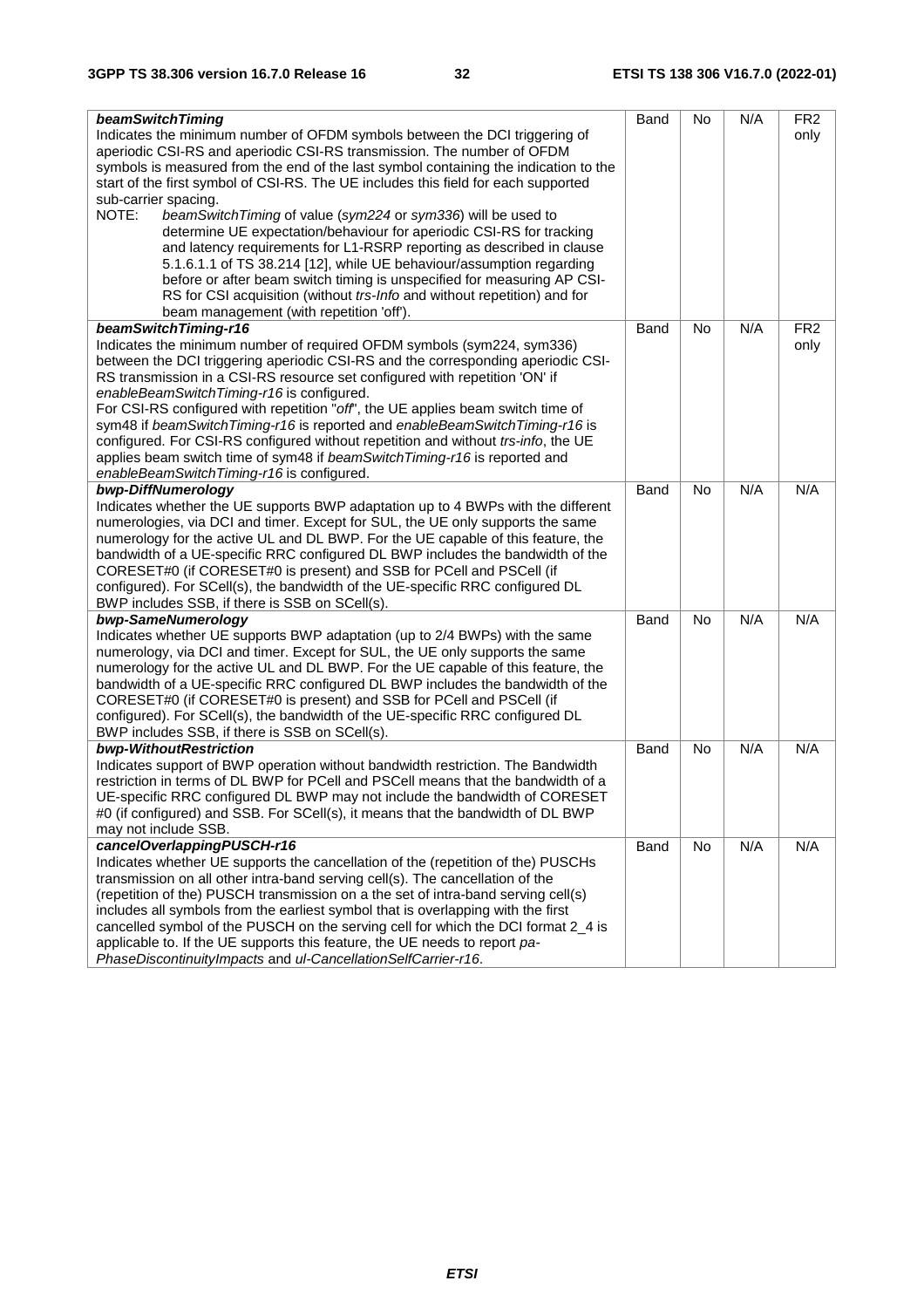| channelBWs-DL                                                                            | Band | Yes | N/A | N/A |
|------------------------------------------------------------------------------------------|------|-----|-----|-----|
| Indicates for each subcarrier spacing the UE supported channel bandwidths.               |      |     |     |     |
| Absence of the channelBWs-DL (without suffix) for a band or absence of specific          |      |     |     |     |
| scs-XXkHz entry for a supported subcarrier spacing means that the UE supports the        |      |     |     |     |
| channel bandwidths among [5, 10, 15, 20, 25, 30, 40, 50, 60, 80, 100] and [50, 100,      |      |     |     |     |
| 200] that were defined in clause 5.3.5 of TS 38.101-1 version 15.7.0 [2] and TS          |      |     |     |     |
| 38.101-2 version 15.7.0 [3] for the given band or the specific SCS entry. For IAB-       |      |     |     |     |
| MT, to determine whether the IAB-MT supports a channel bandwidth of 100 MHz,             |      |     |     |     |
| the network checks channelBW-DL-IAB-r16.                                                 |      |     |     |     |
| For FR1, the bits in <i>channelBWs-DL</i> (without suffix) starting from the leading /   |      |     |     |     |
| leftmost bit indicate 5, 10, 15, 20, 25, 30, 40, 50, 60 and 80MHz. For FR2, the bits in  |      |     |     |     |
| channelBWs-DL (without suffix) starting from the leading / leftmost bit indicate 50,     |      |     |     |     |
| 100 and 200MHz. The third / rightmost bit (for 200MHz) shall be set to 1. For IAB-       |      |     |     |     |
| MT the third / rightmost bit (for 200MHz) is ignored. To determine whether the IAB-      |      |     |     |     |
| MT supports a channel bandwidth of 200 MHz, the network checks channelBW-DL-             |      |     |     |     |
| IAB-r16.                                                                                 |      |     |     |     |
| For FR1, the leading/leftmost bit in <i>channelBWs-DL-v1590</i> indicates 70MHz, the     |      |     |     |     |
| second leftmost bit indicates 45MHz, the third leftmost bit indicates 35MHz, the         |      |     |     |     |
| fourth leftmost bit indicates 100MHz and all the remaining bits in <i>channeIBWs-DL-</i> |      |     |     |     |
| v1590 shall be set to 0. The fourth leftmost bit (for 100MHz) is not applicable for      |      |     |     |     |
| bands n41, n48, n77, n78, n79 and n90 as defined in TS 38.101-1 [2].                     |      |     |     |     |
| NOTE:<br>To determine whether the UE supports a specific SCS for a given band,           |      |     |     |     |
| the network validates the <i>supportedSubCarrierSpacingDL</i> and the scs-               |      |     |     |     |
| 60kHz.                                                                                   |      |     |     |     |
| To determine whether the UE supports a channel bandwidth of 90 MHz,                      |      |     |     |     |
| the network may ignore this capability and validate instead the                          |      |     |     |     |
| channelBW-90mhz, the supportedBandwidthCombinationSet and the                            |      |     |     |     |
| supportedBandwidthCombinationSetIntraENDC. For serving cell(s) with                      |      |     |     |     |
| other channel bandwidths the network validates the <i>channelBWs-DL</i> , the            |      |     |     |     |
| supportedBandwidthCombinationSet, the                                                    |      |     |     |     |
| supportedBandwidthCombinationSetIntraENDC, the                                           |      |     |     |     |
| asymmetricBandwidthCombinationSet (for a band supporting asymmetric                      |      |     |     |     |
| channel bandwidth as defined in clause 5.3.6 of TS 38.101-1 [2]) and                     |      |     |     |     |
| supportedBandwidthDL.                                                                    |      |     |     |     |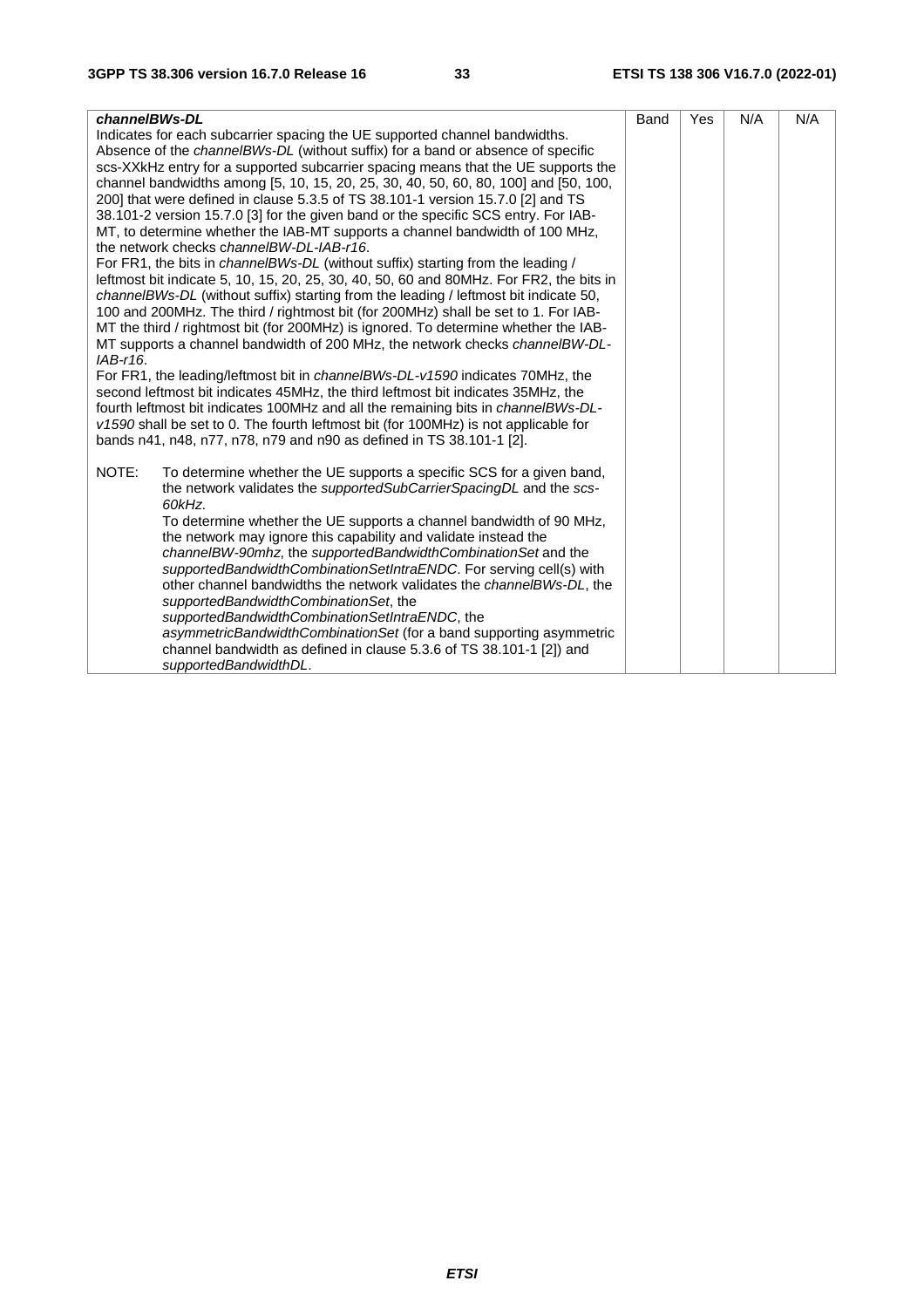| channelBWs-UL                                                                                                                                                             | Band | Yes       | N/A | N/A |
|---------------------------------------------------------------------------------------------------------------------------------------------------------------------------|------|-----------|-----|-----|
| Indicates for each subcarrier spacing the UE supported channel bandwidths.                                                                                                |      |           |     |     |
| Absence of the channelBWs-UL (without suffix) for a band or absence of specific                                                                                           |      |           |     |     |
| scs-XXkHz entry for a supported subcarrier spacing means that the UE supports the                                                                                         |      |           |     |     |
| channel bandwidths among [5, 10, 15, 20, 25, 30, 40, 50, 60, 80, 100] and [50, 100,                                                                                       |      |           |     |     |
| 200] that were defined in clause 5.3.5 of TS 38.101-1 version 15.7.0 [2] and TS                                                                                           |      |           |     |     |
| 38.101-2 version 15.7.0 [3] for the given band or the specific SCS entry. For IAB-                                                                                        |      |           |     |     |
| MT, to determine whether the IAB-MT supports a channel bandwidth of 100 MHz,                                                                                              |      |           |     |     |
| the network checks channelBW-UL-IAB-r16.                                                                                                                                  |      |           |     |     |
| For FR1, the bits in channelBWs-UL (without suffix) starting from the leading /                                                                                           |      |           |     |     |
| leftmost bit indicate 5, 10, 15, 20, 25, 30, 40, 50, 60 and 80MHz. For FR2, the bits in                                                                                   |      |           |     |     |
| channeIBWs-UL (without suffix) starting from the leading / leftmost bit indicate 50,                                                                                      |      |           |     |     |
| 100 and 200MHz. The third / rightmost bit (for 200MHz) shall be set to 1. For IAB-                                                                                        |      |           |     |     |
| MT the third / rightmost bit (for 200MHz) is ignored. To determine whether the IAB-                                                                                       |      |           |     |     |
| MT supports a channel bandwidth of 200 MHz, the network checks channelBW-UL-                                                                                              |      |           |     |     |
| $IAB-16.$                                                                                                                                                                 |      |           |     |     |
| For FR1, the leading/leftmost bit in <i>channelBWs-UL-v1590</i> indicates 70 MHz, the<br>second leftmost bit indicates 45MHz, the third leftmost bit indicates 35MHz, the |      |           |     |     |
| fourth leftmost bit indicates 100MHz and all the remaining bits in <i>channeIBWs-UL-</i>                                                                                  |      |           |     |     |
| v1590 shall be set to 0. The fourth leftmost bit (for 100MHz) is not applicable for                                                                                       |      |           |     |     |
| bands n41, n48, n77, n78, n79 and n90 as defined in TS 38.101-1 [2].                                                                                                      |      |           |     |     |
|                                                                                                                                                                           |      |           |     |     |
| NOTE:<br>To determine whether the UE supports a specific SCS for a given band,                                                                                            |      |           |     |     |
| the network validates the supportedSubCarrierSpacingUL and the scs-                                                                                                       |      |           |     |     |
| 60kHz.                                                                                                                                                                    |      |           |     |     |
| To determine whether the UE supports a channel bandwidth of 90 MHz                                                                                                        |      |           |     |     |
| the network may ignore this capability and validate instead the                                                                                                           |      |           |     |     |
| channelBW-90mhz, the supportedBandwidthCombinationSet and the                                                                                                             |      |           |     |     |
| supportedBandwidthCombinationSetIntraENDC. For serving cell(s) with                                                                                                       |      |           |     |     |
| other channel bandwidths the network validates the channelBWs-UL, the                                                                                                     |      |           |     |     |
| supportedBandwidthCombinationSet, the                                                                                                                                     |      |           |     |     |
| supportedBandwidthCombinationSetIntraENDC, the                                                                                                                            |      |           |     |     |
| asymmetricBandwidthCombinationSet (for a band supporting asymmetric                                                                                                       |      |           |     |     |
| channel bandwidth as defined in clause 5.3.6 of TS 38.101-1 [2]) and                                                                                                      |      |           |     |     |
| supportedBandwidthUL.                                                                                                                                                     |      |           |     |     |
| channelBW-DL-IAB-r16<br>Indicates whether the IAB-MT supports channel bandwidth of 100 MHz for a given                                                                    | Band | <b>No</b> | N/A | N/A |
| SCS in FR1 for DL or whether the IAB-MT supports channel bandwidth of 200 MHz                                                                                             |      |           |     |     |
| for a given SCS in FR2 for DL.                                                                                                                                            |      |           |     |     |
| channelBW-UL-IAB-r16                                                                                                                                                      | Band | No        | N/A | N/A |
| Indicates whether the IAB-MT supports channel bandwidth of 100 MHz for a given                                                                                            |      |           |     |     |
| SCS in FR1 for UL or whether the IAB-MT supports channel bandwidth of 200 MHz                                                                                             |      |           |     |     |
| for a given SCS in FR2 for UL.                                                                                                                                            |      |           |     |     |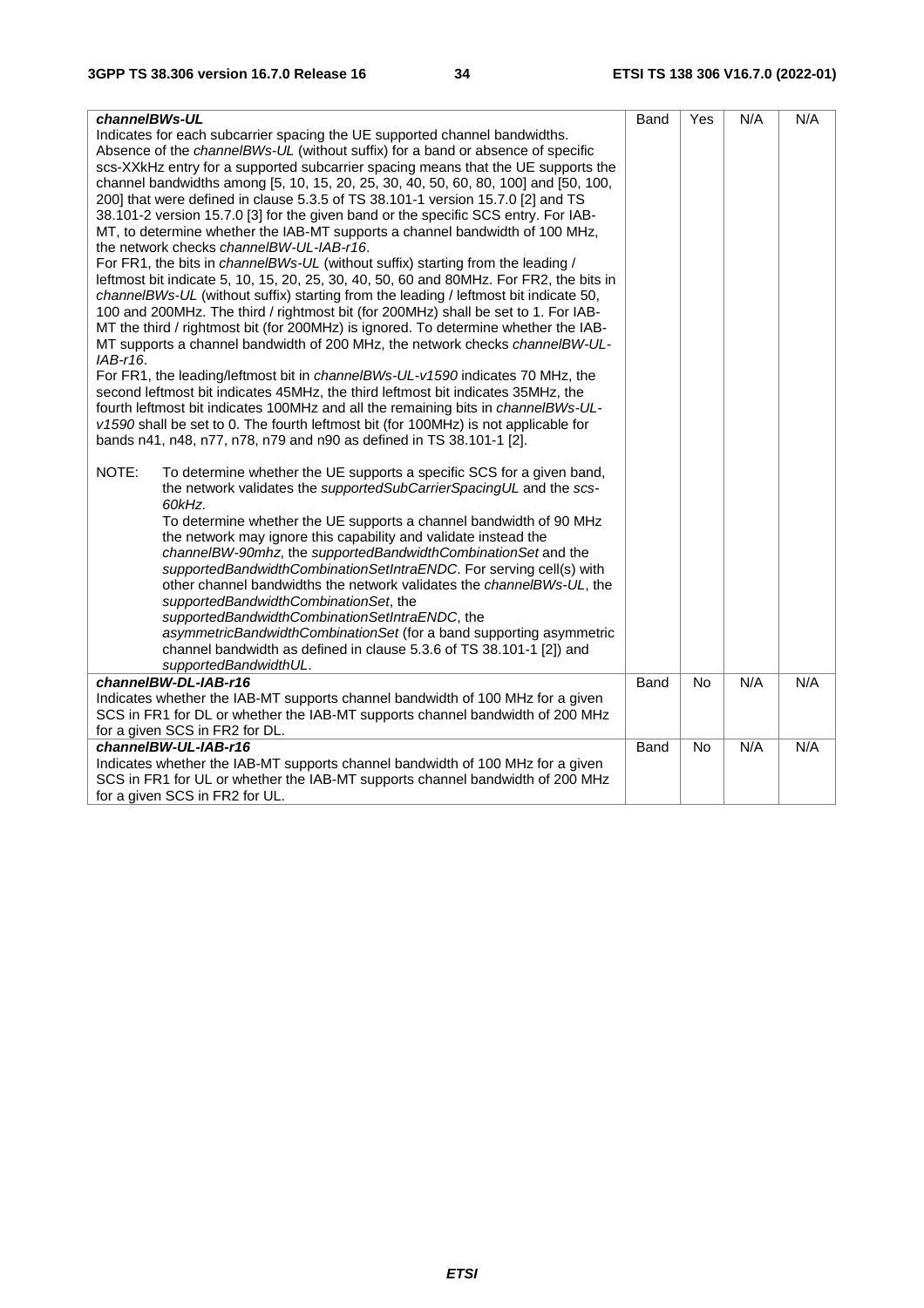| codebookComboParametersAddition-r16<br>Indicates the UE supports of the mixed codebook combinations and the<br>corresponding parameters supported by the UE.                                                                                                                                                                                                                                                                                                                                                                                                                                                                                                                                                                                                                                                                                                                                                                                  | Band | No | N/A | N/A |
|-----------------------------------------------------------------------------------------------------------------------------------------------------------------------------------------------------------------------------------------------------------------------------------------------------------------------------------------------------------------------------------------------------------------------------------------------------------------------------------------------------------------------------------------------------------------------------------------------------------------------------------------------------------------------------------------------------------------------------------------------------------------------------------------------------------------------------------------------------------------------------------------------------------------------------------------------|------|----|-----|-----|
| For mixed codebook types, UE reports support active CSI-RS resources and ports<br>for up to 4 mixed codebook combinations in any slot. The following is the possible<br>mixed codebook combinations:                                                                                                                                                                                                                                                                                                                                                                                                                                                                                                                                                                                                                                                                                                                                          |      |    |     |     |
| {Type 1 Single Panel, Type 2, Null}<br>{Type 1 Single Panel, Type 2 with port selection, Null}<br>{Type 1 Single Panel, eType 2 with R=1, Null}<br>{Type 1 Single Panel, eType 2 with R=2, Null}<br>{Type 1 Single Panel, eType 2 with R=1 and port selection, Null}<br>{Type 1 Single Panel, eType 2 with R=2 and port selection, Null}<br>{Type 1 Single Panel, Type 2, Type 2 with port selection}<br>{Type 1 Multi Panel, Type 2, Null}<br>{Type 1 Multi Panel, Type 2 with port selection, Null}<br>{Type 1 Multi Panel, eType 2 with R=1, Null}<br>$\sim$<br>{Type 1 Multi anel, eType 2 with R=2, Null}<br>$\blacksquare$<br>{Type 1 Multi Panel, eType 2 with R=1 with port selection, Null}<br>{Type 1 Multi Panel, eType 2 with R=2 with port selection, Null}<br>$\overline{\phantom{a}}$<br>{Type 1 Multi Panel, Type 2, Type 2 with port selection}<br>$\blacksquare$<br>Parameters for each mixed codebook supported by the UE: |      |    |     |     |
| supportedCSI-RS-ResourceListAdd-r16 indicates the list of supported CSI-<br>RS resources in a band by referring to codebook Variants List. The following<br>parameters are included in codebookVariantsList.                                                                                                                                                                                                                                                                                                                                                                                                                                                                                                                                                                                                                                                                                                                                  |      |    |     |     |
| For supportedCSI-RS-ResourceListAdd-r16 related to the additional codebooks:<br>The minimum of <i>maxNumberTxPortsPerResource</i> is 'p4';<br>The minimum value of <i>totalNumberTxPortsPerBand</i> is 4.                                                                                                                                                                                                                                                                                                                                                                                                                                                                                                                                                                                                                                                                                                                                     |      |    |     |     |
| If a UE reports one or more mixed codebook combinations, then usage of active<br>CSI-RS resources and ports for multiple codebooks in any slot is allowed only within<br>those combinations. For coexisting of mixed codebooks in any slot, gNB needs to<br>consider the mixed codebook combination capability as well as per codebook<br>capability of each codebook type in the mixed codebook combination.<br>UE indicates support of a codebook type in the mixed codebook combination shall<br>indicates support of the individual codebook type in the per band capability.                                                                                                                                                                                                                                                                                                                                                             |      |    |     |     |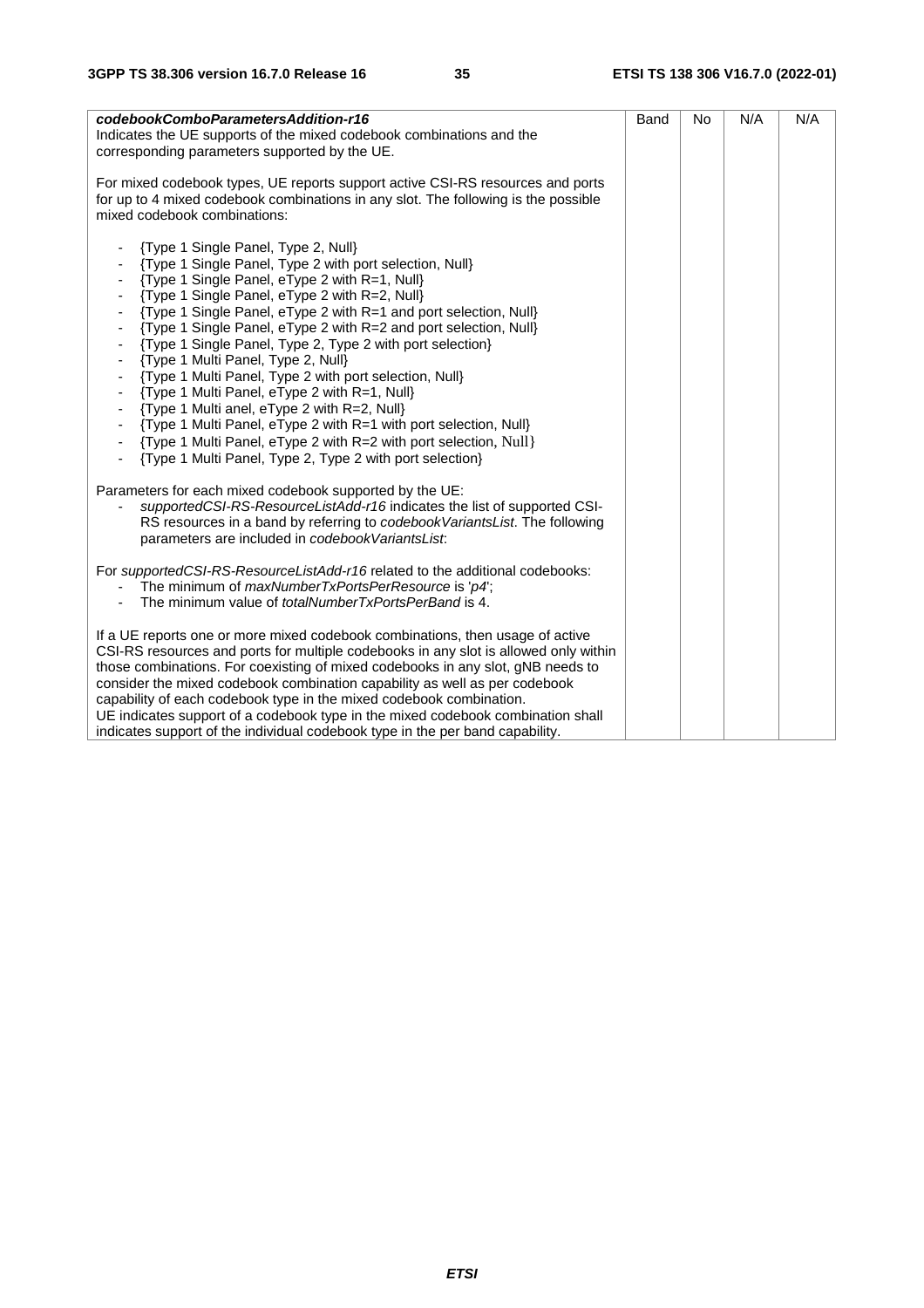| codebookParameters<br>Indicates the codebooks and the corresponding parameters supported by the UE.                                                                                                                                                                                                                                                                                                                                                                                                                                                                                                                                                                                                                                                                                                                                                                                                                                                                                                                                                                                                                                                                                                                                                                                                                                                                              | Band | FD | N/A | N/A |
|----------------------------------------------------------------------------------------------------------------------------------------------------------------------------------------------------------------------------------------------------------------------------------------------------------------------------------------------------------------------------------------------------------------------------------------------------------------------------------------------------------------------------------------------------------------------------------------------------------------------------------------------------------------------------------------------------------------------------------------------------------------------------------------------------------------------------------------------------------------------------------------------------------------------------------------------------------------------------------------------------------------------------------------------------------------------------------------------------------------------------------------------------------------------------------------------------------------------------------------------------------------------------------------------------------------------------------------------------------------------------------|------|----|-----|-----|
| Parameters for type I single panel codebook (type1 singlePanel) supported by the<br>UE, which are mandatory to report:<br>supportedCSI-RS-ResourceList;<br>a UE shall support a maxNumberTxPortsPerResource minimum value of 4<br>for codebook type I single panel in FR1 in the case of a single active CSI-<br>resource across all bands in a band combination, regardless of what it<br>reports in supportedCSI-RS-ResourceList with<br>maxNumberTxPortsPerResource;<br>a UE shall support a <i>maxNumberTxPortsPerResource</i> minimum value of 8<br>when configured with wideband CSI report for codebook type I single<br>panel in FR1 in the case of a single active CSI-resource across all bands<br>in a band combination, regardless of what it reports in supportedCSI-RS-<br>ResourceList with maxNumberTxPortsPerResource;<br>a UE shall support a maxNumberTxPortsPerResource minimum value of 2<br>$\overline{\phantom{a}}$<br>for codebook type I single panel in FR2 in the case of a single active CSI-<br>resource across all bands in a band combination, regardless of what it<br>reports in supportedCSI-RS-ResourceList with<br>maxNumberTxPortsPerResource.<br>modes indicates supported codebook modes (mode 1, both mode 1 and<br>mode $2$ );<br>maxNumberCSI-RS-PerResourceSet indicates the maximum number of CSI-<br>RS resource in a resource set. |      |    |     |     |
| Parameters for type I multi-panel codebook (type1 multiPanel) supported by the UE,<br>which are optional:<br>supportedCSI-RS-ResourceList;<br>modes indicates supported codebook modes (mode 1, mode 2, or both<br>mode 1 and mode 2);<br>maxNumberCSI-RS-PerResourceSet indicates the maximum number of CSI-<br>RS resource in a resource set;<br>nrofPanels indicates supported number of panels.                                                                                                                                                                                                                                                                                                                                                                                                                                                                                                                                                                                                                                                                                                                                                                                                                                                                                                                                                                              |      |    |     |     |
| Parameters for type II codebook (type2) supported by the UE, which are optional:<br>supportedCSI-RS-ResourceList;<br>parameterLx indicates the parameter "Lx" in codebook generation where x is<br>an index of Tx ports indicated by maxNumberTxPortsPerResource;<br>amplitudeScalingType indicates the amplitude scaling type supported by the<br>UE (wideband or both wideband and sub-band);<br>amplitudeSubsetRestriction indicates whether amplitude subset restriction is<br>supported for the UE.                                                                                                                                                                                                                                                                                                                                                                                                                                                                                                                                                                                                                                                                                                                                                                                                                                                                         |      |    |     |     |
| Parameters for type II codebook with port selection (type2-PortSelection) supported<br>by the UE, which are optional:<br>supportedCSI-RS-ResourceList;<br>parameterLx indicates the parameter "Lx" in codebook generation where x is<br>an index of Tx ports indicated by maxNumberTxPortsPerResource;<br>amplitudeScalingType indicates the amplitude scaling type supported by the<br>UE (wideband or both wideband and sub-band).                                                                                                                                                                                                                                                                                                                                                                                                                                                                                                                                                                                                                                                                                                                                                                                                                                                                                                                                             |      |    |     |     |
| supportedCSI-RS-ResourceList includes list of the following parameters:<br>maxNumberTxPortsPerResource indicates the maximum number of Tx ports<br>in a resource:<br>maxNumberResourcesPerBand indicates the maximum number of resources<br>across all CCs within a band simultaneously;<br>totalNumberTxPortsPerBand indicates the total number of Tx ports across all<br>CCs within a band simultaneously.<br>For each codebook type, the UE may report another list of supported CSI-RS<br>resources via supportedCSI-RS-ResourceListAlt in codebookParametersPerBand.<br>For type I single panel codebook (type1 singlePanel) supportedCSI-RS-<br>ResourceListAlt,<br>a UE shall report at least one triplet in supportedCSI-RS-<br>ResourceListAlt with maxNumberTxPortsPerResource greater than<br>or equal to 8 for FR1;                                                                                                                                                                                                                                                                                                                                                                                                                                                                                                                                                  |      |    |     |     |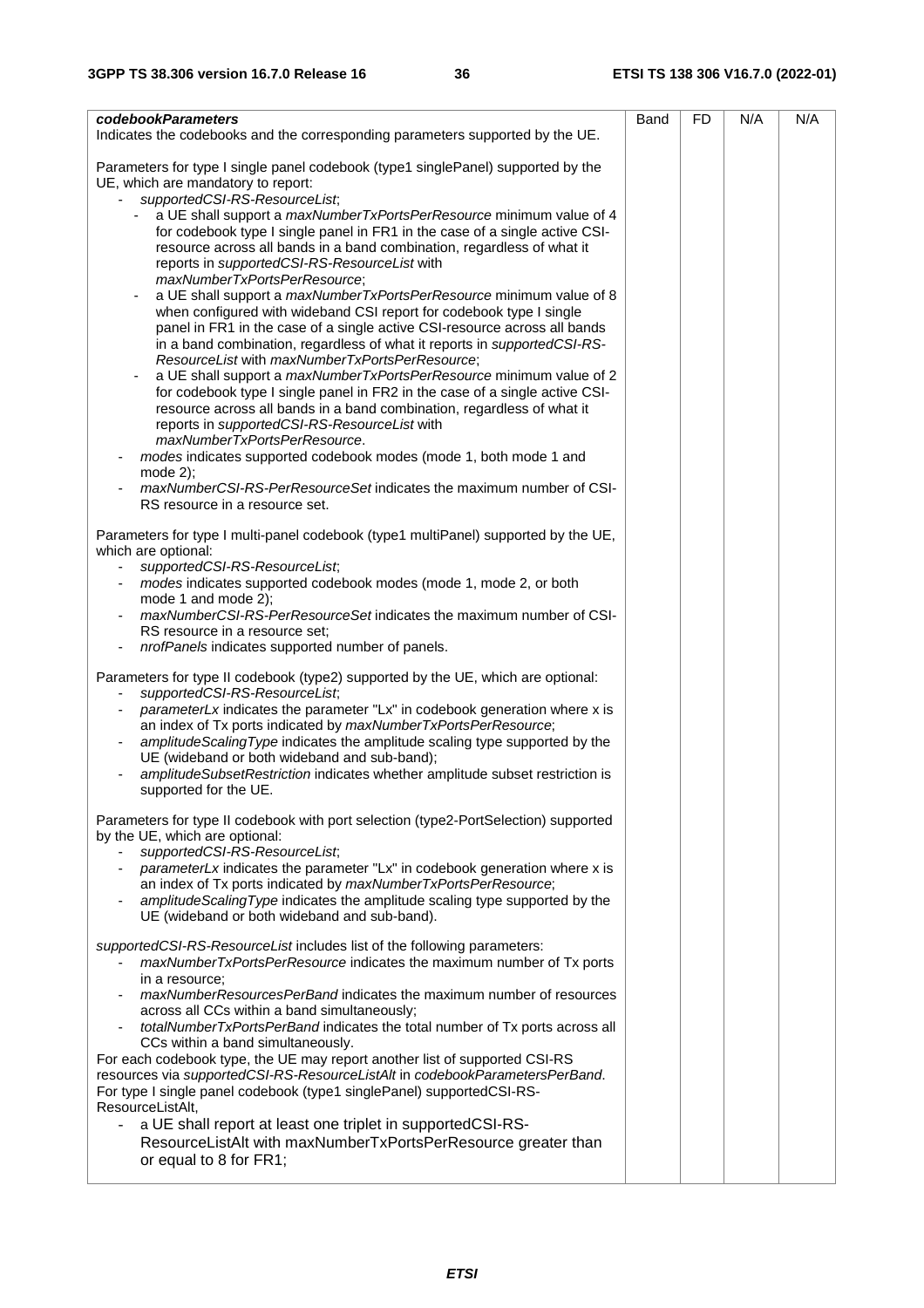| a UE shall report at least one triplet in supportedCSI-RS-ResourceListAlt<br>with maxNumberTxPortsPerResource greater than or equal to 2 for FR2.                                                                                                                                                                                                    |      |           |     |     |
|------------------------------------------------------------------------------------------------------------------------------------------------------------------------------------------------------------------------------------------------------------------------------------------------------------------------------------------------------|------|-----------|-----|-----|
| codebookParametersAddition-r16<br>Indicates the UE support of additional codebooks and the corresponding<br>parameters supported by the UE.                                                                                                                                                                                                          | Band | <b>No</b> | N/A | N/A |
| Codebook etype 2 R=1 support parameter combination 1 to 6 and rank 1 to 2.<br>Parameters for etype 2 R=1 (etype2R1-r16) supported by the UE, which are<br>optional:                                                                                                                                                                                  |      |           |     |     |
| supportedCSI-RS-ResourceListAdd-r16 indicates the list of supported CSI-<br>RS resources in a band by referring to codebook Variants List. The following<br>parameters are included in codebookVariantsList.                                                                                                                                         |      |           |     |     |
| maxNumberTxPortsPerResource indicates the maximum number of Tx<br>ports in a resource of a band;<br>maxNumberResourcesPerBand indicates the maximum number of                                                                                                                                                                                        |      |           |     |     |
| resources across all CCs in a band, simultaneously;<br>totalNumberTxPortsPerBand indicates the total number of Tx ports<br>across all CCs in a band, simultaneously.                                                                                                                                                                                 |      |           |     |     |
| paramComb7-8-r16 indicates the support of parameter combinations 7-8 for<br>etype $2$ R=1                                                                                                                                                                                                                                                            |      |           |     |     |
| rank3-4-r16 indicates the support of rank 3,4.<br>amplitudeSubsetRestriction-r16 indicates the support of amplitude subset<br>restriction.                                                                                                                                                                                                           |      |           |     |     |
| Parameters for etype 2 R=2 (etype2R2-r16) supported by the UE, which are<br>optional:                                                                                                                                                                                                                                                                |      |           |     |     |
| supportedCSI-RS-ResourceListAdd-r16;<br>UE supporting etype2R2-r16supports also indicates support of etype2R1-r16.                                                                                                                                                                                                                                   |      |           |     |     |
| Codebook etype 2 R=1 with port selection supports 6 parameter combinations and<br>rank 1,2. Parameters for etype 2 R=1 with port selection (etype2R1-PortSelection-<br>r16) supported by the UE, which are optional:<br>supportedCSI-RS-ResourceListAdd-r16;<br>rank3-4-r16 indicates the support of rank 3,4                                        |      |           |     |     |
| Parameters for etype 2 R=2 with port selection (etype2R2-PortSelection-r16)<br>supported by the UE, which are optional:<br>supportedCSI-RS-ResourceListAdd-r16;<br>UE supporting etype2R2-PortSelection-r16 also indicates support of etype2R1-<br>PortSelection-r16.                                                                                |      |           |     |     |
| For supported CSI-RS-Resource ListAdd-r16 related to the additional codebooks:<br>The minimum of maxNumberTxPortsPerResource is 'p4';<br>$\qquad \qquad \blacksquare$<br>The minimum value of <i>totalNumberTxPortsPerBand</i> is 4.                                                                                                                 |      |           |     |     |
| condHandover-r16<br>Indicates whether the UE supports conditional handover including execution<br>condition, candidate cell configuration and maximum 8 candidate cells. UE shall set<br>the capability value consistently for all FDD-FR1 bands, all TDD-FR1 bands and all<br>TDD-FR2 bands respectively.                                           | Band | No        | N/A | N/A |
| condHandoverFailure-r16<br>Indicates whether the UE supports conditional handover during re-establishment<br>procedure when the selected cell is configured as candidate cell for condition<br>handover. UE shall set the capability value consistently for all FDD-FR1 bands, all                                                                   | Band | No        | N/A | N/A |
| TDD-FR1 bands and all TDD-FR2 bands respectively.<br>condHandoverTwoTriggerEvents-r16<br>Indicates whether the UE supports 2 trigger events for same execution condition.<br>This feature is mandatory supported if the UE supports condHandover-r16. UE shall<br>set the capability value consistently for all FDD-FR1 bands, all TDD-FR1 bands and | Band | <b>CY</b> | N/A | N/A |
| all TDD-FR2 bands respectively.<br>condPSCellChange-r16<br>Indicates whether the UE supports conditional PSCell change including execution<br>condition, candidate cell configuration and maximum 8 candidate cells. UE shall set<br>the capability value consistently for all FDD-FR1 bands, all TDD-FR1 bands and all                              | Band | No        | N/A | N/A |
| TDD-FR2 bands respectively.                                                                                                                                                                                                                                                                                                                          |      |           |     |     |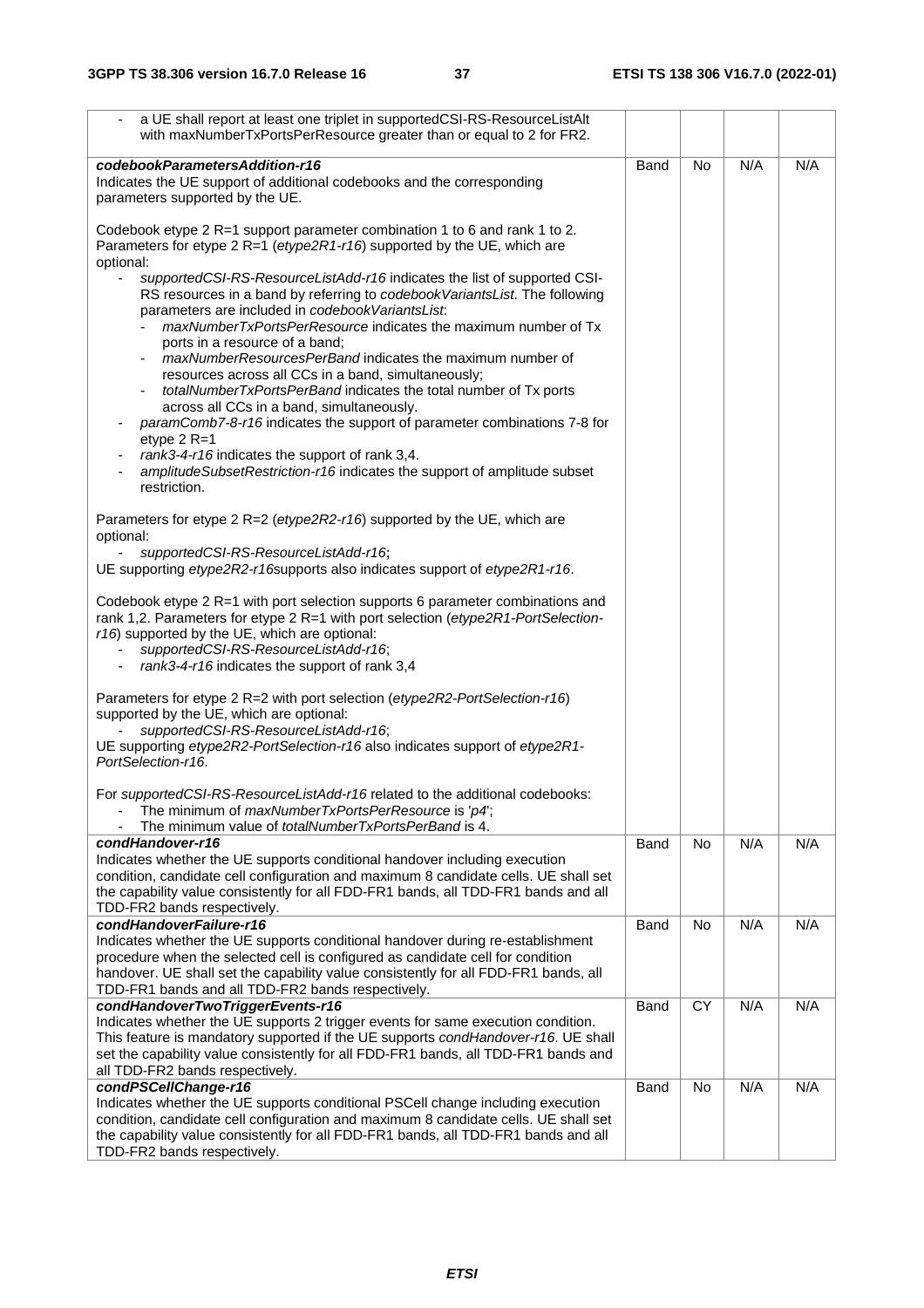| condPSCellChangeTwoTriggerEvents-r16<br>Indicates whether the UE supports 2 trigger events for same execution condition.<br>This feature is mandatory supported if the UE supports condPSCellChange-r16. UE<br>shall set the capability value consistently for all FDD-FR1 bands, all TDD-FR1<br>bands and all TDD-FR2 bands respectively.                                                                                                                                                                                                                                                                                                                                                                                                                                                                                                                                                                                                                                                                                                                                                                                                                                                                                                                                                                                                                                                                                                                                                                                                                                                                                                                                                                                                                    | Band | <b>CY</b> | N/A | N/A |
|---------------------------------------------------------------------------------------------------------------------------------------------------------------------------------------------------------------------------------------------------------------------------------------------------------------------------------------------------------------------------------------------------------------------------------------------------------------------------------------------------------------------------------------------------------------------------------------------------------------------------------------------------------------------------------------------------------------------------------------------------------------------------------------------------------------------------------------------------------------------------------------------------------------------------------------------------------------------------------------------------------------------------------------------------------------------------------------------------------------------------------------------------------------------------------------------------------------------------------------------------------------------------------------------------------------------------------------------------------------------------------------------------------------------------------------------------------------------------------------------------------------------------------------------------------------------------------------------------------------------------------------------------------------------------------------------------------------------------------------------------------------|------|-----------|-----|-----|
| configuredUL-GrantType1-v1650<br>Indicates whether the UE supports Type 1 PUSCH transmissions with configured<br>grant as specified in TS 38.214 [12] with UL-TWG-repK value of one. This applies<br>only to non-shared spectrum channel access. For shared spectrum channel access,<br>configuredUL-GrantType1-r16 applies. UE shall set the capability value consistently<br>for all FDD-FR1 bands, all TDD-FR1 bands and all TDD-FR2 bands respectively.<br>The UE only includes configuredUL-GrantType1-v1650 if configuredUL-GrantType1<br>is absent.                                                                                                                                                                                                                                                                                                                                                                                                                                                                                                                                                                                                                                                                                                                                                                                                                                                                                                                                                                                                                                                                                                                                                                                                    | Band | No        | N/A | N/A |
| configuredUL-GrantType2-v1650<br>Indicates whether the UE supports Type 2 PUSCH transmissions with configured<br>grant as specified in TS 38.214 [12] with UL-TWG-repK value of one. This applies<br>only to non-shared spectrum channel access. For shared spectrum channel access,<br>configuredUL-GrantType2-r16 applies. UE shall set the capability value consistently<br>for all FDD-FR1 bands, all TDD-FR1 bands and all TDD-FR2 bands respectively.<br>The UE only includes configuredUL-GrantType2-v1650 if configuredUL-GrantType2<br>is absent.                                                                                                                                                                                                                                                                                                                                                                                                                                                                                                                                                                                                                                                                                                                                                                                                                                                                                                                                                                                                                                                                                                                                                                                                    | Band | <b>No</b> | N/A | N/A |
| crossCarrierScheduling-SameSCS<br>Indicates whether the UE supports cross carrier scheduling for the same<br>numerology with carrier indicator field (CIF) in carrier aggregation where<br>numerologies for the scheduling cell and scheduled cell are same.                                                                                                                                                                                                                                                                                                                                                                                                                                                                                                                                                                                                                                                                                                                                                                                                                                                                                                                                                                                                                                                                                                                                                                                                                                                                                                                                                                                                                                                                                                  | Band | No        | N/A | N/A |
| csi-ReportFramework<br>Indicates whether the UE supports CSI report framework. This capability signalling<br>comprises the following parameters:<br>maxNumberPeriodicCSI-PerBWP-ForCSI-Report indicates the maximum<br>number of periodic CSI report setting per BWP for CSI report;<br>maxNumberPeriodicCSI-PerBWP-ForBeamReport indicates the maximum<br>$\overline{\phantom{a}}$<br>number of periodic CSI report setting per BWP for beam report.<br>maxNumberAperiodicCSI-PerBWP-ForCSI-Report indicates the maximum<br>$\qquad \qquad \blacksquare$<br>number of aperiodic CSI report setting per BWP for CSI report;<br>maxNumberAperiodicCSI-PerBWP-ForBeamReport indicates the maximum<br>$\overline{\phantom{a}}$<br>number of aperiodic CSI report setting per BWP for beam report;<br>maxNumberAperiodicCSI-triggeringStatePerCC indicates the maximum<br>number of aperiodic CSI triggering states in CSI-AperiodicTriggerStateList<br>per CC:<br>maxNumberSemiPersistentCSI-PerBWP-ForCSI-Report indicates the<br>maximum number of semi-persistent CSI report setting per BWP for CSI<br>report;<br>maxNumberSemiPersistentCSI-PerBWP-ForBeamReport indicates the<br>maximum number of semi-persistent CSI report setting per BWP for beam<br>report;<br>simultaneousCSI-ReportsPerCC indicates the number of CSI report(s) for<br>which the UE can measure and process reference signals simultaneously in<br>a CC of the band for which this capability is provided. The CSI report<br>comprises periodic, semi-persistent and aperiodic CSI and any latency<br>classes and codebook types. The CSI report in simultaneousCSI-<br>ReportsPerCC includes the beam report and CSI report.<br>The UE is mandated to report csi-ReportFramework. | Band | Yes       | N/A | N/A |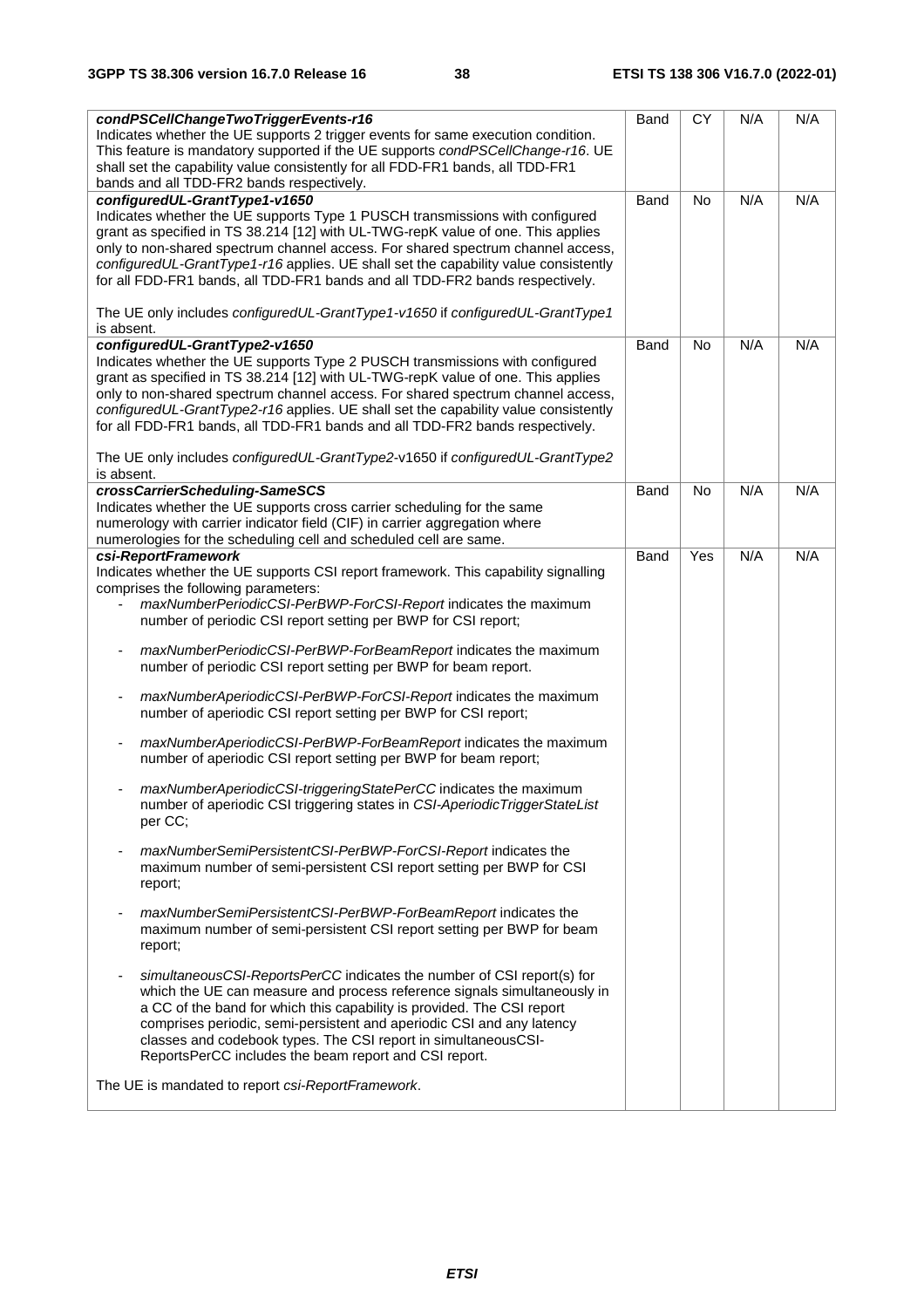| csi-ReportFrameworkExt-r16                                                         | Band | No  | N/A | N/A |
|------------------------------------------------------------------------------------|------|-----|-----|-----|
| Indicates whether the UE supports the extension of the maximum number of           |      |     |     |     |
| configured aperiodic CSI report settings for all codebook types. The capability    |      |     |     |     |
| signalling comprises the following:                                                |      |     |     |     |
| maxNumberAperiodicCSI-PerBWP-ForCSI-ReportExt-r16 indicates the extended           |      |     |     |     |
| maximum number of aperiodic CSI report setting per BWP for CSI report. If present, |      |     |     |     |
| the value of maxNumberAperiodicCSI-PerBWP-ForCSI-Report-r16 shall replace the      |      |     |     |     |
| corresponding value in csi-ReportFramework.                                        |      |     |     |     |
| csi-RS-ForTracking                                                                 | Band | Yes | N/A | N/A |
| Indicates support of CSI-RS for tracking (i.e. TRS). This capability signalling    |      |     |     |     |
| comprises the following parameters:                                                |      |     |     |     |
| maxBurstLength indicates the TRS burst length. Value 1 indicates 1 slot and        |      |     |     |     |
| value 2 indicates both of 1 slot and 2 slots. In this release UE is mandated to    |      |     |     |     |
| report value 2;                                                                    |      |     |     |     |
| maxSimultaneousResourceSetsPerCC indicates the maximum number of                   |      |     |     |     |
| TRS resource sets per CC which the UE can track simultaneously;                    |      |     |     |     |
|                                                                                    |      |     |     |     |
| maxConfiguredResourceSetsPerCC indicates the maximum number of TRS                 |      |     |     |     |
| resource sets configured to UE per CC. It is mandated to report at least 8 for     |      |     |     |     |
| FR1 and 16 for FR2;                                                                |      |     |     |     |
|                                                                                    |      |     |     |     |
| maxConfiguredResourceSetsAllCC indicates the maximum number of TRS                 |      |     |     |     |
| resource sets configured to UE across CCs. If the UE includes the field in an      |      |     |     |     |
| FR1 band, it shall set the same value in all FR1 bands. If the UE includes the     |      |     |     |     |
| field in an FR2 band, it shall set the same value in all FR2 bands. The UE         |      |     |     |     |
| supports a total number of resources equal to the maximum of the FR1 and           |      |     |     |     |
| FR2 value, but no more than the FR1 value across all FR1 serving cells and         |      |     |     |     |
| no more than the FR2 value across all FR2 serving cells. The UE is                 |      |     |     |     |
| mandated to report at least 16 for FR1 and 32 for FR2.                             |      |     |     |     |
| The UE is mandated to report csi-RS-ForTracking.                                   |      |     |     |     |
|                                                                                    |      |     |     |     |
| csi-RS-IM-ReceptionForFeedback                                                     | Band | Yes | N/A | N/A |
| Indicates support of CSI-RS and CSI-IM reception for CSI feedback. This capability |      |     |     |     |
| signalling comprises the following parameters:                                     |      |     |     |     |
| maxConfigNumberNZP-CSI-RS-PerCC indicates the maximum number of                    |      |     |     |     |
| configured NZP-CSI-RS resources per CC;                                            |      |     |     |     |
| maxConfigNumberPortsAcrossNZP-CSI-RS-PerCC indicates the maximum                   |      |     |     |     |
| number of ports across all configured NZP-CSI-RS resources per CC;                 |      |     |     |     |
|                                                                                    |      |     |     |     |
| maxConfigNumberCSI-IM-PerCC indicates the maximum number of                        |      |     |     |     |
| configured CSI-IM resources per CC;                                                |      |     |     |     |
|                                                                                    |      |     |     |     |
| maxNumberSimultaneousNZP-CSI-RS-PerCC indicates the maximum                        |      |     |     |     |
| number of simultaneous CSI-RS-resources per CC;                                    |      |     |     |     |
|                                                                                    |      |     |     |     |
| totalNumberPortsSimultaneousNZP-CSI-RS-PerCC indicates the total                   |      |     |     |     |
| number of CSI-RS ports in simultaneous CSI-RS resources per CC.                    |      |     |     |     |
| The UE is mandated to report csi-RS-IM-ReceptionForFeedback.                       |      |     |     |     |
|                                                                                    |      |     |     |     |
| csi-RS-ProcFrameworkForSRS                                                         | Band | No. | N/A | N/A |
| Indicates support of CSI-RS processing framework for SRS. This capability          |      |     |     |     |
| signalling comprises the following parameters:                                     |      |     |     |     |
| maxNumberPeriodicSRS-AssocCSI-RS-PerBWP indicates the maximum                      |      |     |     |     |
| number of periodic SRS resources associated with CSI-RS per BWP;                   |      |     |     |     |
|                                                                                    |      |     |     |     |
| maxNumberAperiodicSRS-AssocCSI-RS-PerBWP indicates the maximum                     |      |     |     |     |
| number of aperiodic SRS resources associated with CSI-RS per BWP;                  |      |     |     |     |
| maxNumberSP-SRS-AssocCSI-RS-PerBWP indicates the maximum number                    |      |     |     |     |
| of semi-persistent SRS resources associated with CSI-RS per BWP;                   |      |     |     |     |
|                                                                                    |      |     |     |     |
| simultaneous SRS-Assoc CSI-RS-PerCC indicates the number of SRS                    |      |     |     |     |
| resources that the UE can process simultaneously in a CC, including                |      |     |     |     |
| periodic, aperiodic and semi-persistent SRS.                                       |      |     |     |     |
|                                                                                    |      |     |     |     |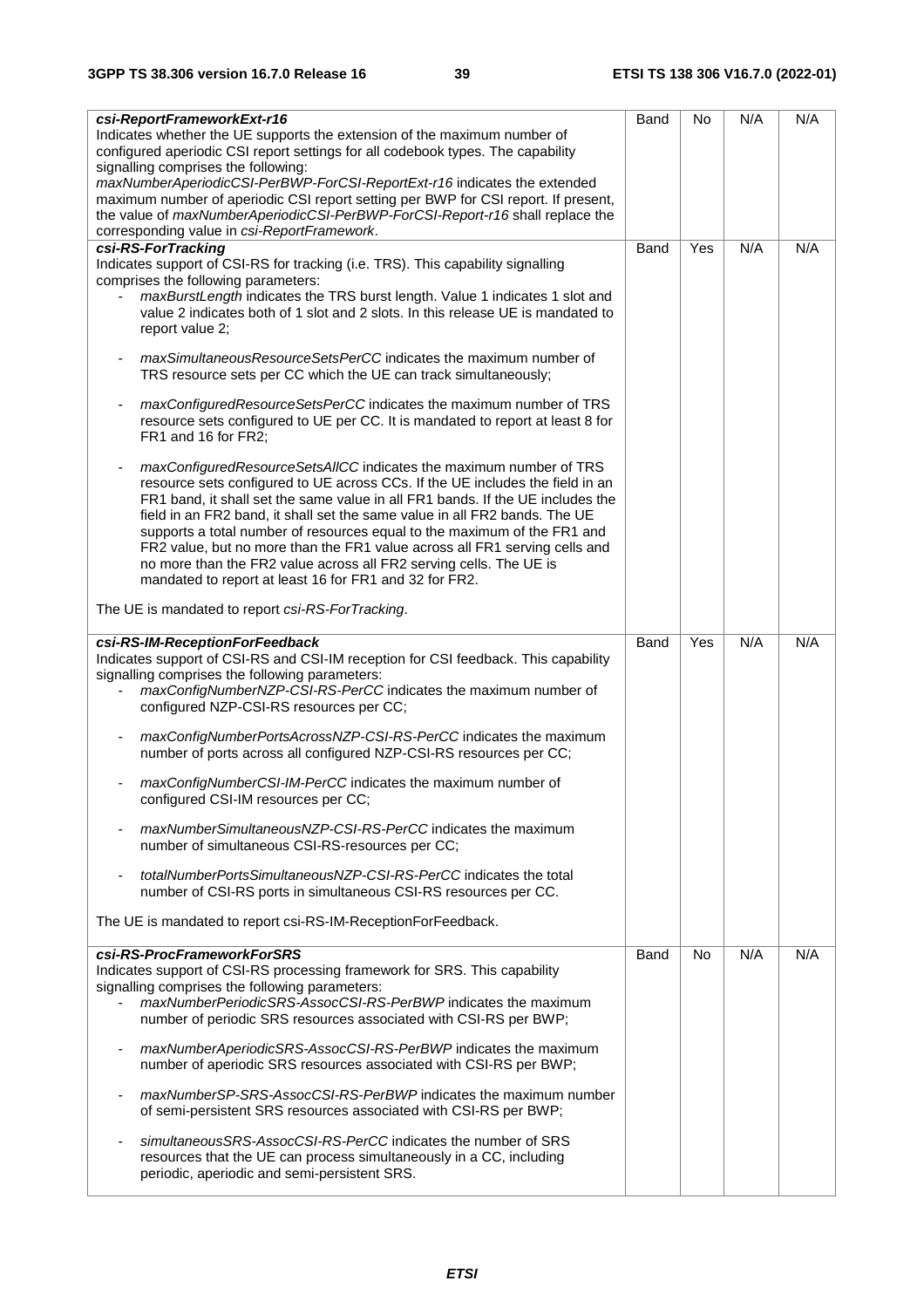| defaultQCL-PerCORESETPoolIndex-r16                                                                                                                             | Band        | <b>No</b> | N/A | FR <sub>2</sub> |
|----------------------------------------------------------------------------------------------------------------------------------------------------------------|-------------|-----------|-----|-----------------|
| Indicates whether the UE supports default QCL assumption per CORESET pool                                                                                      |             |           |     | only            |
| index using multi-DCI based multi-TRP. The UE that indicates support of this                                                                                   |             |           |     |                 |
| feature shall support multiDCI-MultiTRP-r16 and simultaneousReceptionDiffTypeD-<br>r16.                                                                        |             |           |     |                 |
| defaultQCL-TwoTCI-r16                                                                                                                                          | <b>Band</b> | No        | N/A | FR <sub>2</sub> |
| Indicates whether the UE supports default QCL assumption with two TCI states                                                                                   |             |           |     | only            |
| using single-DCI based multi-TRP. The UE can include this field only if                                                                                        |             |           |     |                 |
| simultaneousReceptionDiffTypeD-r16 is present. Otherwise, the UE does not                                                                                      |             |           |     |                 |
| include this field.                                                                                                                                            |             |           |     |                 |
| enhancedSkipUplinkTxConfigured-v1660<br>Indicates whether the UE supports skipping UL transmission for a configured uplink                                     | Band        | <b>No</b> | N/A | N/A             |
| grant only if no data is available for transmission and no UCI is multiplexed on the                                                                           |             |           |     |                 |
| corresponding PUSCH of the uplink grant as specified in TS 38.321 [8]. UE shall set                                                                            |             |           |     |                 |
| the capability value consistently for all FDD-FR1 bands, all TDD-FR1 bands and all                                                                             |             |           |     |                 |
| TDD-FR2 bands respectively.                                                                                                                                    |             |           |     |                 |
| The UE only includes enhancedSkipUplinkTxConfigured-v1660 if                                                                                                   |             |           |     |                 |
| enhancedSkipUplinkTxConfigured-r16 is absent.<br>enhancedSkipUplinkTxDynamic-v1660                                                                             |             |           |     |                 |
| Indicates whether the UE supports skipping UL transmission for an uplink grant                                                                                 | Band        | <b>No</b> | N/A | N/A             |
| addressed to a C-RNTI only if no data is available for transmission and no UCI is                                                                              |             |           |     |                 |
| multiplexed on the corresponding PUSCH of the uplink grant as specified in TS                                                                                  |             |           |     |                 |
| 38.321 [8]. UE shall set the capability value consistently for all FDD-FR1 bands, all                                                                          |             |           |     |                 |
| TDD-FR1 bands and all TDD-FR2 bands respectively.                                                                                                              |             |           |     |                 |
| The UE only includes enhancedSkipUplinkTxDynamic-v1660 if                                                                                                      |             |           |     |                 |
| enhancedSkipUplinkTxDynamic-r16 is absent.                                                                                                                     |             |           |     |                 |
| enhancedUL-TransientPeriod-r16                                                                                                                                 | Band        | <b>No</b> | N/A | FR <sub>1</sub> |
| Indicates whether the UE supports enhanced UL performance for the transient<br>period as specified in clause 6.3.3 of TS 38.101-1 [2]. If not reported, the UE |             |           |     | only            |
| supports transient period of 10us.                                                                                                                             |             |           |     |                 |
| extendedCP                                                                                                                                                     | <b>Band</b> | <b>No</b> | N/A | N/A             |
| Indicates whether the UE supports 60 kHz subcarrier spacing with extended CP                                                                                   |             |           |     |                 |
| length for reception of PDCCH, and PDSCH, and transmission of PUCCH, PUSCH,                                                                                    |             |           |     |                 |
| and SRS.                                                                                                                                                       |             |           |     |                 |
| groupBeamReporting<br>Indicates whether UE supports RSRP reporting for the group of two reference                                                              | <b>Band</b> | <b>No</b> | N/A | N/A             |
| signals.                                                                                                                                                       |             |           |     |                 |
| groupSINR-reporting-r16                                                                                                                                        | <b>Band</b> | No        | N/A | N/A             |
| Indicates whether UE supports group based L1-SINR reporting. UE indicates                                                                                      |             |           |     |                 |
| support of this feature shall indicate support of ssb-csirs-SINR-measurement-r16.                                                                              |             |           |     |                 |
| handoverUTRA-FDD-r16                                                                                                                                           | <b>Band</b> | No        | N/A | N/A             |
| Indicates whether the UE supports NR to UTRA-FDD CELL_DCH CS handover for                                                                                      |             |           |     |                 |
| the PCell on the band. It is mandatory to support both UTRA-FDD measurement<br>and event B triggered reporting, and periodic UTRA-FDD measurement and          |             |           |     |                 |
| reporting if the UE supports HO to UTRA-FDD. If this field is included, then UE shall                                                                          |             |           |     |                 |
| support IMS voice over NR. UE shall set the capability value consistently for all                                                                              |             |           |     |                 |
| FDD-FR1 bands, all TDD-FR1 bands and all TDD-FR2 bands respectively.                                                                                           |             |           |     |                 |
| maxMIMO-LayersForMulti-DCI-mTRP-r16                                                                                                                            | Band        | <b>No</b> | N/A | N/A             |
| Indicates the interpretation of maxNumberMIMO-LayersPDSCH for multi-DCI based                                                                                  |             |           |     |                 |
| mTRP. If this field is included, maxNumberMIMO-LayersPDSCH is interpreted as                                                                                   |             |           |     |                 |
| the maximum number of layers per PDSCH for multi-DCI multi-TRP operation.<br>If this field is not included, maxNumberMIMO-LayersPDSCH is interpreted as the    |             |           |     |                 |
| maximum number of layers across two PDSCHs if having at least one RE                                                                                           |             |           |     |                 |
| overlapped, for multi-DCI multi-TRP operation. The UE that indicates support of this                                                                           |             |           |     |                 |
| feature shall support overlapPDSCHsFullyFreqTime-r16.                                                                                                          |             |           |     |                 |
|                                                                                                                                                                |             |           |     |                 |
| NOTE 1: For data rate calculation in clause 4.1.2, if this feature is indicated, each                                                                          |             |           |     |                 |
| multi-DCI based multi-TRP CC is counted two times toward J.                                                                                                    |             |           |     |                 |
| jointReleaseConfiguredGrantType2-r16<br>Indicates whether the UE supports joint release in a DCI for two or more configured                                    | Band        | No        | N/A | N/A             |
| grant Type 2 configurations for a given BWP of a serving cell. The UE can include                                                                              |             |           |     |                 |
| this feature only if the UE indicates supports of activeConfiguredGrant-r16.                                                                                   |             |           |     |                 |
| jointReleaseSPS-r16                                                                                                                                            | <b>Band</b> | No        | N/A | N/A             |
| Indicates whether the UE supports joint release in a DCI for two or more SPS                                                                                   |             |           |     |                 |
| configurations for a given BWP of a serving cell. The UE can include this feature                                                                              |             |           |     |                 |
| only if the UE indicates supports of sps-r16.<br>IowPAPR-DMRS-PDSCH-r16                                                                                        |             | No        | N/A | N/A             |
| Indicates whether the UE supports low PAPR DMRS for PDSCH.                                                                                                     | Band        |           |     |                 |
|                                                                                                                                                                |             |           |     |                 |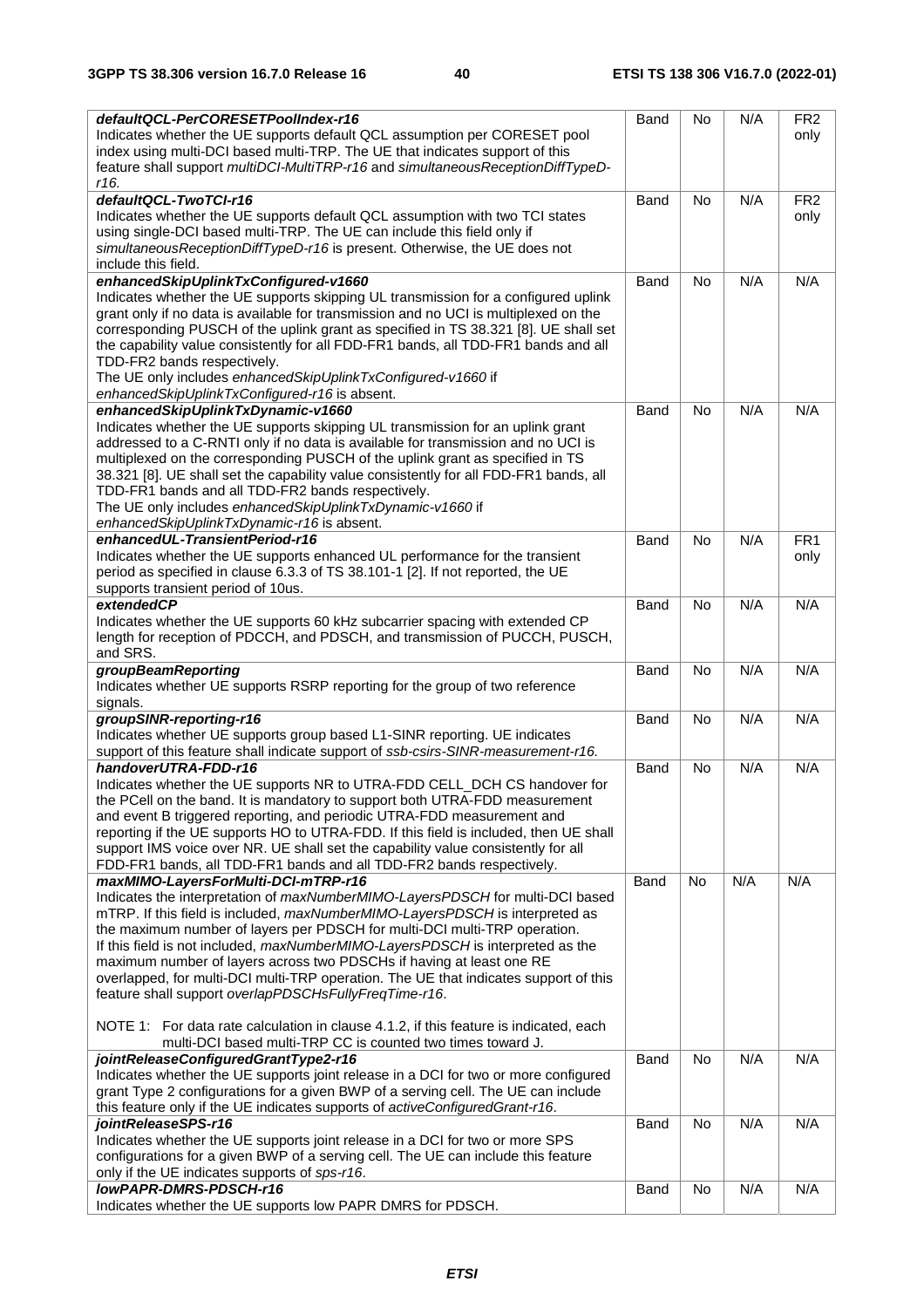| <b>IowPAPR-DMRS-PUCCH-r16</b>                                                                                                                                            | Band        | No              | N/A | N/A             |
|--------------------------------------------------------------------------------------------------------------------------------------------------------------------------|-------------|-----------------|-----|-----------------|
| Indicates whether the UE supports low PAPR DMRS for PUCCH format 3 and                                                                                                   |             |                 |     |                 |
| format 4 with transform precoding and with pi/2 BPSK modulation. UE indicates                                                                                            |             |                 |     |                 |
| support of this feature shall indicate support of pucch-F3-4-HalfPi-BPSK and any                                                                                         |             |                 |     |                 |
| combination of support of pucch-F3-WithFH, pucch-F4-WithFH and pucch-F1-3-                                                                                               |             |                 |     |                 |
| 4WithoutFH.                                                                                                                                                              |             |                 |     |                 |
| IowPAPR-DMRS-PUSCHwithoutPrecoding-r16                                                                                                                                   | Band        | No              | N/A | N/A             |
| Indicates whether the UE supports low PAPR DMRS for PUSCH without transform                                                                                              |             |                 |     |                 |
| precoding.                                                                                                                                                               |             |                 |     |                 |
| lowPAPR-DMRS-PUSCHwithPrecoding-r16                                                                                                                                      | Band        | No              | N/A | N/A             |
| Indicates whether the UE supports low PAPR DMRS for PUSCH with transform                                                                                                 |             |                 |     |                 |
| precoding and with pi/2 BPSK modulation. UE indicates support of this feature shall                                                                                      |             |                 |     |                 |
| indicate support of pusch-HalfPi-BPSK.                                                                                                                                   |             |                 |     |                 |
| maxNumberActivatedTCI-States-r16                                                                                                                                         | Band        | No              | N/A | N/A             |
| Indicates maximum number of activated TCI states. This capability signalling                                                                                             |             |                 |     |                 |
| includes the following:                                                                                                                                                  |             |                 |     |                 |
| maxNumberPerCORESET-Pool-r16 indicates maximal number of activated                                                                                                       |             |                 |     |                 |
| TCI states per CORESETPoolIndex per BWP per CC including data and                                                                                                        |             |                 |     |                 |
| control                                                                                                                                                                  |             |                 |     |                 |
| maxTotalNumberAcrossCORESET-Pool-r16 indicates maximal total number                                                                                                      |             |                 |     |                 |
| of activated TCI states across CORESETPoolIndex per BWP per CC                                                                                                           |             |                 |     |                 |
| including data and control                                                                                                                                               |             |                 |     |                 |
|                                                                                                                                                                          |             |                 |     |                 |
| The UE that indicates support of this feature shall support multiDCI-MultiTRP-r16.                                                                                       |             |                 |     |                 |
| maxNumberCSI-RS-BFD                                                                                                                                                      | <b>Band</b> | <b>CY</b>       | N/A | N/A             |
| Indicates maximal number of CSI-RS resources across all CCs, and across MCG                                                                                              |             |                 |     |                 |
| and SCG in case of NR-DC, for UE to monitor PDCCH quality. In this release, the                                                                                          |             |                 |     |                 |
| maximum value that can be signalled is 16. If the UE includes the field in an FR1                                                                                        |             |                 |     |                 |
| band, it shall set the same value in all FR1 bands. If the UE includes the field in an                                                                                   |             |                 |     |                 |
| FR2 band, it shall set the same value in all FR2 bands. The UE supports a total                                                                                          |             |                 |     |                 |
| number of resources equal to the maximum of the FR1 and FR2 value, but no more                                                                                           |             |                 |     |                 |
| than the FR1 value across all FR1 serving cells and no more than the FR2 value                                                                                           |             |                 |     |                 |
| across all FR2 serving cells. It is mandatory with capability signalling for FR2 and                                                                                     |             |                 |     |                 |
| optional for FR1.                                                                                                                                                        |             |                 |     |                 |
| maxNumberCSI-RS-SSB-CBD                                                                                                                                                  | Band        | <b>CY</b>       | N/A | N/A             |
| Defines maximal number of different CSI-RS [and/or SSB] resources across all                                                                                             |             |                 |     |                 |
| CCs, and across MCG and SCG in case of NR-DC, for new beam identifications. In                                                                                           |             |                 |     |                 |
| this release, the maximum value that can be signalled is 128. If the UE includes the                                                                                     |             |                 |     |                 |
| field in an FR1 band, it shall set the same value in all FR1 bands. If the UE includes<br>the field in an FR2 band, it shall set the same value in all FR2 bands. The UE |             |                 |     |                 |
| supports a total number of resources equal to the maximum of the FR1 and FR2                                                                                             |             |                 |     |                 |
| value, but no more than the FR1 value across all FR1 serving cells and no more                                                                                           |             |                 |     |                 |
| than the FR2 value across all FR2 serving cells. It is mandatory with capability                                                                                         |             |                 |     |                 |
| signalling for FR2 and optional for FR1. The UE is mandated to report at least 32 for                                                                                    |             |                 |     |                 |
| FR <sub>2</sub> .                                                                                                                                                        |             |                 |     |                 |
| maxNumberNonGroupBeamReporting                                                                                                                                           | Band        | Yes             | N/A | N/A             |
| Defines support of non-group based RSRP reporting using N_max RSRP values                                                                                                |             |                 |     |                 |
| reported.                                                                                                                                                                |             |                 |     |                 |
| <i>maxNumberRxBeam</i>                                                                                                                                                   | Band        | $\overline{CY}$ | N/A | N/A             |
| Defines whether UE supports receive beamforming switching using NZP CSI-RS                                                                                               |             |                 |     |                 |
| resource. UE shall indicate a single value for the preferred number of NZP CSI-RS                                                                                        |             |                 |     |                 |
| resource repetitions per CSI-RS resource set. Support of Rx beam switching is                                                                                            |             |                 |     |                 |
| mandatory for FR2.                                                                                                                                                       |             |                 |     |                 |
| maxNumberRxTxBeamSwitchDL                                                                                                                                                | Band        | No              | N/A | FR <sub>2</sub> |
| Defines the number of Tx and Rx beam changes UE can perform on this band                                                                                                 |             |                 |     | only            |
| within a slot. UE shall report one value per each subcarrier spacing supported by                                                                                        |             |                 |     |                 |
| the UE. In this release, the number of Tx and Rx beam changes for scs-15kHz and                                                                                          |             |                 |     |                 |
| scs-30kHz are not included.                                                                                                                                              |             |                 |     |                 |
| maxNumberSCellBFR-r16                                                                                                                                                    | Band        | No              | N/A | N/A             |
| Defines the maximum number of SCells configured for SCell beam failure recovery                                                                                          |             |                 |     |                 |
| simultaneously. The UE indicating support of this also indicates the capabilities of                                                                                     |             |                 |     |                 |
| maxNumberCSI-RS-BFD, maxNumberSSB-BFD and maxNumberCSI-RS-SSB-                                                                                                           |             |                 |     |                 |
| CBD.                                                                                                                                                                     |             |                 |     |                 |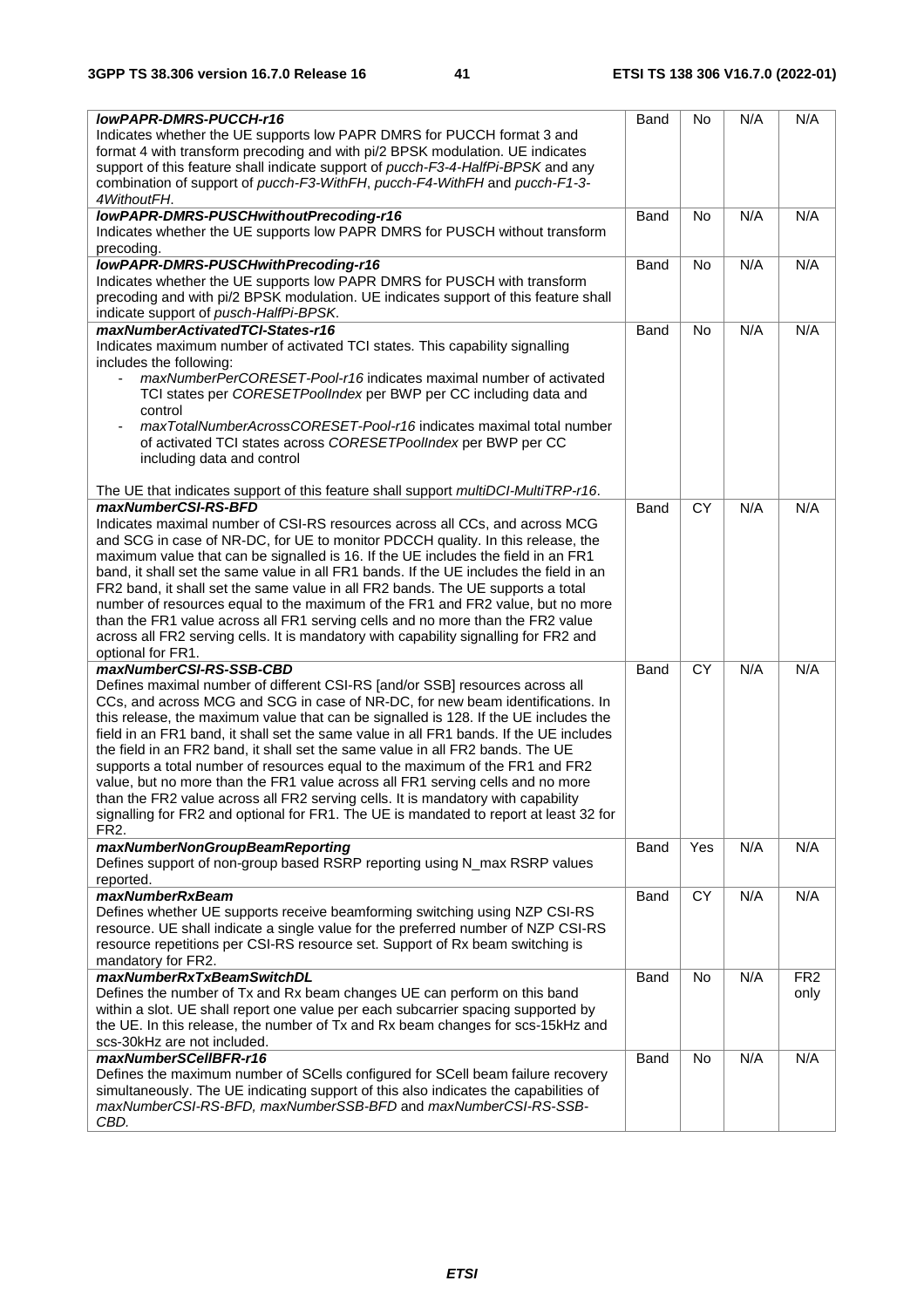| maxNumberSSB-BFD<br>Defines maximal number of different SSBs across all CCs, and across MCG and<br>SCG in case of NR-DC, for UE to monitor PDCCH quality. In this release, the<br>maximum value that can be signalled is 16. If the UE includes the field in an FR1<br>band, it shall set the same value in all FR1 bands. If the UE includes the field in an<br>FR2 band, it shall set the same value in all FR2 bands. The UE supports a total<br>number of resources equal to the maximum of the FR1 and FR2 value, but no more<br>than the FR1 value across all FR1 serving cells and no more than the FR2 value<br>across all FR2 serving cells. It is mandatory with capability signalling for FR2 and<br>optional for FR1. | Band        | CY        | N/A        | N/A                     |
|-----------------------------------------------------------------------------------------------------------------------------------------------------------------------------------------------------------------------------------------------------------------------------------------------------------------------------------------------------------------------------------------------------------------------------------------------------------------------------------------------------------------------------------------------------------------------------------------------------------------------------------------------------------------------------------------------------------------------------------|-------------|-----------|------------|-------------------------|
| maxUplinkDutyCycle-PC2-FR1<br>Indicates the maximum percentage of symbols during a certain evaluation period<br>that can be scheduled for uplink transmission so as to ensure compliance with<br>applicable electromagnetic energy absorption requirements provided by regulatory<br>bodies. This field is only applicable for FR1 power class 2 UE as specified in clause<br>6.2.1 of TS 38.101-1 [2]. If the field is absent, 50% shall be applied. Value n60<br>corresponds to 60%, value n70 corresponds to 70% and so on. This capability is not                                                                                                                                                                             | Band        | <b>No</b> | N/A        | FR <sub>1</sub><br>only |
| applicable to IAB-MT.                                                                                                                                                                                                                                                                                                                                                                                                                                                                                                                                                                                                                                                                                                             |             |           |            |                         |
| maxUplinkDutyCycle-FR2                                                                                                                                                                                                                                                                                                                                                                                                                                                                                                                                                                                                                                                                                                            | <b>Band</b> | <b>No</b> | N/A        | FR <sub>2</sub>         |
| Indicates the maximum percentage of symbols during 1s that can be scheduled for<br>uplink transmission at the UE maximum transmission power, so as to ensure<br>compliance with applicable electromagnetic power density exposure requirements<br>provided by regulatory bodies. This field is applicable for all power classes UE in<br>FR2 as specified in TS 38.101-2 [3]. Value n15 corresponds to 15%, value n20<br>corresponds to 20% and so on. If the field is absent or the percentage of uplink<br>symbols transmitted within any 1s evaluation period is larger than<br>maxUplinkDutyCycle-FR2, the UE behaviour is specified in TS 38.101-2 [3]. This<br>capability is not applicable to IAB-MT.                      |             |           |            | only                    |
| maxUplinkDutyCycle-PC1dot5-MPE-FR1-r16<br>Indicates the maximum percentage of symbols during a certain evaluation period<br>that can be scheduled for uplink transmission so as to ensure compliance with<br>applicable electromagnetic energy absorption requirements provided by regulatory<br>bodies. This field is only applicable for FR1 power class 1.5 UE as specified in<br>clause 6.2.1 of TS 38.101-1 [2]. If the field is absent, UE shall mitigate MPE<br>autonomously by P-MPR or by other means and no restriction on scheduled uplink<br>duty cycle is needed.                                                                                                                                                    | Band        | <b>No</b> | N/A        | FR <sub>1</sub><br>only |
| modifiedMPR-Behaviour                                                                                                                                                                                                                                                                                                                                                                                                                                                                                                                                                                                                                                                                                                             | <b>Band</b> | No        | N/A        | N/A                     |
| Indicates whether UE supports modified MPR behaviour defined in TS 38.101-1 [2]<br>and TS 38.101-2 [3].                                                                                                                                                                                                                                                                                                                                                                                                                                                                                                                                                                                                                           |             |           |            |                         |
| mpr-PowerBoost-FR2-r16                                                                                                                                                                                                                                                                                                                                                                                                                                                                                                                                                                                                                                                                                                            | <b>Band</b> | No        | <b>TDD</b> | FR <sub>2</sub>         |
| Indicates whether UE supports uplink transmission power boost by suspension of<br>in-band emission (IBE) requirements as specified in TS 38.101-2 [3].                                                                                                                                                                                                                                                                                                                                                                                                                                                                                                                                                                            |             |           | only       | only                    |
| multipleRateMatchingEUTRA-CRS-r16<br>Indicates whether the UE supports multiple E-UTRA CRS rate matching patterns,<br>which is supported only for FR1. The capability signalling comprises the following<br>parameters:<br><i>maxNumberPatterns-r16</i> indicates the maximum number of LTE-CRS rate<br>matching patterns in total within a NR carrier using 15 kHz SCS. The UE can<br>report the value larger than 2 only if UE reports the value of<br>maxNumberNon-OverlapPatterns-r16 is larger than 1.                                                                                                                                                                                                                       | Band        | No        | N/A        | FR <sub>1</sub><br>only |
| maxNumberNon-OverlapPatterns-r16 indicates the maximum number of<br>LTE-CRS non-overlapping rate matching patterns within a NR carrier using<br>15 kHz SCS.<br>The UE can include this feature only if the UE indicates support of                                                                                                                                                                                                                                                                                                                                                                                                                                                                                                |             |           |            |                         |
| rateMatchingLTE-CRS.                                                                                                                                                                                                                                                                                                                                                                                                                                                                                                                                                                                                                                                                                                              |             |           |            |                         |
| multipleTCI                                                                                                                                                                                                                                                                                                                                                                                                                                                                                                                                                                                                                                                                                                                       | Band        | Yes       | N/A        | N/A                     |
| Indicates whether UE supports more than one TCI state configurations per<br>CORESET. UE is only required to track one active TCI state per CORESET. UE is<br>required to support minimum between 64 and number of configured TCI states<br>indicated by tci-StatePDSCH. This field shall be set to supported.                                                                                                                                                                                                                                                                                                                                                                                                                     |             |           |            |                         |
| nonGroupSINR-reporting-r16                                                                                                                                                                                                                                                                                                                                                                                                                                                                                                                                                                                                                                                                                                        | Band        | <b>No</b> | N/A        | N/A                     |
| Indicates N_max L1-SINR values reported when UE supports non-group based L1-<br>SINR reporting. UE indicates support of this feature shall indicate support of ssb-<br>csirs-SINR-measurement-r16.                                                                                                                                                                                                                                                                                                                                                                                                                                                                                                                                |             |           |            |                         |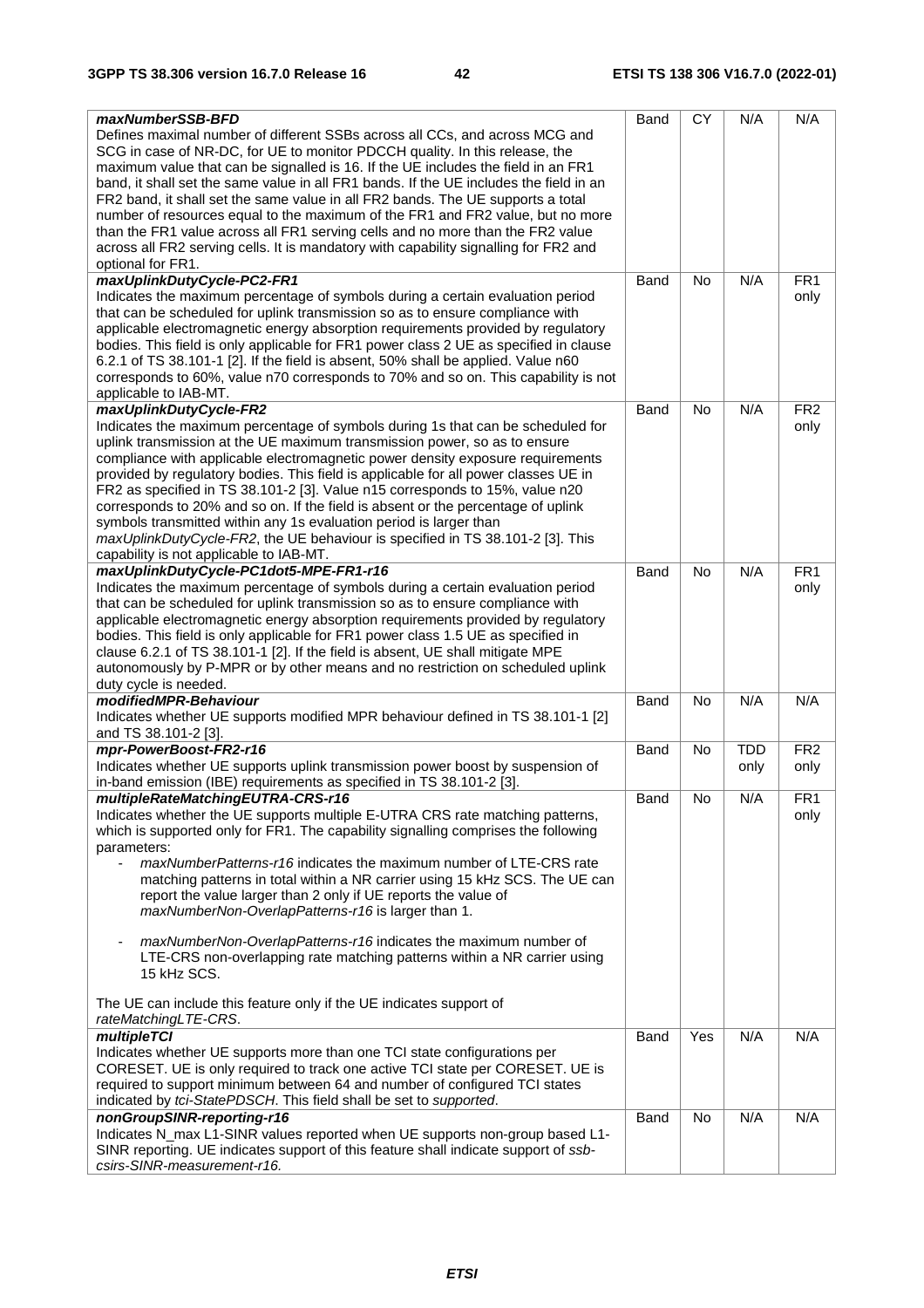| olpc-SRS-Pos-r16                                                                                                                                      | <b>Band</b> | No        | N/A        | N/A             |
|-------------------------------------------------------------------------------------------------------------------------------------------------------|-------------|-----------|------------|-----------------|
| Indicates whether the UE supports OLPC for SRS for positioning. The capability                                                                        |             |           |            |                 |
| signalling comprises the following parameters.                                                                                                        |             |           |            |                 |
| olpc-SRS-PosBasedOnPRS-Serving-r16 indicates whether the UE supports                                                                                  |             |           |            |                 |
| OLPC for SRS for positioning based on PRS from the serving cell in the                                                                                |             |           |            |                 |
| same band. The UE can include this field only if the UE supports NR-DL-                                                                               |             |           |            |                 |
|                                                                                                                                                       |             |           |            |                 |
| PRS-ProcessingCapability-r16 defined in TS 37.355 [22], and srs-                                                                                      |             |           |            |                 |
| PosResources-r16. Otherwise, the UE does not include this field;                                                                                      |             |           |            |                 |
|                                                                                                                                                       |             |           |            |                 |
| olpc-SRS-PosBasedOnSSB-Neigh-r16 indicates whether the UE supports<br>OLPC for SRS for positioning based on SSB from the neighbouring cell in         |             |           |            |                 |
|                                                                                                                                                       |             |           |            |                 |
| the same band. The UE can include this field only if the UE supports srs-                                                                             |             |           |            |                 |
| PosResources-r16. Otherwise, the UE does not include this field;                                                                                      |             |           |            |                 |
| olpc-SRS-PosBasedOnPRS-Neigh-r16 indicates whether the UE supports                                                                                    |             |           |            |                 |
|                                                                                                                                                       |             |           |            |                 |
| OLPC for SRS for positioning based on PRS from the neighbouring cell in<br>the same band. The UE can include this field only if the UE supports olpc- |             |           |            |                 |
|                                                                                                                                                       |             |           |            |                 |
| SRS-PosBasedOnPRS-Serving-r16. Otherwise, the UE does not include this                                                                                |             |           |            |                 |
| field;                                                                                                                                                |             |           |            |                 |
| NOTE:<br>A PRS from a PRS-only TP is treated as PRS from a non-serving cell.                                                                          |             |           |            |                 |
|                                                                                                                                                       |             |           |            |                 |
| maxNumberPathLossEstimatePerServing-r16 indicates the maximum                                                                                         |             |           |            |                 |
| number of pathloss estimates that the UE can simultaneously maintain for all                                                                          |             |           |            |                 |
| the SRS resource sets for positioning per serving cell in addition to the up to                                                                       |             |           |            |                 |
| four pathloss estimates that the UE maintains per serving cell for the                                                                                |             |           |            |                 |
| PUSCH/PUCCH/SRS transmissios. The UE shall include this field if the UE                                                                               |             |           |            |                 |
| supports any of olpc-SRS-PosBasedOnPRS-Serving-r16, olpc-SRS-                                                                                         |             |           |            |                 |
| PosBasedOnSSB-Neigh-r16 and olpc-SRS-PosBasedOnPRS-Neigh-r16.                                                                                         |             |           |            |                 |
| Otherwise, the UE does not include this field.                                                                                                        |             |           |            |                 |
|                                                                                                                                                       |             |           |            |                 |
| oneSlotPeriodicTRS-r16                                                                                                                                | Band        | <b>No</b> | <b>TDD</b> | FR <sub>1</sub> |
| Indicates whether the UE supports one-slot periodic TRS configuration only when                                                                       |             |           | only       | only            |
| no two consecutive slots are indicated as downlink slots by tdd-UL-DL-                                                                                |             |           |            |                 |
| ConfigurationCommon or tdd-UL-DL-ConfigDedicated. If the UE supports this                                                                             |             |           |            |                 |
| feature, the UE needs to report csi-RS-ForTracking.                                                                                                   |             |           |            |                 |
| outOfOrderOperationDL-r16                                                                                                                             | Band        | <b>No</b> | N/A        | N/A             |
| Indicates whether the UE supports out of order operation for DL. The UE that                                                                          |             |           |            |                 |
| indicates support of this feature shall support multiDCI-MultiTRP-r16. The capability                                                                 |             |           |            |                 |
| signalling comprises the following parameters:                                                                                                        |             |           |            |                 |
| supportPDCCH-ToPDSCH-r16 indicates support out-of-order operation for                                                                                 |             |           |            |                 |
| PDCCH to PDSCH;                                                                                                                                       |             |           |            |                 |
| supportPDSCH-ToHARQ-ACK-r16 indicates support out-of-order operation                                                                                  |             |           |            |                 |
| for PDSCH to HARQ-ACK.                                                                                                                                |             |           |            |                 |
| outOfOrderOperationUL-r16                                                                                                                             | Band        | No.       | N/A        | N/A             |
| Indicates whether the UE supports out of order operation for UL. The UE that                                                                          |             |           |            |                 |
| indicates support of this feature shall support multiDCI-MultiTRP-r16.                                                                                |             |           |            |                 |
|                                                                                                                                                       |             |           |            |                 |
| Note: Same closed loop index for power control across PUSCHs associated with                                                                          |             |           |            |                 |
| different CORESETPoolIndex values is not supported by a UE indicating the<br>support of this feature when TPC accumulation is enabled.                |             |           |            |                 |
| overlapPDSCHsFullyFreqTime-r16                                                                                                                        | <b>Band</b> | <b>No</b> | N/A        | N/A             |
| Indicates the maximal number of PDSCH scrambling sequences per serving cell                                                                           |             |           |            |                 |
| when the UE supports PDSCHs with fully overlapping Resource Elements. The UE                                                                          |             |           |            |                 |
| that indicates support of this feature shall support multiDCI-MultiTRP-r16.                                                                           |             |           |            |                 |
|                                                                                                                                                       |             |           |            |                 |
| Note: A UE may assume that its maximum receive timing difference between the DL                                                                       |             |           |            |                 |
| transmissions from two TRPs is within a Cyclic Prefix                                                                                                 |             |           |            |                 |
| overlapPDSCHsInTimePartiallyFreq-r16                                                                                                                  | <b>Band</b> | No        | N/A        | N/A             |
| Indicates whether the UE support PDSCHs with partially overlapping Resource                                                                           |             |           |            |                 |
| Elements. The UE that indicates support of this feature shall support <i>multiDCI-</i>                                                                |             |           |            |                 |
| MultiTRP-r16.                                                                                                                                         |             |           |            |                 |
| overlapRateMatchingEUTRA-CRS-r16                                                                                                                      | <b>Band</b> | No        | N/A        | FR <sub>1</sub> |
| Indicates whether the UE supports two LTE-CRS overlapping rate matching                                                                               |             |           |            | only            |
| patterns within a part of NR carrier using 15 kHz SCS overlapping with a LTE                                                                          |             |           |            |                 |
| carrier. If the UE supports this feature, the UE needs to report                                                                                      |             |           |            |                 |
| multipleRateMatchingEUTRA-CRS-r16.                                                                                                                    |             |           |            |                 |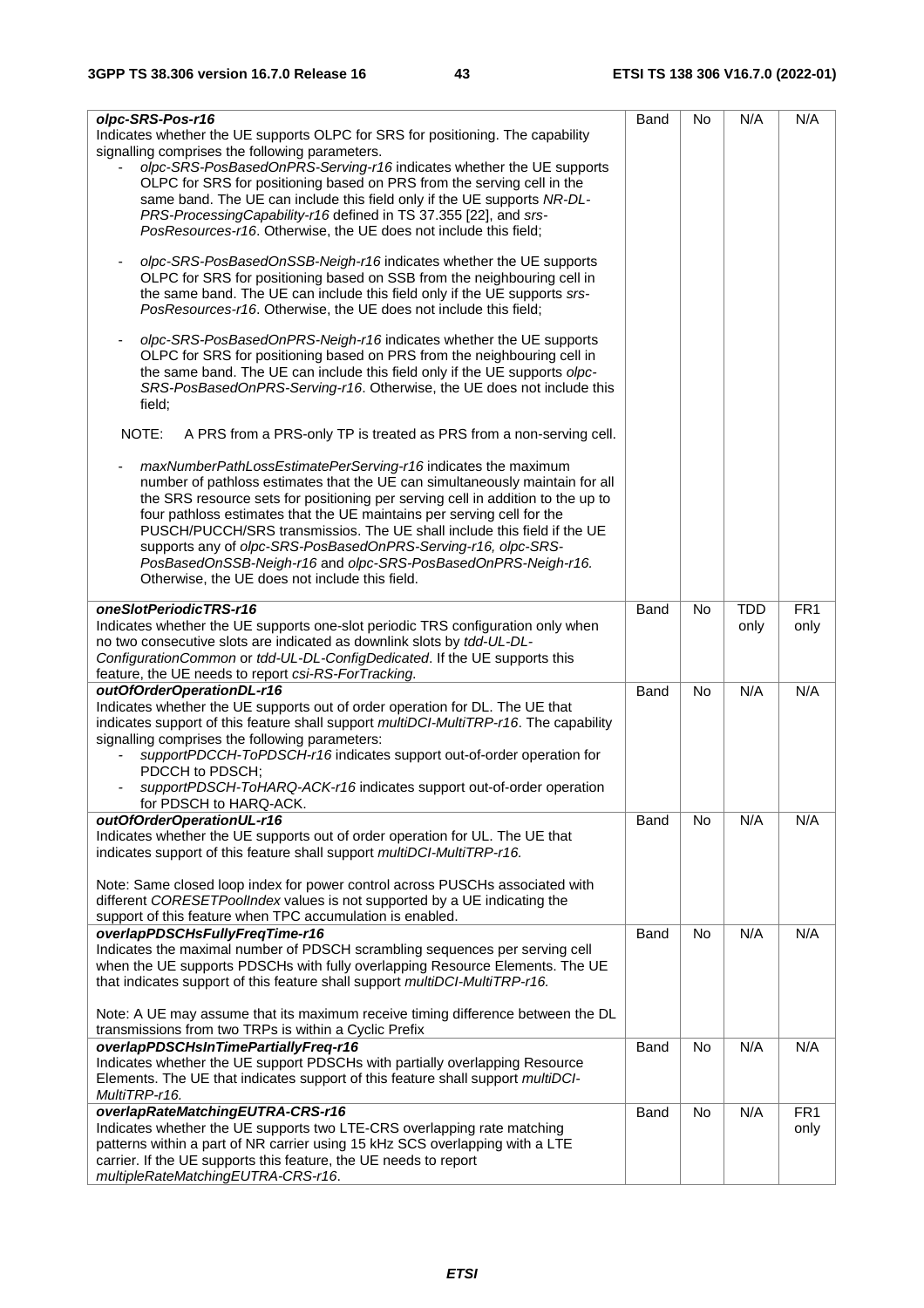| pdsch-256QAM-FR2                                                                                                        | Band        | No        | N/A        | FR <sub>2</sub> |
|-------------------------------------------------------------------------------------------------------------------------|-------------|-----------|------------|-----------------|
| Indicates whether the UE supports 256QAM modulation scheme for PDSCH for<br>FR2 as defined in 7.3.1.2 of TS 38.211 [6]. |             |           |            | only            |
| pdsch-MappingTypeB-Alt-r16                                                                                              | Band        | <b>No</b> | N/A        | FR <sub>1</sub> |
| Indicates whether the UE supports PDSCH Type B scheduling of length 9 and 10                                            |             |           |            | only            |
| OFDM symbols, and DMRS shift for length-10 symbols. If the UE supports this                                             |             |           |            |                 |
| feature, the UE needs to report pdsch-MappingTypeB.                                                                     |             |           |            |                 |
| periodicBeamReport                                                                                                      | Band        | Yes       | N/A        | N/A             |
| Indicates whether UE supports periodic 'CRI/RSRP' or 'SSBRI/RSRP' reporting                                             |             |           |            |                 |
| using PUCCH formats 2, 3 and 4 in one slot.                                                                             |             |           |            |                 |
| powerBoosting-pi2BPSK                                                                                                   | Band        | No        | <b>TDD</b> | FR <sub>1</sub> |
| Indicates whether UE supports power boosting for pi/2 BPSK, when applicable as                                          |             |           | only       | only            |
| defined in 6.2 of TS 38.101-1 [2]. This capability is not applicable to IAB-MT.                                         |             |           |            |                 |
| ptrs-DensityRecommendationSetDL                                                                                         | Band        | <b>CY</b> | N/A        | N/A             |
| For each supported sub-carrier spacing, indicates preferred threshold sets for                                          |             |           |            |                 |
| determining DL PTRS density. It is mandated for FR2. For each supported sub-                                            |             |           |            |                 |
| carrier spacing, this field comprises:                                                                                  |             |           |            |                 |
| two values of frequencyDensity;                                                                                         |             |           |            |                 |
|                                                                                                                         |             |           |            |                 |
| three values of <i>timeDensity</i> .                                                                                    |             |           |            |                 |
| ptrs-DensityRecommendationSetUL                                                                                         | Band        | No        | N/A        | N/A             |
| For each supported sub-carrier spacing, indicates preferred threshold sets for                                          |             |           |            |                 |
| determining UL PTRS density. For each supported sub-carrier spacing, this field                                         |             |           |            |                 |
| comprises:                                                                                                              |             |           |            |                 |
| two values of frequencyDensity;                                                                                         |             |           |            |                 |
| three values of timeDensity;                                                                                            |             |           |            |                 |
|                                                                                                                         |             |           |            |                 |
| five values of sampleDensity.                                                                                           |             |           |            |                 |
| pucch-SpatialRelInfoMAC-CE                                                                                              | Band        | CY        | N/A        | N/A             |
| Indicates whether the UE supports indication of PUCCH-spatialrelationinfo by a                                          |             |           |            |                 |
| MAC CE per PUCCH resource. It is mandatory for FR2 and optional for FR1.                                                |             |           |            |                 |
| pusch-256QAM                                                                                                            | <b>Band</b> | No        | N/A        | N/A             |
| Indicates whether the UE supports 256QAM modulation scheme for PUSCH as                                                 |             |           |            |                 |
| defined in 6.3.1.2 of TS 38.211 [6].                                                                                    |             |           |            |                 |
| pusch-RepetitionMultiSlots-v1650                                                                                        | Band        | Yes       | N/A        | N/A             |
| Indicates whether the UE supports transmitting PUSCH scheduled by DCI format                                            |             |           |            |                 |
| 0_1 when configured with higher layer parameter pusch-AggregationFactor > 1, as                                         |             |           |            |                 |
| defined in clause 6.1.2.1 of TS 38.214 [12]. This applies only to non-shared                                            |             |           |            |                 |
| spectrum channel access. For shared spectrum channel access, pusch-                                                     |             |           |            |                 |
| RepetitionMultiSlots-r16 applies. UE shall set the capability value consistently for all                                |             |           |            |                 |
| FDD-FR1 bands, all TDD-FR1 bands and all TDD-FR2 bands respectively.                                                    |             |           |            |                 |
|                                                                                                                         |             |           |            |                 |
| The UE only includes pusch-RepetitionMultiSlots-v1650 if pusch-                                                         |             |           |            |                 |
| RepetitionMultiSlots is absent.                                                                                         |             |           |            |                 |
| pusch-TransCoherence                                                                                                    | Band        | <b>No</b> | N/A        | N/A             |
| Defines support of the uplink codebook subset by the UE for UL precoding for                                            |             |           |            |                 |
| PUSCH transmission as described in clause 6.1.1.1 of TS 38.214 [12]. UE indicated                                       |             |           |            |                 |
| support of partial coherent codebook subset shall also support non-coherent                                             |             |           |            |                 |
| codebook subset. UE indicated support of full coherent codebook subset shall also                                       |             |           |            |                 |
| support partial and non-coherent codebook subset.                                                                       |             |           |            |                 |
| rateMatchingLTE-CRS                                                                                                     | Band        | Yes       | N/A        | N/A             |
| Indicates whether the UE supports receiving PDSCH with resource mapping that                                            |             |           |            |                 |
| excludes the REs determined by the higher layer configuration LTE-carrier                                               |             |           |            |                 |
| configuring common RS, as specified in TS 38.214 [12].                                                                  |             |           |            |                 |
| separateCRS-RateMatching-r16                                                                                            | Band        | No        | N/A        | FR <sub>1</sub> |
| Indicates whether the UE supports rate match around configured CRS patterns                                             |             |           |            | only            |
| which is associated with CORESETPoolIndex (if configured) and are applied to the                                        |             |           |            |                 |
| PDSCH scheduled with a DCI detected on a CORESET with the same value of                                                 |             |           |            |                 |
| CORESETPoolIndex. The UE that indicates support of this feature shall support                                           |             |           |            |                 |
| multiDCI-MultiTRP-r16 and overlapRateMatchingEUTRA-CRS-r16. This is only                                                |             |           |            |                 |
| applicable for 15kHz SCS.                                                                                               |             |           |            |                 |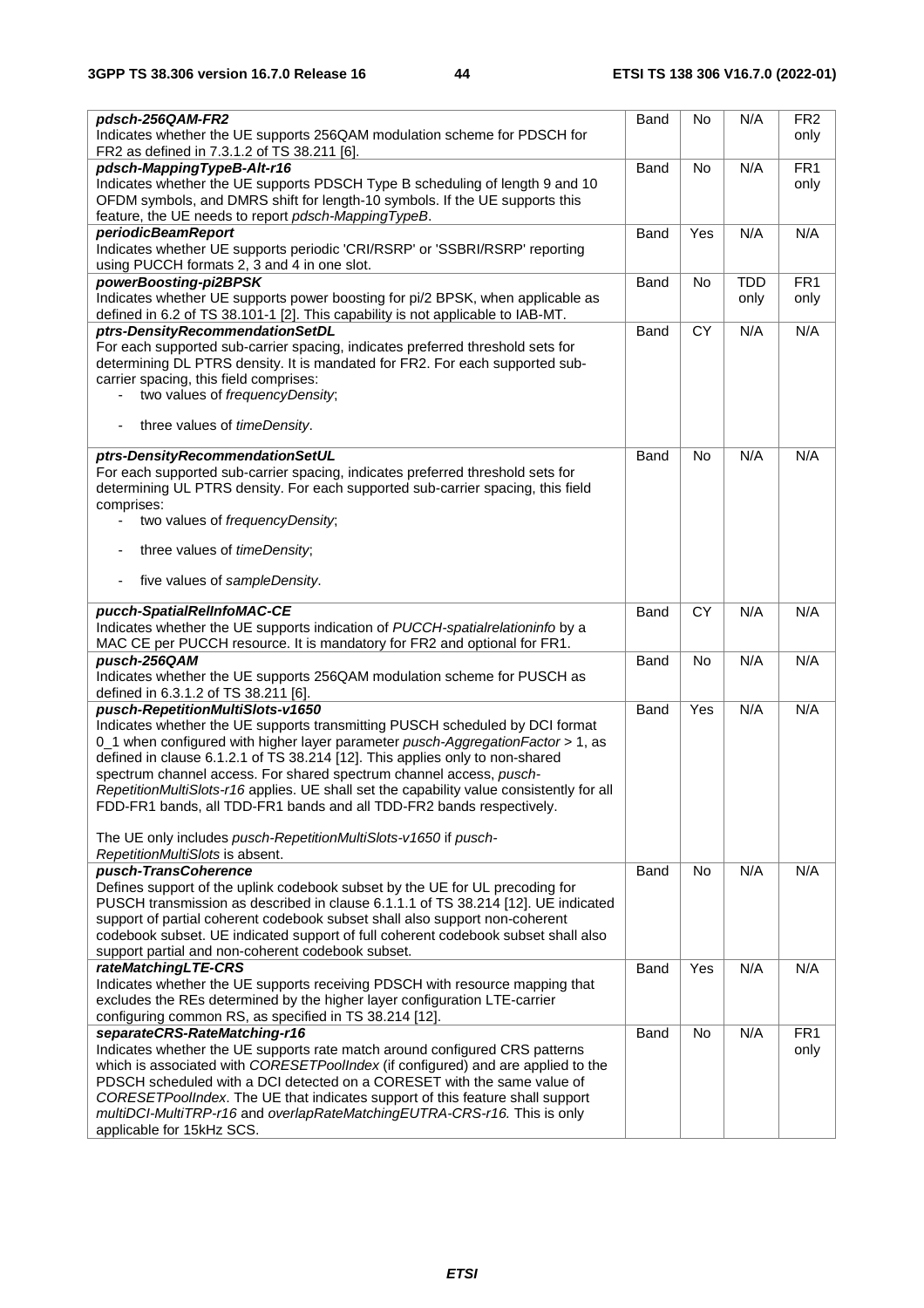| semi-PersistentL1-SINR-Report-PUCCH-r16<br>Indicates whether the UE supports semi-persistent L1-SINR report on PUCCH. The<br>UE indicating support of this feature shall include at least one of the following<br>capabilities: | <b>Band</b> | No        | N/A | N/A             |
|---------------------------------------------------------------------------------------------------------------------------------------------------------------------------------------------------------------------------------|-------------|-----------|-----|-----------------|
| supportReportFormat1-2OFDM-syms-r16 indicates support of report on<br>PUCCH formats over $1 - 2$ OFDM symbols once per slot (or piggybacked on<br>a PUSCH)                                                                      |             |           |     |                 |
| supportReportFormat4-14OFDM-syms-r16 indicates support of report on<br>PUCCH formats over 4 - 14 OFDM symbols once per slot (or piggybacked<br>on a PUSCH).                                                                     |             |           |     |                 |
| The UE indicating support of this feature shall also indicate support of ssb-csirs-<br>SINR-measurement-r16.                                                                                                                    |             |           |     |                 |
| semi-PersistentL1-SINR-Report-PUSCH-r16                                                                                                                                                                                         | Band        | No        | N/A | N/A             |
| Indicates whether the UE supports semi-persistent L1-SINR report on PUSCH. The                                                                                                                                                  |             |           |     |                 |
| UE indicating support of this feature shall also indicate support of ssb-csirs-SINR-                                                                                                                                            |             |           |     |                 |
| measurement-r16.                                                                                                                                                                                                                |             |           |     |                 |
| simul-SpatialRelationUpdatePUCCHResGroup-r16                                                                                                                                                                                    | <b>Band</b> | No        | N/A | N/A             |
| Indicates whether the UE support PUCCH resource groups per BWP for                                                                                                                                                              |             |           |     |                 |
| simultaneous spatial relation update. The UE indicating support of this also                                                                                                                                                    |             |           |     |                 |
| indicates the capabilities of supported SRS resources and maximum supported                                                                                                                                                     |             |           |     |                 |
| spatial relations for the supported bands using supportedSRS-Resources,<br>maxNumberConfiguredSpatialRelations and pucch-SpatialRelInfoMAC-CE.                                                                                  |             |           |     |                 |
| simulTX-SRS-AntSwitchingIntraBandUL-CA-r16                                                                                                                                                                                      | Band        | <b>No</b> | N/A | N/A             |
| Indicates whether the UE support simultaneous transmission of SRS on different                                                                                                                                                  |             |           |     |                 |
| CCs for intra-band UL CA. The UE indicating support of this feature shall include at                                                                                                                                            |             |           |     |                 |
| least one of the following capabilities:                                                                                                                                                                                        |             |           |     |                 |
| supportSRS-xTyR-xLessThanY-r16 indicates support transmission of SRS                                                                                                                                                            |             |           |     |                 |
| for xTyR (x <y) and="" antenna="" based="" bm="" cb="" for="" ncb="" on<="" srs="" switching="" td=""><td></td><td></td><td></td><td></td></y)>                                                                                 |             |           |     |                 |
| different CCs in overlapped symbol(s) for intra-band UL CA.                                                                                                                                                                     |             |           |     |                 |
| supportSRS-xTyR-xEqualToY-r16 indicates support transmission of SRS for                                                                                                                                                         |             |           |     |                 |
| xTyR (x=y) based antenna switching and SRS for CB/NCB/BM on different                                                                                                                                                           |             |           |     |                 |
| CCs in overlapped symbol(s) for intra-band UL CA.<br>supportSRS-AntennaSwitching-r16 Indicates whether the UE support                                                                                                           |             |           |     |                 |
| simultaneous transmission of SRS for antenna switching on different CCs in                                                                                                                                                      |             |           |     |                 |
| overlapped symbol(s) for intra-band UL CA.                                                                                                                                                                                      |             |           |     |                 |
|                                                                                                                                                                                                                                 |             |           |     |                 |
| NOTE:<br>For simultaneously antenna switching and antenna switching SRS in                                                                                                                                                      |             |           |     |                 |
| intra-band CAs with bands whose UL are switched together according to                                                                                                                                                           |             |           |     |                 |
| the reported supportSRS-AntennaSwitching-r16, the UE expects the                                                                                                                                                                |             |           |     |                 |
| same configuration of xTyR across the different CCs and the SRS                                                                                                                                                                 |             |           |     |                 |
| resources overlapped in time domain from UE perspective are from the                                                                                                                                                            |             |           |     |                 |
| same UE antenna ports.<br>simulSRS-MIMO-TransWithinBand-r16                                                                                                                                                                     | Band        | No        | N/A | N/A             |
| Indicates the number of SRS resources for positioning and SRS resource for MIMO                                                                                                                                                 |             |           |     |                 |
| on a symbol within a band across multiple CCs. The UE can include this field only if                                                                                                                                            |             |           |     |                 |
| the UE supports srs-PosResources-r16. Otherwise, the UE does not include this                                                                                                                                                   |             |           |     |                 |
| field.                                                                                                                                                                                                                          |             |           |     |                 |
| simulSRS-TransWithinBand-r16                                                                                                                                                                                                    | Band        | No        | N/A | N/A             |
| Indicates the number of SRS resources for positioning on a symbol within a band                                                                                                                                                 |             |           |     |                 |
| across multiple CCs. The UE can include this field only if the UE supports srs-                                                                                                                                                 |             |           |     |                 |
| PosResources-r16. Otherwise, the UE does not include this field.                                                                                                                                                                |             |           |     |                 |
| simultaneousReceptionDiffTypeD-r16                                                                                                                                                                                              | Band        | No        | N/A | FR <sub>2</sub> |
| Indicates whether the UE supports simultaneous reception with different QCL Type<br>D reference signal as specified in TS38.213 [11].                                                                                           |             |           |     | only            |
|                                                                                                                                                                                                                                 |             |           |     |                 |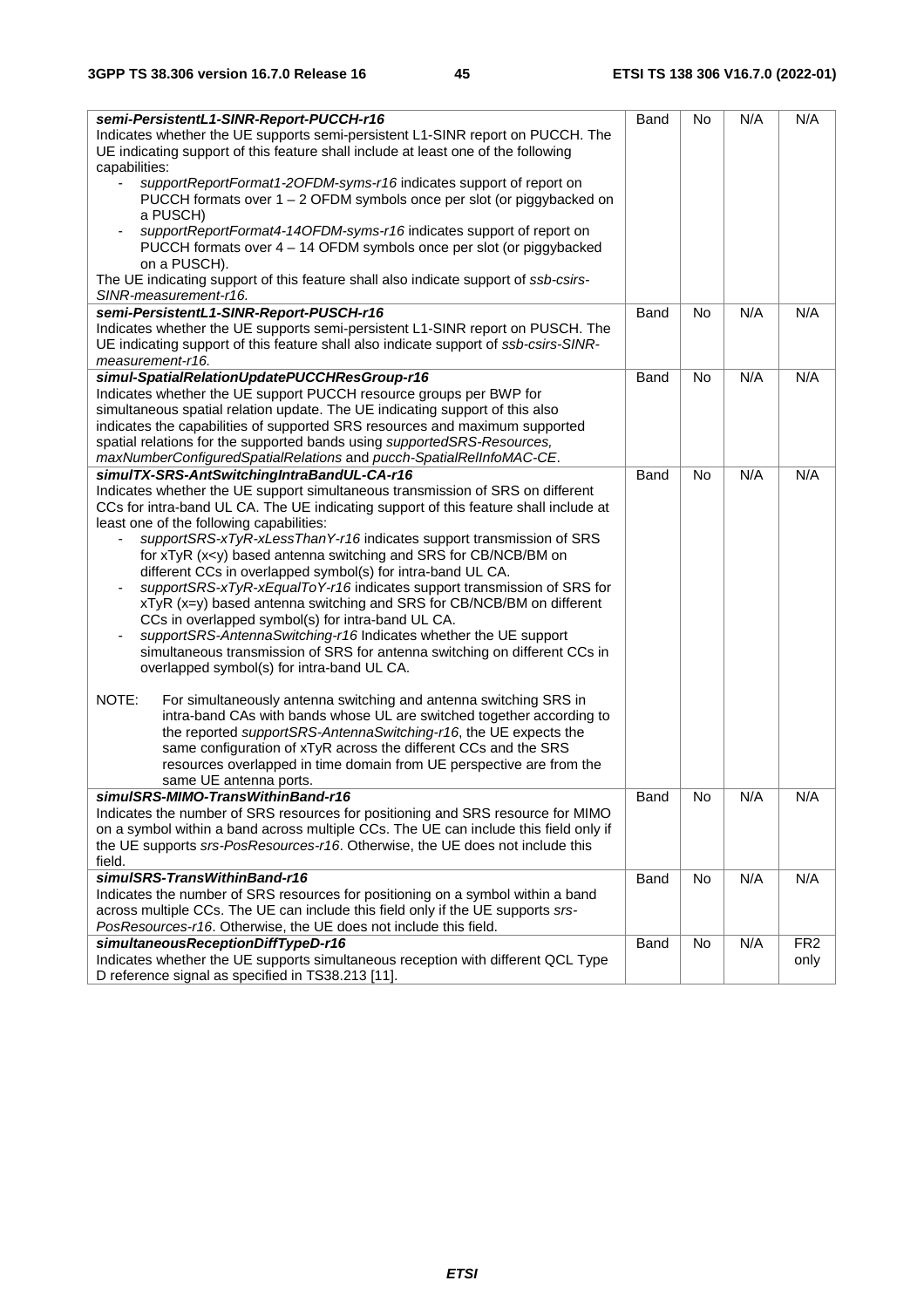| spatialRelations, spatialRelations-v1640<br>Indicates whether the UE supports spatial relations. The capability signalling<br>comprises the following parameters.<br>maxNumberConfiguredSpatialRelations indicates the maximum number of<br>configured spatial relations per CC for PUCCH and SRS. It is not applicable<br>to FR1 and applicable to FR2 only. The UE is mandated to report 16 or<br>higher values. maxNumberConfiguredSpatialRelations-v1640 indicates the<br>maximum number of configured spatial relations per CC for PUCCH and<br>SRS with UE supporting the configuration of maximum 64 PUCCH spatial<br>relations per BWP per CC;<br>maxNumberActiveSpatialRelations indicates the maximum number of active<br>spatial relations with regarding to PUCCH and SRS for PUSCH, per BWP<br>per CC. It is not applicable to FR1 and applicable and mandatory to report<br>one or higher value for FR2 only;<br>additionalActiveSpatialRelationPUCCH indicates support of one additional<br>active spatial relation for PUCCH. It is mandatory with capability signalling if<br>maxNumberActiveSpatialRelations is set to n1;<br>maxNumberDL-RS-QCL-TypeD indicates the maximum number of downlink<br>RS resources used for QCL type D in the active TCI states and active spatial<br>relation information, which is optional.                                                                                                                                                                                                                                                                                                                                                                                                                                                                                                                                                                                                                                                                                                                                                                                                                                                                                                                                                                                                                                                            | Band | <b>FD</b> | N/A | FD                      |
|----------------------------------------------------------------------------------------------------------------------------------------------------------------------------------------------------------------------------------------------------------------------------------------------------------------------------------------------------------------------------------------------------------------------------------------------------------------------------------------------------------------------------------------------------------------------------------------------------------------------------------------------------------------------------------------------------------------------------------------------------------------------------------------------------------------------------------------------------------------------------------------------------------------------------------------------------------------------------------------------------------------------------------------------------------------------------------------------------------------------------------------------------------------------------------------------------------------------------------------------------------------------------------------------------------------------------------------------------------------------------------------------------------------------------------------------------------------------------------------------------------------------------------------------------------------------------------------------------------------------------------------------------------------------------------------------------------------------------------------------------------------------------------------------------------------------------------------------------------------------------------------------------------------------------------------------------------------------------------------------------------------------------------------------------------------------------------------------------------------------------------------------------------------------------------------------------------------------------------------------------------------------------------------------------------------------------------------------------------------------------------------------------------|------|-----------|-----|-------------------------|
| The UE is mandated to report spatialRelations for FR2. if<br>maxNumberConfiguredSpatialRelations-v1640 is reported, UE shall report value<br>n96 in maxNumberConfiguredSpatialRelations.                                                                                                                                                                                                                                                                                                                                                                                                                                                                                                                                                                                                                                                                                                                                                                                                                                                                                                                                                                                                                                                                                                                                                                                                                                                                                                                                                                                                                                                                                                                                                                                                                                                                                                                                                                                                                                                                                                                                                                                                                                                                                                                                                                                                                 |      |           |     |                         |
| spatialRelationsSRS-Pos-r16<br>Indicates whether the UE supports spatial relations for SRS for positioning. The<br>capability signalling comprises the following parameters.<br>spatialRelation-SRS-PosBasedOnSSB-Serving-r16 indicates whether the<br>UE supports spatial relation for SRS for positioning based on SSB from the<br>serving cell in the same band. The UE can include this field only if the UE<br>supports srs-PosResources-r16. Otherwise, the UE does not include this<br>field;<br>spatialRelation-SRS-PosBasedOnCSI-RS-Serving-r16 indicates whether the<br>UE supports spatial relation for SRS for positioning based on CSI-RS from<br>the serving cell in the same band. The UE can include this field only if the<br>UE supports spatialRelation-SRS-PosBasedOnSSB-Serving-r16. Otherwise,<br>the UE does not include this field;<br>spatialRelation-SRS-PosBasedOnPRS-Serving-r16 indicates whether the<br>UE supports spatial relation for SRS for positioning based on PRS from the<br>serving cell in the same band. The UE can include this field only if the UE<br>supports any of DL PRS Resources for DL AoD, DL PRS Resources for DL-<br>TDOA or DL PRS Resources for Multi-RTT defined in TS37.355 [22], or srs-<br>PosResources-r16. Otherwise, the UE does not include this field;<br>spatialRelation-SRS-PosBasedOnSRS-r16 indicates whether the UE<br>supports spatial relation for SRS for positioning based on SRS in the same<br>band. The UE can include this field only if the UE supports srs-<br>PosResources-r16. Otherwise, the UE does not include this field;<br>spatialRelation-SRS-PosBasedOnSSB-Neigh-r16 indicates whether the UE<br>supports spatial relation for SRS for positioning based on SSB from the<br>neighbouring cell in the same band. The UE can include this field only if the<br>UE supports spatialRelation-SRS-PosBasedOnSSB-Serving-r16. Otherwise,<br>the UE does not include this field;<br>spatialRelation-SRS-PosBasedOnPRS-Neigh-r16 indicates whether the UE<br>supports spatial relation for SRS for positioning based on PRS from the<br>neighbouring cell in the same band. The UE can include this field only if the<br>UE supports spatialRelation-SRS-PosBasedOnPRS-Serving-r16. Otherwise,<br>the UE does not include this field;<br>NOTE:<br>A PRS from a PRS-only TP is treated as PRS from a non-serving cell. | Band | No        | N/A | FR <sub>2</sub><br>only |
|                                                                                                                                                                                                                                                                                                                                                                                                                                                                                                                                                                                                                                                                                                                                                                                                                                                                                                                                                                                                                                                                                                                                                                                                                                                                                                                                                                                                                                                                                                                                                                                                                                                                                                                                                                                                                                                                                                                                                                                                                                                                                                                                                                                                                                                                                                                                                                                                          |      |           |     |                         |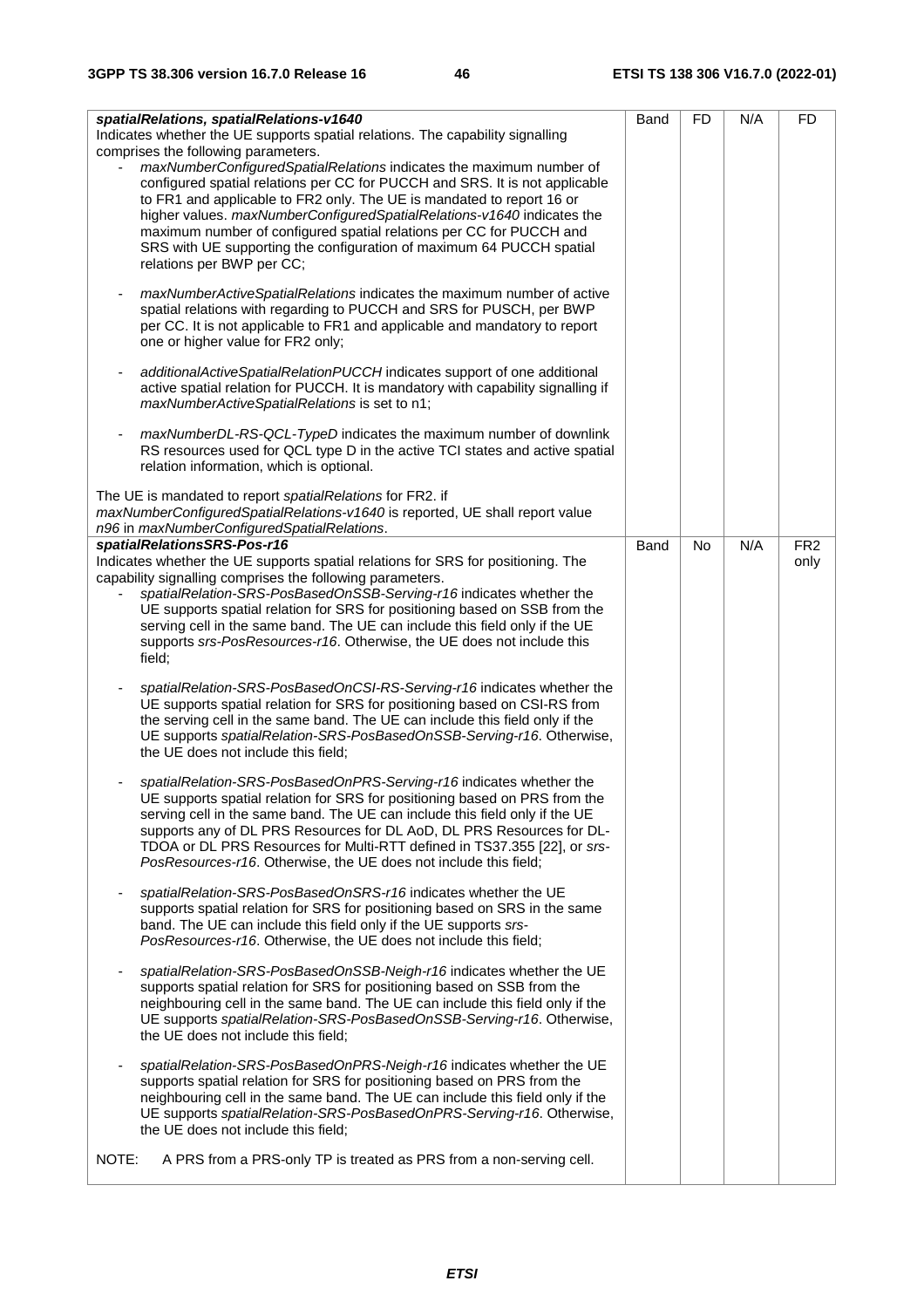| sp-BeamReportPUCCH<br>Indicates support of semi-persistent 'CRI/RSRP' or 'SSBRI/RSRP' reporting using                                                                                                                                                                                                                                                                                                                                                                                                                                                                                                                                                                                                                                                 | Band | No             | N/A | N/A |
|-------------------------------------------------------------------------------------------------------------------------------------------------------------------------------------------------------------------------------------------------------------------------------------------------------------------------------------------------------------------------------------------------------------------------------------------------------------------------------------------------------------------------------------------------------------------------------------------------------------------------------------------------------------------------------------------------------------------------------------------------------|------|----------------|-----|-----|
| PUCCH formats 2, 3 and 4 in one slot.<br>sp-BeamReportPUSCH<br>Indicates support of semi-persistent 'CRI/RSRP' or 'SSBRI/RSRP' reporting on<br>PUSCH.                                                                                                                                                                                                                                                                                                                                                                                                                                                                                                                                                                                                 | Band | No             | N/A | N/A |
| $sps-r16$<br>Indicates whether the UE support of up to 8 configured SPS configurations in a<br>BWP of a serving cell and up to 32 configured SPS configurations in a cell group.<br>This field includes the following parameters:<br>maxNumberConfigsPerBWP-r16 indicates the maximum number of active<br>SPS configurations in a BWP of a serving cell.                                                                                                                                                                                                                                                                                                                                                                                              | Band | No             | N/A | N/A |
| maxNumberConfigsAllCC-r16 indicates the maximum number of active SPS<br>configurations across all serving cells in a MAC entity, and across MCG and<br>SCG in case of NR-DC.                                                                                                                                                                                                                                                                                                                                                                                                                                                                                                                                                                          |      |                |     |     |
| The UE can include this feature only if the UE indicates supports of downlinkSPS.                                                                                                                                                                                                                                                                                                                                                                                                                                                                                                                                                                                                                                                                     |      |                |     |     |
| NOTE:<br>For all the reported bands in FR1, a same X1 value is reported for<br>maxNumberConfigsAIICC-r16. For all the reported bands in FR2, a same X2<br>value is reported for maxNumberConfigsAllCC-r16.<br>The total number of active SPS configurations across all serving cells in FR1<br>is no greater than X1.<br>The total number of active SPS configurations across all serving cells in FR2<br>is no greater than X2.<br>If the CA have some serving cell(s) in FR1 and some serving cell(s) in FR2,<br>the total number of active SPS configurations across all serving cells is no<br>greater than max(X1, X2).                                                                                                                          |      |                |     |     |
| srs-AssocCSI-RS<br>Parameters for the calculation of the precoder for SRS transmission based on<br>channel measurements using associated NZP CSI-RS resource (srs-AssocCSI-RS)<br>as described in clause 6.1.1.2 of TS 38.214 [12]. UE supporting this feature shall<br>also indicate support of non-codebook based PUSCH transmission.<br>This capability signalling includes list of the following parameters:<br>maxNumberTxPortsPerResource indicates the maximum number of Tx ports<br>in a resource:<br>maxNumberResourcesPerBand indicates the maximum number of resources<br>across all CCs within a band simultaneously;<br>totalNumberTxPortsPerBand indicates the total number of Tx ports across all<br>CCs within a band simultaneously. | Band | N <sub>o</sub> | N/A | N/A |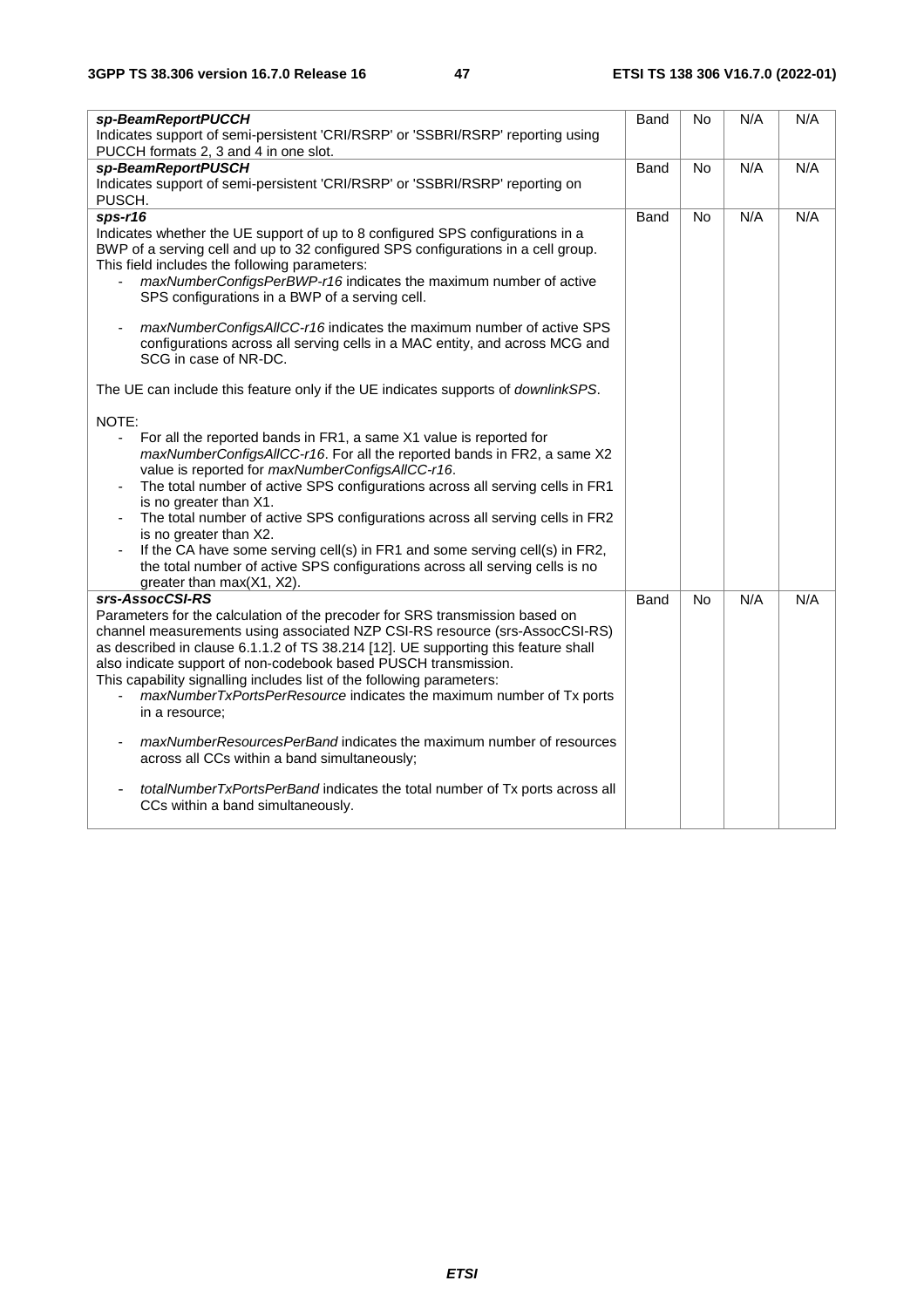| ssb-csirs-SINR-measurement-r16<br>Indicates the limitations of the UE support of SSB/CSI-RS for L1-SINR                                                 | Band        | No        | N/A | N/A |
|---------------------------------------------------------------------------------------------------------------------------------------------------------|-------------|-----------|-----|-----|
| measurement.                                                                                                                                            |             |           |     |     |
| This capability signalling includes list of the following parameters:<br>Per slot limitations:                                                          |             |           |     |     |
| maxNumberSSB-CSIRS-OneTx-CMR-r16 indicates the maximum number of                                                                                        |             |           |     |     |
| SSB/CSI-RS (1TX) for Channel Measurement Report<br>maxNumberCSI-IM-NZP-IMR-res-r16 indicates the maximum number of                                      |             |           |     |     |
| CSI-IM/NZP-IMR resources                                                                                                                                |             |           |     |     |
| maxNumberCSIRS-2Tx-res-r16 indicates the maximum number of CSI-RS                                                                                       |             |           |     |     |
| (2TX) resources for Channel Measurement Report                                                                                                          |             |           |     |     |
| Memory limitations:                                                                                                                                     |             |           |     |     |
| maxNumberSSB-CSIRS-res-r16 indicates the max number of SSB/CSI-RS                                                                                       |             |           |     |     |
| resources as Channel Measurement Report<br>maxNumberCSI-IM-NZP-IMR-res-mem-r16 indicates the maximum number                                             |             |           |     |     |
| of CSI-IM/NZP-IMR resources                                                                                                                             |             |           |     |     |
| Other limitations:                                                                                                                                      |             |           |     |     |
| supportedCSI-RS-Density-CMR-r16 indicates supported density of CSI-RS                                                                                   |             |           |     |     |
| for Channel Measurement Report.                                                                                                                         |             |           |     |     |
| maxNumberAperiodicCSI-RS-Res-r16 indicates the maximum number of                                                                                        |             |           |     |     |
| aperiodic CSI-RS resources across all CCs configured to measure L1-SINR<br>(including CMR and IMR) shall not exceed MD_1                                |             |           |     |     |
| supportedSINR-meas indicates the supported SINR measurements.                                                                                           |             |           |     |     |
| supportedSINR-meas-r16 contains values {ssbWithCSI-IM, ssbWithNZP-                                                                                      |             |           |     |     |
| IMR, csirsWithNZP-IMR, csi-RSWithoutIMR} representing {SSB as CMR                                                                                       |             |           |     |     |
| with dedicated CSI-IM, SSB as CMR with dedicated NZP IMR, CSI-RS                                                                                        |             |           |     |     |
| as CMR with dedicated NZP IMR configured, CSI-RS as CMR without                                                                                         |             |           |     |     |
| dedicated IMR configured}. UE supporting this feature shall always<br>support CSI-RS as CMR with dedicated IMR configured.                              |             |           |     |     |
| supportedSINR-meas-v1670 indicates a 4-bit bitmap {ssbWithCSI-IM,                                                                                       |             |           |     |     |
| ssbWithNZP-IMR, csirsWithNZP-IMR, csi-RSWithoutIMR}, where the                                                                                          |             |           |     |     |
| leftmost bit corresponds to ssbWithCSI-IM, the next bit corresponds to                                                                                  |             |           |     |     |
| ssbWithNZP-IMR and so on. UE indicating supportedSINR-meas-v1670                                                                                        |             |           |     |     |
| shall always indicate supportedSINR-meas-r16.                                                                                                           |             |           |     |     |
| UE indicating support of this feature shall also support periodicBeamReport and                                                                         |             |           |     |     |
| aperiodicBeamReport or sp-BeamReportPUCCH and sp-BeamReportPUSCH. UE<br>indicating support of ssb-csirs-SINR-measurement-r16 shall support periodic and |             |           |     |     |
| aperiodic L1-SINR report.                                                                                                                               |             |           |     |     |
|                                                                                                                                                         |             |           |     |     |
| NOTE 1: The reference slot duration is the shortest slot duration defined for the                                                                       |             |           |     |     |
| frequency range where the reported band belongs.                                                                                                        |             |           |     |     |
| NOTE 2: For maxNumberSSB-CSIRS-res-r16 and maxNumberCSI-IM-NZP-IMR-                                                                                     |             |           |     |     |
| res-mem-r16 the configured CSI-RS resources for both active and<br>inactive BWPs are counted.                                                           |             |           |     |     |
| NOTE 3: For maxNumberSSB-CSIRS-OneTx-CMR-r16, maxNumberCSI-IM-NZP-                                                                                      |             |           |     |     |
| IMR-res-r16 and maxNumberCSIRS-2Tx-res-r16, CSI-RS resources                                                                                            |             |           |     |     |
| configured as CMR without dedicated IMR are counted both as CMR and                                                                                     |             |           |     |     |
| IMR.                                                                                                                                                    |             |           |     |     |
| NOTE 4:<br>For maxNumberSSB-CSIRS-OneTx-CMR-r16, maxNumberCSI-IM-NZP-                                                                                   |             |           |     |     |
| IMR-res-r16, maxNumberCSIRS-2Tx-res-r16, maxNumberAperiodicCSI-<br>RS-Res-r16, a SSB/CSI-RS resource is counted within the duration of a                |             |           |     |     |
| reference slot in which the corresponding reference signals are                                                                                         |             |           |     |     |
| transmitted.                                                                                                                                            |             |           |     |     |
| NOTE 5: For maxNumberSSB-CSIRS-OneTx-CMR-r16, maxNumberCSI-IM-NZP-                                                                                      |             |           |     |     |
| IMR-res-r16, maxNumberCSIRS-2Tx-res-r16, maxNumberAperiodicCSI-                                                                                         |             |           |     |     |
| RS-Res-r16, if one resource used for L1-SINR measurement is referred                                                                                    |             |           |     |     |
| N times by one or more CSI reporting settings with reportQuantity-r16 =<br>ssb-Index-SINR-r16 or cri-SINR-r16, it is counted N times.                   |             |           |     |     |
| NOTE 6: If more than one type of SINR measurement is indicated in                                                                                       |             |           |     |     |
| supportedSINR-meas-v1670, it is left to UE implementation which SINR                                                                                    |             |           |     |     |
| measurement to indicate in supportedSINR-meas-r16.                                                                                                      |             |           |     |     |
| support64CandidateBeamRS-BFR-r16                                                                                                                        | <b>Band</b> | <b>No</b> | N/A | N/A |
| Indicates UE support of configuring maximum 64 candidate beam RSs per BWP per                                                                           |             |           |     |     |
| CC. UE indicating support of this feature shall also indicate support of<br>maxNumberCSI-RS-BFD, maxNumberSSB-BFD and maxNumberCSI-RS-SSB-              |             |           |     |     |
| CBD.                                                                                                                                                    |             |           |     |     |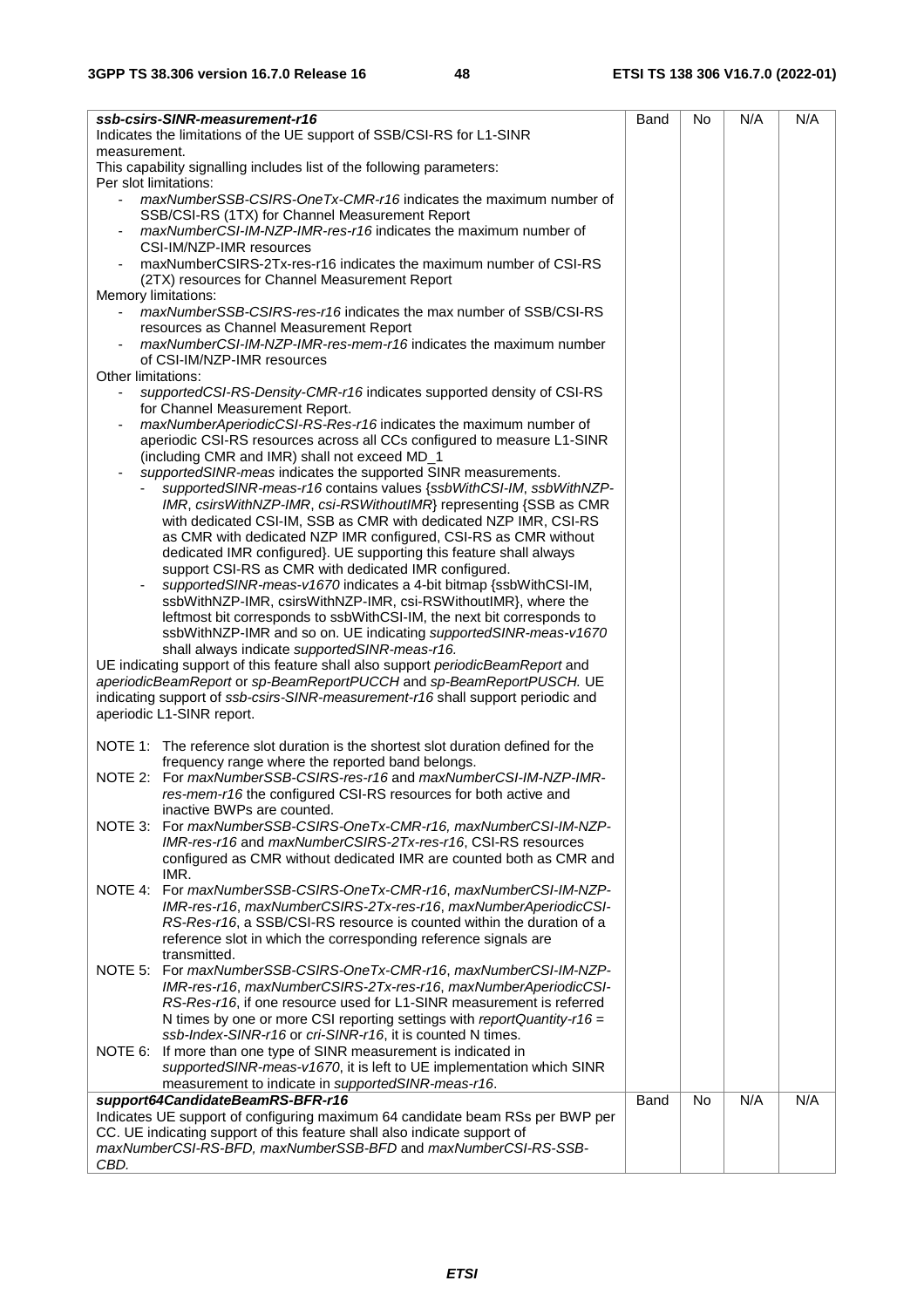| supportCodeWordSoftCombining-r16                                                         | Band        | No        | N/A        | N/A             |
|------------------------------------------------------------------------------------------|-------------|-----------|------------|-----------------|
| Indicates whether UE supports codeword soft combining for FDMSchemeB. UE                 |             |           |            |                 |
| indicates support of this feature depends on whether the supportFDM-SchemeB-r16          |             |           |            |                 |
| is also supported.                                                                       |             |           |            |                 |
| supportFDM-SchemeA-r16                                                                   | Band        | <b>No</b> | N/A        | N/A             |
| Indicates whether UE supports single DCI based FDMSchemeA.                               |             |           |            |                 |
|                                                                                          | Band        | <b>No</b> | N/A        | N/A             |
| supportInter-slotTDM-r16                                                                 |             |           |            |                 |
| Indicates whether UE supports single-DCI based inter-slot TDM. This capability           |             |           |            |                 |
| signalling includes the following:                                                       |             |           |            |                 |
| supportRepNumPDSCH-TDRA-r16 indicates support of RepNumR16 in                            |             |           |            |                 |
| PDSCH-TimeDomainResourceAllocation and the maximum value of                              |             |           |            |                 |
| RepNumR16                                                                                |             |           |            |                 |
| maxTBS-Size-r16 indicates maximum TBS size.<br>$\qquad \qquad \blacksquare$              |             |           |            |                 |
| maxNumberTCI-states-r16 indicates the maximum number of TCI states.                      |             |           |            |                 |
| supportNewDMRS-Port-r16                                                                  | Band        | <b>No</b> | N/A        | N/A             |
| Indicates whether UE supports of new DMRS port entry {0,2,3}. UE supports this           |             |           |            |                 |
| feature should indicate support singleDCI-SDM-scheme-r16 for the band.                   |             |           |            |                 |
| supportTDM-SchemeA-r16                                                                   | Band        | No        | N/A        | N/A             |
| Indicates whether UE supports single DCI based TDMSchemeA. The capability                |             |           |            |                 |
|                                                                                          |             |           |            |                 |
| signalling includes the maximum TBS size.                                                |             |           |            |                 |
| supportTwoPortDL-PTRS-r16                                                                | Band        | <b>No</b> | N/A        | n/A             |
| Indicates whether UE supports 2-port DL PT-RS. UE supports this feature should           |             |           |            |                 |
| indicate support singleDCI-SDM-scheme-r16 for the band.                                  |             |           |            |                 |
| tci-StatePDSCH                                                                           | Band        | Yes       | N/A        | N/A             |
| Defines support of TCI-States for PDSCH. The capability signalling comprises the         |             |           |            |                 |
| following parameters:                                                                    |             |           |            |                 |
| maxNumberConfiguredTCIstatesPerCC indicates the maximum number of                        |             |           |            |                 |
| configured TCI-states per CC for PDSCH. For FR2, the UE is mandated to                   |             |           |            |                 |
| set the value at least to 64 (i.e. value 128 is an optional value). For FR1, the         |             |           |            |                 |
| UE is mandated to set these values at least to the maximum number of                     |             |           |            |                 |
| allowed SSBs in the supported band;                                                      |             |           |            |                 |
| maxNumberActiveTCI-PerBWP indicates the maximum number of activated                      |             |           |            |                 |
|                                                                                          |             |           |            |                 |
| TCI-states per BWP per CC, including control and data. If a UE reports X                 |             |           |            |                 |
| active TCI state(s), it is not expected that more than X active QCL type D               |             |           |            |                 |
| assumption(s) for any PDSCH and any CORESETs for a given BWP of a                        |             |           |            |                 |
| serving cell become active for the UE. The UE shall include this field.                  |             |           |            |                 |
|                                                                                          |             |           |            |                 |
| Note the UE is required to track only the active TCI states.                             |             |           |            |                 |
|                                                                                          |             |           |            |                 |
| The UE is mandated to report tci-StatePDSCH.                                             |             |           |            |                 |
| trs-AdditionalBandwidth-r16                                                              | Band        | No        | <b>FDD</b> | FR <sub>1</sub> |
| Indicates the UE supported TRS bandwidths, in addition to 52 RBs, for a 10MHz UE         |             |           | only       | only            |
| channel bandwidth. This field only applies for the BWPs configured with 52 RBs           |             |           |            |                 |
| size and 15kHz SCS, in FDD bands.                                                        |             |           |            |                 |
|                                                                                          |             |           |            |                 |
| Value trs-AddBW-Set1 indicates 28, 32, 36, 40, 44, 48 RBs.                               |             |           |            |                 |
| Value trs-AddBW-Set2 indicates 32, 36, 40, 44, 48 RBs.                                   |             |           |            |                 |
| twoPortsPTRS-UL                                                                          | <b>Band</b> | No        | N/A        | N/A             |
| Defines whether UE supports PT-RS with 2 antenna ports for UL transmission.              |             |           |            |                 |
| type1-PUSCH-RepetitionMultiSlots-v1650                                                   | <b>Band</b> | No        | N/A        | N/A             |
| Indicates whether the UE supports Type 1 PUSCH transmissions with configured             |             |           |            |                 |
| grant as specified in TS 38.214 [12] with UL-TWG-repK value equal to 2, 4, or 8          |             |           |            |                 |
| with a single repetition of the transport block within each slot, and redundancy         |             |           |            |                 |
| version pattern as indicated by UL-TWG-RV-rep. A UE supporting this feature shall        |             |           |            |                 |
| also support Type 1 PUSCH transmissions with configured grant as specified in TS         |             |           |            |                 |
| 38.214 [12] with UL-TWG-repK value of one. This applies only to non-shared               |             |           |            |                 |
| spectrum channel access. For shared spectrum channel access, type1-PUSCH-                |             |           |            |                 |
| RepetitionMultiSlots-r16 applies. UE shall set the capability value consistently for all |             |           |            |                 |
|                                                                                          |             |           |            |                 |
| FDD-FR1 bands, all TDD-FR1 bands and all TDD-FR2 bands respectively.                     |             |           |            |                 |
|                                                                                          |             |           |            |                 |
| The UE only includes type1-PUSCH-RepetitionMultiSlots-v1650 if type1-PUSCH-              |             |           |            |                 |
| RepetitionMultiSlots is absent                                                           |             |           |            |                 |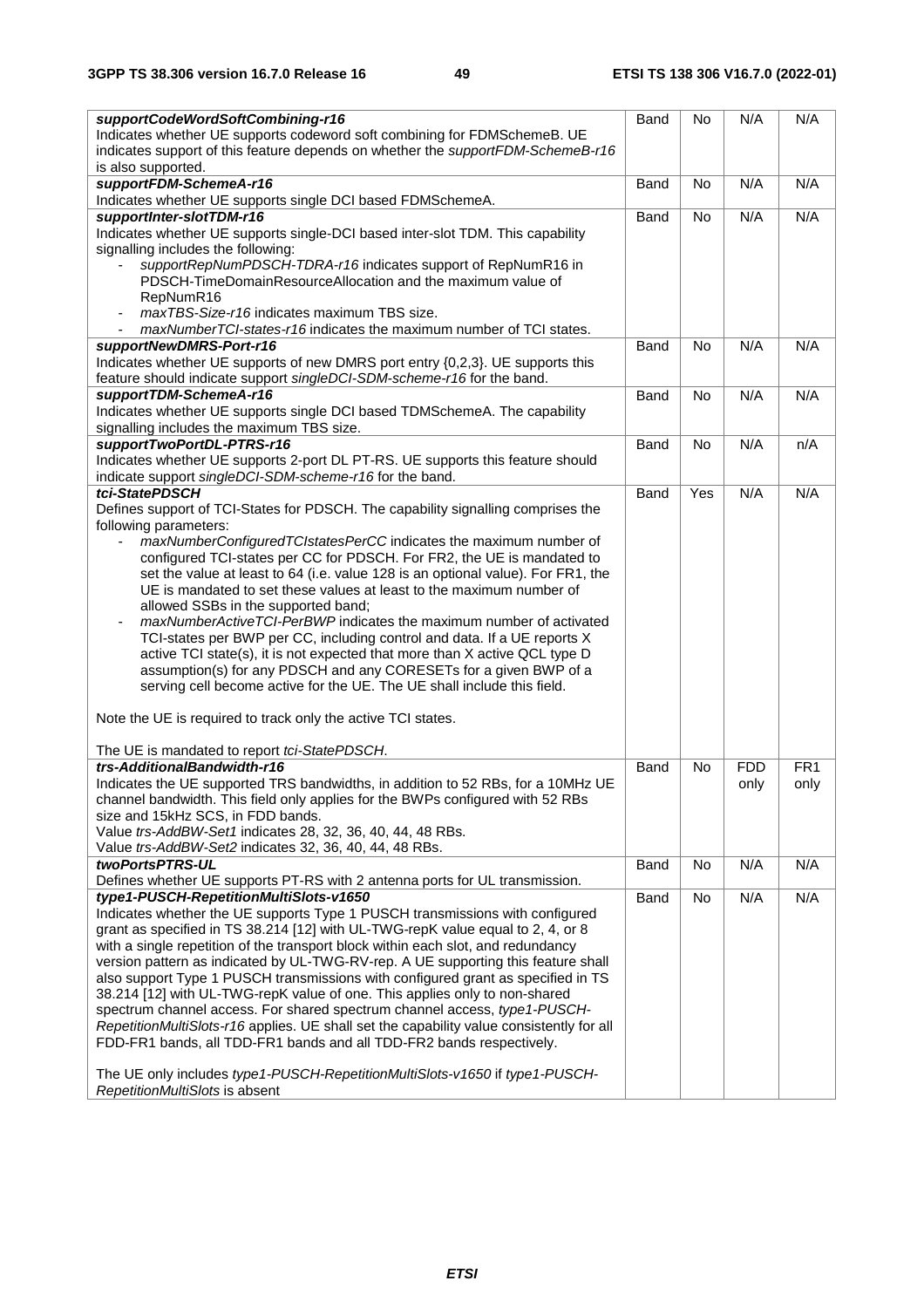| type2-PUSCH-RepetitionMultiSlots-v1650                                     |                                                                                          | Band | <b>No</b> | N/A | N/A             |
|----------------------------------------------------------------------------|------------------------------------------------------------------------------------------|------|-----------|-----|-----------------|
|                                                                            | Indicates whether the UE supports Type 2 PUSCH transmissions with configured             |      |           |     |                 |
|                                                                            | grant as specified in TS 38.214 [12] with UL-TWG-repK value equal to 2, 4, or 8          |      |           |     |                 |
|                                                                            | with a single repetition of the transport block within each slot, and redundancy         |      |           |     |                 |
|                                                                            | version pattern as indicated by UL-TWG-RV-rep. A UE supporting this feature shall        |      |           |     |                 |
|                                                                            | also support Type 2 PUSCH transmissions with configured grant as specified in TS         |      |           |     |                 |
| 38.214 [12] with UL-TWG-repK value of one. This applies only to non-shared |                                                                                          |      |           |     |                 |
|                                                                            | spectrum channel access. For shared spectrum channel access, type2-PUSCH-                |      |           |     |                 |
| FDD-FR1 bands, all TDD-FR1 bands and all TDD-FR2 bands respectively.       | RepetitionMultiSlots-r16 applies. UE shall set the capability value consistently for all |      |           |     |                 |
|                                                                            |                                                                                          |      |           |     |                 |
|                                                                            | The UE only includes type2-PUSCH-RepetitionMultiSlots-v1650 if type2-PUSCH-              |      |           |     |                 |
| RepetitionMultiSlots is absent                                             |                                                                                          |      |           |     |                 |
| txDiversity-r16                                                            |                                                                                          | Band | No        | N/A | FR <sub>1</sub> |
| Indicates whether the UE supports transparent Tx diversity requirements as |                                                                                          |      |           |     | only            |
|                                                                            | specified in the suffix G clauses of TS 38.101-1 [2] (see also clauses 4.2 and 4.3 of    |      |           |     |                 |
| TS38.101-1 [2]).                                                           |                                                                                          |      |           |     |                 |
| ue-PowerClass, ue-PowerClass-v1610                                         |                                                                                          | Band | Yes       | N/A | N/A             |
|                                                                            | For FR1, if the UE supports the different UE power class than the default UE power       |      |           |     |                 |
|                                                                            | class as defined in clause 6.2 of TS 38.101-1 [2], the UE shall report the supported     |      |           |     |                 |
|                                                                            | UE power class in this field. For FR2, UE shall report the supported UE power class      |      |           |     |                 |
|                                                                            | as defined in clause 6 and 7 of TS 38.101-2 [3] in this field. This capability is not    |      |           |     |                 |
| applicable to IAB-MT.<br>uplinkBeamManagement                              |                                                                                          | Band | <b>No</b> | N/A | FR <sub>2</sub> |
|                                                                            | Defines support of beam management for UL. This capability signalling comprises          |      |           |     | only            |
| the following parameters:                                                  |                                                                                          |      |           |     |                 |
|                                                                            | maxNumberSRS-ResourcePerSet-BM indicates the maximum number of                           |      |           |     |                 |
|                                                                            | SRS resources per SRS resource set configurable for beam management,                     |      |           |     |                 |
| supported by the UE.                                                       |                                                                                          |      |           |     |                 |
|                                                                            | maxNumberSRS-ResourceSet indicates the maximum number of SRS                             |      |           |     |                 |
|                                                                            | resource sets configurable for beam management, supported by the UE.                     |      |           |     |                 |
| If the UE does not set beamCorrespondenceWithoutUL-BeamSweeping to         |                                                                                          |      |           |     |                 |
|                                                                            | supported, the UE shall report this capability. This feature is optional for the UE that |      |           |     |                 |
|                                                                            | supports beam correspondence without uplink beam sweeping as defined in clause           |      |           |     |                 |
| 6.6, TS 38.101-2 [3].                                                      |                                                                                          |      |           |     |                 |
| NOTE:                                                                      | The network uses maxNumberSRS-ResourceSet to determine the                               |      |           |     |                 |
|                                                                            | maximum number of SRS resource sets that can be configured to the UE                     |      |           |     |                 |
|                                                                            | for periodic/semi-persistent/aperiodic configurations as below:                          |      |           |     |                 |
|                                                                            |                                                                                          |      |           |     |                 |
| <b>Maximum number of SRS</b>                                               | Additional constraint on the maximum                                                     |      |           |     |                 |
| resource sets across all time                                              | number of SRS resource sets                                                              |      |           |     |                 |
| domain behaviour                                                           | configured to the UE for each                                                            |      |           |     |                 |
| (periodic/semi-<br>persistent/aperiodic) reported in                       | supported time domain behaviour<br>(periodic/semi-persistent/aperiodic)                  |      |           |     |                 |
| maxNumberSRS-ResourceSet                                                   |                                                                                          |      |           |     |                 |
|                                                                            | 1                                                                                        |      |           |     |                 |
| 2                                                                          | 1                                                                                        |      |           |     |                 |
| 3                                                                          | 1                                                                                        |      |           |     |                 |
| 4                                                                          | $\overline{c}$                                                                           |      |           |     |                 |
| 5                                                                          | $\overline{\mathbf{c}}$                                                                  |      |           |     |                 |
| 6                                                                          | $\overline{\mathbf{c}}$                                                                  |      |           |     |                 |
| $\overline{7}$                                                             | 4                                                                                        |      |           |     |                 |
| 8                                                                          | $\overline{4}$                                                                           |      |           |     |                 |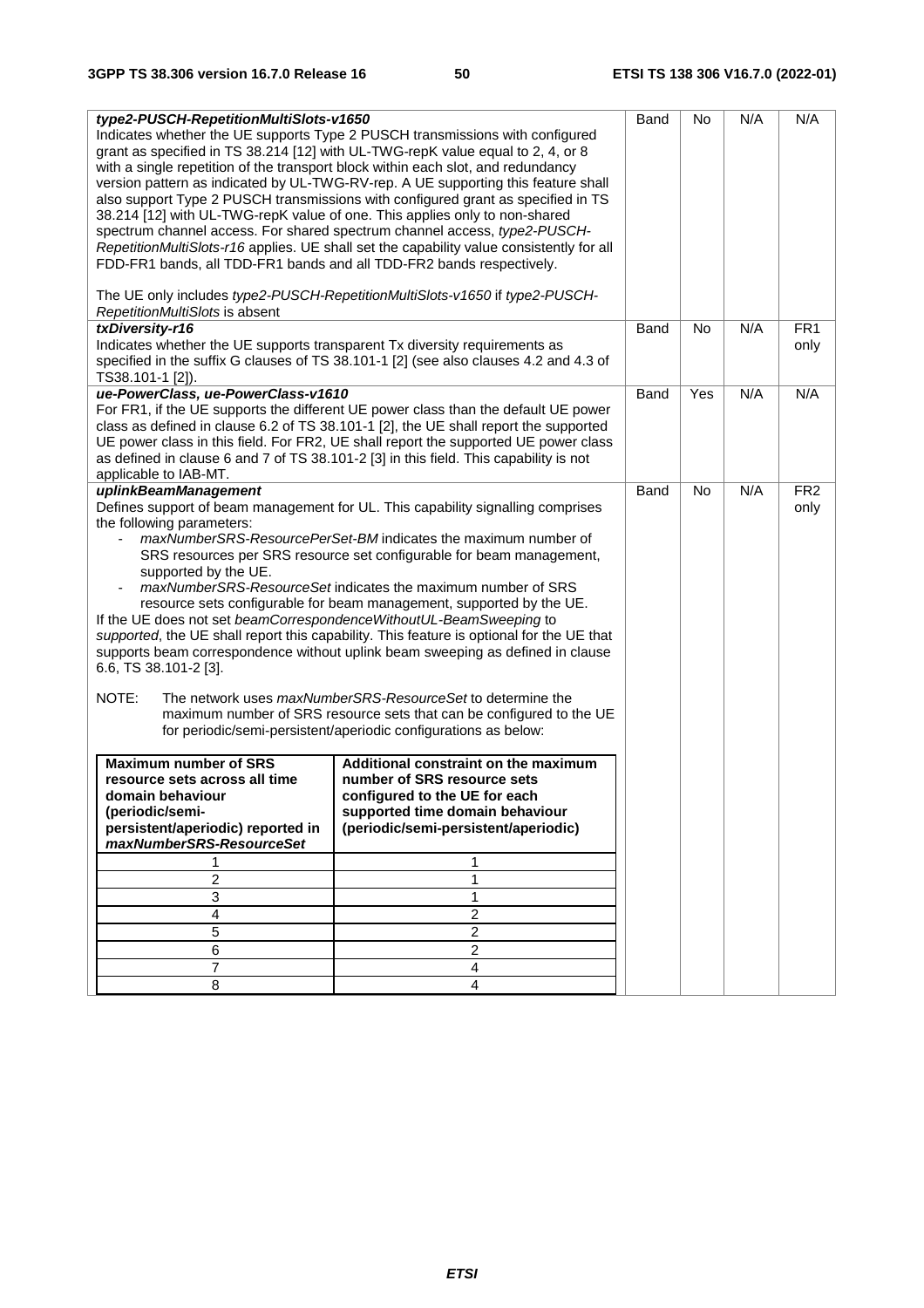## 4.2.7.2a *SharedSpectrumChAccessParamsPerBand*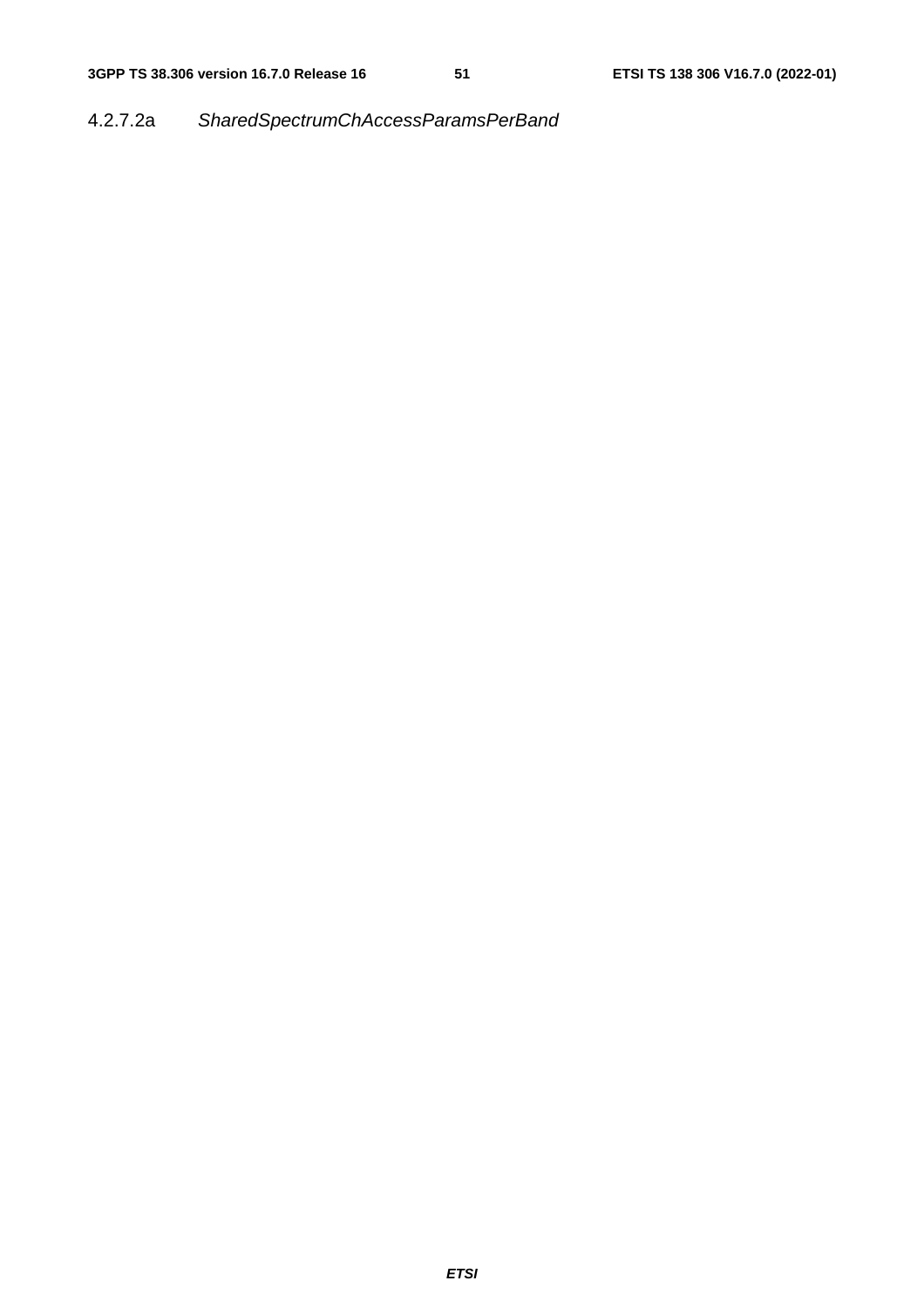| <b>Definitions for parameters</b>                                                                                                                                         | Per         | м               | FDD-                      | <b>FR1-</b>                    |
|---------------------------------------------------------------------------------------------------------------------------------------------------------------------------|-------------|-----------------|---------------------------|--------------------------------|
|                                                                                                                                                                           |             |                 | <b>TDD</b><br><b>DIFF</b> | FR <sub>2</sub><br><b>DIFF</b> |
| ul-DynamicChAccess-r16                                                                                                                                                    | Band        | <b>CY</b>       | N/A                       | N/A                            |
| Indicates whether the UE supports UL channel access for dynamic channel access<br>mode.                                                                                   |             |                 |                           |                                |
| Support of this feature is mandatory if UE supports any of the deployment scenarios                                                                                       |             |                 |                           |                                |
| A.2, B, C, D and E in Annex B.3 of TS 38.300 [28] with dynamic channel access                                                                                             |             |                 |                           |                                |
| mode.                                                                                                                                                                     |             |                 |                           |                                |
| ul-Semi-StaticChAccess-r16<br>Indicates whether the UE supports UL channel access for semi-static channel                                                                 | <b>Band</b> | <b>CY</b>       | N/A                       | N/A                            |
| access mode.                                                                                                                                                              |             |                 |                           |                                |
| Support of this feature is mandatory if UE supports any of the deployment scenarios                                                                                       |             |                 |                           |                                |
| A.2, B, C, D and E in Annex B.3 of TS 38.300 [28] with semi-static channel access                                                                                         |             |                 |                           |                                |
| mode.                                                                                                                                                                     |             |                 |                           |                                |
| ssb-RRM-DynamicChAccess-r16<br>Indicates whether the UE supports SSB-based RRM for dynamic channel access                                                                 | <b>Band</b> | <b>CY</b>       | N/A                       | N/A                            |
| mode.                                                                                                                                                                     |             |                 |                           |                                |
| Support of this feature is mandatory if UE supports any of the deployment scenarios                                                                                       |             |                 |                           |                                |
| A.1, A.2, B, C, D and E in Annex B.3 of TS 38.300 [28] with dynamic channel                                                                                               |             |                 |                           |                                |
| access mode.                                                                                                                                                              |             |                 |                           |                                |
| ssb-RRM-Semi-StaticChAccess-r16<br>Indicates whether the UE supports SSB-based RRM for semi-static channel access                                                         | Band        | $\overline{CY}$ | N/A                       | N/A                            |
| mode, when SMTC window is no longer than the fixed frame period.                                                                                                          |             |                 |                           |                                |
| Support of this feature is mandatory if UE supports any of the deployment scenarios                                                                                       |             |                 |                           |                                |
| A.1, A.2, B, C, D and E in Annex B.3 of TS 38.300 [28] with semi-static channel                                                                                           |             |                 |                           |                                |
| access mode.                                                                                                                                                              |             |                 |                           |                                |
| mib-Acquisition-r16<br>Indicates whether the UE supports acquiring MIB on an unlicensed cell for SpCell.                                                                  | Band        | <b>CY</b>       | N/A                       | N/A                            |
| Support of this feature is mandatory if UE supports any of the deployment scenarios                                                                                       |             |                 |                           |                                |
| B, C, D and E in Annex B.3 of TS 38.300 [28].                                                                                                                             |             |                 |                           |                                |
| ssb-RLM-DynamicChAccess-r16                                                                                                                                               | Band        | <b>CY</b>       | N/A                       | N/A                            |
| Indicates whether the UE supports SSB-based RLM for dynamic channel access                                                                                                |             |                 |                           |                                |
| mode.<br>Support of this feature is mandatory if UE supports any of the deployment scenarios                                                                              |             |                 |                           |                                |
| B, C, D and E in Annex B.3 of TS 38.300 [28] with dynamic channel access mode.                                                                                            |             |                 |                           |                                |
| ssb-RLM-Semi-StaticChAccess-r16                                                                                                                                           | Band        | <b>CY</b>       | N/A                       | N/A                            |
| Indicates whether the UE supports SSB-based RLM for semi-static channel access                                                                                            |             |                 |                           |                                |
| mode, when discovery burst transmission window is no longer than the fixed frame<br>period.                                                                               |             |                 |                           |                                |
| Support of this feature is mandatory if UE supports any of the deployment scenarios                                                                                       |             |                 |                           |                                |
| B, C, D and E in Annex B.3 of TS 38.300 [28] with semi-static channel access                                                                                              |             |                 |                           |                                |
| mode.                                                                                                                                                                     |             |                 |                           |                                |
| sib1-Acquisition-r16                                                                                                                                                      | Band        | CY              | N/A                       | N/A                            |
| Indicates whether the UE supports acquiring SIB1 on an unlicensed cell for PCell.<br>Support of this feature is mandatory if UE supports any of the deployment scenarios  |             |                 |                           |                                |
| C and D in Annex B.3 of TS 38.300 [28].                                                                                                                                   |             |                 |                           |                                |
| extRA-ResponseWindow-r16                                                                                                                                                  | Band        | $\overline{CY}$ | N/A                       | N/A                            |
| Indicates whether the UE supports the configuration of maximum length of RAR                                                                                              |             |                 |                           |                                |
| window with a value larger than 10ms and up to 40ms by decoding of the 2 LSBs of<br>SFN in the DCI format 1_0 for 4-step RA type. Support of this feature is mandatory if |             |                 |                           |                                |
| the UE supports any of the deployment scenarios B, C, D and E in Annex B.3 of TS                                                                                          |             |                 |                           |                                |
| 38.300 [28].                                                                                                                                                              |             |                 |                           |                                |
| ssb-BFD-CBD-dynamicChannelAccess-r16                                                                                                                                      | Band        | No              | N/A                       | N/A                            |
| Indicates whether the UE supports SSB based Beam Failure Detection and                                                                                                    |             |                 |                           |                                |
| Candidate Beam Detection with NssB <sup>QCL</sup> for dynamic channel access mode.<br>ssb-BFD-CBD-semi-staticChannelAccess-r16                                            | Band        | No              | N/A                       | N/A                            |
| Indicates whether the UE supports SSB based Beam Failure Detection and                                                                                                    |             |                 |                           |                                |
| Candidate Beam Detection with N <sub>SSB</sub> QCL for semi-static channel access mode.                                                                                   |             |                 |                           |                                |
| csi-RS-BFD-CBD-r16                                                                                                                                                        | Band        | No              | N/A                       | N/A                            |
| Indicates whether the UE supports CSI-RS based Beam Failure Detection and                                                                                                 |             |                 |                           |                                |
| Candidate Beam Detection for shared spectrum operation.<br>ul-ChannelBW-SCell-10mhz-r16                                                                                   | Band        | No              | N/A                       | N/A                            |
| Indicates whether the UE supports 10 MHz of LBT bandwidth for an SCell. A UE                                                                                              |             |                 |                           |                                |
| that supports this feature shall also support ul-DynamicChAccess-r16 or ul-Semi-                                                                                          |             |                 |                           |                                |
| StaticChAccess-r16.                                                                                                                                                       |             |                 |                           |                                |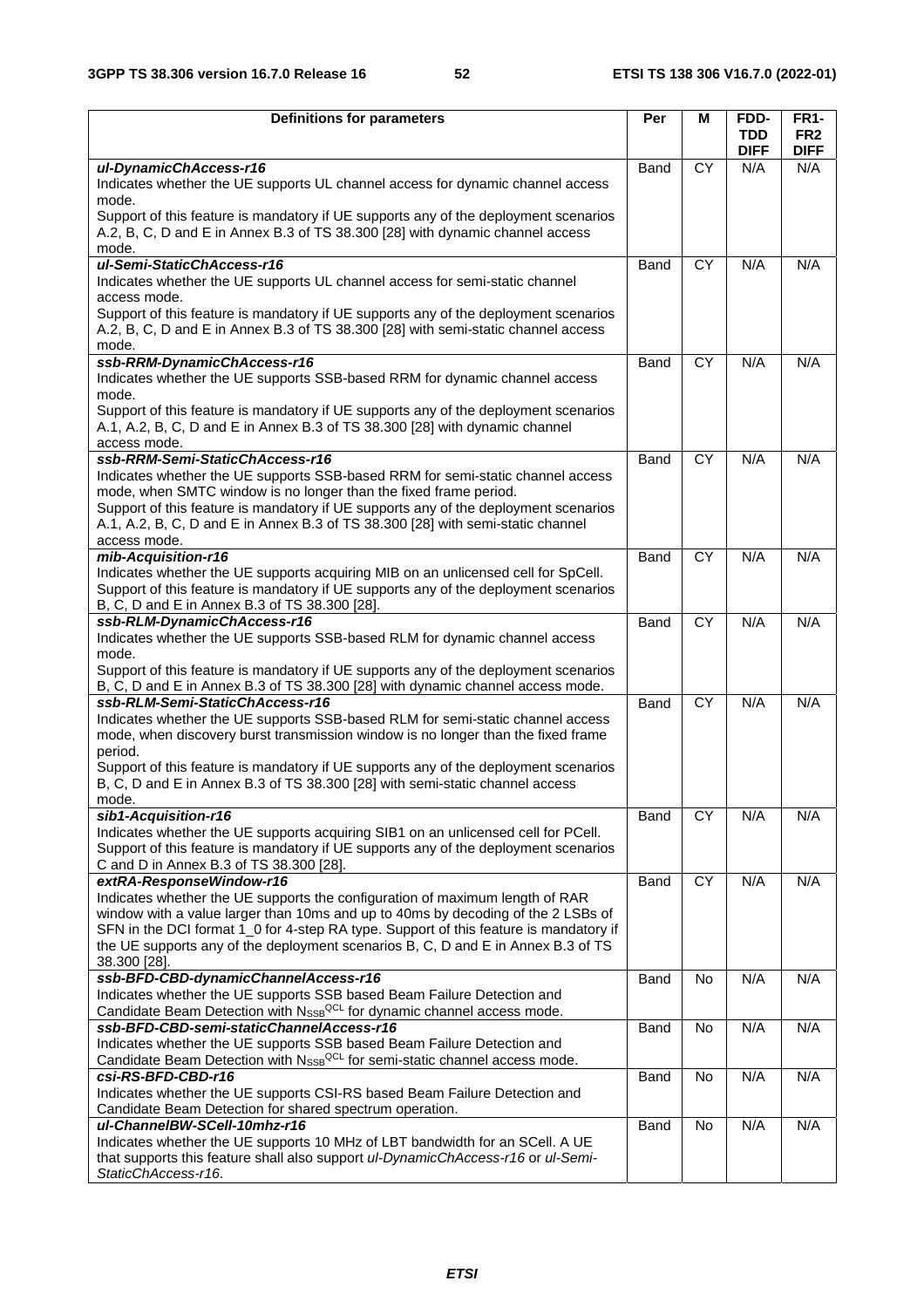| rssi-ChannelOccupancyReporting-r16<br>Indicates whether the UE supports RSSI measurements and channel occupancy<br>reporting.                                                                                                                                                                                                                                                                                                                                                                                                                                                                                                                                                                                                                                                                                                                                                                                                   | Band        | No        | N/A | N/A |
|---------------------------------------------------------------------------------------------------------------------------------------------------------------------------------------------------------------------------------------------------------------------------------------------------------------------------------------------------------------------------------------------------------------------------------------------------------------------------------------------------------------------------------------------------------------------------------------------------------------------------------------------------------------------------------------------------------------------------------------------------------------------------------------------------------------------------------------------------------------------------------------------------------------------------------|-------------|-----------|-----|-----|
| srs-StartAnyOFDM-Symbol-r16<br>Indicates whether the UE supports transmitting SRS starting in all symbols (0 to 13)<br>of a slot. This capability is also applicable to a frequency band that does not require<br>shared spectrum access.                                                                                                                                                                                                                                                                                                                                                                                                                                                                                                                                                                                                                                                                                       | Band        | <b>No</b> | N/A | N/A |
| searchSpaceFreqMonitorLocation-r16<br>Indicates the maximum number of frequency domain locations supported by the UE,<br>for a search space set configuration with freqMonitorLocations-r16.                                                                                                                                                                                                                                                                                                                                                                                                                                                                                                                                                                                                                                                                                                                                    | Band        | <b>No</b> | N/A | N/A |
| coreset-RB-Offset-r16<br>Indicates whether the UE supports CORESET configuration with rb-Offset-r16. This<br>capability is also applicable to a frequency band that does not require shared<br>spectrum access.                                                                                                                                                                                                                                                                                                                                                                                                                                                                                                                                                                                                                                                                                                                 | Band        | No        | N/A | N/A |
| cgi-Acquisition-r16<br>Indicates whether the UE supports acquisition of CGI information from a<br>neighbouring NR unlicensed cell in an unlicensed carrier by reading SIB1 of the<br>neighbouring unlicensed cell and reporting the acquired information to the network.                                                                                                                                                                                                                                                                                                                                                                                                                                                                                                                                                                                                                                                        | Band        | No        | N/A | N/A |
| configuredUL-Tx-r16<br>Indicates whether the UE supports configuration of enableConfiguredUL-r16 and<br>enable transmission of higher-layer configured UL (SRS, PUCCH, CG-PUSCH, etc)<br>when SFI field in DCI 2_0 is configured but DCI 2_0 is not detected.                                                                                                                                                                                                                                                                                                                                                                                                                                                                                                                                                                                                                                                                   | Band        | <b>No</b> | N/A | N/A |
| prach-Wideband-r16<br>Indicates whether the UE supports enhanced PRACH design for operation with<br>shared spectrum channel access by adopting a single long ZC sequence, with ZC<br>sequence = 1151 for 15 kHz and ZC sequence = 571 for 30 kHz.                                                                                                                                                                                                                                                                                                                                                                                                                                                                                                                                                                                                                                                                               | Band        | <b>No</b> | N/A | N/A |
| dci-AvailableRB-Set-r16<br>Indicates whether the UE supports monitoring DCI 2_0 to read available RB set<br>indicator.                                                                                                                                                                                                                                                                                                                                                                                                                                                                                                                                                                                                                                                                                                                                                                                                          | Band        | <b>No</b> | N/A | N/A |
| dci-ChOccupancyDuration-r16<br>Indicates whether the UE supports monitoring DCI 2_0 to read COT duration.                                                                                                                                                                                                                                                                                                                                                                                                                                                                                                                                                                                                                                                                                                                                                                                                                       | Band        | <b>No</b> | N/A | N/A |
| typeB-PDSCH-length-r16<br>Indicates whether the UE supports 1. Type B PDSCH length {3, 5, 6, 8, 9, 10, 11,<br>12, 13} without DMRS shift due to CRS collision. This capability is also applicable to<br>a frequency band that does not require shared spectrum access.                                                                                                                                                                                                                                                                                                                                                                                                                                                                                                                                                                                                                                                          | Band        | No        | N/A | N/A |
| searchSpaceSwitchWithDCI-r16<br>Indicates whether the UE supports switching between two groups of search space<br>sets with DCI 2_0 monitoring that comprises of the following functional components:<br>Monitor DCI 2_0 with a search space set switching field;<br>Support switching the search space set group with PDCCH decoding in<br>group 1;<br>Support a timer to switch back to original search space set group;<br>Monitor DCI 2_0 for channel occupancy time and use the end of channel<br>occupancy time to switch back to the original search space set group.<br>The UE can switch search space set groups for different cells independently, unless<br>the UE supports jointSearchSpaceSwitchAcrossCells-r16. The UE supports search<br>space set group switching capability-1: $P=25/25/25$ symbols for $\mu=0/1/2$ , unless the<br>UE supports searchSpaceSwitchCapability2-r16. The UE supports search space | <b>Band</b> | <b>No</b> | N/A | N/A |
| switching triggers to be configured for up to 4 cells or 4 cell groups.<br>extendedSearchSpaceSwitchWithDCI-r16<br>Indicates whether the UE supports search space switching triggers to be individually<br>configured for up to 16 cells. UE indicating support of this feature shall indicate<br>support of searchSpaceSwitchWithDCI-r16.                                                                                                                                                                                                                                                                                                                                                                                                                                                                                                                                                                                      | Band        | No        | N/A | N/A |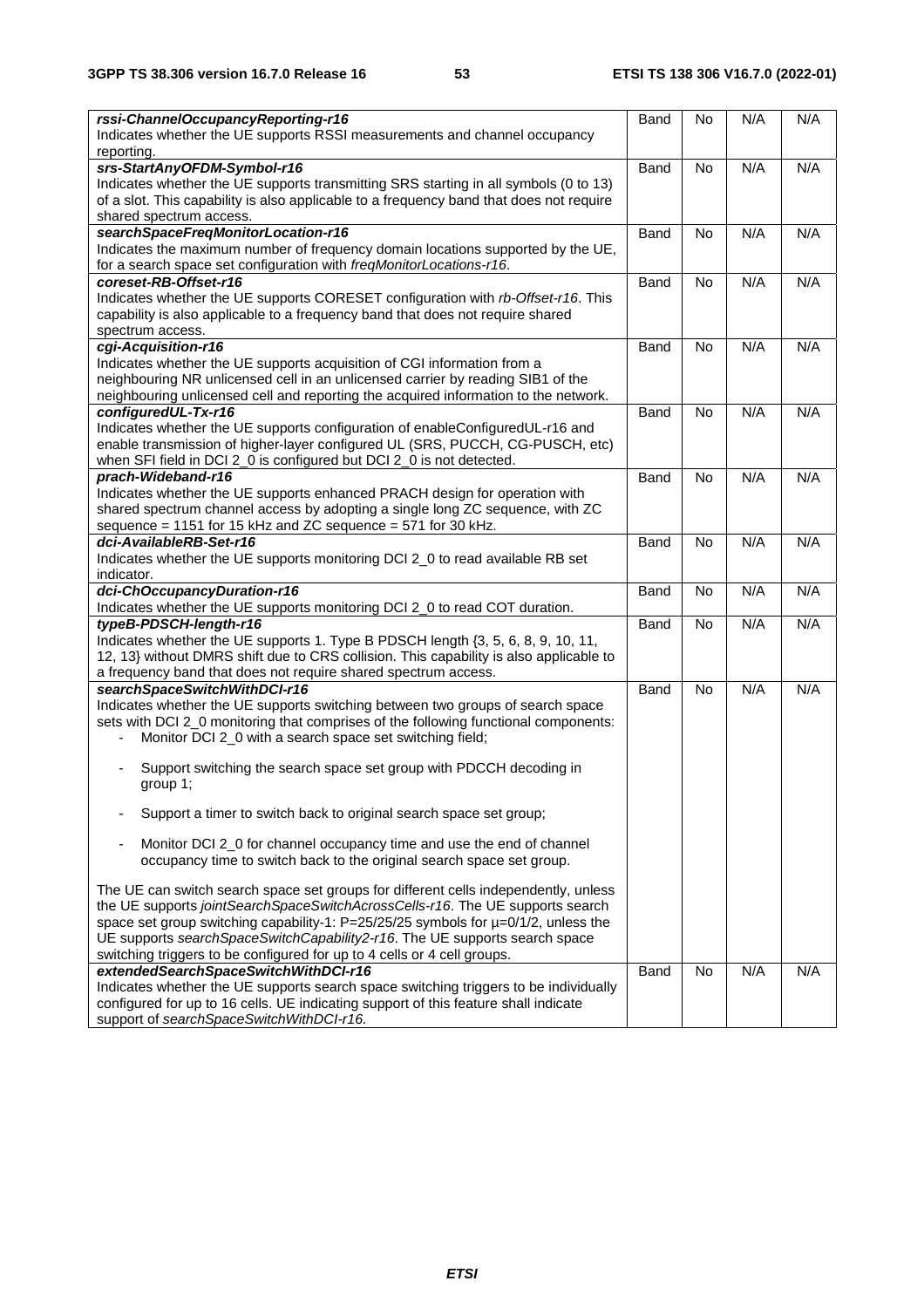| searchSpaceSwitchWithoutDCI-r16<br>Indicates whether the UE supports switching between two groups of search space                                                                                                                                                                                                                                                                                                                                      | Band | No             | N/A | N/A |
|--------------------------------------------------------------------------------------------------------------------------------------------------------------------------------------------------------------------------------------------------------------------------------------------------------------------------------------------------------------------------------------------------------------------------------------------------------|------|----------------|-----|-----|
| sets without DCI 2_0 monitoring (i.e. implicit PDCCH decoding) that comprises of<br>the following functional components:                                                                                                                                                                                                                                                                                                                               |      |                |     |     |
| Support switching the search space set group with PDCCH decoding in<br>group 1;                                                                                                                                                                                                                                                                                                                                                                        |      |                |     |     |
| Support a timer to switch back to original search space set group.                                                                                                                                                                                                                                                                                                                                                                                     |      |                |     |     |
| The UE can switch search space set groups for different cells independently, unless<br>the UE supports jointSearchSpaceSwitchAcrossCells-r16. The UE supports search<br>space set group switching capability-1: P=25/25/25 symbols for µ=0/1/2, unless the<br>UE supports searchSpaceSwitchCapability2-r16.                                                                                                                                            |      |                |     |     |
| searchSpaceSwitchCapability2-r16                                                                                                                                                                                                                                                                                                                                                                                                                       | Band | <b>No</b>      | N/A | N/A |
| Indicates whether the UE supports search space set group switching Capability-2:<br>P=10/12/22 symbols for $\mu$ = 0/1/2 SCS. If the UE supports this feature, the UE<br>needs to report searchSpaceSwitchWithDCI-r16 or searchSpaceSwitchWithoutDCI-<br>r16.                                                                                                                                                                                          |      |                |     |     |
| non-numericalPDSCH-HARQ-timing-r16<br>Indicates whether the UE supports configuration of a value for dl-DataToUL-ACK-                                                                                                                                                                                                                                                                                                                                  | Band | <b>No</b>      | N/A | N/A |
| r16 indicating an inapplicable time to report HARQ ACK.                                                                                                                                                                                                                                                                                                                                                                                                |      |                |     |     |
| enhancedDynamicHARQ-codebook-r16<br>Indicates whether the UE supports enhanced dynamic HARQ codebook supporting<br>grouping of HARQ ACK and triggering the retransmission of HARQ ACK in each<br>group. The enhanced dynamic HARQ codebook comprises of the following<br>functional components:<br>Support of bit fields signalling PDSCH HARQ group index and NFI in DCI<br>$\overline{\phantom{a}}$<br>1_1 (configuration of nfi-TotalDAI-Included); | Band | No             | N/A | N/A |
| Support of bit field in DCI 0_1 for other group total DAI if configured.<br>$\overline{\phantom{a}}$<br>(configuration of ul-TotalDAI-Included);                                                                                                                                                                                                                                                                                                       |      |                |     |     |
| Support the retransmission of HARQ ACK (pdsch-HARQ-ACK-Codebook =<br>$\blacksquare$<br>enhancedDynamic-r16).                                                                                                                                                                                                                                                                                                                                           |      |                |     |     |
| This capability is also applicable to a frequency band that does not require shared<br>spectrum access.                                                                                                                                                                                                                                                                                                                                                |      |                |     |     |
| oneShotHARQ-feedback-r16                                                                                                                                                                                                                                                                                                                                                                                                                               | Band | <b>No</b>      | N/A | N/A |
| Indicates whether the UE supports one shot HARQ ACK feedback comprised of the                                                                                                                                                                                                                                                                                                                                                                          |      |                |     |     |
| following functional components:<br>Support feedback of type 3 HARQ-ACK codebook, triggered by a DCI 1_1<br>scheduling a PDSCH:                                                                                                                                                                                                                                                                                                                        |      |                |     |     |
| Support feedback of type 3 HARQ-ACK codebook, triggered by a DCI 1_1<br>without scheduling a PDSCH using a reserved FDRA value.                                                                                                                                                                                                                                                                                                                        |      |                |     |     |
| This capability is also applicable to a frequency band that does not require shared<br>spectrum access.                                                                                                                                                                                                                                                                                                                                                |      |                |     |     |
| multiPUSCH-UL-grant-r16                                                                                                                                                                                                                                                                                                                                                                                                                                | Band | No             | N/A | N/A |
| Indicates whether the UE supports scheduling up to 8 PUSCH with a single DCI                                                                                                                                                                                                                                                                                                                                                                           |      |                |     |     |
| 0_1. This capability is also applicable to a frequency band that does not require                                                                                                                                                                                                                                                                                                                                                                      |      |                |     |     |
| shared spectrum access.<br>csi-RS-RLM-r16                                                                                                                                                                                                                                                                                                                                                                                                              | Band | <b>No</b>      | N/A | N/A |
| Indicates whether the UE supports CSI-RS based RLM for NR-Unlicensed.                                                                                                                                                                                                                                                                                                                                                                                  |      |                |     |     |
| csi-RSRP-AndRSRQ-MeasWithSSB-r16                                                                                                                                                                                                                                                                                                                                                                                                                       | Band | <b>No</b>      | N/A | N/A |
| Indicates whether the UE can perform CSI-RSRP and CSI-RSRQ measurement as<br>specified in TS 38.215 [13], where CSI-RS resource is configured with an<br>associated SS/PBCH in shared spectrum channel access.                                                                                                                                                                                                                                         |      |                |     |     |
| csi-RSRP-AndRSRQ-MeasWithoutSSB-r16                                                                                                                                                                                                                                                                                                                                                                                                                    | Band | N <sub>o</sub> | N/A | N/A |
| Indicates whether the UE can perform CSI-RSRP and CSI-RSRQ measurement as                                                                                                                                                                                                                                                                                                                                                                              |      |                |     |     |
| specified in TS 38.215 [13], where CSI-RS resource is configured for a cell that                                                                                                                                                                                                                                                                                                                                                                       |      |                |     |     |
| transmits SS/PBCH block and without an associated SS/PBCH block in shared<br>spectrum channel access.                                                                                                                                                                                                                                                                                                                                                  |      |                |     |     |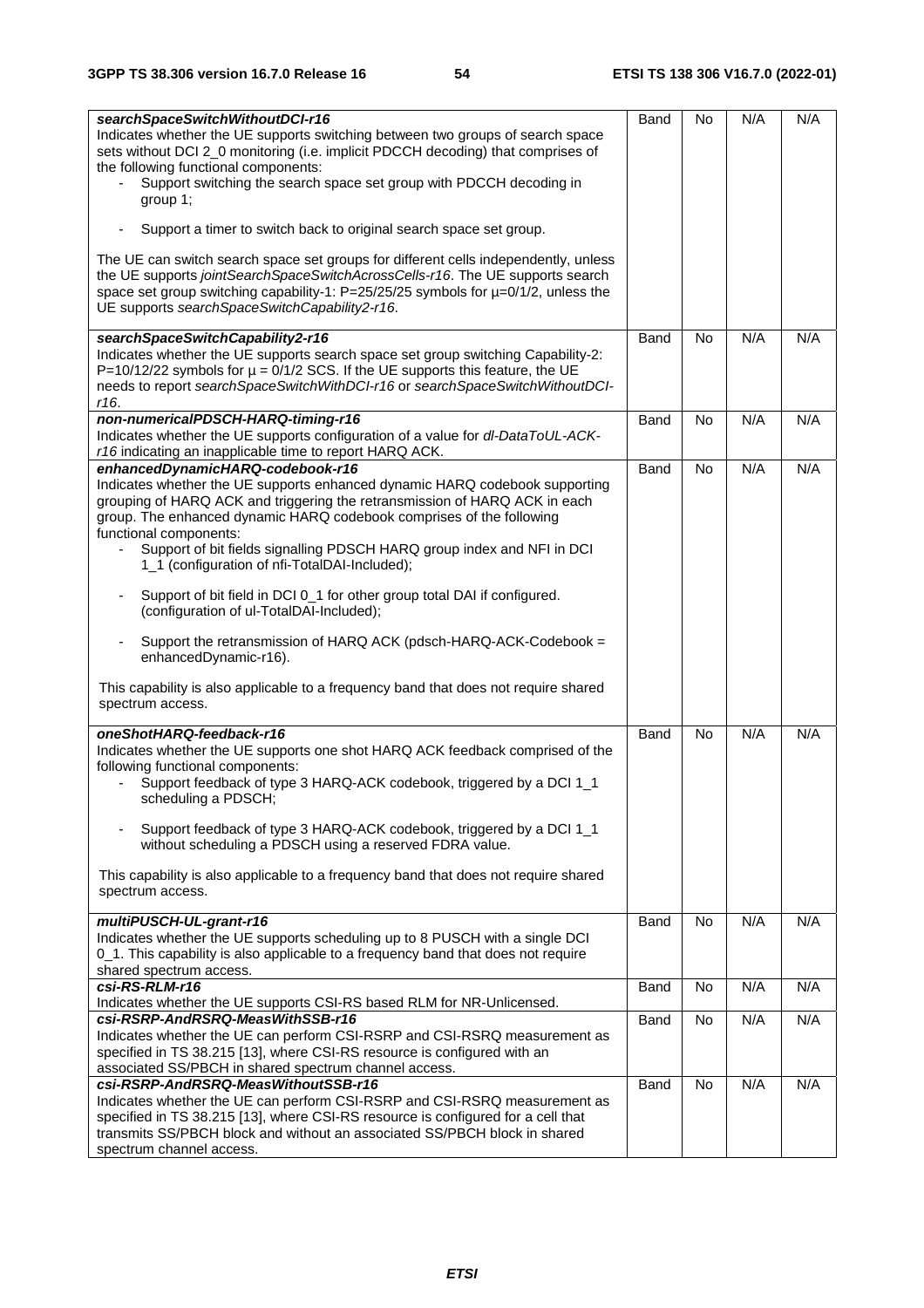| csi-SINR-Meas-r16<br>Indicates whether the UE can perform CSI-SINR measurements based on | Band | No        | N/A | N/A |
|------------------------------------------------------------------------------------------|------|-----------|-----|-----|
| configured CSI-RS resources as specified in TS 38.215 [13] in shared spectrum            |      |           |     |     |
| channel access. If the UE supports this feature, the UE needs to report                  |      |           |     |     |
| maxNumberCSI-RS-RRM-RS-SINR. UE indicating support of this feature shall                 |      |           |     |     |
| indicate support of csi-RSRP-AndRSRQ-MeasWithSSB-r16.                                    |      |           |     |     |
| ssb-AndCSI-RS-RLM-r16                                                                    | Band | <b>No</b> | N/A | N/A |
| Indicates whether the UE can perform radio link monitoring procedure based on            |      |           |     |     |
| measurement of SS/PBCH block and CSI-RS as specified in TS 38.213 [11] and TS            |      |           |     |     |
| 38.133 [5] in shared spectrum channel access. If the UE supports this feature, the       |      |           |     |     |
| UE needs to report maxNumberResource-CSI-RS-RLM.                                         |      |           |     |     |
|                                                                                          |      |           |     |     |
| UE indicating support of this feature shall indicate support of csi-RS-RLM-r16 and       |      |           |     |     |
| either ssb-RLM-DynamicChAccess-r16 or ssb-RLM-Semi-StaticChAccess-r16.                   |      |           |     |     |
| csi-RS-CFRA-ForHO-r16                                                                    | Band | <b>No</b> | N/A | N/A |
| Indicates whether the UE can perform reconfiguration with sync using a contention        |      |           |     |     |
| free random access with 4-step RA type on PRACH resources that are associated            |      |           |     |     |
| with CSI-RS resources of the target cell in shared spectrum channel access.              |      |           |     |     |
|                                                                                          |      |           |     |     |
| UE indicating support of this feature shall indicate support of either csi-RSRP-         |      |           |     |     |
| AndRSRQ-MeasWithSSB-r16 or csi-RSRP-AndRSRQ-MeasWithoutSSB-r16.                          |      |           |     |     |
| periodicAndSemi-PersistentCSI-RS-r16                                                     | Band | <b>No</b> | N/A | N/A |
| indicates whether the UE supports validating P/SP-CSI-RS reception when                  |      |           |     |     |
| receiving a DCI granting a PDSCH over the same set of symbols, and when                  |      |           |     |     |
| receiving a DCI triggering an A-CSI-RS over the same set of symbols.                     |      |           |     |     |
| pusch-PRB-interlace-r16                                                                  | Band | <b>No</b> | N/A | N/A |
| Indicates whether the UE supports PRB interlace frequency domain resource                |      |           |     |     |
| allocation for PUSCH.                                                                    |      |           |     |     |
| pucch-F0-F1-PRB-Interlace-r16                                                            | Band | No        | N/A | N/A |
| Indicates whether the UE supports PRB interlace frequency domain resource                |      |           |     |     |
| allocation for PUCCH format 0, 1, 2 and 3.                                               |      |           |     |     |
| occ-PRB-PF2-PF3-r16                                                                      | Band | <b>No</b> | N/A | N/A |
| Indicates whether the UE supports OCC for PRB interface mapping for PUCCH                |      |           |     |     |
| format 2 and 3. If the UE supports this feature, the UE needs to report pucch-F0-F1-     |      |           |     |     |
| PRB-Interlace-r16.                                                                       |      |           |     |     |
| extCP-rangeCG-PUSCH-r16                                                                  | Band | No        | N/A | N/A |
| Indicates whether the UE supports generating a CP extension of length longer than        |      |           |     |     |
| 1 symbol for Configured Grant PUSCH transmission. If the UE supports this feature,       |      |           |     |     |
| the UE needs to report configuredUL-GrantType1 and/or configuredUL-GrantType2.           |      |           |     |     |
| configuredGrantWithReTx-r16                                                              | Band | <b>No</b> | N/A | N/A |
| Indicates whether the UE supports configured grant with retransmission in                |      |           |     |     |
| configured grant resource, comprised of retransmission timer, DFI monitoring and         |      |           |     |     |
| CG-UCI in CG-PUSCH. If the UE supports this feature, the UE needs to report              |      |           |     |     |
| configuredUL-GrantType1 and/or configuredUL-GrantType2.                                  |      |           |     |     |
| ed-Threshold-r16                                                                         | Band | No        | N/A | N/A |
| Indicates whether the UE supports using ED threshold given by gNB for UL to DL           |      |           |     |     |
| COT sharing. A UE that supports this feature shall also support ul-                      |      |           |     |     |
| DynamicChAccess-r16.                                                                     |      |           |     |     |
| ul-DL-COT-Sharing-r16                                                                    | Band | No        | N/A | N/A |
| Indicates whether the UE supports UL to DL COT sharing. A UE that supports this          |      |           |     |     |
| feature shall also support ul-DynamicChAccess-r16.                                       |      |           |     |     |
| mux-CG-UCI-HARQ-ACK-r16                                                                  | Band | No        | N/A | N/A |
| Indicates whether the UE supports multiplexing CG-UCI with HARQ ACK. If the UE           |      |           |     |     |
| supports this feature, the UE needs to report configuredGrantWithReTx-r16.               |      |           |     |     |
| cg-resourceConfig-r16                                                                    | Band | No        | N/A | N/A |
| Indicates whether the UE supports configuration of resources with cg-nrofSlots-r16       |      |           |     |     |
| and cg-nrofPUSCH-InSlot-r16. If the UE supports this feature, the UE needs to            |      |           |     |     |
| report configuredUL-GrantType1 and/or configuredUL-GrantType2.                           |      |           |     |     |
| dl-ReceptionLBT-subsetRB-r16                                                             | Band | No        | N/A | N/A |
| Indicates whether the UE supports reception in a wideband carrier when LBT is            |      |           |     |     |
| successful in a subset of the configured RB sets, which are either contiguous or         |      |           |     |     |
| non-contiguous, of the carrier.                                                          |      |           |     |     |
| dl-ReceptionIntraCellGuardband-r16                                                       | Band | No        | N/A | N/A |
| Indicates whether the UE supports reception in the non-zero intra-cell guardband         |      |           |     |     |
| between contiguous RB sets in DL wideband carrier operation wider than 20MHz             |      |           |     |     |
| when LBT is successful only in a subset of RB sets. The UE indicates support of this     |      |           |     |     |
| capability shall also indicates support of dl-ReceptionLBT-subsetRB-r16.                 |      |           |     |     |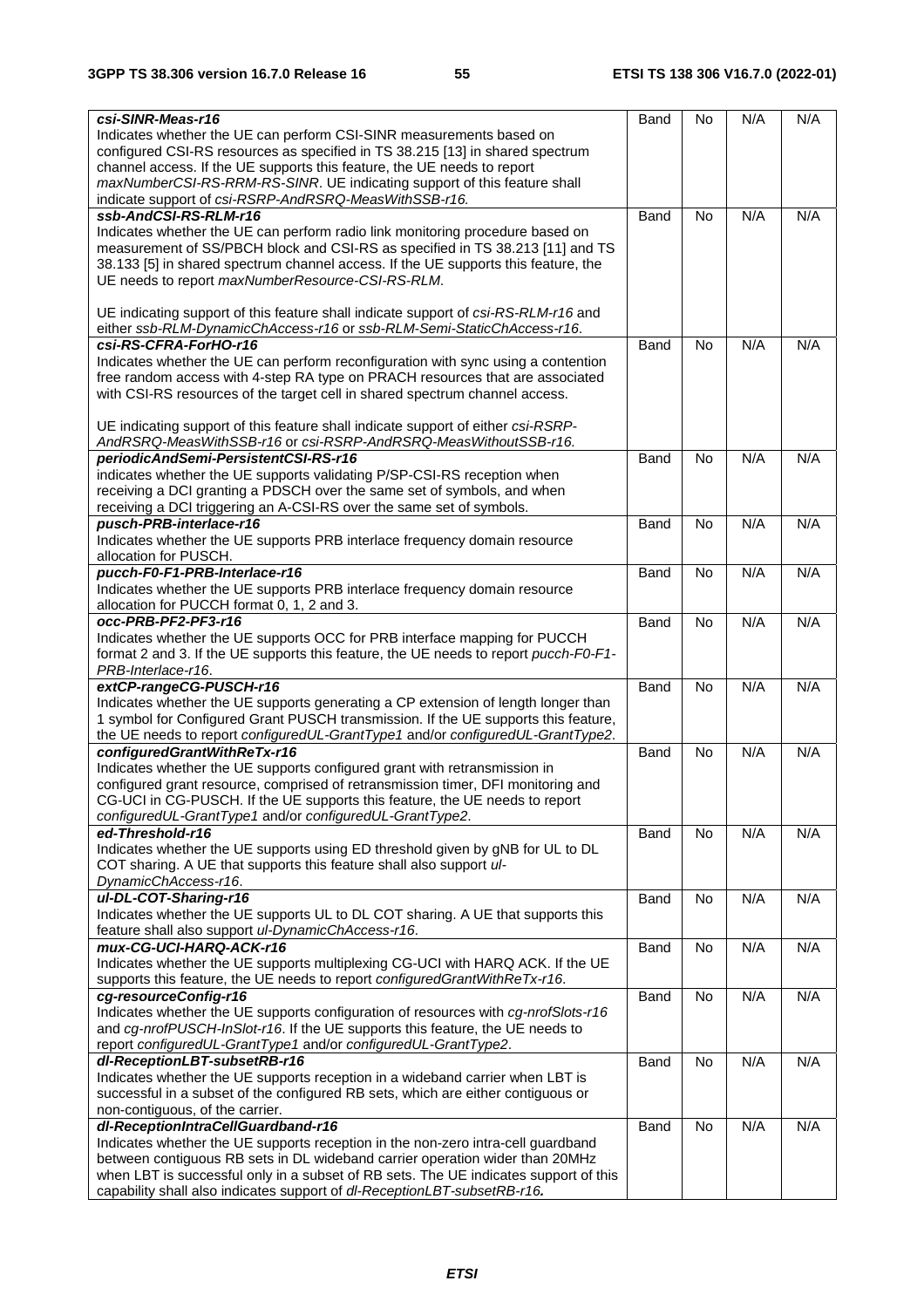## 4.2.7.3 *CA-ParametersEUTRA*

| <b>Definitions for parameters</b>                                                         | Per       | M         | FDD-<br><b>TDD</b> | <b>FR1-</b><br>FR <sub>2</sub> |
|-------------------------------------------------------------------------------------------|-----------|-----------|--------------------|--------------------------------|
|                                                                                           |           |           | <b>DIFF</b>        | <b>DIFF</b>                    |
| additionalRx-Tx-PerformanceReg                                                            | BC        | No        | N/A                | N/A                            |
| additionalRx-Tx-PerformanceReq defined in 4.3.5.22, TS 36.306 [15].                       |           |           |                    |                                |
| dl-1024QAM-TotalWeightedLayers                                                            | BC        | No        | N/A                | N/A                            |
| Indicates total number of weighted layers for the LTE part of the concerned               |           |           |                    |                                |
| (NG)EN-DC/NE-DC band combination the UE can process for 1024QAM, as                       |           |           |                    |                                |
| described in TS 36.306 [15] equation 4.3.5.31-1. Actual value = $(10 + \text{indicated})$ |           |           |                    |                                |
| value x 2), i.e. value 0 indicates 10 layers, value 1 indicates 12 layers and so on.      |           |           |                    |                                |
| For an (NG)EN-DC/NE-DC band combination for which this field is not included, dl-         |           |           |                    |                                |
| 1024QAM-TotalWeightedLayers-r15 as described in TS 36.331 [17] applies, if                |           |           |                    |                                |
| included.                                                                                 |           |           |                    |                                |
| multipleTimingAdvance                                                                     | <b>BC</b> | <b>No</b> | N/A                | N/A                            |
| multipleTimingAdvance defined in 4.3.5.3, TS 36.306 [15].                                 |           |           |                    |                                |
| simultaneousRx-Tx                                                                         | BC        | No        | N/A                | N/A                            |
| simultaneousRx-Tx defined in 4.3.5.4, TS 36.306 [15].                                     |           |           |                    |                                |
| supportedBandwidthCombinationSetEUTRA                                                     | <b>BC</b> | <b>CY</b> | N/A                | N/A                            |
| Indicates the set of supported bandwidth combinations for the LTE part for inter-         |           |           |                    |                                |
| band (NG)EN-DC without intra-band (NG)EN-DC component, inter-band NE-DC                   |           |           |                    |                                |
| without intra-band NE-DC component and intra-band (NG)EN-DC/NE-DC with                    |           |           |                    |                                |
| additional inter-band LTE CA component. The field is encoded as a bit map, where          |           |           |                    |                                |
| bit N is set to "1" if UE support Bandwidth Combination Set N for this band               |           |           |                    |                                |
| combination. The leading / leftmost bit (bit 0) corresponds to the Bandwidth              |           |           |                    |                                |
| Combination Set 0, the next bit corresponds to the Bandwidth Combination Set 1            |           |           |                    |                                |
| and so on. The UE shall neither include the field for a (NG)EN-DC/NE-DC                   |           |           |                    |                                |
| combination which has only one LTE carrier, nor for a (NG)EN-DC/NE-DC                     |           |           |                    |                                |
| combination which has more than one LTE carrier for which the UE only supports            |           |           |                    |                                |
| Bandwidth Combination Set 0 for the LTE part. If the inter-band (NG)EN-DC/NE-DC           |           |           |                    |                                |
| has more than one LTE carrier, the UE shall support at least one bandwidth                |           |           |                    |                                |
| combination for the supported LTE part.                                                   |           |           |                    |                                |
| supportedNAICS-2CRS-AP                                                                    | <b>BC</b> | <b>No</b> | N/A                | N/A                            |
| supportedNAICS-2CRS-AP defined in 4.3.5.8, TS 36.306 [15].                                |           |           |                    |                                |
| fd-MIMO-TotalWeightedLayers                                                               | BC        | <b>No</b> | N/A                | N/A                            |
| Indicates total number of weighted layers for the LTE part of the concerned               |           |           |                    |                                |
| (NG)EN-DC/NE-DC band combination the UE can process for FD-MIMO, as                       |           |           |                    |                                |
| described in TS 36.306 [15] equation 4.3.28.13-1 and TS 36.331 [17] clause 6.3.6,         |           |           |                    |                                |
| NOTE 8 in UE-EUTRA-Capability field descriptions. For an (NG)EN-DC/NE-DC                  |           |           |                    |                                |
| band combination for which this field is not included, <i>totalWeightedLayers-r13</i> as  |           |           |                    |                                |
| described in TS 36.331 [17] applies, if included.                                         |           |           |                    |                                |
| ue-CA-PowerClass-N                                                                        | ВC        | No        | N/A                | N/A                            |
| ue-CA-PowerClass-N defined in 4.3.5.1.3, TS 36.306 [15].                                  |           |           |                    |                                |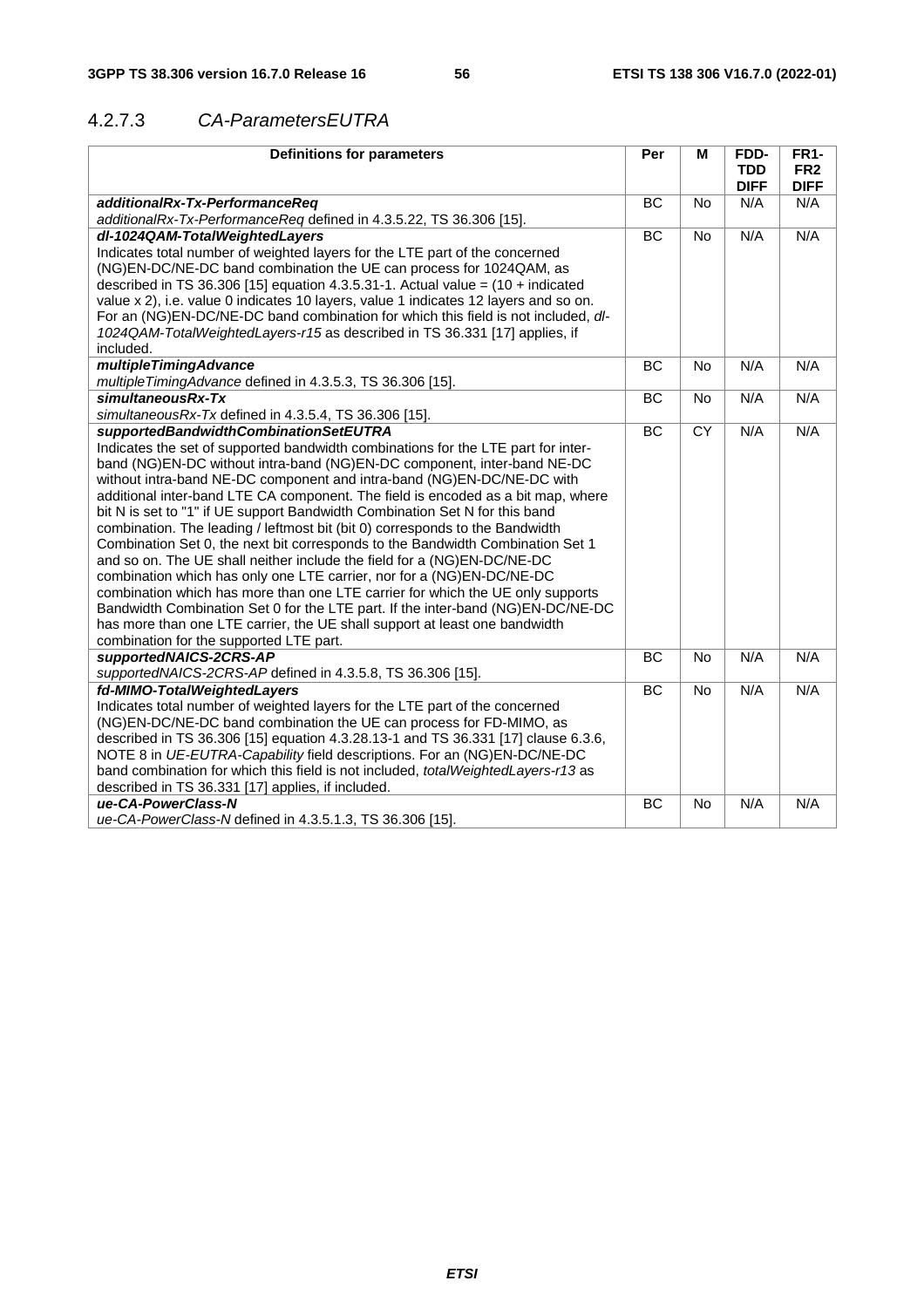4.2.7.4 *CA-ParametersNR*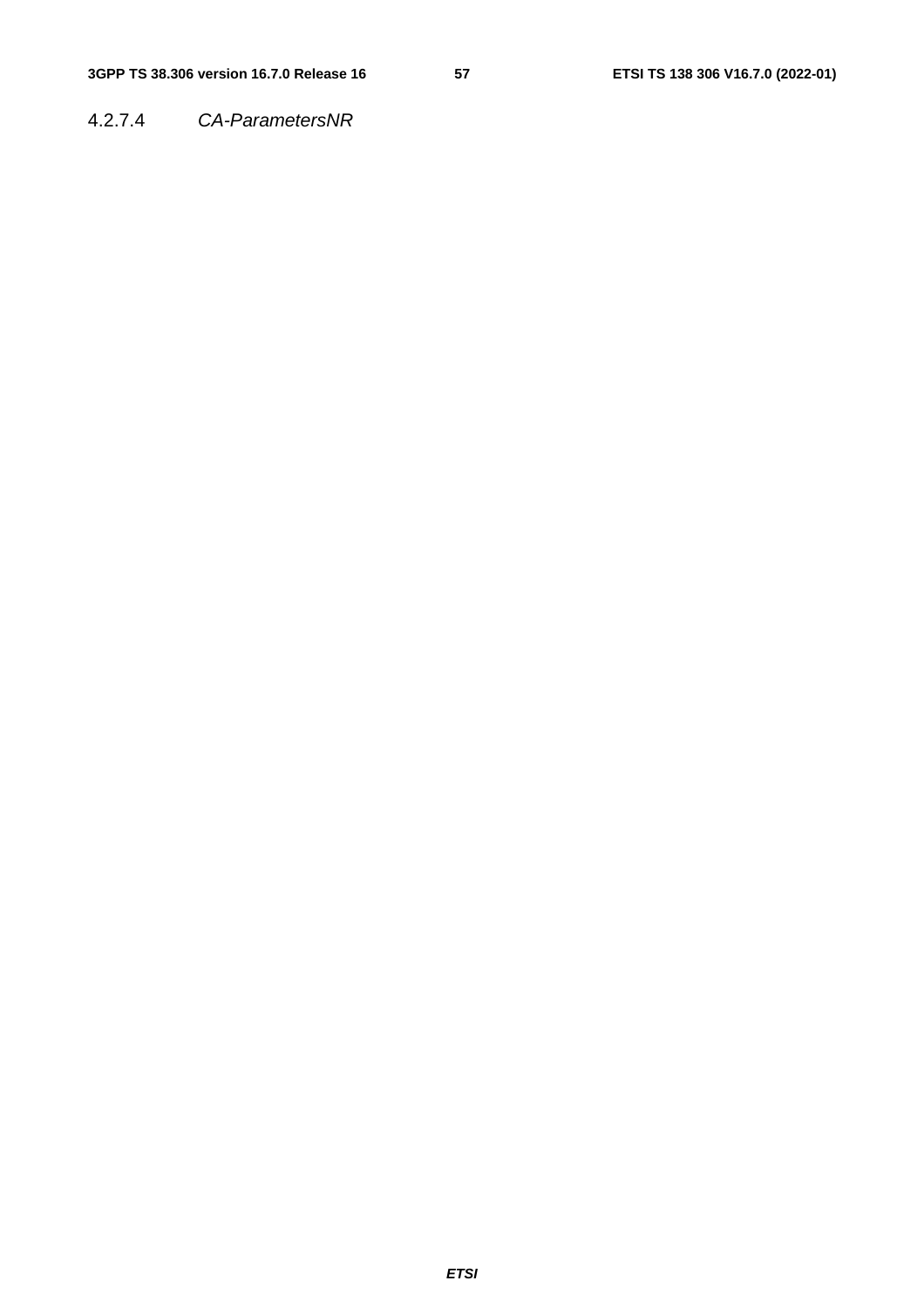| <b>Definitions for parameters</b>                                                                        | Per       | М         | FDD-        | <b>FR1-</b>     |
|----------------------------------------------------------------------------------------------------------|-----------|-----------|-------------|-----------------|
|                                                                                                          |           |           | TDD         | FR <sub>2</sub> |
|                                                                                                          |           |           | <b>DIFF</b> | <b>DIFF</b>     |
| beamManagementType-r16                                                                                   | BC        | Yes       | <b>TDD</b>  | FR <sub>2</sub> |
| Indicates the supported beam management type for inter-band CA within FR2.                               |           |           | only        | only            |
| Beam management type can be independent beam management (IBM) or common                                  |           |           |             |                 |
| beam management (CBM).                                                                                   |           |           |             |                 |
|                                                                                                          |           |           |             |                 |
| In this release of the specification, the UE shall only report value of 'ibm'.<br>blindDetectFactor-r16  | <b>BC</b> | <b>No</b> | N/A         | N/A             |
| Defines the value of factor R for blind detection as specified in Clause 10.1 [11].                      |           |           |             |                 |
| The UE that indicates support of this feature shall support multiDCI-MultiTRP-r16.                       |           |           |             |                 |
| codebookComboParametersAdditionPerBC-r16                                                                 | <b>BC</b> | <b>No</b> | N/A         | N/A             |
| Indicates the list of supported CSI-RS resources across all bands in a band                              |           |           |             |                 |
| combination by referring to codebookVariantsList for the mixed codebook types. For                       |           |           |             |                 |
| mixed codebook types, UE reports support active CSI-RS resources and ports for                           |           |           |             |                 |
| up to 4 mixed codebook combinations in any slot. The following parameters are                            |           |           |             |                 |
| included in codebookVariantsList for each code book type:                                                |           |           |             |                 |
| maxNumberTxPortsPerResource indicates the maximum number of Tx ports                                     |           |           |             |                 |
| in a resource across all bands within a band combination;                                                |           |           |             |                 |
| maxNumberResourcesPerBand indicates the maximum number of resources                                      |           |           |             |                 |
| across all CCs within a band combination, simultaneously;                                                |           |           |             |                 |
| totalNumberTxPortsPerBand indicates the total number of Tx ports across all<br>$\overline{\phantom{a}}$  |           |           |             |                 |
| CCs within a band combination, simultaneously.                                                           |           |           |             |                 |
| For each band in a band combination, supported values for these three parameters                         |           |           |             |                 |
| are determined in conjunction with codebookComboParametersAddition-r16                                   |           |           |             |                 |
| reported in MIMO-ParametersPerBand.                                                                      |           |           |             |                 |
| codebookParametersAdditionPerBC-r16                                                                      | BC        | <b>No</b> | N/A         | N/A             |
| Indicates the list of supported CSI-RS resources across all bands in a band                              |           |           |             |                 |
| combination by referring to codebookVariantsList for the additional codebook types.                      |           |           |             |                 |
| The following parameters are included in codebookVariantsList for each code book                         |           |           |             |                 |
| type:                                                                                                    |           |           |             |                 |
| maxNumberTxPortsPerResource indicates the maximum number of Tx ports                                     |           |           |             |                 |
| in a resource across all bands within a band combination;                                                |           |           |             |                 |
| maxNumberResourcesPerBand indicates the maximum number of resources                                      |           |           |             |                 |
| across all CCs within a band combination, simultaneously;                                                |           |           |             |                 |
| totalNumberTxPortsPerBand indicates the total number of Tx ports across all                              |           |           |             |                 |
| CCs within a band combination, simultaneously.                                                           |           |           |             |                 |
| For each band in a band combination, supported values for these three parameters                         |           |           |             |                 |
| are determined in conjunction with codebookParametersAddition-r16 reported in<br>MIMO-ParametersPerBand. |           |           |             |                 |
| crossCarrierA-CSI-trigDiffSCS-r16                                                                        | BC        | No        | N/A         | N/A             |
| Indicates the UE support of handling cross-carrier A-CSI trigger with different SCS.                     |           |           |             |                 |
| Value higherA-CSI-SCS indicates the UE support of PDCCH cell of lower SCS and                            |           |           |             |                 |
| A-CSI RS cell of higher SCS and value lowerA-CSI-SCS indicates the UE support                            |           |           |             |                 |
| of PDCCH cell of higher SCS and A-CSI RS cell of lower SCS, and value both                               |           |           |             |                 |
| indicates the support of both variations. A UE supporting this feature shall also                        |           |           |             |                 |
| indicate support of CSI-RS and CSI-IM reception for CSI feedback using csi-RS-IM-                        |           |           |             |                 |
| ReceptionForFeedback                                                                                     |           |           |             |                 |
| crossCarrierSchedulingDefaultQCL-r16                                                                     | <b>BC</b> | No        | N/A         | N/A             |
| Indicates whether the UE can be configured with enabledDefaultBeamForCCS for                             |           |           |             |                 |
| default QCL assumption for cross-carrier scheduling for same/different                                   |           |           |             |                 |
| numerologies. A UE supporting this feature shall either indicate support of                              |           |           |             |                 |
| crossCarrierScheduling-SameSCS or crossCarrierSchedulingDL-DiffSCS-r16.                                  |           |           |             |                 |
| Value diff-only indicates UE supports this feature only for different SCS                                |           |           |             |                 |
| combination(s).                                                                                          |           |           |             |                 |
| Value both indicates UE supports this feature for same SCS and for different SCS                         |           |           |             |                 |
| combination(s).                                                                                          |           |           |             |                 |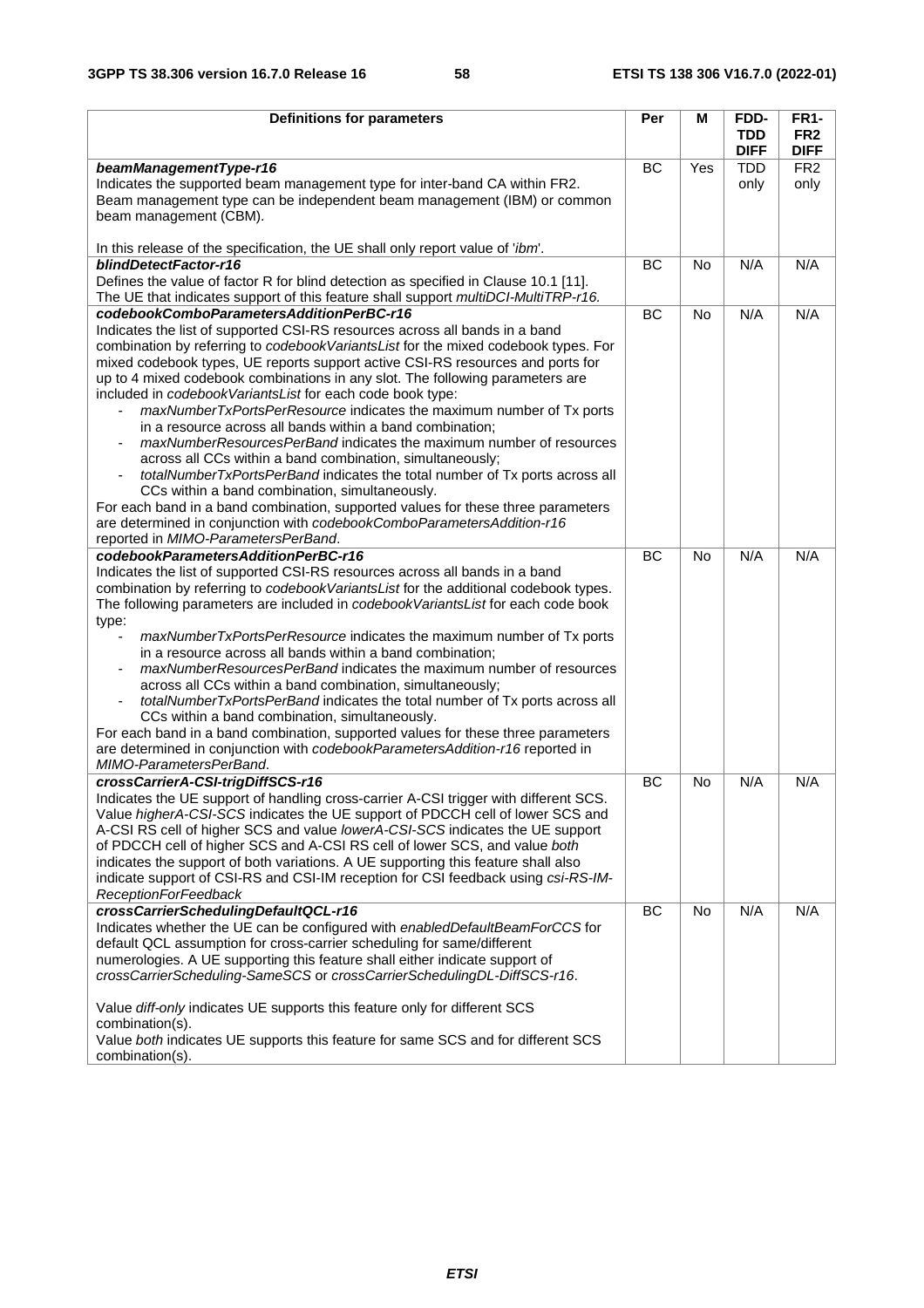| crossCarrierSchedulingDL-DiffSCS-r16<br>Indicates the UE supports cross carrier scheduling for the different numerologies<br>with carrier indicator field (CIF) in DL carrier aggregation where numerologies for<br>the scheduling CC and scheduled CC are different.                                                                                                                                                                                                                                                                                                                                                                                                                                                                                                                                                                                                                                                                               | <b>BC</b> | No        | N/A | N/A |
|-----------------------------------------------------------------------------------------------------------------------------------------------------------------------------------------------------------------------------------------------------------------------------------------------------------------------------------------------------------------------------------------------------------------------------------------------------------------------------------------------------------------------------------------------------------------------------------------------------------------------------------------------------------------------------------------------------------------------------------------------------------------------------------------------------------------------------------------------------------------------------------------------------------------------------------------------------|-----------|-----------|-----|-----|
| Value low-to-high indicates UE supports scheduling CC of lower SCS to scheduled<br>CC of higher SCS;<br>Value high-to-low indicates UE supports scheduling CC of higher SCS to scheduled<br>CC of lower SCS:<br>Value both indicates UE supports both scheduling CC of lower SCS to scheduled<br>CC of higher SCS and scheduling CC of higher SCS to scheduled CC of lower<br>SCS.                                                                                                                                                                                                                                                                                                                                                                                                                                                                                                                                                                  |           |           |     |     |
| NOTE 1: Following components are applicable to cross carrier scheduling from<br>lower SCS to higher SCS when the UE reports this feature:<br>Processing one unicast DCI scheduling DL per scheduling CC slot<br>$\blacksquare$<br>per scheduled CC for FDD scheduling CC<br>Processing one unicast DCI scheduling DL per scheduling CC slot<br>per scheduled CC for TDD scheduling CC<br>NOTE 2: Following components are applicable to cross carrier scheduling from<br>higher SCS to lower SCS when the UE reports this feature:<br>Processing one unicast DCI scheduling DL per N consecutive<br>scheduling CC slot per scheduled CC for FDD scheduling CC<br>Processing one unicast DCI scheduling DL per N consecutive<br>scheduling CC slot per scheduled CC for TDD scheduling CC<br>N is based on pair of (scheduling CC SCS, scheduled CC SCS): N=2<br>for (30,15), (60,30), (120,60) and N=4 for (60,5), (120,30), N = 8 for<br>(120, 15) |           |           |     |     |
| crossCarrierSchedulingUL-DiffSCS-r16<br>Indicates the UE supports cross carrier scheduling for the different numerologies<br>with carrier indicator field (CIF) in UL carrier aggregation where numerologies for<br>the scheduling CC and scheduled CC are different.<br>Value low-to-high indicates UE supports scheduling CC of lower SCS to scheduled<br>CC of higher SCS;<br>Value high-to-low indicates UE supports scheduling CC of higher SCS to scheduled<br>CC of lower SCS:<br>Value both indicates UE supports both scheduling CC of lower SCS to scheduled<br>CC of higher SCS and scheduling CC of higher SCS to scheduled CC of lower<br>SCS.                                                                                                                                                                                                                                                                                         | <b>BC</b> | <b>No</b> | N/A | N/A |
| NOTE 1: Following components are applicable to cross carrier scheduling from<br>lower SCS to higher SCS when the UE reports this feature:<br>Processing one unicast DCI scheduling UL per scheduling CC slot<br>per scheduled CC for FDD scheduling CC<br>Processing 2 unicast DCI scheduling UL per scheduling CC slot per<br>scheduled CC for TDD scheduling CC<br>Following components are applicable to cross carrier scheduling from<br>NOTE 2:<br>higher SCS to lower SCS when the UE reports this feature:<br>Processing one unicast DCI scheduling UL per N consecutive<br>scheduling CC slot per scheduled CC for FDD scheduling CC<br>Processing 2 unicast DCI scheduling UL per N consecutive<br>scheduling CC slot per scheduled CC for TDD scheduling CC<br>N is based on pair of (scheduling CC SCS, scheduled CC SCS): N=2<br>for (30,15), (60,30), (120,60) and N=4 for (60,5), (120,30), N = 8 for<br>(120, 15)                    |           |           |     |     |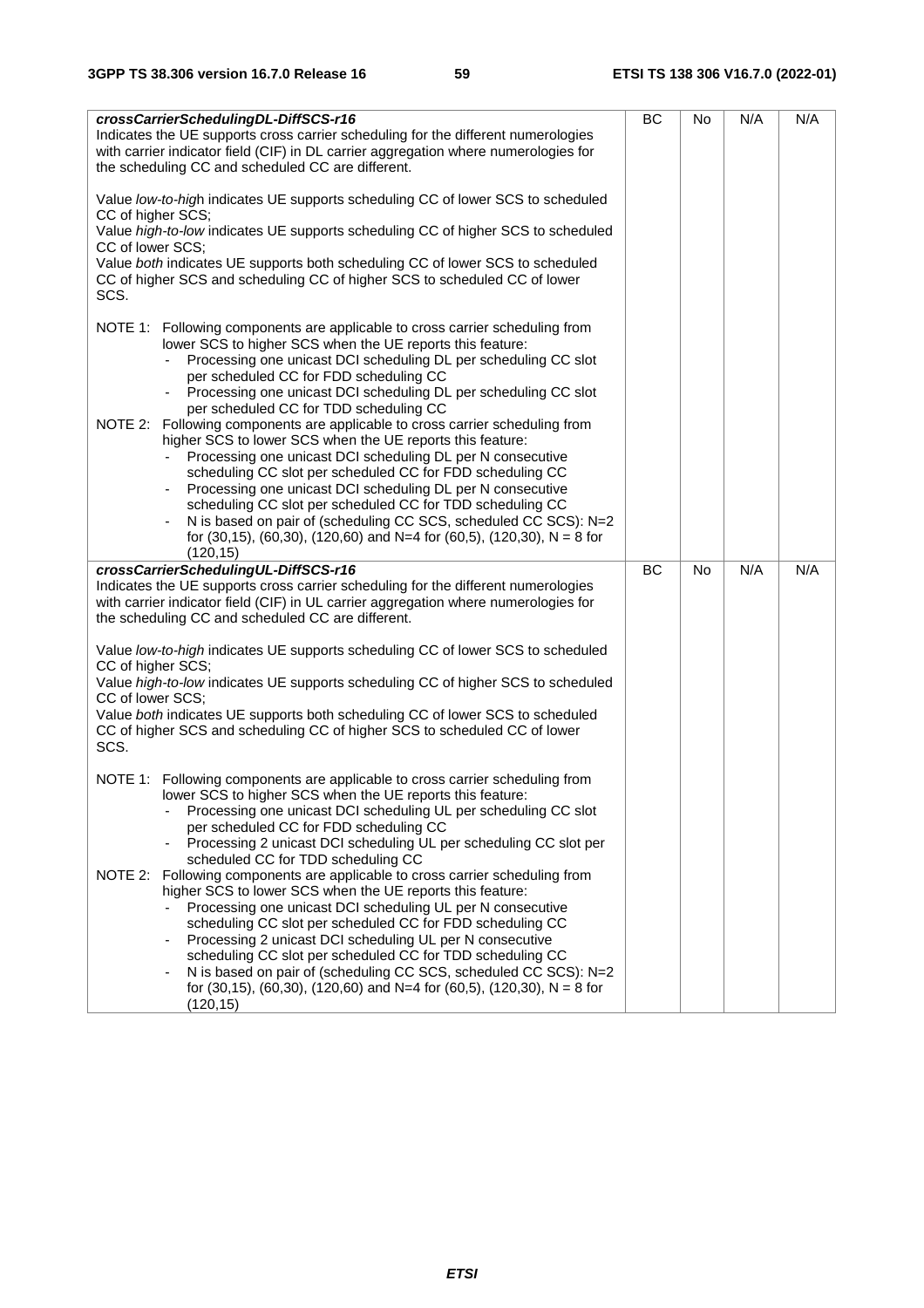| csi-RS-IM-ReceptionForFeedbackPerBandComb<br>Indicates support of CSI-RS and CSI-IM reception for CSI feedback. This capability<br>signalling comprises the following parameters:<br>maxNumberSimultaneousNZP-CSI-RS-ActBWP-AllCC indicates the<br>maximum number of simultaneous CSI-RS resources (irrespective of the                                                                                                                                                                                                                                                                                                                                                                                                                                                                                                                                                                                                                                                                                                                                                                                                                                                                                                                                                                                                                                                                                                                                                                           | <b>BC</b> | Yes       | N/A | N/A |
|---------------------------------------------------------------------------------------------------------------------------------------------------------------------------------------------------------------------------------------------------------------------------------------------------------------------------------------------------------------------------------------------------------------------------------------------------------------------------------------------------------------------------------------------------------------------------------------------------------------------------------------------------------------------------------------------------------------------------------------------------------------------------------------------------------------------------------------------------------------------------------------------------------------------------------------------------------------------------------------------------------------------------------------------------------------------------------------------------------------------------------------------------------------------------------------------------------------------------------------------------------------------------------------------------------------------------------------------------------------------------------------------------------------------------------------------------------------------------------------------------|-----------|-----------|-----|-----|
| associated codebook type) in active BWPs across all CCs, and across MCG<br>and SCG in case of NR-DC. The network applies this limit in addition to the<br>limits signalled in MIMO-ParametersPerBand-><br>maxNumberSimultaneousNZP-CSI-RS-PerCC and in Phy-ParametersFRX-<br>Diff-> maxNumberSimultaneousNZP-CSI-RS-PerCC;<br>totalNumberPortsSimultaneousNZP-CSI-RS-ActBWP-AllCC indicates the<br>$\blacksquare$<br>total number of CSI-RS ports in simultaneous CSI-RS resources<br>(irrespective of the associated codebook type) in active BWPs across all<br>CCs, and across MCG and SCG in case of NR-DC. The network applies this<br>limit in addition to the limits signalled in MIMO-ParametersPerBand-><br>totalNumberPortsSimultaneousNZP-CSI-RS-PerCC and in Phy-<br>ParametersFRX-Diff-> totalNumberPortsSimultaneousNZP-CSI-RS-PerCC.                                                                                                                                                                                                                                                                                                                                                                                                                                                                                                                                                                                                                                               |           |           |     |     |
|                                                                                                                                                                                                                                                                                                                                                                                                                                                                                                                                                                                                                                                                                                                                                                                                                                                                                                                                                                                                                                                                                                                                                                                                                                                                                                                                                                                                                                                                                                   |           |           |     |     |
| The UE is mandated to report csi-RS-IM-ReceptionForFeedbackPerBandComb.                                                                                                                                                                                                                                                                                                                                                                                                                                                                                                                                                                                                                                                                                                                                                                                                                                                                                                                                                                                                                                                                                                                                                                                                                                                                                                                                                                                                                           |           |           |     |     |
| defaultQCL-CrossCarrierA-CSI-Trig-r16<br>Indicates whether the UE can be configured with enabledDefaultBeamForCCS for<br>default QCL assumption for cross-carrier A-CSI-RS triggering for same/different<br>numerologies as specified in TS 38.213 11].<br>Value diffOnly indicates the UE supports this feature for different SCS<br>combination(s).<br>Value both indicates the UE supports this feature for same SCS and for different<br>SCS combination(s) (low-to-high, high-to-low or both) reported for crossCarrierA-<br>CSI-trigDiffSCS-r16.                                                                                                                                                                                                                                                                                                                                                                                                                                                                                                                                                                                                                                                                                                                                                                                                                                                                                                                                            | BC        | <b>No</b> | N/A | N/A |
| diffNumerologyAcrossPUCCH-Group                                                                                                                                                                                                                                                                                                                                                                                                                                                                                                                                                                                                                                                                                                                                                                                                                                                                                                                                                                                                                                                                                                                                                                                                                                                                                                                                                                                                                                                                   | BC        | <b>No</b> | N/A | N/A |
| Indicates whether different numerology across two NR PUCCH groups for data and<br>control channel at a given time in NR CA and (NG)EN-DC/NE-DC is supported by<br>the UE.                                                                                                                                                                                                                                                                                                                                                                                                                                                                                                                                                                                                                                                                                                                                                                                                                                                                                                                                                                                                                                                                                                                                                                                                                                                                                                                         |           |           |     |     |
| diffNumerologyAcrossPUCCH-Group-CarrierTypes-r16                                                                                                                                                                                                                                                                                                                                                                                                                                                                                                                                                                                                                                                                                                                                                                                                                                                                                                                                                                                                                                                                                                                                                                                                                                                                                                                                                                                                                                                  | <b>BC</b> | <b>No</b> | N/A | N/A |
| Indicates whether different numerology across two NR PUCCH groups for data and<br>control channel at a given time in NR CA for UE supporting two PUCCH groups with<br>3 or more bands with at least two carrier types. UE indicating support of this feature<br>shall indicate support of twoPUCCH-Grp-ConfigurationsList-r16.                                                                                                                                                                                                                                                                                                                                                                                                                                                                                                                                                                                                                                                                                                                                                                                                                                                                                                                                                                                                                                                                                                                                                                    |           |           |     |     |
| diffNumerologyWithinPUCCH-GroupLargerSCS<br>Indicates whether UE supports different numerology across carriers within a<br>PUCCH group and a same numerology between DL and UL per carrier for<br>data/control channel at a given time in NR CA, (NG)EN-DC/NE-DC and NR-DC.<br>In case of NR CA and (NG)EN-DC/NE-DC with one NR PUCCH group and in case<br>of NR CA with two NR PUCCH groups, it also indicates whether the UE supports<br>different numerologies across NR carriers within the same NR PUCCH group up to<br>two different numerologies within the same NR PUCCH group, wherein NR PUCCH<br>is sent on the carrier with larger SCS for data and control channel at a given time.<br>In case of (NG)EN-DC/NE-DC with two NR PUCCH groups, it indicates whether the<br>UE supports different numerologies across NR carriers up to two different<br>numerologies within an NR PUCCH group in FR1, wherein NR PUCCH is sent on<br>the carrier with larger SCS, and same numerology across NR carriers within<br>another NR PUCCH group in FR2 for data and control channel at a given time.<br>In case of NR-DC, it indicates whether the UE supports different numerologies<br>across NR carriers within the same NR PUCCH group in MCG (in FR1) up to two<br>different numerologies within the same NR PUCCH group wherein NR PUCCH is<br>sent on the carrier with larger SCS for data/control channel at a given time; and<br>same numerology across NR carriers in SCG (in FR2). | BC        | <b>No</b> | N/A | N/A |
| diffNumerologyWithinPUCCH-GroupLargerSCS-CarrierTypes-r16                                                                                                                                                                                                                                                                                                                                                                                                                                                                                                                                                                                                                                                                                                                                                                                                                                                                                                                                                                                                                                                                                                                                                                                                                                                                                                                                                                                                                                         | BC        | No        | N/A | N/A |
| Indicates whether UE supports different numerology across carriers up to 2 different<br>numerologies within the same PUCCH group wherein PUCCH is sent on the carrier<br>with larger SCS for data/control channel at a given time in NR CA for UE supporting<br>two PUCCH groups with 3 or more bands with at least two carrier types. UE<br>indicating support of this feature shall indicate support of twoPUCCH-Grp-<br>ConfigurationsList-r16.<br>NOTE:<br>PUCCH is sent on a carrier with SCS not smaller than SCS of any DL<br>carriers corresponding to the PUCCH group.                                                                                                                                                                                                                                                                                                                                                                                                                                                                                                                                                                                                                                                                                                                                                                                                                                                                                                                   |           |           |     |     |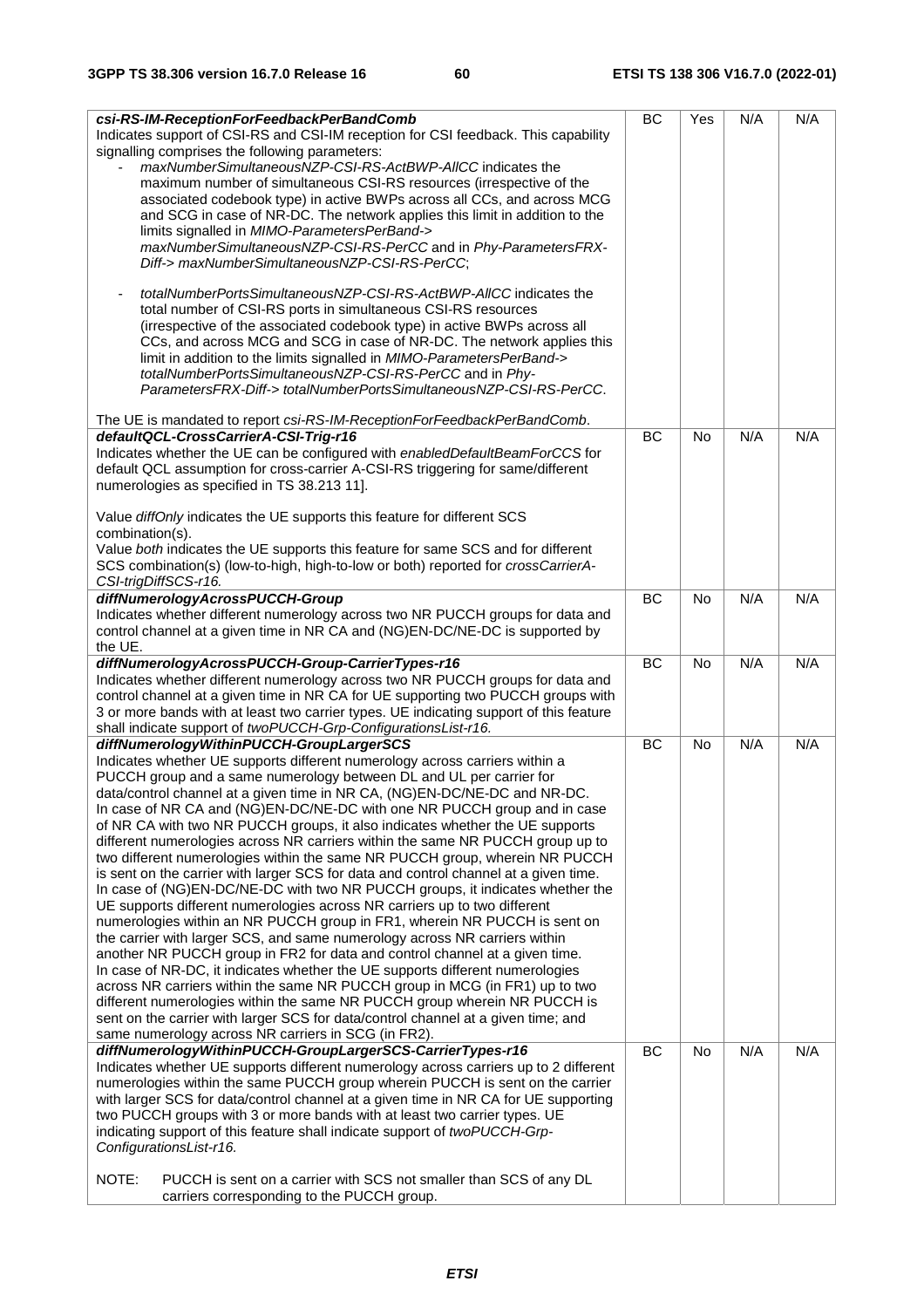|                                                                                       |           |           |            | N/A |
|---------------------------------------------------------------------------------------|-----------|-----------|------------|-----|
| diffNumerologyWithinPUCCH-GroupSmallerSCS                                             | BC        | No        | N/A        |     |
| Indicates whether UE supports different numerology across carriers within a           |           |           |            |     |
| PUCCH group and a same numerology between DL and UL per carrier for                   |           |           |            |     |
| data/control channel at a given time in NR CA, (NG)EN-DC/NE-DC and NR-DC.             |           |           |            |     |
| In case of NR CA and (NG)EN-DC/NE-DC with one NR PUCCH group and in case              |           |           |            |     |
| of NR CA with two NR PUCCH groups, it also indicates whether the UE supports          |           |           |            |     |
| different numerologies across NR carriers within the same NR PUCCH group up to        |           |           |            |     |
| two different numerologies within the same NR PUCCH group, wherein NR PUCCH           |           |           |            |     |
| is sent on the carrier with smaller SCS for data and control channel at a given time. |           |           |            |     |
| In case of (NG)EN-DC/NE-DC with two NR PUCCH groups, it indicates whether the         |           |           |            |     |
| UE supports different numerologies across NR carriers up to two different             |           |           |            |     |
| numerologies within an NR PUCCH group in FR1, wherein NR PUCCH is sent on             |           |           |            |     |
| the carrier with smaller SCS, and same numerology across NR carriers within           |           |           |            |     |
| another NR PUCCH group in FR2 for data and control channel at a given time.           |           |           |            |     |
| In case of NR-DC, it indicates whether the UE supports different numerologies         |           |           |            |     |
| across NR carriers within the same NR PUCCH group in MCG (in FR1) up to two           |           |           |            |     |
| different numerologies within the same NR PUCCH group wherein NR PUCCH is             |           |           |            |     |
| sent on the carrier with smaller SCS for data/control channel at a given time; and    |           |           |            |     |
| same numerology across NR carriers in SCG (in FR2).                                   |           |           |            |     |
| diffNumerologyWithinPUCCH-GroupSmallerSCS-CarrierTypes-r16                            | BC        | <b>No</b> | N/A        | N/A |
| Indicates whether UE supports different numerology across carriers up to 2 different  |           |           |            |     |
| numerologies within the same PUCCH group wherein PUCCH is sent on the carrier         |           |           |            |     |
| with smaller SCS for data/control channel at a given time in NR CA for UE             |           |           |            |     |
|                                                                                       |           |           |            |     |
| supporting two PUCCH groups with 3 or more bands with at least two carrier types.     |           |           |            |     |
| UE indicating support of this feature shall indicate support of twoPUCCH-Grp-         |           |           |            |     |
| ConfigurationsList-r16.                                                               |           |           |            |     |
| NOTE:                                                                                 |           |           |            |     |
| NR PUCCH is sent on a carrier with SCS not larger than SCS of any DL                  |           |           |            |     |
| carriers corresponding to the NR PUCCH group.                                         |           |           |            |     |
| dualPA-Architecture                                                                   | BC        | <b>No</b> | N/A        | N/A |
| For band combinations with single-band with UL CA, this field indicates the support   |           |           |            |     |
| of dual PA. If absent in such band combinations, the UE supports single PA for all    |           |           |            |     |
| the ULs. For other band combinations, this field is not applicable.                   |           |           | <b>TDD</b> | N/A |
| half-DuplexTDD-CA-SameSCS-r16                                                         | <b>BC</b> | No        |            |     |
| Indicates whether the UE supports directional collision handling between reference    |           |           | only       |     |
| and other cell(s) for half-duplex operation in TDD CA with same SCS. The UE can       |           |           |            |     |
| include this field for band combinations including only intra-band TDD CA or if       |           |           |            |     |
| simultaneousRxTxInterBandCA is not present for band combinations involving mix        |           |           |            |     |
| of intra-band TDD CA and inter-band TDD CA.                                           |           |           |            |     |
| interCA-NonAlignedFrame-r16                                                           | BC        | No        | N/A        | N/A |
| Indicates whether the UE supports inter-band carrier aggregation operation where,     |           |           |            |     |
| within the same cell group, the frame boundaries of the SpCell and the SCell(s) are   |           |           |            |     |
| not aligned, the slot boundaries are aligned and the lowest subcarrier spacing of the |           |           |            |     |
| subcarrier spacings given in scs-SpecificCarrierList for SpCell is smaller than or    |           |           |            |     |
| equal to the lowest subcarrier spacing of the subcarrier spacings given in scs-       |           |           |            |     |
| SpecificCarrierList for each of the non-aligned SCells.                               |           |           |            |     |
| interCA-NonAlignedFrame-B-r16                                                         | BC        | No        | N/A        | N/A |
| Indicates whether the UE supports inter-band carrier aggregation operation where,     |           |           |            |     |
| within the same cell group, the frame boundaries of the SpCell and the SCell(s) are   |           |           |            |     |
| not aligned, the slot boundaries are aligned and the lowest subcarrier spacing of the |           |           |            |     |
| subcarrier spacings given in scs-SpecificCarrierList for SpCell is larger than the    |           |           |            |     |
| lowest subcarrier spacing of the subcarrier spacings given in scs-SpecificCarrierList |           |           |            |     |
| for at least one of the non-aligned SCells.                                           |           |           |            |     |
| A UE indicating support of interCA-NonAlignedFrame-B-r16 shall also indicate          |           |           |            |     |
| support of interCA-NonAlignedFrame-r16.                                               |           |           |            |     |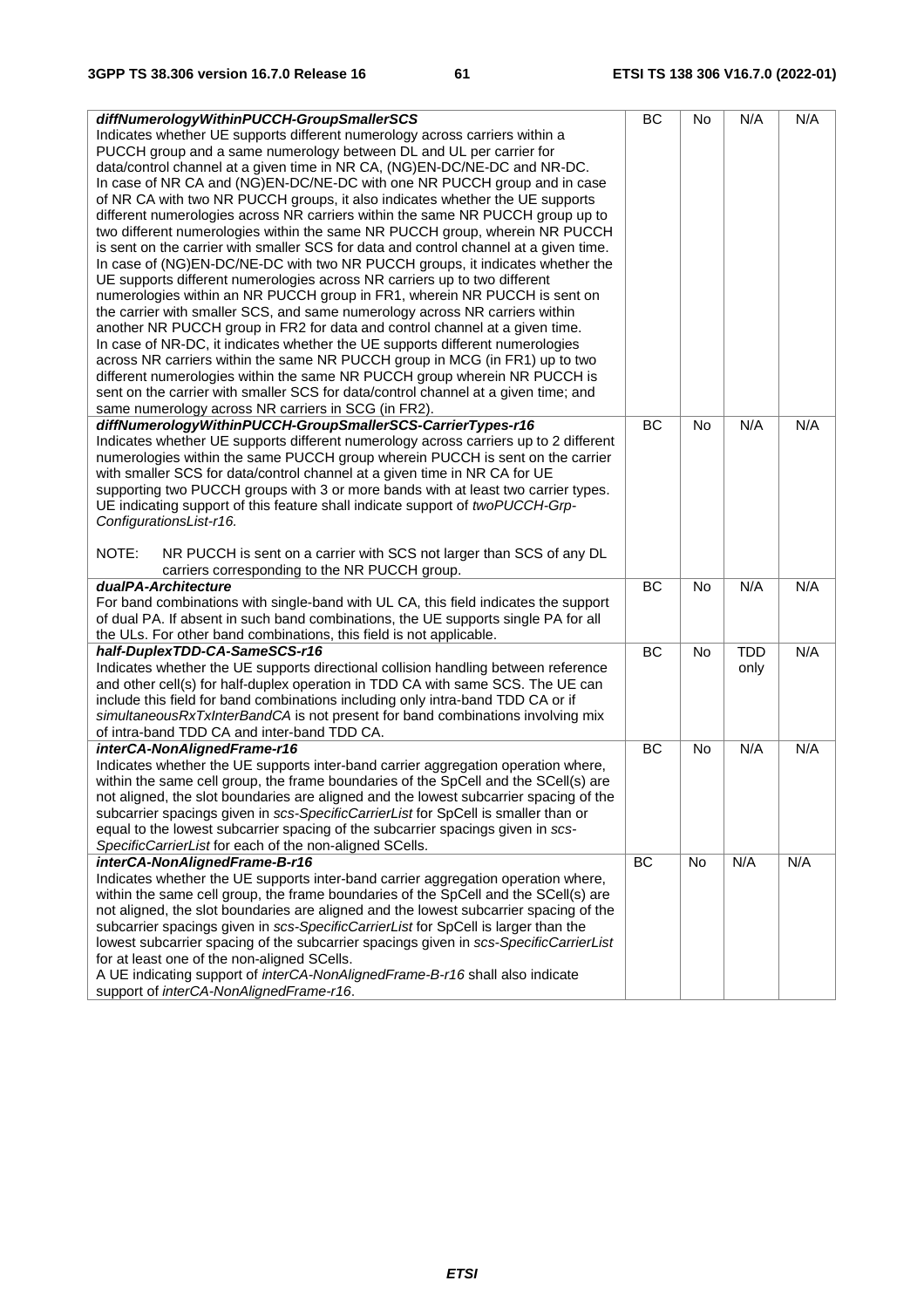| interFreqDAPS-r16                                                                                                                                     | BC | No        | N/A | N/A             |
|-------------------------------------------------------------------------------------------------------------------------------------------------------|----|-----------|-----|-----------------|
| Indicates whether the UE supports inter-frequency handover, e.g. support of                                                                           |    |           |     |                 |
| simultaneous DL reception of PDCCH and PDSCH from source and target cell. A                                                                           |    |           |     |                 |
| UE indicating this capability shall also support synchronous DAPS handover, and                                                                       |    |           |     |                 |
| single UL transmission for inter-frequency DAPS handover. The capability signalling                                                                   |    |           |     |                 |
| comprises of the following parameters:                                                                                                                |    |           |     |                 |
| interFreqAsyncDAPS-r16 indicates whether the UE supports asynchronous                                                                                 |    |           |     |                 |
| DAPS handover.                                                                                                                                        |    |           |     |                 |
| <i>interFreqDiffSCS-DAPS-r16</i> indicates whether the UE supports different SCSs                                                                     |    |           |     |                 |
| in source PCell and inter-frequency target PCell in DAPS handover. The UE                                                                             |    |           |     |                 |
| only includes this field if different SCSs can be supported in both UL and DL. If                                                                     |    |           |     |                 |
| absent, the UE does not support either UL or DL SCS being different in DAPS                                                                           |    |           |     |                 |
| handover.                                                                                                                                             |    |           |     |                 |
| interFreqMultiUL-TransmissionDAPS-r16 indicates whether the UE supports                                                                               |    |           |     |                 |
| simultaneous UL transmission in source PCell and target PCell during a DAPS                                                                           |    |           |     |                 |
| handover. The UE can include this field only if any of                                                                                                |    |           |     |                 |
| semiStaticPowerSharingDAPS-Mode1-r16, semiStaticPowerSharingDAPS-                                                                                     |    |           |     |                 |
| Mode2-r16 or dynamicPowersharingDAPS-r16 are included. Otherwise, the UE                                                                              |    |           |     |                 |
| does not include this field.                                                                                                                          |    |           |     |                 |
| interFreqSemiStaticPowerSharingDAPS-Mode1-r16 indicates whether the UE<br>$\overline{\phantom{0}}$                                                    |    |           |     |                 |
| supports semi-static UL power sharing mode 1 during DAPS handover between                                                                             |    |           |     |                 |
| source and target cells of same FR.                                                                                                                   |    |           |     |                 |
| interFreqSemiStaticPowerSharingDAPS-Mode2-r16 indicates whether the UE<br>$\qquad \qquad \blacksquare$                                                |    |           |     |                 |
| supports semi-static UL power sharing mode 2 during DAPS handover between                                                                             |    |           |     |                 |
| source and target cells of same FR. It is only applicable to DAPS Handover in                                                                         |    |           |     |                 |
| synchronous scenarios. The UE only includes this field if                                                                                             |    |           |     |                 |
| semiStaticPowerSharingDAPS-Mode1-r16 is included. Otherwise, the UE does                                                                              |    |           |     |                 |
| not include this field.                                                                                                                               |    |           |     |                 |
| interFreqDynamicPowersharingDAPS-r16 indicates the value of T offset (short<br>or long) that the UE supports for dynamic UL power sharing during DAPS |    |           |     |                 |
| handover between source and target cells of same FR. The UE only include                                                                              |    |           |     |                 |
| this field if semiStaticPowerSharingDAPS-Mode1-r16 is included. Otherwise,                                                                            |    |           |     |                 |
| the UE does not include this field.                                                                                                                   |    |           |     |                 |
| interFreqUL-TransCancellationDAPS-r16 indicates support of cancelling UL                                                                              |    |           |     |                 |
| transmission to the source PCell for inter-frequency DAPS handover.                                                                                   |    |           |     |                 |
| intraBandFreqSeparationUL-AggBW-GapBW-r16                                                                                                             | BC | <b>No</b> | N/A | FR <sub>1</sub> |
| Indicates the UL frequency separation class between lower edge of lowest CC and                                                                       |    |           |     | only            |
| upper edge of highest CC of Intra-band UL non-contiguous CA, i.e. including both                                                                      |    |           |     |                 |
| the aggregated bandwidth and the gap bandwidth. 3 frequency separation classes                                                                        |    |           |     |                 |
| are introduced and the values are as follow:                                                                                                          |    |           |     |                 |
|                                                                                                                                                       |    |           |     |                 |
| class I: Non-contiguous CA separation class ≤ 100MHz                                                                                                  |    |           |     |                 |
| class II: 100MHz < Non-contiguous CA separation class≤ 200MHz                                                                                         |    |           |     |                 |
| class III: 200MHz < Non-contiguous CA separation class <600MHz                                                                                        |    |           |     |                 |
| jointSearchSpaceSwitchAcrossCells-r16                                                                                                                 | BC | No        | N/A | N/A             |
| Indicates whether the UE supports being configured with a group of cells and                                                                          |    |           |     |                 |
| switching search space set group jointly over these cells. If the UE supports this                                                                    |    |           |     |                 |
| feature, the UE needs to report searchSpaceSwitchWithDCI-r16 or<br>searchSpaceSwitchWithoutDCI-r16.                                                   |    |           |     |                 |
| maxUpTo3Diff-NumerologiesConfigSinglePUCCH-grp-r16                                                                                                    | ВC | No        | N/A | N/A             |
| Indicates the UE support of up to 3 different numerologies in the same PUCCH                                                                          |    |           |     |                 |
| group where UE is not configured with two NR PUCCH groups by indicating one or                                                                        |    |           |     |                 |
| multiple NR carrier types {FR1 licensed TDD (fr1-NonSharedTDD-r16), FR1                                                                               |    |           |     |                 |
| unlicensed TDD (fr1-SharedTDD-r16), FR1 licensed FDD (fr1-NonSharedFDD-r16),                                                                          |    |           |     |                 |
| FR2(fr2-r16)} that can transmit the PUCCH for NR part of (NG)EN-DC, NE-DC and                                                                         |    |           |     |                 |
| NR-CA.                                                                                                                                                |    |           |     |                 |
|                                                                                                                                                       |    |           |     |                 |
| NOTE:<br>When the carrier type of NUL is indicated for PUCCH transmission                                                                             |    |           |     |                 |
| location, the SUL in the same cell as in the NUL can also be configured                                                                               |    |           |     |                 |
| for PUCCH transmission.                                                                                                                               |    |           |     |                 |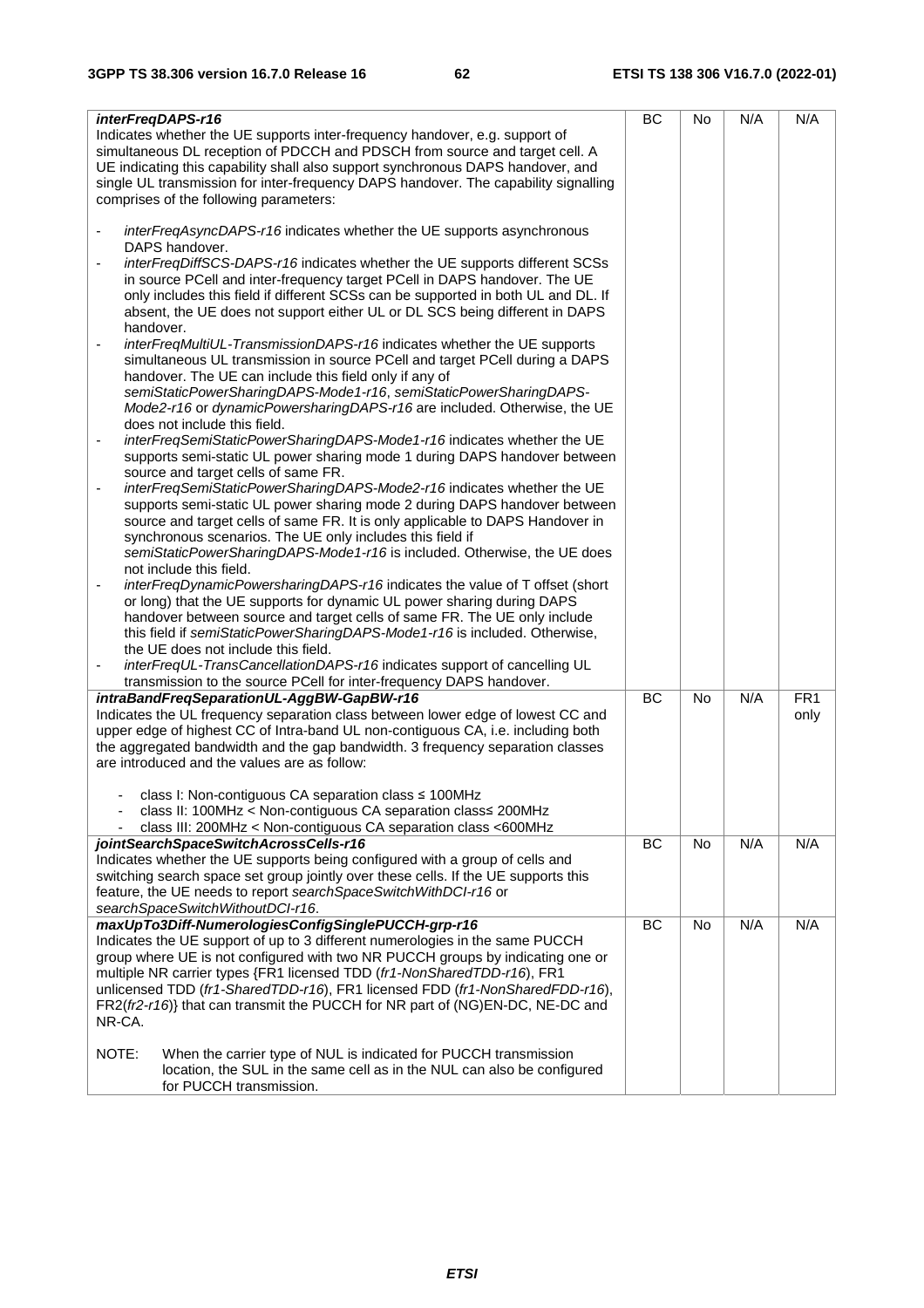| maxUpTo4Diff-NumerologiesConfigSinglePUCCH-grp-r16<br>Indicates the UE support of up to 4 different numerologies in the same PUCCH<br>group where UE is not configured with two NR PUCCH groups by indicating one or<br>multiple the NR carrier types {FR1 licensed TDD (fr1-NonSharedTDD-r16), FR1<br>unlicensed TDD (fr1-SharedTDD-r16), FR1 licensed FDD (fr1-NonSharedFDD-r16),<br>FR2(fr2-r16)} that can transmit the PUCCH for NR part of (NG)EN-DC, NE-DC and<br>NR-CA.                                                                                                                                                                                                                                                                                   | <b>BC</b> | <b>No</b> | N/A | N/A |
|------------------------------------------------------------------------------------------------------------------------------------------------------------------------------------------------------------------------------------------------------------------------------------------------------------------------------------------------------------------------------------------------------------------------------------------------------------------------------------------------------------------------------------------------------------------------------------------------------------------------------------------------------------------------------------------------------------------------------------------------------------------|-----------|-----------|-----|-----|
| NOTE:<br>When the carrier type of NUL is indicated for PUCCH transmission<br>location, the SUL in the same cell as in the NUL can also be configured<br>for PUCCH transmission.                                                                                                                                                                                                                                                                                                                                                                                                                                                                                                                                                                                  |           |           |     |     |
| msgA-SUL-r16<br>Indicates whether the UE supports MSGA transmission in a band combination<br>including SUL. A UE supporting this feature shall also indicate support of<br>twoStepRACH-r16.                                                                                                                                                                                                                                                                                                                                                                                                                                                                                                                                                                      | BC        | <b>No</b> | N/A | N/A |
| parallelTxMsgA-SRS-PUCCH-PUSCH-r16<br>Indicates whether the UE supports parallel transmission of MsgA and SRS/<br>PUCCH/ PUSCH across CCs in an inter-band CA band combination. A UE<br>supporting this feature shall also indicate support of parallelTxPRACH-SRS-<br>PUCCH-PUSCH.                                                                                                                                                                                                                                                                                                                                                                                                                                                                              | BC        | <b>No</b> | N/A | N/A |
| parallelTxSRS-PUCCH-PUSCH<br>Indicates whether the UE supports parallel transmission of SRS and PUCCH/<br>PUSCH across CCs in an inter-band CA band combination.                                                                                                                                                                                                                                                                                                                                                                                                                                                                                                                                                                                                 | <b>BC</b> | No        | N/A | N/A |
| parallelTxPRACH-SRS-PUCCH-PUSCH<br>Indicates whether the UE supports parallel transmission of PRACH and<br>SRS/PUCCH/PUSCH across CCs in an inter-band CA band combination.                                                                                                                                                                                                                                                                                                                                                                                                                                                                                                                                                                                      | <b>BC</b> | <b>No</b> | N/A | N/A |
| pdcch-BlindDetectionCA-Mixed-r16<br>This field indicates mixed operation of two variants of the number of blind detections<br>in case of CA. UE indicating support of this feature shall also indicate support of<br>pdcch-MonitoringMixed-r16.                                                                                                                                                                                                                                                                                                                                                                                                                                                                                                                  | BC        | <b>No</b> | N/A | N/A |
| pdcch-BlindDetectionCA-Mixed-NonAlignedSpan-r16<br>This field indicates mixed operation of two variants of the number of blind detections<br>in case of CA when the UE supports aligned span and non-aligned span. In the<br>case of non-aligned span, when the configured number of CCs with Rel-16 PDCCH<br>monitoring is larger than the UE reported value, PDCCH monitoring occasion(s)<br>should be configured only on same symbol(s) every slot. UE indicating support of<br>this feature shall also indicate support of pdcch-MonitoringMixed-r16. The minimum<br>of the summation of capability on the number of CCs with Rel-15 PDCCH<br>monitoring capability and the capability on the number of CCs with Rel-16 PDCCH<br>monitoring capability is 3. | BC        | <b>No</b> | N/A | N/A |
| pdcch-BlindDetectionMCG-UE-r16, pdcch-BlindDetectionSCG-UE-r16<br>This field indicates the number of blind detections supported for MCG and SCG,<br>respectively.<br>If a UE supports pdcch-MonitoringCA-r16 or pdcch-MonitoringCA-NonAlighedSpan-<br>r16, then the capability defined by pdcch-MonitoringCA-r16 or pdcch-MonitoringCA-<br>NonAlighedSpan-r16 is applied to the feature.                                                                                                                                                                                                                                                                                                                                                                         | <b>BC</b> | No        | N/A | N/A |
| pdcch-BlindDetectionMCG-UE-Mixed-r16, pdcch-BlindDetectionSCG-UE-<br>Mixed-r16<br>This field indicates mixed operation of two variants of the number of blind detections<br>supported for MCG and SCG, respectively.<br>If a UE supports pdcch-BlindDetectionCA-Mixed-r16 or pdcch-BlindDetectionCA-<br>Mixed-NonAlignedSpan-r16, then the capability defined by pdcch-<br>BlindDetectionCA-Mixed-r16 or pdcch-BlindDetectionCA-Mixed-NonAlignedSpan-<br>r16 is applied to the feature.                                                                                                                                                                                                                                                                          | BC        | No        | N/A | N/A |
| pdcch-MonitoringCA-r16<br>Indicates the number of CCs for monitoring a maximum number of blind detections<br>and non-overlapped CCEs per span when configured with DL CA with Rel-16<br>PDCCH monitoring capability on all the serving cells. This field also indicates<br>supported span arrangement for CA. A UE that supports this feature shall also<br>support pdcch-Monitoring-r16. UE indicating support of this feature shall also<br>indicate support of pdcch-Monitoring-r16.                                                                                                                                                                                                                                                                          | <b>BC</b> | No        | N/A | N/A |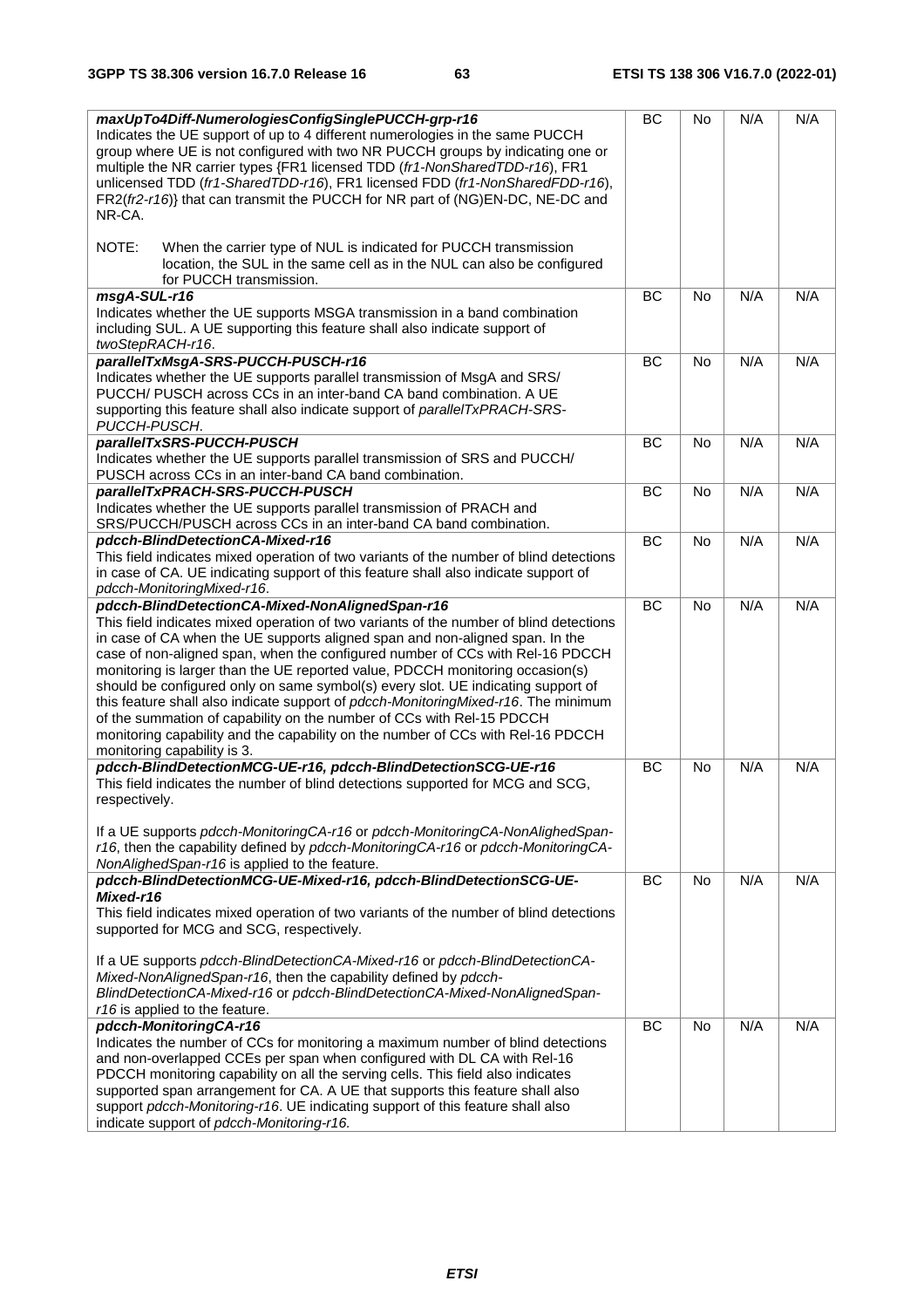| pdcch-MonitoringCA-NonAlignedSpan-r16<br>Indicates the number of CCs for monitoring a maximum number of blind detections<br>and non-overlapped CCEs per span when configured with DL CA with Rel-16<br>PDCCH monitoring capability on all the serving cells in the case UE supports<br>aligned span and non-aligned span. In the case of non-aligned span, when the                                                                                                                                                                                                                                                                                                                                                                                                                                                    | BC | No        | N/A | N/A |
|------------------------------------------------------------------------------------------------------------------------------------------------------------------------------------------------------------------------------------------------------------------------------------------------------------------------------------------------------------------------------------------------------------------------------------------------------------------------------------------------------------------------------------------------------------------------------------------------------------------------------------------------------------------------------------------------------------------------------------------------------------------------------------------------------------------------|----|-----------|-----|-----|
| configured number of CCs with Rel-16 PDCCH monitoring is larger than the UE<br>reported value and PDCCH monitoring occasion(s) should be configured only on<br>same symbol(s) every slot. UE indicating support of this feature shall also indicate<br>support of pdcch-Monitoring-r16.                                                                                                                                                                                                                                                                                                                                                                                                                                                                                                                                |    |           |     |     |
| scellDormancyWithinActiveTime-r16<br>Indicates whether the UE supports SCell dormancy indication received on SPCell<br>with DCI format 0_1/1_1 sent within the active time as defined in clause 10.3 of TS<br>38.213 [11]. If the UE indicates the support of this, the UE supports one dormant<br>BWP and at least one non-dormant BWP per carrier. To support more than one<br>non-dormant BWP in a carrier, the UE indicates support of upto4 in bwp-<br>SameNumerology or upto4 in bwp-DiffNumerology. One dormant BWP and one<br>non-dormant BWP are UE specific BWPs even for UEs not supporting bwp-<br>SameNumerology.                                                                                                                                                                                         | BC | <b>No</b> | N/A | N/A |
| scellDormancyOutsideActiveTime-r16<br>Indicates whether the UE supports SCell dormancy indication received on SPCell<br>using DCI format 2_6 sent outside the active time as defined in clause 10.3 of TS<br>38.213 [11]. A UE supporting this feature shall also indicate support of power saving<br>DRX adaptation using drx-Adaptation-r16 and shall also support one dormant BWP<br>and at least one non-dormant BWP per carrier. To support more than one non-<br>dormant BWP in a carrier, the UE indicates support of upto4 in bwp-<br>SameNumerology or upto4 in bwp-DiffNumerology. One dormant BWP and one<br>non-dormant BWP are UE specific BWPs even for UEs not supporting bwp-<br>SameNumerology.                                                                                                       | BC | No        | N/A | N/A |
| simultaneousCSI-ReportsAIICC<br>Indicates whether the UE supports CSI report framework and the number of CSI<br>report(s) which the UE can simultaneously process across all CCs, and across<br>MCG and SCG in case of NR-DC. The CSI report comprises periodic, semi-<br>persistent and aperiodic CSI and any latency classes and codebook types. The CSI<br>report in simultaneousCSI-ReportsAllCC includes the beam report and CSI report.<br>This parameter may further limit simultaneousCSI-ReportsPerCC in MIMO-<br>ParametersPerBand and Phy-ParametersFRX-Diff for each band in a given band<br>combination.                                                                                                                                                                                                  | BC | Yes       | N/A | N/A |
| simul-SRS-Trans-BC-r16<br>Indicates the number of SRS resources for positioning on a symbol for a given band<br>combination. The UE can include this field only if the UE supports srs-<br>PosResources-r16. Otherwise, the UE does not include this field;<br>NOTE 1: For single-band band combinations, it defines the capability for intra-<br>band CA, and for band combinations with at least two bands, it defines<br>the capability for inter-band carrier aggregation.<br>NOTE 2: if the UE does not indicate this capability for a band combination, the UE<br>does not support the feature in this band combination.                                                                                                                                                                                         | BC | <b>No</b> | N/A | N/A |
| simul-SRS-MIMO-Trans-BC-r16<br>Indicates the number of SRS resources for positioning and SRS resource for MIMO<br>on a symbol for a given BC. The UE can include this field only if the UE supports<br>srs-PosResources-r16. Otherwise, the UE does not include this field.<br>NOTE 1: If UE reports 2 for the candidate value, it means both the number of SRS<br>resource for positioning and SRS resource for MIMO equals to 1.<br>NOTE 2: For single-band band combinations, it defines the capability for intra-<br>band carrier aggregation, and for band combinations with at least two<br>bands, it defines the capability for inter-band carrier aggregation.<br>NOTE 3: if the UE does not indicate this capability for a band combination, the UE<br>does not support the feature in this band combination. | BC | No        | N/A | N/A |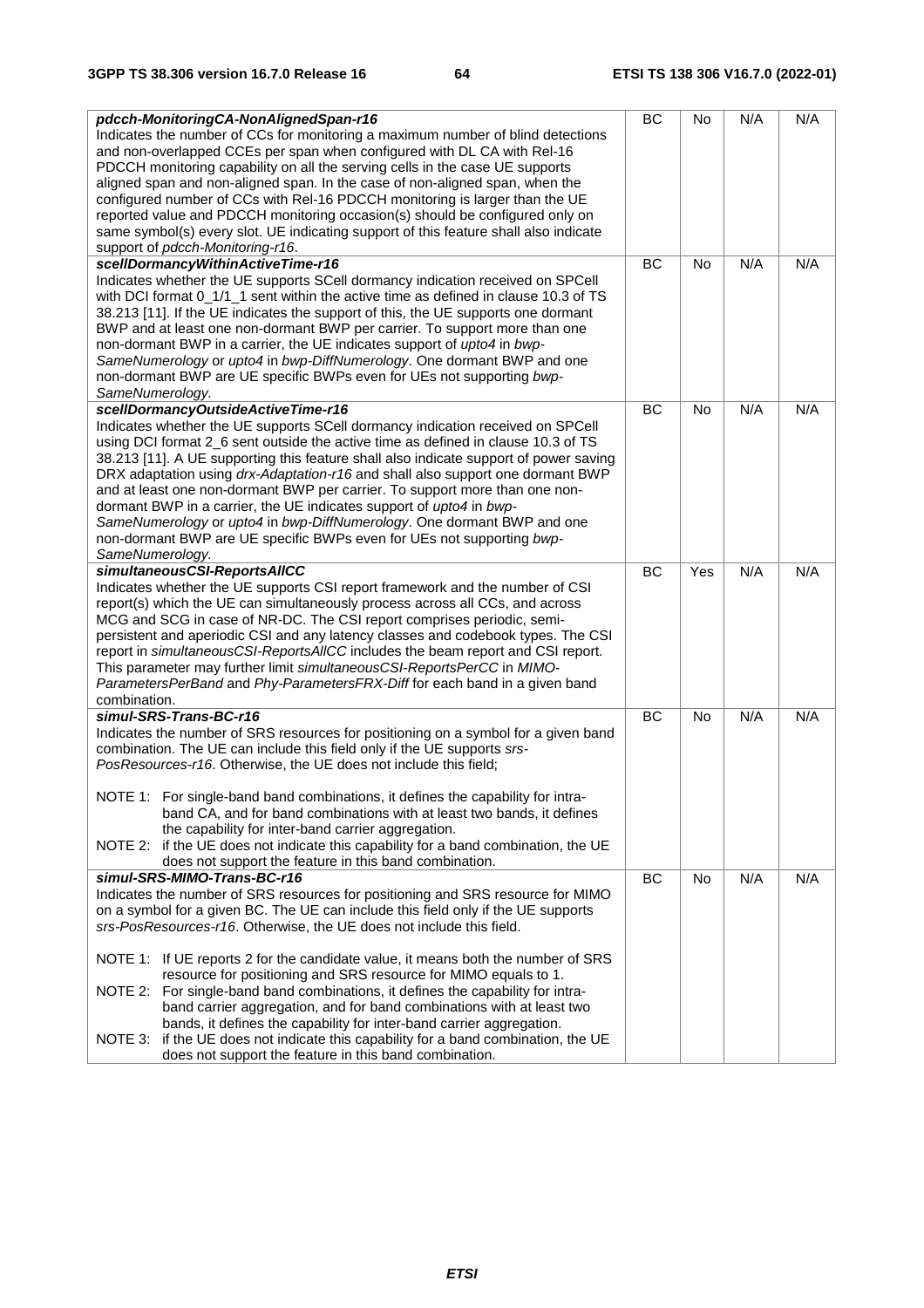| simulTX-SRS-AntSwitchingInterBandUL-CA-r16<br>Indicates whether the UE support simultaneous transmission of SRS on different<br>CCs for inter-band UL CA. The UE indicating support of this feature shall include at<br>least one of the following capabilities:<br>supportSRS-xTyR-xLessThanY-r16 indicates support transmission of SRS<br>for xTyR (x <y) and="" antenna="" based="" bm="" cb="" for="" ncb="" on<br="" srs="" switching="">different CCs in overlapped symbol(s) for inter-band UL CA.<br/>supportSRS-xTyR-xEqualToY-r16 indicates support transmission of SRS for<br/>xTyR (x=y) based antenna switching and SRS for CB/NCB/BM on different<br/>CCs in overlapped symbol(s) for inter-band UL CA.<br/>supportSRS-AntennaSwitching-r16 Indicates whether the UE support<br/>simultaneous transmission of SRS for antenna switching on different CCs in<br/>overlapped symbol(s) for inter-band UL CA.</y)>                                                                                                                                                                                                                                                                                                                                                                          | <b>BC</b> | No        | N/A | N/A |
|--------------------------------------------------------------------------------------------------------------------------------------------------------------------------------------------------------------------------------------------------------------------------------------------------------------------------------------------------------------------------------------------------------------------------------------------------------------------------------------------------------------------------------------------------------------------------------------------------------------------------------------------------------------------------------------------------------------------------------------------------------------------------------------------------------------------------------------------------------------------------------------------------------------------------------------------------------------------------------------------------------------------------------------------------------------------------------------------------------------------------------------------------------------------------------------------------------------------------------------------------------------------------------------------------------|-----------|-----------|-----|-----|
| NOTE:<br>For simultaneously antenna switching and antenna switching SRS in<br>inter-band CAs with bands whose UL are switched together according to<br>the reported supportSRS-AntennaSwitching-r16, the UE expects the<br>same configuration of xTyR across the different CCs and the SRS<br>resources overlapped in time domain from UE perspective are from the<br>same UE antenna ports.                                                                                                                                                                                                                                                                                                                                                                                                                                                                                                                                                                                                                                                                                                                                                                                                                                                                                                           |           |           |     |     |
| simultaneousRxTxInterBandCA<br>Indicates whether the UE supports simultaneous transmission and reception in<br>TDD-TDD and TDD-FDD inter-band NR CA. If this field is included in ca-<br>ParametersNR-ForDC, it indicates the UE supports simultaneous transmission and<br>reception between any UL/DL band pair within a cell group and across MCG and<br>SCG in TDD-TDD and TDD-FDD inter-band NR-DC. It is mandatory for certain<br>TDD-FDD and TDD-TDD band combinations defined in TS 38.101-1 [2], TS 38.101-<br>2 [3] and TS 38.101-3 [4].                                                                                                                                                                                                                                                                                                                                                                                                                                                                                                                                                                                                                                                                                                                                                      | <b>BC</b> | <b>CY</b> | N/A | N/A |
| simultaneousRxTxInterBandCAPerBandPair<br>Indicates whether the UE supports simultaneous transmission and reception in<br>TDD-TDD and TDD-FDD inter-band NR CA for each band pair in the band<br>combination.<br>Encoded as a bitmap with size L $*(L - 1) / 2$ , and bit N (leftmost bit is indexed as bit<br>0) is set to "1" if the UE supports simultaneous transmission and reception for band<br>pair $(x, y)$ , where L is the number of band entries in the band combination, x and y<br>are the indices of the band entry in the band combination (the first band entry is<br>indexed as 0), $x < y$ , and $N = x*(2^*L - x - 1)/2 + y - x - 1$ .<br>If this field is included in ca-ParametersNR-ForDC, each bit of this field indicates<br>whether the UE supports simultaneous transmission and reception between each<br>band pair, within a cell group and across MCG and SCG in TDD-TDD and TDD-<br>FDD inter-band NR-DC.<br>The UE does not include this field if the UE supports simultaneous transmission and<br>reception for all band pairs in the band combination (in which case<br>simultaneousRxTxInterBandCA is included) or does not support for any band pair in<br>the band combination. The UE shall consistently set the bits which correspond to<br>the same band pair. | <b>BC</b> | <b>No</b> | N/A | N/A |
| simultaneousRxTxSUL<br>Indicates whether the UE supports simultaneous reception and transmission for a<br>NR band combination including SUL. Mandatory/Optional support depends on band<br>combination and captured in TS 38.101-1 [2].                                                                                                                                                                                                                                                                                                                                                                                                                                                                                                                                                                                                                                                                                                                                                                                                                                                                                                                                                                                                                                                                | BC        | CY        | N/A | N/A |
| simultaneousRxTxSULPerBandPair<br>Indicates whether the UE supports simultaneous reception and transmission for a<br>NR band combination including SUL for each band pair in the band combination.<br>Encoded in the same manner as simultaneous RxTxInterBandCAPerBandPair.<br>The UE does not include this field if the UE supports simultaneous transmission and<br>reception for all band pairs in the band combination (in which case<br>simultaneousRxTxSUL is included) or does not support for any band pair in the<br>band combination. The UE shall consistently set the bits which correspond to the<br>same band pair.                                                                                                                                                                                                                                                                                                                                                                                                                                                                                                                                                                                                                                                                     | <b>BC</b> | <b>No</b> | N/A | N/A |
| simultaneousSRS-AssocCSI-RS-AIICC<br>Indicates support of CSI-RS processing framework for SRS and the number of SRS<br>resources that the UE can process simultaneously across all CCs, and across MCG<br>and SCG in case of NR-DC, including periodic, aperiodic and semi-persistent SRS.<br>This parameter may further limit simultaneousSRS-AssocCSI-RS-PerCC in MIMO-<br>ParametersPerBand and Phy-ParametersFRX-Diff for each band in a given band<br>combination.                                                                                                                                                                                                                                                                                                                                                                                                                                                                                                                                                                                                                                                                                                                                                                                                                                | <b>BC</b> | No        | N/A | N/A |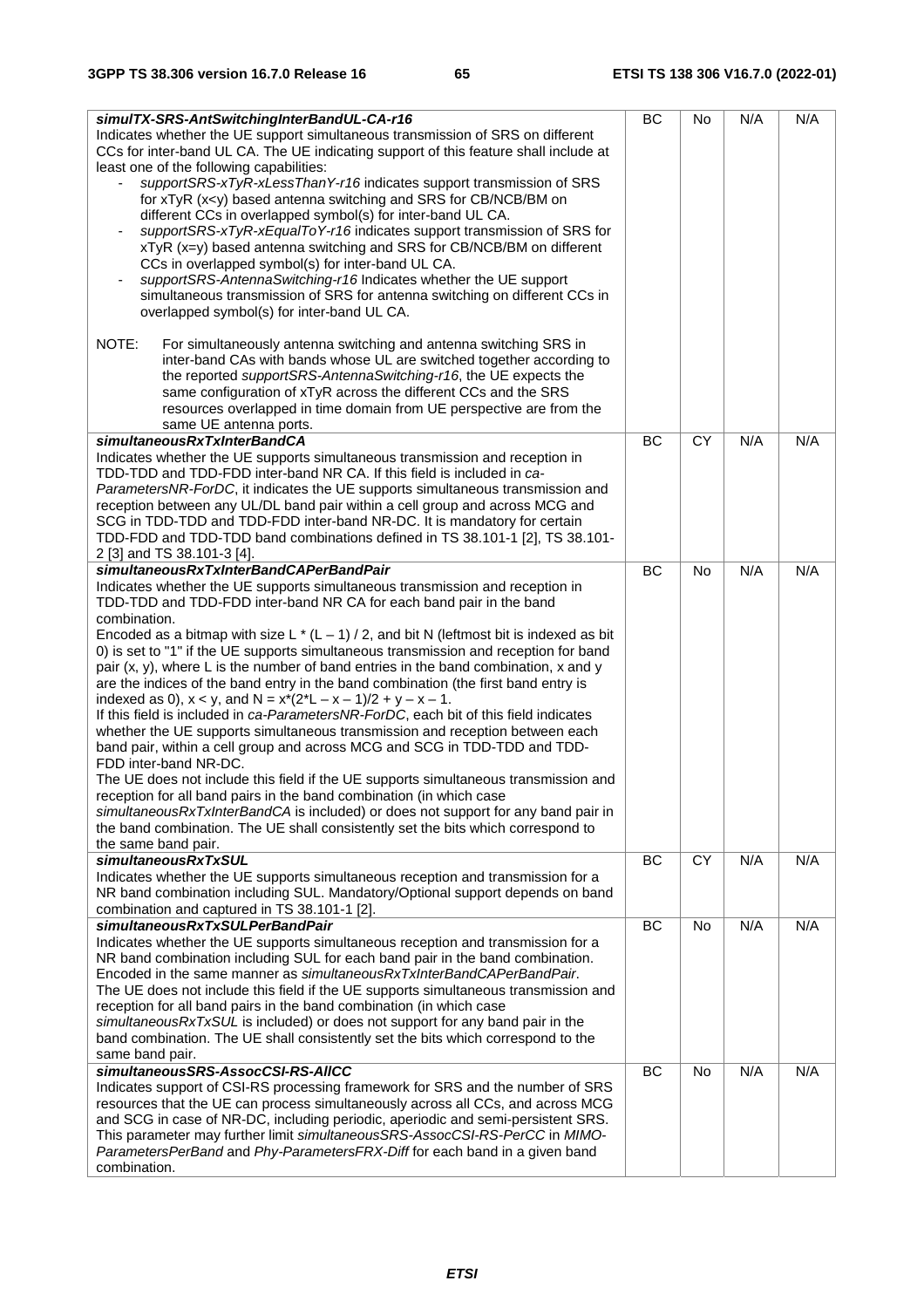| supportedCSI-RS-ResourceListAlt-r16<br>Indicates the list of supported CSI-RS resources across all bands in a band<br>combination by referring to <i>codebookVariantsList</i> . The following parameters are<br>included in codebookVariantsList for each code book type:<br>maxNumberTxPortsPerResource indicates the maximum number of Tx ports<br>$\overline{\phantom{a}}$<br>in a resource across all bands within a band combination;<br>maxNumberResourcesPerBand indicates the maximum number of resources<br>across all CCs within a band combination, simultaneously;<br>totalNumberTxPortsPerBand indicates the total number of Tx ports across all<br>CCs within a band combination, simultaneously.<br>For each band in a band combination, supported values for these three parameters<br>are determined in conjunction with supportedCSI-RS-ResourceListAlt reported in<br>MIMO-ParametersPerBand. | BC | No        | N/A | N/A |
|------------------------------------------------------------------------------------------------------------------------------------------------------------------------------------------------------------------------------------------------------------------------------------------------------------------------------------------------------------------------------------------------------------------------------------------------------------------------------------------------------------------------------------------------------------------------------------------------------------------------------------------------------------------------------------------------------------------------------------------------------------------------------------------------------------------------------------------------------------------------------------------------------------------|----|-----------|-----|-----|
| Defines the number of timing advance groups supported by the UE. It is applied to<br>NR CA, NR-DC, (NG)EN-DC/NE-DC and DAPS handover. For (NG)EN-DC/NE-DC,<br>it indicates number of TAGs only for NR CG. The number of TAGs for the LTE MCG<br>is signalled by existing LTE TAG capability signalling. For NR CA/NR-DC band<br>combination, if the band combination comprised of more than one band entry (i.e.,<br>inter-band or intra-band non-contiguous band combination), it indicates that different                                                                                                                                                                                                                                                                                                                                                                                                      |    |           |     |     |
| timing advances on different band entries are supported. If absent, the UE supports<br>only one TAG for the NR part. It is mandatory for the UE to support more than one<br>TAG for NR-DC and it is mandatory for the UE to support 2 TAGs for inter-<br>frequency DAPS. For the mixed inter-band and intra-band NR CA/NR-DC band<br>combination, if the network configures more non-contiguous UL serving cells than<br>the number of supported TAG, the UE only supports the configuration where all UL<br>CCs of the same frequency band are configured with the same Timing Advance<br>Group ID.                                                                                                                                                                                                                                                                                                             |    |           |     |     |
| twoPUCCH-Grp-ConfigurationsList-r16                                                                                                                                                                                                                                                                                                                                                                                                                                                                                                                                                                                                                                                                                                                                                                                                                                                                              | BC | <b>No</b> | N/A | N/A |
| Indicates one or multiple of supported configuration(s) of {primary PUCCH group<br>config, secondary PUCCH group config} for the band combination where for each of<br>the supported configuration the carrier type(s) (FR1-NonSharedTDD, FR1-<br>Shared TDD, FR1-Non Shared FDD, FR2) that can be mapped to a PUCCH group<br>and also the carrier types that can be configured with PUCCH transmission for<br>primary PUCCH group and secondary PUCCH group for NR-CA band combination<br>with 3 or more bands. The capability signalling of each primary or secondary<br>PUCCH group configuration comprises of the following parameters:<br>pucch-GroupMapping-r16 indicates the PUCCH group(s) that a carrier type<br>can be mapped to.<br>pucch-TX-r16 indicates the PUCCH group(s) that a carrier type can be<br>configured for PUCCH transmission                                                         |    |           |     |     |
| NOTE 1: For a band combination with SUL, the SUL band is counted as one of the<br>bands.                                                                                                                                                                                                                                                                                                                                                                                                                                                                                                                                                                                                                                                                                                                                                                                                                         |    |           |     |     |
| NOTE 2: For a band combination with SDL, the SDL band is counted as one of the<br>bands. SDL is indicated as 'FR1-NonSharedFDD' carrier type. Per UE<br>capabilities that are TDD only are not applicable to SDL.                                                                                                                                                                                                                                                                                                                                                                                                                                                                                                                                                                                                                                                                                                |    |           |     |     |
| NOTE 3: When the carrier type of NUL is indicated for PUCCH transmission<br>location, the SUL in the same cell as in the NUL can also be configured<br>for PUCCH transmission.                                                                                                                                                                                                                                                                                                                                                                                                                                                                                                                                                                                                                                                                                                                                   |    |           |     |     |
| NOTE 4: When the carrier type of NUL is indicated for one PUCCH group config,<br>the SUL in the same cell as in the NUL can also be configured for the<br>PUCCH group.<br>NOTE 5: If UE indicating this field does not support diffNumerologyAcrossPUCCH-                                                                                                                                                                                                                                                                                                                                                                                                                                                                                                                                                                                                                                                        |    |           |     |     |
| Group-CarrierTypes-r16, the UE can only be configured with the same                                                                                                                                                                                                                                                                                                                                                                                                                                                                                                                                                                                                                                                                                                                                                                                                                                              |    |           |     |     |
| SCS across NR PUCCH groups.                                                                                                                                                                                                                                                                                                                                                                                                                                                                                                                                                                                                                                                                                                                                                                                                                                                                                      |    |           |     |     |
| uplinkTxDC-TwoCarrierReport-r16                                                                                                                                                                                                                                                                                                                                                                                                                                                                                                                                                                                                                                                                                                                                                                                                                                                                                  | BC | No        | N/A | N/A |
| Indicates whether the UE supports the uplink Tx Direct Current subcarrier<br>location(s) reporting when configured with uplink CA with two carriers.                                                                                                                                                                                                                                                                                                                                                                                                                                                                                                                                                                                                                                                                                                                                                             |    |           |     |     |
| It is applicable only for (NG)EN-DC/NE-DC and NR CA where the NR has intra-                                                                                                                                                                                                                                                                                                                                                                                                                                                                                                                                                                                                                                                                                                                                                                                                                                      |    |           |     |     |
| band uplink CA with two uplink carriers.                                                                                                                                                                                                                                                                                                                                                                                                                                                                                                                                                                                                                                                                                                                                                                                                                                                                         |    |           |     |     |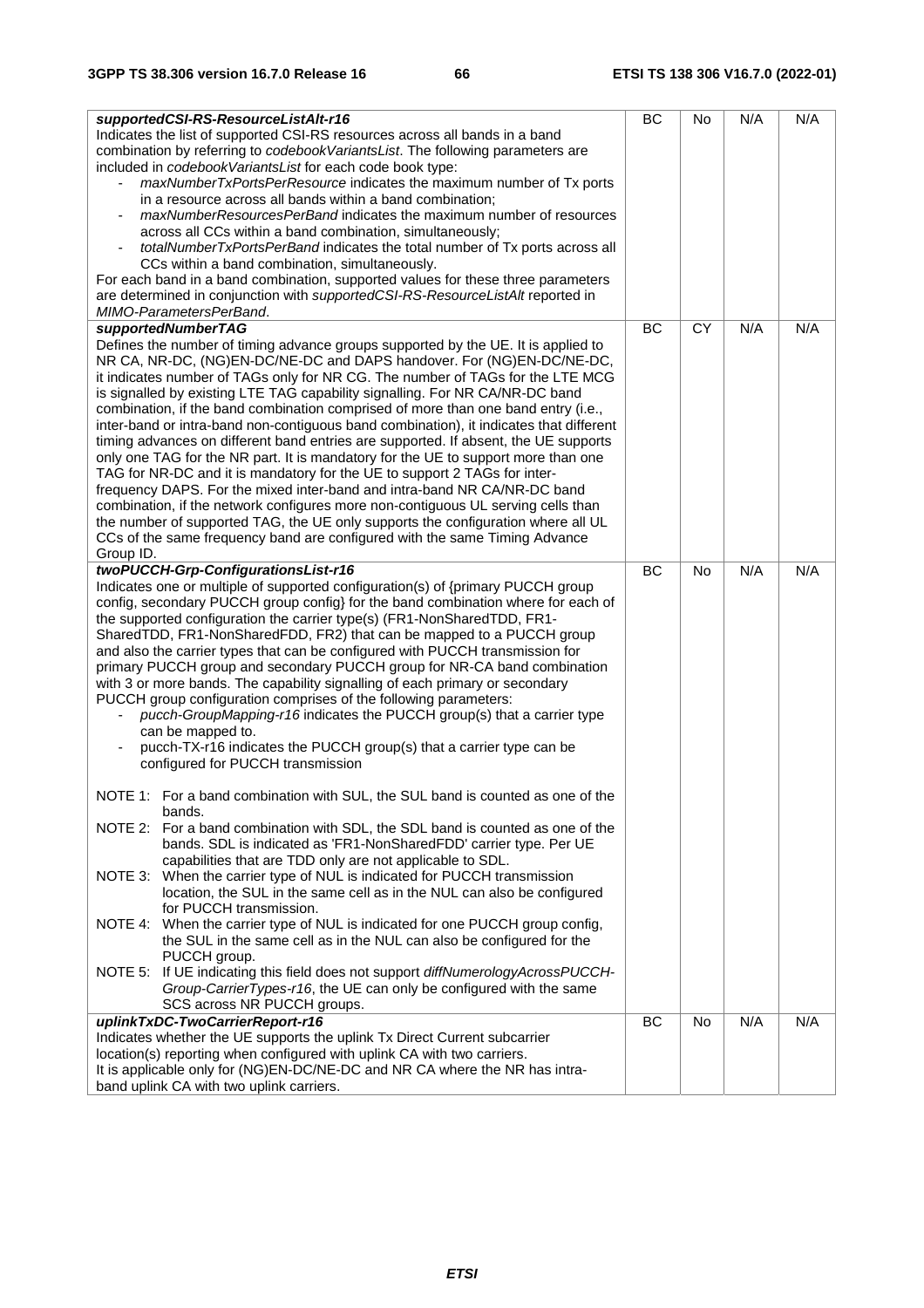4.2.7.5 *FeatureSetDownlink* parameters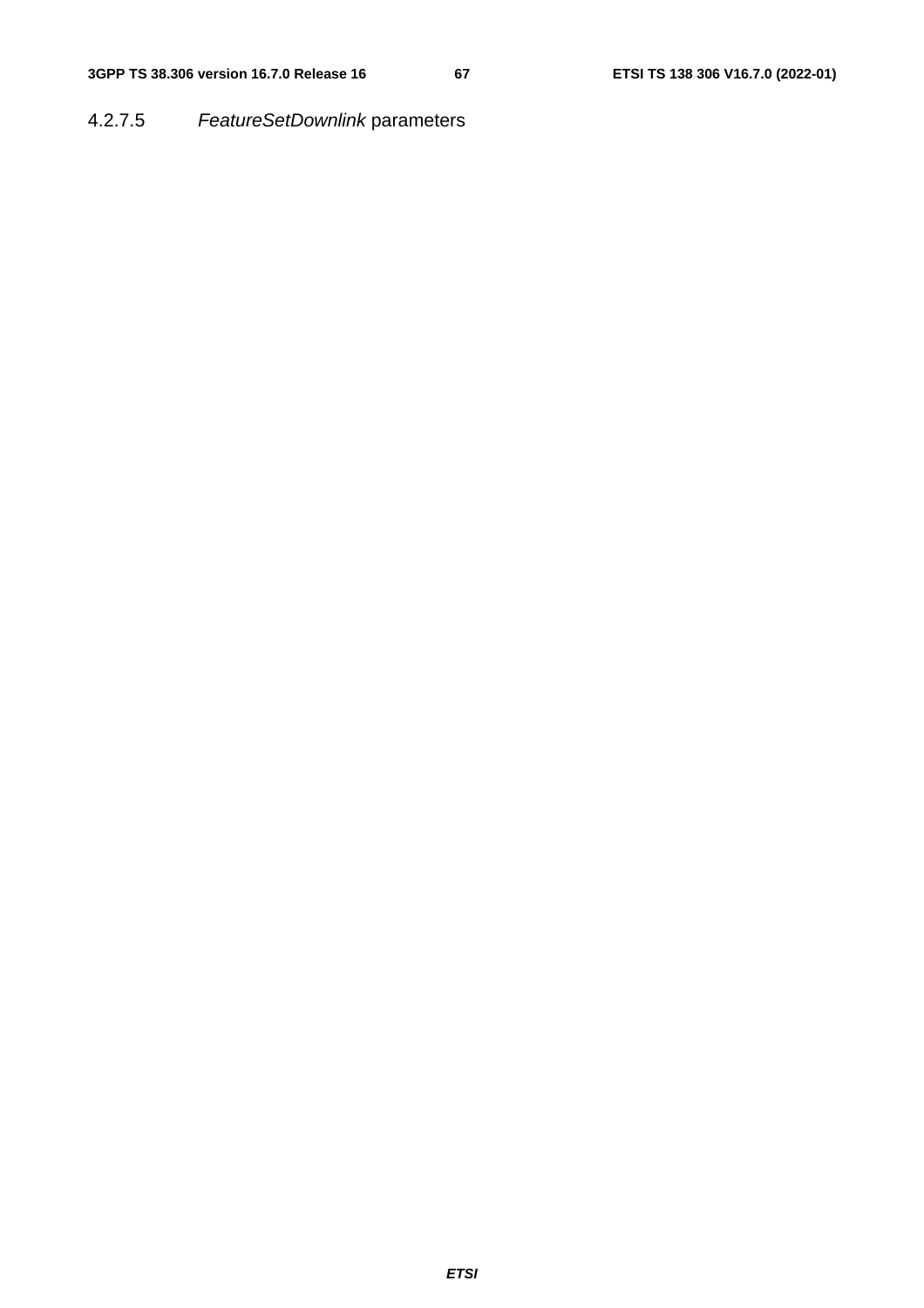| <b>Definitions for parameters</b>                                                                                                                                                                                                                                                                                                                                                                                                                                                                                                                                                                                                                                                                                                                                                                                                                                                                                                                                                                                                                                                                                                                              | Per       | М               | FDD-<br><b>TDD</b> | <b>FR1-</b><br>FR <sub>2</sub> |
|----------------------------------------------------------------------------------------------------------------------------------------------------------------------------------------------------------------------------------------------------------------------------------------------------------------------------------------------------------------------------------------------------------------------------------------------------------------------------------------------------------------------------------------------------------------------------------------------------------------------------------------------------------------------------------------------------------------------------------------------------------------------------------------------------------------------------------------------------------------------------------------------------------------------------------------------------------------------------------------------------------------------------------------------------------------------------------------------------------------------------------------------------------------|-----------|-----------------|--------------------|--------------------------------|
| additionalDMRS-DL-Alt                                                                                                                                                                                                                                                                                                                                                                                                                                                                                                                                                                                                                                                                                                                                                                                                                                                                                                                                                                                                                                                                                                                                          | <b>FS</b> | <b>No</b>       | <b>DIFF</b><br>N/A | <b>DIFF</b><br>FR <sub>1</sub> |
| Indicates whether the UE supports the alternative additional DMRS position for co-<br>existence with LTE CRS. It is applied to 15kHz SCS and one additional DMRS case<br>only.                                                                                                                                                                                                                                                                                                                                                                                                                                                                                                                                                                                                                                                                                                                                                                                                                                                                                                                                                                                 |           |                 |                    | only                           |
| cbgPDSCH-ProcessingType1-DifferentTB-PerSlot-r16<br>Defines whether the UE capable of processing time capability 1 supports CBG<br>based reception with one or with up to two or with up to four or with up to seven<br>unicast PDSCHs per slot per CC.                                                                                                                                                                                                                                                                                                                                                                                                                                                                                                                                                                                                                                                                                                                                                                                                                                                                                                        | <b>FS</b> | <b>No</b>       | N/A                | N/A                            |
| cbgPDSCH-ProcessingType2-DifferentTB-PerSlot-r16<br>Defines whether the UE capable of processing time capability 2 supports CBG<br>based reception with one or with up to two or with up to four or with up to seven<br>unicast PDSCHs per slot per CC.                                                                                                                                                                                                                                                                                                                                                                                                                                                                                                                                                                                                                                                                                                                                                                                                                                                                                                        | <b>FS</b> | <b>No</b>       | N/A                | N/A                            |
| crossCarrierSchedulingProcessing-DiffSCS-r16<br>Indicates the UE cross carrier scheduling processing capability for DL carrier<br>aggregation processing up to X unicast DCI scheduling for DL per scheduled CC. X<br>is based on pair of (scheduling CC SCS, scheduled CC SCS) where a pair of<br>$(15, 120)$ , $(15, 60)$ , $(30, 120)$ kHz SCS can have $X = \{1, 2, 4\}$ while a pair of $(15, 30)$ ,<br>$(30,60)$ , $(60,120)$ kHz SCS can have $X = \{2\}$ , and X applies per slot of scheduling<br>CC.                                                                                                                                                                                                                                                                                                                                                                                                                                                                                                                                                                                                                                                 | <b>FS</b> | No              | N/A                | N/A                            |
| csi-RS-MeasSCellWithoutSSB<br>Defines whether the UE can perform CSI-RSRP and CSI-RSRQ measurement as<br>specified in TS 38.215 [13], where CSI-RS resource is configured for a cell that<br>does not transmit SS/PBCH block. A UE that supports this feature shall also support<br>scellWithoutSSB.                                                                                                                                                                                                                                                                                                                                                                                                                                                                                                                                                                                                                                                                                                                                                                                                                                                           | <b>FS</b> | <b>No</b>       | N/A                | N/A                            |
| dl-MCS-TableAlt-DynamicIndication<br>Indicates whether the UE supports dynamic indication of MCS table for PDSCH.                                                                                                                                                                                                                                                                                                                                                                                                                                                                                                                                                                                                                                                                                                                                                                                                                                                                                                                                                                                                                                              | <b>FS</b> | No              | N/A                | N/A                            |
| featureSetListPerDownlinkCC<br>Indicates which features the UE supports on the individual DL carriers of the feature<br>set (and hence of a band entry that refer to the feature set) by<br>FeatureSetDownlinkPerCC-Id. The order of the elements in this list is not relevant,<br>i.e., the network may configure any of the carriers in accordance with any of the<br>FeatureSetDownlinkPerCC-Id in this list. A fallback per CC feature set resulting<br>from the reported feature set per DL CC is not signalled but the UE shall support it.                                                                                                                                                                                                                                                                                                                                                                                                                                                                                                                                                                                                              | <b>FS</b> | N/A             | N/A                | N/A                            |
| intraBandFreqSeparationDL, intraBandFreqSeparationDL-v1620<br>Indicates DL frequency separation class the UE supports, which indicates a<br>maximum frequency separation between lower edge of lowest CC and upper edge<br>of highest CC in a frequency band, for intra-band non-contiguous CA. The UE sets<br>the same value in the FeatureSetDownlink of each band entry within a band. The<br>values mhzX correspond to the values XMHz defined in TS 38.101-2 [3]. It is<br>mandatory to report for UE which supports DL intra-band non-contiguous CA in<br>FR <sub>2</sub> .<br>If the UE sets the field intraBandFreqSeparationDL-v1620 it shall set<br>intraBandFreqSeparationDL (without suffix) to the nearest smaller value.                                                                                                                                                                                                                                                                                                                                                                                                                         | <b>FS</b> | $\overline{CY}$ | N/A                | FR <sub>2</sub><br>only        |
| intraBandFreqSeparationDL-Only-r16<br>Indicates whether the UE supports frequency separation class of DL only extension.<br>If present, the field extends the maximum frequency separation between the lower<br>edge of lowest CC and the upper edge of highest CC in a frequency band that the<br>UE supports according to intraBandFreqSeparationDL. The frequency range<br>extension is either above or below the frequency range indicated by<br>intraBandFreqSeparationDL and extends it in contiguous manner with no frequency<br>gap, and the network may configure contiguous or non-contiguous downlink serving<br>cells in that extended range. The UE sets the same value in the<br>FeatureSetDownlink of each band entry within a band. The values mhzX<br>correspond to the values XMHz defined in TS38.101-2 [3]. The sum<br>of intraBandFreqSeparationDL and intraBandFreqSeparationDL-Only shall<br>not exceed 2400 MHz. If the UE sets this field, the sum<br>of intraBandFreqSeparationDL and intraBandFreqSeparationDL-Only shall be larger<br>than 1400 MHz.<br>A UE supporting this feature shall also support intraBandFreqSeparationDL. | <b>FS</b> | <b>No</b>       | N/A                | FR <sub>2</sub><br>only        |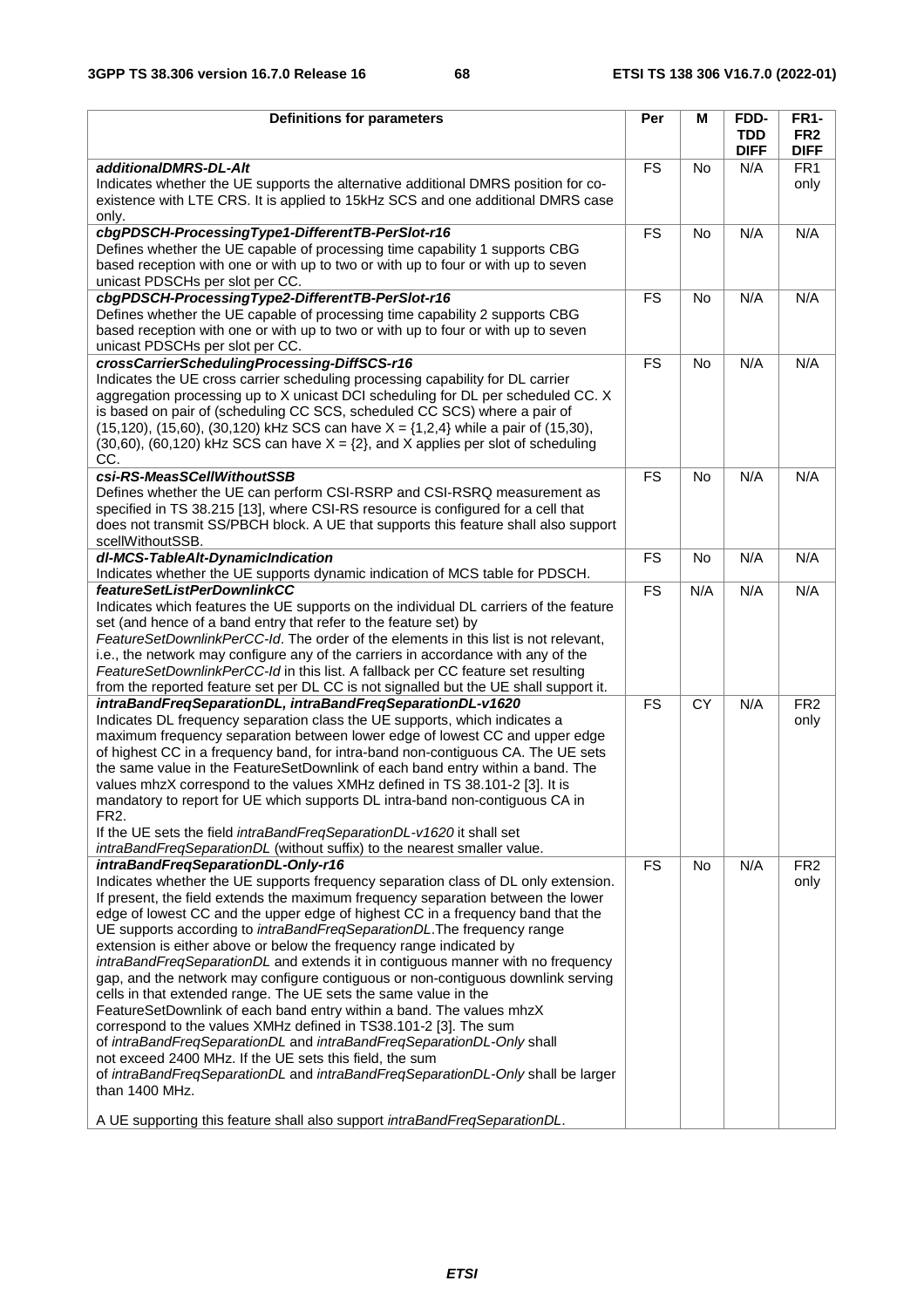| intraFreqDAPS-r16                                                                            | <b>FS</b> | No        | N/A | N/A |
|----------------------------------------------------------------------------------------------|-----------|-----------|-----|-----|
| Indicates whether UE supports intra-frequency DAPS handover, e.g. support of                 |           |           |     |     |
| simultaneous DL reception of PDCCH and PDSCH from source and target cell. A                  |           |           |     |     |
| UE indicating this capability shall also support synchronous DAPS handover, single           |           |           |     |     |
| UL transmission and cancelling UL transmission to the source cell for intra-                 |           |           |     |     |
|                                                                                              |           |           |     |     |
| frequency DAPS handover. The capability signalling comprises of the following                |           |           |     |     |
| parameters:                                                                                  |           |           |     |     |
| intraFreqAsyncDAPS-r16 indicates whether the UE supports asynchronous<br>$\blacksquare$      |           |           |     |     |
| DAPS handover.                                                                               |           |           |     |     |
| intraFreqDiffSCS-DAPS-r16 indicates whether the UE supports different                        |           |           |     |     |
|                                                                                              |           |           |     |     |
| SCSs in source PCell and intra-frequency target PCell in DAPS handover.                      |           |           |     |     |
| The UE only includes this field if different SCSs can be supported in both UL                |           |           |     |     |
| and DL. If absent, the UE does not support either UL or DL SCS being                         |           |           |     |     |
| different in DAPS handover.                                                                  |           |           |     |     |
| oneFL-DMRS-ThreeAdditionalDMRS-DL                                                            | <b>FS</b> | No        | N/A | N/A |
|                                                                                              |           |           |     |     |
| Defines whether the UE supports DM-RS pattern for DL transmission with 1 symbol              |           |           |     |     |
| front-loaded DM-RS with three additional DM-RS symbols.                                      |           |           |     |     |
| oneFL-DMRS-TwoAdditionalDMRS-DL                                                              | <b>FS</b> | Yes       | N/A | N/A |
| Defines support of DM-RS pattern for DL transmission with 1 symbol front-loaded              |           |           |     |     |
| DM-RS with 2 additional DM-RS symbols and more than 1 antenna ports.                         |           |           |     |     |
| pdcch-Monitoring-r16                                                                         | <b>FS</b> | No        | N/A | N/A |
|                                                                                              |           |           |     |     |
| Indicates whether the UE supports PDCCH search space monitoring occasions in                 |           |           |     |     |
| any symbol of the slot with minimum time separation between two consecutive                  |           |           |     |     |
| transmissions of PDCCH with span up to two OFDM symbols for two OFDM                         |           |           |     |     |
| symbols or span up to three OFDM symbols for four and seven OFDM symbols.                    |           |           |     |     |
| The different value can be reported for PDSCH processing type 1 and PDSCH                    |           |           |     |     |
|                                                                                              |           |           |     |     |
| processing type 2, respectively. For each sub-carrier spacing, the leading / leftmost        |           |           |     |     |
| bit (bit 0) corresponds to the supported value set $(X,Y)$ of $(7,3)$ . The next bit (bit 1) |           |           |     |     |
| corresponds to the supported value set $(X, Y)$ of $(4, 3)$ . The rightmost bit (bit 2)      |           |           |     |     |
| corresponds to the supported value set (X,Y) of (2,2).                                       |           |           |     |     |
| pdcch-MonitoringAnyOccasions                                                                 | <b>FS</b> | <b>No</b> | N/A | N/A |
|                                                                                              |           |           |     |     |
| Defines the supported PDCCH search space monitoring occasions. withoutDCI-gap                |           |           |     |     |
| indicates whether the UE supports PDCCH search space monitoring occasions in                 |           |           |     |     |
| any symbol of the slot for Type 1-PDCCH common search space configured by                    |           |           |     |     |
| dedicated RRC signaling, for a Type 3-PDCCH common search space, or for a UE-                |           |           |     |     |
| specific search space with the capability of supporting at least 44, 36, 22, and 20          |           |           |     |     |
|                                                                                              |           |           |     |     |
| blind decodes in a slot for 15 kHz, 30 kHz, 60kHz, and 120 kHz subcarrier spacing            |           |           |     |     |
| values respectively. with DCI-gap indicates whether the UE supports PDCCH search             |           |           |     |     |
| space monitoring occasions in any symbol of the slot with minimum time separation            |           |           |     |     |
| of two OFDM symbols for 15 kHz, four OFDM symbols for 30 kHz, seven OFDM                     |           |           |     |     |
| symbols for 60 kHz with NCP, and 14OFDM symbols for 120kHz between two                       |           |           |     |     |
| consecutive transmissions of PDCCH scrambled with C-RNTI, MCS-C-RNTI, or CS-                 |           |           |     |     |
|                                                                                              |           |           |     |     |
| RNTI for Type 1-PDCCH common search space configured by dedicated RRC                        |           |           |     |     |
| signaling, for a Type 3-PDCCH common search space, or for a UE-specific search               |           |           |     |     |
| space, with the capability of supporting at least 44, 36, 22, and 20 blind decodes in        |           |           |     |     |
| a slot for 15 kHz, 30 kHz, 60kHz, and 120 kHz subcarrier spacing values                      |           |           |     |     |
| respectively.                                                                                |           |           |     |     |
| pdcch-MonitoringAnyOccasionsWithSpanGap                                                      | <b>FS</b> | No        | N/A | N/A |
|                                                                                              |           |           |     |     |
| Indicates whether the UE supports PDCCH search space monitoring occasions in                 |           |           |     |     |
| any symbol of the slot with minimum time separation between two consecutive                  |           |           |     |     |
| transmissions of PDCCH with span up to two OFDM symbols for two OFDM                         |           |           |     |     |
| symbols or span up to three OFDM symbols for four and seven OFDM symbols.                    |           |           |     |     |
| Value set1 indicates the supported value set $(X,Y)$ is $(7,3)$ , value set2 indicates the   |           |           |     |     |
| supported value set $(X,Y)$ is $(4,3)$ and $(7,3)$ and value set 3 indicates the supported   |           |           |     |     |
| value set $(X,Y)$ is $(2,2)$ , $(4,3)$ and $(7,3)$ .                                         |           |           |     |     |
|                                                                                              |           |           |     |     |
| pdcch-MonitoringMixed-r16                                                                    | <b>FS</b> | No        | N/A | N/A |
| Indicates support of Rel-15 monitoring capability and pdcch-Monitoring-r16 on                |           |           |     |     |
| different serving cells.                                                                     |           |           |     |     |
| pdsch-ProcessingType1-DifferentTB-PerSlot                                                    | <b>FS</b> | No        | N/A | N/A |
| Defines whether the UE capable of processing time capability 1 supports reception            |           |           |     |     |
| of up to two, four or seven unicast PDSCHs for several transport blocks with                 |           |           |     |     |
|                                                                                              |           |           |     |     |
| PDSCH scrambled using C-RNTI, TC-RNTI, MCS-C-RNTI or CS-RNTI in one                          |           |           |     |     |
| serving cell within the same slot per CC that are multiplexed in time domain only.           |           |           |     |     |
|                                                                                              |           |           |     |     |
| NOTE:<br>PDSCH(s) for Msg.4 is included.                                                     |           |           |     |     |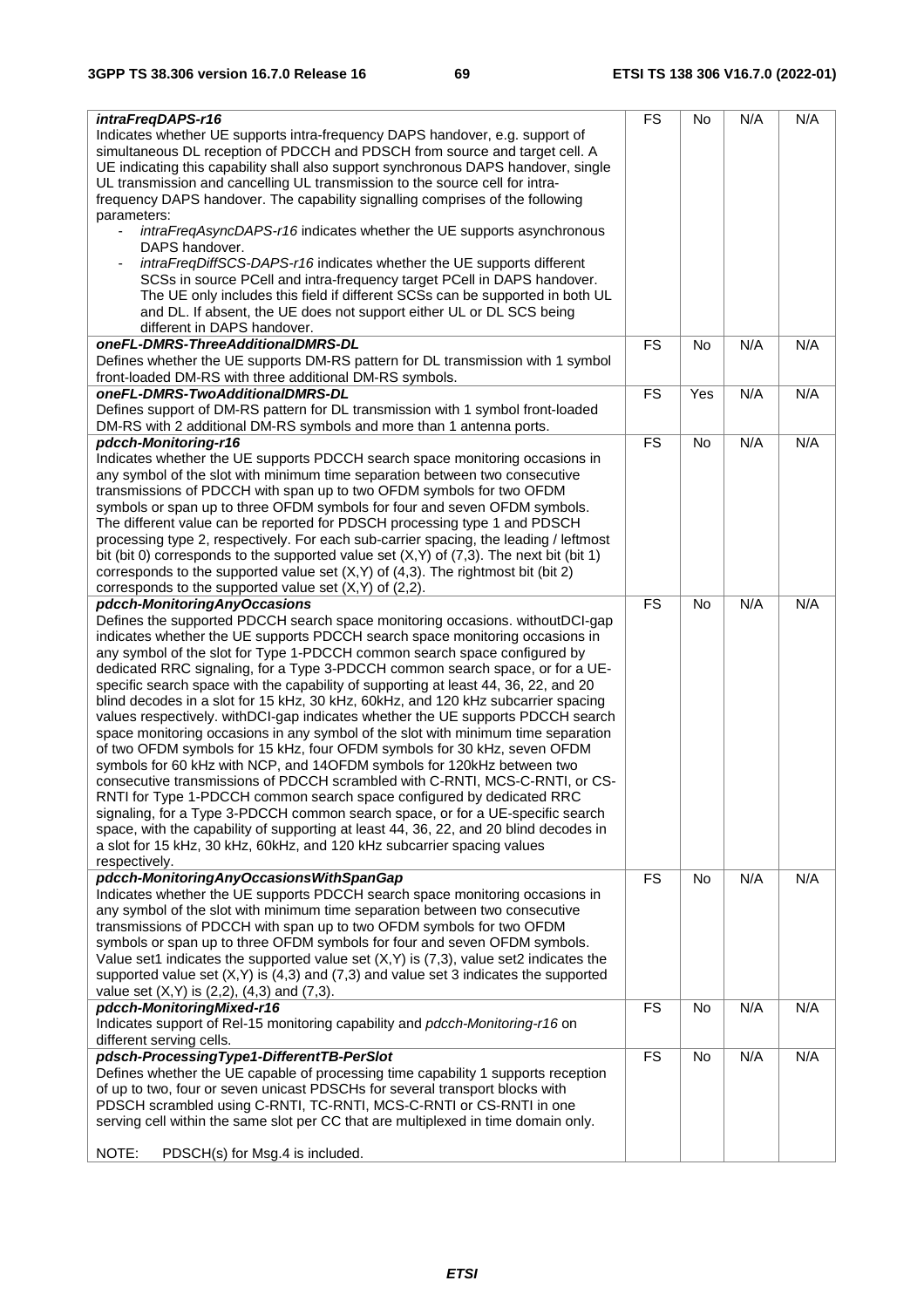| pdsch-ProcessingType2                                                                    | <b>FS</b> | No        | N/A | FR <sub>1</sub> |
|------------------------------------------------------------------------------------------|-----------|-----------|-----|-----------------|
| Indicates whether the UE supports PDSCH processing capability 2. The UE                  |           |           |     | only            |
| supports it only if all serving cells are self-scheduled and if all serving cells in one |           |           |     |                 |
| band on which the network configured processing Type2 use the same subcarrier            |           |           |     |                 |
|                                                                                          |           |           |     |                 |
| spacing. This capability signalling comprises the following parameters for each sub-     |           |           |     |                 |
| carrier spacing supported by the UE.                                                     |           |           |     |                 |
| fallback indicates whether the UE supports PDSCH processing capability 2                 |           |           |     |                 |
| when the number of configured carriers is larger than numberOfCarriers for a             |           |           |     |                 |
| reported value of differentTB-PerSlot. If fallback = 'sc', UE supports                   |           |           |     |                 |
| capability 2 processing time on lowest cell index among the configured                   |           |           |     |                 |
| carriers in the band where the value is reported, if fallback = 'cap1-only', UE          |           |           |     |                 |
| supports only capability 1, in the band where the value is reported;                     |           |           |     |                 |
|                                                                                          |           |           |     |                 |
| differentTB-PerSlot indicates whether the UE supports processing type 2 for              |           |           |     |                 |
| 1, 2, 4 and/or 7 unicast PDSCHs for different transport blocks per slot per              |           |           |     |                 |
| CC; and if so, it indicates up to which number of CA serving cells the UE                |           |           |     |                 |
| supports that number of unicast PDSCHs for different TBs. The UE shall                   |           |           |     |                 |
| include at least one of numberOfCarriers for 1, 2, 4 or 7 transport blocks per           |           |           |     |                 |
| slot in this field if pdsch-Processing Type2 is indicated.                               |           |           |     |                 |
|                                                                                          |           |           |     |                 |
| pdsch-ProcessingType2-Limited                                                            | <b>FS</b> | <b>No</b> | N/A | FR <sub>1</sub> |
| Indicates whether the UE supports PDSCH processing capability 2 with scheduling          |           |           |     | only            |
| limitation for SCS 30kHz. This capability signalling comprises the following             |           |           |     |                 |
| parameter.                                                                               |           |           |     |                 |
| differentTB-PerSlot-SCS-30kHz indicates the number of different TBs per                  |           |           |     |                 |
| slot.                                                                                    |           |           |     |                 |
| The UE supports this limited processing capability 2 only if:                            |           |           |     |                 |
| 1) One carrier is configured in the band, independent of the number of carriers          |           |           |     |                 |
| configured in the other bands;                                                           |           |           |     |                 |
|                                                                                          |           |           |     |                 |
| 2) The maximum bandwidth of PDSCH is 136 PRBs;                                           |           |           |     |                 |
|                                                                                          |           |           |     |                 |
| 3) N1 based on Table 5.3-2 of TS 38.214 [12] for SCS 30 kHz.                             |           |           |     |                 |
| pdsch-SeparationWithGap                                                                  | <b>FS</b> | <b>No</b> | N/A | N/A             |
| Indicates whether the UE supports separation of two unicast PDSCHs with a gap,           |           |           |     |                 |
| applicable to Sub-carrier spacings of 30 kHz and 60 kHz only. For any two                |           |           |     |                 |
| consecutive slots n and n+1, if there are more than 1 unicast PDSCH in either slot,      |           |           |     |                 |
| the minimum time separation between starting time of any two unicast PDSCHs              |           |           |     |                 |
| within the duration of these slots is 4 OFDM symbols for 30kHz and 7 OFDM                |           |           |     |                 |
| symbols for 60kHz.                                                                       |           |           |     |                 |
| scalingFactor                                                                            | <b>FS</b> | <b>No</b> | N/A | N/A             |
| Indicates the scaling factor to be applied to the band in the max data rate              |           |           |     |                 |
| calculation as defined in 4.1.2. Value f0p4 indicates the scaling factor 0.4, f0p75      |           |           |     |                 |
| indicates 0.75, and so on. If absent, the scaling factor 1 is applied to the band in the |           |           |     |                 |
| max data rate calculation.                                                               |           |           |     |                 |
| scellWithoutSSB                                                                          | <b>FS</b> | CY        | N/A | N/A             |
| Defines whether the UE supports configuration of SCell that does not transmit            |           |           |     |                 |
| SS/PBCH block. This is conditionally mandatory with capability signalling for intra-     |           |           |     |                 |
| band CA but not supported for inter-band CA.                                             |           |           |     |                 |
| searchSpaceSharingCA-DL                                                                  | <b>FS</b> | No        | N/A | N/A             |
| Defines whether the UE supports DL PDCCH search space sharing for carrier                |           |           |     |                 |
| aggregation operation.                                                                   |           |           |     |                 |
| singleDCI-SDM-scheme-r16                                                                 | <b>FS</b> | No        | N/A | N/A             |
| Indicates whether the UE supports single DCI based spatial division multiplexing         |           |           |     |                 |
| scheme.                                                                                  |           |           |     |                 |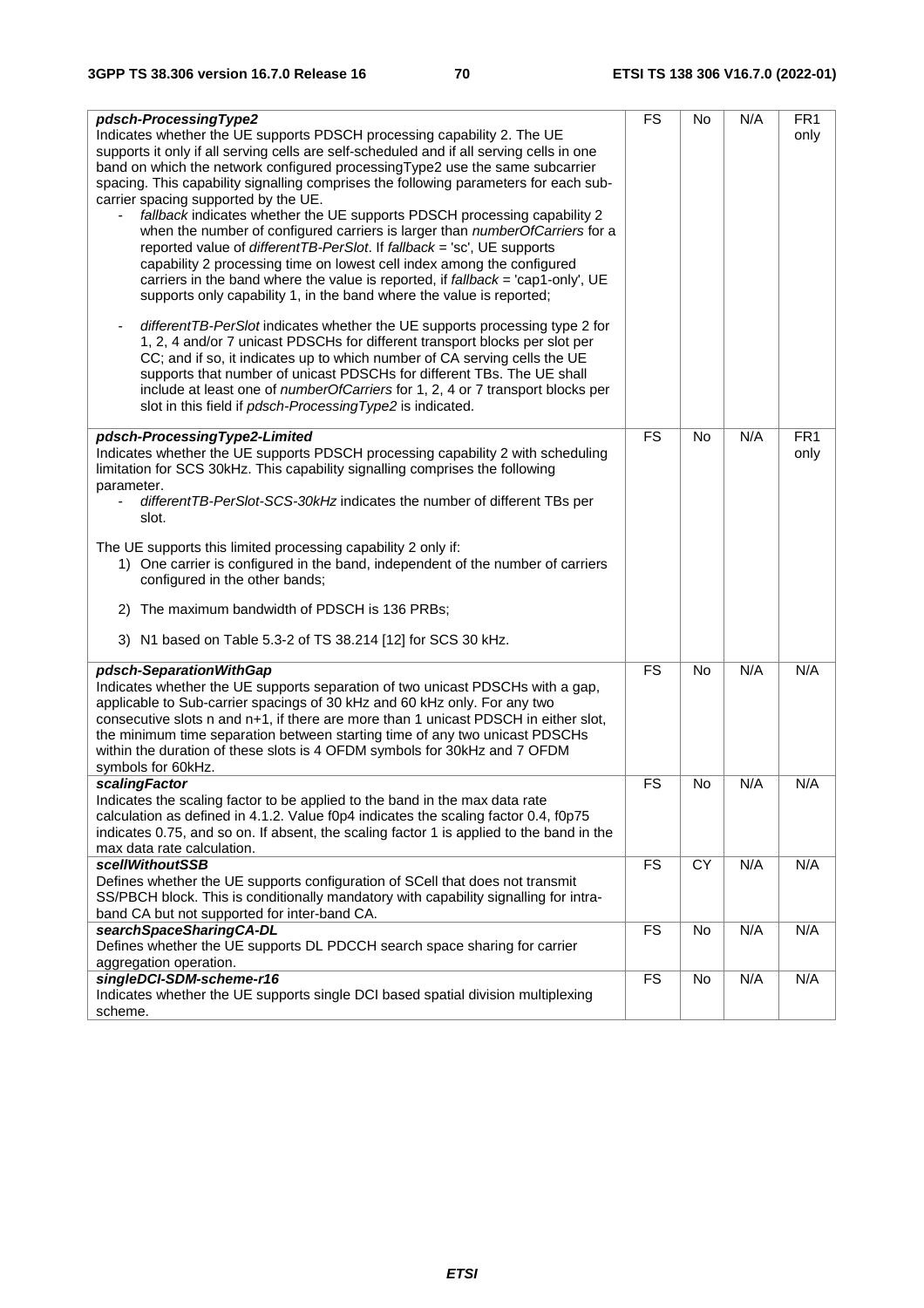| supportedSRS-Resources<br>Defines support of SRS resources for SRS carrier switching for a band without<br>associated FeatureSetuplink. The capability signalling comprising indication of:<br>maxNumberAperiodicSRS-PerBWP indicates supported maximum number<br>of aperiodic SRS resources that can be configured for the UE per each BWP                                                                                                                                                                                   | <b>FS</b>       | <b>FD</b> | N/A | N/A                     |
|-------------------------------------------------------------------------------------------------------------------------------------------------------------------------------------------------------------------------------------------------------------------------------------------------------------------------------------------------------------------------------------------------------------------------------------------------------------------------------------------------------------------------------|-----------------|-----------|-----|-------------------------|
| maxNumberAperiodicSRS-PerBWP-PerSlot indicates supported maximum<br>number of aperiodic SRS resources per slot in the BWP                                                                                                                                                                                                                                                                                                                                                                                                     |                 |           |     |                         |
| maxNumberPeriodicSRS-PerBWP indicates supported maximum number of<br>periodic SRS resources per BWP                                                                                                                                                                                                                                                                                                                                                                                                                           |                 |           |     |                         |
| maxNumberPeriodicSRS-PerBWP-PerSlot indicates supported maximum<br>number of periodic SRS resources per slot in the BWP                                                                                                                                                                                                                                                                                                                                                                                                       |                 |           |     |                         |
| maxNumberSemiPersistentSRS-PerBWP indicate supported maximum<br>number of semi-persistent SRS resources that can be configured for the UE<br>per each BWP                                                                                                                                                                                                                                                                                                                                                                     |                 |           |     |                         |
| maxNumberSemiPersistentSRS-PerBWP-PerSlot indicates supported<br>maximum number of semi-persistent SRS resources per slot in the BWP                                                                                                                                                                                                                                                                                                                                                                                          |                 |           |     |                         |
| maxNumberSRS-Ports-PerResource indicates supported maximum number<br>of SRS antenna port per each SRS resource                                                                                                                                                                                                                                                                                                                                                                                                                |                 |           |     |                         |
| If the UE indicates the support of srs-CarrierSwitch for this band and this field is<br>absent, the UE supports one periodic, one aperiodic, no semi-persistent SRS<br>resources per BWP per slot and one SRS antenna port per SRS resource.                                                                                                                                                                                                                                                                                  |                 |           |     |                         |
| timeDurationForQCL<br>Defines minimum number of OFDM symbols required by the UE to perform PDCCH<br>reception and applying spatial QCL information received in DCI for PDSCH<br>processing as described in TS 38.214 [12] clause 5.1.5. The number of OFDM<br>symbols is measured from the end of the last symbol of the PDCCH reception to the<br>start of the first symbol of the PDSCH reception. UE shall indicate one value of the<br>minimum number of OFDM symbols per each subcarrier spacing of 60kHz and<br>120kHz. | $\overline{FS}$ | Yes       | N/A | FR <sub>2</sub><br>only |
| twoFL-DMRS-TwoAdditionalDMRS-DL<br>Defines whether the UE supports DM-RS pattern for DL transmission with 2                                                                                                                                                                                                                                                                                                                                                                                                                   | FS              | No        | N/A | N/A                     |
| symbols front-loaded DM-RS with one additional 2 symbols DM-RS.<br>$type1-3-CSS$<br>Defines whether the UE is able to receive PDCCH in FR2 in a Type1-PDCCH<br>common search space configured by dedicated RRC signaling, in a Type3-PDCCH<br>common search space or a UE-specific search space if those are associated with a<br>CORESET with a duration of 3 symbols.                                                                                                                                                       | $\overline{FS}$ | Yes       | N/A | FR2<br>only             |
| ue-SpecificUL-DL-Assignment<br>Indicates whether the UE supports dynamic determination of UL and DL link<br>direction and slot format based on Layer 1 scheduling DCI and higher layer<br>configured parameter TDD-UL-DL-ConfigDedicated as specified in TS 38.213 [11].                                                                                                                                                                                                                                                      | <b>FS</b>       | No        | N/A | N/A                     |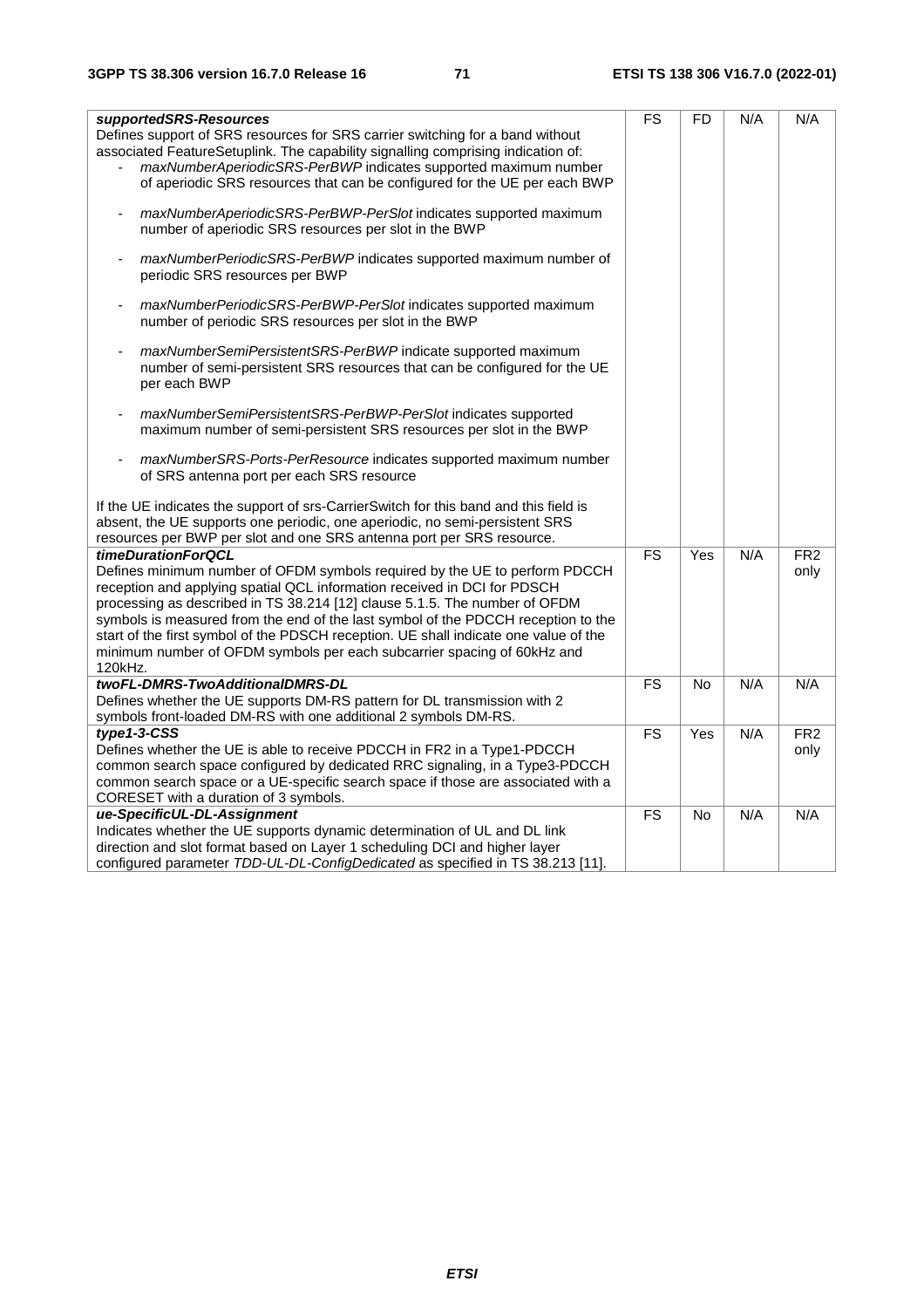4.2.7.6 *FeatureSetDownlinkPerCC* parameters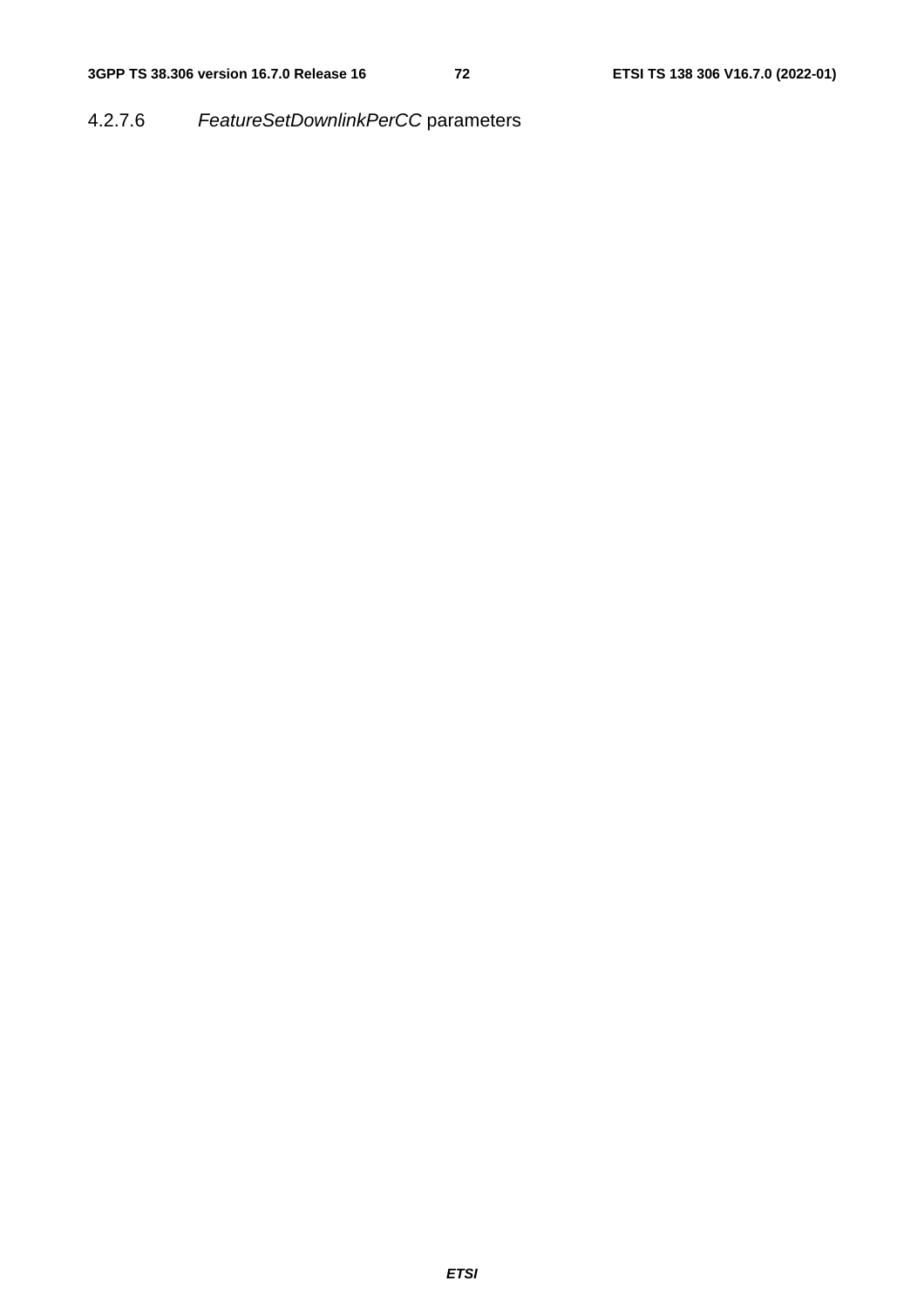| <b>Definitions for parameters</b>                                                                                                                                                                                                                                                                                                                                                                                                                                                                                                                                                                                                                                                                                                                                                                                                                                                                                                                                                                                                                                                                                                                                                                                                                                                                                                                                                                                                                                                                                                                                                                                                                                                                                                                                                                    | Per         | Μ         | FDD-<br><b>TDD</b> | <b>FR1-</b><br>FR <sub>2</sub> |
|------------------------------------------------------------------------------------------------------------------------------------------------------------------------------------------------------------------------------------------------------------------------------------------------------------------------------------------------------------------------------------------------------------------------------------------------------------------------------------------------------------------------------------------------------------------------------------------------------------------------------------------------------------------------------------------------------------------------------------------------------------------------------------------------------------------------------------------------------------------------------------------------------------------------------------------------------------------------------------------------------------------------------------------------------------------------------------------------------------------------------------------------------------------------------------------------------------------------------------------------------------------------------------------------------------------------------------------------------------------------------------------------------------------------------------------------------------------------------------------------------------------------------------------------------------------------------------------------------------------------------------------------------------------------------------------------------------------------------------------------------------------------------------------------------|-------------|-----------|--------------------|--------------------------------|
|                                                                                                                                                                                                                                                                                                                                                                                                                                                                                                                                                                                                                                                                                                                                                                                                                                                                                                                                                                                                                                                                                                                                                                                                                                                                                                                                                                                                                                                                                                                                                                                                                                                                                                                                                                                                      |             |           | <b>DIFF</b>        | <b>DIFF</b>                    |
| channelBW-90mhz<br>Indicates whether the UE supports the channel bandwidth of 90 MHz.<br>For FR1, the UE shall indicate support according to TS 38.101-1 [2], Table 5.3.5-1.                                                                                                                                                                                                                                                                                                                                                                                                                                                                                                                                                                                                                                                                                                                                                                                                                                                                                                                                                                                                                                                                                                                                                                                                                                                                                                                                                                                                                                                                                                                                                                                                                         | <b>FSPC</b> | <b>CY</b> | N/A                | FR <sub>1</sub><br>only        |
| maxNumberMIMO-LayersPDSCH<br>Defines the maximum number of spatial multiplexing layer(s) supported by the UE<br>for DL reception. For single CC standalone NR, it is mandatory with capability<br>signaling to support at least 4 MIMO layers in the bands where 4Rx is specified as<br>mandatory for the given UE and at least 2 MIMO layers in FR2. If absent, the UE<br>does not support MIMO on this carrier.                                                                                                                                                                                                                                                                                                                                                                                                                                                                                                                                                                                                                                                                                                                                                                                                                                                                                                                                                                                                                                                                                                                                                                                                                                                                                                                                                                                    | <b>FSPC</b> | <b>CY</b> | N/A                | N/A                            |
| multiDCI-MultiTRP-r16<br>Indicates whether the UE supports multi-DCI based multi-TRP and support of<br>fully/partially overlapping PDSCHs in time and non-overlapping in frequency. This<br>capability applies only to BWPs where two values of coresetPoolIndex are<br>configured. The capability signalling contains the following:<br>maxNumberCORESET-r16 indicates maximum number of CORESETs<br>configured per BWP per cell in addition to CORESET 0.<br>maxNumberCORESETPerPoolIndex-r16 indicates maximum number of<br>CORESETs configured per coresetPoolIndex per BWP per cell in addition to<br>CORESET 0.<br>maxNumberUnicastPDSCH-PerPool-r16 indicates maximum number of<br>unicast PDSCHs per coresetPoolIndex per slot.                                                                                                                                                                                                                                                                                                                                                                                                                                                                                                                                                                                                                                                                                                                                                                                                                                                                                                                                                                                                                                                              | <b>FSPC</b> | No        | N/A                | N/A                            |
| NOTE 1: A UE may assume that its maximum receive timing difference between<br>the DL transmissions from two TRPs is within a Cyclic Prefix.<br>NOTE 2: Processing capability 2 is not supported in any CC if at least one CC is<br>configured with two values of coresetPoolIndex.<br>If UE reports value N1 for maxNumberCORESET-r16, that means UE<br>NOTE 3:<br>supports up to min (N1+1, 5) CORESETs in total (including<br>CORESET#0) if there is CORESET#0, and supports maximal N1<br>CORESETs if there is no CORESET#0.<br>If UE reports value N2 for maxNumberCORESETPerPoolIndex-r16, that<br>NOTE 4:<br>means UE supports up to min (N2+1, 3) CORESETs in total (including<br>CORESET#0) for a TRP if there is CORESET#0, and supports maximal<br>N2 CORESETs for another TRP if there is no CORESET#0.                                                                                                                                                                                                                                                                                                                                                                                                                                                                                                                                                                                                                                                                                                                                                                                                                                                                                                                                                                                   |             |           |                    |                                |
| supportedBandwidthDL<br>Indicates maximum DL channel bandwidth supported for a given SCS that UE<br>supports within a single CC (and in case of intra-frequency DAPS handover for the<br>source and target cells), which is defined in Table 5.3.5-1 in TS 38.101-1 [2] for FR1<br>and Table 5.3.5-1 in TS 38.101-2 [3] for FR2.<br>For FR1, all the bandwidths listed in TS38.101-1 Table 5.3.5-1 for each band shall<br>be mandatory with a single CC unless indicated optional. For FR2, the set of<br>mandatory CBW is 50, 100, 200 MHz. When this field is included in a band<br>combination with a single band entry and a single CC entry (i.e. non-CA band<br>combination), the UE shall indicate the maximum channel bandwidth for the band<br>according to TS 38.101-1 [2] and TS 38.101-2 [3].<br>The UE may report a <i>supportedBandwidthDL</i> wider than the <i>channelBWs-DL</i> ; this<br>supportedBandwidthDL may not be included in the Table 5.3.5-1 of TS 38.101-<br>1[2]/TS 38.101-2[3] for the case that the UE is unable to report the actual supported<br>bandwidth according to the Table 5.3.5-1 of TS 38.101-1[2]/TS 38.101-2[3].<br>NOTE:<br>To determine whether the UE supports a channel bandwidth of 90 MHz,<br>the network may ignore this capability and validate instead the<br>channelBW-90mhz, the supportedBandwidthCombinationSet and the<br>supportedBandwidthCombinationSetIntraENDC. For serving cell(s) with<br>other channel bandwidths the network validates the channelBWs-DL, the<br>supportedBandwidthCombinationSet, the<br>supportedBandwidthCombinationSetIntraENDC, the<br>asymmetricBandwidthCombinationSet (for a band supporting asymmetric<br>channel bandwidth as defined in clause 5.3.6 of TS 38.101-1 [2]) and<br>supportedBandwidthDL. | <b>FSPC</b> | <b>CY</b> | N/A                | N/A                            |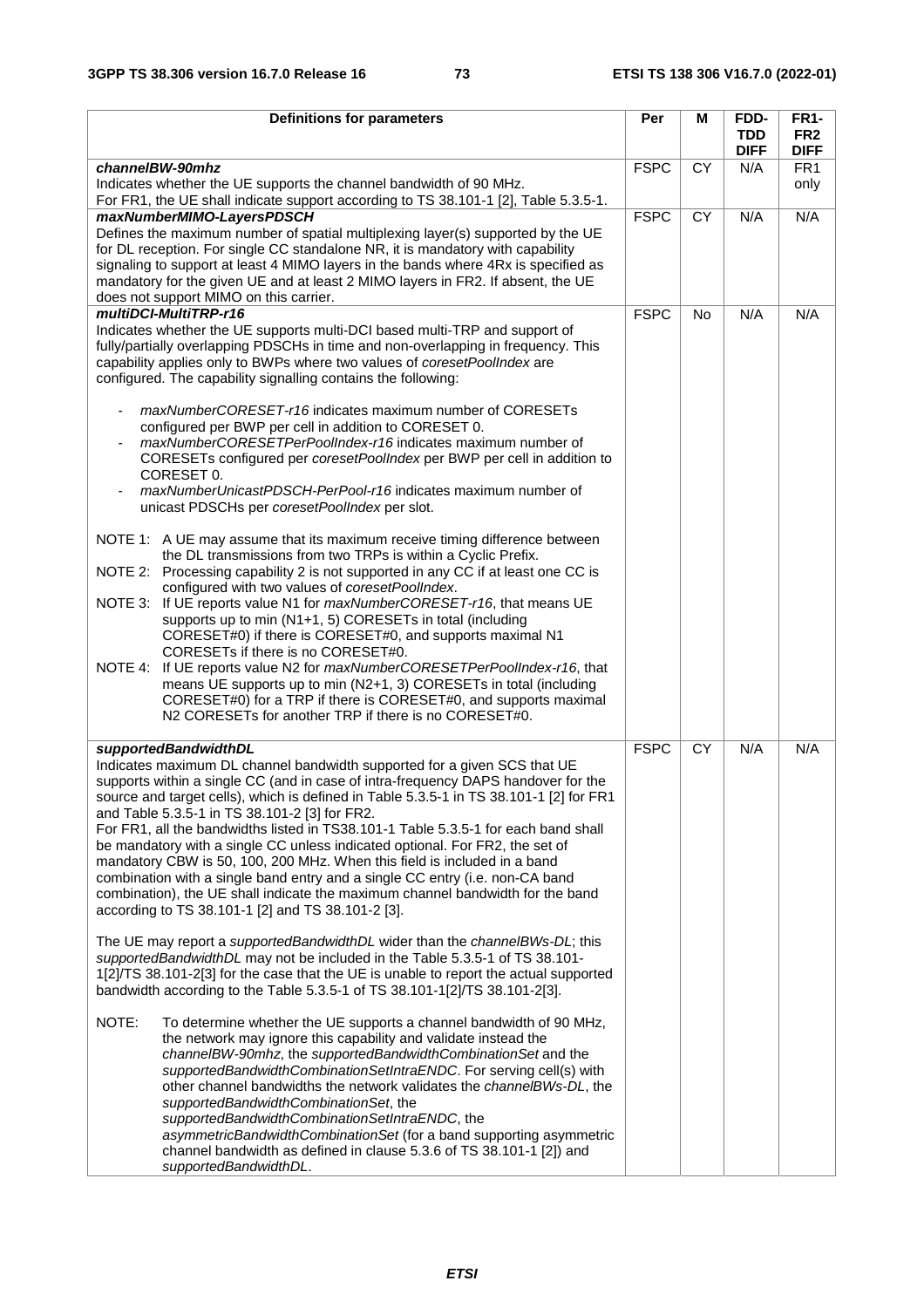| supportedModulationOrderDL<br>Indicates the maximum supported modulation order to be applied for downlink in the<br>carrier in the max data rate calculation as defined in 4.1.2. If included, the network<br>may use a modulation order on this serving cell which is higher than the value<br>indicated in this field as long as UE supports the modulation of higher value for<br>downlink. If not included:<br>for FR1, the network uses the modulation order signalled in <i>pdsch-256QAM-</i><br>FR <sub>1</sub><br>for FR2, the network uses the modulation order signalled per band i.e. pdsch-<br>256QAM-FR2 if signalled. If not signalled in a given band, the network shall use the<br>modulation order 64QAM.<br>In all the cases, it shall be ensured that the data rate does not exceed the max data<br>rate (DataRate) and max data rate per CC (DataRateCC) according to TS 38.214<br>$[12]$ . | <b>FSPC</b> | No        | N/A | N/A |
|-----------------------------------------------------------------------------------------------------------------------------------------------------------------------------------------------------------------------------------------------------------------------------------------------------------------------------------------------------------------------------------------------------------------------------------------------------------------------------------------------------------------------------------------------------------------------------------------------------------------------------------------------------------------------------------------------------------------------------------------------------------------------------------------------------------------------------------------------------------------------------------------------------------------|-------------|-----------|-----|-----|
| supportedSubCarrierSpacingDL<br>Defines the supported sub-carrier spacing for DL by the UE, as defined in clause<br>4.2-1 of TS 38.211 [6], indicating the UE supports simultaneous reception with<br>same or different numerologies in CA. Support of simultaneous reception with same<br>numerology for intra-band NR CA including both contiguous and non-contiguous is<br>mandatory with capability in both FR1 and FR2. Support of simultaneous reception<br>with two different numerologies between FR1 band(s) and FR2 band(s) in DL is<br>mandatory with capability if UE supports inter-band NR CA including both FR1<br>band(s) and FR2 band(s). Optional for other cases. Support of simultaneous<br>reception of with different numerologies in CA for other cases is optional.                                                                                                                     | <b>FSPC</b> | <b>CY</b> | N/A | N/A |
| supportFDM-SchemeB-r16<br>Indicates whether UE supports single DCI based FDMSchemeB.                                                                                                                                                                                                                                                                                                                                                                                                                                                                                                                                                                                                                                                                                                                                                                                                                            | <b>FSPC</b> | <b>No</b> | N/A | N/A |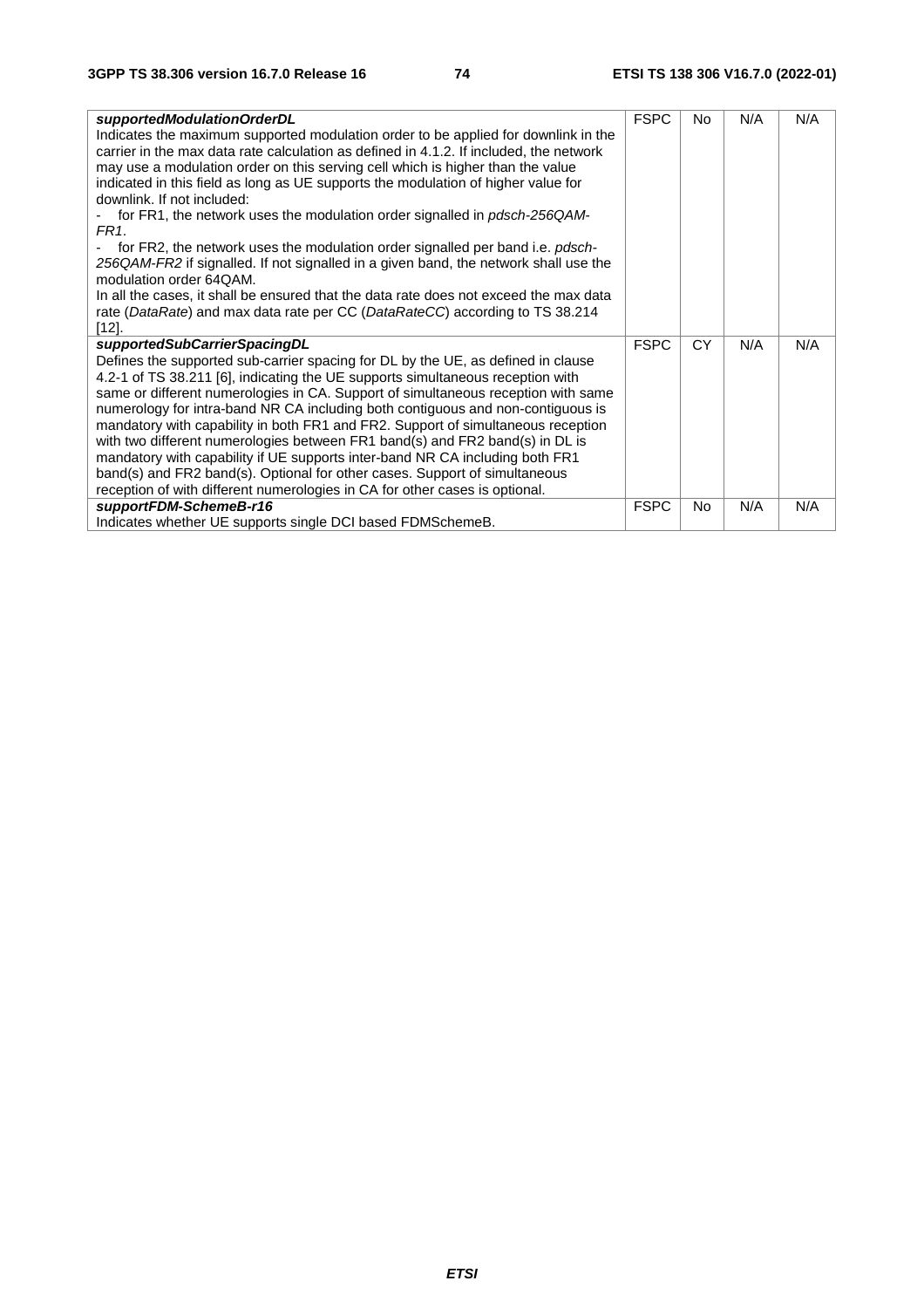## 4.2.7.7 *FeatureSetUplink* parameters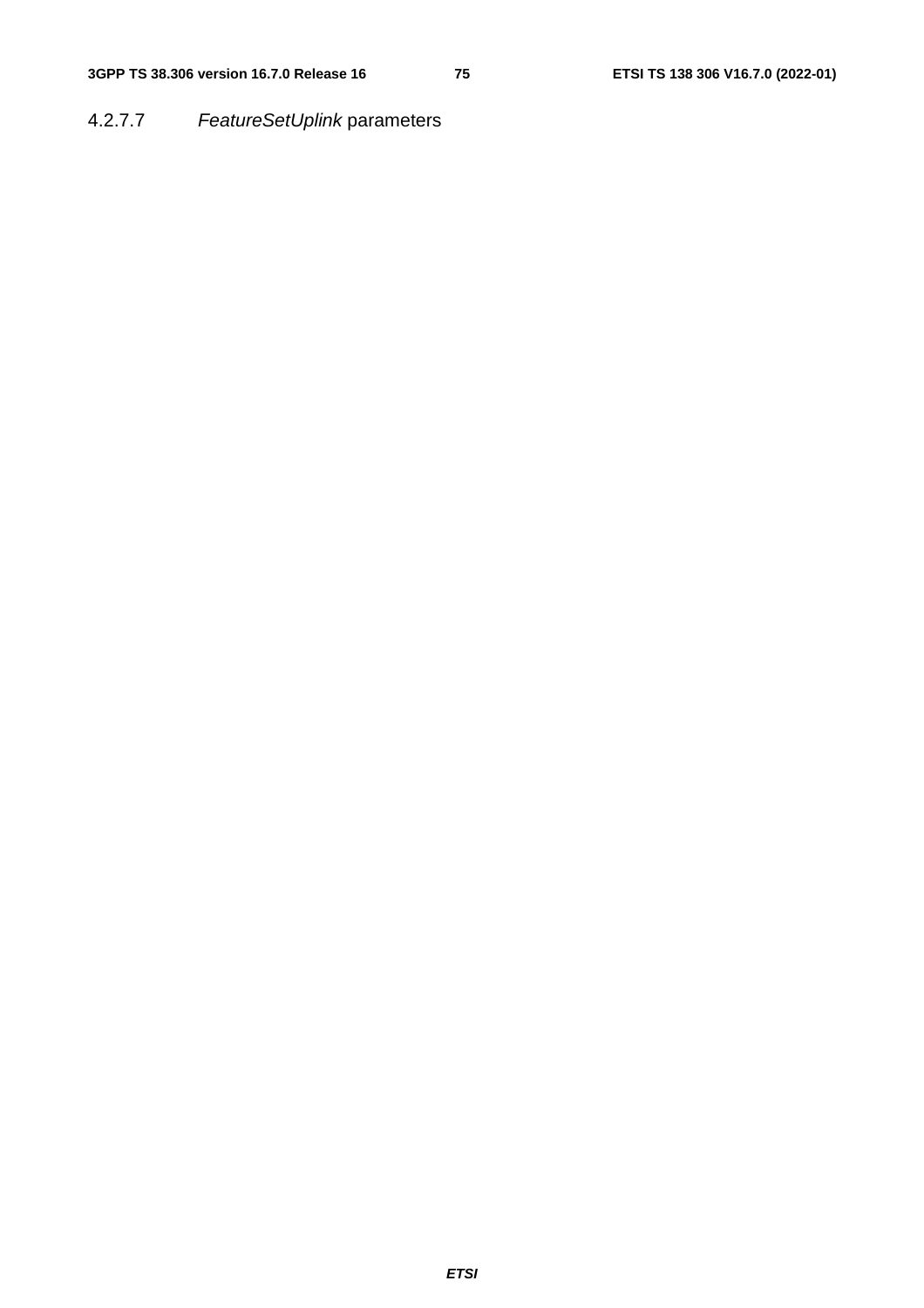| <b>Definitions for parameters</b>                                                                                                                                                                                                                                                                                                                                                                                                                                                                                                                                                                                                                                                                          | Per             | M               | FDD-<br><b>TDD</b> | <b>FR1-</b><br>FR <sub>2</sub> |
|------------------------------------------------------------------------------------------------------------------------------------------------------------------------------------------------------------------------------------------------------------------------------------------------------------------------------------------------------------------------------------------------------------------------------------------------------------------------------------------------------------------------------------------------------------------------------------------------------------------------------------------------------------------------------------------------------------|-----------------|-----------------|--------------------|--------------------------------|
|                                                                                                                                                                                                                                                                                                                                                                                                                                                                                                                                                                                                                                                                                                            |                 |                 | <b>DIFF</b>        | <b>DIFF</b>                    |
| <b>scalingFactor</b><br>Indicates the scaling factor to be applied to the band in the max data rate<br>calculation as defined in 4.1.2. Value f0p4 indicates the scaling factor 0.4, f0p75<br>indicates 0.75, and so on. If absent, the scaling factor 1 is applied to the band in the<br>max data rate calculation.                                                                                                                                                                                                                                                                                                                                                                                       | <b>FS</b>       | <b>No</b>       | N/A                | N/A                            |
| cbgPUSCH-ProcessingType1-DifferentTB-PerSlot-r16<br>Defines whether the UE capable of processing time capability 1 supports CBG<br>based transmission with one or with up to two or with up to four or with up to seven<br>unicast PUSCHs per slot per CC.                                                                                                                                                                                                                                                                                                                                                                                                                                                 | <b>FS</b>       | No              | N/A                | N/A                            |
| cbgPUSCH-ProcessingType2-DifferentTB-PerSlot-r16<br>Defines whether the UE capable of processing time capability 2 supports CBG<br>based transmission with one or with up to two or with up to four or with up to seven<br>unicast PUSCHs per slot per CC.                                                                                                                                                                                                                                                                                                                                                                                                                                                 | <b>FS</b>       | No              | N/A                | N/A                            |
| crossCarrierSchedulingProcessing-DiffSCS-r16<br>Indicates the UE cross carrier scheduling processing capability for UL carrier<br>aggregation processing up to X unicast DCI scheduling for UL per scheduled CC. X<br>is based on pair of (scheduling CC SCS, scheduled CC SCS) where a pair of<br>$(15, 120)$ , $(15, 60)$ , $(30, 120)$ kHz SCS can have $X = \{1, 2, 4\}$ while a pair of $(15, 30)$ ,<br>$(30,60)$ , $(60,120)$ kHz SCS can have $X = \{2\}$ , and X applies per slot of scheduling<br>CC.                                                                                                                                                                                             | <b>FS</b>       | <b>No</b>       | N/A                | N/A                            |
| dynamicSwitchSUL<br>Indicates whether the UE supports supplemental uplink with dynamic switch (DCI<br>based selection of PUSCH carrier). The UE supports this among a carrier on a band<br>X and a band Y if it sets this capability parameter for both band X and band Y.                                                                                                                                                                                                                                                                                                                                                                                                                                 | <b>FS</b>       | <b>No</b>       | N/A                | N/A                            |
| featureSetListPerUplinkCC<br>Indicates which features the UE supports on the individual UL carriers of the feature<br>set (and hence of a band entry that refer to the feature set) by<br>FeatureSetUplinkPerCC-Id. The order of the elements in this list is not relevant, i.e.,<br>the network may configure any of the carriers in accordance with any of the<br>FeatureSetUplinkPerCC-Id in this list. A fallback per CC feature set resulting from<br>the reported feature set per UL CC is not signalled but the UE shall support it.                                                                                                                                                                | $\overline{FS}$ | N/A             | N/A                | N/A                            |
| intraBandFreqSeparationUL, intraBandFreqSeparationUL-v1620<br>Indicates UL frequency separation class the UE supports, which indicates a<br>maximum frequency separation between lower edge of lowest CC and upper edge<br>of highest CC in a frequency band, for intra-band non-contiguous CA. The UE sets<br>the same value in the FeatureSetUplink of each band entry within a band. The<br>values mhzX corresponds to the values XMHz defined in TS 38.101-2 [3]. It is<br>mandatory to report for UE which supports UL non-contiguous CA in FR2.<br>If the UE sets the field intraBandFreqSeparationUL-v1620 it shall set<br>intraBandFreqSeparationUL (without suffix) to the nearest smaller value. | <b>FS</b>       | $\overline{CY}$ | N/A                | FR <sub>2</sub><br>only        |
| intraFreqDAPS-UL-r16<br>Indicates whether UE supports enhanced uplink capabilities for intra-frequency<br>DAPS handover. The UE only includes this capability signalling if intraFreqDAPS-<br>r16 is included in the FeatureSetDownlink for the same FeatureSet. The capability<br>signalling comprises of the following parameter:<br>intraFreqTwoTAGs-DAPS-r16 indicates whether the UE supports different<br>timing advance groups in source PCell and intra-frequency target PCell. It is                                                                                                                                                                                                              | <b>FS</b>       | No              | N/A                | N/A                            |
| mandatory with capability signalling.<br>multiPUCCH-r16<br>Indicates whether the UE supports more than one PUCCH for HARQ-ACK<br>transmission within a slot. This field includes the following parameters:<br>sub-SlotConfig-NCP-r16 indicates the sub-slot configuration for NCP;                                                                                                                                                                                                                                                                                                                                                                                                                         | <b>FS</b>       | No              | N/A                | N/A                            |
| sub-SlotConfig-ECP-r16 indicates the sub-slot configuration for ECP.<br>For NCP, the value set1 denotes 7-symbol*2, and set2 denotes 2-symbol*7 and 7-<br>symbol*2.<br>For ECP, the value set1 denotes 6-symbol*2, and set2 denotes 2-symbol*6 and 6-<br>symbol*2.                                                                                                                                                                                                                                                                                                                                                                                                                                         |                 |                 |                    |                                |
| mux-SR-HARQ-ACK-r16<br>Indicates whether the UE supports SR/HARQ-ACK multiplexing once per subslot<br>using a PUCCH (or HARQ-ACK piggybacked on a PUSCH) when SR/HARQ-ACK<br>are supposed to be sent with different starting symbols in a subslot.                                                                                                                                                                                                                                                                                                                                                                                                                                                         | <b>FS</b>       | No              | N/A                | N/A                            |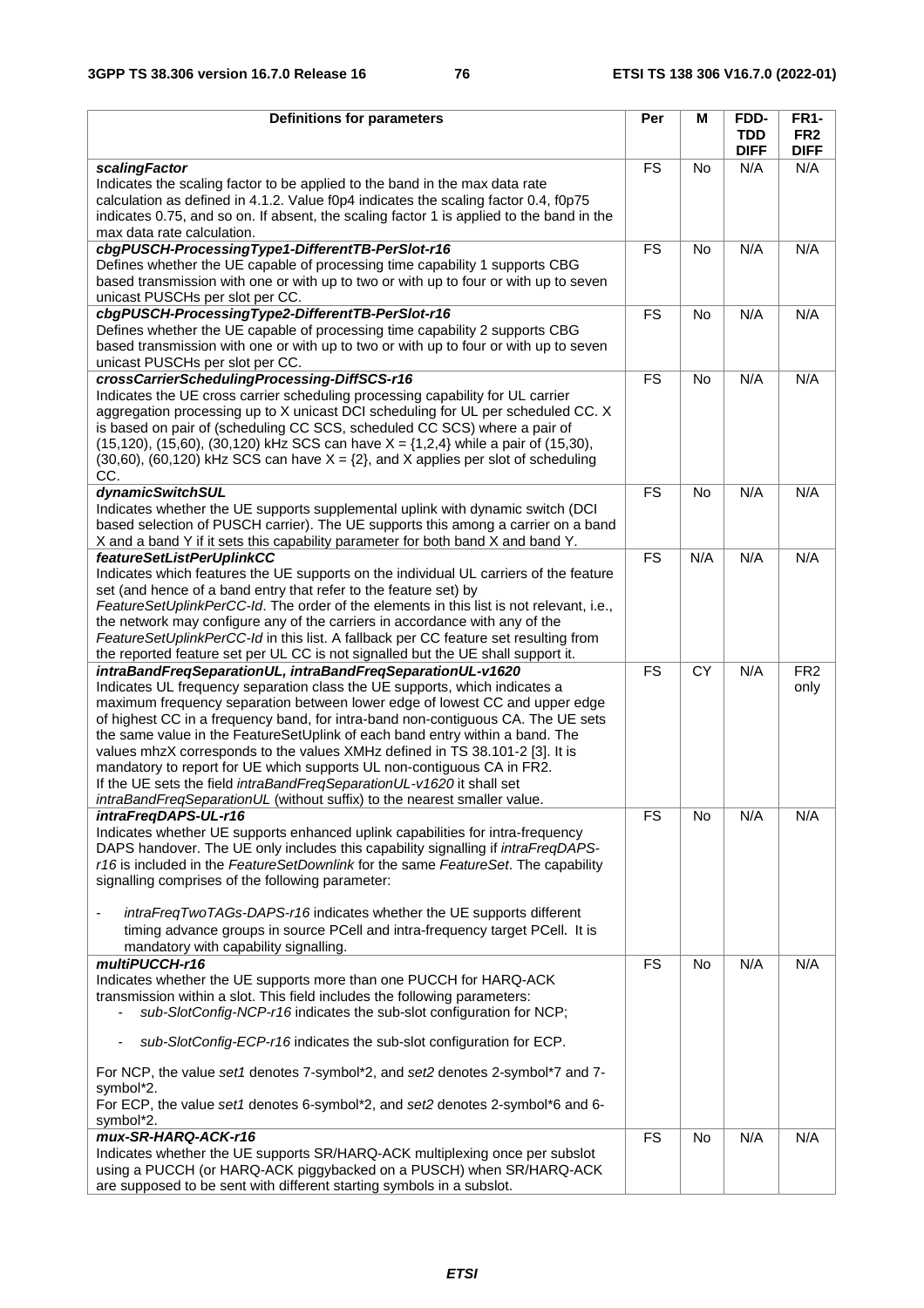| offsetSRS-CB-PUSCH-Ant-Switch-fr1-r16<br>Indicates whether UE requires minimum of 19 symbols offset between aperiodic<br>SRS triggering and transmission for SRS for codebook based PUSCH and antenna<br>switching.                                                                                                                                                                                                                                                                                                                                                                                                                                                                                                                                                                                                                                                                                                                                                             | FS                       | <b>No</b> | N/A | FR <sub>1</sub><br>only  |
|---------------------------------------------------------------------------------------------------------------------------------------------------------------------------------------------------------------------------------------------------------------------------------------------------------------------------------------------------------------------------------------------------------------------------------------------------------------------------------------------------------------------------------------------------------------------------------------------------------------------------------------------------------------------------------------------------------------------------------------------------------------------------------------------------------------------------------------------------------------------------------------------------------------------------------------------------------------------------------|--------------------------|-----------|-----|--------------------------|
| UE indicating support of this shall indicate support of <i>supportedSRS-Resources</i> .<br>offsetSRS-CB-PUSCH-PDCCH-MonitorSingleOcc-fr1-r16<br>Indicates whether UE requires minimum of 19 symbols offset between aperiodic<br>SRS triggering and transmission for SRS for codebook based PUSCH and antenna<br>switching for the case of PDCCH monitoring on any span of up to 3 consecutive<br>OFDM symbols of a slot.                                                                                                                                                                                                                                                                                                                                                                                                                                                                                                                                                        | $\overline{\text{FS}}$   | No        | N/A | FR <sub>1</sub><br>only  |
| UE indicating support of this shall indicate support of <i>supportedSRS-Resources</i> .<br>offsetSRS-CB-PUSCH-PDCCH-MonitorAnyOccWithoutGap-fr1-r16<br>Indicates whether UE requires minimum of 19 symbols offset between aperiodic<br>SRS triggering and transmission for the case of PDCCH search space monitoring<br>occasions in any symbol of the slot for Type 1-PDCCH common search space<br>configured by dedicated RRC signaling, for a Type 3-PDCCH common search<br>space, or for a UE-specific search space with the capability of supporting at least<br>44, 36, 22, and 20 blind decodes in a slot for 15 kHz, 30 kHz, 60kHz, and 120 kHz<br>subcarrier spacing values respectively.<br>UE indicating support of this shall indicate support of supportedSRS-Resources.                                                                                                                                                                                           | $\overline{\mathsf{FS}}$ | No        | N/A | $\overline{FR1}$<br>only |
| offsetSRS-CB-PUSCH-PDCCH-MonitorAnyOccWithGap-fr1-r16<br>Indicates whether UE requires minimum of 19 symbols offset between aperiodic<br>SRS triggering and transmission for SRS for codebook based PUSCH and antenna<br>switching for the case of PDCCH search space monitoring occasions in any symbol<br>of the slot with minimum time separation of two OFDM symbols for 15 kHz, four<br>OFDM symbols for 30 kHz, seven OFDM symbols for 60 kHz with NCP, and<br>14OFDM symbols for 120kHz between two consecutive transmissions of PDCCH<br>scrambled with C-RNTI, MCS-C-RNTI, or CS-RNTI for Type 1-PDCCH common<br>search space configured by dedicated RRC signaling, for a Type 3-PDCCH<br>common search space, or for a UE-specific search space, with the capability of<br>supporting at least 44, 36, 22, and 20 blind decodes in a slot for 15 kHz, 30 kHz,<br>60kHz, and 120 kHz subcarrier spacing values respectively.                                          | <b>FS</b>                | <b>No</b> | N/A | $\overline{FR1}$<br>only |
| UE indicating support of this shall indicate support of <i>pdcch</i> -<br>Monitoring Any Occasions with value with DCI-Gap and supported SRS-Resources.<br>offsetSRS-CB-PUSCH-PDCCH-MonitorAnyOccWithSpanGap-fr1-r16<br>Indicates whether UE requires minimum of 19 symbols offset between aperiodic<br>SRS triggering and transmission for the case of PDCCH search space monitoring<br>occasions in any symbol of the slot with minimum time separation between two<br>consecutive transmissions of PDCCH with span up to two OFDM symbols for two<br>OFDM symbols or span up to three OFDM symbols for four and seven OFDM<br>symbols. Value set1 indicates the supported value set $(X, Y)$ is $(7,3)$ , value set2<br>indicates the supported value set $(X, Y)$ is $(4,3)$ and $(7,3)$ and value set 3 indicates<br>the supported value set $(X,Y)$ is $(2,2)$ , $(4,3)$ and $(7,3)$ .<br>UE indicating support of this shall indicate support of supportedSRS-Resources. | <b>FS</b>                | <b>No</b> | N/A | FR1<br>only              |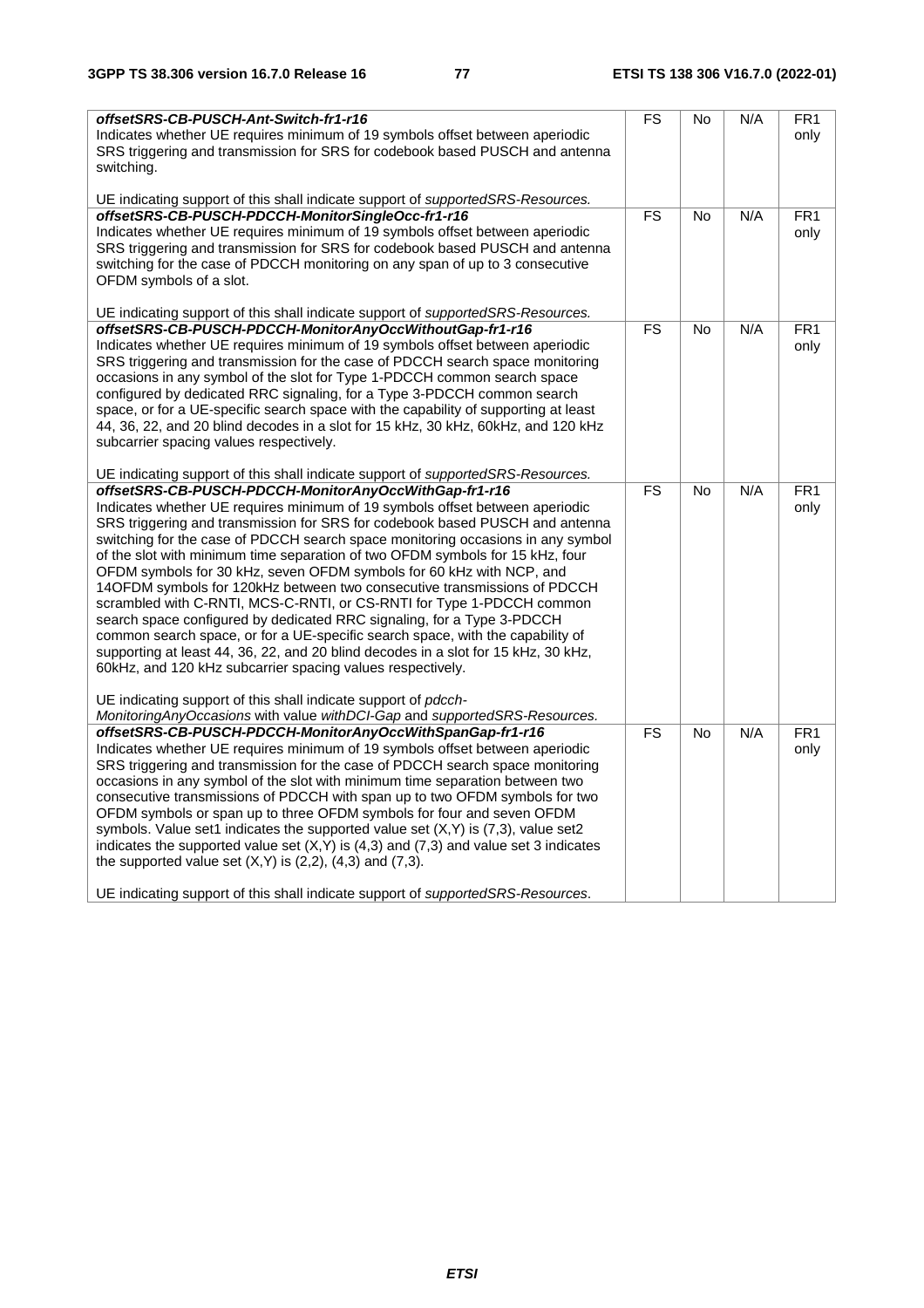| pa-PhaseDiscontinuityImpacts<br>Indicates incapability motivated by impacts of PA phase discontinuity with<br>overlapping transmissions with non-aligned starting or ending times or hop<br>boundaries across carriers for intra-band (NG)EN-DC/NE-DC, intra-band CA and<br>FDM based ULSUP.                                                                                                                                                                                                                                                                                                                                                                                                                                                                                                                                                                                                                                                                                                                                                                                                                                                                                                                                                                                                                                                                  | <b>FS</b> | <b>No</b> | N/A | N/A                     |
|---------------------------------------------------------------------------------------------------------------------------------------------------------------------------------------------------------------------------------------------------------------------------------------------------------------------------------------------------------------------------------------------------------------------------------------------------------------------------------------------------------------------------------------------------------------------------------------------------------------------------------------------------------------------------------------------------------------------------------------------------------------------------------------------------------------------------------------------------------------------------------------------------------------------------------------------------------------------------------------------------------------------------------------------------------------------------------------------------------------------------------------------------------------------------------------------------------------------------------------------------------------------------------------------------------------------------------------------------------------|-----------|-----------|-----|-------------------------|
| This capability applies to:<br>Intra-band (NG)EN-DC/NE-DC combination without additional inter-band NR<br>and LTE CA component;<br>Intra-band (NG)EN-DC/NE-DC combination supporting both UL and DL intra-<br>band (NG)EN-DC/NE-DC parts with additional inter-band NR/LTE CA<br>component;<br>Inter-band (NG)EN-DC/NE-DC combination, where the frequency range of<br>the E-UTRA band is a subset of the frequency range of the NR band (as<br>specified in Table 5.5B.4.1-1 of TS 38.101-3 [4]).                                                                                                                                                                                                                                                                                                                                                                                                                                                                                                                                                                                                                                                                                                                                                                                                                                                            |           |           |     |                         |
| If this capability is included in an "Intra-band (NG)EN-DC/NE-DC combination<br>supporting both UL and DL intra-band (NG)EN-DC/NE-DC parts with additional<br>inter-band NR/LTE CA component", this capability applies to the intra-band<br>(NG)EN-DC/NE-DC BC part.                                                                                                                                                                                                                                                                                                                                                                                                                                                                                                                                                                                                                                                                                                                                                                                                                                                                                                                                                                                                                                                                                          |           |           |     |                         |
| partialCancellationPUCCH-PUSCH-PRACH-TX-r16<br>Indicates whether UE supports the partial cancellation of the configured PUCCH or<br>PUSCH or PRACH transmission in set of symbols of a slot due to:<br>Detection of a DCI format 2_0 with a slot format value other than 255 that<br>indicates a slot format with a subset of symbols from the set of symbols as<br>downlink or flexible;<br>DCI format 2_0 being configured but not detected, when either a subset of<br>symbols from the set of symbols are indicated as flexible by tdd-UL-DL-<br>ConfigurationCommon, and tdd-UL-DL-ConfigurationDedicated if provided,<br>or tdd-UL-DL-ConfigurationCommon and tdd-UL-DL-ConfigurationDedicated<br>are not provided to the UE;<br>Detection of a DCI format 1_0, DCI format 1_1, DCI format 1_2 or DCI<br>format 0_1 and DCI format 0_2 indicating to the UE to receive CSI-RS or<br>PDSCH in a subset of symbols from the set of symbols.                                                                                                                                                                                                                                                                                                                                                                                                               | <b>FS</b> | <b>No</b> | N/A | N/A                     |
| pusch-ProcessingType1-DifferentTB-PerSlot<br>Indicates whether the UE capable of processing time capability 1 supports<br>transmission of up to two, four or seven unicast PUSCHs for several transport<br>blocks in one serving cell within the same slot per CC that are multiplexed in time<br>domain only.                                                                                                                                                                                                                                                                                                                                                                                                                                                                                                                                                                                                                                                                                                                                                                                                                                                                                                                                                                                                                                                | <b>FS</b> | No        | N/A | N/A                     |
| pusch-ProcessingType2<br>Indicates whether the UE supports PUSCH processing capability 2. The UE<br>supports it only if all serving cells are self-scheduled and if all serving cells in one<br>band on which the network configured processing Type2 use the same subcarrier<br>spacing. This capability signalling comprises the following parameters for each sub-<br>carrier spacing supported by the UE.<br>fallback indicates whether the UE supports PUSCH processing capability 2<br>when the number of configured carriers is larger than numberOfCarriers for a<br>reported value of differentTB-PerSlot. If fallback = 'sc', UE supports<br>capability 2 processing time on lowest cell index among the configured<br>carriers in the band where the value is reported, if fallback = 'cap1-only', UE<br>supports only capability 1, in the band where the value is reported;<br>differentTB-PerSlot indicates whether the UE supports processing type 2 for<br>1, 2, 4 and/or 7 unicast PUSCHs for different transport blocks per slot per<br>CC; and if so, it indicates up to which number of CA serving cells the UE<br>supports that number of unicast PUSCHs for different TBs. The UE shall<br>include at least one of numberOfCarriers for 1, 2, 4 or 7 transport blocks per<br>slot in this field if pusch-Processing Type2 is indicated. | FS        | <b>No</b> | N/A | FR <sub>1</sub><br>only |
| pusch-RepetitionTypeB-r16<br>Indicates whether the UE supports PUSCH repetition type B, as specified in 6.1.2 of<br>TS 38.214 [12].                                                                                                                                                                                                                                                                                                                                                                                                                                                                                                                                                                                                                                                                                                                                                                                                                                                                                                                                                                                                                                                                                                                                                                                                                           | <b>FS</b> | No        | N/A | N/A                     |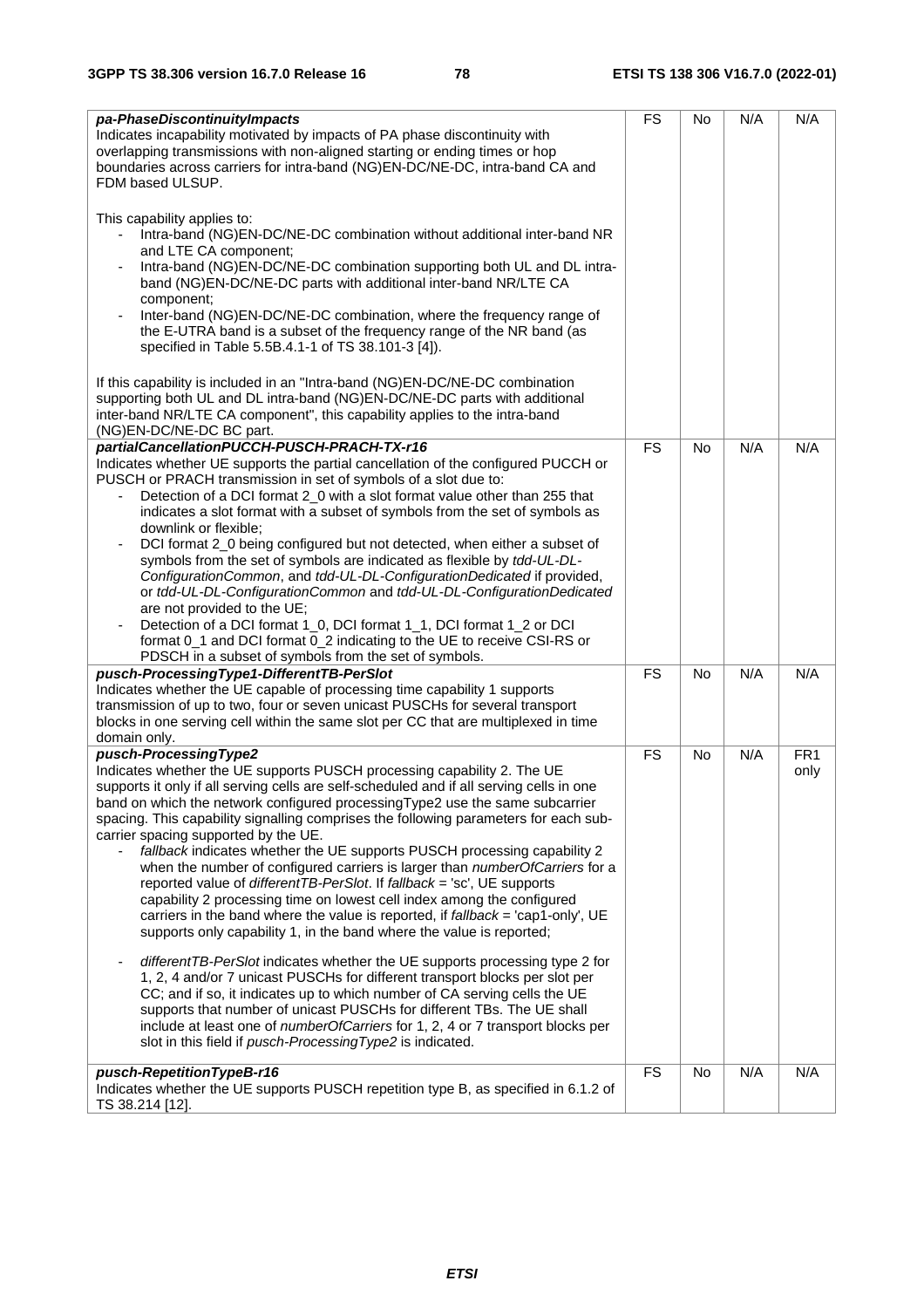| pusch-SeparationWithGap<br>Indicates whether the UE supports separation of two unicast PUSCHs with a gap,<br>applicable to Sub-carrier spacings of 15 kHz, 30 kHz and 60 kHz only. For any two<br>consecutive slots n and n+1, if there are more than 1 unicast PUSCH in either slot,<br>the minimum time separation between starting time of any two unicast PUSCHs<br>within the duration of these slots is 2 OFDM symbols for 15kHz, 4 OFDM symbols<br>for 30kHz and 7 OFDM symbols for 60kHz.                                                                                                                                                                                                                                                                                                                                                                                                                                                                                                                                                                                                                                                  | <b>FS</b> | No        | N/A | N/A |
|----------------------------------------------------------------------------------------------------------------------------------------------------------------------------------------------------------------------------------------------------------------------------------------------------------------------------------------------------------------------------------------------------------------------------------------------------------------------------------------------------------------------------------------------------------------------------------------------------------------------------------------------------------------------------------------------------------------------------------------------------------------------------------------------------------------------------------------------------------------------------------------------------------------------------------------------------------------------------------------------------------------------------------------------------------------------------------------------------------------------------------------------------|-----------|-----------|-----|-----|
| searchSpaceSharingCA-UL<br>Defines whether the UE supports UL PDCCH search space sharing for carrier<br>aggregation operation.                                                                                                                                                                                                                                                                                                                                                                                                                                                                                                                                                                                                                                                                                                                                                                                                                                                                                                                                                                                                                     | <b>FS</b> | No        | N/A | N/A |
| simultaneousTxSUL-NonSUL<br>Indicates whether the UE supports simultaneous transmission of SRS on an<br>SUL/non-SUL carrier and PUSCH/PUCCH/SRS on the other UL carrier in the same<br>cell. The UE supports simultaneous transmission on an SUL band X and a Non-<br>SUL band Y if it sets this capability parameter for both band X and band Y.                                                                                                                                                                                                                                                                                                                                                                                                                                                                                                                                                                                                                                                                                                                                                                                                  | <b>FS</b> | No        | N/A | N/A |
| srs-PosResources-r16<br>Indicates support of SRS for positioning. UE supporting this feature should also<br>support open loop power control for positioning SRS based on SSB from the<br>serving cell. The capability signalling comprises the following parameters:<br>maxNumberSRS-PosResourceSetPerBWP-r16 Indicates the max number of<br>SRS Resource Sets for positioning supported by UE per BWP;<br>maxNumberSRS-PosResourcesPerBWP-r16 indicates the max number of<br>SRS resources for positioning supported by UE per BWP, including periodic,<br>semi-persistent, and aperiodic SRS;<br>maxNumberSRS-ResourcesPerBWP-PerSlot-r16 indicates the max number<br>of SRS resources configured by SRS-Resource and SRS-PosResource-r16<br>supported by UE per BWP, including periodic, semi-persistent, and aperiodic<br>SRS;<br>maxNumberPeriodicSRS-PosResourcesPerBWP-r16 indicates the max<br>number of periodic SRS resources for positioning supported by UE per BWP;<br>maxNumberPeriodicSRS-PosResourcesPerBWP-PerSlot-r16 indicates the<br>max number of periodic SRS resources for positioning supported by UE per<br>BWP per slot. | <b>FS</b> | <b>No</b> | N/A | N/A |
| srs-PosResourceAP-r16<br>Indicates support of aperiodic SRS for positioning. The UE can include this field<br>only if the UE supports srs-PosResources-r16. Otherwise, the UE does not include<br>this field. The capability signalling comprises the following parameters:<br>maxNumberAP-SRS-PosResourcesPerBWP-r16 indicates the max number<br>of aperiodic SRS resources for positioning supported by UE per BWP;<br>maxNumberAP-SRS-PosResourcesPerBWP-PerSlot-r16 indicates the max<br>number of aperiodic SRS resources for positioning supported by UE per<br>BWP per slot.                                                                                                                                                                                                                                                                                                                                                                                                                                                                                                                                                                | <b>FS</b> | <b>No</b> | N/A | N/A |
| srs-PosResourceSP-r16<br>Indicates support of semi-persistent SRS for positioning. The UE can include this<br>field only if the UE supports srs-PosResources-r16. Otherwise, the UE does not<br>include this field. The capability signalling comprises the following parameters:<br>maxNumberSP-SRS-PosResourcesPerBWP-r16 indicates the max number<br>of semi-persistent SRS resources for positioning supported by UE per BWP;<br>maxNumberSP-SRS-PosResourcesPerBWP-PerSlot-r16 indicates the max<br>number of semi-persistent SRS resources for positioning supported by UE<br>per BWP per slot                                                                                                                                                                                                                                                                                                                                                                                                                                                                                                                                               | <b>FS</b> | <b>No</b> | N/A | N/A |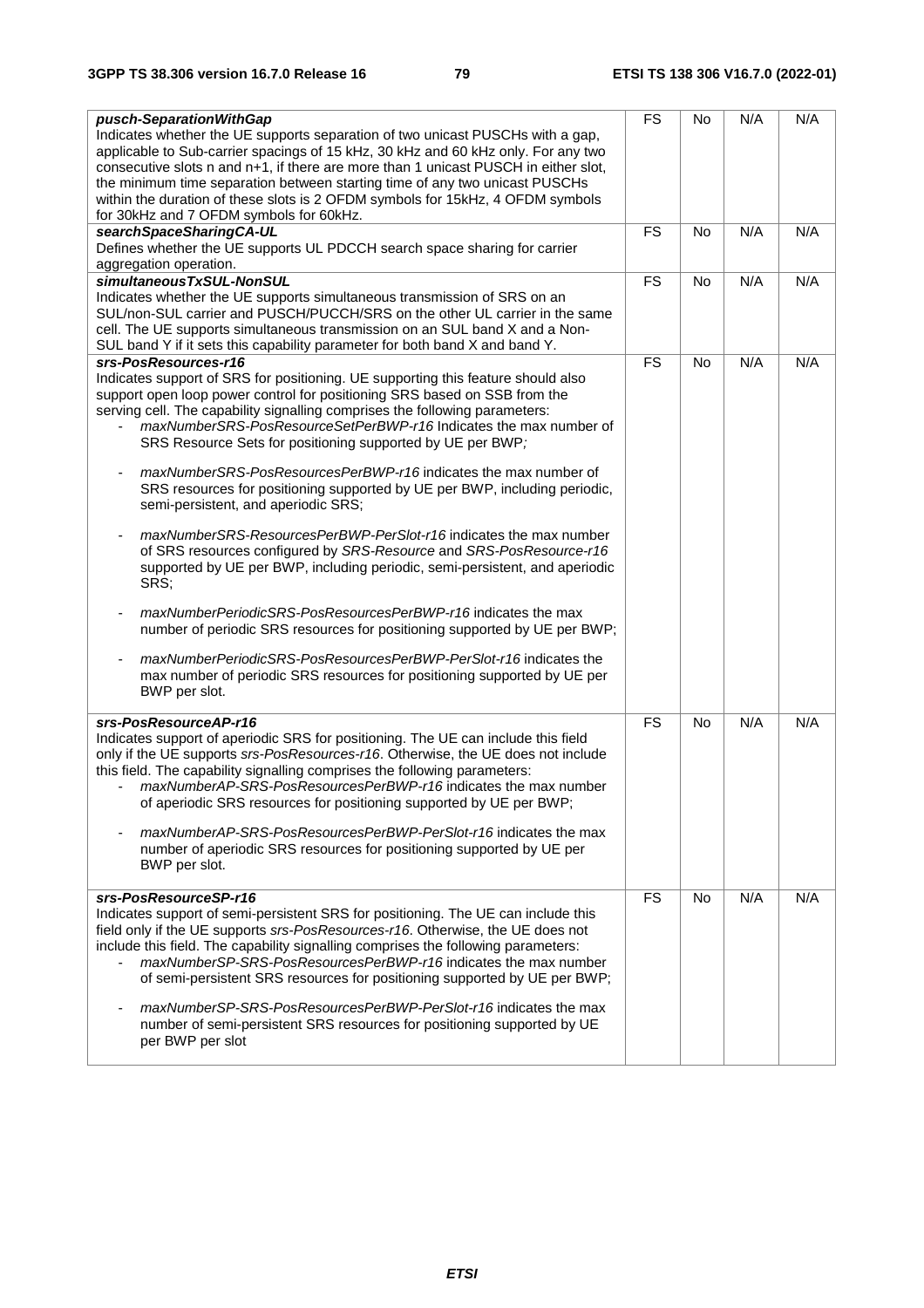| supportedSRS-Resources<br>Defines support of SRS resources. The capability signalling comprising indication                                                                                                                                                                                                                                                                                                                                                                                                                                                                                                                                                                                                                                                                                                                                                                                                                                                                                                                 | <b>FS</b> | <b>FD</b> | N/A | N/A |
|-----------------------------------------------------------------------------------------------------------------------------------------------------------------------------------------------------------------------------------------------------------------------------------------------------------------------------------------------------------------------------------------------------------------------------------------------------------------------------------------------------------------------------------------------------------------------------------------------------------------------------------------------------------------------------------------------------------------------------------------------------------------------------------------------------------------------------------------------------------------------------------------------------------------------------------------------------------------------------------------------------------------------------|-----------|-----------|-----|-----|
| of:<br>maxNumberAperiodicSRS-PerBWP indicates supported maximum number<br>ä,<br>of aperiodic SRS resources that can be configured for the UE per each BWP                                                                                                                                                                                                                                                                                                                                                                                                                                                                                                                                                                                                                                                                                                                                                                                                                                                                   |           |           |     |     |
| maxNumberAperiodicSRS-PerBWP-PerSlot indicates supported maximum<br>number of aperiodic SRS resources per slot in the BWP                                                                                                                                                                                                                                                                                                                                                                                                                                                                                                                                                                                                                                                                                                                                                                                                                                                                                                   |           |           |     |     |
| maxNumberPeriodicSRS-PerBWP indicates supported maximum number of<br>periodic SRS resources per BWP                                                                                                                                                                                                                                                                                                                                                                                                                                                                                                                                                                                                                                                                                                                                                                                                                                                                                                                         |           |           |     |     |
| maxNumberPeriodicSRS-PerBWP-PerSlot indicates supported maximum<br>number of periodic SRS resources per slot in the BWP                                                                                                                                                                                                                                                                                                                                                                                                                                                                                                                                                                                                                                                                                                                                                                                                                                                                                                     |           |           |     |     |
| maxNumberSemiPersistentSRS-PerBWP indicate supported maximum<br>number of semi-persistent SRS resources that can be configured for the UE<br>per each BWP                                                                                                                                                                                                                                                                                                                                                                                                                                                                                                                                                                                                                                                                                                                                                                                                                                                                   |           |           |     |     |
| maxNumberSemiPersistentSRS-PerBWP-PerSlot indicates supported<br>maximum number of semi-persistent SRS resources per slot in the BWP                                                                                                                                                                                                                                                                                                                                                                                                                                                                                                                                                                                                                                                                                                                                                                                                                                                                                        |           |           |     |     |
| maxNumberSRS-Ports-PerResource indicates supported maximum number<br>of SRS antenna port per each SRS resource.                                                                                                                                                                                                                                                                                                                                                                                                                                                                                                                                                                                                                                                                                                                                                                                                                                                                                                             |           |           |     |     |
| If this field is not included, the UE supports one periodic, one aperiodic, no semi-<br>persistent SRS resources per BWP and one periodic, one aperiodic, no semi-<br>persistent SRS resources per BWP per slot and one SRS antenna port per SRS<br>resource.                                                                                                                                                                                                                                                                                                                                                                                                                                                                                                                                                                                                                                                                                                                                                               |           |           |     |     |
| twoHARQ-ACK-Codebook-type1-r16<br>Indicates whether the UE supports two HARQ-ACK codebooks with up to one<br>subslot based HARQ-ACK codebook (i.e. slot-based + slot-based, or slot-based +<br>subslot based) simultaneously constructed for supporting HARQ-ACK codebooks<br>with different priorities at a UE. The capability signalling comprises the following<br>parameters:<br>sub-SlotConfig-NCP-r16 indicates the maximum number of actual PUCCH<br>transmissions for HARQ-ACK within a slot for NCP with 2-symbol*7 sub-slot<br>configuration;<br>sub-SlotConfig-ECP-r16 indicates the maximum number of actual PUCCH                                                                                                                                                                                                                                                                                                                                                                                              | <b>FS</b> | <b>No</b> | N/A | N/A |
| transmissions for HARQ-ACK within a slot for ECP with 2-symbol*6 sub-slot<br>configuration;                                                                                                                                                                                                                                                                                                                                                                                                                                                                                                                                                                                                                                                                                                                                                                                                                                                                                                                                 |           |           |     |     |
| For the 7-symbol*2 sub-slot configuration of NCP or the 6-symbol*2 sub-slot<br>configuration of ECP, the value of the maximum number of actual PUCCH<br>transmissions for HARQ-ACK within a slot is {2}.                                                                                                                                                                                                                                                                                                                                                                                                                                                                                                                                                                                                                                                                                                                                                                                                                    |           |           |     |     |
| NOTE 1: If the UE indicates support of this feature and is simultaneously<br>configured with two slot-based HARQ-ACK codebooks:<br>whether the UE supports two PUCCH of format 0 or 2 in consecutive<br>symbols in the same slot for each HARQ-ACK codebook is subject to<br>the capability reported by twoPUCCH-F0-2-ConsecSymbols.<br>whether the UE supports one PUCCH format 0 or 2 and one PUCCH<br>format 1, 3 or 4 in the same slot for each HARQ-ACK codebook is<br>subject to the capability reported by onePUCCH-<br>LongAndShortFormat.<br>whether the UE supports two PUCCH transmissions in the same slot<br>for each HARQ-ACK codebook not covered by twoPUCCH-F0-2-<br>ConsecSymbols and onePUCCH-LongAndShortFormat is subject to<br>the capability reported by twoPUCCH-AnyOthersInSlot.<br>NOTE 2: If a UE reports both multiPUCCH-r16 and twoHARQ-ACK-Codebook-<br>type1-r16, it can support two slot-based HARQ-ACK codebooks, and one<br>slot-based and one-sub-slot-based HARQ-ACK codebooks. If a UE |           |           |     |     |
| reports twoHARQ-ACK-Codebook-type1-r16 but does not report<br>multiPUCCH-r16, it can only support two slot-based HARQ-ACK<br>codebooks.                                                                                                                                                                                                                                                                                                                                                                                                                                                                                                                                                                                                                                                                                                                                                                                                                                                                                     |           |           |     |     |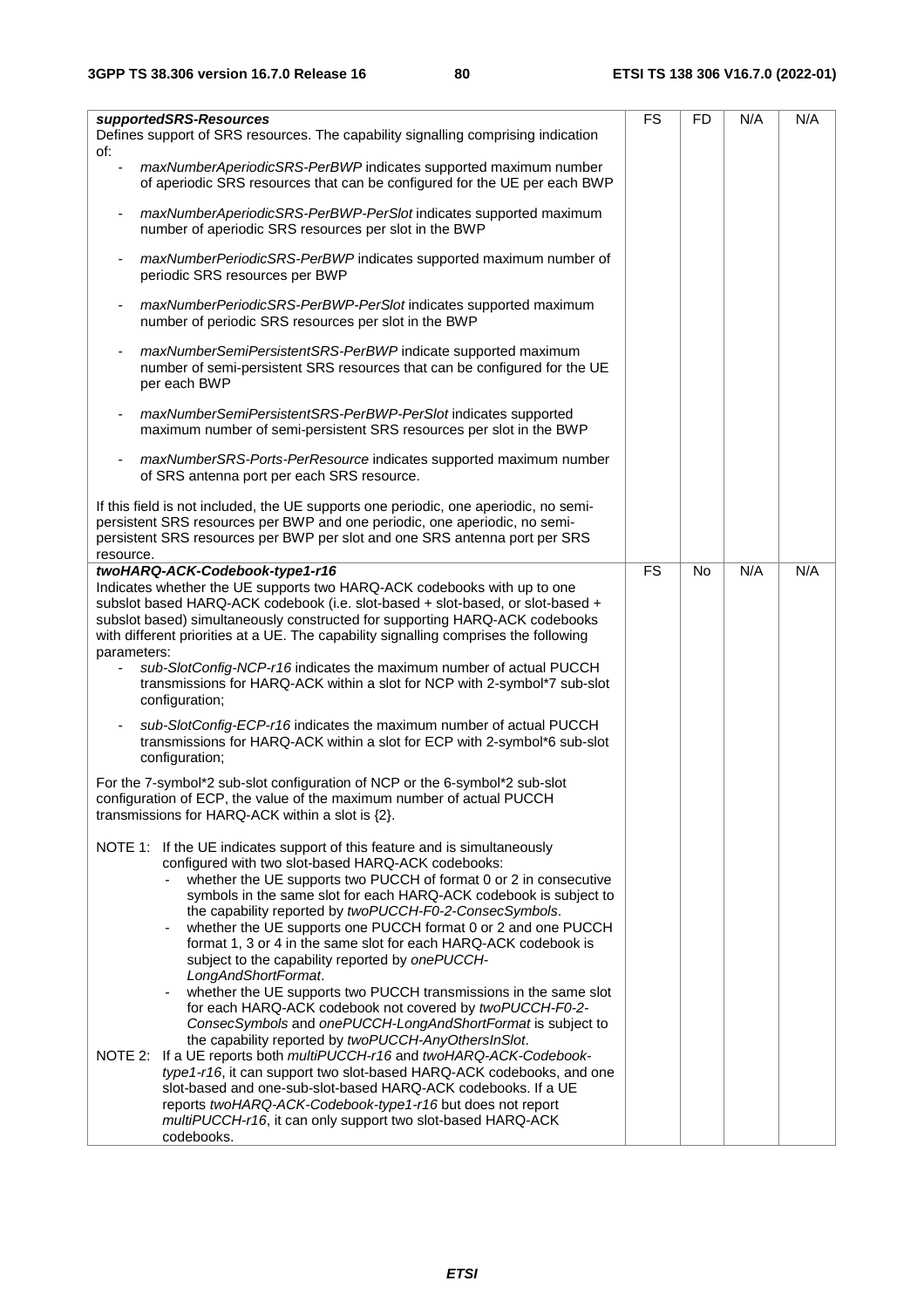| twoHARQ-ACK-Codebook-type2-r16<br>Indicates whether the UE supports two subslot based HARQ-ACK codebooks<br>simultaneously constructed for supporting HARQ-ACK codebooks with different<br>priorities at a UE. The capability signalling comprises the following parameters:<br>sub-SlotConfig-NCP-r16 indicates the maximum number of actual PUCCH<br>$\overline{\phantom{0}}$<br>transmissions for HARQ-ACK within a slot for NCP with 2-symbol*7 sub-slot<br>configuration;                                                                                                                                                                                                                                 | <b>FS</b>              | No        | N/A | N/A |
|----------------------------------------------------------------------------------------------------------------------------------------------------------------------------------------------------------------------------------------------------------------------------------------------------------------------------------------------------------------------------------------------------------------------------------------------------------------------------------------------------------------------------------------------------------------------------------------------------------------------------------------------------------------------------------------------------------------|------------------------|-----------|-----|-----|
| sub-SlotConfig-ECP-r16 indicates the maximum number of actual PUCCH<br>transmissions for HARQ-ACK within a slot for ECP with 2-symbol*6 sub-slot<br>configuration;                                                                                                                                                                                                                                                                                                                                                                                                                                                                                                                                             |                        |           |     |     |
| For the 7-symbol*2 sub-slot configuration of NCP or the 6-symbol*2 sub-slot<br>configuration of ECP, the value of the maximum number of actual PUCCH<br>transmissions for HARQ-ACK within a slot is $\{2\}$ .                                                                                                                                                                                                                                                                                                                                                                                                                                                                                                  |                        |           |     |     |
| twoPUCCH-Group<br>Indicates whether two PUCCH group in CA with a same numerology across CCs for<br>data and control channel [at a given time] is supported by the UE. For NR CA, two<br>PUCCH group is supported with the same numerology across NR carriers for data<br>and control channel at a given time. For (NG)EN-DC/NE-DC, two PUCCH group is<br>supported with the same numerology across NR carriers for data and control<br>channel at a given time, wherein an NR PUCCH group is configured in FR1 and<br>another NR PUCCH group is configured in FR2. The UE supports two PUCCH<br>groups with PUCCH on a band X and a band Y if it sets this capability parameter for<br>both band X and band Y. | <b>FS</b>              | <b>No</b> | N/A | N/A |
| twoPUCCH-Type1-r16<br>Indicates whether the UE supports two PUCCH of format 0 or 2 in the same subslot<br>for a single 7*2-symbol subslot based HARQ-ACK codebook.                                                                                                                                                                                                                                                                                                                                                                                                                                                                                                                                             | <b>FS</b>              | <b>No</b> | N/A | N/A |
| twoPUCCH-Type2-r16<br>Indicates whether the UE supports two PUCCH of format 0 or 2 in consecutive<br>symbols in the same subslot for a single 2*7-symbol subslot based HARQ-ACK<br>codebook.                                                                                                                                                                                                                                                                                                                                                                                                                                                                                                                   | <b>FS</b>              | No        | N/A | N/A |
| twoPUCCH-Type3-r16<br>Indicates whether the UE supports one PUCCH format 0 or 2 and one PUCCH<br>format 1, 3 or 4 in the same subslot for a single 2*7-symbol HARQ-ACK codebook.                                                                                                                                                                                                                                                                                                                                                                                                                                                                                                                               | <b>FS</b>              | <b>No</b> | N/A | N/A |
| twoPUCCH-Type4-r16<br>Indicates whether the UE supports two PUCCH transmissions in the same subslot<br>for a single 2*7-symbol HARQ-ACK codebook which are not covered by<br>twoPUCCH-Type2-r16 and twoPUCCH-Type3-r16.                                                                                                                                                                                                                                                                                                                                                                                                                                                                                        | <b>FS</b>              | No        | N/A | N/A |
| twoPUCCH-Type5-r16<br>Indicates whether the UE supports two PUCCH of format 0 or 2 for two HARQ-ACK<br>codebooks with one 7*2-symbol subslot based HARQ-ACK codebook and one slot<br>based HARQ-ACK codebook.                                                                                                                                                                                                                                                                                                                                                                                                                                                                                                  | <b>FS</b>              | <b>No</b> | N/A | N/A |
| twoPUCCH-Type6-r16<br>Indicates whether the UE supports two PUCCH of format 0 or 2 in consecutive<br>symbols in the same subslot for two HARQ-ACK codebooks with one 2*7-symbol<br>subslot based HARQ-ACK codebook and one slot based HARQ-ACK codebook.                                                                                                                                                                                                                                                                                                                                                                                                                                                       | $\overline{\text{FS}}$ | No        | N/A | N/A |
| twoPUCCH-Type7-r16<br>Indicates whether the UE supports two PUCCH of format 0 or 2 in consecutive<br>symbols in the same subslot for two subslot based HARQ-ACK codebooks.                                                                                                                                                                                                                                                                                                                                                                                                                                                                                                                                     | <b>FS</b>              | <b>No</b> | N/A | N/A |
| twoPUCCH-Type8-r16<br>Indicates whether the UE supports one PUCCH format 0 or 2 and one PUCCH<br>format 1, 3 or 4 in the same subslot for two HARQ-ACK codebooks with one 2*7-<br>symbol subslot based HARQ-ACK codebook and one slot based HARQ-ACK<br>codebook.                                                                                                                                                                                                                                                                                                                                                                                                                                              | <b>FS</b>              | No        | N/A | N/A |
| twoPUCCH-Type9-r16<br>Indicates whether the UE supports one PUCCH format 0 or 2 and one PUCCH<br>format 1, 3 or 4 in the same subslot for two subslot based HARQ-ACK codebooks.                                                                                                                                                                                                                                                                                                                                                                                                                                                                                                                                | <b>FS</b>              | <b>No</b> | N/A | N/A |
| twoPUCCH-Type10-r16<br>Indicates whether the UE supports two PUCCH transmissions in the same subslot<br>for two HARQ-ACK codebooks with one 2*7-symbol subslot and one slot based<br>HARQ-ACK codebook which are not covered by twoPUCCH-Type6-r16 and<br>twoPUCCH-Type8-r16.                                                                                                                                                                                                                                                                                                                                                                                                                                  | <b>FS</b>              | <b>No</b> | N/A | N/A |
| twoPUCCH-Type11-r16<br>Indicates whether the UE supports two PUCCH transmissions in the same subslot<br>for two subslot based HARQ-ACK codebooks which are not covered by<br>twoPUCCH-Type7-r16 and twoPUCCH-Type9-r16.                                                                                                                                                                                                                                                                                                                                                                                                                                                                                        | <b>FS</b>              | <b>No</b> | N/A | N/A |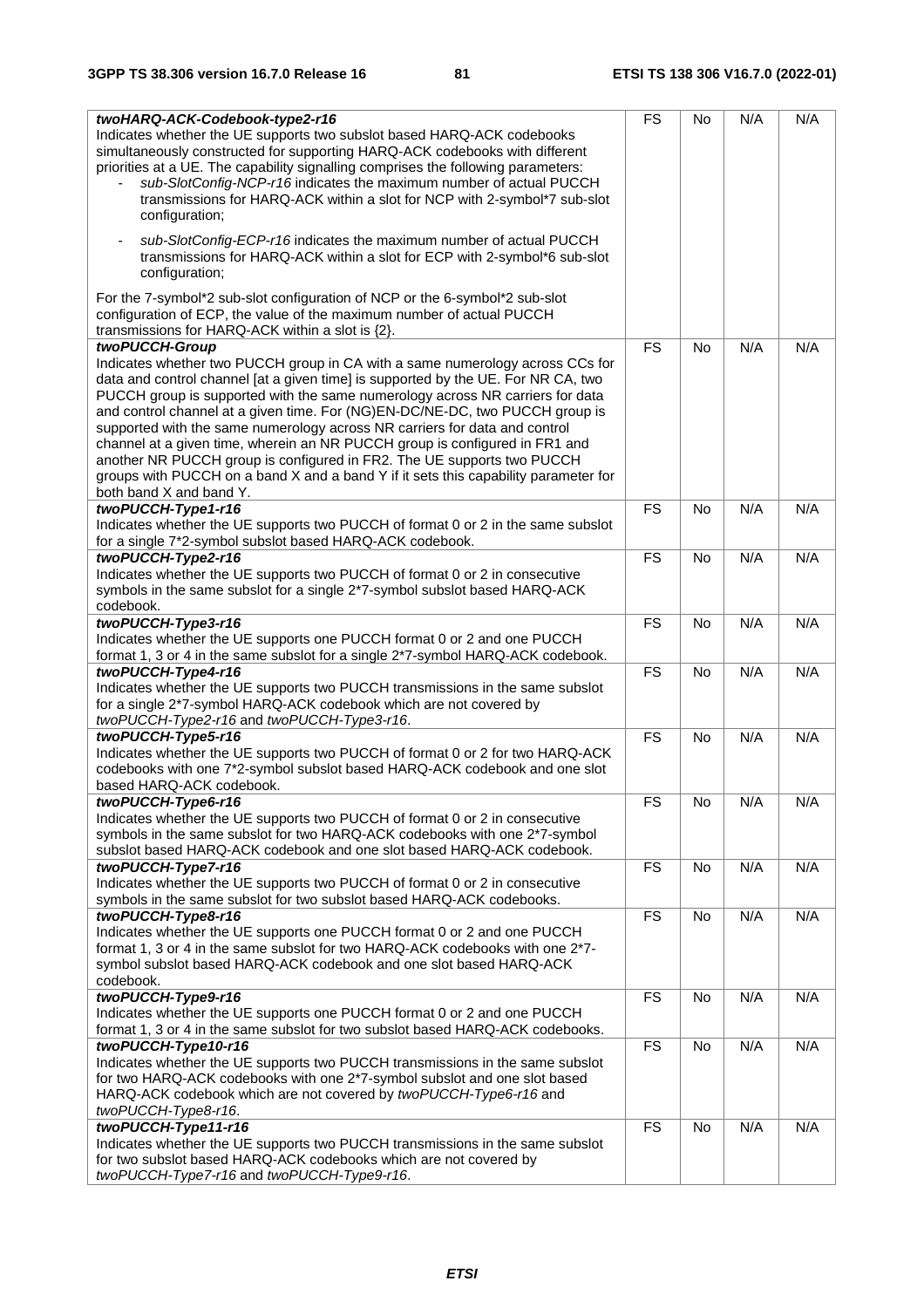| ul-CancellationCrossCarrier-r16<br>Indicates whether the UE supports UL cancellation scheme for cross-carrier<br>comprised of the following functional components:                                                                                                                                                                                                                                                                                                                                                                                                                                                             | <b>FS</b> | No        | N/A | N/A |
|--------------------------------------------------------------------------------------------------------------------------------------------------------------------------------------------------------------------------------------------------------------------------------------------------------------------------------------------------------------------------------------------------------------------------------------------------------------------------------------------------------------------------------------------------------------------------------------------------------------------------------|-----------|-----------|-----|-----|
| Supports group common DCI (i.e. DCI format 2_4) for cancellation indication<br>on a different DL CC than that scheduling PUSCH or SRS;                                                                                                                                                                                                                                                                                                                                                                                                                                                                                         |           |           |     |     |
| UL cancellation for PUSCH. Cancellation is applied to each PUSCH<br>$\overline{\phantom{a}}$<br>repetition individually in case of PUSCH repetitions;                                                                                                                                                                                                                                                                                                                                                                                                                                                                          |           |           |     |     |
| UL cancellation for SRS symbols that overlap with the cancelled symbols.<br>$\overline{\phantom{a}}$                                                                                                                                                                                                                                                                                                                                                                                                                                                                                                                           |           |           |     |     |
| ul-CancellationSelfCarrier-r16<br>Indicates whether the UE supports UL cancellation scheme for self-carrier<br>comprised of the following functional components:<br>Supports group common DCI (i.e. DCI format 2_4) for cancellation indication<br>on the same DL CC as that scheduling PUSCH or SRS;                                                                                                                                                                                                                                                                                                                          | <b>FS</b> | <b>No</b> | N/A | N/A |
| UL cancellation for PUSCH. Cancellation is applied to each PUSCH<br>$\blacksquare$<br>repetition individually in case of PUSCH repetitions;                                                                                                                                                                                                                                                                                                                                                                                                                                                                                    |           |           |     |     |
| UL cancellation for SRS symbols that overlap with the cancelled symbols.                                                                                                                                                                                                                                                                                                                                                                                                                                                                                                                                                       |           |           |     |     |
| ul-FullPwrMode-r16                                                                                                                                                                                                                                                                                                                                                                                                                                                                                                                                                                                                             | <b>FS</b> | <b>No</b> | N/A | N/A |
| Indicates the UE support of UL full power transmission mode of fullpower as<br>specified in clause 7.1 of TS 38.213 [11]. If the UE indicates this capability the UE<br>also indicates the support of codebook based PUSCH MIMO transmission using<br>mimo-CB-PUSCH and the support of PUSCH codebook coherency subset using<br>pusch-TransCoherence.                                                                                                                                                                                                                                                                          |           |           |     |     |
| ul-FullPwrMode1-r16                                                                                                                                                                                                                                                                                                                                                                                                                                                                                                                                                                                                            | <b>FS</b> | No        | N/A | N/A |
| Indicates the UE support of UL full power transmission mode of fullpowerMode1. If<br>the UE indicates this capability the UE also indicates the support of codebook<br>based PUSCH MIMO transmission using mimo-CB-PUSCH and the support of<br>PUSCH codebook coherency subset using pusch-TransCoherence.                                                                                                                                                                                                                                                                                                                     |           |           |     |     |
| ul-FullPwrMode2-MaxSRS-ResInSet-r16                                                                                                                                                                                                                                                                                                                                                                                                                                                                                                                                                                                            | <b>FS</b> | <b>No</b> | N/A | N/A |
| Indicates the UE support of the maximum number of SRS resources in one SRS<br>resource set with usage set to 'codebook' for uplink full power Mode 2 operation. If<br>the UE indicates this capability the UE also indicates the support of codebook<br>based PUSCH MIMO transmission using mimo-CB-PUSCH and the support of<br>PUSCH codebook coherency subset using pusch-TransCoherence. A UE supports                                                                                                                                                                                                                      |           |           |     |     |
| this feature shall support at least full power operation with single port.                                                                                                                                                                                                                                                                                                                                                                                                                                                                                                                                                     |           |           |     |     |
| ul-FullPwrMode2-SRSConfig-diffNumSRSPorts-r16<br>Indicates the UE supported SRS configuration with different number of antenna<br>ports per SRS resource for uplink full power Mode 2 operation. The possible<br>different number of antenna ports that can be configured for a SRS resource are as<br>follow:<br>value $p1-2$ means that each SRS resource can be configured with 1 port or 2<br>$\overline{\phantom{a}}$<br>ports<br>value p1-4 means that each SRS resource can be configured with 1 port or 4<br>ports<br>value p1-2-4 means that each SRS resource can be configured with 1 port or<br>2 ports or 4 ports | <b>FS</b> | <b>No</b> | N/A | N/A |
| UE indicates support of this feature shall also indicate support of ul-FullPwrMode2-<br>MaxSRS-ResInSet.                                                                                                                                                                                                                                                                                                                                                                                                                                                                                                                       |           |           |     |     |
| NOTE:<br>The values p1-2, p1-4 or p1-2-4 can be used if ul-FullPwrMode2-<br>MaxSRS-ReslnSet is reported as n2 or n4.                                                                                                                                                                                                                                                                                                                                                                                                                                                                                                           |           |           |     |     |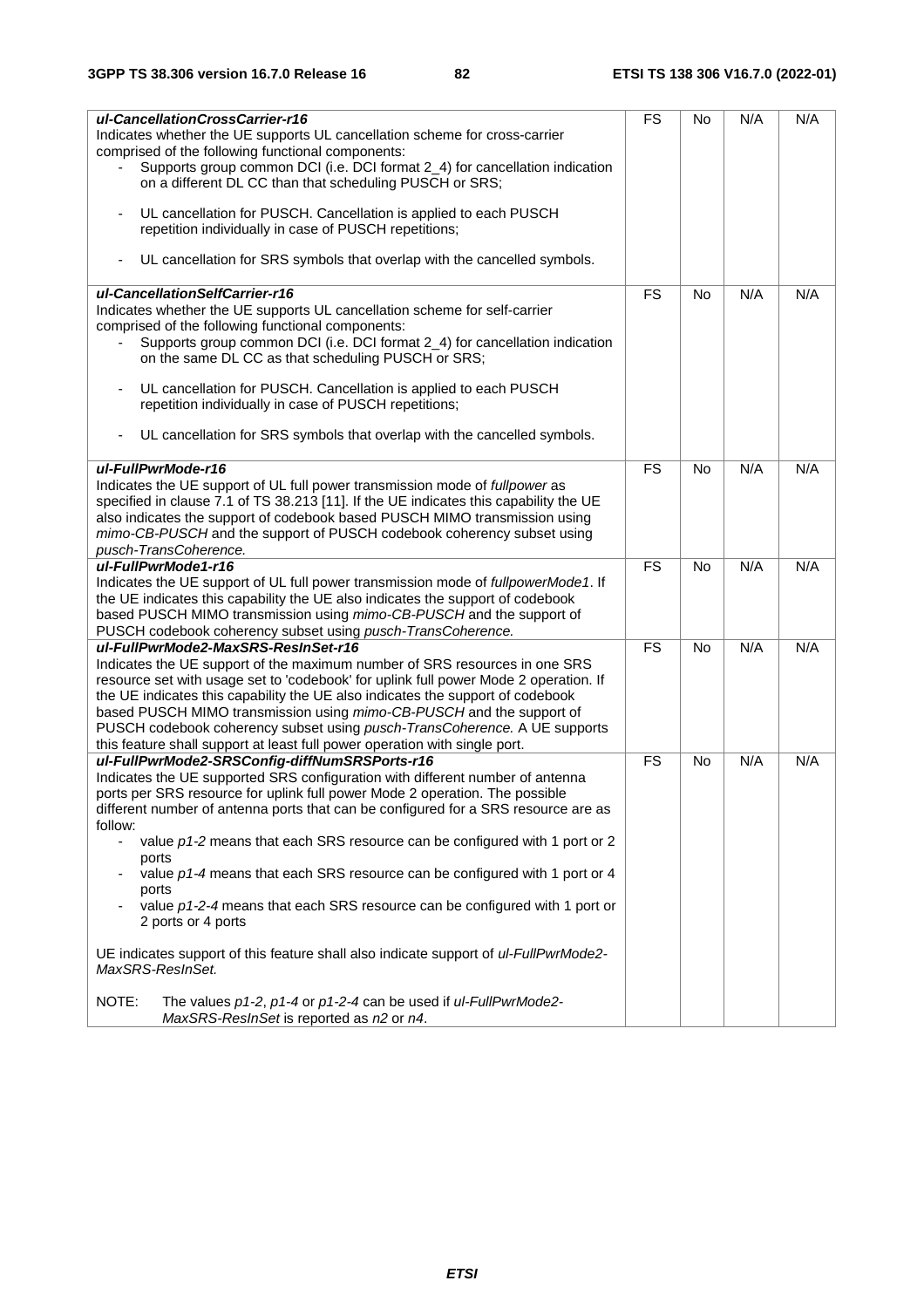| [6]              | ul-FullPwrMode2-TPMIGroup-r16<br>Indicates the UE supported TPMI group(s) which delivers full power. The capability<br>signalling comprises the following values:<br>twoPorts-r16 indicates a 2-bit bitmap, where the leading / leftmost bit (bit 0)<br>corresponds to $\{TPMI\ index = 0\}$ . The next bit (bit 1) corresponds to $\{TPMI\}$<br>index = $1$ } and the TPMI index is as specified in Table 6.3.1.5-1 of TS 38.211                                                                                                                                                                                                                                                                                                                                                                                       | <b>FS</b> | No | N/A | N/A |
|------------------|-------------------------------------------------------------------------------------------------------------------------------------------------------------------------------------------------------------------------------------------------------------------------------------------------------------------------------------------------------------------------------------------------------------------------------------------------------------------------------------------------------------------------------------------------------------------------------------------------------------------------------------------------------------------------------------------------------------------------------------------------------------------------------------------------------------------------|-----------|----|-----|-----|
|                  | fourPortsNonCoherent-r16 indicates the TPMI groups {G0-3}<br>fourPortsPartialCoherent-r16 indicates the TPMI groups {G0-6}                                                                                                                                                                                                                                                                                                                                                                                                                                                                                                                                                                                                                                                                                              |           |    |     |     |
| MaxSRS-ResInSet. | UE indicates support of this feature shall also indicate support of ul-FullPwrMode2-                                                                                                                                                                                                                                                                                                                                                                                                                                                                                                                                                                                                                                                                                                                                    |           |    |     |     |
| ID               | Definition of G0~G6 can be found in the table below:<br><b>TPMI</b> groups                                                                                                                                                                                                                                                                                                                                                                                                                                                                                                                                                                                                                                                                                                                                              |           |    |     |     |
| G <sub>0</sub>   | 1<br>0<br>$\frac{1}{2}$<br>0<br>[0                                                                                                                                                                                                                                                                                                                                                                                                                                                                                                                                                                                                                                                                                                                                                                                      |           |    |     |     |
| G <sub>1</sub>   | O<br>0<br>1<br>1<br>$\pmb{0}$<br>$\pmb{0}$<br>0<br>$rac{1}{2} \begin{bmatrix} 0 \\ 0 \end{bmatrix}$<br>$\begin{bmatrix} 0 \\ 0 \end{bmatrix}, \frac{1}{2} \begin{bmatrix} 0 \\ 1 \end{bmatrix},$<br>$\frac{1}{2}$<br>$\mathbf{1}$<br>LO.<br>LO.<br>Lo<br>$\mathbf{0}$                                                                                                                                                                                                                                                                                                                                                                                                                                                                                                                                                   |           |    |     |     |
| G <sub>2</sub>   | 0<br>$\overline{0}$<br>0<br>10<br>0<br>$\mathbf{1}$<br>1<br>0<br>1<br>$\mathbf 1$<br>$\pmb{0}$<br>$rac{1}{2} \begin{bmatrix} 0 \\ 0 \end{bmatrix}$<br>1 0<br>$\frac{1}{2}$ $\begin{bmatrix} 1 \\ 0 \end{bmatrix}$<br>$\pmb{0}$<br>$\vert 0 \vert$<br>$\mathbf{1}$<br>$\vert 0 \vert$<br>0<br>0<br>$\mathbf{1}$<br>$\frac{1}{2}$ $\begin{bmatrix} 1 \\ 0 \end{bmatrix}$<br>$\,$ 1 $\,$<br>$,\frac{1}{2}$<br>$\overline{1}$<br>$\overline{0}$<br>$\overline{2}$<br>$\frac{1}{2}$ 0<br>$\frac{1}{2}$ 0<br>$\pmb{0}$<br>$\vert$ 1<br>$\vert$ 0<br>$\mathbf{1}$<br>1<br>$\pmb{0}$<br>$\mathbf{1}$<br>$\overline{0}$<br>0<br>$\Omega$<br>$\Omega$<br>0<br>$\bf{0}$<br>$\Omega$<br>$\mathbf{0}$<br>$\Omega$<br>0<br>O<br>0                                                                                                     |           |    |     |     |
| G <sub>3</sub>   | $\mathbf{0}$<br>้1<br>0<br>[1<br>[O<br>$\mathbf{0}$<br>Γ1<br>0<br>$\mathbf{0}$<br>$\mathbf{0}$<br>$1\vert$<br>  0<br>1 0<br>1 1<br>0<br>1 0<br>$\mathbf{1}$<br>0<br>$\frac{1}{2}$<br> 2 0<br>$\overline{2}$   0<br>$\overline{2}$   0<br>0<br> 0 <br>$\mathbf{1}$<br>0<br>1<br>1<br>Lo<br>$\mathbf{0}$<br>$\mathbf{0}$<br>$\mathbf{0}$<br>$\mathbf{0}$<br>Į0<br>Į0<br>L0<br>0                                                                                                                                                                                                                                                                                                                                                                                                                                           |           |    |     |     |
| G <sub>4</sub>   | 0<br>1<br>1<br>1<br>$\mathbf{1}$<br>1<br>0<br>$\begin{bmatrix} 0 \\ j \end{bmatrix}$<br>$\frac{1}{2}$ $\begin{bmatrix} 0 \\ 0 \end{bmatrix}$<br>0<br>0<br>0<br>$,\frac{1}{2}$<br>$\frac{1}{2}$<br>$\frac{1}{2}$<br>$\frac{1}{2}$<br>$\mathbf{1}$<br>0<br>$\mathbf{1}$<br>$-1$<br>[0<br>$\mathbf{0}$<br>Lo<br>$\bf{0}$<br>0<br>$\bf{0}$                                                                                                                                                                                                                                                                                                                                                                                                                                                                                  |           |    |     |     |
| G <sub>5</sub>   | $\mathbf{0}$<br>0<br>0<br>$\mathbf{0}$<br>0<br>$\mathbf{0}$<br>1<br>1<br>1<br>1<br>1<br>1<br>$\pmb{0}$<br>$\frac{1}{2} \left  \frac{0}{j} \right $<br>$\boldsymbol{0}$<br>0<br>0<br>0<br>0<br>$\mathbf{1}$<br>$\mathbf{1}$<br>0<br>0<br>$\mathbf{1}$<br>0<br>$\frac{1}{2}$<br>$\frac{1}{2}$<br>$\frac{1}{2}$<br>$\frac{1}{2}$<br>$\mathbf{1}$<br>$,\frac{1}{2}$<br>$\frac{1}{2}$<br>$\overline{2}$<br>$\vert$ 1<br>$\overline{\mathbf{0}}$<br>0<br>0<br>$\bf{0}$<br>10<br>$-1$<br>-j<br>$\mathbf{1}$<br>$\mathbf{1}$<br>0<br>1<br>l o<br>$\mathbf{0}$<br>Lo<br>L0<br>$\bf{0}$<br>L0<br>$\bf{0}$<br>$\mathbf{0}$<br>$\Omega$<br>$\bf{0}$<br>$\mathbf{0}$<br>$\bf{0}$<br>0                                                                                                                                                |           |    |     |     |
|                  | $\mathbf{1}$<br>0<br>1<br>$\mathbf{1}$<br>1<br>0<br>0<br>$\frac{1}{2}$ $\begin{bmatrix} 0 \\ j \end{bmatrix}$<br>$\frac{1}{2}$ $\begin{bmatrix} 1 \\ 0 \end{bmatrix}$<br>$\vert$ 1<br>$\pmb{0}$<br>$\mathbf{1}$<br>0<br>0<br>$\mathbf{1}$<br>$\frac{1}{2}$<br>$\frac{1}{2}$<br>$\frac{1}{2}$<br>$\frac{1}{2}$<br>$\frac{1}{2}$<br>$\overline{1}$<br>$\vert$ 0<br>$\boldsymbol{j}$<br>$\cdot_2$<br>$\mathbf{0}$<br>$\boldsymbol{0}$<br>$\mathbf 1$<br>0<br>$-1$<br>l o<br>$\bf{0}$                                                                                                                                                                                                                                                                                                                                       |           |    |     |     |
| G <sub>6</sub>   | L0<br>01<br>L0<br>$\overline{0}$<br>$\overline{0}$<br>1<br>$\vert 1 \vert$<br>$\mathbf{0}$<br>  0<br>$\mathbf{0}$<br>$\mathbf{1}$<br>$\theta$<br> 1<br>$\bf{0}$<br>$0 \underline{1} 1$<br>$\overline{0}$<br>$\frac{1}{2}$ $\begin{bmatrix} 1 \\ 0 \end{bmatrix}$<br> 0 <br>$\frac{1}{2}$ $\begin{bmatrix} 0 \\ 1 \end{bmatrix}$<br>10<br>1 0<br>$\begin{bmatrix} 1 \\ 0 \end{bmatrix}, \frac{1}{2} \begin{bmatrix} 0 \\ 0 \end{bmatrix}$<br>$\vert 0 \vert$<br>$\frac{1}{2}$ $\begin{bmatrix} 0 \\ 0 \end{bmatrix}$<br>$\overline{0}$<br>$\mathbf{1}$<br>$\bf{0}$<br>$\overline{2}$<br>$1\overline{\overline{2}}$ 0<br>$\vert$ 1<br>$'$ 2   0<br>$\overline{0}$<br>$\overline{0}$<br>$1\vert$<br>$\overline{0}$<br>$\mathbf{0}$<br>10<br>1<br>$\Omega$<br>$\Omega$<br>$\Omega$<br>$\Omega$<br>$\Omega$<br>0<br>$\Omega$ |           |    |     |     |
|                  | NOTE 1: When a full coherent UE operates in mode 2, it reports TPMIs the same                                                                                                                                                                                                                                                                                                                                                                                                                                                                                                                                                                                                                                                                                                                                           |           |    |     |     |
|                  | as a partial-coherent UE.<br>NOTE 2: For 4 port partial-coherent or full-coherent UE, UE can report: 2-port {2-<br>bit bitmap} and one of 4-port non-coherent {G0~G3} and one of 4-port<br>partial-coherent {G0~G6}                                                                                                                                                                                                                                                                                                                                                                                                                                                                                                                                                                                                     |           |    |     |     |
|                  | For 4 port non-coherent UE, UE can report: 2-port {2-bit bitmap} and one<br>of 4-port non-coherent {G0~G3}                                                                                                                                                                                                                                                                                                                                                                                                                                                                                                                                                                                                                                                                                                              |           |    |     |     |
|                  | For 2 port UE, UE can report: 2-port {2-bit bitmap}<br>NOTE 3: A UE that supports this feature must report at least one of the values.                                                                                                                                                                                                                                                                                                                                                                                                                                                                                                                                                                                                                                                                                  |           |    |     |     |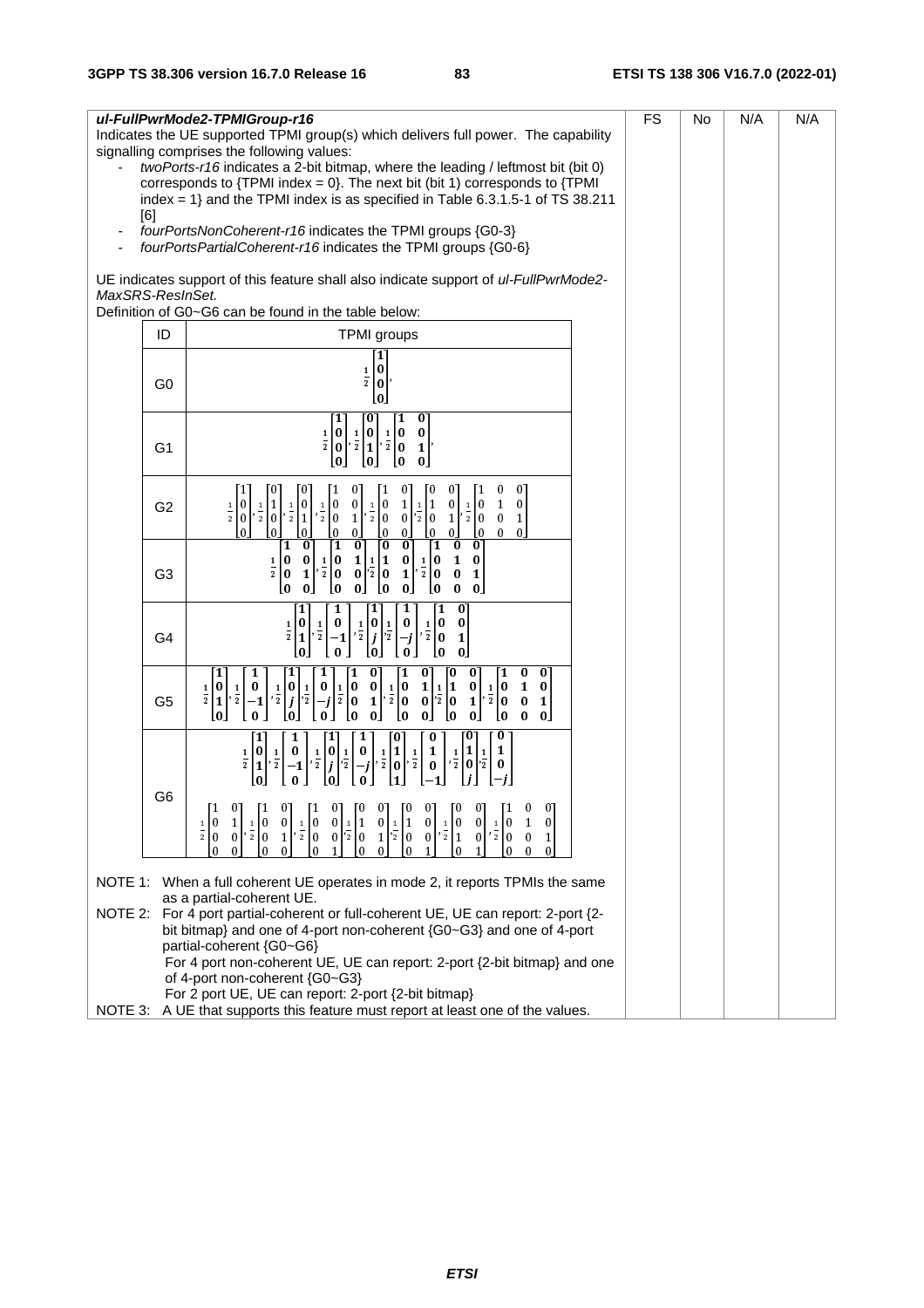| ul-IntraUE-Mux-r16<br>Indicates whether the UE supports intra-UE multiplexing/prioritization of overlapping<br>PUCCH/PUCCH and PUCCH/PUSCH with two priority levels in the physical layer.<br>This field includes the following parameters:<br>pusch-PreparationLowPriority-r16 indicates the additional number of<br>symbols needed beyond the PUSCH preparation time for cancelling a low<br>priority UL transmission;<br>pusch-PreparationHighPriority-r16 indicates the additional number of the<br>preparation time needed for the high priority UL transmission that cancels a<br>low priority UL transmission. | FS. | No. | N/A | N/A |
|-----------------------------------------------------------------------------------------------------------------------------------------------------------------------------------------------------------------------------------------------------------------------------------------------------------------------------------------------------------------------------------------------------------------------------------------------------------------------------------------------------------------------------------------------------------------------------------------------------------------------|-----|-----|-----|-----|
| The value sym0 denotes 0 symbol, sym1 denotes one symbol, and so on.                                                                                                                                                                                                                                                                                                                                                                                                                                                                                                                                                  |     |     |     |     |
| ul-MCS-TableAlt-DynamicIndication                                                                                                                                                                                                                                                                                                                                                                                                                                                                                                                                                                                     | FS. | No. | N/A | N/A |
| Indicates whether the UE supports dynamic indication of MCS table using MCS-C-                                                                                                                                                                                                                                                                                                                                                                                                                                                                                                                                        |     |     |     |     |
| RNTI for PUSCH.                                                                                                                                                                                                                                                                                                                                                                                                                                                                                                                                                                                                       |     |     |     |     |
| zeroSlotOffsetAperiodicSRS                                                                                                                                                                                                                                                                                                                                                                                                                                                                                                                                                                                            | FS. | No. | N/A | N/A |
| Indicates whether the UE supports 0 slot offset between aperiodic SRS triggering                                                                                                                                                                                                                                                                                                                                                                                                                                                                                                                                      |     |     |     |     |
| and transmission, for SRS for CB PUSCH and antenna switching on FR1.                                                                                                                                                                                                                                                                                                                                                                                                                                                                                                                                                  |     |     |     |     |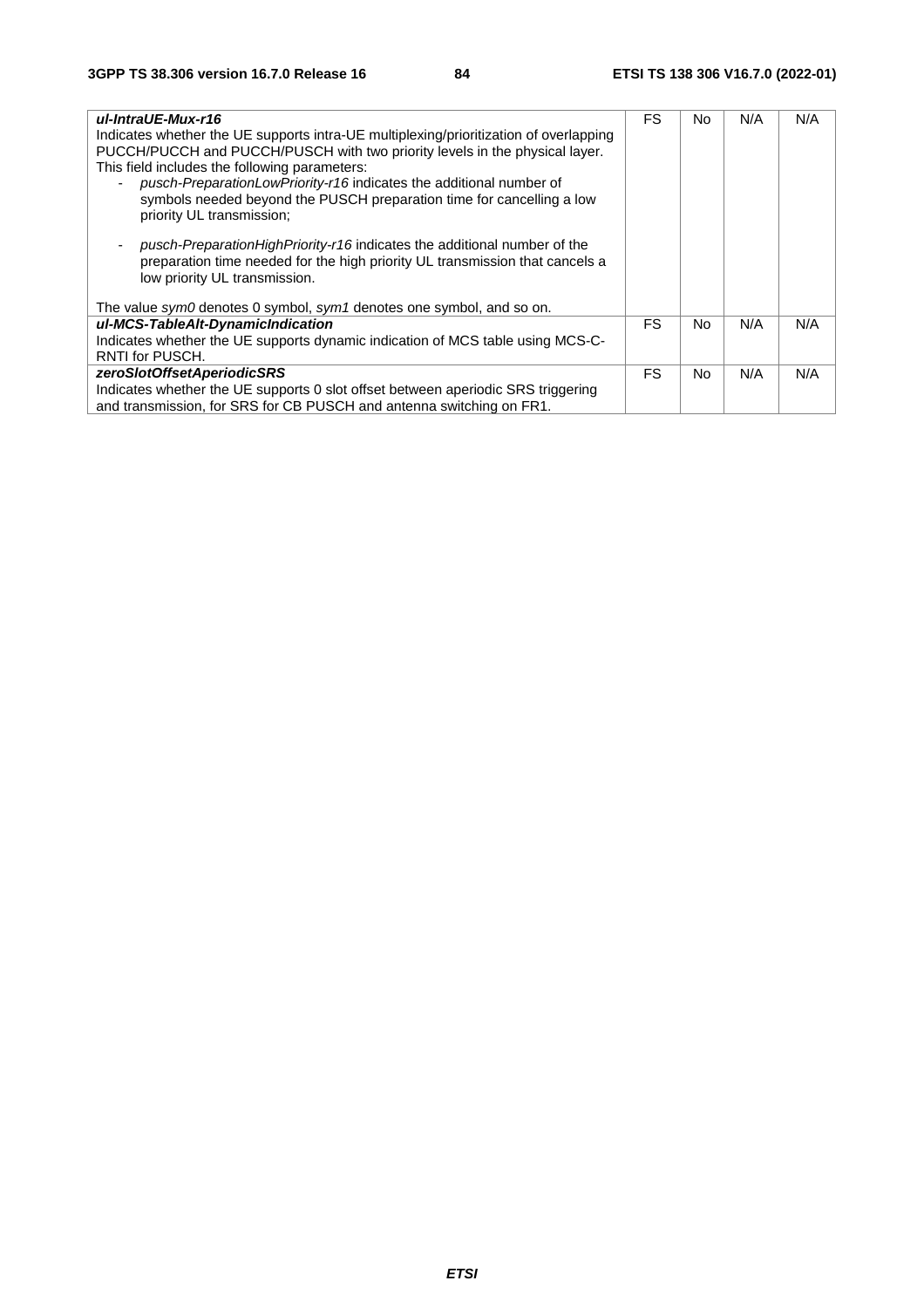4.2.7.8 *FeatureSetUplinkPerCC* parameters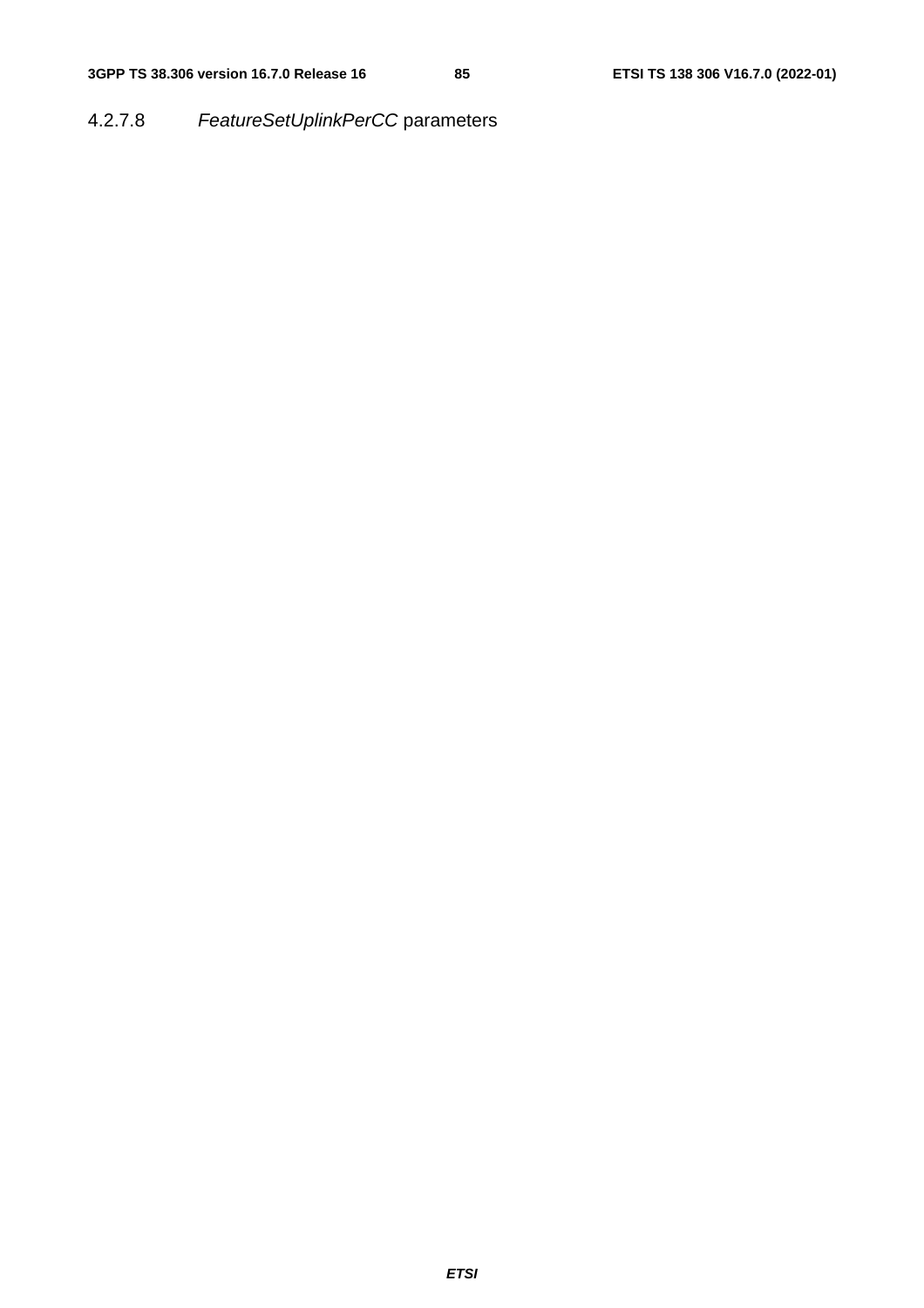| <b>Definitions for parameters</b>                                                                                                                                                                                                                                                                                                                                                                                                                                                                                                                                                                                                                                                                                                                                                                                                                                                                                                                                                                                                                                                                                                                                                                                                                                                                                                                                                                                                                                                                                                                                                                                                                                                                                                                                                  | Per         | M         | FDD-                      | <b>FR1-</b>                    |
|------------------------------------------------------------------------------------------------------------------------------------------------------------------------------------------------------------------------------------------------------------------------------------------------------------------------------------------------------------------------------------------------------------------------------------------------------------------------------------------------------------------------------------------------------------------------------------------------------------------------------------------------------------------------------------------------------------------------------------------------------------------------------------------------------------------------------------------------------------------------------------------------------------------------------------------------------------------------------------------------------------------------------------------------------------------------------------------------------------------------------------------------------------------------------------------------------------------------------------------------------------------------------------------------------------------------------------------------------------------------------------------------------------------------------------------------------------------------------------------------------------------------------------------------------------------------------------------------------------------------------------------------------------------------------------------------------------------------------------------------------------------------------------|-------------|-----------|---------------------------|--------------------------------|
|                                                                                                                                                                                                                                                                                                                                                                                                                                                                                                                                                                                                                                                                                                                                                                                                                                                                                                                                                                                                                                                                                                                                                                                                                                                                                                                                                                                                                                                                                                                                                                                                                                                                                                                                                                                    |             |           | <b>TDD</b><br><b>DIFF</b> | FR <sub>2</sub><br><b>DIFF</b> |
| channelBW-90mhz                                                                                                                                                                                                                                                                                                                                                                                                                                                                                                                                                                                                                                                                                                                                                                                                                                                                                                                                                                                                                                                                                                                                                                                                                                                                                                                                                                                                                                                                                                                                                                                                                                                                                                                                                                    | <b>FSPC</b> | CY        | N/A                       | FR <sub>1</sub>                |
| Indicates whether the UE supports the channel bandwidth of 90 MHz.                                                                                                                                                                                                                                                                                                                                                                                                                                                                                                                                                                                                                                                                                                                                                                                                                                                                                                                                                                                                                                                                                                                                                                                                                                                                                                                                                                                                                                                                                                                                                                                                                                                                                                                 |             |           |                           | only                           |
| For FR1, the UE shall indicate support according to TS 38.101-1 [2], Table 5.3.5-1.<br>maxNumberMIMO-LayersCB-PUSCH                                                                                                                                                                                                                                                                                                                                                                                                                                                                                                                                                                                                                                                                                                                                                                                                                                                                                                                                                                                                                                                                                                                                                                                                                                                                                                                                                                                                                                                                                                                                                                                                                                                                | <b>FSPC</b> | <b>No</b> | N/A                       | N/A                            |
| Defines supported maximum number of MIMO layers at the UE for PUSCH<br>transmission with codebook precoding. UE indicating support of this feature shall<br>also indicate support of PUSCH codebook coherency subset. This feature is not<br>supported for SUL.                                                                                                                                                                                                                                                                                                                                                                                                                                                                                                                                                                                                                                                                                                                                                                                                                                                                                                                                                                                                                                                                                                                                                                                                                                                                                                                                                                                                                                                                                                                    |             |           |                           |                                |
| maxNumberMIMO-LayersNonCB-PUSCH<br>Defines supported maximum number of MIMO layers at the UE for PUSCH<br>transmission using non-codebook precoding. This feature is not supported for SUL.<br>UE supporting non-codebook based PUSCH transmission shall indicate support of<br>maxNumberMIMO-LayersNonCB-PUSCH, maxNumberSRS-ResourcePerSet and<br>maxNumberSimultaneousSRS-ResourceTx together.                                                                                                                                                                                                                                                                                                                                                                                                                                                                                                                                                                                                                                                                                                                                                                                                                                                                                                                                                                                                                                                                                                                                                                                                                                                                                                                                                                                  | <b>FSPC</b> | <b>No</b> | N/A                       | N/A                            |
| maxNumberSimultaneousSRS-ResourceTx                                                                                                                                                                                                                                                                                                                                                                                                                                                                                                                                                                                                                                                                                                                                                                                                                                                                                                                                                                                                                                                                                                                                                                                                                                                                                                                                                                                                                                                                                                                                                                                                                                                                                                                                                | <b>FSPC</b> | <b>No</b> | N/A                       | N/A                            |
| Defines the maximum number of simultaneous transmitted SRS resources at one<br>symbol for non-codebook based transmission to the UE. This feature is not<br>supported for SUL.                                                                                                                                                                                                                                                                                                                                                                                                                                                                                                                                                                                                                                                                                                                                                                                                                                                                                                                                                                                                                                                                                                                                                                                                                                                                                                                                                                                                                                                                                                                                                                                                     |             |           |                           |                                |
| maxNumberSRS-ResourcePerSet                                                                                                                                                                                                                                                                                                                                                                                                                                                                                                                                                                                                                                                                                                                                                                                                                                                                                                                                                                                                                                                                                                                                                                                                                                                                                                                                                                                                                                                                                                                                                                                                                                                                                                                                                        | <b>FSPC</b> | <b>No</b> | N/A                       | N/A                            |
| Defines the maximum number of SRS resources per SRS resource set configured<br>for codebook or non-codebook based transmission to the UE. This feature is not<br>supported for SUL.                                                                                                                                                                                                                                                                                                                                                                                                                                                                                                                                                                                                                                                                                                                                                                                                                                                                                                                                                                                                                                                                                                                                                                                                                                                                                                                                                                                                                                                                                                                                                                                                |             |           |                           |                                |
| supportedBandwidthUL                                                                                                                                                                                                                                                                                                                                                                                                                                                                                                                                                                                                                                                                                                                                                                                                                                                                                                                                                                                                                                                                                                                                                                                                                                                                                                                                                                                                                                                                                                                                                                                                                                                                                                                                                               | <b>FSPC</b> | CY        | N/A                       | N/A                            |
| Indicates maximum UL channel bandwidth supported for a given SCS that UE<br>supports within a single CC (and in case of intra-frequency DAPS handover for the<br>source and target cells), which is defined in Table 5.3.5-1 in TS38.101-1 [2] for FR1<br>and Table 5.3.5-1 in TS 38.101-2 [3] for FR2.<br>For FR1, all the bandwidths listed in TS38.101-1 Table 5.3.5-1 for each band shall<br>be mandatory with a single CC unless indicated optional. For FR2, the set of<br>mandatory CBW is 50, 100, 200 MHz. When this field is included in a band<br>combination with a single band entry and a single CC entry (i.e. non-CA band<br>combination), the UE shall indicate the maximum channel bandwidth for the band<br>according to TS 38.101-1 [2] and TS 38.101-2 [3].<br>The UE may report a <i>supportedBandwidthUL</i> wider than the <i>channelBWs-UL</i> ; this<br>supportedBandwidthUL may not be included in the Table 5.3.5-1 of TS 38.101-<br>1[2]/TS 38.101-2[3] for the case that the UE is unable to report the actual supported<br>bandwidth according to the Table 5.3.5-1 of TS 38.101-1[2]/TS 38.101-2[3].<br>NOTE:<br>To determine whether the UE supports a channel bandwidth of 90 MHz<br>the network may ignore this capability and validate instead the<br>channelBW-90mhz, the supportedBandwidthCombinationSet and the<br>supportedBandwidthCombinationSetIntraENDC. For serving cell(s) with<br>other channel bandwidths the network validates the <i>channelBWs-UL</i> , the<br>supportedBandwidthCombinationSet, the<br>supportedBandwidthCombinationSetIntraENDC, the<br>asymmetricBandwidthCombinationSet (for a band supporting asymmetric<br>channel bandwidth as defined in clause 5.3.6 of TS 38.101-1 [2]) and<br>supportedBandwidthUL. |             |           |                           |                                |
| supportedModulationOrderUL                                                                                                                                                                                                                                                                                                                                                                                                                                                                                                                                                                                                                                                                                                                                                                                                                                                                                                                                                                                                                                                                                                                                                                                                                                                                                                                                                                                                                                                                                                                                                                                                                                                                                                                                                         | <b>FSPC</b> | No        | N/A                       | N/A                            |
| Indicates the maximum supported modulation order to be applied for uplink in the<br>carrier in the max data rate calculation as defined in 4.1.2. If included, the network<br>may use a modulation order on this serving cell which is higher than the value<br>indicated in this field as long as UE supports the modulation of higher value for<br>uplink. If not included,<br>for FR1 and FR2, the network uses the modulation order signalled per band<br>$\blacksquare$<br>i.e. pusch-256QAM if signalled. If not signalled in a given band, the network<br>shall use the modulation order 64QAM.<br>In all the cases, it shall be ensured that the data rate does not exceed the max data<br>rate (DataRate) and max data rate per CC (DataRateCC) according to TS 38.214<br>$[12].$                                                                                                                                                                                                                                                                                                                                                                                                                                                                                                                                                                                                                                                                                                                                                                                                                                                                                                                                                                                         |             |           |                           |                                |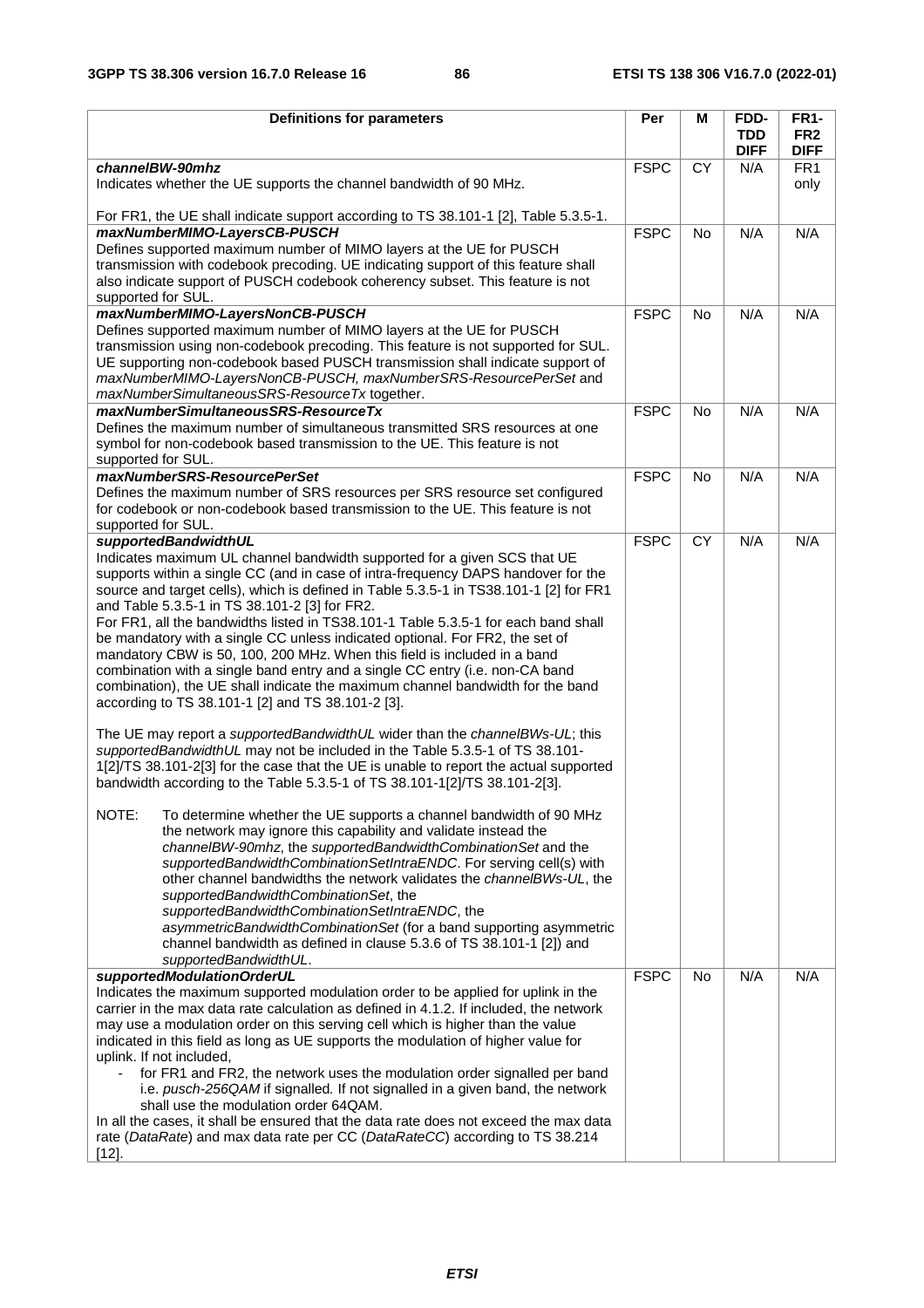| supportedSubCarrierSpacingUL                                                       | <b>FSPC</b> | СY | N/A | N/A |
|------------------------------------------------------------------------------------|-------------|----|-----|-----|
| Defines the supported sub-carrier spacing for UL by the UE, as defined in 4.2-1 of |             |    |     |     |
| TS 38.211 [6], indicating the UE supports simultaneous transmission with same or   |             |    |     |     |
| different numerologies in CA, or indicating the UE supports different numerologies |             |    |     |     |
| on NR UL and SUL within one cell. Support of simultaneous transmissions with       |             |    |     |     |
| same numerology for intra-band NR CA including both contiguous and non-            |             |    |     |     |
| contiguous is mandatory with capability in both FR1 and FR2. Support of            |             |    |     |     |
| simultaneous transmission with two different numerologies between FR1 band(s)      |             |    |     |     |
| and FR2 band(s) in UL is mandatory with capability if UE supports inter-band NR    |             |    |     |     |
| CA including both FR1 band(s) and FR2 band(s). Support of simultaneous             |             |    |     |     |
| transmission with different numerologies in CA for other cases is optional.        |             |    |     |     |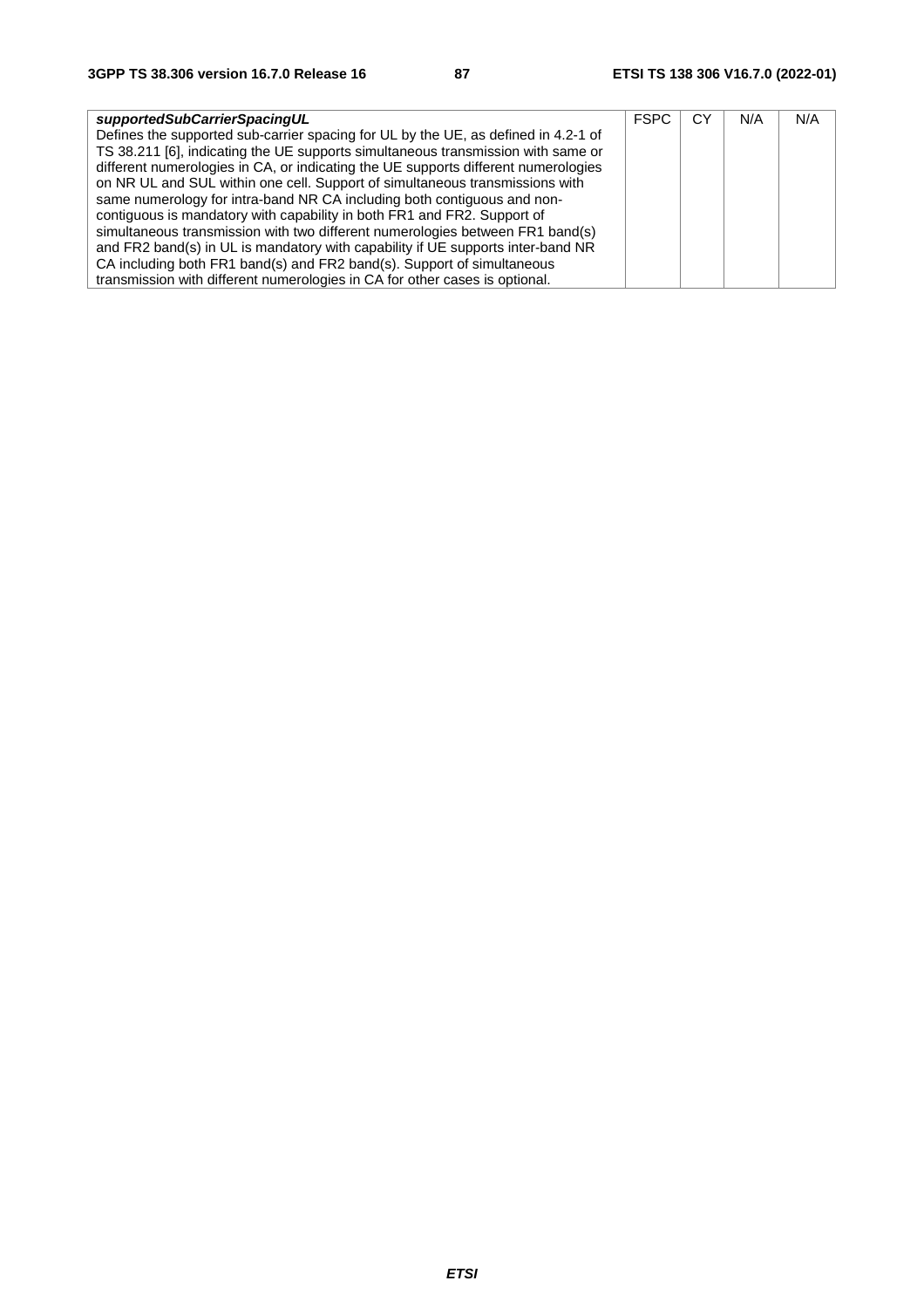4.2.7.9 *MRDC-Parameters*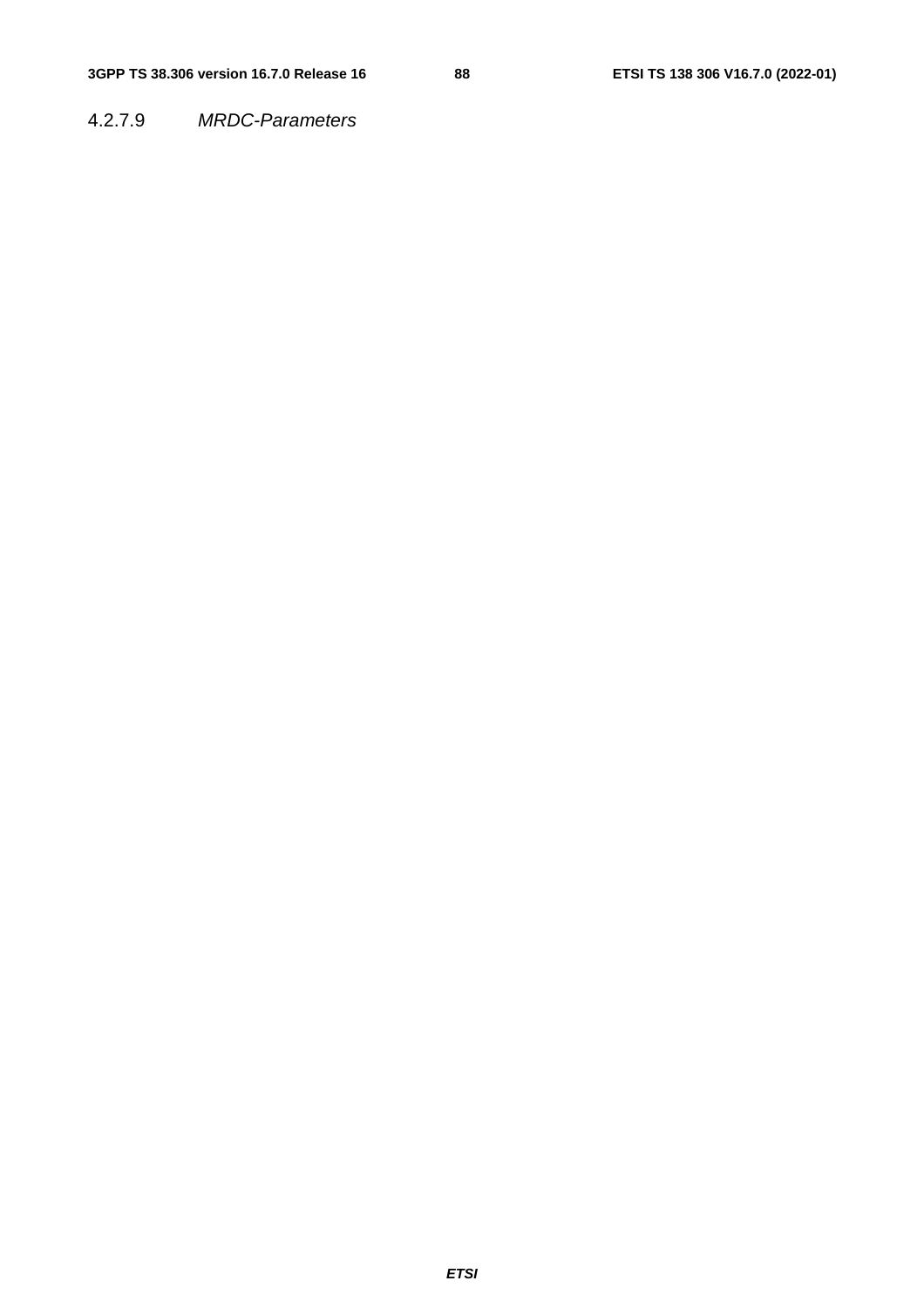| Definitions for parameters                                                                                                                                                                                                                                                                                                                                                                                                                                                                                                                                                                                    | Per       | Μ         | FDD-                      | <b>FR1-</b>                    |
|---------------------------------------------------------------------------------------------------------------------------------------------------------------------------------------------------------------------------------------------------------------------------------------------------------------------------------------------------------------------------------------------------------------------------------------------------------------------------------------------------------------------------------------------------------------------------------------------------------------|-----------|-----------|---------------------------|--------------------------------|
|                                                                                                                                                                                                                                                                                                                                                                                                                                                                                                                                                                                                               |           |           | <b>TDD</b><br><b>DIFF</b> | FR <sub>2</sub><br><b>DIFF</b> |
| asyncIntraBandENDC                                                                                                                                                                                                                                                                                                                                                                                                                                                                                                                                                                                            | BC        | <b>No</b> | <b>FDD</b>                | FR <sub>1</sub>                |
| Indicates whether the UE supports asynchronous FDD-FDD intra-band (NG)EN-DC<br>with MRTD and MTTD as specified in clause 7.5 and 7.6 of TS 38.133 [5]. If<br>asynchronous FDD-FDD intra-band (NG)EN-DC is not supported, the UE supports<br>only synchronous FDD-FDD intra-band (NG)EN-DC.                                                                                                                                                                                                                                                                                                                    |           |           | only                      | only                           |
| This capability applies to:<br>Intra-band (NG)EN-DC combination without additional inter-band NR and<br>LTE CA component;<br>Intra-band (NG)EN-DC combination supporting both UL and DL intra-band<br>(NG)EN-DC parts with additional inter-band NR/LTE CA component;<br>Intra-band (NG)EN-DC combination without supporting UL in both the bands<br>of the intra-band (NG)EN-DC UL part;<br>Inter-band (NG)EN-DC combination, where the frequency range of the E-<br>$\blacksquare$<br>UTRA band is a subset of the frequency range of the NR band (as specified<br>in Table 5.5B.4.1-1 of TS 38.101-3 [4]). |           |           |                           |                                |
| If this capability is included in an "Intra-band (NG)EN-DC combination supporting<br>both UL and DL intra-band (NG)EN-DC parts with additional inter-band NR/LTE CA<br>component" or in an "Intra-band (NG)EN-DC combination without supporting UL in<br>both the bands of the intra-band (NG)EN-DC UL part", this capability applies to the<br>intra-band (NG)EN-DC BC part.                                                                                                                                                                                                                                 |           |           |                           |                                |
| dualPA-Architecture                                                                                                                                                                                                                                                                                                                                                                                                                                                                                                                                                                                           | <b>BC</b> | <b>No</b> | N/A                       | N/A                            |
| For an intra-band band combination, this field indicates the support of dual PAs. If<br>absent in an intra-band band combination, the UE supports single PA for all the ULs<br>in the intra-band band combination. For other band combinations, this field is not<br>applicable.<br>This capability applies to:                                                                                                                                                                                                                                                                                               |           |           |                           |                                |
| Intra-band (NG)EN-DC/NE-DC combination without additional inter-band NR<br>$\blacksquare$<br>and LTE CA component;<br>Intra-band (NG)EN-DC/NE-DC combination supporting both UL and DL intra-<br>band (NG)EN-DC/NE-DC parts with additional inter-band NR/LTE CA<br>component;                                                                                                                                                                                                                                                                                                                                |           |           |                           |                                |
| Inter-band (NG)EN-DC/NE-DC combination, where the frequency range of<br>the E-UTRA band is a subset of the frequency range of the NR band (as<br>specified in Table 5.5B.4.1-1 of TS 38.101-3 [4]).                                                                                                                                                                                                                                                                                                                                                                                                           |           |           |                           |                                |
| If this capability is included in an "Intra-band (NG)EN-DC/NE-DC combination<br>supporting both UL and DL intra-band (NG)EN-DC/NE-DC parts with additional<br>inter-band NR/LTE CA component", this capability applies to the intra-band<br>(NG)EN-DC/NE-DC BC part.                                                                                                                                                                                                                                                                                                                                          |           |           |                           |                                |
| dynamicPowerSharingENDC<br>Indicates whether the UE supports dynamic (NG)EN-DC power sharing between<br>NR FR1 carriers and the LTE carriers. If the UE supports this capability the UE<br>supports the dynamic power sharing behaviour as specified in clause 7 of TS<br>38.213 [11]. In this release of the specification, the UE supporting (NG)EN-DC shall<br>set this field to supported.                                                                                                                                                                                                                | BC        | Yes       | N/A                       | FR <sub>1</sub><br>only        |
| dynamicPowerSharingNEDC                                                                                                                                                                                                                                                                                                                                                                                                                                                                                                                                                                                       | BC        | Yes       | N/A                       | FR <sub>1</sub>                |
| Indicates whether the UE supports dynamic NE-DC power sharing between NR<br>FR1 carriers and the LTE carriers. If the UE supports this capability, the UE<br>supports the dynamic power sharing behavior as specified in clause 7 of TS 38.213<br>$[11]$ .                                                                                                                                                                                                                                                                                                                                                    |           |           |                           | only                           |
| intraBandENDC-Support                                                                                                                                                                                                                                                                                                                                                                                                                                                                                                                                                                                         | BC        | No        | N/A                       | N/A                            |
| Indicates whether the UE supports intra-band (NG)EN-DC with only non-contiguous<br>spectrum, or with both contiguous and non-contiguous spectrum for the (NG)EN-DC<br>combination as specified in TS 38.101-3 [4].<br>If the UE does not include this field for an intra-band (NG)EN-DC combination the<br>UE only supports the contiguous spectrum for the intra-band (NG)EN-DC<br>combination.                                                                                                                                                                                                              |           |           |                           |                                |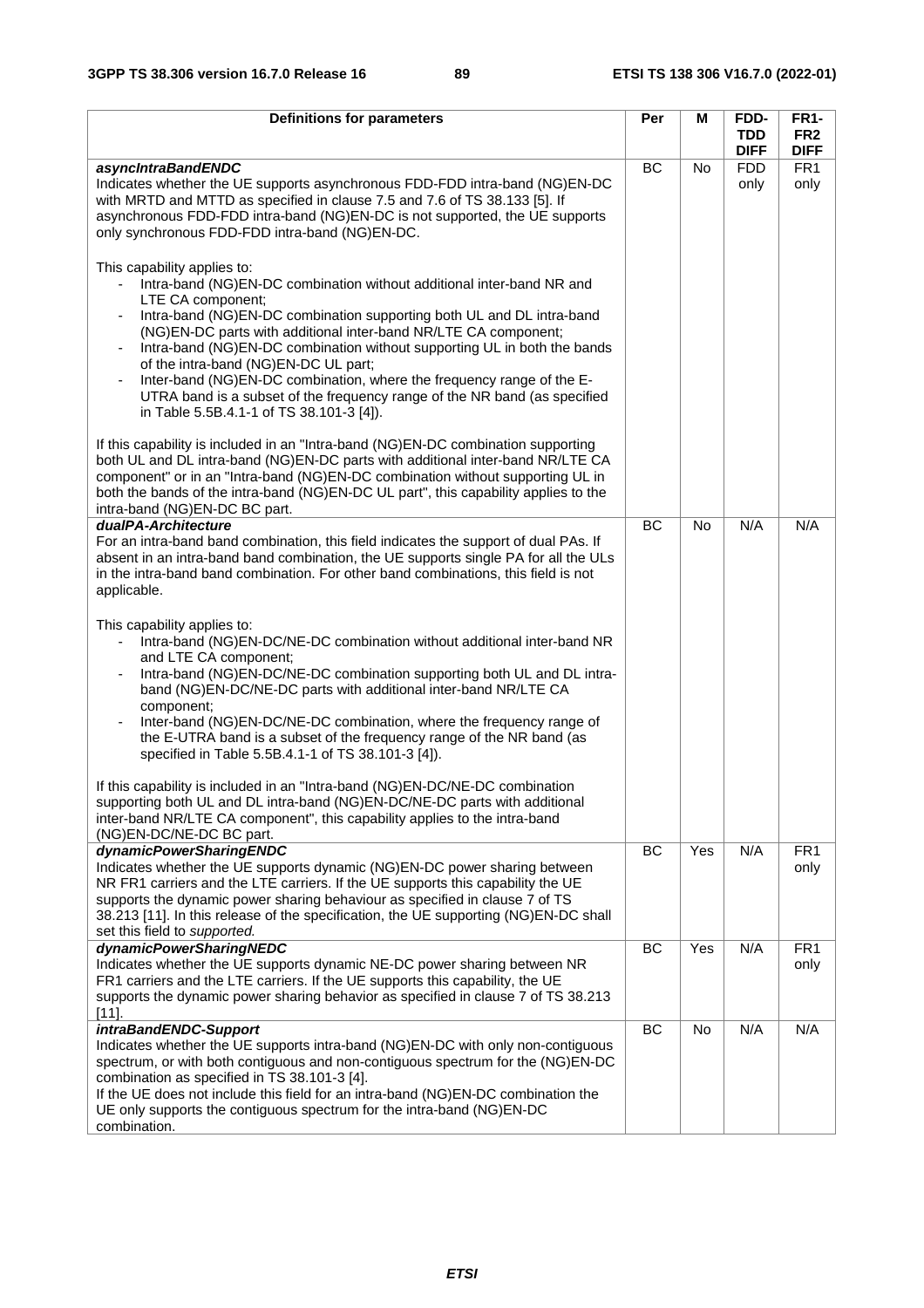| <i>interBandContiguousMRDC</i>                                                                                                                                          | BC        | <b>CY</b> | N/A | N/A                     |
|-------------------------------------------------------------------------------------------------------------------------------------------------------------------------|-----------|-----------|-----|-------------------------|
| Indicates for an inter-band (NG)EN-DC/NE-DC combination, where the frequency                                                                                            |           |           |     |                         |
| range of the E-UTRA band is a subset of the frequency range of the NR band (as                                                                                          |           |           |     |                         |
| specified in Table 5.5B.4.1-1 of TS 38.101-3 [4]), that the UE supports intra-band                                                                                      |           |           |     |                         |
| contiguous (NG)EN-DC/NE-DC requirements (see TS 38.101-3 [4]). If the field is                                                                                          |           |           |     |                         |
| absent for such an inter-band (NG)EN-DC/NE-DC combination, the UE supports                                                                                              |           |           |     |                         |
| intra-band non-contiguous (NG)EN-DC/NE-DC requirements.                                                                                                                 |           |           |     |                         |
| interBandMRDC-WithOverlapDL-Bands-r16<br>Indicates the UE supports FDD-FDD or TDD-TDD inter-band (NG)EN-DC/NE-DC                                                        | BC        | No        | N/A | FR <sub>1</sub><br>only |
| operation with overlapping or partially overlapping DL bands with an (NG)EN-                                                                                            |           |           |     |                         |
| DC/NE-DC MRTD according to clause 7.6.2/7.6.5 in 38.133 [5] and inter-band RF                                                                                           |           |           |     |                         |
| requirements (i.e Type 2 UE). If the capability is not reported, the UE supports FDD-                                                                                   |           |           |     |                         |
| FDD or TDD-TDD inter-band operation with overlapping or partially DL bands with                                                                                         |           |           |     |                         |
| (NG)EN-DC/NE-DC MRTD<3us according to clause 7.6.3 in 38.133 [5] and intra-                                                                                             |           |           |     |                         |
| band RF requirements (i.e. Type 1 UE).                                                                                                                                  |           |           |     |                         |
| simultaneousRxTxInterBandENDC                                                                                                                                           | BC        | <b>CY</b> | N/A | N/A                     |
| Indicates whether the UE supports simultaneous transmission and reception in                                                                                            |           |           |     |                         |
| TDD-TDD and TDD-FDD inter-band (NG)EN-DC/NE-DC. It is mandatory for certain                                                                                             |           |           |     |                         |
| TDD-FDD and TDD-TDD band combinations defined in TS 38.101-3 [4].                                                                                                       |           |           |     |                         |
| This capability applies to:                                                                                                                                             |           |           |     |                         |
| TDD-TDD and TDD-FDD Intra-band (NG)EN-DC/NE-DC combination                                                                                                              |           |           |     |                         |
| supporting both UL and DL intra-band (NG)EN-DC/NE-DC parts with                                                                                                         |           |           |     |                         |
| additional inter-band NR/LTE CA component;                                                                                                                              |           |           |     |                         |
| TDD-TDD and TDD-FDD Intra-band (NG)EN-DC/NE-DC combination                                                                                                              |           |           |     |                         |
| without supporting UL in both the bands of the intra-band (NG)EN-DC/NE-                                                                                                 |           |           |     |                         |
| DC UL part;                                                                                                                                                             |           |           |     |                         |
| TDD-TDD and TDD-FDD Inter-band (NG)EN-DC/NE-DC combination                                                                                                              |           |           |     |                         |
| without Intra-band component.                                                                                                                                           |           |           |     |                         |
|                                                                                                                                                                         |           |           |     |                         |
| This capability is not applicable to the inter-band (NG)EN-DC/NE-DC combination,<br>where the frequency range of the E-UTRA band is a subset of the frequency range     |           |           |     |                         |
| of the NR band (as specified in Table 5.5B.4.1-1 of TS 38.101-3 [4]).                                                                                                   |           |           |     |                         |
| simultaneousRxTxInterBandENDCPerBandPair                                                                                                                                | BC        | <b>No</b> | N/A | N/A                     |
| Indicates whether the UE supports simultaneous transmission and reception in                                                                                            |           |           |     |                         |
| TDD-TDD and TDD-FDD inter-band (NG)EN-DC/NE-DC for each band pair in the                                                                                                |           |           |     |                         |
| band combination.                                                                                                                                                       |           |           |     |                         |
| Encoded in the same manner as simultaneous RxTxInterBandCAPerBandPair.                                                                                                  |           |           |     |                         |
| The UE does not include this field if the UE supports simultaneous transmission and                                                                                     |           |           |     |                         |
| reception for all band pairs in the band combination (in which case<br>simultaneousRxTxInterBandENDC is included) or does not support for any band                      |           |           |     |                         |
| pair in the band combination. The UE shall consistently set the bits which                                                                                              |           |           |     |                         |
| correspond to the same band pair.                                                                                                                                       |           |           |     |                         |
| Each bit of the capability only applies to TDD-TDD and TDD-FDD Inter-band                                                                                               |           |           |     |                         |
| (NG)EN-DC/NE-DC band pairs, except for the band pairs where the frequency                                                                                               |           |           |     |                         |
| range of the E-UTRA band is a subset of the frequency range of the NR band (as                                                                                          |           |           |     |                         |
| specified in Table 5.5B.4.1-1 of TS 38.101-3 [4]).                                                                                                                      |           |           |     |                         |
| singleUL-HARQ-offsetTDD-PCell-r16                                                                                                                                       | BC        | No        | N/A | N/A                     |
| Indicate support of HARQ offset for single UL transmission in synchronous (NG)EN-<br>DC with LTE TDD PCell. UE indicates support of this feature shall indicate support |           |           |     |                         |
| of tdm-restrictionTDD-endc-r16.                                                                                                                                         |           |           |     |                         |
| singleUL-Transmission                                                                                                                                                   | <b>BC</b> | <b>FD</b> | N/A | N/A                     |
| Indicates that the UE does not support simultaneous UL transmissions as defined in                                                                                      |           |           |     |                         |
| TS 38.101-3 [4]. The UE may only include this field for certain band combinations                                                                                       |           |           |     |                         |
| defined in TS 38.101-3 [4]. If included for a particular band combination, the field                                                                                    |           |           |     |                         |
| applies to all fallback band combinations of this band combination that are defined                                                                                     |           |           |     |                         |
| in TS 38.101-3 [4] as being allowed to include this field and does not apply to any                                                                                     |           |           |     |                         |
| other fallback band combinations defined in TS 38.101-3 [4].                                                                                                            |           |           |     |                         |
| The UE shall include this field for band combinations containing a band pair for<br>which single UL transmission is the only specified operation mode in TS 38.101-3    |           |           |     |                         |
| [4] and if the UE supports UL on both bands. Otherwise, this feature is optional.                                                                                       |           |           |     |                         |
| spCellPlacement                                                                                                                                                         | UE        | No        | N/A | N/A                     |
| Indicates whether the UE supports a SpCell on FR1-FDD, FR1-TDD and/or FR2-                                                                                              |           |           |     |                         |
| TDD depending on which additional SCells of other frequency range(s) / duplex                                                                                           |           |           |     |                         |
| mode(s) are configured. It is applicable to SCG of (NG)EN-DC and MCG of NE-DC,                                                                                          |           |           |     |                         |
| where UL is configured on more than one of FR1-FDD, FR1-TDD and FR2-TDD in                                                                                              |           |           |     |                         |
| a cell group. If not included, the UE supports SpCell on any serving cell with UL in                                                                                    |           |           |     |                         |
| supported band combinations.                                                                                                                                            |           |           |     |                         |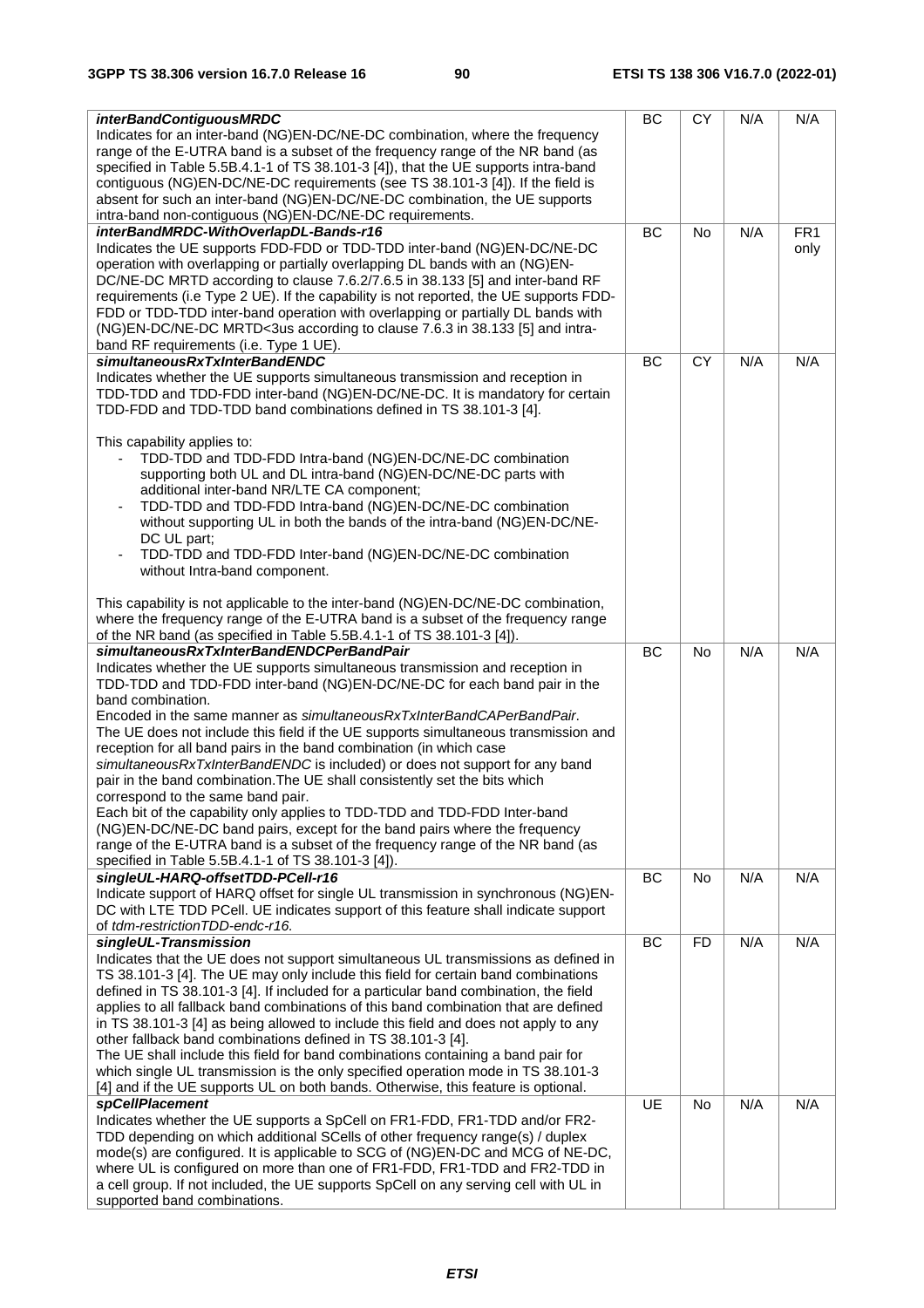| tdm-Pattern<br>Indicates whether the UE supports the tdm-PatternConfig for single UL-transmission<br>associated functionality, as specified in TS 36.331 [17]. Support is conditionally<br>mandatory in (NG)EN-DC for UEs that do not support dynamicPowerSharingENDC<br>and for UEs that indicate single UL transmission for any (NG)EN-DC BC. Support is<br>conditionally mandatory in NE-DC for UEs that do not support<br>dynamicPowerSharingNEDC and for UEs that indicate single UL transmission for                                                                                                                                                                                                                                                                                                                                                                                                                                                                                                                                                                                                                                                                                            | BC        | <b>CY</b> | N/A                | FR <sub>1</sub><br>only |
|-------------------------------------------------------------------------------------------------------------------------------------------------------------------------------------------------------------------------------------------------------------------------------------------------------------------------------------------------------------------------------------------------------------------------------------------------------------------------------------------------------------------------------------------------------------------------------------------------------------------------------------------------------------------------------------------------------------------------------------------------------------------------------------------------------------------------------------------------------------------------------------------------------------------------------------------------------------------------------------------------------------------------------------------------------------------------------------------------------------------------------------------------------------------------------------------------------|-----------|-----------|--------------------|-------------------------|
| any NE-DC BC. The feature is optional otherwise.                                                                                                                                                                                                                                                                                                                                                                                                                                                                                                                                                                                                                                                                                                                                                                                                                                                                                                                                                                                                                                                                                                                                                      |           |           |                    |                         |
| tdm-restrictionDualTX-FDD-endc-r16                                                                                                                                                                                                                                                                                                                                                                                                                                                                                                                                                                                                                                                                                                                                                                                                                                                                                                                                                                                                                                                                                                                                                                    | <b>BC</b> | No        | N/A                | FR <sub>1</sub>         |
| Indicates whether the UE supports TDM restriction to LTE FDD PCell in (NG)EN-<br>DC for dual UL transmission operation when tdm-PatternConfig2-R16 is configured,<br>as specified in TS 36.331 [17]. UE indicates support this feature shall also indicate<br>support of tdm-Pattern.                                                                                                                                                                                                                                                                                                                                                                                                                                                                                                                                                                                                                                                                                                                                                                                                                                                                                                                 |           |           |                    | only                    |
| tdm-restrictionFDD-endc-r16                                                                                                                                                                                                                                                                                                                                                                                                                                                                                                                                                                                                                                                                                                                                                                                                                                                                                                                                                                                                                                                                                                                                                                           | BC        | <b>No</b> | N/A                | FR <sub>1</sub>         |
| Indicates whether the UE supports TDM restriction to LTE FDD PCell for single UL-<br>transmission associated functionality when tdm-PatternConfig2-R16 is configured,<br>as specified in TS 36.331 [17]. This is applicable for FDD (NG)EN-DC. UE indicates<br>support this feature shall also indicate support of tdm-Pattern.                                                                                                                                                                                                                                                                                                                                                                                                                                                                                                                                                                                                                                                                                                                                                                                                                                                                       |           |           |                    | only                    |
| tdm-restrictionTDD-endc-r16                                                                                                                                                                                                                                                                                                                                                                                                                                                                                                                                                                                                                                                                                                                                                                                                                                                                                                                                                                                                                                                                                                                                                                           | BC        | <b>No</b> | N/A                | FR <sub>1</sub>         |
| Indicates whether the UE supports TDM restriction to LTE TDD PCell for single UL-<br>transmission associated functionality when tdm-PatternConfig2-R16 is configured,<br>as specified in TS 36.331 [17]. This is applicable for synchronous TDD-TDD<br>(NG)EN-DC.                                                                                                                                                                                                                                                                                                                                                                                                                                                                                                                                                                                                                                                                                                                                                                                                                                                                                                                                     |           |           |                    | only                    |
| ul-SharingEUTRA-NR                                                                                                                                                                                                                                                                                                                                                                                                                                                                                                                                                                                                                                                                                                                                                                                                                                                                                                                                                                                                                                                                                                                                                                                    | BC        | No        | N/A                | FR <sub>1</sub>         |
| Indicates whether the UE supports (NG)EN-DC/NE-DC with EUTRA-NR<br>coexistence in UL sharing via TDM only, FDM only, or both TDM and FDM from UE<br>perspective as specified in TS 38.101-3 [4].                                                                                                                                                                                                                                                                                                                                                                                                                                                                                                                                                                                                                                                                                                                                                                                                                                                                                                                                                                                                      |           |           |                    | only                    |
| ul-SwitchingTimeEUTRA-NR                                                                                                                                                                                                                                                                                                                                                                                                                                                                                                                                                                                                                                                                                                                                                                                                                                                                                                                                                                                                                                                                                                                                                                              | BC        | <b>CY</b> | N/A                | FR <sub>1</sub>         |
| Indicates support of switching type between LTE UL and NR UL for (NG)EN-<br>DC/NE-DC with LTE-NR coexistence in UL sharing from UE perspective as defined<br>in clause 6.3B of TS 38.101-3 [4]. It is mandatory to report switching time type 1 or<br>type 2 if UE reports ul-SharingEUTRA-NR is tdm or both.                                                                                                                                                                                                                                                                                                                                                                                                                                                                                                                                                                                                                                                                                                                                                                                                                                                                                         |           |           |                    | only                    |
| ul-TimingAlignmentEUTRA-NR<br>Indicates whether to apply the same UL timing between NR and LTE for dynamic<br>power sharing capable UE operating in a synchronous intra-band contiguous<br>(NG)EN-DC. If this field is absent, UE shall be capable of handling a timing<br>difference up to applicable MTTD requirements when operating in a synchronous<br>intra-band contiguous (NG)EN-DC network, as specified in TS 38.133 [5].<br>This capability applies to:<br>Intra-band contiguous (NG)EN-DC combination without additional inter-band<br>NR and LTE CA component;<br>Intra-band contiguous (NG)EN-DC combination supporting both UL and DL<br>intra-band (NG)EN-DC parts with additional inter-band NR/LTE CA<br>component;<br>Inter-band (NG)EN-DC combination, where the frequency range of the E-<br>ä,<br>UTRA band is a subset of the frequency range of the NR band (as specified<br>in Table 5.5B.4.1-1 of TS 38.101-3 [4]).<br>If this capability is included in an "Intra-band contiguous (NG)EN-DC combination<br>supporting both UL and DL intra-band (NG)EN-DC parts with additional inter-band<br>NR/LTE CA component", this capability applies to the intra-band (NG)EN-DC BC | BC        | <b>No</b> | N/A                | N/A                     |
| part.                                                                                                                                                                                                                                                                                                                                                                                                                                                                                                                                                                                                                                                                                                                                                                                                                                                                                                                                                                                                                                                                                                                                                                                                 |           |           |                    |                         |
| maxUplinkDutyCycle-interBandENDC-TDD-PC2-r16<br>Indicates the maximum percentage of symbols during a certain evaluation period<br>that can be scheduled for NR uplink transmission under different EUTRA TDD<br>uplink-downlink configurations so as to ensure compliance with applicable<br>electromagnetic energy absorption requirements provided by regulatory bodies.<br>This field is only applicable for inter-band TDD+TDD EN-DC power class 2 UE as<br>specified in TS 38.101-3 [4]. If the field is absent, 30% shall be applied to all EUTRA<br>TDD uplink-downlink configurations. If eutra-TDD-Configx is absent, 30% shall be<br>applied to the corresponding EUTRA TDD uplink-downlink configuration.<br>Value n20 corresponds to 20%, value n40 corresponds to 40% and so on.                                                                                                                                                                                                                                                                                                                                                                                                         | <b>BC</b> | No        | <b>TDD</b><br>only | FR <sub>1</sub><br>only |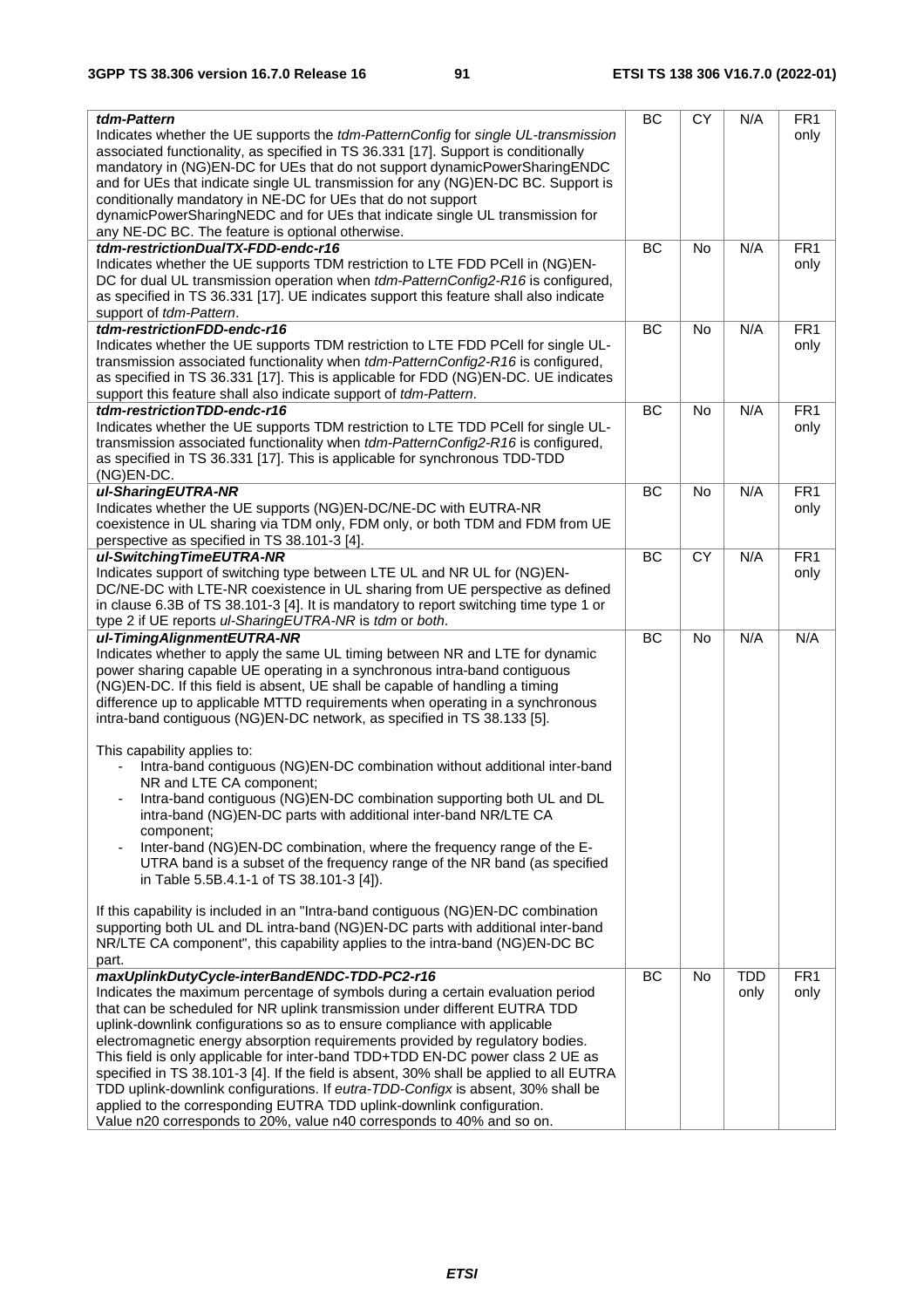| maxUplinkDutyCycle-interBandENDC-FDD-TDD-PC2-r16                                     | BC. | No | N/A | FR <sub>1</sub> |
|--------------------------------------------------------------------------------------|-----|----|-----|-----------------|
| Indicates the maximum percentage of symbols during a certain evaluation period       |     |    |     | only            |
| that can be scheduled for NR uplink transmission and EUTRA FDD uplink                |     |    |     |                 |
| transmission so as to ensure compliance with applicable electromagnetic energy       |     |    |     |                 |
| absorption requirements provided by regulatory bodies. This field is only applicable |     |    |     |                 |
| for inter-band FDD+TDD EN-DC power class 2 UE as specified in TS 38.101-3 [4].       |     |    |     |                 |
| This capability signalling comprises of maxUplinkDutyCycle-FDD-TDD-EN-DC1 and        |     |    |     |                 |
| maxUplinkDutyCycle-FDD-TDD-EN-DC2 which indicate the maxUplinkDutyCycle              |     |    |     |                 |
| capability of NR band corresponding to different LTE reference configurations as     |     |    |     |                 |
| described in TS 38.101-3 [4], clause 6.2B.1.3. Value n30 corresponds to 30%, value   |     |    |     |                 |
| n40 corresponds to 40% and so on.                                                    |     |    |     |                 |

4.2.7.10 *Phy-Parameters*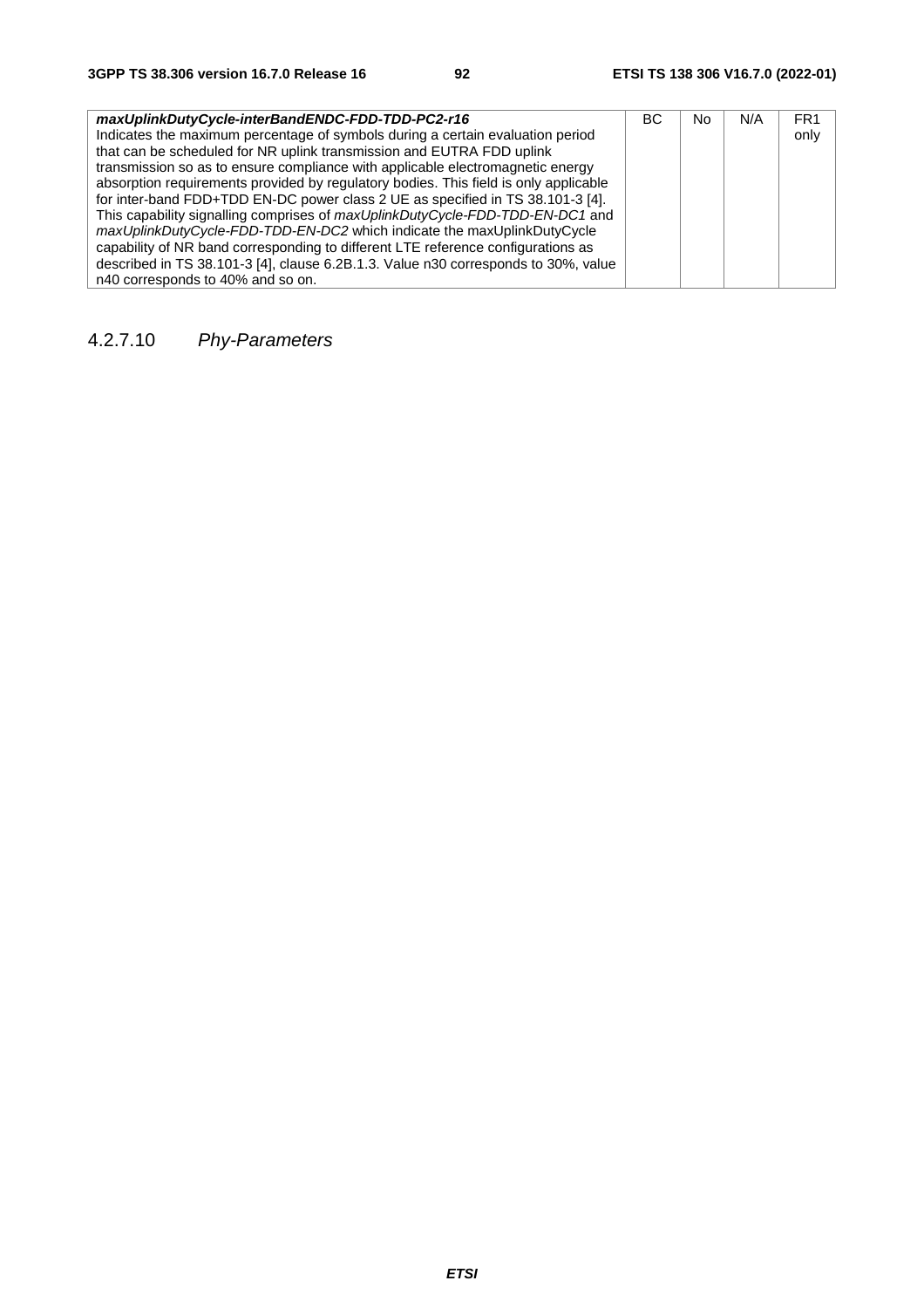| <b>Definitions for parameters</b>                                                                                                                                 | Per       | М         | FDD-<br><b>TDD</b> | <b>FR1-</b><br>FR <sub>2</sub> |
|-------------------------------------------------------------------------------------------------------------------------------------------------------------------|-----------|-----------|--------------------|--------------------------------|
|                                                                                                                                                                   |           |           | <b>DIFF</b>        | <b>DIFF</b>                    |
| absoluteTPC-Command<br>Indicates whether the UE supports absolute TPC command mode.                                                                               | UE        | No        | No                 | Yes                            |
| aggregationFactorSPS-DL-r16                                                                                                                                       | UE        | <b>No</b> | No                 | Yes                            |
| Indicates whether the UE supports configurable PDSCH aggregation factor ({1, 2, 4,                                                                                |           |           |                    |                                |
| 8}) per DL SPS configuration. The UE can include this feature only if the UE                                                                                      |           |           |                    |                                |
| indicates supports of downlinkSPS.<br>almostContiguousCP-OFDM-UL                                                                                                  | UE        | No        | No                 | Yes                            |
| Indicates whether the UE supports almost contiguous UL CP-OFDM transmissions                                                                                      |           |           |                    |                                |
| as defined in clause 6.2 of TS 38.101-1 [2].                                                                                                                      |           |           |                    |                                |
| bwp-SwitchingDelay                                                                                                                                                | UE        | Yes       | No                 | No                             |
| Defines whether the UE supports DCI and timer based active BWP switching delay                                                                                    |           |           |                    |                                |
| type1 or type2 specified in clause 8.6.2 of TS 38.133 [5]. It is mandatory to report<br>type 1 or type 2. This capability is not applicable to IAB-MT.            |           |           |                    |                                |
| bwp-SwitchingMultiCCs-r16                                                                                                                                         | UE        | <b>CY</b> | No                 | No                             |
| Indicates whether the UE supports incremental delay for DCI and timer based active                                                                                |           |           |                    |                                |
| BWP switching on multiple CCs simultaneously as specified in TS 38.133 [5]. The                                                                                   |           |           |                    |                                |
| capability signalling comprises of the following:                                                                                                                 |           |           |                    |                                |
| type1-r16 indicates the delay value for type 1 BWP switching delay and has                                                                                        |           |           |                    |                                |
| values of {100us, 200us}                                                                                                                                          |           |           |                    |                                |
| type2-r16 indicates the delay value for type 2 BWP switching delay and has<br>values of {200us, 400us, 800us, 1000us}                                             |           |           |                    |                                |
|                                                                                                                                                                   |           |           |                    |                                |
| The UE indicating support of this feature shall also support bwp-SwitchingDelay,                                                                                  |           |           |                    |                                |
| bwp-SameNumerology and/or bwp-DiffNumerology. It is mandatory to report either                                                                                    |           |           |                    |                                |
| type1-r16 or type2-r16 for a UE which supports CA.                                                                                                                |           |           |                    |                                |
| bwp-SwitchingMultiDormancyCCs-r16                                                                                                                                 | <b>UE</b> | <b>No</b> | <b>No</b>          | <b>No</b>                      |
| Indicates whether the UE supports incremental delay for BWP switch processing on                                                                                  |           |           |                    |                                |
| additional SCells in DCI based simultaneous dormant BWP switching on multiple<br>SCells as specified in TS 38.133 [5]. The capability signalling comprises of the |           |           |                    |                                |
| following:                                                                                                                                                        |           |           |                    |                                |
| type1-r16 indicates the delay value for type 1 BWP switching delay and has<br>$\blacksquare$                                                                      |           |           |                    |                                |
| values of {100us, 200us}                                                                                                                                          |           |           |                    |                                |
| type2-r16 indicates the delay value for type 2 BWP switching delay and has                                                                                        |           |           |                    |                                |
| values of {200us, 400us, 800us, 1000us}                                                                                                                           |           |           |                    |                                |
| The UE indicating support of this feature shall also support                                                                                                      |           |           |                    |                                |
| scellDormancyWithinActiveTime-r16 or scellDormancyOutsideActiveTime-r16.                                                                                          |           |           |                    |                                |
| cbg-FlushIndication-DL                                                                                                                                            | UE        | <b>No</b> | <b>No</b>          | <b>No</b>                      |
| Indicates whether the UE supports CBG-based (re)transmission for DL using CBG                                                                                     |           |           |                    |                                |
| flushing out information (CBGFI) as specified in TS 38.214 [12].                                                                                                  |           |           |                    |                                |
| cbg-TransIndication-DL                                                                                                                                            | UE        | No        | No                 | No                             |
| Indicates whether the UE supports CBG-based (re)transmission for DL using CBG<br>transmission information (CBGTI) as specified in TS 38.214 [12].                 |           |           |                    |                                |
| cbg-TransIndication-UL                                                                                                                                            | UE        | No        | No                 | No                             |
| Indicates whether the UE supports both in-order and out-of-order CBG-based                                                                                        |           |           |                    |                                |
| (re)transmission for UL using CBG transmission information (CBGTI) as specified in                                                                                |           |           |                    |                                |
| TS 38.214 [12].                                                                                                                                                   |           |           |                    |                                |
| cbg-TransInOrderPUSCH-UL-r16                                                                                                                                      | UE        | No        | <b>No</b>          | No                             |
| Indicates whether the UE supports CBG-based re-transmission(s) of a TB using                                                                                      |           |           |                    |                                |
| CBG transmission information (CBGTI) as specified in TS 38.214 [12] in the<br>following two cases (both are considered as in-order CBG-based retransmission(s)):  |           |           |                    |                                |
| 1. if the initial PUSCH transmission was not cancelled due to gNB                                                                                                 |           |           |                    |                                |
| scheduling/indication/configuration; and                                                                                                                          |           |           |                    |                                |
| 2. if the initial PUSCH transmission was cancelled due to gNB                                                                                                     |           |           |                    |                                |
| scheduling/indication/configuration and the following condition is satisfied:                                                                                     |           |           |                    |                                |
| the UE is scheduled for a re-transmission of a CBG #N in a given TB when                                                                                          |           |           |                    |                                |
| CBG #N-1 has been transmitted before or is scheduled in the same UL<br>grant that includes CBG#N.                                                                 |           |           |                    |                                |
| cli-RSSI-FDM-DL-r16                                                                                                                                               | UE        | No        | <b>TDD</b>         | Yes                            |
| Indicates whether serving cell DL signal/channel (e.g. PDSCH/PDCCH) and CLI-                                                                                      |           |           | only               |                                |
| RSSI FDMed reception is supported as specified in TS 38.215 [13].                                                                                                 |           |           |                    |                                |
| cli-SRS-RSRP-FDM-DL-r16                                                                                                                                           | UE        | No        | <b>TDD</b>         | Yes                            |
| Indicates whether serving cell DL signal/channel (e.g. PDSCH/PDCCH) and SRS-                                                                                      |           |           | only               |                                |
| RSRP FDMed reception is supported as specified in TS 38.215 [13].                                                                                                 |           |           |                    |                                |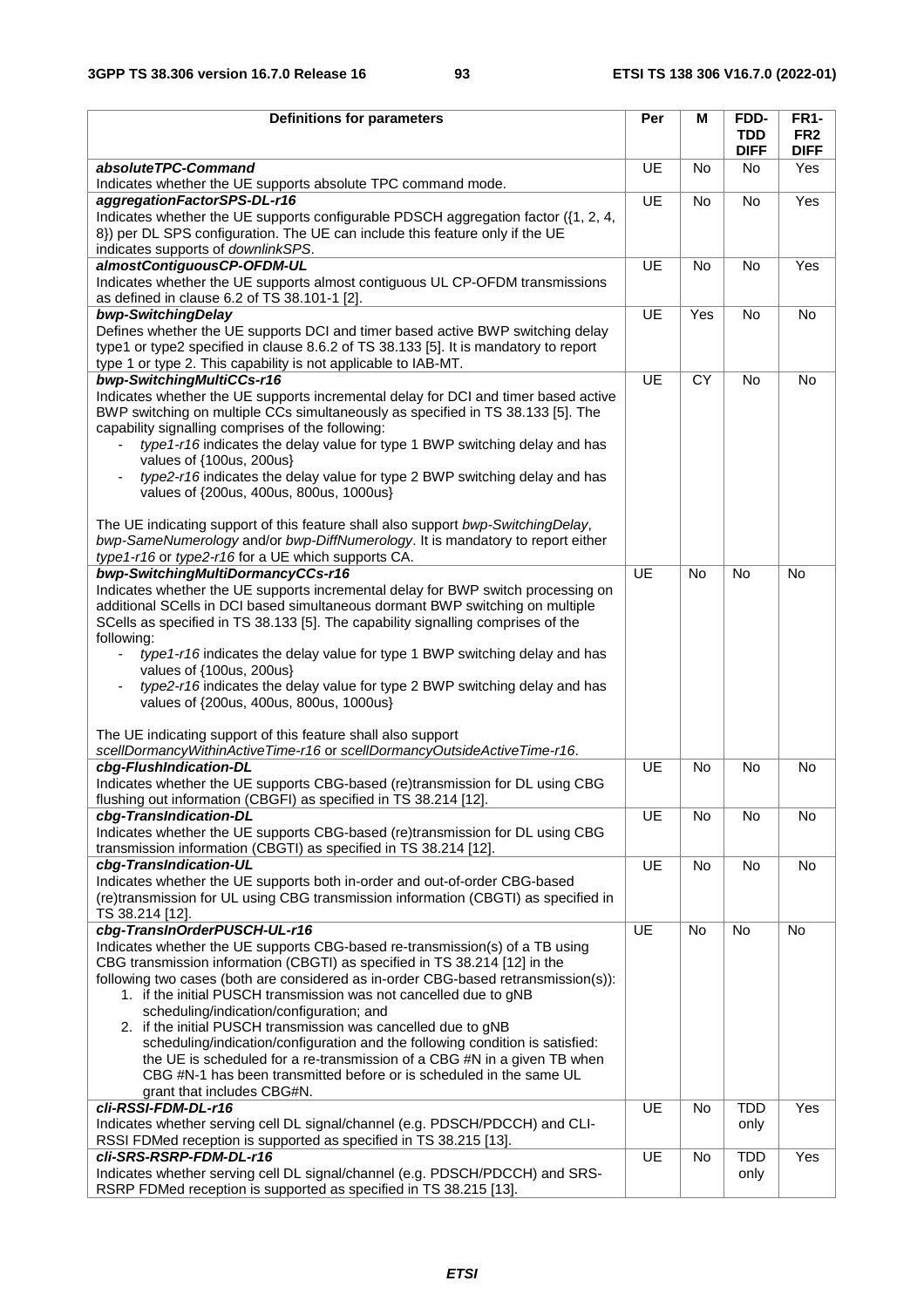| codebookVariantsList-r16                                                                                      | UE        | No        | No        | No        |
|---------------------------------------------------------------------------------------------------------------|-----------|-----------|-----------|-----------|
| Indicates the list of SupportedCSI-RS-Resource applicable to the codebook types                               |           |           |           |           |
| supported by the UE.                                                                                          |           |           |           |           |
| configuredUL-GrantType1                                                                                       | UE        | <b>No</b> | <b>No</b> | <b>No</b> |
| Indicates whether the UE supports Type 1 PUSCH transmissions with configured                                  |           |           |           |           |
| grant as specified in TS 38.214 [12] with UL-TWG-repK value of one. This applies                              |           |           |           |           |
| only to non-shared spectrum channel access. For shared spectrum channel access,                               |           |           |           |           |
| configuredUL-GrantType1-r16 applies.                                                                          |           |           |           |           |
| configuredUL-GrantType2                                                                                       | UE        | <b>No</b> | <b>No</b> | <b>No</b> |
| Indicates whether the UE supports Type 2 PUSCH transmissions with configured                                  |           |           |           |           |
| grant as specified in TS 38.214 [12] with UL-TWG-repK value of one. This applies                              |           |           |           |           |
| only to non-shared spectrum channel access. For shared spectrum channel access,                               |           |           |           |           |
| configuredUL-GrantType2-r16 applies.<br>cqi-TableAlt                                                          | UE        | <b>No</b> | <b>No</b> | Yes       |
| Indicates whether UE supports the CQI table with target BLER of 10^-5.                                        |           |           |           |           |
| cri-RI-CQI-WithoutNon-PMI-PortInd-r16                                                                         | UE        | <b>No</b> | No        | Yes       |
| Indicates whether UE supports CSI-ReportConfig with the higher layer parameter                                |           |           |           |           |
| reportQuantity set to 'cri-RI-CQ' and the higher layer parameter non-PMI-                                     |           |           |           |           |
| PortIndication is not configured.                                                                             |           |           |           |           |
|                                                                                                               |           |           |           |           |
| UE indicating support of this feature shall also indicate support of csi-                                     |           |           |           |           |
| ReportFramework.                                                                                              |           |           |           |           |
| crossSlotScheduling-r16                                                                                       | UE        | <b>No</b> | <b>No</b> | <b>No</b> |
| Indicates whether UE supports dynamic indication of applicable minimum                                        |           |           |           |           |
| scheduling restriction by DCI format 0_1 and 1_1, and the minimum scheduling                                  |           |           |           |           |
| offset for PDSCH and aperiodic CSI-RS triggering offset (K0), and PUSCH (K2),                                 |           |           |           |           |
| and the extended value range for aperiodic CSI-RS triggering offset. Support of this                          |           |           |           |           |
| feature is reported for licensed and unlicensed bands, respectively. When this field                          |           |           |           |           |
| is reported, either of non-SharedSpectrumChAccess-r16 or                                                      |           |           |           |           |
| sharedSpectrumChAccess-r16 shall be reported, at least.                                                       |           |           |           |           |
| csi-ReportFramework                                                                                           | UE        | Yes       | <b>No</b> | N/A       |
| See csi-ReportFramework in 4.2.7.2. For a band combination comprised of FR1 and                               |           |           |           |           |
| FR2 bands, this parameter, if present, limits the corresponding parameter in MIMO-                            |           |           |           |           |
| ParametersPerBand.                                                                                            |           |           |           |           |
| csi-ReportFrameworkExt-r16<br>See csi-ReportFramework in 4.2.7.2. For a band combination comprised of FR1 and | UE        | <b>No</b> | <b>No</b> | N/A       |
| FR2 bands, this parameter, if present, limits the corresponding parameter in MIMO-                            |           |           |           |           |
| ParametersPerBand.                                                                                            |           |           |           |           |
| csi-ReportWithoutCQI                                                                                          | UE        | <b>No</b> | <b>No</b> | Yes       |
| Indicates whether UE supports CSI reporting with report quantity set to 'CRI/RI/i1'                           |           |           |           |           |
| as defined in clause 5.2.1.4 of TS 38.214 [12].                                                               |           |           |           |           |
| csi-ReportWithoutPMI                                                                                          | UE        | No        | <b>No</b> | Yes       |
| Indicates whether UE supports CSI reporting with report quantity set to 'CRI/RI/CQI'                          |           |           |           |           |
| as defined in clause 5.2.1.4 of TS 38.214 [12].                                                               |           |           |           |           |
| csi-RS-CFRA-ForHO                                                                                             | <b>UE</b> | No        | No        | No        |
| Indicates whether the UE can perform reconfiguration with sync using a contention                             |           |           |           |           |
| free random access with 4-step RA type on PRACH resources that are associated                                 |           |           |           |           |
| with CSI-RS resources of the target cell. This applies only to non-shared spectrum                            |           |           |           |           |
| channel access. For shared spectrum channel access, csi-RS-CFRA-ForHO-r16                                     |           |           |           |           |
| applies.                                                                                                      |           |           |           |           |
| csi-RS-IM-ReceptionForFeedback                                                                                | UE        | Yes       | No        | N/A       |
| See csi-RS-IM-ReceptionForFeedback in 4.2.7.2. For a band combination                                         |           |           |           |           |
| comprised of FR1 and FR2 bands, this parameter, if present, limits the                                        |           |           |           |           |
| corresponding parameter in MIMO-ParametersPerBand.                                                            |           |           |           |           |
| csi-RS-ProcFrameworkForSRS<br>See csi-RS-ProcFrameworkForSRS in 4.2.7.2. For a band combination comprised     | UE        | No        | <b>No</b> | N/A       |
| of FR1 and FR2 bands, this parameter, if present, limits the corresponding                                    |           |           |           |           |
| parameter in MIMO-ParametersPerBand.                                                                          |           |           |           |           |
| csi-TriggerStateNon-ActiveBWP-r16                                                                             | UE        | No        | No        | No        |
| Indicates whether the UE supports CSI trigger states containing non-active BWP.                               |           |           |           |           |
| dci-DL-PriorityIndicator-r16                                                                                  | UE        | No        | No        | No        |
| Indicates whether the UE supports the priority indicator field configured in DCI                              |           |           |           |           |
| formats 1_1 and 1_2 in a BWP when configured to monitor both DCI formats 1_1                                  |           |           |           |           |
| and 1_2 in the BWP.                                                                                           |           |           |           |           |
| dci-Format1-2And0-2-r16                                                                                       | <b>UE</b> | No        | <b>No</b> | No        |
| Indicates whether the UE supports monitoring DCI format 1_2 for DL scheduling                                 |           |           |           |           |
| and monitoring DCI format 0_2 for UL scheduling.                                                              |           |           |           |           |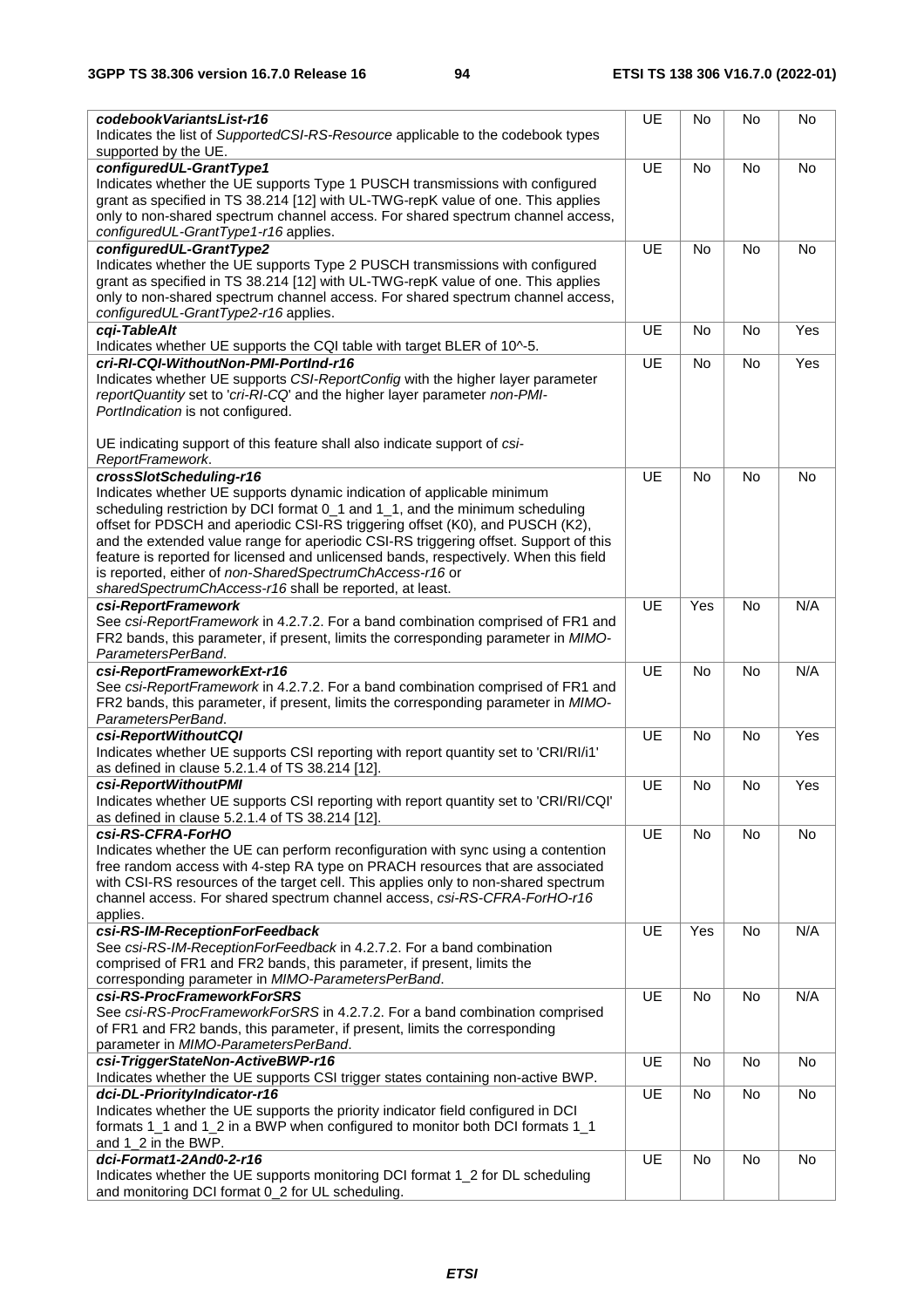| dci-UL-PriorityIndicator-r16                                                                                                                                      | UE        | No        | No         | No              |
|-------------------------------------------------------------------------------------------------------------------------------------------------------------------|-----------|-----------|------------|-----------------|
| Indicates whether the UE supports the priority indicator field configured in DCI                                                                                  |           |           |            |                 |
| formats 0_1 and 0_2 in a BWP when configured to monitor both DCI formats 0_1                                                                                      |           |           |            |                 |
| and 0_2 in the BWP. A UE supporting this feature shall also support ul-IntraUE-                                                                                   |           |           |            |                 |
| Mux-r16 and dci-Format1-2And0-2-r16.<br>defaultSpatialRelationPathlossRS-r16                                                                                      | UE        | <b>No</b> | No         | FR <sub>2</sub> |
| Indicates the UE support of default spatial relation and pathloss reference RS for                                                                                |           |           |            | only            |
| dedicated PUCCH/SRS and PUSCH. The UE indicating support of this also                                                                                             |           |           |            |                 |
| indicates the capabilities of supported SRS resources and maximum supported                                                                                       |           |           |            |                 |
| spatial relations for the supported FR2 bands using supportedSRS-Resources and                                                                                    |           |           |            |                 |
| maxNumberConfiguredSpatialRelations.                                                                                                                              |           |           |            |                 |
| dl-64QAM-MCS-TableAlt                                                                                                                                             | <b>UE</b> | No        | <b>No</b>  | Yes             |
| Indicates whether the UE supports the alternative 64QAM MCS table for PDSCH.<br>dl-SchedulingOffset-PDSCH-TypeA                                                   | UE        |           | Yes        | Yes             |
| Indicates whether the UE supports DL scheduling slot offset (K0) greater than 0 for                                                                               |           | Yes       |            |                 |
| PDSCH mapping type A.                                                                                                                                             |           |           |            |                 |
| dl-SchedulingOffset-PDSCH-TypeB                                                                                                                                   | UE        | Yes       | Yes        | Yes             |
| Indicates whether the UE supports DL scheduling slot offset (K0) greater than 0 for                                                                               |           |           |            |                 |
| PDSCH mapping type B.                                                                                                                                             |           |           |            |                 |
| downlinkSPS                                                                                                                                                       | UE        | No        | <b>No</b>  | <b>No</b>       |
| Indicates whether the UE supports PDSCH reception based on semi-persistent                                                                                        |           |           |            |                 |
| scheduling. One SPS configuration is supported per cell group. This applies only to                                                                               |           |           |            |                 |
| non-shared spectrum channel access. For shared spectrum channel access,<br>downlinkSPS-r16 applies.                                                               |           |           |            |                 |
| dynamicBetaOffsetInd-HARQ-ACK-CSI                                                                                                                                 | UE        | <b>No</b> | No         | No              |
| Indicates whether the UE supports indicating beta-offset (UCI repetition factor onto                                                                              |           |           |            |                 |
| PUSCH) for HARQ-ACK and/or CSI via DCI among the RRC configured beta-                                                                                             |           |           |            |                 |
| offsets.                                                                                                                                                          |           |           |            |                 |
| dynamicHARQ-ACK-Codebook                                                                                                                                          | UE        | Yes       | No         | No              |
| Indicates whether the UE supports HARQ-ACK codebook dynamically constructed                                                                                       |           |           |            |                 |
| by DCI(s). This field shall be set to supported.                                                                                                                  |           |           |            |                 |
| dynamicHARQ-ACK-CodeB-CBG-Retx-DL                                                                                                                                 | UE        | <b>No</b> | <b>No</b>  | No              |
| Indicates whether the UE supports HARQ-ACK codebook size for CBG-based<br>(re)transmission based on the DAI-based solution as specified in TS 38.213 [11].        |           |           |            |                 |
| dynamicPRB-BundlingDL                                                                                                                                             | UE        | <b>No</b> | No         | No              |
| Indicates whether UE supports DCI-based indication of the PRG size for PDSCH                                                                                      |           |           |            |                 |
| reception.                                                                                                                                                        |           |           |            |                 |
| dynamicSFI                                                                                                                                                        | UE        | <b>No</b> | Yes        | Yes             |
| Indicates whether the UE supports monitoring for DCI format 2_0 and determination                                                                                 |           |           |            |                 |
| of slot formats via DCI format 2_0. This applies only to non-shared spectrum                                                                                      |           |           |            |                 |
| channel access. For shared spectrum channel access, dynamicSFI-r16 applies.                                                                                       |           |           |            |                 |
| dynamicSwitchRA-Type0-1-PDSCH<br>Indicates whether the UE supports dynamic switching between resource allocation                                                  | UE        | No        | No         | No              |
| Types 0 and 1 for PDSCH as specified in TS 38.212 [10].                                                                                                           |           |           |            |                 |
| dynamicSwitchRA-Type0-1-PUSCH                                                                                                                                     | UE        | No        | No         | No              |
| Indicates whether the UE supports dynamic switching between resource allocation                                                                                   |           |           |            |                 |
| Types 0 and 1 for PUSCH as specified in TS 38.212 [10].                                                                                                           |           |           |            |                 |
| enhancedPowerControl-r16                                                                                                                                          | UE        | No        | No         | Yes             |
| For DG-PUSCH, one bit (separately from SRI) in UL grant is used to indicate the P0                                                                                |           |           |            |                 |
| value if SRI is present in the UL grant, and 1 or 2 bits is used to indicate the P0                                                                               |           |           |            |                 |
| value if SRI is not present in the UL grant.<br>extendedCG-Periodicities-r16                                                                                      | UE        |           |            |                 |
| Indicates that the UE supports extended periodicities for CG Type 1 (if the UE                                                                                    |           | No        | No         | No              |
| indicates configuredUL-GrantType1 capability) or CG Type 2 (if the UE indicates                                                                                   |           |           |            |                 |
| configuredUL-GrantType2 capability) as specified by periodicityExt-r16 field of IE                                                                                |           |           |            |                 |
| ConfiguredGrantConfig in TS 38.331 [9].                                                                                                                           |           |           |            |                 |
| extendedSPS-Periodicities-r16                                                                                                                                     | UE        | No        | No         | No              |
| Indicates that the UE supports extended periodicities for downlink SPS as specified                                                                               |           |           |            |                 |
| by periodicity Ext-r16 field of IE SPS-Config in TS 38.331 [9].                                                                                                   |           |           |            |                 |
| fdd-PCellUL-TX-AllUL-Subframe-r16                                                                                                                                 | UE        | No        | <b>FDD</b> | FR <sub>1</sub> |
| Indicates whether the UE configured with tdm-patternConfig-r16 can be semi-<br>statically configured with LTE UL transmissions in all UL subframes not limited to |           |           | only       | only            |
| the reference tdm-pattern (only for type 1 UE) in case of LTE FDD PCell. UE                                                                                       |           |           |            |                 |
| indicating support can configure its LTE FDD PCell with this feature on the band                                                                                  |           |           |            |                 |
| combination which indicates support of either tdm-restrictionFDD-endc-r16                                                                                         |           |           |            |                 |
| or tdm-restrictionDualTX-FDD-endc-r16.                                                                                                                            |           |           |            |                 |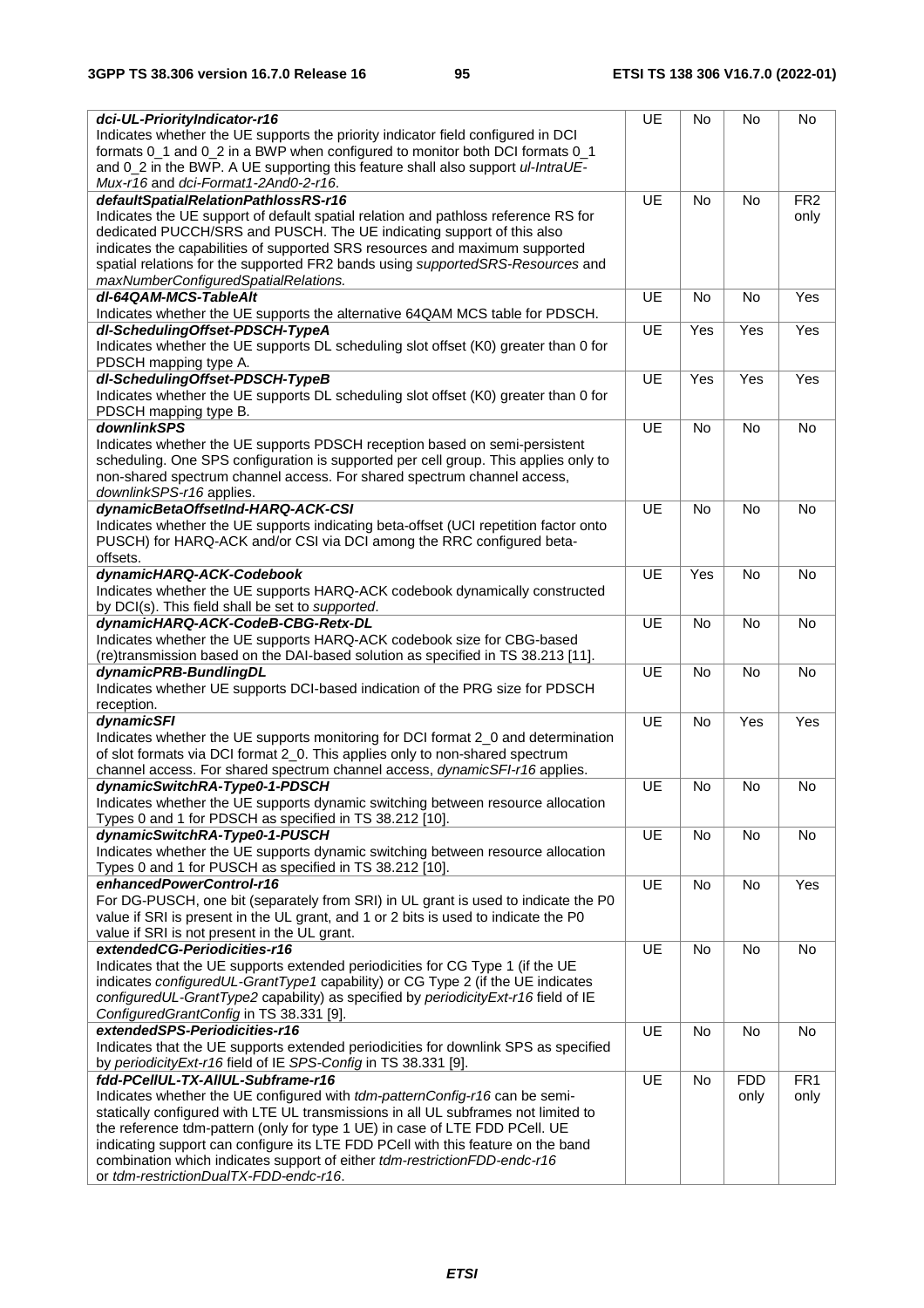| hargACK-CB-SpatialBundlingPUCCH-Group-r16                                                                                                                            | UE | No        | No        | No              |
|----------------------------------------------------------------------------------------------------------------------------------------------------------------------|----|-----------|-----------|-----------------|
| Indicates whether the UE supports HARQ-ACK codebook type and HARQ-ACK                                                                                                |    |           |           |                 |
| spatial bundling configuration per PUCCH group as specified in TS 38.213 [11]. If                                                                                    |    |           |           |                 |
| the UE indicates support of this, it also supports two NR PUCCH groups with same                                                                                     |    |           |           |                 |
| numerology by setting twoPUCCH-Group to supported.                                                                                                                   |    |           |           |                 |
| hargACK-separateMultiDCI-MultiTRP-r16                                                                                                                                | UE | <b>No</b> | <b>No</b> | <b>No</b>       |
| Indicates whether the UE support of separate HARQ-ACK. The capability signalling                                                                                     |    |           |           |                 |
| of this feature includes the following:                                                                                                                              |    |           |           |                 |
|                                                                                                                                                                      |    |           |           |                 |
| maxNumberLongPUCCHs-r16 indicates maximum number of long PUCCHs                                                                                                      |    |           |           |                 |
| within a slot for separate HARQ-Ack                                                                                                                                  |    |           |           |                 |
|                                                                                                                                                                      |    |           |           |                 |
| The UE that indicates support of this feature shall support <i>multiDCI-MultiTRP-r16.</i>                                                                            |    |           |           |                 |
| harqACK-jointMultiDCI-MultiTRP-r16                                                                                                                                   | UE | <b>No</b> | No        | <b>No</b>       |
| Indicates whether the UE support of joint HARQ-ACK. The UE that indicates                                                                                            |    |           |           |                 |
| support of this feature shall support multiDCI-MultiTRP-r16.                                                                                                         |    |           |           |                 |
| pucch-F0-2WithoutFH                                                                                                                                                  | UE | Yes       | No        | Yes             |
| Indicates whether the UE supports transmission of a PUCCH format 0 or 2 without<br>frequency hopping. When included, the UE does not support PUCCH formats 0 and     |    |           |           |                 |
| 2 without frequency hopping. When not included, the UE supports the PUCCH                                                                                            |    |           |           |                 |
| formats 0 and 2 without frequency hopping.                                                                                                                           |    |           |           |                 |
| pucch-F1-3-4WithoutFH                                                                                                                                                | UE | Yes       | <b>No</b> | Yes             |
| Indicates whether the UE supports transmission of a PUCCH format 1, 3 or 4                                                                                           |    |           |           |                 |
| without frequency hopping. When included, the UE does not support PUCCH                                                                                              |    |           |           |                 |
| formats 1, 3 and 4 without frequency hopping. When not included, the UE supports                                                                                     |    |           |           |                 |
| the PUCCH formats 1, 3 and 4 without frequency hopping.                                                                                                              |    |           |           |                 |
| interleaving VRB-ToPRB-PDSCH                                                                                                                                         | UE | Yes       | No        | <b>No</b>       |
| Indicates whether the UE supports receiving PDSCH with interleaved VRB-to-PRB                                                                                        |    |           |           |                 |
| mapping as specified in TS 38.211 [6].                                                                                                                               |    |           |           |                 |
| interSlotFreqHopping-PUSCH                                                                                                                                           | UE | <b>No</b> | No        | <b>No</b>       |
| Indicates whether the UE supports inter-slot frequency hopping for PUSCH                                                                                             |    |           |           |                 |
| transmissions.                                                                                                                                                       |    |           |           |                 |
| intraSlotFreqHopping-PUSCH                                                                                                                                           | UE | Yes       | No        | Yes             |
| Indicates whether the UE supports intra-slot frequency hopping for PUSCH                                                                                             |    |           |           |                 |
| transmission, except for PUSCH scheduled by PDCCH in the Type1-PDCCH                                                                                                 |    |           |           |                 |
| common search space before RRC connection establishment.                                                                                                             |    |           |           |                 |
| maxLayersMIMO-Adaptation-r16                                                                                                                                         | UE | <b>No</b> | No        | Yes             |
| Indicates whether the UE supports the network configuration of maxMIMO-Layers                                                                                        |    |           |           |                 |
| per DL BWP. If the UE supports this feature, the UE needs to report                                                                                                  |    |           |           |                 |
| maxLayersMIMO-Indication.<br>maxLayersMIMO-Indication                                                                                                                | UE | Yes       | No        | No              |
| Indicates whether the UE supports the network configuration of maxMIMO-Layers                                                                                        |    |           |           |                 |
| as specified in TS 38.331 [9].                                                                                                                                       |    |           |           |                 |
| maxNumberPathlossRS-update-r16                                                                                                                                       | UE | No        | No        | No              |
| Indicates the maximum number of configured pathloss reference RSs for                                                                                                |    |           |           |                 |
| PUSCH/PUCCH/SRS by RRC that the UE can support for MAC-CE based pathloss                                                                                             |    |           |           |                 |
| reference RS update.                                                                                                                                                 |    |           |           |                 |
| maxNumberSearchSpaces                                                                                                                                                | UE | No        | No        | No              |
| Indicates whether the UE supports up to 10 search spaces in an SCell per BWP.                                                                                        |    |           |           |                 |
| maxNumberSRS-PosPathLossEstimateAllServingCells-r16                                                                                                                  | UE | No        | No        | No              |
| Indicates the maximum number of pathloss estimates that the UE can                                                                                                   |    |           |           |                 |
| simultaneously maintain for all the SRS resource sets for positioning across all cells                                                                               |    |           |           |                 |
| in addition to the up to four pathloss estimates that the UE maintains per serving                                                                                   |    |           |           |                 |
| cell for the PUSCH/PUCCH/SRS transmissions. The UE shall include this field if the                                                                                   |    |           |           |                 |
| UE supports any of olpc-SRS-PosBasedOnPRS-Serving-r16, olpc-SRS-                                                                                                     |    |           |           |                 |
| PosBasedOnSSB-Neigh-r16 and olpc-SRS-PosBasedOnPRS-Neigh-r16.                                                                                                        |    |           |           |                 |
| Otherwise, the UE does not include this field;                                                                                                                       |    |           |           |                 |
| maxNumberSRS-PosSpatialRelationsAllServingCells-r16                                                                                                                  | UE | No        | <b>No</b> | FR <sub>2</sub> |
| Indicates the maximum number of maintained spatial relations for all the SRS                                                                                         |    |           |           | only            |
| resource sets for positioning across all serving cells in addition to the spatial<br>relations maintained spatial relations per serving cell for the PUSCH/PUCCH/SRS |    |           |           |                 |
| transmissions. It is only applied for FR2. The UE can include this field only if the UE                                                                              |    |           |           |                 |
| supports any of spatialRelation-SRS-PosBasedOnSSB-Serving-r16,                                                                                                       |    |           |           |                 |
| spatialRelation-SRS-PosBasedOnCSI-RS-Serving-r16, spatialRelation-SRS-                                                                                               |    |           |           |                 |
| PosBasedOnPRS-Serving-r16, spatialRelation-SRS-PosBasedOnSSB-Neigh-r16 or                                                                                            |    |           |           |                 |
| spatialRelation-SRS-PosBasedOnPRS-Neigh-r16. Otherwise, the UE does not                                                                                              |    |           |           |                 |
| include this field;                                                                                                                                                  |    |           |           |                 |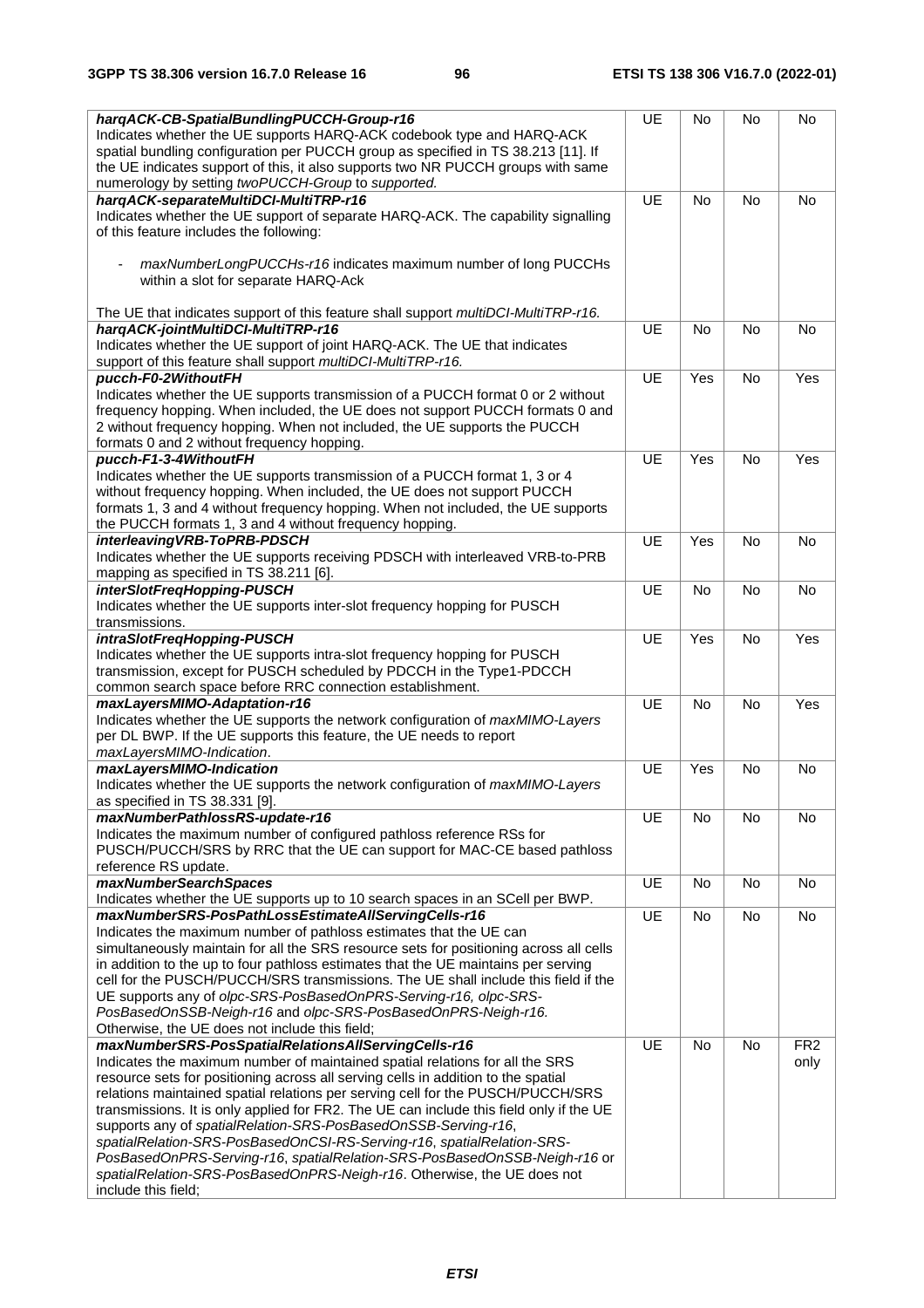| maxTotalResourcesForAcrossFreqRanges-r16<br>Indicates the maximum total number of SSB/CSI-RS/CSI-IM resources for beam<br>management, pathloss measurement, BFD, RLM and new beam identification<br>across frequency ranges (both FR1 and FR2) that the UE supports.<br>The capability signalling includes the following:                                                                                                                                                                                                                                                                                                                        | <b>UE</b> | <b>No</b> | No | No |
|--------------------------------------------------------------------------------------------------------------------------------------------------------------------------------------------------------------------------------------------------------------------------------------------------------------------------------------------------------------------------------------------------------------------------------------------------------------------------------------------------------------------------------------------------------------------------------------------------------------------------------------------------|-----------|-----------|----|----|
| maxNumberResWithinSlotAcrossCC-AcrossFR-r16 indicates maximum total<br>number of SSB/CSI-RS/CSI-IM resources configured to measure within a<br>slot across all CCs across all frequency ranges for any of L1-RSRP<br>measurement, L1-SINR measurement, pathloss measurement, BFD, RLM<br>and new beam identification.<br>maxNumberResAcrossCC-AcrossFR-r16 indicates maximum total number of<br>SSB/CSI-RS/CSI-IM resources configured across all CCs across all<br>frequency ranges for any of L1-RSRP measurement, L1-SINR<br>measurement, pathloss measurement, BFD, RLM and new beam<br>identification.                                      |           |           |    |    |
| gNB takes into conjunction of this feature and the features<br>maxTotalResourcesForOneFreqRange-r16, beamManagementSSB-CSI-RS,<br>maxNumberCSI-RS-BFD, maxNumberSSB-BFD and maxNumberCSI-RS-SSB-<br>CBD when configuring SSB/CSI-RS/CSI-IM resources for beam management,<br>pathloss measurement, BFD, RLM and new beam identification across frequency<br>ranges. The signalled values apply to the shortest slot duration defined in any FR(s)<br>that are supported by the UE.                                                                                                                                                               |           |           |    |    |
| NOTE 1: The "configured to measure" RS is counted within the duration of a<br>reference slot in which the corresponding reference signals are<br>transmitted.                                                                                                                                                                                                                                                                                                                                                                                                                                                                                    |           |           |    |    |
| NOTE 2: Regarding the "configured to measure" RS counting<br>(basic usage 1): If one resource is used for one or multiple of<br>BFD/RLM, it is counted as one.<br>(basic usage 2): If one resource is used for one or multiple of New<br>$\overline{\phantom{a}}$<br>Beam Identification/PL-RS/L1-RSRP, add 1.<br>L1-RSRP measurement includes cases associated with reports<br>with reportQuantity set to 'ssb-Index-RSRP', 'cri-RSRP' or with<br>reportQuantity set to 'none' and CSI-RS-ResourceSet with higher<br>layer parameter trs-Info is not configured.<br>If one resource is used for L1-SINR in addition to basic usage 1 & 2,<br>÷, |           |           |    |    |
| add N if referred N times by one or more CSI Reporting settings with<br>reportQuantity-r16 = 'ssb-Index-SINR-r16' or 'cri-SINR-r16'.                                                                                                                                                                                                                                                                                                                                                                                                                                                                                                             |           |           |    |    |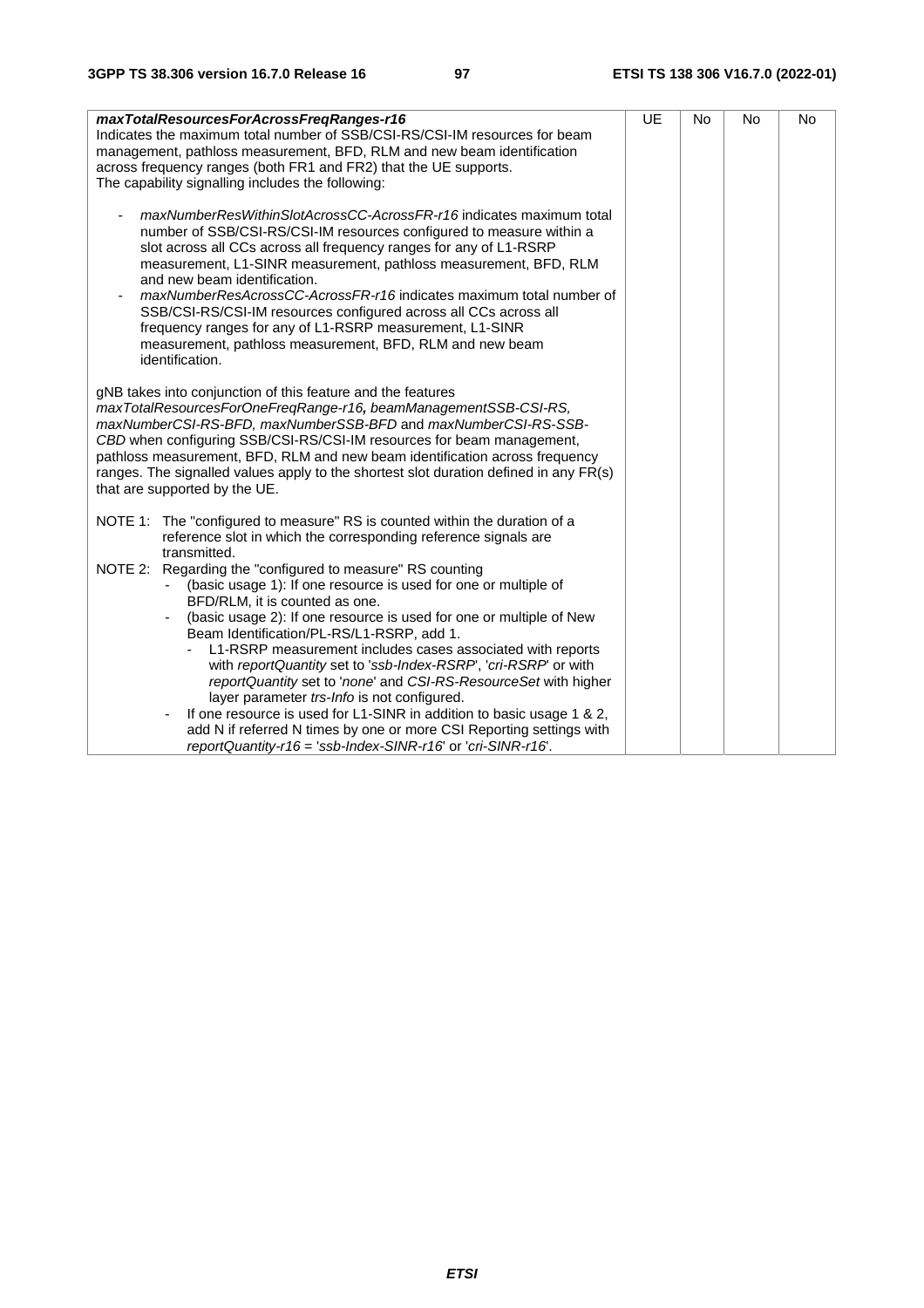| maxTotalResourcesForOneFreqRange-r16<br>Indicates the maximum total number of SSB/CSI-RS/CSI-IM resources for beam<br>management, pathloss measurement, BFD, RLM and new beam identification for<br>one frequency range that the UE supports.<br>The capability signalling includes the following:                                                                                                                                                                                                                                | UE | No  | No        | Yes |
|-----------------------------------------------------------------------------------------------------------------------------------------------------------------------------------------------------------------------------------------------------------------------------------------------------------------------------------------------------------------------------------------------------------------------------------------------------------------------------------------------------------------------------------|----|-----|-----------|-----|
| maxNumberResWithinSlotAcrossCC-OneFR-r16 indicates maximum total<br>number of SSB/CSI-RS/CSI-IM resources configured to measure within a<br>slot across all CCs in one frequency range for any of L1-RSRP<br>measurement, L1-SINR measurement, pathloss measurement, BFD, RLM<br>and new beam identification<br>maxNumberResAcrossCC-OneFR-r16 indicates maximum total number of<br>SSB/CSI-RS/CSI-IM resources configured across all CCs in one frequency<br>range for any of L1-RSRP measurement, L1-SINR measurement, pathloss |    |     |           |     |
| measurement, BFD, RLM and new beam identification.                                                                                                                                                                                                                                                                                                                                                                                                                                                                                |    |     |           |     |
| gNB takes into conjunction of this feature and the features beamManagementSSB-<br>CSI-RS, maxNumberCSI-RS-BFD, maxNumberSSB-BFD and maxNumberCSI-RS-<br>SSB-CBD when configuring SSB/CSI-RS/CSI-IM resources for beam management,<br>pathloss measurement, BFD, RLM and new beam identification across one<br>frequency range.                                                                                                                                                                                                    |    |     |           |     |
| NOTE 1: The reference slot duration is the shortest slot duration defined for the<br>reported FR supported by the UE.                                                                                                                                                                                                                                                                                                                                                                                                             |    |     |           |     |
| NOTE 2: For RS configured for new beam identification, they are always counted<br>regardless of beam failure event.                                                                                                                                                                                                                                                                                                                                                                                                               |    |     |           |     |
| NOTE 3: The maxNumberResWithinSlotAcrossCC-AcrossFR-r16 only counts<br>those in active BWP but the maxNumberResAcrossCC-AcrossFR-r16                                                                                                                                                                                                                                                                                                                                                                                              |    |     |           |     |
| counts all configured including both active and inactive BWP.<br>NOTE 4: The "configured to measure" RS is counted within the duration of a<br>reference slot in which the corresponding reference signals are<br>transmitted.                                                                                                                                                                                                                                                                                                    |    |     |           |     |
| NOTE 5: Regarding the "configured to measure" RS counting<br>(basic usage 1): If one resource is used for one or multiple of<br>BFD/RLM, it is counted as one.<br>(basic usage 2): If one resource is used for one or multiple of New                                                                                                                                                                                                                                                                                             |    |     |           |     |
| Beam Identification/PL-RS/L1-RSRP, add 1.<br>L1-RSRP measurement includes cases associated with reports<br>with reportQuantity set to 'ssb-Index-RSRP', 'cri-RSRP' or with                                                                                                                                                                                                                                                                                                                                                        |    |     |           |     |
| reportQuantity set to 'none' and CSI-RS-ResourceSet with higher<br>layer parameter trs-Info is not configured.                                                                                                                                                                                                                                                                                                                                                                                                                    |    |     |           |     |
| If one resource is used for L1-SINR in addition to basic usage 1 & 2,<br>add N if referred N times by one or more CSI Reporting settings with                                                                                                                                                                                                                                                                                                                                                                                     |    |     |           |     |
| reportQuantity-r16 = 'ssb-Index-SINR-r16' or 'cri-SINR-r16'.                                                                                                                                                                                                                                                                                                                                                                                                                                                                      |    |     |           |     |
| monitoringDCI-SameSearchSpace-r16<br>Indicates whether the UE supports monitoring both DCI format 0_1/1_1 and DCI                                                                                                                                                                                                                                                                                                                                                                                                                 | UE | No  | <b>No</b> | No  |
| format 0_2/1_2 in the same search space. If the UE supports this feature, the UE<br>needs to report dci-Format1-2And0-2-r16.                                                                                                                                                                                                                                                                                                                                                                                                      |    |     |           |     |
| <b>multipleCORESET</b>                                                                                                                                                                                                                                                                                                                                                                                                                                                                                                            | UE | CY  | No        | Yes |
| Indicates whether the UE supports configuration of up to two PDCCH CORESETs<br>per BWP in addition to the CORESET with CORESET-ID 0 in the BWP. If this is not                                                                                                                                                                                                                                                                                                                                                                    |    |     |           |     |
| supported, the UE supports one PDCCH CORESET per BWP in addition to the                                                                                                                                                                                                                                                                                                                                                                                                                                                           |    |     |           |     |
| CORESET with CORESET-ID 0 in the BWP. It is mandatory with capability<br>signaling for FR2 and optional for FR1.                                                                                                                                                                                                                                                                                                                                                                                                                  |    |     |           |     |
| mux-HARQ-ACK-PUSCH-DiffSymbol                                                                                                                                                                                                                                                                                                                                                                                                                                                                                                     | UE | Yes | No        | Yes |
| Indicates whether the UE supports HARQ-ACK piggyback on a PUSCH with/without                                                                                                                                                                                                                                                                                                                                                                                                                                                      |    |     |           |     |
| aperiodic CSI once per slot when the starting OFDM symbol of the PUSCH is<br>different from the starting OFDM symbols of the PUCCH resource that HARQ-ACK                                                                                                                                                                                                                                                                                                                                                                         |    |     |           |     |
| would have been transmitted on. This applies only to non-shared spectrum channel                                                                                                                                                                                                                                                                                                                                                                                                                                                  |    |     |           |     |
| access. For shared spectrum channel access, mux-HARQ-ACK-PUSCH-<br>DiffSymbol-r16 applies.                                                                                                                                                                                                                                                                                                                                                                                                                                        |    |     |           |     |
| mux-MultipleGroupCtrlCH-Overlap                                                                                                                                                                                                                                                                                                                                                                                                                                                                                                   | UE | No  | No        | Yes |
| Indicates whether the UE supports more than one group of overlapping PUCCHs<br>and PUSCHs per slot per PUCCH cell group for control multiplexing.                                                                                                                                                                                                                                                                                                                                                                                 |    |     |           |     |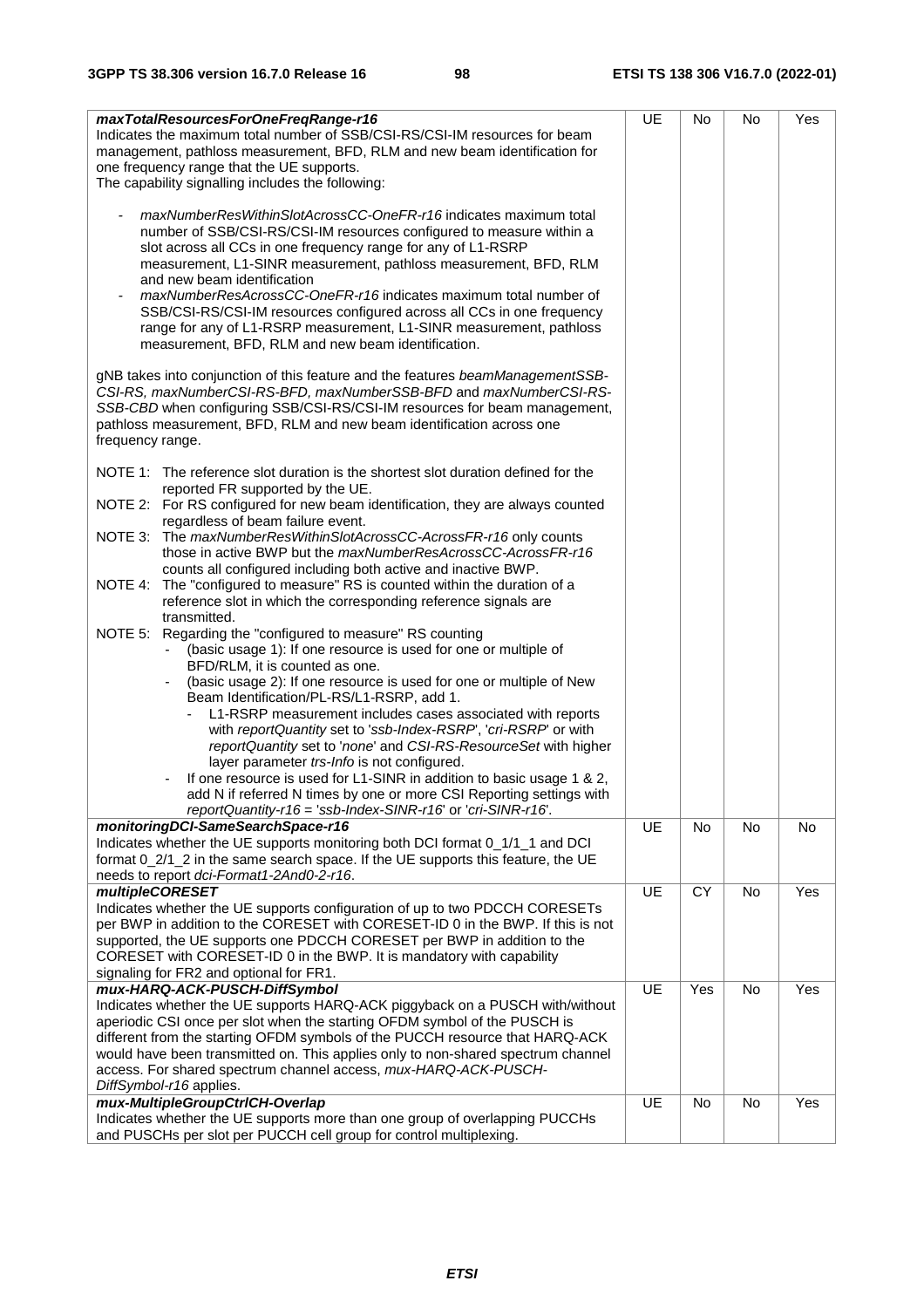| mux-SR-HARQ-ACK-CSI-PUCCH-MultiPerSlot<br>Indicates whether the UE supports multiplexing SR, HARQ-ACK and CSI on a<br>PUCCH or piggybacking on a PUSCH more than once per slot when SR, HARQ-<br>ACK and CSI are supposed to be sent with the same or different starting symbol in<br>a slot. This applies only to non-shared spectrum channel access. For shared<br>spectrum channel access, mux-SR-HARQ-ACK-CSI-PUCCH-MultiPerSlot-r16<br>applies.                                                                                                                                                                                                                                                                                                                                                                                                                                                                                                                                                                                                                                                                                                                                                                                                                                                                                                                                                                                                                                                                                                                   | UE        | No        | No        | Yes                     |
|------------------------------------------------------------------------------------------------------------------------------------------------------------------------------------------------------------------------------------------------------------------------------------------------------------------------------------------------------------------------------------------------------------------------------------------------------------------------------------------------------------------------------------------------------------------------------------------------------------------------------------------------------------------------------------------------------------------------------------------------------------------------------------------------------------------------------------------------------------------------------------------------------------------------------------------------------------------------------------------------------------------------------------------------------------------------------------------------------------------------------------------------------------------------------------------------------------------------------------------------------------------------------------------------------------------------------------------------------------------------------------------------------------------------------------------------------------------------------------------------------------------------------------------------------------------------|-----------|-----------|-----------|-------------------------|
|                                                                                                                                                                                                                                                                                                                                                                                                                                                                                                                                                                                                                                                                                                                                                                                                                                                                                                                                                                                                                                                                                                                                                                                                                                                                                                                                                                                                                                                                                                                                                                        |           |           |           |                         |
| mux-SR-HARQ-ACK-CSI-PUCCH-OncePerSlot<br>sameSymbol indicates the UE supports multiplexing SR, HARQ-ACK and CSI on a<br>PUCCH or piggybacking on a PUSCH once per slot, when SR, HARQ-ACK and CSI<br>are supposed to be sent with the same starting symbols on the PUCCH resources<br>in a slot. diffSymbol indicates the UE supports multiplexing SR, HARQ-ACK and<br>CSI on a PUCCH or piggybacking on a PUSCH once per slot, when SR, HARQ-<br>ACK and CSI are supposed to be sent with the different starting symbols in a slot.<br>The UE is mandated to support the multiplexing and piggybacking features<br>indicated by sameSymbol while the UE is optional to support the multiplexing and<br>piggybacking features indicated by diffSymbol.<br>If the UE indicates sameSymbol in this field and does not support mux-HARQ-ACK-<br>PUSCH-DiffSymbol, the UE supports HARQ-ACK/CSI piggyback on PUSCH once<br>per slot, when the starting OFDM symbol of the PUSCH is the same as the starting<br>OFDM symbols of the PUCCH resource(s) that would have been transmitted on.<br>If the UE indicates sameSymbol in this field and supports mux-HARQ-ACK-PUSCH-<br>DiffSymbol, the UE supports HARQ-ACK/CSI piggyback on PUSCH once per slot<br>for which case the starting OFDM symbol of the PUSCH is the different from the<br>starting OFDM symbols of the PUCCH resource(s) that would have been<br>transmitted on. This applies only to non-shared spectrum channel access. For<br>shared spectrum channel access, mux-SR-HARQ-ACK-CSI-PUCCH-OncePerSlot- | UE        | <b>FD</b> | <b>No</b> | Yes                     |
| r16 applies.                                                                                                                                                                                                                                                                                                                                                                                                                                                                                                                                                                                                                                                                                                                                                                                                                                                                                                                                                                                                                                                                                                                                                                                                                                                                                                                                                                                                                                                                                                                                                           |           |           |           |                         |
| mux-SR-HARQ-ACK-PUCCH<br>Indicates whether the UE supports multiplexing SR and HARQ-ACK on a PUCCH<br>or piggybacking on a PUSCH once per slot, when SR and HARQ-ACK are<br>supposed to be sent with the different starting symbols in a slot. This applies only to<br>non-shared spectrum channel access. For shared spectrum channel access, mux-<br>SR-HARQ-ACK-PUCCH-r16 applies.                                                                                                                                                                                                                                                                                                                                                                                                                                                                                                                                                                                                                                                                                                                                                                                                                                                                                                                                                                                                                                                                                                                                                                                  | UE        | <b>No</b> | <b>No</b> | Yes                     |
| newBeamIdentifications2PortCSI-RS-r16                                                                                                                                                                                                                                                                                                                                                                                                                                                                                                                                                                                                                                                                                                                                                                                                                                                                                                                                                                                                                                                                                                                                                                                                                                                                                                                                                                                                                                                                                                                                  | <b>UE</b> | <b>No</b> | No        | No                      |
| Indicates whether the UE supports 2 port CSI-RS for new beam identification with<br>the same resource counting as in maxTotalResourcesForOneFreqRange-r16 and<br>maxTotalResourcesForAcrossFreqRanges-r16.                                                                                                                                                                                                                                                                                                                                                                                                                                                                                                                                                                                                                                                                                                                                                                                                                                                                                                                                                                                                                                                                                                                                                                                                                                                                                                                                                             |           |           |           |                         |
| nzp-CSI-RS-IntefMgmt<br>Indicates whether the UE supports interference measurements using NZP CSI-RS.                                                                                                                                                                                                                                                                                                                                                                                                                                                                                                                                                                                                                                                                                                                                                                                                                                                                                                                                                                                                                                                                                                                                                                                                                                                                                                                                                                                                                                                                  | <b>UE</b> | <b>No</b> | No        | No                      |
| oneFL-DMRS-ThreeAdditionalDMRS-UL<br>Defines whether the UE supports DM-RS pattern for UL transmission with 1 symbol<br>front-loaded DM-RS with three additional DM-RS symbols.                                                                                                                                                                                                                                                                                                                                                                                                                                                                                                                                                                                                                                                                                                                                                                                                                                                                                                                                                                                                                                                                                                                                                                                                                                                                                                                                                                                        | UE        | No        | <b>No</b> | Yes                     |
| oneFL-DMRS-TwoAdditionalDMRS-UL<br>Defines support of DM-RS pattern for UL transmission with 1 symbol front-loaded<br>DM-RS with 2 additional DM-RS symbols and more than 1 antenna ports.                                                                                                                                                                                                                                                                                                                                                                                                                                                                                                                                                                                                                                                                                                                                                                                                                                                                                                                                                                                                                                                                                                                                                                                                                                                                                                                                                                             | UE        | Yes       | No        | Yes                     |
|                                                                                                                                                                                                                                                                                                                                                                                                                                                                                                                                                                                                                                                                                                                                                                                                                                                                                                                                                                                                                                                                                                                                                                                                                                                                                                                                                                                                                                                                                                                                                                        |           |           |           |                         |
| onePortsPTRS<br>Defines whether UE supports PT-RS with 1 antenna port in DL reception and/or UL<br>transmission. It is mandatory with UE capability signalling for FR2 and optional for<br>FR1. The left most in the bitmap corresponds to DL reception and the right most bit<br>in the bitmap corresponds to UL transmission.                                                                                                                                                                                                                                                                                                                                                                                                                                                                                                                                                                                                                                                                                                                                                                                                                                                                                                                                                                                                                                                                                                                                                                                                                                        | UE        | <b>CY</b> | No        | Yes                     |
| onePUCCH-LongAndShortFormat<br>Indicates whether the UE supports transmission of one long PUCCH format and                                                                                                                                                                                                                                                                                                                                                                                                                                                                                                                                                                                                                                                                                                                                                                                                                                                                                                                                                                                                                                                                                                                                                                                                                                                                                                                                                                                                                                                             | UE        | <b>No</b> | No        | Yes                     |
| one short PUCCH format in TDM in the same slot.                                                                                                                                                                                                                                                                                                                                                                                                                                                                                                                                                                                                                                                                                                                                                                                                                                                                                                                                                                                                                                                                                                                                                                                                                                                                                                                                                                                                                                                                                                                        |           |           |           |                         |
| pathlossEstimation2PortCSI-RS-r16<br>Indicates whether the UE supports 2 port CSI-RS for pathloss estimation with the<br>same resource counting as in maxTotalResourcesForOneFreqRange-r16 and<br>maxTotalResourcesForAcrossFreqRanges-r16.                                                                                                                                                                                                                                                                                                                                                                                                                                                                                                                                                                                                                                                                                                                                                                                                                                                                                                                                                                                                                                                                                                                                                                                                                                                                                                                            | UE        | No        | No        | No                      |
| pCell-FR2                                                                                                                                                                                                                                                                                                                                                                                                                                                                                                                                                                                                                                                                                                                                                                                                                                                                                                                                                                                                                                                                                                                                                                                                                                                                                                                                                                                                                                                                                                                                                              | UE        | Yes       | No        | FR <sub>2</sub>         |
| Indicates whether the UE supports PCell operation on FR2.                                                                                                                                                                                                                                                                                                                                                                                                                                                                                                                                                                                                                                                                                                                                                                                                                                                                                                                                                                                                                                                                                                                                                                                                                                                                                                                                                                                                                                                                                                              |           |           |           | only                    |
| pdcch-MonitoringSingleOccasion<br>Indicates whether the UE supports receiving PDCCH in a search space configured<br>to be monitored within a single span of any three contiguous OFDM symbols in a<br>slot with the capability of supporting at least 44 blind decodes in a slot for 15 kHz<br>subcarrier spacing.                                                                                                                                                                                                                                                                                                                                                                                                                                                                                                                                                                                                                                                                                                                                                                                                                                                                                                                                                                                                                                                                                                                                                                                                                                                     | UE        | No        | No        | FR <sub>1</sub><br>only |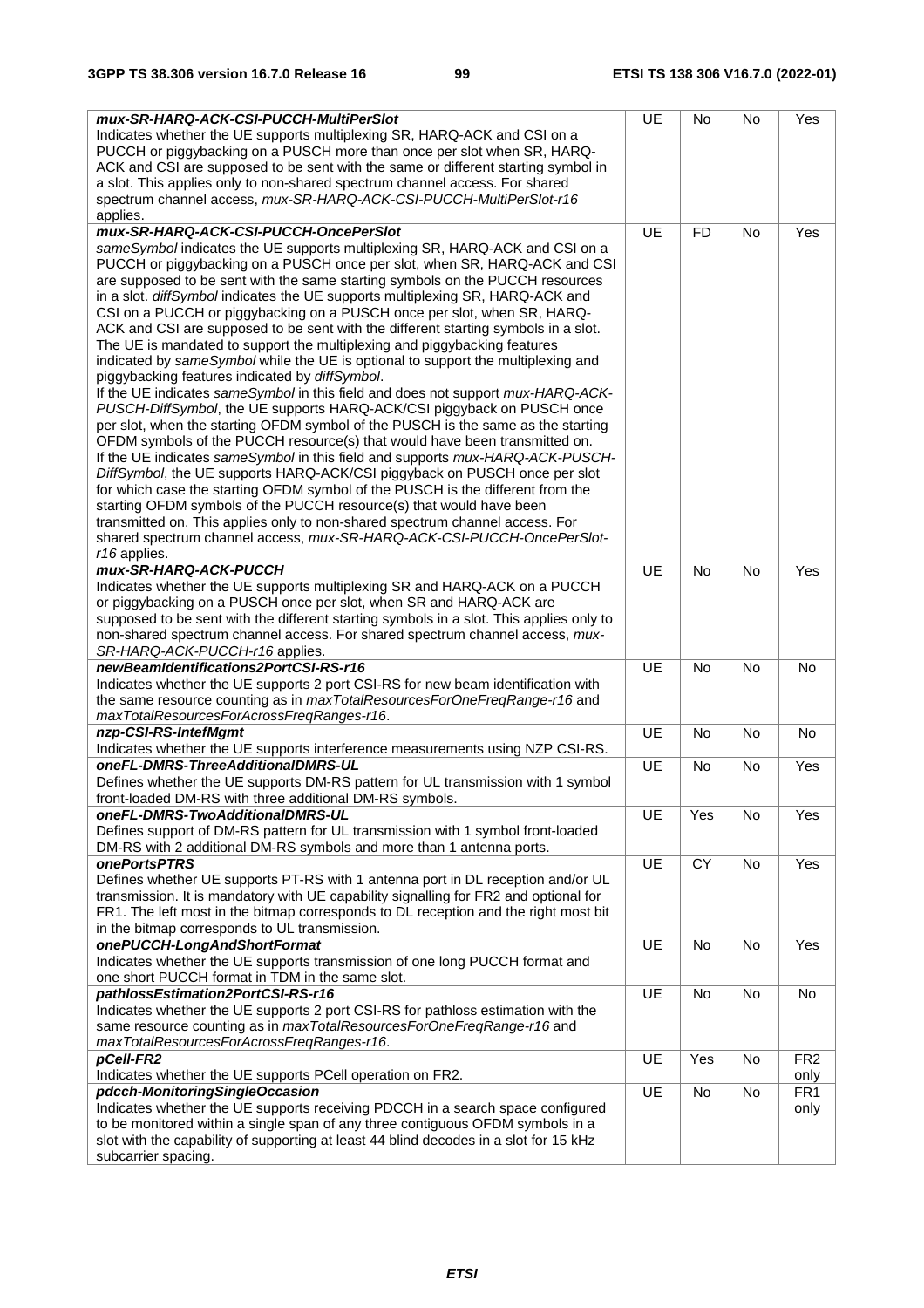| pdcch-BlindDetectionCA<br>Indicates PDCCH blind decoding capabilities supported by the UE for CA with more<br>than 4 CCs as specified in TS 38.213 [11]. The field value is from 4 to 16.                                                                                                                                                              | UE | No        | No        | No              |
|--------------------------------------------------------------------------------------------------------------------------------------------------------------------------------------------------------------------------------------------------------------------------------------------------------------------------------------------------------|----|-----------|-----------|-----------------|
| NOTE:<br>FR1-FR2 differentiation is not allowed in this release, although the<br>capability signalling is supported for FR1-FR2 differentiation.                                                                                                                                                                                                       |    |           |           |                 |
| pdcch-BlindDetectionMCG-UE                                                                                                                                                                                                                                                                                                                             | UE | <b>No</b> | <b>No</b> | Yes             |
| Indicates PDCCH blind decoding capabilities supported for MCG when in NR DC.<br>The field value is from 1 to 15. The UE sets the value in accordance with the<br>constraints specified in TS 38.213 [11].                                                                                                                                              |    |           |           |                 |
| Additionally, if the UE does not report pdcch-BlindDetectionCA, and if X is the<br>maximum number of CCs supported by the UE across all NR-DC band<br>combinations then there is at least one parameter pair (X1, X2) such that $X1 + X2 =$                                                                                                            |    |           |           |                 |
| X and the UE supports at least one NR-DC band combination with X1 CCs in MCG<br>and X2 CCs in SCG and for which X1 $\leq$ pdcch-BlindDetectionMCG-UE and X2 $\leq$                                                                                                                                                                                     |    |           |           |                 |
| pdcch-BlindDetectionSCG-UE.                                                                                                                                                                                                                                                                                                                            |    |           |           |                 |
| pdcch-BlindDetectionSCG-UE                                                                                                                                                                                                                                                                                                                             | UE | <b>No</b> | <b>No</b> | Yes             |
| Indicates PDCCH blind decoding capabilities supported for SCG when in NR DC.<br>The field value is from 1 to 15. The UE sets the value in accordance with the<br>constraints specified in TS 38.213 [11].<br>Additionally, if the UE does not report pdcch-BlindDetectionCA, and if X is the                                                           |    |           |           |                 |
| maximum number of CCs supported by the UE across all NR-DC band                                                                                                                                                                                                                                                                                        |    |           |           |                 |
| combinations then there is at least one parameter pair (X1, X2) such that $X1 + X2 =$<br>X and the UE supports at least one NR-DC band combination with X1 CCs in MCG<br>and X2 CCs in SCG and for which X1 $\leq$ pdcch-BlindDetectionMCG-UE and X2 $\leq$                                                                                            |    |           |           |                 |
| pdcch-BlindDetectionSCG-UE.                                                                                                                                                                                                                                                                                                                            |    |           |           |                 |
| pdcch-MonitoringAnyOccasionsWithSpanGapCrossCarrierSch-r16                                                                                                                                                                                                                                                                                             | UE | <b>No</b> | <b>No</b> | No              |
| Indicates how the UE supports pdcch-MonitoringAnyOccasionsWithSpanGap in<br>case of cross-carrier scheduling with different SCSs in the scheduling cell and the<br>scheduled cell.                                                                                                                                                                     |    |           |           |                 |
| Value 'mode2' indicates pdcch-MonitoringAnyOccasionsWithSpanGap is supported<br>for the band of the scheduling/triggering/indicating cell.<br>Value 'mode3' indicates pdcch-MonitoringAnyOccasionsWithSpanGap is supported<br>in both the band of the scheduled/triggered/indicated cell and the band of the<br>scheduling/triggering/indicating cell. |    |           |           |                 |
| UE indicating support of these feature indicates support of pdcch-<br>MonitoringAnyOccasionsWithSpanGap and crossCarrierSchedulingDL-DiffSCS-r16.                                                                                                                                                                                                      |    |           |           |                 |
| NOTE:<br>For pdcch-MonitoringAnyOccasionsWithSpanGap, the supported set<br>(set1, set2 or set 3) for cross-carrier scheduling with the different SCSs in<br>the scheduling cell and the scheduled cell is still based on the indicated<br>value for the band of the scheduling cell.                                                                   |    |           |           |                 |
| pdsch-256QAM-FR1                                                                                                                                                                                                                                                                                                                                       | UE | Yes       | <b>No</b> | FR <sub>1</sub> |
| Indicates whether the UE supports 256QAM modulation scheme for PDSCH for<br>FR1 as defined in 7.3.1.2 of TS 38.211 [6].                                                                                                                                                                                                                                |    |           |           | only            |
| pdsch-MappingTypeA<br>Indicates whether the UE supports receiving PDSCH using PDSCH mapping type A                                                                                                                                                                                                                                                     | UE | Yes       | No        | No              |
| with less than seven symbols. This field shall be set to supported.                                                                                                                                                                                                                                                                                    |    |           |           |                 |
| pdsch-MappingTypeB<br>Indicates whether the UE supports receiving PDSCH using PDSCH mapping type<br>В.                                                                                                                                                                                                                                                 | UE | Yes       | No        | No              |
| pdsch-RepetitionMultiSlots                                                                                                                                                                                                                                                                                                                             | UE | No        | No        | No              |
| Indicates whether the UE supports receiving PDSCH scheduled by DCI format 1_1<br>when configured with higher layer parameter pdsch-AggregationFactor > 1, as<br>defined in 5.1.2.1 of TS 38.214 [12]. This applies only to non-shared spectrum<br>channel access. For shared spectrum channel access, pdsch-RepetitionMultiSlots-                      |    |           |           |                 |
| r16 applies.                                                                                                                                                                                                                                                                                                                                           |    |           |           |                 |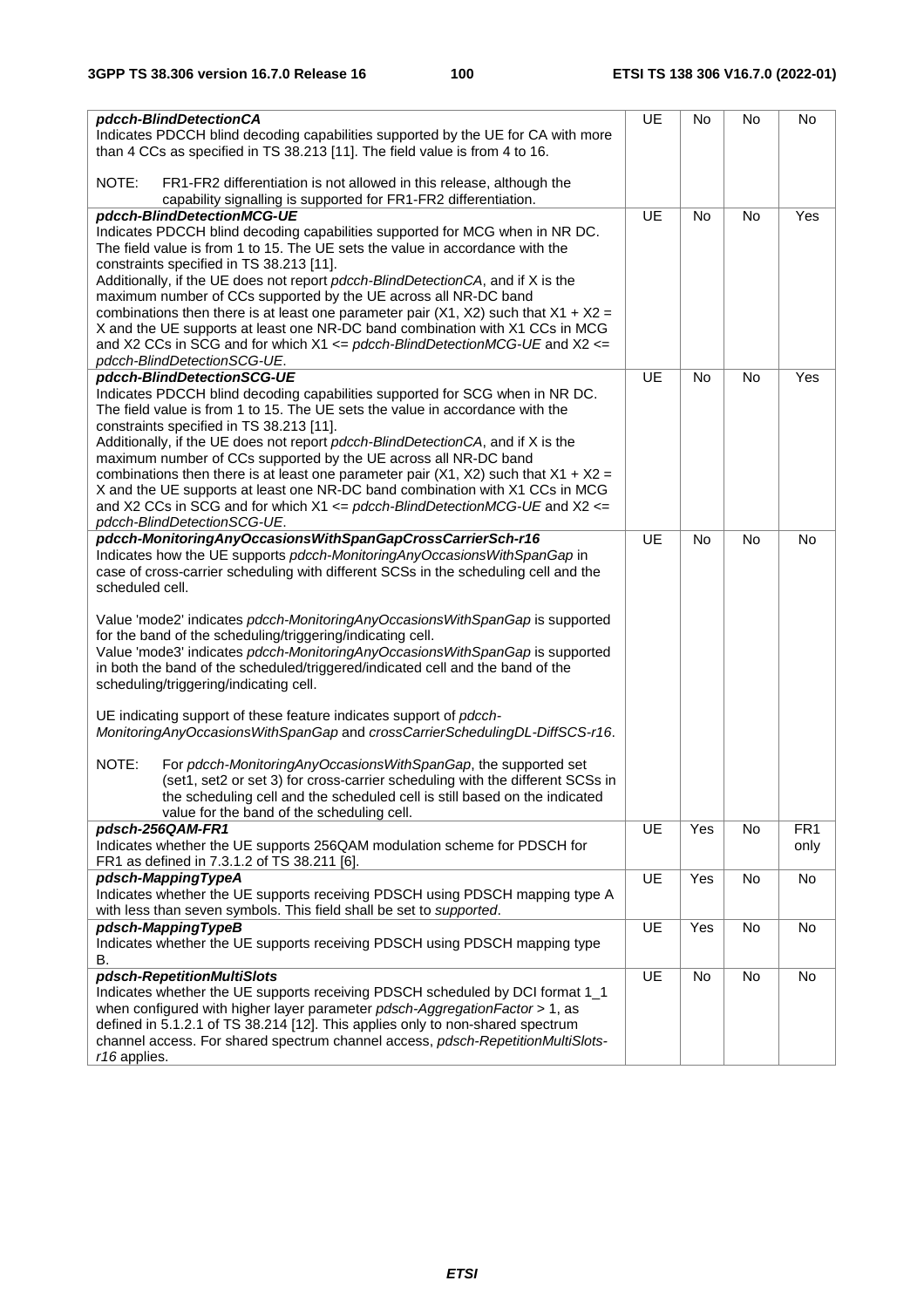| pdsch-RE-MappingFR1-PerSymbol/pdsch-RE-MappingFR1-PerSlot                                                                                                        | UE        | Yes       | No        | FR <sub>1</sub> |
|------------------------------------------------------------------------------------------------------------------------------------------------------------------|-----------|-----------|-----------|-----------------|
| Indicates the maximum number of supported PDSCH Resource Element (RE)                                                                                            |           |           |           | only            |
| mapping patterns for FR1, each described as a resource (including NZP/ZP CSI-                                                                                    |           |           |           |                 |
| RS, CRS, CORESET and SSB) or bitmap. The number of patterns coinciding in a                                                                                      |           |           |           |                 |
| symbol in a CC and in a slot in a CC are limited by the respective capability                                                                                    |           |           |           |                 |
| parameters. Value n10 means 10 RE mapping patterns and n16 means 16 RE                                                                                           |           |           |           |                 |
| mapping patterns, and so on. The UE shall set the fields pdsch-RE-MappingFR1-                                                                                    |           |           |           |                 |
| PerSymbol and pdsch-RE-MappingFR1-PerSlot to at least n10 and n16,                                                                                               |           |           |           |                 |
| respectively. In the exceptional case that the UE does not include the fields, the                                                                               |           |           |           |                 |
| network may anyway assume that the UE supports the required minimum values.                                                                                      |           |           |           |                 |
| pdsch-RE-MappingFR2-PerSymbol/pdsch-RE-MappingFR2-PerSlot                                                                                                        | UE        | Yes       | No        | FR <sub>2</sub> |
| Indicates the maximum number of supported PDSCH Resource Element (RE)                                                                                            |           |           |           | only            |
| mapping patterns for FR2, each described as a resource (including NZP/ZP CSI-                                                                                    |           |           |           |                 |
| RS, CORESET and SSB) or bitmap. The number of patterns coinciding in a symbol                                                                                    |           |           |           |                 |
| in a CC and in a slot in a CC are limited by the respective capability parameters.<br>Value n6 means 6 RE mapping patterns and n16 means 16 RE mapping patterns, |           |           |           |                 |
| and so on. The UE shall set the fields pdsch-RE-MappingFR2-PerSymbol and                                                                                         |           |           |           |                 |
| pdsch-RE-MappingFR2-PerSlot to at least n6 and n16, respectively. In the                                                                                         |           |           |           |                 |
| exceptional case that the UE does not include the fields, the network may anyway                                                                                 |           |           |           |                 |
| assume that the UE supports the required minimum values.                                                                                                         |           |           |           |                 |
| precoderGranularityCORESET                                                                                                                                       | UE        | <b>No</b> | <b>No</b> | <b>No</b>       |
| Indicates whether the UE supports receiving PDCCH in CORESETs configured with                                                                                    |           |           |           |                 |
| CORESET-precoder-granularity equal to the size of the CORESET in the frequency                                                                                   |           |           |           |                 |
| domain as specified in TS 38.211 [6].                                                                                                                            |           |           |           |                 |
| pre-EmptIndication-DL                                                                                                                                            | UE        | <b>No</b> | No        | No              |
| Indicates whether the UE supports interrupted transmission indication for PDSCH                                                                                  |           |           |           |                 |
| reception based on reception of DCI format 2_1 as defined in TS 38.213 [11]. This                                                                                |           |           |           |                 |
| applies only to non-shared spectrum channel access. For shared spectrum channel                                                                                  |           |           |           |                 |
| access, pre-EmptIndication-DL-r16 applies.                                                                                                                       |           |           |           |                 |
| pucch-F2-WithFH                                                                                                                                                  | UE        | Yes       | No        | Yes             |
| Indicates whether the UE supports transmission of a PUCCH format 2 (2 OFDM                                                                                       |           |           |           |                 |
| symbols in total) with frequency hopping in a slot. This field shall be set to                                                                                   |           |           |           |                 |
| supported.                                                                                                                                                       |           |           |           |                 |
| pucch-F3-WithFH                                                                                                                                                  | UE        | Yes       | No        | Yes             |
| Indicates whether the UE supports transmission of a PUCCH format 3 (4~14 OFDM                                                                                    |           |           |           |                 |
| symbols in total) with frequency hopping in a slot. This field shall be set to                                                                                   |           |           |           |                 |
| supported.                                                                                                                                                       |           |           |           |                 |
| pucch-F3-4-HalfPi-BPSK                                                                                                                                           | UE        | <b>CY</b> | No        | Yes             |
| Indicates whether the UE supports pi/2-BPSK for PUCCH format 3/4 as defined in                                                                                   |           |           |           |                 |
| 6.3.2.6 of TS 38.211 [6]. It is optional for FR1 and mandatory with capability                                                                                   |           |           |           |                 |
| signalling for FR2. This capability is not applicable to IAB-MT.                                                                                                 |           |           |           |                 |
| pucch-F4-WithFH                                                                                                                                                  | UE        | Yes       | No        | Yes             |
| Indicates whether the UE supports transmission of a PUCCH format 4 (4~14 OFDM                                                                                    |           |           |           |                 |
| symbols in total) with frequency hopping in a slot.                                                                                                              |           |           |           |                 |
| pusch-RepetitionMultiSlots                                                                                                                                       | UE        | Yes       | No        | No              |
| Indicates whether the UE supports transmitting PUSCH scheduled by DCI format                                                                                     |           |           |           |                 |
| 0_1 when configured with higher layer parameter pusch-AggregationFactor > 1, as                                                                                  |           |           |           |                 |
| defined in clause 6.1.2.1 of TS 38.214 [12]. This applies only to non-shared                                                                                     |           |           |           |                 |
| spectrum channel access. For shared spectrum channel access, pusch-<br>RepetitionMultiSlots-r16 applies.                                                         |           |           |           |                 |
| pucch-Repetition-F1-3-4                                                                                                                                          | UE        | Yes       | No        | No              |
| Indicates whether the UE supports transmission of a PUCCH format 1 or 3 or 4 over                                                                                |           |           |           |                 |
| multiple slots with the repetition factor 2, 4 or 8. This applies only to non-shared                                                                             |           |           |           |                 |
| spectrum channel access. For shared spectrum channel access, pucch-Repetition-                                                                                   |           |           |           |                 |
| F1-3-4-r16 applies.                                                                                                                                              |           |           |           |                 |
| pusch-HalfPi-BPSK                                                                                                                                                | <b>UE</b> | <b>CY</b> | <b>No</b> | Yes             |
| Indicates whether the UE supports pi/2-BPSK modulation scheme for PUSCH as                                                                                       |           |           |           |                 |
| defined in 6.3.1.2 of TS 38.211 [6]. It is optional for FR1 and mandatory with                                                                                   |           |           |           |                 |
| capability signalling for FR2. This capability is not applicable to IAB-MT.                                                                                      |           |           |           |                 |
| pusch-LBRM                                                                                                                                                       | UE        | No        | No        | Yes             |
| Indicates whether the UE supports limited buffer rate matching in UL as specified in                                                                             |           |           |           |                 |
| TS 38.212 [10].                                                                                                                                                  |           |           |           |                 |
| pusch-RepetitionTypeA-r16                                                                                                                                        | UE        | No        | No        | No              |
| Indicates whether the UE supports PUSCH transmission with or without slot                                                                                        |           |           |           |                 |
| aggregation. Support of this field is reported for shared spectrum channel access                                                                                |           |           |           |                 |
| and non-shared spectrum channel access, respectively.                                                                                                            |           |           |           |                 |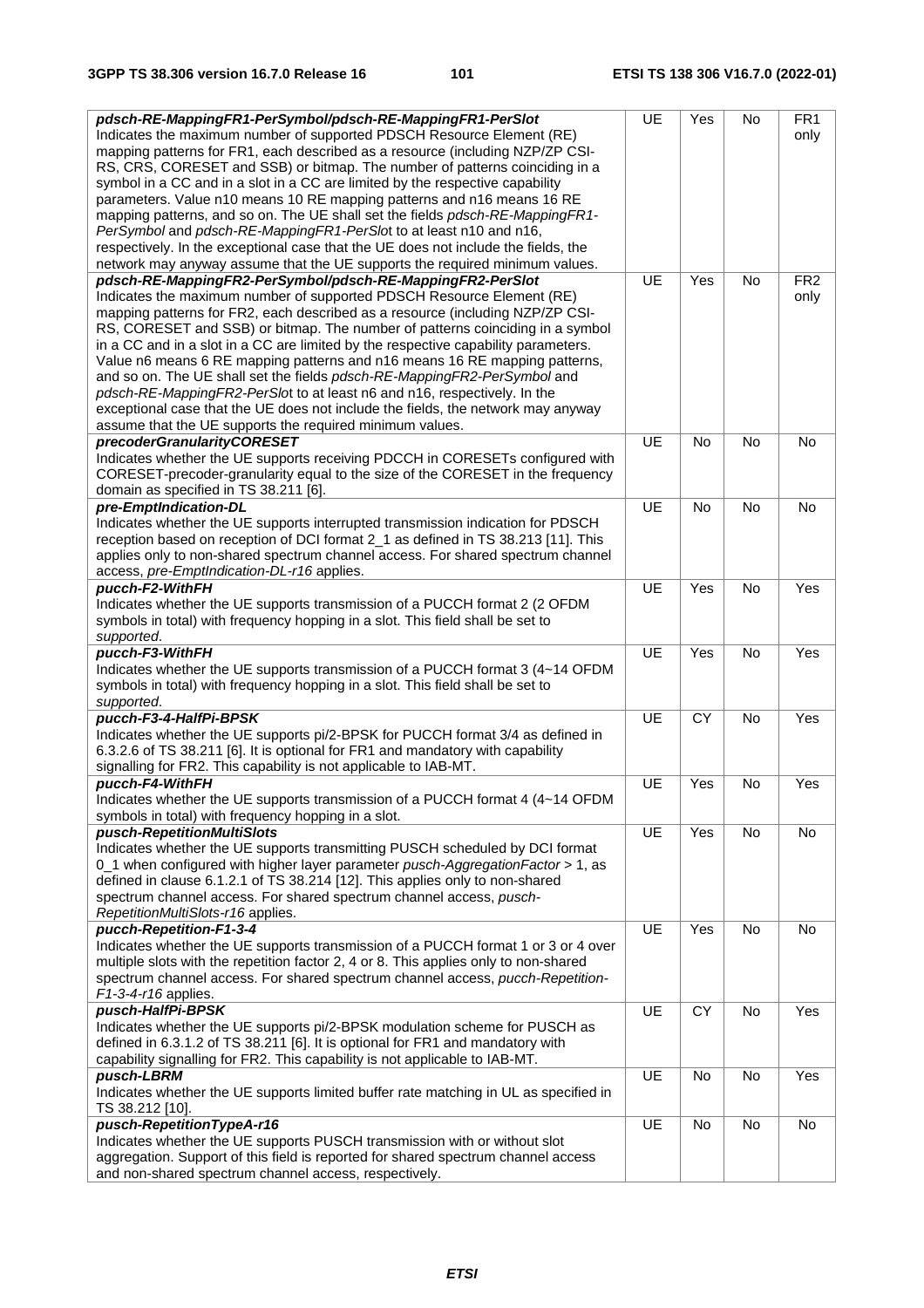| ra-Type0-PUSCH                                                                                                                                                                                                                                                                                                                                                                                                                                        | UE        | No        | No        | No              |
|-------------------------------------------------------------------------------------------------------------------------------------------------------------------------------------------------------------------------------------------------------------------------------------------------------------------------------------------------------------------------------------------------------------------------------------------------------|-----------|-----------|-----------|-----------------|
| Indicates whether the UE supports resource allocation Type 0 for PUSCH as<br>specified in TS 38.214 [12].                                                                                                                                                                                                                                                                                                                                             |           |           |           |                 |
| rateMatchingCtrlResrcSetDynamic                                                                                                                                                                                                                                                                                                                                                                                                                       | UE        | Yes       | No        | No              |
| Indicates whether the UE supports dynamic rate matching for DL control resource<br>set.                                                                                                                                                                                                                                                                                                                                                               |           |           |           |                 |
| rateMatchingResrcSetDynamic                                                                                                                                                                                                                                                                                                                                                                                                                           | UE        | <b>No</b> | No        | No              |
| Indicates whether the UE supports receiving PDSCH with resource mapping that<br>excludes the REs corresponding to resource sets configured with RB-symbol level<br>granularity indicated by bitmaps (see patternType in RateMatchPattern in TS<br>38.331[9]) based on dynamic indication in the scheduling DCI as specified in TS<br>38.214 [12].                                                                                                     |           |           |           |                 |
| rateMatchingResrcSetSemi-Static                                                                                                                                                                                                                                                                                                                                                                                                                       | <b>UE</b> | Yes       | No        | No              |
| Indicates whether the UE supports receiving PDSCH with resource mapping that<br>excludes the REs corresponding to resource sets configured with RB-symbol level<br>granularity indicated by bitmaps and controlResourceSet (see patternType in<br>RateMatchPattern in TS 38.331[9]) following the semi-static configuration as<br>specified in TS 38.214 [12].                                                                                        |           |           |           |                 |
| scs-60kHz                                                                                                                                                                                                                                                                                                                                                                                                                                             | UE        | No        | <b>No</b> | FR <sub>1</sub> |
| Indicates whether the UE supports 60kHz subcarrier spacing for data channel in<br>FR1 as defined in clause 4.2-1 of TS 38.211 [6].                                                                                                                                                                                                                                                                                                                    |           |           |           | only            |
| semiOpenLoopCSI                                                                                                                                                                                                                                                                                                                                                                                                                                       | UE        | <b>No</b> | <b>No</b> | Yes             |
| Indicates whether UE supports CSI reporting with report quantity set to<br>'CRI/RI/i1/CQI ' as defined in clause 5.2.1.4 of TS 38.214 [12].                                                                                                                                                                                                                                                                                                           |           |           |           |                 |
| semiStaticHARQ-ACK-Codebook                                                                                                                                                                                                                                                                                                                                                                                                                           | UE        | Yes       | No        | No              |
| Indicates whether the UE supports HARQ-ACK codebook constructed by semi-<br>static configuration.                                                                                                                                                                                                                                                                                                                                                     |           |           |           |                 |
| simultaneousTCI-ActMultipleCC-r16                                                                                                                                                                                                                                                                                                                                                                                                                     | UE        | No        | No        | Yes             |
| Indicates the UE support of simultaneous TCI state activation across multiple CCs.<br>If the UE indicates support of this for a FR, the UE shall support this on the<br>supported bands of the indicated FR where the UE reports the support of TCI-states<br>for PDSCH using tci-StatePDSCH.                                                                                                                                                         |           |           |           |                 |
| simultaneousSpatialRelationMultipleCC-r16                                                                                                                                                                                                                                                                                                                                                                                                             | UE        | <b>No</b> | No        | FR <sub>2</sub> |
| Indicates the UE support of simultaneous spatial relation across multiple CCs for<br>aperiodic and semi-persistent SRS. The UE indicating support of this also indicates<br>the capabilities of maximum and active supported spatial relations for the supported<br>FR2 bands using maxNumberConfiguredSpatialRelations and<br>maxNumberActiveSpatialRelations.                                                                                       |           |           |           | only            |
| spatialBundlingHARQ-ACK                                                                                                                                                                                                                                                                                                                                                                                                                               | UE        | Yes       | No        | No              |
| Indicates whether the UE supports spatial bundling of HARQ-ACK bits carried on<br>PUCCH or PUSCH per PUCCH group. With spatial bundling, two HARQ-ACK bits<br>for a DL MIMO data is bundled into a single bit by logical "AND" operation.                                                                                                                                                                                                             |           |           |           |                 |
| spatialRelationUpdateAP-SRS-r16                                                                                                                                                                                                                                                                                                                                                                                                                       | UE        | No        | <b>No</b> | FR <sub>2</sub> |
| Indicates the UE support of spatial relation update for AP-SRS using MAC CE. The<br>UE indicating support of this also indicates the capabilities of supported SRS<br>resources and maximum supported spatial relations for the supported FR2 bands<br>using supportedSRS-Resources and maxNumberConfiguredSpatialRelations.                                                                                                                          |           |           |           | only            |
| spCellPlacement                                                                                                                                                                                                                                                                                                                                                                                                                                       | UE        | No        | No        | No              |
| Indicates whether the UE supports a SpCell on FR1-FDD, FR1-TDD and/or FR2-<br>TDD depending on which additional SCells of other frequency range(s) / duplex<br>mode(s) are configured. It is applicable to NR SA and NR-DC (both MCG and<br>SCG), where UL is configured on more than one of FR1-FDD, FR1-TDD and FR2-<br>TDD in a cell group. If not included, the UE supports SpCell on any serving cell with<br>UL in supported band combinations. |           |           |           |                 |
| sp-CSI-IM<br>Indicates whether the UE supports semi-persistent CSI-IM.                                                                                                                                                                                                                                                                                                                                                                                | UE        | No        | No        | Yes             |
| sp-CSI-ReportPUCCH<br>Indicates whether UE supports semi-persistent CSI reporting using PUCCH formats<br>2, 3 and 4. This applies only to non-shared spectrum channel access. For shared<br>spectrum channel access, sp-CSI-ReportPUCCH-r16 applies.                                                                                                                                                                                                  | UE        | No        | No        | No              |
| sp-CSI-ReportPUSCH                                                                                                                                                                                                                                                                                                                                                                                                                                    | UE        | No        | No        | No              |
| Indicates whether UE supports semi-persistent CSI reporting using PUSCH. This<br>applies only to non-shared spectrum channel access. For shared spectrum channel<br>access, sp-CSI-ReportPUSCH-r16 applies.                                                                                                                                                                                                                                           |           |           |           |                 |
| sp-CSI-RS<br>Indicates whether the UE supports semi-persistent CSI-RS.                                                                                                                                                                                                                                                                                                                                                                                | UE        | Yes       | No        | Yes             |
|                                                                                                                                                                                                                                                                                                                                                                                                                                                       |           |           |           |                 |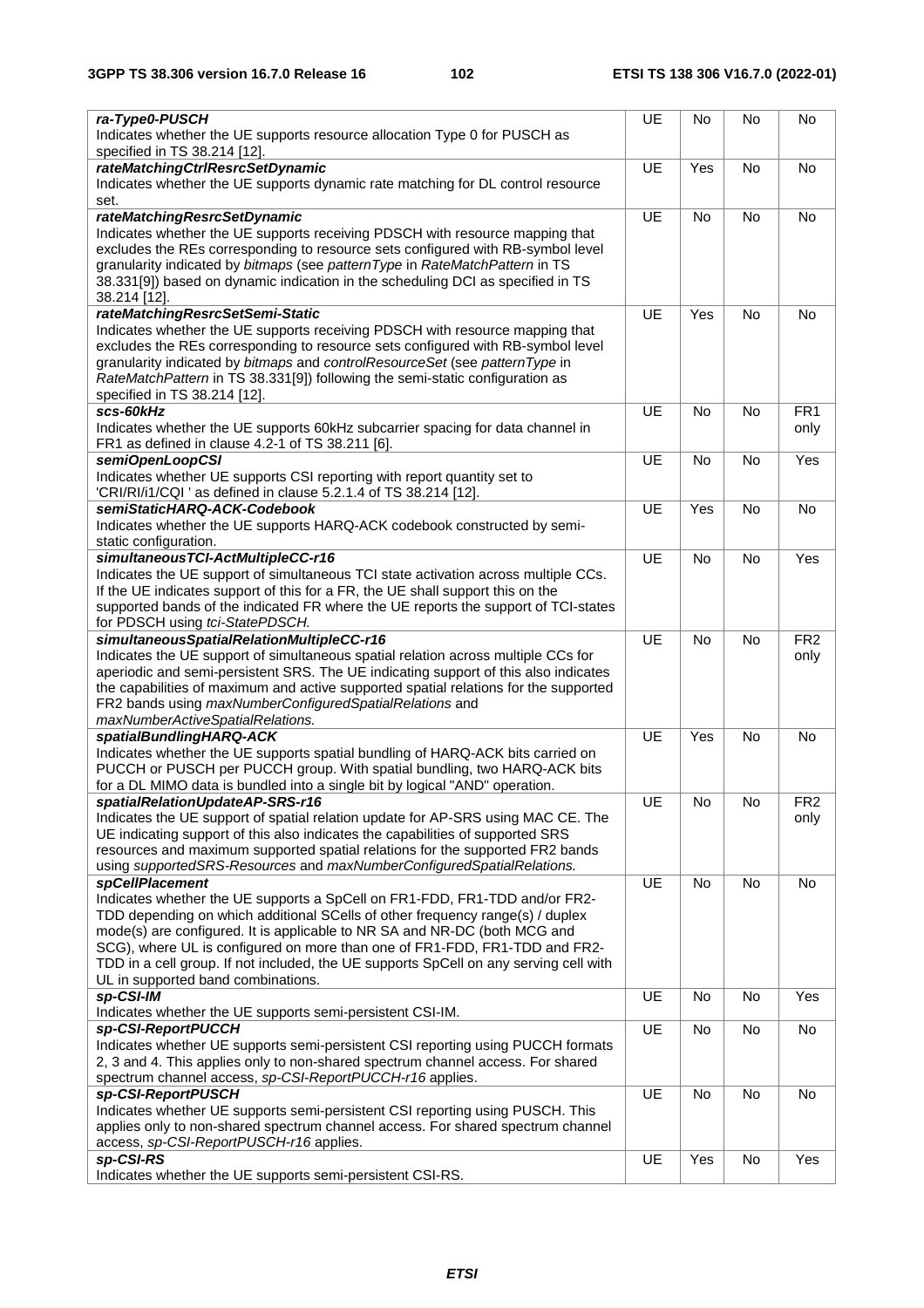| sps-ReleaseDCI-1-1-r16                                                                                                          | UE | No             | No         | No              |
|---------------------------------------------------------------------------------------------------------------------------------|----|----------------|------------|-----------------|
| Indicates whether the UE supports SPS release by DCI format 1_1. If the UE                                                      |    |                |            |                 |
| supports this feature, the UE needs to report downlinkSPS.                                                                      |    |                |            |                 |
| sps-ReleaseDCI-1-2-r16                                                                                                          | UE | No             | <b>No</b>  | No              |
| Indicates whether the UE supports SPS release by DCI format 1_2. If the UE                                                      |    |                |            |                 |
| supports this feature, the UE needs to report downlinkSPS and dci-Format1-2And0-                                                |    |                |            |                 |
| $2 - r16.$                                                                                                                      |    |                |            |                 |
| supportedDMRS-TypeDL                                                                                                            | UE | F <sub>D</sub> | No         | Yes             |
| Defines supported DM-RS configuration types at the UE for DL reception. Type 1 is                                               |    |                |            |                 |
| mandatory with capability signaling. Type 2 is optional. If this field is not included,                                         |    |                |            |                 |
| Type 1 is supported.                                                                                                            |    |                |            |                 |
| supportedDMRS-TypeUL                                                                                                            | UE | <b>FD</b>      | <b>No</b>  | Yes             |
| Defines supported DM-RS configuration types at the UE for UL transmission.                                                      |    |                |            |                 |
| Support of both type 1 and type 2 is mandatory with capability signalling. If this field                                        |    |                |            |                 |
| is not included, Type 1 is supported.                                                                                           |    |                |            |                 |
| supportRepetitionZeroOffsetRV-r16                                                                                               | UE | No             | No         | No              |
| Indicates whether UE supports the value 0 for the parameter sequenceOffsetforRV.                                                |    |                |            |                 |
| The UE indicating support of this capability shall also indicate support of                                                     |    |                |            |                 |
| supportInter-slotTDM-r16 with maxNumberTCI-states-r16 set to 2 for at least one                                                 |    |                |            |                 |
| band.                                                                                                                           |    |                |            |                 |
| supportRetx-Diff-CoresetPool-Multi-DCI-TRP-r16                                                                                  | UE | <b>No</b>      | No         | No              |
| Indicates that retransmission scheduled by a different CORESETPoolIndex for                                                     |    |                |            |                 |
| multi-DCI multi-TRP is not supported.                                                                                           |    |                |            |                 |
|                                                                                                                                 |    |                |            |                 |
| For multi-DCI multi-TRP operation, if this feature is reported, UE does not support                                             |    |                |            |                 |
| retransmission scheduled by PDCCH received in a different CORESETPoolIndex                                                      |    |                |            |                 |
| compared to the CORESETPoolIndex of the initial transmission, i.e., the UE is not                                               |    |                |            |                 |
| expected to receive, for the same HARQ process ID, DCI from a different                                                         |    |                |            |                 |
| CORESETPoollndex that schedules the retransmission, i.e., NDI not flipped. This                                                 |    |                |            |                 |
|                                                                                                                                 |    |                |            |                 |
| applies to both PDSCH and PUSCH retransmissions.                                                                                |    |                |            |                 |
|                                                                                                                                 |    |                |            |                 |
| UE indicating support of this feature shall indicate support of multiDCI-MultiTRP-<br>r16.                                      |    |                |            |                 |
| targetSMTC-SCG-r16                                                                                                              | UE |                |            | <b>No</b>       |
|                                                                                                                                 |    | No             | No         |                 |
| Indicates the support of configuration of SMTC of target SCG cell with field                                                    |    |                |            |                 |
| targetCellSMTC-SCG.<br>tdd-MultiDL-UL-SwitchPerSlot                                                                             |    |                |            |                 |
|                                                                                                                                 |    |                |            |                 |
|                                                                                                                                 | UE | <b>No</b>      | <b>TDD</b> | Yes             |
| Indicates whether the UE supports more than one switch points in a slot for actual                                              |    |                | only       |                 |
| DL/UL transmission(s).                                                                                                          |    |                |            |                 |
| tdd-PCellUL-TX-AllUL-Subframe-r16                                                                                               | UE | No             | <b>TDD</b> | FR <sub>1</sub> |
| Indicates whether the UE configured with tdm-patternConfig-r16 can be semi-                                                     |    |                | only       | only            |
| statically configured with LTE UL transmissions in all UL subframes not limited to                                              |    |                |            |                 |
| the reference tdm-pattern (only for type 1 UE) in case of TDD PCell. UE indicating                                              |    |                |            |                 |
| support can configure LTE TDD PCell with this feature on the band combination                                                   |    |                |            |                 |
| which indicates support of tdm-restrictionTDD-endc-r16.                                                                         |    |                |            |                 |
| tpc-PUCCH-RNTI                                                                                                                  | UE | No             | <b>No</b>  | Yes             |
| Indicates whether the UE supports group DCI message based on TPC-PUCCH-                                                         |    |                |            |                 |
| RNTI for TPC commands for PUCCH.                                                                                                |    |                |            |                 |
| tpc-PUSCH-RNTI                                                                                                                  | UE | <b>No</b>      | No         | Yes             |
| Indicates whether the UE supports group DCI message based on TPC-PUSCH-                                                         |    |                |            |                 |
| RNTI for TPC commands for PUSCH.                                                                                                |    |                |            |                 |
| tpc-SRS-RNTI                                                                                                                    | UE | No             | No         | Yes             |
| Indicates whether the UE supports group DCI message based on TPC-SRS-RNTI                                                       |    |                |            |                 |
| for TPC commands for SRS.                                                                                                       |    |                |            |                 |
| twoDifferentTPC-Loop-PUCCH                                                                                                      | UE | Yes            | Yes        | Yes             |
| Indicates whether the UE supports two different TPC loops for PUCCH closed loop                                                 |    |                |            |                 |
| power control.                                                                                                                  |    |                |            |                 |
| twoDifferentTPC-Loop-PUSCH                                                                                                      | UE | Yes            | Yes        | Yes             |
| Indicates whether the UE supports two different TPC loops for PUSCH closed loop                                                 |    |                |            |                 |
| power control.                                                                                                                  |    |                |            |                 |
| twoFL-DMRS                                                                                                                      | UE | Yes            | No         | Yes             |
| Defines whether the UE supports DM-RS pattern for DL reception and/or UL                                                        |    |                |            |                 |
| transmission with 2 symbols front-loaded DM-RS without additional DM-RS                                                         |    |                |            |                 |
| symbols.                                                                                                                        |    |                |            |                 |
| The left most in the bitmap corresponds to DL reception and the right most bit in the<br>bitmap corresponds to UL transmission. |    |                |            |                 |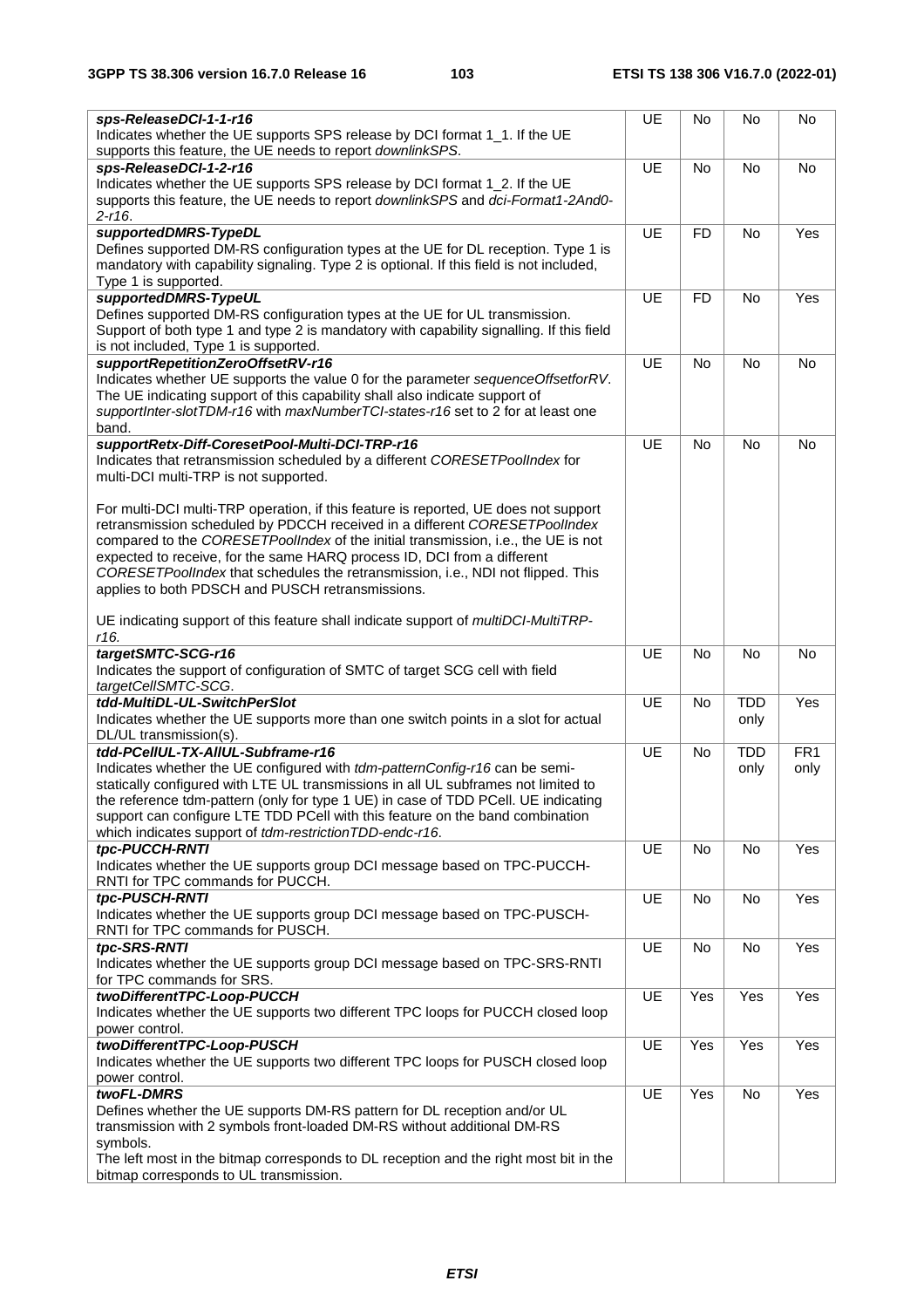| twoFL-DMRS-TwoAdditionalDMRS-UL<br>Defines whether the UE supports DM-RS pattern for UL transmission with 2                                                                                                                                                                                                                                                                                                                                                                                                                                                                                                                                                                                                                  | <b>UE</b> | Yes             | No        | Yes |
|------------------------------------------------------------------------------------------------------------------------------------------------------------------------------------------------------------------------------------------------------------------------------------------------------------------------------------------------------------------------------------------------------------------------------------------------------------------------------------------------------------------------------------------------------------------------------------------------------------------------------------------------------------------------------------------------------------------------------|-----------|-----------------|-----------|-----|
| symbols front-loaded DM-RS with one additional 2 symbols DM-RS.                                                                                                                                                                                                                                                                                                                                                                                                                                                                                                                                                                                                                                                              |           |                 |           |     |
| twoPUCCH-AnyOthersInSlot                                                                                                                                                                                                                                                                                                                                                                                                                                                                                                                                                                                                                                                                                                     | UE        | <b>No</b>       | <b>No</b> | Yes |
| Indicates whether the UE supports transmission of two PUCCH formats in TDM in<br>the same slot, which are not covered by twoPUCCH-F0-2-ConsecSymbols and<br>onePUCCH-LongAndShortFormat.                                                                                                                                                                                                                                                                                                                                                                                                                                                                                                                                     |           |                 |           |     |
| twoPUCCH-F0-2-ConsecSymbols                                                                                                                                                                                                                                                                                                                                                                                                                                                                                                                                                                                                                                                                                                  | UE        | <b>No</b>       | Yes       | Yes |
| Indicates whether the UE supports transmission of two PUCCHs of format 0 or 2 in<br>consecutive symbols in a slot.                                                                                                                                                                                                                                                                                                                                                                                                                                                                                                                                                                                                           |           |                 |           |     |
| twoStepRACH-r16                                                                                                                                                                                                                                                                                                                                                                                                                                                                                                                                                                                                                                                                                                              | UE        | <b>No</b>       | <b>No</b> | No  |
| Indicates whether the UE supports the following basic structure and procedure of 2-<br>step RACH:                                                                                                                                                                                                                                                                                                                                                                                                                                                                                                                                                                                                                            |           |                 |           |     |
| Fallback procedures from 2-step RA type to 4-step RA type;                                                                                                                                                                                                                                                                                                                                                                                                                                                                                                                                                                                                                                                                   |           |                 |           |     |
| MSGA PRACH resource and format determination;                                                                                                                                                                                                                                                                                                                                                                                                                                                                                                                                                                                                                                                                                |           |                 |           |     |
| MSGA PUSCH configuration;<br>$\overline{\phantom{a}}$                                                                                                                                                                                                                                                                                                                                                                                                                                                                                                                                                                                                                                                                        |           |                 |           |     |
| Validation and transmission of MSGA PRACH and PUSCH;                                                                                                                                                                                                                                                                                                                                                                                                                                                                                                                                                                                                                                                                         |           |                 |           |     |
| Mapping between preamble of MSGA PRACH and PUSCH occasion with<br>DMRS resource of MSGA PUSCH;                                                                                                                                                                                                                                                                                                                                                                                                                                                                                                                                                                                                                               |           |                 |           |     |
| MSGB monitoring and decoding;<br>$\overline{a}$                                                                                                                                                                                                                                                                                                                                                                                                                                                                                                                                                                                                                                                                              |           |                 |           |     |
| PUCCH transmission for HARQ-ACK feedback to a MSGB;                                                                                                                                                                                                                                                                                                                                                                                                                                                                                                                                                                                                                                                                          |           |                 |           |     |
| Power control for MSGA PRACH, MSGA PUSCH and PUCCH carrying<br>HARQ-ACK feedback to MSGB.                                                                                                                                                                                                                                                                                                                                                                                                                                                                                                                                                                                                                                    |           |                 |           |     |
| Reconfiguration with sync using a contention free random access with 2-step<br>RA type on MSGA PRACH and PUSCH resources that are associated with<br>SSB resources of the target cell.                                                                                                                                                                                                                                                                                                                                                                                                                                                                                                                                       |           |                 |           |     |
| twoTCI-Act-servingCellInCC-List-r16                                                                                                                                                                                                                                                                                                                                                                                                                                                                                                                                                                                                                                                                                          | UE        | $\overline{CY}$ | <b>No</b> | Yes |
| Indicates whether the UE supports receiving the Enhanced TCI States<br>Activation/Deactivation for UE-specific PDSCH MAC CE (as specified in TS 38.321<br>[8] clause 6.1.3.24) indicating a serving cell configured as part of simultaneous TCI-<br>UpdateList1 or simultaneousTCI-UpdateList2 as specified in TS 38.331 [9].<br>If the UE indicates support of simultaneous TCI-ActMultipleCC-r16 for a FR and<br>support of at least one of singleDCI-SDM-scheme-r16, supportFDM-SchemeA-r16,<br>supportFDM-SchemeB-r16, supportTDM-SchemeA-r16 or supportInter-slotTDM-r16<br>for at least one band or component carrier of this FR, the UE shall indicate support<br>of twoTCI-Act-servingCellInCC-List-r16 for this FR. |           |                 |           |     |
| type1-HARQ-ACK-Codebook-r16                                                                                                                                                                                                                                                                                                                                                                                                                                                                                                                                                                                                                                                                                                  | UE        | <b>No</b>       | <b>No</b> | Yes |
| Indicates whether the UE supports Type 1 HARQ-ACK codebook for TDRA using<br>the starting symbol of the PDCCH monitoring occasion in which the DL assignment<br>is detected as the reference of the SLIV. If the UE supports this feature, the UE<br>needs to report dci-Format1-2And0-2-r16. Support for FR1/FR2 is differentiated<br>from the viewpoint of the scheduled carrier.                                                                                                                                                                                                                                                                                                                                          |           |                 |           |     |
| type1-PUSCH-RepetitionMultiSlots                                                                                                                                                                                                                                                                                                                                                                                                                                                                                                                                                                                                                                                                                             | UE        | No              | No        | No  |
| Indicates whether the UE supports Type 1 PUSCH transmissions with configured<br>grant as specified in TS 38.214 [12] with UL-TWG-repK value equal to 2, 4, or 8<br>with a single repetition of the transport block within each slot, and redundancy<br>version pattern as indicated by UL-TWG-RV-rep. A UE supporting this feature shall<br>also support Type 1 PUSCH transmissions with configured grant as specified in TS<br>38.214 [12] with UL-TWG-repK value of one. This applies only to non-shared<br>spectrum channel access. For shared spectrum channel access, type1-PUSCH-<br>RepetitionMultiSlots-r16 applies.                                                                                                 |           |                 |           |     |
| type2-CG-ReleaseDCI-0-1-r16                                                                                                                                                                                                                                                                                                                                                                                                                                                                                                                                                                                                                                                                                                  | UE        | No              | No        | No  |
| Indicates whether the UE supports type 2 configured grant release by DCI format<br>0_1. If the UE supports this feature, the UE needs to report configuredUL-<br>GrantType2.                                                                                                                                                                                                                                                                                                                                                                                                                                                                                                                                                 |           |                 |           |     |
| type2-CG-ReleaseDCI-0-2-r16                                                                                                                                                                                                                                                                                                                                                                                                                                                                                                                                                                                                                                                                                                  | UE        | No              | No        | No  |
| Indicates whether the UE supports type 2 configured grant release by DCI format<br>0_2. If the UE supports this feature, the UE needs to report configuredUL-                                                                                                                                                                                                                                                                                                                                                                                                                                                                                                                                                                |           |                 |           |     |
| GrantType2 and dci-Format1-2And0-2-r16.                                                                                                                                                                                                                                                                                                                                                                                                                                                                                                                                                                                                                                                                                      |           |                 |           |     |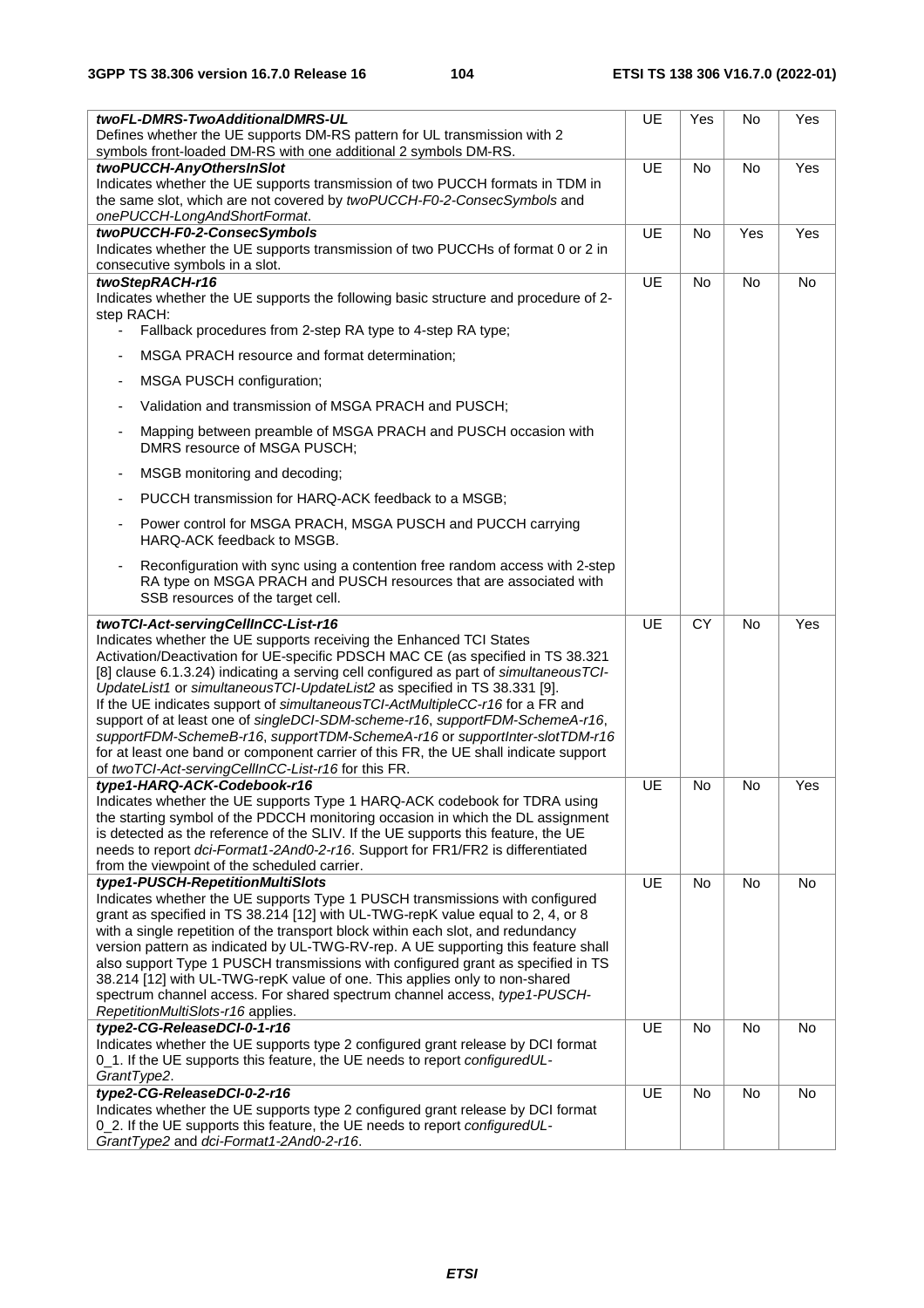| type2-HARQ-ACK-Codebook-r16<br>Indicates whether the UE supports Type 2 HARQ-ACK codebook when HARQ-ACK<br>feedback in a codebook corresponds to more than one unicast DL DCI for same<br>scheduled cell in a monitoring occasion of a scheduling cell using the PDSCH<br>starting time in addition to the existing monitoring occasion and Cell index to order<br>the HARQ-ACK feedback.                                                                                                                                                                                                                                                                        | UE        | N <sub>0</sub> | N <sub>0</sub> | <b>No</b>  |
|------------------------------------------------------------------------------------------------------------------------------------------------------------------------------------------------------------------------------------------------------------------------------------------------------------------------------------------------------------------------------------------------------------------------------------------------------------------------------------------------------------------------------------------------------------------------------------------------------------------------------------------------------------------|-----------|----------------|----------------|------------|
| type2-PUSCH-RepetitionMultiSlots<br>Indicates whether the UE supports Type 2 PUSCH transmissions with configured<br>grant as specified in TS 38.214 [12] with UL-TWG-repK value equal to 2, 4, or 8<br>with a single repetition of the transport block within each slot, and redundancy<br>version pattern as indicated by UL-TWG-RV-rep. A UE supporting this feature shall<br>also support Type 2 PUSCH transmissions with configured grant as specified in TS<br>38.214 [12] with UL-TWG-repK value of one. This applies only to non-shared<br>spectrum channel access. For shared spectrum channel access, type2-PUSCH-<br>RepetitionMultiSlots-r16 applies. | UE        | <b>No</b>      | <b>No</b>      | <b>No</b>  |
| type2-SP-CSI-Feedback-LongPUCCH<br>Indicates whether UE supports Type II CSI semi-persistent CSI reporting over<br>PUCCH Formats 3 and 4 as defined in clause 5.2.4 of TS 38.214 [12].                                                                                                                                                                                                                                                                                                                                                                                                                                                                           | <b>UE</b> | <b>No</b>      | <b>No</b>      | <b>No</b>  |
| uci-CodeBlockSegmentation<br>Indicates whether the UE supports segmenting UCI into multiple code blocks<br>depending on the payload size.                                                                                                                                                                                                                                                                                                                                                                                                                                                                                                                        | UE        | <b>Yes</b>     | N <sub>0</sub> | Yes        |
| ul-64QAM-MCS-TableAlt<br>Indicates whether the UE supports the alternative 64QAM MCS table for PUSCH<br>with and without transform precoding respectively.                                                                                                                                                                                                                                                                                                                                                                                                                                                                                                       | UE        | N <sub>0</sub> | N <sub>0</sub> | <b>Yes</b> |
| ul-SchedulingOffset<br>Indicates whether the UE supports UL scheduling slot offset (K2) greater than 12.                                                                                                                                                                                                                                                                                                                                                                                                                                                                                                                                                         | <b>UE</b> | Yes            | Yes            | Yes        |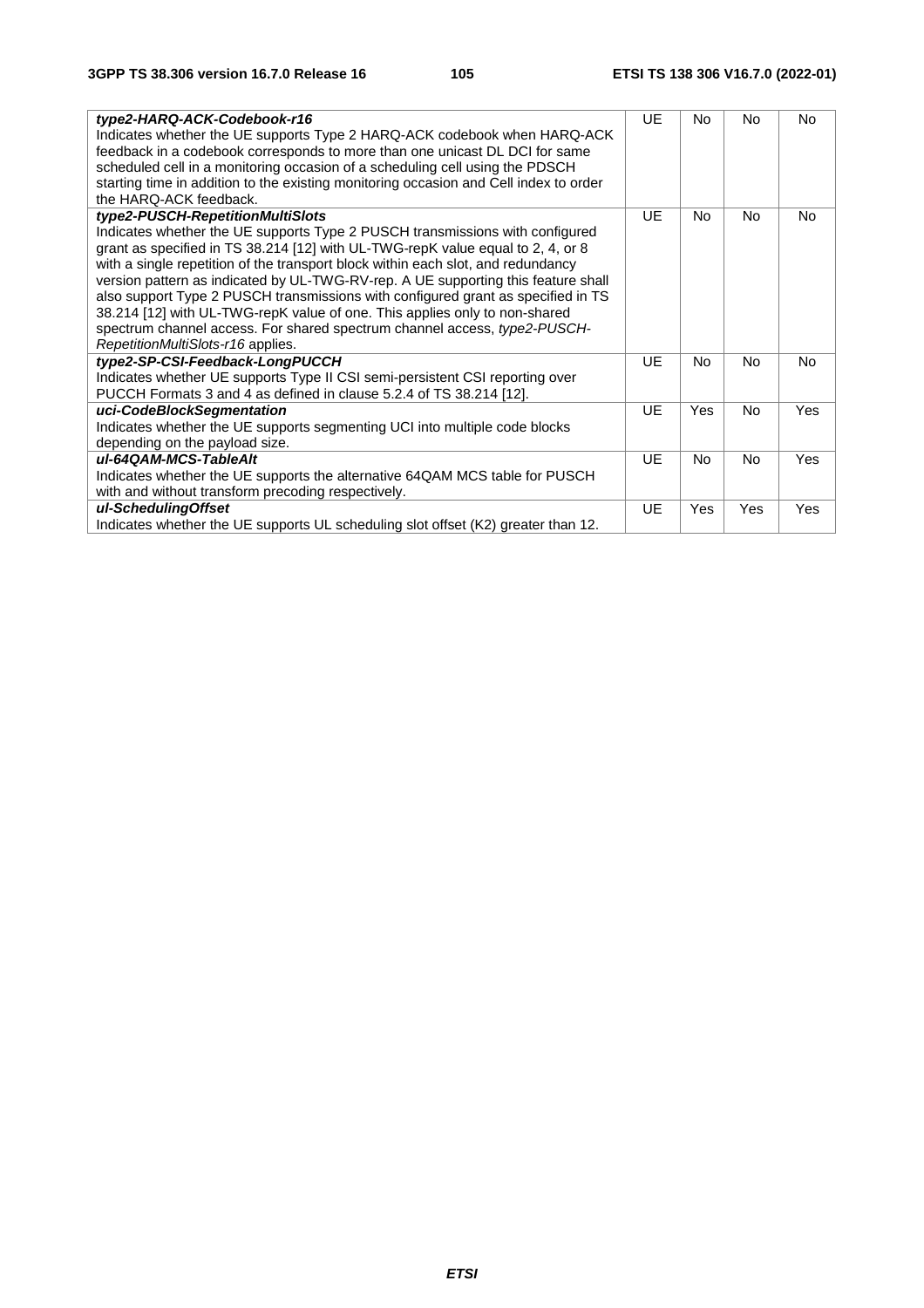## 4.2.7.11 Other PHY parameters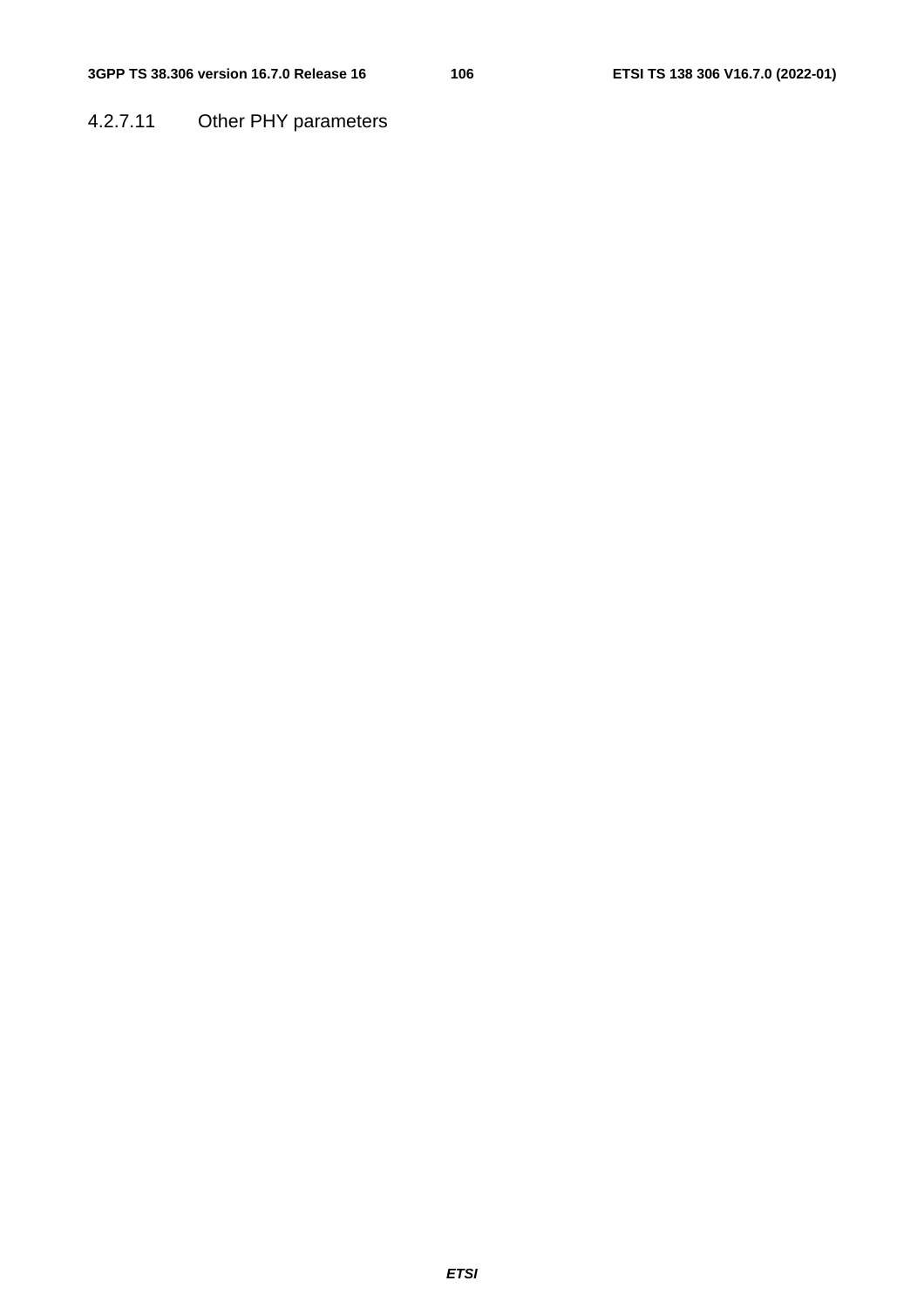| <b>Definitions for parameters</b>                                                                                                                                | Per       | М         | FDD-        | <b>FR1-</b>     |
|------------------------------------------------------------------------------------------------------------------------------------------------------------------|-----------|-----------|-------------|-----------------|
|                                                                                                                                                                  |           |           | <b>TDD</b>  | FR <sub>2</sub> |
|                                                                                                                                                                  |           |           | <b>DIFF</b> | <b>DIFF</b>     |
| appliedFreqBandListFilter                                                                                                                                        | <b>UE</b> | <b>No</b> | No.         | No.             |
| Mirrors the FreqBandList that the NW provided in the capability enquiry, if any. The                                                                             |           |           |             |                 |
| UE filtered the band combinations in the supportedBandCombinationList in                                                                                         |           |           |             |                 |
| accordance with this appliedFreqBandListFilter.                                                                                                                  |           |           |             |                 |
| downlinkSetEUTRA                                                                                                                                                 | Band      | N/A       | N/A         | N/A             |
| Indicates the features that the UE supports on the DL carriers corresponding to one<br>EUTRA band entry in a band combination by FeatureSetEUTRA-DownlinkId. The |           |           |             |                 |
| FeatureSetEUTRA-DownlinkId = 0 means that the UE does not support a EUTRA                                                                                        |           |           |             |                 |
| DL carrier in this band of a band combination.                                                                                                                   |           |           |             |                 |
| downlinkSetNR                                                                                                                                                    | Band      | N/A       | N/A         | N/A             |
| Indicates the features that the UE supports on the DL carriers corresponding to one                                                                              |           |           |             |                 |
| NR band entry in a band combination by FeatureSetDownlinkId. The                                                                                                 |           |           |             |                 |
| FeatureSetDownlinkId = 0 means that the UE does not support a DL carrier in this                                                                                 |           |           |             |                 |
| band of a band combination. A fallback per band feature set resulting from the                                                                                   |           |           |             |                 |
| reported DL feature set that has fallback per CC feature set is not signalled but the                                                                            |           |           |             |                 |
| UE shall support it.                                                                                                                                             |           |           |             |                 |
| extendedBand-n77-r16                                                                                                                                             | UE        | <b>No</b> | <b>No</b>   | <b>No</b>       |
| This field is only applicable for UEs that indicate support for band n77. If present,                                                                            |           |           |             |                 |
| the UE supports the restriction to 3450 - 3550 MHz and 3700 - 3980 MHz ranges of                                                                                 |           |           |             |                 |
| band n77 in the USA as specified in Note 12 of Table 5.2-1 in TS 38.101-1 [2]. If                                                                                |           |           |             |                 |
| absent, the UE supports only restriction to the 3700 - 3980 MHz range of band n77                                                                                |           |           |             |                 |
| in the USA. A UE that indicates this field shall also support NS value 55 as specified                                                                           |           |           |             |                 |
| in TS 38.101-1 [2].                                                                                                                                              |           |           |             |                 |
| <b>featureSetCombinations</b>                                                                                                                                    | <b>UE</b> | N/A       | <b>No</b>   | <b>No</b>       |
| Pools of feature sets that the UE supports on the NR or MR-DC band combinations.                                                                                 |           |           |             |                 |
| <b>featureSets</b>                                                                                                                                               | <b>UE</b> | N/A       | No          | <b>No</b>       |
| Pools of downlink and uplink features sets as well as a pool of                                                                                                  |           |           |             |                 |
| FeatureSetCombination elements. A FeatureSetCombination refers to the IDs of the                                                                                 |           |           |             |                 |
| feature set(s) that the UE supports in that FeatureSetCombination. The                                                                                           |           |           |             |                 |
| BandCombination entries in the BandCombinationList then indicate the ID of the                                                                                   |           |           |             |                 |
| FeatureSetCombination that the UE supports for that band combination.<br>naics-Capability-List                                                                   | <b>UE</b> | <b>No</b> | <b>No</b>   | <b>No</b>       |
| Indicates that UE in MR-DC supports NAICS as defined in TS 36.331 [17].                                                                                          |           |           |             |                 |
| <i>receivedFilters</i>                                                                                                                                           | <b>UE</b> | <b>No</b> | <b>No</b>   | <b>No</b>       |
| Contains all filters requested with UE-Capability Request FilterNR from version                                                                                  |           |           |             |                 |
| 15.6.0 onwards.                                                                                                                                                  |           |           |             |                 |
| supportedBandCombinationList                                                                                                                                     | <b>UE</b> | Yes       | <b>No</b>   | No              |
| Defines the supported NR and/or MR-DC band combinations by the UE. For each                                                                                      |           |           |             |                 |
| band combination the UE identifies the associated feature set combination by                                                                                     |           |           |             |                 |
| featureSetCombinations index referring to featureSetCombination. A fallback band                                                                                 |           |           |             |                 |
| combination resulting from the reported CA and MR-DC band combination is not                                                                                     |           |           |             |                 |
| signalled but the UE shall support it. For intra-band non-contiguous CA band                                                                                     |           |           |             |                 |
| combinations, the UE only includes one band combination, and exclude the others                                                                                  |           |           |             |                 |
| for which the presence of uplink CA bandwidth class in the band combination entry                                                                                |           |           |             |                 |
| is different. One band combination entry can also indicate support of any other                                                                                  |           |           |             |                 |
| possible permutations in the presence of uplink CA bandwidth class where a paired                                                                                |           |           |             |                 |
| downlink CA bandwidth class is the same or where the number of UL CCs is                                                                                         |           |           |             |                 |
| smaller than the one of paired DL CCs expressed by the CA bandwidth class, as                                                                                    |           |           |             |                 |
| specified in TS 36.306 [15]. For these band combinations not included in the                                                                                     |           |           |             |                 |
| capability, the supported feature set is the same as the ones for the band                                                                                       |           |           |             |                 |
| combination included in the UE capability.                                                                                                                       |           |           |             |                 |
| supportedBandCombinationListNEDC-Only                                                                                                                            | UE        | No        | No          | No              |
| Defines the supported NE-DC only type of band combinations by the UE.                                                                                            |           |           |             |                 |
| supportedBandCombinationList-UplinkTxSwitch-r16                                                                                                                  | UE        | No        | No          | No              |
| Defines the NR inter-band UL CA, SUL and/or EN-DC band combinations where UE                                                                                     |           |           |             |                 |
| supports dynamic UL Tx switching. UE only includes this field if requested by the                                                                                |           |           |             |                 |
| network. All fallback band combinations resulting from the reported band<br>combination, which include at least one band pair supporting dynamic UL Tx           |           |           |             |                 |
| switching as indicated in ULTxSwitchingBandPair, shall be supported by the UE.                                                                                   |           |           |             |                 |
| supportedBandListNR                                                                                                                                              | <b>UE</b> | Yes       | No          | No              |
| Includes the supported NR bands as defined in TS 38.101-1 [2] and TS 38.101-2                                                                                    |           |           |             |                 |
| $[3]$ .                                                                                                                                                          |           |           |             |                 |
|                                                                                                                                                                  |           |           |             |                 |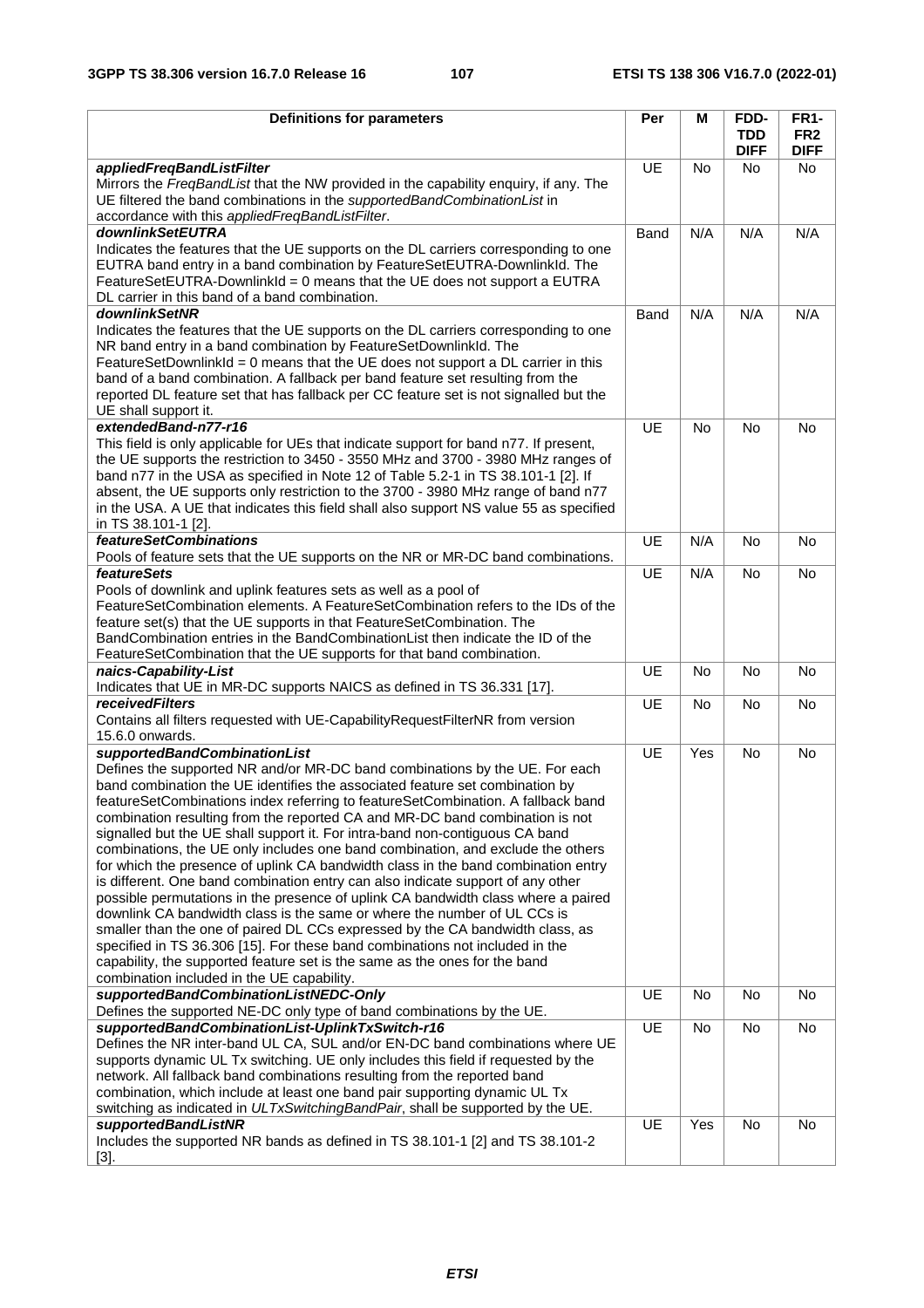| uplinkSetEUTRA<br>Indicates the features that the UE supports on the UL carriers corresponding to one<br>EUTRA band entry in a band combination by FeatureSetEUTRA-UplinkId. The | Band | N/A | N/A | N/A |
|----------------------------------------------------------------------------------------------------------------------------------------------------------------------------------|------|-----|-----|-----|
| FeatureSetUplinkId = 0 means that the UE does not support a UL carrier in this                                                                                                   |      |     |     |     |
| band of a band combination.                                                                                                                                                      |      |     |     |     |
| uplinkSetNR                                                                                                                                                                      | Band | N/A | N/A | N/A |
| Indicates the features that the UE supports on the UL carriers corresponding to one                                                                                              |      |     |     |     |
| NR band entry in a band combination by FeatureSetUplinkId. The                                                                                                                   |      |     |     |     |
| FeatureSetUplinkId = 0 means that the UE does not support a UL carrier in this                                                                                                   |      |     |     |     |
| band of a band combination. A fallback per band feature set resulting from the                                                                                                   |      |     |     |     |
| reported UL feature set that has fallback per CC feature set is not signalled but the                                                                                            |      |     |     |     |
| UE shall support it.                                                                                                                                                             |      |     |     |     |

### 4.2.7.12 *NRDC-Parameters*

| <b>Definitions for parameters</b>                                                                                                                                                                                                                                                                                                                                                                                                                                                                                                                                                                                                                                                                                                                                                                                      | Per       | М              | FDD-<br><b>TDD</b> | <b>FR1-</b><br>FR <sub>2</sub> |
|------------------------------------------------------------------------------------------------------------------------------------------------------------------------------------------------------------------------------------------------------------------------------------------------------------------------------------------------------------------------------------------------------------------------------------------------------------------------------------------------------------------------------------------------------------------------------------------------------------------------------------------------------------------------------------------------------------------------------------------------------------------------------------------------------------------------|-----------|----------------|--------------------|--------------------------------|
|                                                                                                                                                                                                                                                                                                                                                                                                                                                                                                                                                                                                                                                                                                                                                                                                                        |           |                | <b>DIFF</b>        | <b>DIFF</b>                    |
| asyncNRDC-r16<br>Indicates whether the UE supports asynchronous NR-DC with MRTD and MTTD as<br>specified in clause 7.5 and 7.6 of TS 38.133 [5]. If the band combination is<br>comprised of a single band entry for more than two carriers, the UE shall support<br>any permutations of carriers to CGs. If the band combination is comprised of at<br>least two band entries, the carriers corresponding to a band entry shall belong to<br>only one cell group.<br>A UE indicating this capability shall support asynchronous NR-DC configuration<br>where all serving cells of the MCG are in FR1 and all serving cells of the SCG are in<br>FR <sub>2</sub> .                                                                                                                                                      | <b>BC</b> | <b>FFS</b>     | No                 | No                             |
| intraFR-NR-DC-PwrSharingMode1-r16<br>Indicates whether the UE supports intra-FR NR DC with semi-static power sharing<br>mode1 between MCG and SCG cells of same frequency range as defined in TS<br>38.213 [11]. If this field is absent, the UE does not support intra-FR NR DC.                                                                                                                                                                                                                                                                                                                                                                                                                                                                                                                                      | ВC        | No             | No                 | No                             |
| intraFR-NR-DC-PwrSharingMode2-r16<br>Indicates whether the UE supports semi-static power sharing mode2 between MCG<br>and SCG cells of same frequency range for synchronous intra-FR NR DC as<br>defined in TS 38.213 [11]. The UE indicating the support of this also indicates the<br>support of intraFR-NR-DC-PwrSharingMode1-r16.                                                                                                                                                                                                                                                                                                                                                                                                                                                                                  | BC        | No             | No                 | No                             |
| intraFR-NR-DC-DynamicPwrSharing-r16<br>Indicates the UE support of dynamic power sharing for intra-FR NR DC between<br>MCG and SCG cells of same frequency range with long or short offset as specified<br>in TS 38.213 [11]. The UE indicating the support of this also indicates the support of<br>intraFR-NR-DC-PwrSharingMode1-r16.                                                                                                                                                                                                                                                                                                                                                                                                                                                                                | <b>BC</b> | N <sub>o</sub> | <b>No</b>          | No                             |
| sfn-SyncNRDC<br>Indicates the UE supports NR-DC only with SFN and frame synchronization<br>between PCell and PSCell. If not included by the UE supporting NR-DC, the UE<br>supports NR-DC with slot-level synchronization without condition on SFN and frame<br>synchronization. In this release of the specification, the UE shall not report this UE<br>capability.                                                                                                                                                                                                                                                                                                                                                                                                                                                  | <b>UE</b> | N <sub>o</sub> | <b>No</b>          | <b>No</b>                      |
| supportedCellGrouping-r16<br>Indicates which NR-DC cell groupings the UE supports for the given NR DC band<br>combination, i.e., mapping of serving cells to MCG and SCG, and the operation<br>mode (synchronous or asynchronous), as requested by the network via<br>requestedCellGrouping-r16.<br>The IDs reported in this field refer to the cell groupings that the network requested<br>in requestedCellGrouping-r16. ID#0 corresponds to the first element in<br>requestedCellGrouping-r16, ID#1 corresponds to the second element in<br>requestedCellGrouping-r16 and so on.<br>NOTE:<br>Irrespective of the indicated supportedCellGrouping-r16, the UE shall<br>also support NR-DC where all FR1 serving cells are in the MCG and all<br>FR2 serving cells are in the SCG, as described in ca-ParametersNRDC. | <b>BC</b> | N <sub>o</sub> | <b>No</b>          | No                             |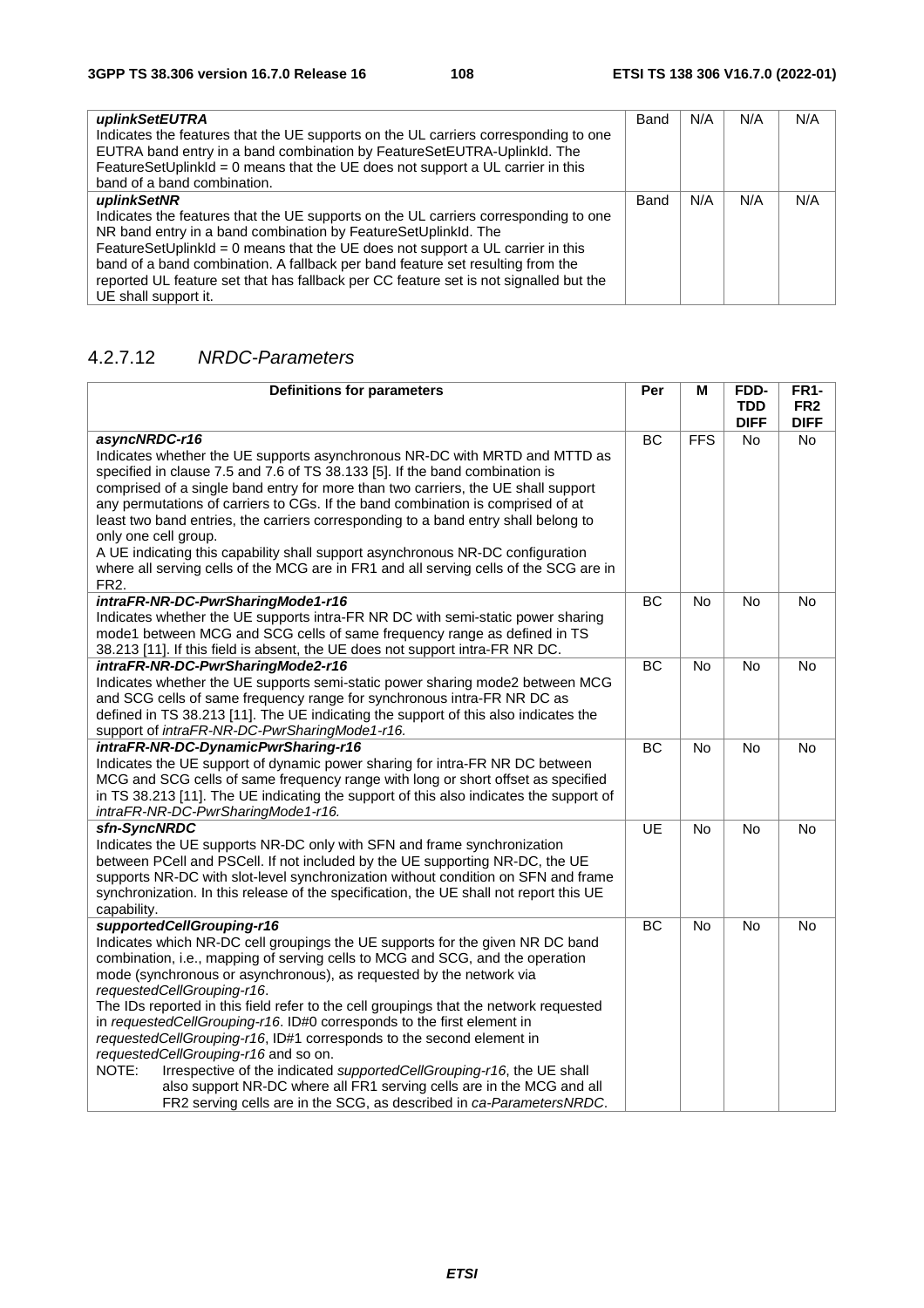# 4.2.7.13 *CarrierAggregationVariant*

| fr1fdd-FR1TDD-CA-SpCellOnFR1FDD<br>UE<br><b>No</b><br><b>No</b><br><b>No</b><br>Indicates whether the UE supports an FR1 FDD SpCell (and possibly SCells) when<br>configured with an FR1 TDD SCell.<br>fr1fdd-FR1TDD-CA-SpCellOnFR1TDD<br>UE<br><b>No</b><br>No<br><b>No</b><br>Indicates whether the UE supports an FR1 TDD SpCell (and possibly SCells) when<br>configured with an FR1 FDD SCell.<br>UE<br><b>No</b><br><b>No</b><br><b>No</b><br>fr1fdd-FR1TDD-FR2TDD-CA-SpCellOnFR1FDD<br>Indicates whether the UE supports an FR1 FDD SpCell (and possibly SCells) when<br>configured with an FR1 TDD SCell and an FR2 TDD SCell.<br>UE<br>fr1fdd-FR1TDD-FR2TDD-CA-SpCellOnFR1TDD<br><b>No</b><br>No<br>N <sub>o</sub><br>Indicates whether the UE supports an FR1 TDD SpCell (and possibly SCells) when<br>configured with an FR1 FDD SCell and an FR2 TDD SCell.<br>UE<br>fr1fdd-FR1TDD-FR2TDD-CA-SpCellOnFR2TDD<br><b>No</b><br><b>No</b><br><b>No</b><br>Indicates whether the UE supports an FR2 TDD SpCell (and possibly SCells) when<br>configured with an FR1 FDD SCell and an FR1 TDD SCell.<br>fr1fdd-FR2TDD-CA-SpCellOnFR1FDD<br>UE<br><b>No</b><br><b>No</b><br><b>No</b><br>Indicates whether the UE supports an FR1 FDD SpCell (and possibly SCells) when<br>configured with an FR2 TDD SCell.<br>fr1fdd-FR2TDD-CA-SpCellOnFR2TDD<br>UE<br><b>No</b><br><b>No</b><br><b>No</b><br>Indicates whether the UE supports an FR2 TDD SpCell (and possibly SCells) when<br>configured with an FR1 FDD SCell.<br>UE<br>fr1tdd-FR2TDD-CA-SpCellOnFR1TDD<br><b>No</b><br>No<br>N <sub>o</sub><br>Indicates whether the UE supports an FR1 TDD SpCell (and possibly SCells) when<br>configured with an FR2 TDD SCell.<br>UE<br>fr1tdd-FR2TDD-CA-SpCellOnFR2TDD<br><b>No</b><br><b>No</b><br>No<br>Indicates whether the UE supports an FR2 TDD SpCell (and possibly SCells) when<br>configured with an FR1 TDD SCell. | Definitions for parameters | Per | М | FDD-<br><b>TDD</b><br><b>DIFF</b> | <b>FR1-</b><br>FR <sub>2</sub><br><b>DIFF</b> |
|-------------------------------------------------------------------------------------------------------------------------------------------------------------------------------------------------------------------------------------------------------------------------------------------------------------------------------------------------------------------------------------------------------------------------------------------------------------------------------------------------------------------------------------------------------------------------------------------------------------------------------------------------------------------------------------------------------------------------------------------------------------------------------------------------------------------------------------------------------------------------------------------------------------------------------------------------------------------------------------------------------------------------------------------------------------------------------------------------------------------------------------------------------------------------------------------------------------------------------------------------------------------------------------------------------------------------------------------------------------------------------------------------------------------------------------------------------------------------------------------------------------------------------------------------------------------------------------------------------------------------------------------------------------------------------------------------------------------------------------------------------------------------------------------------------------------------------------------------------------------------------------------------------------------------------|----------------------------|-----|---|-----------------------------------|-----------------------------------------------|
|                                                                                                                                                                                                                                                                                                                                                                                                                                                                                                                                                                                                                                                                                                                                                                                                                                                                                                                                                                                                                                                                                                                                                                                                                                                                                                                                                                                                                                                                                                                                                                                                                                                                                                                                                                                                                                                                                                                               |                            |     |   |                                   |                                               |
|                                                                                                                                                                                                                                                                                                                                                                                                                                                                                                                                                                                                                                                                                                                                                                                                                                                                                                                                                                                                                                                                                                                                                                                                                                                                                                                                                                                                                                                                                                                                                                                                                                                                                                                                                                                                                                                                                                                               |                            |     |   |                                   |                                               |
|                                                                                                                                                                                                                                                                                                                                                                                                                                                                                                                                                                                                                                                                                                                                                                                                                                                                                                                                                                                                                                                                                                                                                                                                                                                                                                                                                                                                                                                                                                                                                                                                                                                                                                                                                                                                                                                                                                                               |                            |     |   |                                   |                                               |
|                                                                                                                                                                                                                                                                                                                                                                                                                                                                                                                                                                                                                                                                                                                                                                                                                                                                                                                                                                                                                                                                                                                                                                                                                                                                                                                                                                                                                                                                                                                                                                                                                                                                                                                                                                                                                                                                                                                               |                            |     |   |                                   |                                               |
|                                                                                                                                                                                                                                                                                                                                                                                                                                                                                                                                                                                                                                                                                                                                                                                                                                                                                                                                                                                                                                                                                                                                                                                                                                                                                                                                                                                                                                                                                                                                                                                                                                                                                                                                                                                                                                                                                                                               |                            |     |   |                                   |                                               |
|                                                                                                                                                                                                                                                                                                                                                                                                                                                                                                                                                                                                                                                                                                                                                                                                                                                                                                                                                                                                                                                                                                                                                                                                                                                                                                                                                                                                                                                                                                                                                                                                                                                                                                                                                                                                                                                                                                                               |                            |     |   |                                   |                                               |
|                                                                                                                                                                                                                                                                                                                                                                                                                                                                                                                                                                                                                                                                                                                                                                                                                                                                                                                                                                                                                                                                                                                                                                                                                                                                                                                                                                                                                                                                                                                                                                                                                                                                                                                                                                                                                                                                                                                               |                            |     |   |                                   |                                               |
|                                                                                                                                                                                                                                                                                                                                                                                                                                                                                                                                                                                                                                                                                                                                                                                                                                                                                                                                                                                                                                                                                                                                                                                                                                                                                                                                                                                                                                                                                                                                                                                                                                                                                                                                                                                                                                                                                                                               |                            |     |   |                                   |                                               |
|                                                                                                                                                                                                                                                                                                                                                                                                                                                                                                                                                                                                                                                                                                                                                                                                                                                                                                                                                                                                                                                                                                                                                                                                                                                                                                                                                                                                                                                                                                                                                                                                                                                                                                                                                                                                                                                                                                                               |                            |     |   |                                   |                                               |
|                                                                                                                                                                                                                                                                                                                                                                                                                                                                                                                                                                                                                                                                                                                                                                                                                                                                                                                                                                                                                                                                                                                                                                                                                                                                                                                                                                                                                                                                                                                                                                                                                                                                                                                                                                                                                                                                                                                               |                            |     |   |                                   |                                               |
|                                                                                                                                                                                                                                                                                                                                                                                                                                                                                                                                                                                                                                                                                                                                                                                                                                                                                                                                                                                                                                                                                                                                                                                                                                                                                                                                                                                                                                                                                                                                                                                                                                                                                                                                                                                                                                                                                                                               |                            |     |   |                                   |                                               |
|                                                                                                                                                                                                                                                                                                                                                                                                                                                                                                                                                                                                                                                                                                                                                                                                                                                                                                                                                                                                                                                                                                                                                                                                                                                                                                                                                                                                                                                                                                                                                                                                                                                                                                                                                                                                                                                                                                                               |                            |     |   |                                   |                                               |
|                                                                                                                                                                                                                                                                                                                                                                                                                                                                                                                                                                                                                                                                                                                                                                                                                                                                                                                                                                                                                                                                                                                                                                                                                                                                                                                                                                                                                                                                                                                                                                                                                                                                                                                                                                                                                                                                                                                               |                            |     |   |                                   |                                               |
|                                                                                                                                                                                                                                                                                                                                                                                                                                                                                                                                                                                                                                                                                                                                                                                                                                                                                                                                                                                                                                                                                                                                                                                                                                                                                                                                                                                                                                                                                                                                                                                                                                                                                                                                                                                                                                                                                                                               |                            |     |   |                                   |                                               |
|                                                                                                                                                                                                                                                                                                                                                                                                                                                                                                                                                                                                                                                                                                                                                                                                                                                                                                                                                                                                                                                                                                                                                                                                                                                                                                                                                                                                                                                                                                                                                                                                                                                                                                                                                                                                                                                                                                                               |                            |     |   |                                   |                                               |
|                                                                                                                                                                                                                                                                                                                                                                                                                                                                                                                                                                                                                                                                                                                                                                                                                                                                                                                                                                                                                                                                                                                                                                                                                                                                                                                                                                                                                                                                                                                                                                                                                                                                                                                                                                                                                                                                                                                               |                            |     |   |                                   |                                               |
|                                                                                                                                                                                                                                                                                                                                                                                                                                                                                                                                                                                                                                                                                                                                                                                                                                                                                                                                                                                                                                                                                                                                                                                                                                                                                                                                                                                                                                                                                                                                                                                                                                                                                                                                                                                                                                                                                                                               |                            |     |   |                                   |                                               |
|                                                                                                                                                                                                                                                                                                                                                                                                                                                                                                                                                                                                                                                                                                                                                                                                                                                                                                                                                                                                                                                                                                                                                                                                                                                                                                                                                                                                                                                                                                                                                                                                                                                                                                                                                                                                                                                                                                                               |                            |     |   |                                   |                                               |
|                                                                                                                                                                                                                                                                                                                                                                                                                                                                                                                                                                                                                                                                                                                                                                                                                                                                                                                                                                                                                                                                                                                                                                                                                                                                                                                                                                                                                                                                                                                                                                                                                                                                                                                                                                                                                                                                                                                               |                            |     |   |                                   |                                               |
|                                                                                                                                                                                                                                                                                                                                                                                                                                                                                                                                                                                                                                                                                                                                                                                                                                                                                                                                                                                                                                                                                                                                                                                                                                                                                                                                                                                                                                                                                                                                                                                                                                                                                                                                                                                                                                                                                                                               |                            |     |   |                                   |                                               |
|                                                                                                                                                                                                                                                                                                                                                                                                                                                                                                                                                                                                                                                                                                                                                                                                                                                                                                                                                                                                                                                                                                                                                                                                                                                                                                                                                                                                                                                                                                                                                                                                                                                                                                                                                                                                                                                                                                                               |                            |     |   |                                   |                                               |
|                                                                                                                                                                                                                                                                                                                                                                                                                                                                                                                                                                                                                                                                                                                                                                                                                                                                                                                                                                                                                                                                                                                                                                                                                                                                                                                                                                                                                                                                                                                                                                                                                                                                                                                                                                                                                                                                                                                               |                            |     |   |                                   |                                               |
|                                                                                                                                                                                                                                                                                                                                                                                                                                                                                                                                                                                                                                                                                                                                                                                                                                                                                                                                                                                                                                                                                                                                                                                                                                                                                                                                                                                                                                                                                                                                                                                                                                                                                                                                                                                                                                                                                                                               |                            |     |   |                                   |                                               |
|                                                                                                                                                                                                                                                                                                                                                                                                                                                                                                                                                                                                                                                                                                                                                                                                                                                                                                                                                                                                                                                                                                                                                                                                                                                                                                                                                                                                                                                                                                                                                                                                                                                                                                                                                                                                                                                                                                                               |                            |     |   |                                   |                                               |
|                                                                                                                                                                                                                                                                                                                                                                                                                                                                                                                                                                                                                                                                                                                                                                                                                                                                                                                                                                                                                                                                                                                                                                                                                                                                                                                                                                                                                                                                                                                                                                                                                                                                                                                                                                                                                                                                                                                               |                            |     |   |                                   |                                               |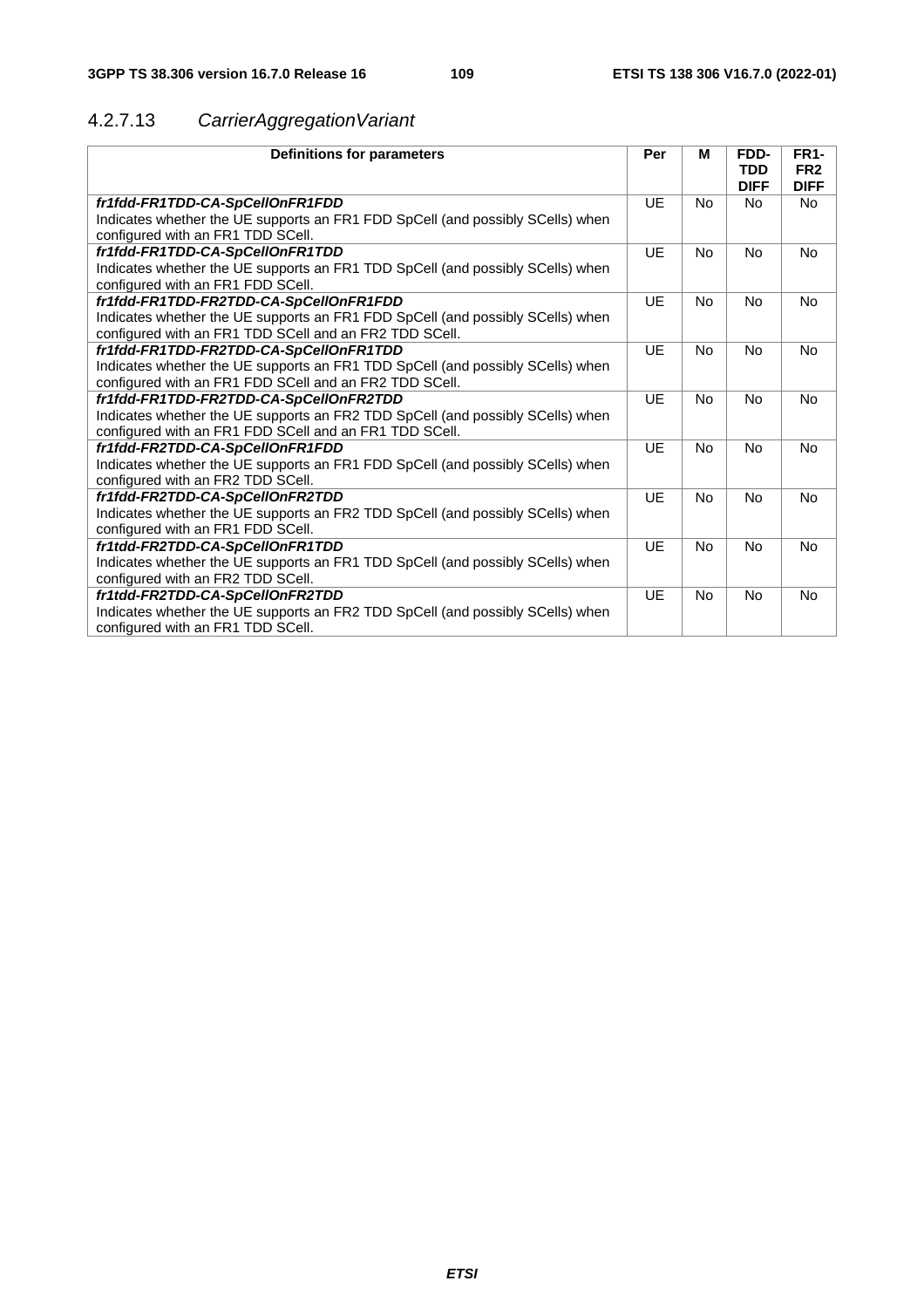# 4.2.7.14 *Phy-ParametersSharedSpectrumChAccess*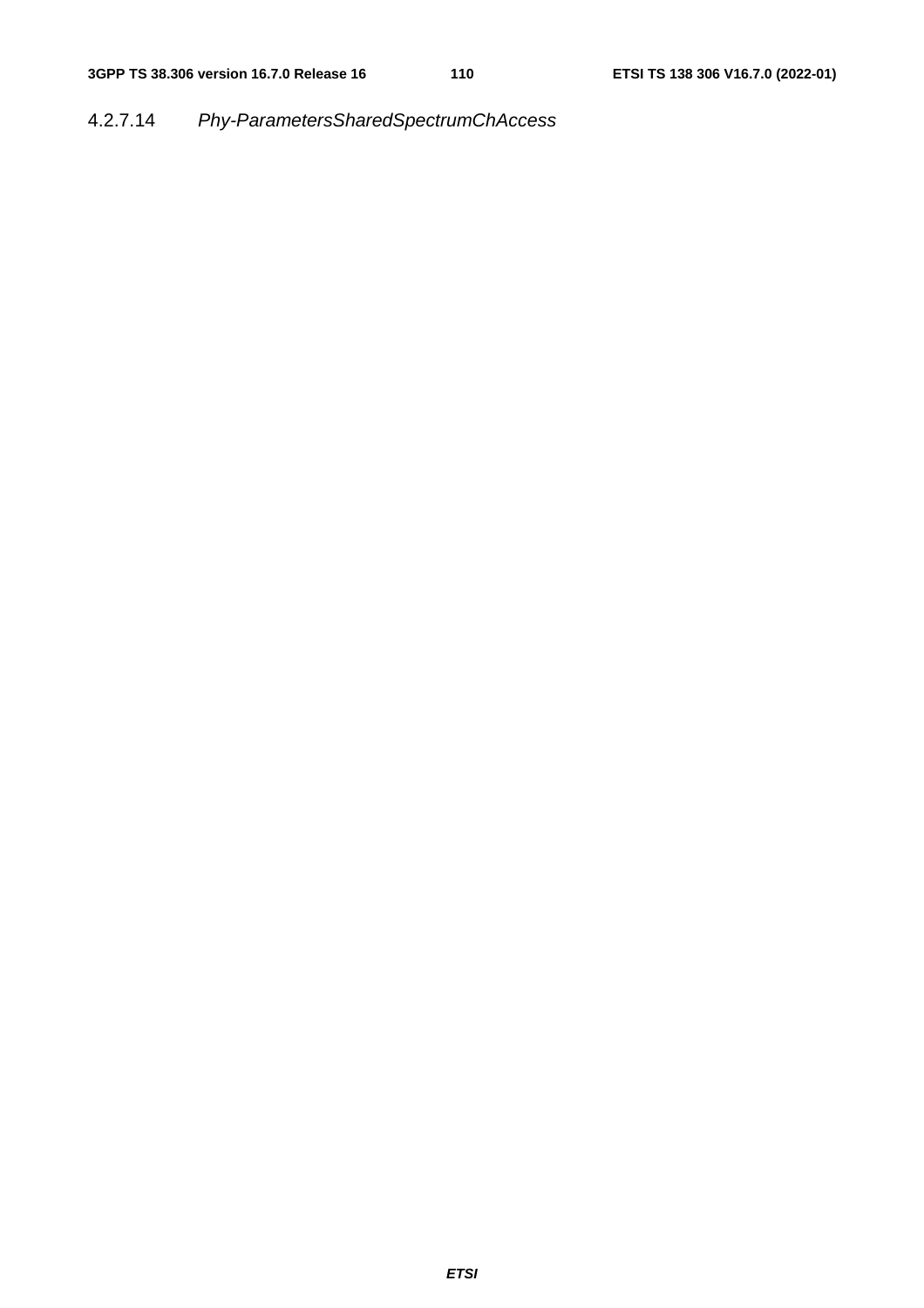| <b>Definitions for parameters</b>                                                                                                                                 | Per       | M         | FDD-               | FR <sub>1</sub> -  |
|-------------------------------------------------------------------------------------------------------------------------------------------------------------------|-----------|-----------|--------------------|--------------------|
|                                                                                                                                                                   |           |           | <b>TDD</b>         | FR <sub>2</sub>    |
| configuredUL-GrantType1-r16                                                                                                                                       | <b>UE</b> | No        | <b>DIFF</b><br>No. | <b>DIFF</b><br>No. |
| Indicates whether the UE supports Type 1 PUSCH transmissions with configured                                                                                      |           |           |                    |                    |
| grant as specified in TS 38.214 [12] with UL-TWG-repK value of one in shared                                                                                      |           |           |                    |                    |
| spectrum channel access.                                                                                                                                          |           |           |                    |                    |
| configuredUL-GrantType2-r16                                                                                                                                       | <b>UE</b> | <b>No</b> | No                 | No                 |
| Indicates whether the UE supports Type 2 PUSCH transmissions with configured                                                                                      |           |           |                    |                    |
| grant as specified in TS 38.214 [12] with UL-TWG-repK value of one in shared                                                                                      |           |           |                    |                    |
| spectrum channel access.                                                                                                                                          |           |           |                    |                    |
| downlinkSPS-r16                                                                                                                                                   | <b>UE</b> | <b>No</b> | <b>No</b>          | No                 |
| Indicates whether the UE supports PDSCH reception based on semi-persistent                                                                                        |           |           |                    |                    |
| scheduling. One SPS configuration is supported per cell group in shared spectrum<br>channel access.                                                               |           |           |                    |                    |
| dynamicSFI-r16                                                                                                                                                    | UE        | <b>No</b> | No                 | <b>No</b>          |
| Indicates whether the UE supports monitoring for DCI format 2_0 and determination                                                                                 |           |           |                    |                    |
| of slot formats via DCI format 2_0 in shared spectrum channel access.                                                                                             |           |           |                    |                    |
| mux-HARQ-ACK-PUSCH-DiffSymbol-r16                                                                                                                                 | <b>UE</b> | CY        | <b>No</b>          | No                 |
| Indicates whether the UE supports HARQ-ACK piggyback on a PUSCH with/without                                                                                      |           |           |                    |                    |
| aperiodic CSI once per slot when the starting OFDM symbol of the PUSCH is                                                                                         |           |           |                    |                    |
| different from the starting OFDM symbols of the PUCCH resource that HARQ-ACK                                                                                      |           |           |                    |                    |
| would have been transmitted on in shared spectrum channel access.                                                                                                 |           |           |                    |                    |
|                                                                                                                                                                   |           |           |                    |                    |
| This feature is mandatory if UE supports any of the deployment scenarios A.2, B, C,<br>D and E in Annex B.3 of TS 38.300 [28].                                    |           |           |                    |                    |
| mux-SR-HARQ-ACK-CSI-PUCCH-MultiPerSlot-r16                                                                                                                        | UE        | No        | No                 | No                 |
| Indicates whether the UE supports multiplexing SR, HARQ-ACK and CSI on a                                                                                          |           |           |                    |                    |
| PUCCH or piggybacking on a PUSCH more than once per slot when SR, HARQ-                                                                                           |           |           |                    |                    |
| ACK and CSI are supposed to be sent with the same or different starting symbol in                                                                                 |           |           |                    |                    |
| a slot in shared spectrum channel access.                                                                                                                         |           |           |                    |                    |
| mux-SR-HARQ-ACK-CSI-PUCCH-OncePerSlot-r16                                                                                                                         | UE        | CY        | No                 | No                 |
| sameSymbol indicates the UE supports multiplexing SR, HARQ-ACK and CSI on a                                                                                       |           |           |                    |                    |
| PUCCH or piggybacking on a PUSCH once per slot, when SR, HARQ-ACK and CSI                                                                                         |           |           |                    |                    |
| are supposed to be sent with the same starting symbols on the PUCCH resources                                                                                     |           |           |                    |                    |
| in a slot. diffSymbol indicates the UE supports multiplexing SR, HARQ-ACK and<br>CSI on a PUCCH or piggybacking on a PUSCH once per slot, when SR, HARQ-          |           |           |                    |                    |
| ACK and CSI are supposed to be sent with the different starting symbols in a slot in                                                                              |           |           |                    |                    |
| shared spectrum channel access.                                                                                                                                   |           |           |                    |                    |
|                                                                                                                                                                   |           |           |                    |                    |
| If the UE indicates sameSymbol in this field and does not support mux-HARQ-ACK-                                                                                   |           |           |                    |                    |
| PUSCH-DiffSymbol-r16, the UE supports HARQ-ACK/CSI piggyback on PUSCH                                                                                             |           |           |                    |                    |
| once per slot, when the starting OFDM symbol of the PUSCH is the same as the                                                                                      |           |           |                    |                    |
| starting OFDM symbols of the PUCCH resource(s) that would have been                                                                                               |           |           |                    |                    |
| transmitted on.                                                                                                                                                   |           |           |                    |                    |
| If the UE indicates sameSymbol in this field and supports mux-HARQ-ACK-PUSCH-<br>DiffSymbol-r16, the UE supports HARQ-ACK/CSI piggyback on PUSCH once per         |           |           |                    |                    |
| slot for which case the starting OFDM symbol of the PUSCH is the different from the                                                                               |           |           |                    |                    |
| starting OFDM symbols of the PUCCH resource(s) that would have been                                                                                               |           |           |                    |                    |
| transmitted on.                                                                                                                                                   |           |           |                    |                    |
|                                                                                                                                                                   |           |           |                    |                    |
| The UE is mandated to support the multiplexing and piggybacking features                                                                                          |           |           |                    |                    |
| indicated by sameSymbol for mux-SR-HARQ-ACK-CSI-PUCCH-OncePerSlot-r16 if                                                                                          |           |           |                    |                    |
| UE supports any of the deployment scenarios A.2, B, C, D and E in Annex B.3 of                                                                                    |           |           |                    |                    |
| TS 38.300 [28].<br>mux-SR-HARQ-ACK-PUCCH-r16                                                                                                                      | UE        | <b>No</b> | <b>No</b>          |                    |
| Indicates whether the UE supports multiplexing SR and HARQ-ACK on a PUCCH                                                                                         |           |           |                    | No                 |
| or piggybacking on a PUSCH once per slot, when SR and HARQ-ACK are                                                                                                |           |           |                    |                    |
| supposed to be sent with the different starting symbols in a slot in shared spectrum                                                                              |           |           |                    |                    |
| channel access.                                                                                                                                                   |           |           |                    |                    |
| pdsch-RepetitionMultiSlots-r16                                                                                                                                    | UE        | No        | No                 | No                 |
| Indicates whether the UE supports receiving PDSCH scheduled by DCI format 1_1                                                                                     |           |           |                    |                    |
| when configured with higher layer parameter pdsch-AggregationFactor > 1, as                                                                                       |           |           |                    |                    |
| defined in 5.1.2.1 of TS 38.214 [12] in shared spectrum channel access.                                                                                           |           |           |                    |                    |
| pre-EmptIndication-DL-r16                                                                                                                                         | UE        | No        | No                 | No                 |
| Indicates whether the UE supports interrupted transmission indication for PDSCH<br>reception based on reception of DCI format 2_1 as defined in TS 38.213 [11] in |           |           |                    |                    |
| shared spectrum channel access.                                                                                                                                   |           |           |                    |                    |
|                                                                                                                                                                   |           |           |                    |                    |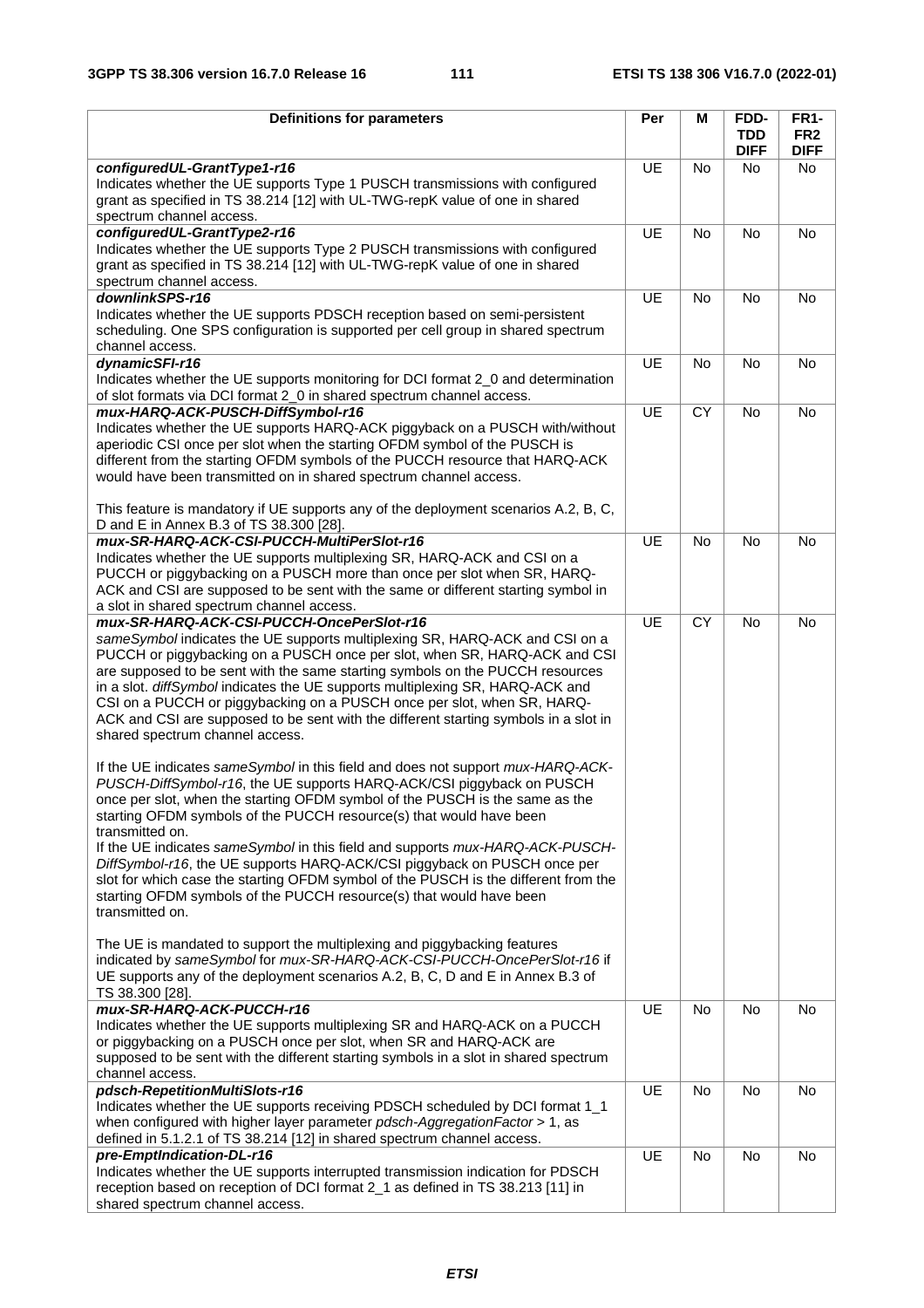| pusch-RepetitionMultiSlots-r16<br>Indicates whether the UE supports transmitting PUSCH scheduled by DCI format | <b>UE</b> | <b>CY</b> | No        | No        |
|----------------------------------------------------------------------------------------------------------------|-----------|-----------|-----------|-----------|
| 0_1 when configured with higher layer parameter pusch-AggregationFactor > 1, as                                |           |           |           |           |
| defined in clause 6.1.2.1 of TS 38.214 [12] in shared spectrum channel access. This                            |           |           |           |           |
| feature is mandatory if UE supports any of the deployment scenarios A.2, B, C, D                               |           |           |           |           |
| and E in Annex B.3 of TS 38.300 [28].                                                                          |           |           |           |           |
| pucch-Repetition-F1-3-4-r16                                                                                    | <b>UE</b> | <b>CY</b> | <b>No</b> | <b>No</b> |
| Indicates whether the UE supports transmission of a PUCCH format 1 or 3 or 4 over                              |           |           |           |           |
| multiple slots with the repetition factor 2, 4 or 8 in shared spectrum channel access.                         |           |           |           |           |
| This feature is mandatory if UE supports any of the deployment scenarios                                       |           |           |           |           |
| A.2(whenever PUCCH is supported on shared spectrum channel access cell), B, C,                                 |           |           |           |           |
| D and E in Annex B.3 of TS 38.300 [28].                                                                        |           |           |           |           |
| sp-CSI-ReportPUCCH-r16                                                                                         | <b>UE</b> | <b>No</b> | <b>No</b> | <b>No</b> |
| Indicates whether UE supports semi-persistent CSI reporting using PUCCH formats                                |           |           |           |           |
| 2, 3 and 4 in shared spectrum channel access.                                                                  |           |           |           |           |
| sp-CSI-ReportPUSCH-r16                                                                                         | <b>UE</b> | <b>No</b> | No        | <b>No</b> |
| Indicates whether UE supports semi-persistent CSI reporting using PUSCH in                                     |           |           |           |           |
| shared spectrum channel access.                                                                                |           |           |           |           |
| ss-SINR-Meas-r16                                                                                               | <b>UE</b> | <b>No</b> | <b>No</b> | <b>No</b> |
| Indicates whether the UE can perform SS-SINR measurement in shared spectrum                                    |           |           |           |           |
| channel access as specified in TS 38.215 [13].                                                                 |           |           |           |           |
| type1-PUSCH-RepetitionMultiSlots-r16                                                                           | <b>UE</b> | No        | No        | <b>No</b> |
| Indicates whether the UE supports Type 1 PUSCH transmissions with configured                                   |           |           |           |           |
| grant in shared spectrum channel access as specified in TS 38.214 [12] with UL-                                |           |           |           |           |
| TWG-repK value equal to 2, 4, or 8 with a single repetition of the transport block                             |           |           |           |           |
| within each slot, and redundancy version pattern as indicated by UL-TWG-RV-rep.                                |           |           |           |           |
| A UE supporting this feature shall also support Type 1 PUSCH transmissions with                                |           |           |           |           |
| configured grant as specified in TS 38.214 [12] with UL-TWG-repK value of one.                                 |           |           |           |           |
| type2-PUSCH-RepetitionMultiSlots-r16                                                                           | <b>UE</b> | <b>No</b> | <b>No</b> | <b>No</b> |
| Indicates whether the UE supports Type 2 PUSCH transmissions with configured                                   |           |           |           |           |
| grant in shared spectrum channel access as specified in TS 38.214 [12] with UL-                                |           |           |           |           |
| TWG-repK value equal to 2, 4, or 8 with a single repetition of the transport block                             |           |           |           |           |
| within each slot, and redundancy version pattern as indicated by UL-TWG-RV-rep.                                |           |           |           |           |
| A UE supporting this feature shall also support Type 2 PUSCH transmissions with                                |           |           |           |           |
| configured grant as specified in TS 38.214 [12] with UL-TWG-repK value of one.                                 |           |           |           |           |

## 4.2.8 Void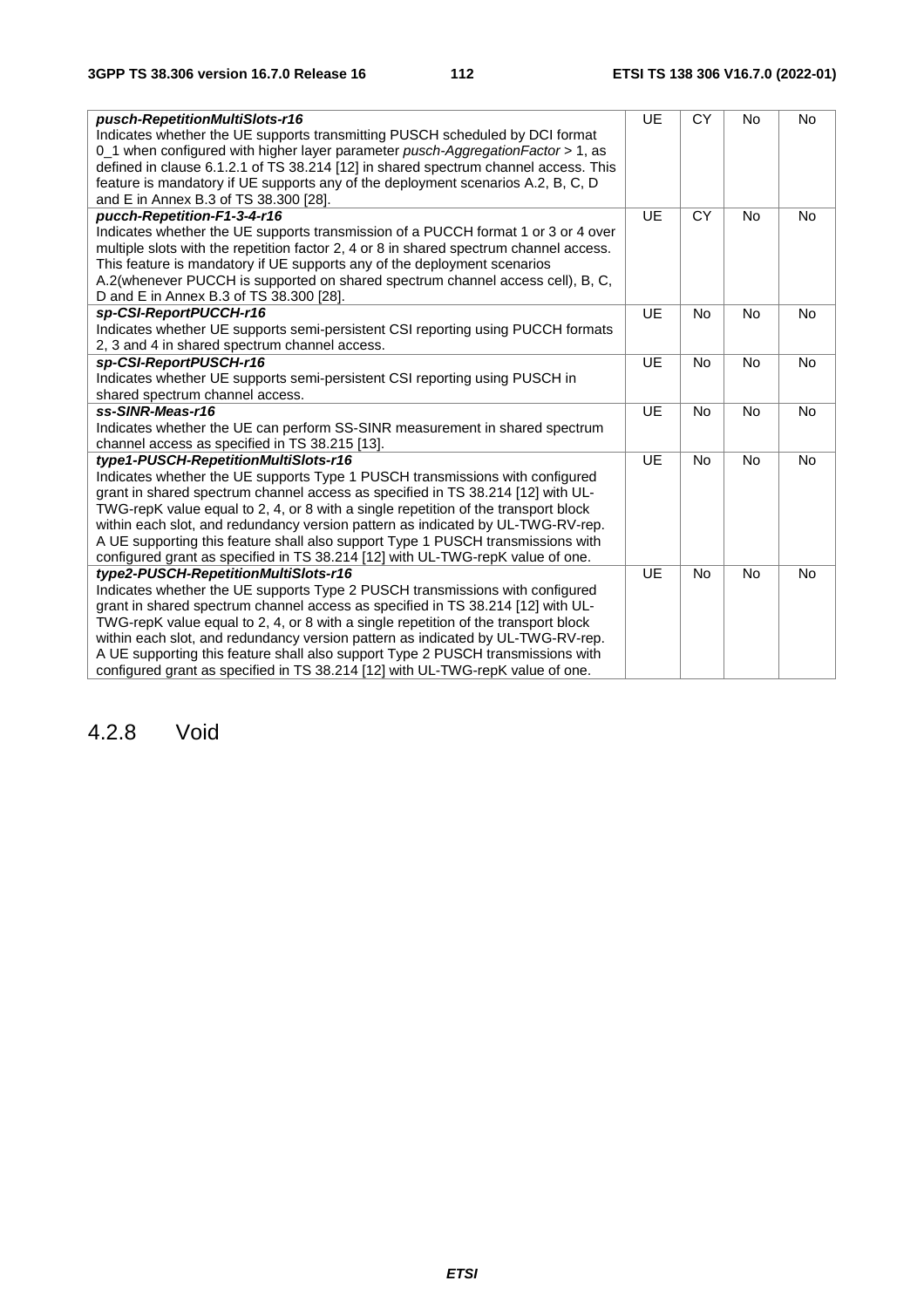## 4.2.9 *MeasAndMobParameters*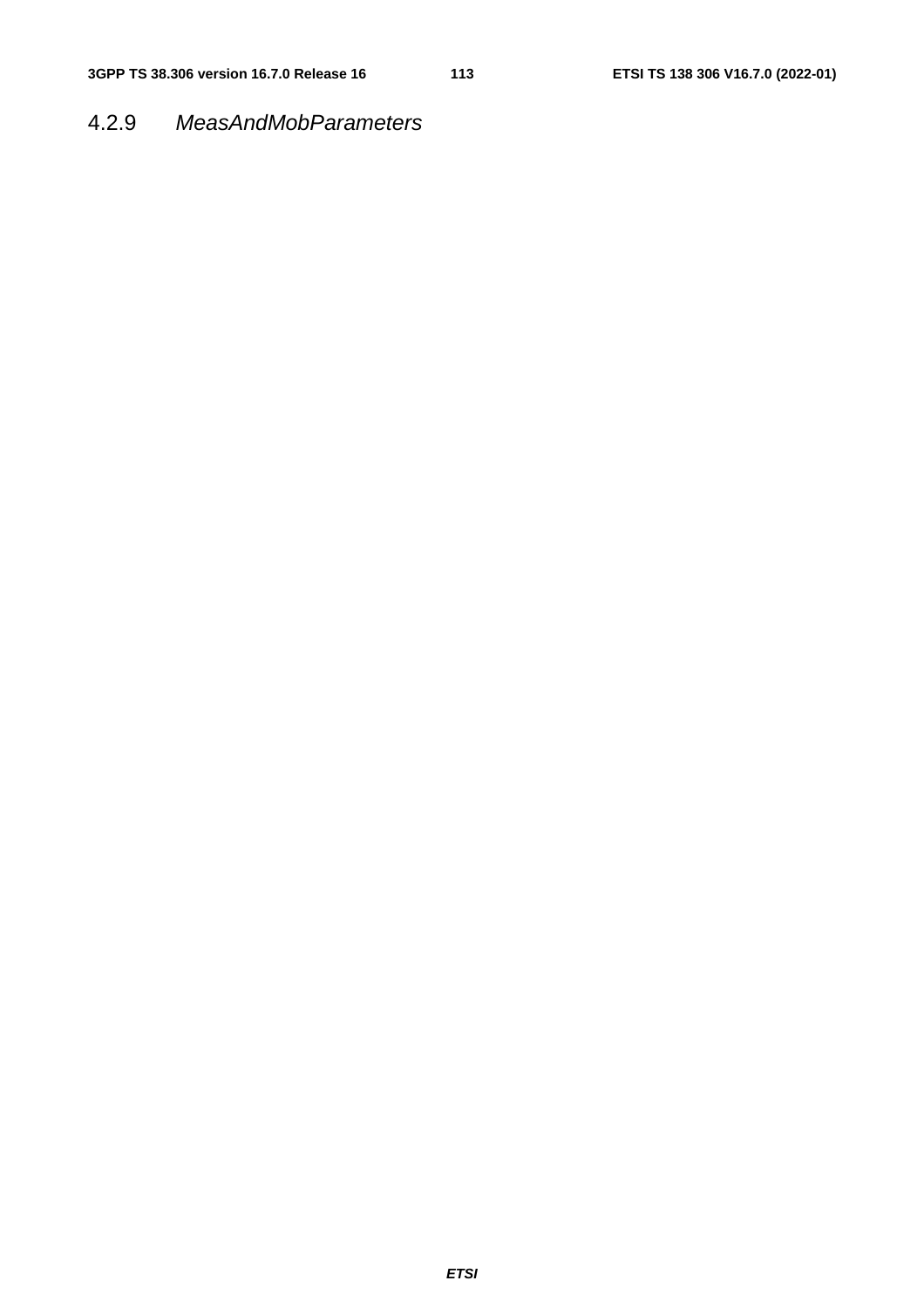| <b>Definitions for parameters</b>                                                                                                                                                                                                                                                                                                                                                                                                                                                                                                                                                                                         | Per       | M         | FDD-                      | <b>FR1-</b>                    |
|---------------------------------------------------------------------------------------------------------------------------------------------------------------------------------------------------------------------------------------------------------------------------------------------------------------------------------------------------------------------------------------------------------------------------------------------------------------------------------------------------------------------------------------------------------------------------------------------------------------------------|-----------|-----------|---------------------------|--------------------------------|
|                                                                                                                                                                                                                                                                                                                                                                                                                                                                                                                                                                                                                           |           |           | <b>TDD</b><br><b>DIFF</b> | FR <sub>2</sub><br><b>DIFF</b> |
| cli-RSSI-Meas-r16                                                                                                                                                                                                                                                                                                                                                                                                                                                                                                                                                                                                         | <b>UE</b> | <b>No</b> | <b>TDD</b>                | Yes                            |
| Indicates whether the UE can perform CLI RSSI measurements as specified in TS<br>38.215 [13] and supports periodical reporting and measurement event triggering<br>as specified in TS 38.331 [9]. If the UE supports this feature, the UE needs to<br>report maxNumberCLI-RSSI-r16. If this parameter is indicated for FR1 and FR2<br>differently, each indication corresponds to the frequency range of measurement<br>resources to be measured.                                                                                                                                                                         |           |           | only                      |                                |
| cli-SRS-RSRP-Meas-r16                                                                                                                                                                                                                                                                                                                                                                                                                                                                                                                                                                                                     | <b>UE</b> | <b>No</b> | <b>TDD</b>                | Yes                            |
| Indicates whether the UE can perform SRS RSRP measurements as specified in<br>TS 38.215 [13] and supports periodical reporting and measurement event<br>triggering based on SRS-RSRP as specified in TS 38.331 [9]. If the UE supports<br>this feature, the UE needs to report maxNumberCLI-SRS-RSRP-r16 and<br>maxNumberPerSlotCLI-SRS-RSRP-r16. If this parameter is indicated for FR1 and<br>FR2 differently, each indication corresponds to the frequency range of<br>measurement resources to be measured.                                                                                                           |           |           | only                      |                                |
| condHandoverFDD-TDD-r16                                                                                                                                                                                                                                                                                                                                                                                                                                                                                                                                                                                                   | <b>UE</b> | <b>No</b> | <b>No</b>                 | No                             |
| Indicates whether the UE supports conditional handover between FDD and TDD<br>cells. The parameter can only be set if condHandover-r16 is set for at least one<br>FDD band and one TDD band. The UE that indicates support of this feature shall<br>also indicate support of handoverFDD-TDD.                                                                                                                                                                                                                                                                                                                             |           |           |                           |                                |
| condHandoverFR1-FR2-r16                                                                                                                                                                                                                                                                                                                                                                                                                                                                                                                                                                                                   | <b>UE</b> | <b>No</b> | <b>No</b>                 | <b>No</b>                      |
| Indicates whether the UE supports conditional handover HO between FR1 and<br>FR2. The parameter can only be set if condHandover-r16 is set for at least one<br>FR1 band and one FR2 band. The UE that indicates support of this feature shall<br>also indicate support of handoverFR1-FR2.                                                                                                                                                                                                                                                                                                                                |           |           |                           |                                |
| csi-RS-RLM                                                                                                                                                                                                                                                                                                                                                                                                                                                                                                                                                                                                                | <b>UE</b> | Yes       | <b>No</b>                 | Yes                            |
| Indicates whether the UE can perform radio link monitoring procedure based on<br>measurement of CSI-RS as specified in TS 38.213 [11] and TS 38.133 [5]. This<br>parameter needs FR1 and FR2 differentiation. If the UE supports this feature, the<br>UE needs to report maxNumberResource-CSI-RS-RLM. This applies only to non-<br>shared spectrum channel access. For shared spectrum channel access, csi-RS-<br>RLM-r16 applies.                                                                                                                                                                                       |           |           |                           |                                |
| csi-RSRP-AndRSRQ-MeasWithSSB                                                                                                                                                                                                                                                                                                                                                                                                                                                                                                                                                                                              | <b>UE</b> | <b>No</b> | No                        | Yes                            |
| Indicates whether the UE can perform CSI-RSRP and CSI-RSRQ measurement<br>as specified in TS 38.215 [13], where CSI-RS resource is configured with an<br>associated SS/PBCH. If this parameter is indicated for FR1 and FR2 differently,<br>each indication corresponds to the frequency range of measured target cell. If the<br>UE supports this feature, the UE needs to report maxNumberCSI-RS-RRM-RS-<br>SINR. This applies only to non-shared spectrum channel access. For shared<br>spectrum channel access, csi-RS-RLM-r16 applies.                                                                               |           |           |                           |                                |
| csi-RSRP-AndRSRQ-MeasWithoutSSB                                                                                                                                                                                                                                                                                                                                                                                                                                                                                                                                                                                           | UE        | No        | No                        | Yes                            |
| Indicates whether the UE can perform CSI-RSRP and CSI-RSRQ measurement<br>as specified in TS 38.215 [13], where CSI-RS resource is configured for a cell that<br>transmits SS/PBCH block and without an associated SS/PBCH block. If this<br>parameter is indicated for FR1 and FR2 differently, each indication corresponds to<br>the frequency range of measured target cell. If the UE supports this feature, the<br>UE needs to report maxNumberCSI-RS-RRM-RS-SINR. This applies only to non-<br>shared spectrum channel access. For shared spectrum channel access, csi-<br>RSRP-AndRSRQ-MeasWithoutSSB-r16 applies. |           |           |                           |                                |
| csi-SINR-Meas                                                                                                                                                                                                                                                                                                                                                                                                                                                                                                                                                                                                             | UE        | No        | No                        | Yes                            |
| Indicates whether the UE can perform CSI-SINR measurements based on<br>configured CSI-RS resources as specified in TS 38.215 [13]. If this parameter is<br>indicated for FR1 and FR2 differently, each indication corresponding to the<br>frequency range of measured target cell. If the UE supports this feature, the UE<br>needs to report maxNumberCSI-RS-RRM-RS-SINR. This applies only to non-<br>shared spectrum channel access. For shared spectrum channel access, csi-SINR-<br>Meas-r16 applies.                                                                                                                |           |           |                           |                                |
| eutra-AutonomousGaps-r16                                                                                                                                                                                                                                                                                                                                                                                                                                                                                                                                                                                                  | UE        | No        | <b>No</b>                 | <b>No</b>                      |
| Defines whether the UE supports, upon configuration of useAutonomousGaps by<br>the network, acquisition of relevant information from a neighbouring E-UTRA cell<br>by reading the SI of the neighbouring cell using autonomous gap and reporting the<br>acquired information to the network as specified in TS 38.331 [9] when MR-DC is<br>not configured.                                                                                                                                                                                                                                                                |           |           |                           |                                |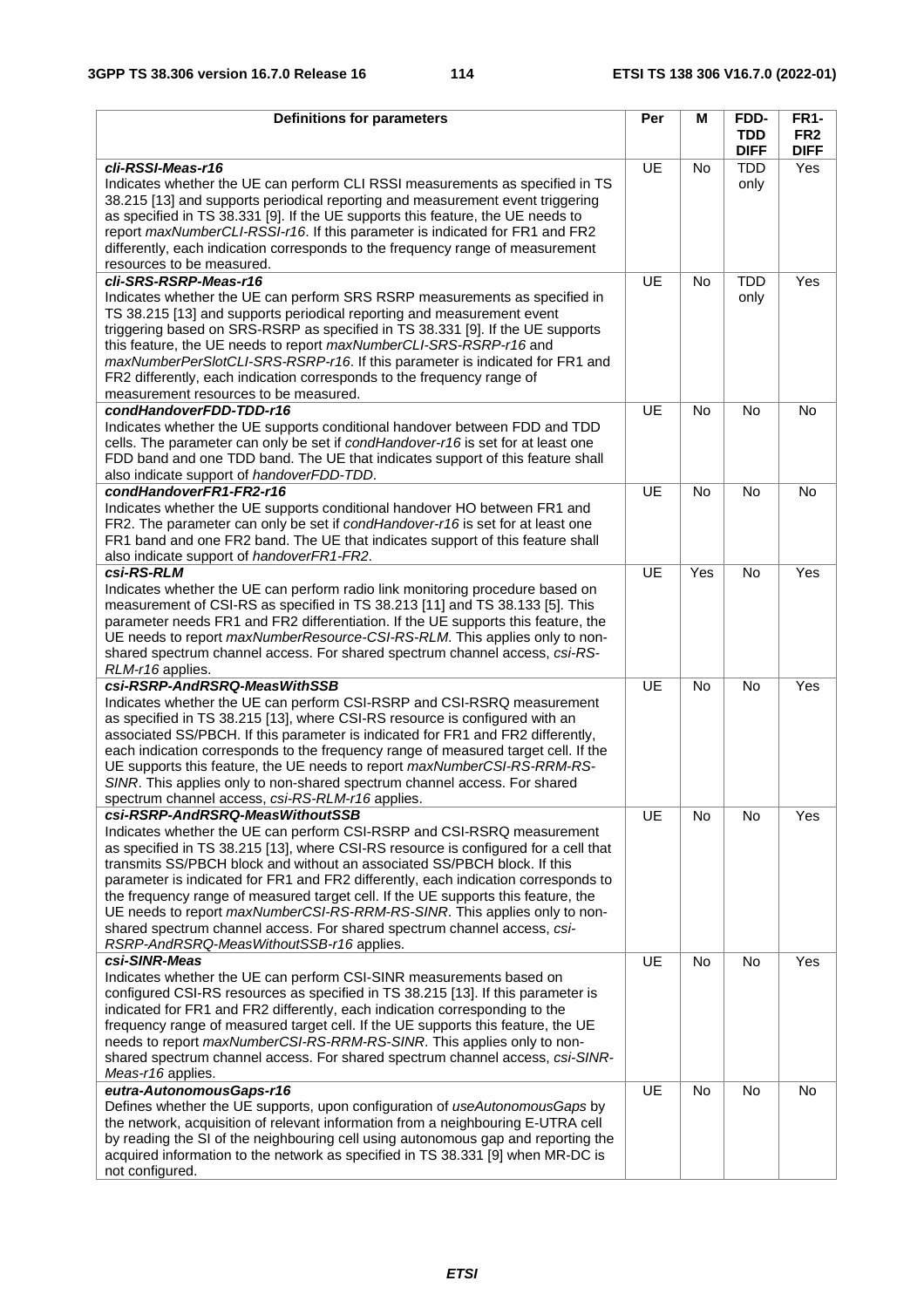| <b>Definitions for parameters</b>                                                                                                                                                                                                                                                                                                                                                                                                                                                                                                                                                            | Per | M         | FDD-<br><b>TDD</b><br><b>DIFF</b> | <b>FR1-</b><br>FR <sub>2</sub><br><b>DIFF</b> |
|----------------------------------------------------------------------------------------------------------------------------------------------------------------------------------------------------------------------------------------------------------------------------------------------------------------------------------------------------------------------------------------------------------------------------------------------------------------------------------------------------------------------------------------------------------------------------------------------|-----|-----------|-----------------------------------|-----------------------------------------------|
| eutra-AutonomousGaps-NEDC-r16<br>Defines whether the UE supports, upon configuration of useAutonomousGaps by<br>the network, acquisition of relevant information from a neighbouring E-UTRA cell<br>by reading the SI of the neighbouring cell using autonomous gap and reporting the<br>acquired information to the network as specified in TS 38.331 [9] when NE-DC is<br>configured.                                                                                                                                                                                                      | UE  | <b>No</b> | No.                               | No.                                           |
| eutra-AutonomousGaps-NRDC-r16<br>Defines whether the UE supports, upon configuration of useAutonomousGaps by<br>the network, acquisition of relevant information from a neighbouring E-UTRA cell<br>by reading the SI of the neighbouring cell using autonomous gap and reporting the<br>acquired information to the network as specified in TS 38.331 [9] when NR-DC is<br>configured.                                                                                                                                                                                                      | UE  | No        | No                                | No                                            |
| eutra-CGI-Reporting<br>Defines whether the UE supports acquisition of relevant CGI-information from a<br>neighbouring E-UTRA cell by reading the SI of the neighbouring cell and reporting<br>the acquired information to the network as specified in TS 38.331 [9] when the<br>(NG)EN-DC and NE-DC are not configured or, when consistent DRX is configured<br>in NR-DC. The consistent DRX configuration implies that MN and SN have the<br>same DRX cycle and on-duration configured by MN completely contains on-<br>duration configured by SN. It is mandated if the UE supports EUTRA. | UE  | <b>CY</b> | <b>No</b>                         | No                                            |
| eutra-CGI-Reporting-NEDC<br>Defines whether the UE supports acquisition of relevant information from a<br>neighbouring E-UTRA cell by reading the SI of the neighbouring cell and reporting<br>the acquired information to the network as specified in TS 38.331 [9] when the NE-<br>DC is configured.                                                                                                                                                                                                                                                                                       | UE  | <b>No</b> | No                                | No                                            |
| eutra-CGI-Reporting-NRDC<br>Defines whether the UE supports acquisition of relevant information from a<br>neighbouring E-UTRA cell by reading the SI of the neighbouring cell and reporting<br>the acquired information to the network as specified in TS 38.331 [9] when the NR-<br>DC is configured wherein MN and SN have different DRX cycles, or on-duration<br>configured by MN does not contain on-duration configured by SN if the DRX<br>cycles are the same.                                                                                                                       | UE  | <b>No</b> | No                                | No                                            |
| eventA-MeasAndReport<br>Indicates whether the UE supports NR measurements and events A triggered<br>reporting as specified in TS 38.331 [9]. This field only applies to SN configured<br>measurement when (NG)EN-DC is configured. For NR SA, MN and SN configured<br>measurement when NR-DC is configured, and MN configured measurement when<br>NE-DC is configured, this feature is mandatory supported.                                                                                                                                                                                  | UE  | Yes       | Yes                               | No                                            |
| eventB-MeasAndReport<br>Indicates whether the UE supports EUTRA measurement and event B triggered<br>reporting as specified in TS 38.331 [9]. It is mandated if the UE supports EUTRA.                                                                                                                                                                                                                                                                                                                                                                                                       | UE  | CY        | <b>No</b>                         | No                                            |
| handoverLTE-5GC<br>Indicates whether the UE supports HO to EUTRA connected to 5GC. It is<br>mandated if the UE supports EUTRA connected to 5GC.                                                                                                                                                                                                                                                                                                                                                                                                                                              | UE  | CY        | Yes                               | Yes                                           |
| handoverFDD-TDD<br>Indicates whether the UE supports HO between FDD and TDD. It is mandated if<br>the UE supports both FDD and TDD. This field only applies to NR SA/NR-DC/NE-<br>DC (e.g. PCell handover). For PSCell change when (NG)EN-DC/NR-DC is<br>configured, this feature is mandatory supported. UEs supporting this shall indicate<br>support of handoverInterF for both FDD and TDD.                                                                                                                                                                                              | UE  | Yes       | No                                | No                                            |
| handoverFR1-FR2<br>Indicates whether the UE supports HO between FR1 and FR2. Support is<br>mandatory for the UE supporting both FR1 and FR2. This field only applies to NR<br>SA/NR-DC/NE-DC (e.g. PCell handover). For PSCell change when (NG)EN-<br>DC/NR-DC is configured, this feature is mandatory supported. UEs supporting this<br>shall indicate support of handoverInterF for both FR1 and FR2.                                                                                                                                                                                     | UE  | Yes       | No                                | No                                            |
| handoverInterF<br>Indicates whether the UE supports inter-frequency HO. It indicates the support for<br>inter-frequency HO from the corresponding duplex mode and from frequency<br>range indicated to be supported as described in Annex B. This field only applies to<br>NR SA/NR-DC/NE-DC (e.g. PCell handover). For PSCell change when (NG)EN-<br>DC/NR-DC is configured, this feature is mandatory supported.                                                                                                                                                                           | UE  | Yes       | Yes                               | Yes                                           |
| handoverLTE-EPC<br>Indicates whether the UE supports HO to EUTRA connected to EPC. It is<br>mandated if the UE supports EUTRA connected to EPC.                                                                                                                                                                                                                                                                                                                                                                                                                                              | UE  | CY        | Yes                               | Yes                                           |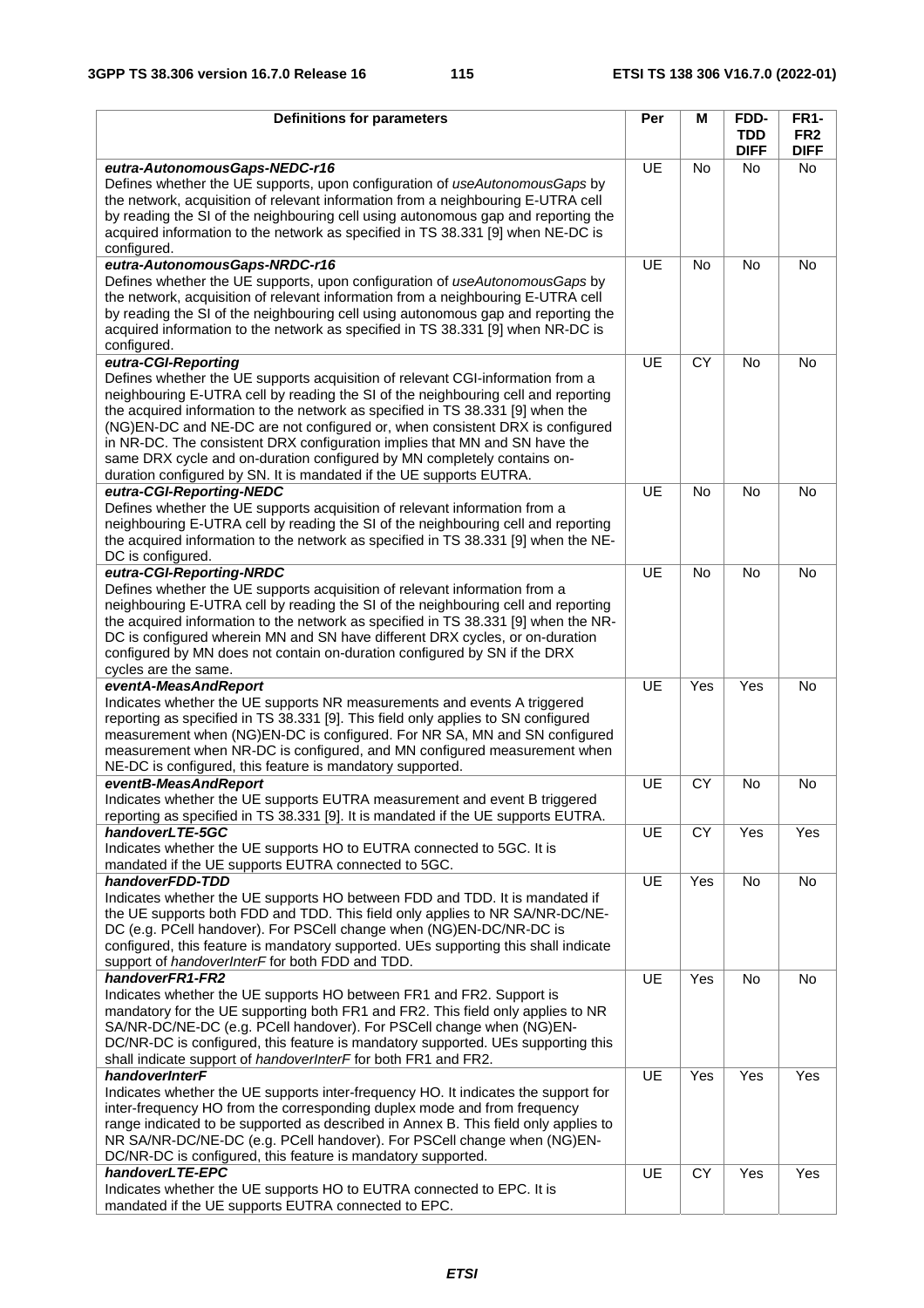| <b>Definitions for parameters</b>                                                                                                                                         | Per       | M         | FDD-        | <b>FR1-</b>     |
|---------------------------------------------------------------------------------------------------------------------------------------------------------------------------|-----------|-----------|-------------|-----------------|
|                                                                                                                                                                           |           |           | <b>TDD</b>  | FR <sub>2</sub> |
|                                                                                                                                                                           |           |           | <b>DIFF</b> | <b>DIFF</b>     |
| idleInactiveNR-MeasReport-r16                                                                                                                                             | <b>UE</b> | No        | No.         | Yes             |
| Indicates whether the UE supports configuration of NR SSB measurements in                                                                                                 |           |           |             |                 |
| RRC_IDLE/RRC_INACTIVE and reporting of the corresponding results upon                                                                                                     |           |           |             |                 |
| network request as specified in TS 38.331 [9]. If this parameter is indicated for                                                                                         |           |           |             |                 |
| FR1 and FR2 differently, each indication corresponds to the frequency range of                                                                                            |           |           |             |                 |
| measured target cell.                                                                                                                                                     |           |           |             |                 |
| idleInactiveNR-MeasBeamReport-r16<br>Indicates whether the UE supports beam level measurements in                                                                         | UE        | <b>No</b> | <b>No</b>   | Yes             |
| RRC_IDLE/RRC_INACTIVE and reporting of the corresponding beam                                                                                                             |           |           |             |                 |
| measurement results upon network request as specified in TS 38.331 [9]. A UE                                                                                              |           |           |             |                 |
| supports this feature shall also support idlelnactiveNR-MeasReport-r16. If this                                                                                           |           |           |             |                 |
| parameter is indicated for FR1 and FR2 differently, each indication corresponds to                                                                                        |           |           |             |                 |
| the frequency range of measured target cell.                                                                                                                              |           |           |             |                 |
| idleInactiveEUTRA-MeasReport-r16                                                                                                                                          | UE        | <b>No</b> | No          | <b>No</b>       |
| Indicates whether the UE supports configuration of E-UTRA measurements in                                                                                                 |           |           |             |                 |
| RRC_IDLE/RRC_INACTIVE and reporting of the corresponding results upon                                                                                                     |           |           |             |                 |
| network request as specified in TS 38.331 [9].                                                                                                                            |           |           |             |                 |
| idleInactive-ValidityArea-r16                                                                                                                                             | UE        | <b>No</b> | No          | No              |
| Indicates whether the UE supports configuration of a validity area for NR                                                                                                 |           |           |             |                 |
| measurements in RRC_IDLE/RRC_INACTIVE as specified in TS 38.331 [9].                                                                                                      |           |           |             |                 |
| independentGapConfig                                                                                                                                                      | UE        | <b>No</b> | <b>No</b>   | <b>No</b>       |
| This field indicates whether the UE supports two independent measurement gap                                                                                              |           |           |             |                 |
| configurations for FR1 and FR2 specified in clause 9.1.2 of TS 38.133 [5]. The                                                                                            |           |           |             |                 |
| field also indicates whether the UE supports the FR2 inter-RAT measurement                                                                                                |           |           |             |                 |
| without gaps when (NG)EN-DC is not configured.                                                                                                                            |           |           |             |                 |
| intraAndInterF-MeasAndReport                                                                                                                                              | UE        | Yes       | Yes         | No              |
| Indicates whether the UE supports NR intra-frequency and inter-frequency                                                                                                  |           |           |             |                 |
| measurements and at least periodical reporting. This field only applies to SN                                                                                             |           |           |             |                 |
| configured measurement when (NG)EN-DC is configured. For NR SA, MN and SN                                                                                                 |           |           |             |                 |
| configured measurement when NR-DC is configured, and MN configured                                                                                                        |           |           |             |                 |
| measurement when NE-DC is configured, this feature is mandatory supported.                                                                                                |           |           |             |                 |
| interFrequencyMeas-NoGap-r16                                                                                                                                              | UE        | <b>No</b> | No          | Yes             |
| Indicates whether the UE can perform inter-frequency SSB based measurements                                                                                               |           |           |             |                 |
| without measurement gaps if the SSB is completely contained in the active BWP                                                                                             |           |           |             |                 |
| of the UE as specified in TS 38.133 [5]. If this parameter is indicated for FR1 and<br>FR2 differently, each indication corresponds to the frequency range of cells to be |           |           |             |                 |
| measured.                                                                                                                                                                 |           |           |             |                 |
| periodicEUTRA-MeasAndReport                                                                                                                                               | UE        | <b>CY</b> | <b>No</b>   | No              |
| Indicates whether the UE supports periodic EUTRA measurement and reporting. It                                                                                            |           |           |             |                 |
| is mandated if the UE supports EUTRA.                                                                                                                                     |           |           |             |                 |
| maxNumberCLI-RSSI-r16                                                                                                                                                     | UE        | <b>CY</b> | <b>TDD</b>  | No              |
| Defines the maximum number of CLI-RSSI measurement resources for CLI RSSI                                                                                                 |           |           | only        |                 |
| measurement. If the UE supports cli-RSSI-Meas-r16, the UE shall report this                                                                                               |           |           |             |                 |
| capability.                                                                                                                                                               |           |           |             |                 |
| maxNumberCLI-SRS-RSRP-r16                                                                                                                                                 | UE        | <b>CY</b> | <b>TDD</b>  | <b>No</b>       |
| Defines the maximum number of SRS-RSRP measurement resources for SRS-                                                                                                     |           |           | only        |                 |
| RSRP measurement. If the UE supports cli-SRS-RSRP-Meas-r16, the UE shall                                                                                                  |           |           |             |                 |
| report this capability.                                                                                                                                                   |           |           |             |                 |
|                                                                                                                                                                           |           |           |             |                 |
| NOTE 1: A slot is based on minimum SCS among active BWPs across all CCs                                                                                                   |           |           |             |                 |
| configured for SRS-RSRP measurement.                                                                                                                                      |           |           |             |                 |
| NOTE 2: A SRS resource occasion that overlaps with the slot is counted as one                                                                                             |           |           |             |                 |
| measurement resource in the slot.                                                                                                                                         |           |           |             |                 |
| increasedNumberofCSIRSPerMO-r16                                                                                                                                           | UE        | No        | <b>No</b>   | Yes             |
| Indicates support of up to 192 CSI-RS resource for L3 mobility configuration per                                                                                          |           |           |             |                 |
| measurement object configured with associatedSSB.                                                                                                                         |           |           |             |                 |
| maxNumberCSI-RS-RRM-RS-SINR                                                                                                                                               | UE        | <b>CY</b> | No          | No              |
| Defines the maximum number of CSI-RS resources for RRM and RS-SINR                                                                                                        |           |           |             |                 |
| measurement across all measurement frequencies per slot. If UE supports any of<br>csi-RSRP-AndRSRQ-MeasWithSSB, csi-RSRP-AndRSRQ-MeasWithoutSSB, and                      |           |           |             |                 |
| csi-SINR-Meas, UE shall report this capability.                                                                                                                           |           |           |             |                 |
| maxNumberPerSlotCLI-SRS-RSRP-r16                                                                                                                                          | UE        | <b>CY</b> | <b>TDD</b>  | <b>No</b>       |
| Defines the maximum number of SRS-RSRP measurement resources per slot for                                                                                                 |           |           | only        |                 |
| SRS-RSRP measurement. If the UE supports cli-SRS-RSRP-Meas-r16, the UE                                                                                                    |           |           |             |                 |
| shall report this capability.                                                                                                                                             |           |           |             |                 |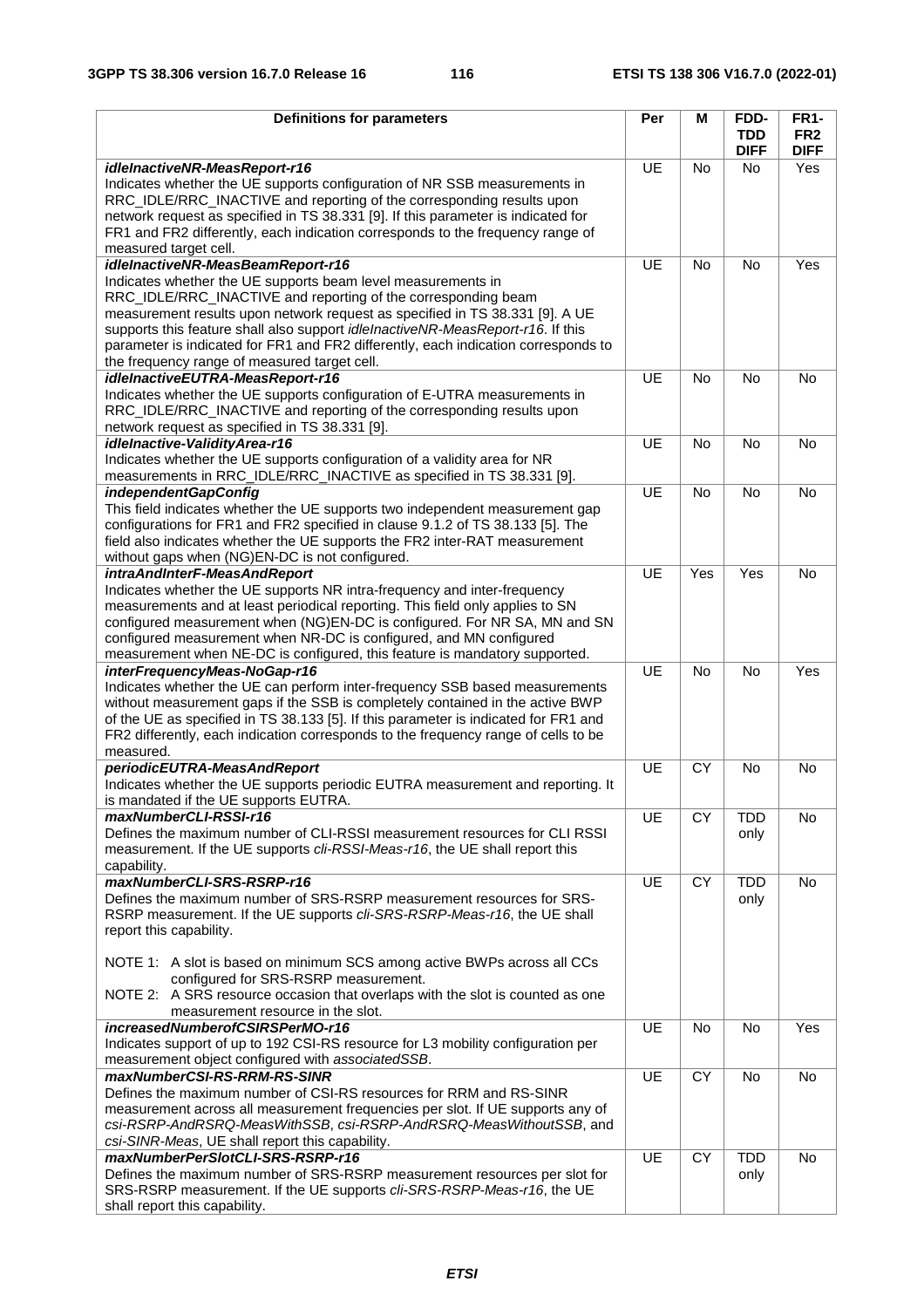| <b>Definitions for parameters</b>                                                                                                                                                                                                                                                                                                                                                                                                                                                                                                                                          | Per       | м         | FDD-<br><b>TDD</b> | <b>FR1-</b><br>FR <sub>2</sub> |
|----------------------------------------------------------------------------------------------------------------------------------------------------------------------------------------------------------------------------------------------------------------------------------------------------------------------------------------------------------------------------------------------------------------------------------------------------------------------------------------------------------------------------------------------------------------------------|-----------|-----------|--------------------|--------------------------------|
|                                                                                                                                                                                                                                                                                                                                                                                                                                                                                                                                                                            |           |           | <b>DIFF</b>        | <b>DIFF</b>                    |
| maxNumberResource-CSI-RS-RLM<br>Defines the maximum number of CSI-RS resources within a slot per spCell for<br>CSI-RS based RLM. If UE supports any of csi-RS-RLM and ssb-AndCSI-RS-RLM,<br>UE shall report this capability.                                                                                                                                                                                                                                                                                                                                               | UE        | <b>CY</b> | No.                | Yes                            |
| nr-AutonomousGaps-r16<br>Defines whether the UE supports, upon configuration of useAutonomousGaps by<br>the network, acquisition of relevant information from a neighbouring NR cell by<br>reading the SI of the neighbouring cell using autonomous gap and reporting the<br>acquired information to the network as specified in TS 38.331 [9] when MR-DC is<br>not configured. If this parameter is indicated for FR1 and FR2 differently, each<br>indication corresponds to the frequency range of measured target cell.                                                 | UE        | No        | <b>No</b>          | Yes                            |
| nr-AutonomousGaps-ENDC-r16<br>Defines whether the UE supports, upon configuration of useAutonomousGaps by<br>the network, acquisition of relevant information from a neighbouring NR cell by<br>reading the SI of the neighbouring cell using autonomous gap and reporting the<br>acquired information to the network as specified in TS 38.331 [9] when (NG)EN-<br>DC is configured. If this parameter is indicated for FR1 and FR2 differently, each<br>indication corresponds to the frequency range of measured target cell.                                           | <b>UE</b> | <b>No</b> | <b>No</b>          | Yes                            |
| nr-AutonomousGaps-NEDC-r16<br>Defines whether the UE supports, upon configuration of useAutonomousGaps by<br>the network, acquisition of relevant information from a neighbouring NR cell by<br>reading the SI of the neighbouring cell using autonomous gap and reporting the<br>acquired information to the network as specified in TS 38.331 [9] when NE-DC is<br>configured. If this parameter is indicated for FR1 and FR2 differently, each<br>indication corresponds to the frequency range of measured target cell.                                                | UE        | <b>No</b> | No                 | Yes                            |
| nr-AutonomousGaps-NRDC-r16<br>Defines whether the UE supports, upon configuration of useAutonomousGaps by<br>the network, acquisition of relevant information from a neighbouring NR cell by<br>reading the SI of the neighbouring cell using autonomous gap and reporting the<br>acquired information to the network as specified in TS 38.331 [9] when NR-DC is<br>configured. If this parameter is indicated for FR1 and FR2 differently, each<br>indication corresponds to the frequency range of measured target cell.                                                | UE        | <b>No</b> | No                 | $\overline{Yes}$               |
| nr-CGI-Reporting<br>Defines whether the UE supports acquisition of relevant CGI-information from a<br>neighbouring intra-frequency or inter-frequency NR cell by reading the SI of the<br>neighbouring cell and reporting the acquired information to the network as<br>specified in TS 38.331 [9] when (NG)EN-DC and NE-DC are not configured or,<br>when consistent DRX is configured in NR-DC. The consistent DRX configuration<br>implies that MN and SN have the same DRX cycle and on-duration configured by<br>MN completely contains on-duration configured by SN. | <b>UE</b> | Yes       | No                 | No                             |
| nr-CGI-Reporting-ENDC<br>Defines whether the UE supports acquisition of relevant CGI-information from a<br>neighbouring intra-frequency or inter-frequency NR cell by reading the SI of the<br>neighbouring cell and reporting the acquired information to the network as<br>specified in TS 38.331 [9] when the (NG)EN-DC is configured.                                                                                                                                                                                                                                  | UE        | Yes       | No                 | No                             |
| reportAddNeighMeasForPeriodic-r16<br>Defines whether the UE supports periodic reporting of best neighbour cells per<br>serving frequency, as defined in TS 38.331 [9].                                                                                                                                                                                                                                                                                                                                                                                                     | UE        | Yes       | No                 | No                             |
| nr-CGI-Reporting-NEDC<br>Defines whether the UE supports acquisition of relevant information from a<br>neighbouring intra-frequency or inter-frequency NR cell by reading the SI of the<br>neighbouring cell and reporting the acquired information to the network as<br>specified in TS 38.331 [9] when the NE-DC is configured.                                                                                                                                                                                                                                          | UE        | Yes       | No                 | No                             |
| nr-CGI-Reporting-NPN-r16<br>Defines whether the UE supports acquisition of NPN-relevant CGI-information<br>from a neighbouring intra-frequency or inter-frequency NR NPN cell by reading the<br>SI of the neighbouring cell and reporting the acquired information to the network<br>as specified in TS 38.331 [9]. If UE supports NPN, UE shall report this capability.                                                                                                                                                                                                   | UE        | <b>CY</b> | No                 | No                             |
| nr-CGI-Reporting-NRDC<br>Defines whether the UE supports acquisition of relevant information from a<br>neighbouring intra-frequency or inter-frequency NR cell by reading the SI of the<br>neighbouring cell and reporting the acquired information to the network as<br>specified in TS 38.331 [9] when the NR-DC is configured wherein MN and SN<br>have different DRX cycles, or on-duration configured by MN does not contain on-<br>duration configured by SN if the DRX cycles are the same.                                                                         | UE        | Yes       | No                 | No                             |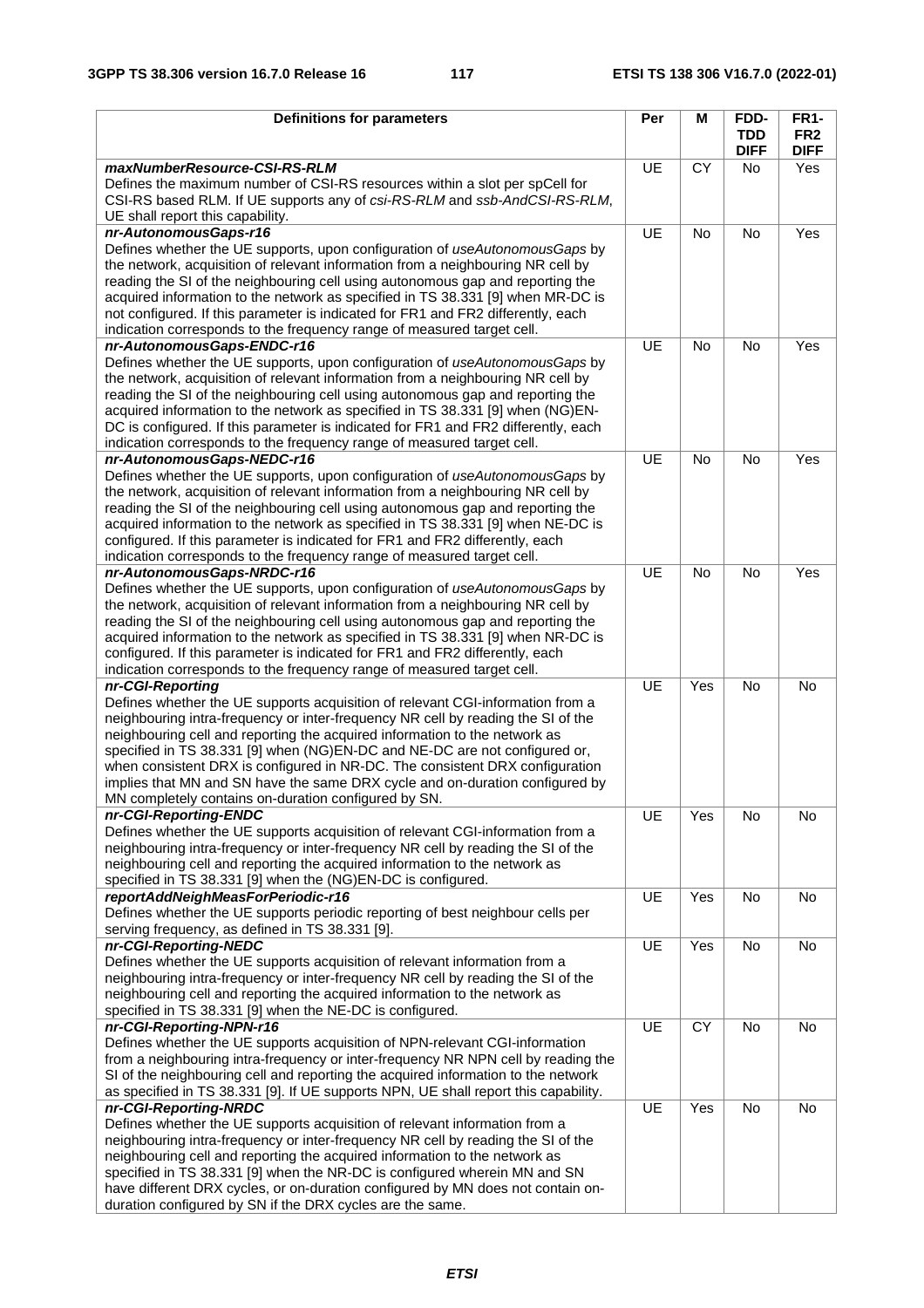| <b>Definitions for parameters</b>                                                                                                                                                                                                                                                                                                                                                                                                                                                                                                                    | Per       | м         | FDD-                      | <b>FR1-</b>                    |
|------------------------------------------------------------------------------------------------------------------------------------------------------------------------------------------------------------------------------------------------------------------------------------------------------------------------------------------------------------------------------------------------------------------------------------------------------------------------------------------------------------------------------------------------------|-----------|-----------|---------------------------|--------------------------------|
|                                                                                                                                                                                                                                                                                                                                                                                                                                                                                                                                                      |           |           | <b>TDD</b><br><b>DIFF</b> | FR <sub>2</sub><br><b>DIFF</b> |
| nr-NeedForGap-Reporting-r16                                                                                                                                                                                                                                                                                                                                                                                                                                                                                                                          | UE        | <b>No</b> | No                        | No.                            |
| Indicates whether the UE supports reporting the measurement gap requirement<br>information for NR target in the UE response to a network configuration RRC<br>message.                                                                                                                                                                                                                                                                                                                                                                               |           |           |                           |                                |
| pcellT312-r16<br>Indicates whether the UE supports T312 based fast failure recovery for PCell.                                                                                                                                                                                                                                                                                                                                                                                                                                                       | UE        | <b>No</b> | <b>No</b>                 | <b>No</b>                      |
| simultaneousRxDataSSB-DiffNumerology                                                                                                                                                                                                                                                                                                                                                                                                                                                                                                                 | UE        | No        | No                        | Yes                            |
| Indicates whether the UE supports concurrent intra-frequency measurement on<br>serving cell or neighbouring cell and PDCCH or PDSCH reception from the serving                                                                                                                                                                                                                                                                                                                                                                                       |           |           |                           |                                |
| cell with a different numerology as defined in clause 8 and 9 of TS 38.133 [5].<br>simultaneousRxDataSSB-DiffNumerology-Inter-r16                                                                                                                                                                                                                                                                                                                                                                                                                    | UE        | No        | <b>No</b>                 | Yes                            |
| Indicates whether the UE supports concurrent SSB based inter-frequency<br>measurement without measurement gap on neighbouring cell and PDCCH or<br>PDSCH reception from the serving cell with a different numerology as defined in<br>clause 8 and 9 of TS 38.133 [5]. UE indicates support of this indicates support of<br>interFrequencyMeas-NoGap-r16. If this parameter is indicated for FR1 and FR2<br>differently, each indication corresponds to the frequency range where the SSB and<br>PDCCH/PDSCH are received.                           |           |           |                           |                                |
| sftd-MeasPSCell                                                                                                                                                                                                                                                                                                                                                                                                                                                                                                                                      | <b>UE</b> | <b>No</b> | Yes                       | No                             |
| Indicates whether the UE supports SFTD measurements between the PCell and a<br>configured PSCell. If this capability is included in UE-MRDC-Capability, it indicates<br>that the UE supports SFTD measurement between PCell and PSCell in (NG)EN-<br>DC. If this capability is included in UE-NR-Capability, it indicates that the UE<br>supports SFTD measurement between PCell and PSCell in NR-DC.                                                                                                                                                |           |           |                           |                                |
| sftd-MeasPSCell-NEDC                                                                                                                                                                                                                                                                                                                                                                                                                                                                                                                                 | <b>UE</b> | <b>No</b> | Yes                       | <b>No</b>                      |
| Indicates whether the UE supports SFTD measurement between the NR PCell<br>and a configured E-UTRA PSCell in NE-DC.                                                                                                                                                                                                                                                                                                                                                                                                                                  |           |           |                           |                                |
| sftd-MeasNR-Cell                                                                                                                                                                                                                                                                                                                                                                                                                                                                                                                                     | UE        | <b>No</b> | Yes                       | No                             |
| Indicates whether the SFTD measurement with and without measurement gaps<br>between the EUTRA PCell and the NR cells is supported by the UE which is<br>capable of EN-DC/NGEN-DC when EN-DC/NGEN-DC is not configured. The<br>SFTD measurement without gaps can be used when the UE supports at least one<br>EN-DC band combination consisting of the set of the current E-UTRA serving<br>frequencies and the NR frequency where SFTD measurement is configured. In<br>UE-NR-Capability, this field is not used, and UE does not include the field. |           |           |                           |                                |
| sftd-MeasNR-Neigh                                                                                                                                                                                                                                                                                                                                                                                                                                                                                                                                    | UE        | <b>No</b> | Yes                       | No                             |
| Indicates whether the inter-frequency SFTD measurement with and without<br>measurement gaps between the NR PCell and inter-frequency NR neighbour cells<br>is supported by the UE when MR-DC is not configured. The SFTD measurement<br>without gaps can be used when the UE supports at least one DC or CA band<br>combination consisting of the set of the current NR serving frequencies and the<br>NR frequency where SFTD measurement is configured.                                                                                            |           |           |                           |                                |
| sftd-MeasNR-Neigh-DRX                                                                                                                                                                                                                                                                                                                                                                                                                                                                                                                                | UE        | No        | Yes                       | No                             |
| Indicates whether the inter-frequency SFTD measurement using DRX off period<br>between the NR PCell and the inter-frequency NR neighbour cells is supported by<br>the UE when MR-DC is not configured.                                                                                                                                                                                                                                                                                                                                               |           |           |                           |                                |
| ssb-RLM                                                                                                                                                                                                                                                                                                                                                                                                                                                                                                                                              | UE        | Yes       | No                        | No                             |
| Indicates whether the UE can perform radio link monitoring procedure based on<br>measurement of SS/PBCH block as specified in TS 38.213 [11] and TS 38.133 [5].<br>This field shall be set to supported. This applies only to non-shared spectrum<br>channel access. For shared spectrum channel access, ssb-RLM-<br>DynamicChAccess-r16 or ssb-RLM-Semi-StaticChAccess-r16 applies.                                                                                                                                                                 |           |           |                           |                                |
| ssb-AndCSI-RS-RLM                                                                                                                                                                                                                                                                                                                                                                                                                                                                                                                                    | <b>UE</b> | No        | No                        | No                             |
| Indicates whether the UE can perform radio link monitoring procedure based on<br>measurement of SS/PBCH block and CSI-RS as specified in TS 38.213 [11] and<br>TS 38.133 [5]. If the UE supports this feature, the UE needs to report<br>maxNumberResource-CSI-RS-RLM. This applies only to non-shared spectrum<br>channel access. For shared spectrum channel access, ssb-AndCSI-RS-RLM-r16<br>applies.                                                                                                                                             |           |           |                           |                                |
| ss-SINR-Meas                                                                                                                                                                                                                                                                                                                                                                                                                                                                                                                                         | UE        | No        | No                        | Yes                            |
| Indicates whether the UE can perform SS-SINR measurement as specified in TS<br>38.215 [13]. If this parameter is indicated for FR1 and FR2 differently, each<br>indication corresponds to the frequency range of measured target cell. This<br>applies only to non-shared spectrum channel access. For shared spectrum<br>channel access, ss-SINR-Meas-r16 applies.                                                                                                                                                                                  |           |           |                           |                                |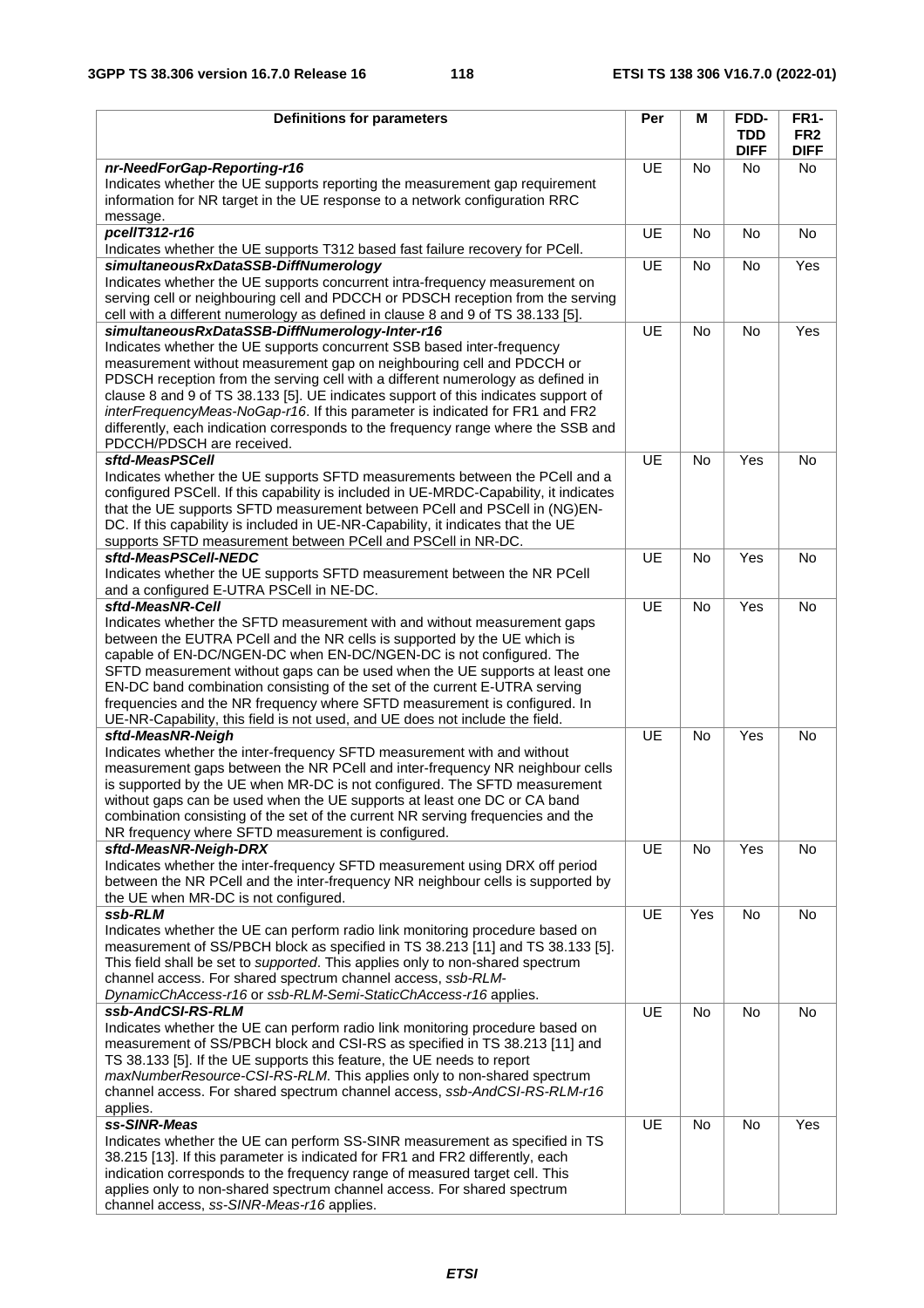| <b>Definitions for parameters</b>                                                                                                                                                                                                                                                                                                                                                                                                                                                                                                                                                                                                                                 | Per       | м              | FDD-<br><b>TDD</b><br><b>DIFF</b> | <b>FR1-</b><br>FR <sub>2</sub><br><b>DIFF</b> |
|-------------------------------------------------------------------------------------------------------------------------------------------------------------------------------------------------------------------------------------------------------------------------------------------------------------------------------------------------------------------------------------------------------------------------------------------------------------------------------------------------------------------------------------------------------------------------------------------------------------------------------------------------------------------|-----------|----------------|-----------------------------------|-----------------------------------------------|
| supportedGapPattern<br>Indicates measurement gap pattern(s) optionally supported by the UE for NR SA,<br>for NR-DC, for NE-DC and for independent measurement gap configuration on<br>FR2 in (NG)EN-DC. The leading / leftmost bit (bit 0) corresponds to the gap<br>pattern 2, the next bit corresponds to the gap pattern 3, as specified in TS 38.133<br>[5] and so on. The UE shall set the bits corresponding to the measurement gap<br>pattern 13, 14, 17, 18 and 19 to 1 if the UE is an NR standalone capable UE that<br>supports a band in FR2 or if the UE is an (NG)EN-DC capable UE that supports<br>independentGapConfig and supports a band in FR2. | <b>UE</b> | <b>CY</b>      | No.                               | No.                                           |
| supportedGapPattern-r16<br>Indicates measurement gap pattern(s) optionally supported by the UE for NR SA,<br>for NR-DC for PRS measurement and NR/E-UTRA RRM measurement. The<br>leading / leftmost bit (bit 0) corresponds to the gap pattern 24, the next bit<br>corresponds to the gap pattern 25, as specified in TS 38.133 [5]. The applicability<br>of the gap patterns 24 and 25 is defined in clause 9.1.2 of TS 38.133 [5]. A UE that<br>indicates support of this capability shall indicate support of NR-DL-PRS-<br>ProcessingCapability-r16 defined in TS 37.355 [22].                                                                                | UE        | <b>No</b>      | <b>No</b>                         | <b>No</b>                                     |
| supportedGapPattern-NRonly-r16<br>Indicates measurement gap pattern(s) optionally supported by the UE for NR SA<br>and NR-DC when the frequencies to be measured within this measurement gap<br>are all NR frequencies. The leading / leftmost bit (bit 0) corresponds to the gap<br>pattern 2, the next bit corresponds to the gap pattern 3 and so on. The UE shall<br>set the bits corresponding to the measurement gap pattern 2, 3 and 11 to 1.                                                                                                                                                                                                              | UE        | <b>FD</b>      | <b>No</b>                         | No.                                           |
| supportedGapPattern-NRonly-NEDC-r16<br>Indicates whether the UE supports gap patterns 2, 3 and 11 in NE-DC when the<br>frequencies to be measured within this measurement gap are all NR frequencies.                                                                                                                                                                                                                                                                                                                                                                                                                                                             | UE        | N <sub>o</sub> | No                                | <b>No</b>                                     |

## 4.2.9a MeasAndMobParametersMRDC

| Definitions for parameters                                                                                                                                                                            | Per | М   | FDD-<br><b>TDD</b><br><b>DIFF</b> | <b>FR1-</b><br>FR <sub>2</sub><br><b>DIFF</b> |
|-------------------------------------------------------------------------------------------------------------------------------------------------------------------------------------------------------|-----|-----|-----------------------------------|-----------------------------------------------|
| condPSCellChangeFDD-TDD-r16                                                                                                                                                                           | UE. | No. | No.                               | No.                                           |
| Indicates whether the UE supports conditional PSCell change between FDD and<br>TDD cells. The parameter can only be set if condPSCellChange-r16 is set for at<br>least one FDD band and one TDD band. |     |     |                                   |                                               |
| condPSCellChangeFR1-FR2-r16                                                                                                                                                                           | UE  | No  | No                                | <b>No</b>                                     |
| Indicates whether the UE supports conditional PSCell change between FR1 and<br>FR2. The parameter can only be set if condPSCellChange-r16 is set for at least<br>one FR1 band and one FR2 band.       |     |     |                                   |                                               |
| pscellT312-r16                                                                                                                                                                                        | UE. | No  | No                                | No.                                           |
| Indicates whether the UE supports T312 based fast failure recovery for PSCell.                                                                                                                        |     |     |                                   |                                               |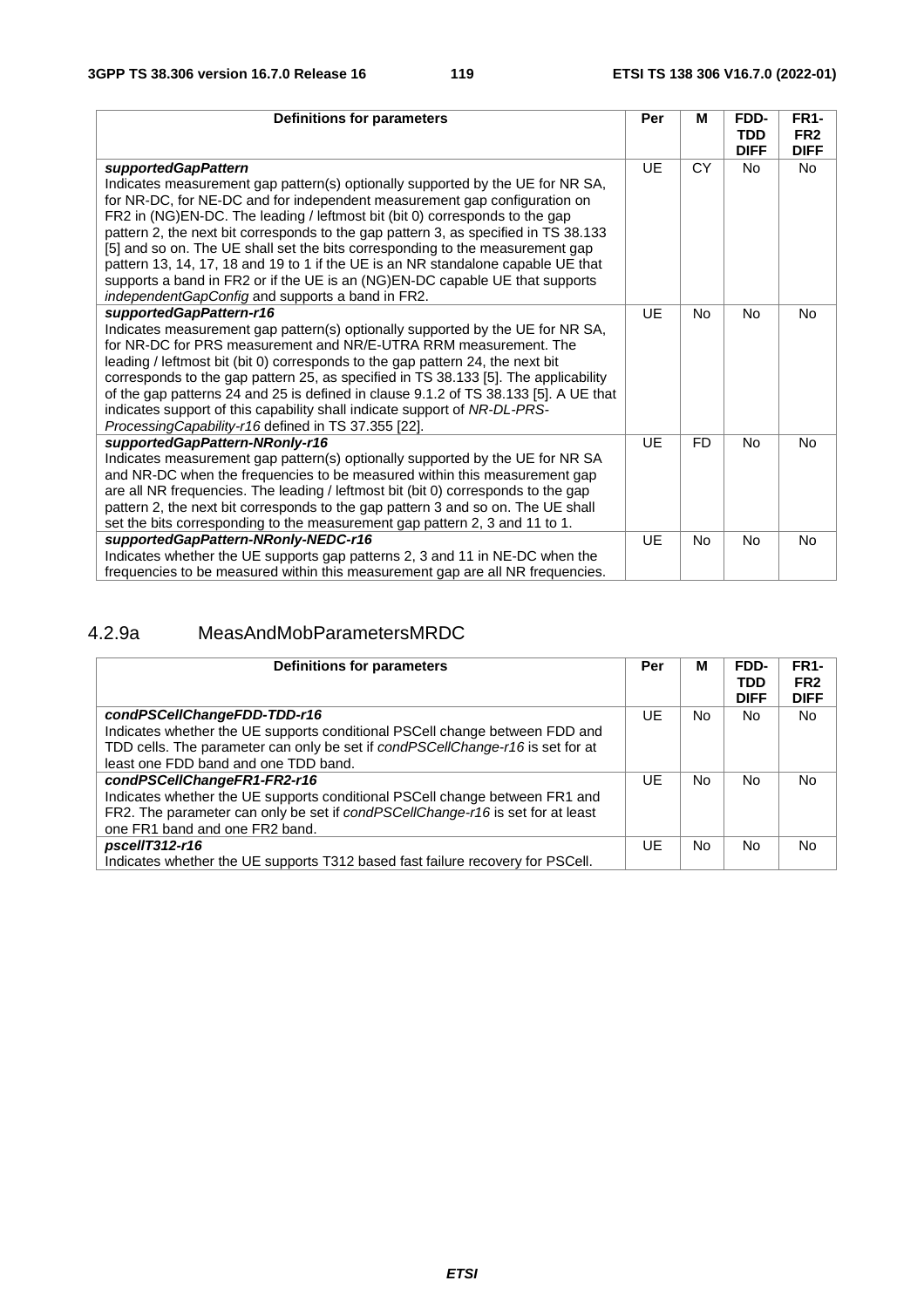# 4.2.10 Inter-RAT parameters

| <b>Definitions for parameters</b>                                                        | Per       | м         | FDD-<br><b>TDD</b> |
|------------------------------------------------------------------------------------------|-----------|-----------|--------------------|
|                                                                                          |           |           | <b>DIFF</b>        |
| mfbi-EUTRA                                                                               | UE        | Yes       | <b>No</b>          |
| Indicates whether the UE supports the mechanisms defined for cells broadcasting multi    |           |           |                    |
| band information i.e. comprehending <i>multiBandInfoList</i> defined in TS 36.331 [17].  |           |           |                    |
| modifiedMPR-BehaviorEUTRA                                                                | UE        | No.       | No.                |
| modifiedMPR-Behavior in 4.3.5.10, TS 36.306 [15].                                        |           |           |                    |
| multiNS-Pmax-EUTRA                                                                       | <b>UE</b> | No.       | No.                |
| multiNS-Pmax defined in 4.3.5.16, TS 36.306 [15].                                        |           |           |                    |
| ne-DC                                                                                    | UE        | No.       | No.                |
| Indicates whether the UE supports NE-DC as specified in TS 37.340 [7].                   |           |           |                    |
| nr-HO-ToEN-DC-r16                                                                        | <b>UE</b> | <b>CY</b> | No.                |
| Indicates whether the UE supports inter-RAT handover from NR to EN-DC while NR-DC        |           |           |                    |
| or NE-DC is not configured as defined in TS 36.306 [15]. It is mandated if the UE        |           |           |                    |
| supports EN-DC.                                                                          |           |           |                    |
| rs-SINR-MeasEUTRA                                                                        | UE        | No.       | No.                |
| rs-SINR-Meas in 4.3.6.13, TS 36.306 [15].                                                |           |           |                    |
| rsrgMeasWidebandEUTRA                                                                    | UE        | No.       | Yes                |
| rsrgMeasWideband in 4.3.6.2, TS 36.306 [15]. If this parameter is indicated for FDD and  |           |           |                    |
| TDD differently, each indication corresponds to the duplex mode of measured target cell. |           |           |                    |
| supportedBandListEUTRA                                                                   | UE        | No.       | No.                |
| supportedBandListEUTRA defined in 4.3.5.1, TS 36.306 [15].                               |           |           |                    |
| supportedBandListUTRA-FDD-r16                                                            | UE        | No.       | No.                |
| Radio frequency bands defined in 4.5.7, TS 25.306 [20].                                  |           |           |                    |

- 4.2.10.1 Void
- 4.2.10.2 Void
- 4.2.11 Void
- 4.2.12 Void

## 4.2.13 IMS Parameters

| Definitions for parameters                                                                                                                                                                                                                                                                                                                             | Per | М   | FDD-<br>TDD<br><b>DIFF</b> | FR <sub>1</sub> -<br>FR <sub>2</sub><br><b>DIFF</b> |
|--------------------------------------------------------------------------------------------------------------------------------------------------------------------------------------------------------------------------------------------------------------------------------------------------------------------------------------------------------|-----|-----|----------------------------|-----------------------------------------------------|
| voiceFallbackIndicationEPS-r16<br>Indicates whether the UE supports <i>voiceFallbackIndication</i> in RRCRelease and                                                                                                                                                                                                                                   | UE. | No. | No.                        | No.                                                 |
| Mobility From NRCommand. If this field is included, the UE shall support IMS voice over<br>NR and IMS voice over E-UTRA via EPC.                                                                                                                                                                                                                       |     |     |                            |                                                     |
| voiceOverEUTRA-5GC<br>Indicates whether the UE supports IMS voice over E-UTRA via 5GC. It is mandated to<br>the UE if the UE is capable of IMS voice over E-UTRA via 5GC. Otherwise, the UE<br>does not include this field. If this field is included and the UE is capable of E-UTRA<br>with EPC, the UE shall support IMS voice over E-UTRA via EPC. | UE  | No. | No.                        | No.                                                 |
| voiceOverNR<br>Indicates whether the UE supports IMS voice over NR. It is mandated to the UE if the<br>UE is capable of IMS voice over NR. Otherwise, the UE does not include this field. If<br>this field is included and the UE is capable of E-UTRA with EPC, the UE shall support<br>IMS voice over E-UTRA via EPC.                                | UE  | No. | No                         | Yes                                                 |
| voiceOverSCG-BearerEUTRA-5GC<br>Indicates whether the UE supports IMS voice over SCG bearer of NE-DC.                                                                                                                                                                                                                                                  | UE  | No. | No                         | N/A                                                 |

NOTE: In this release of specification, IMS voice over split bearer is not supported for NR-DC and NE-DC.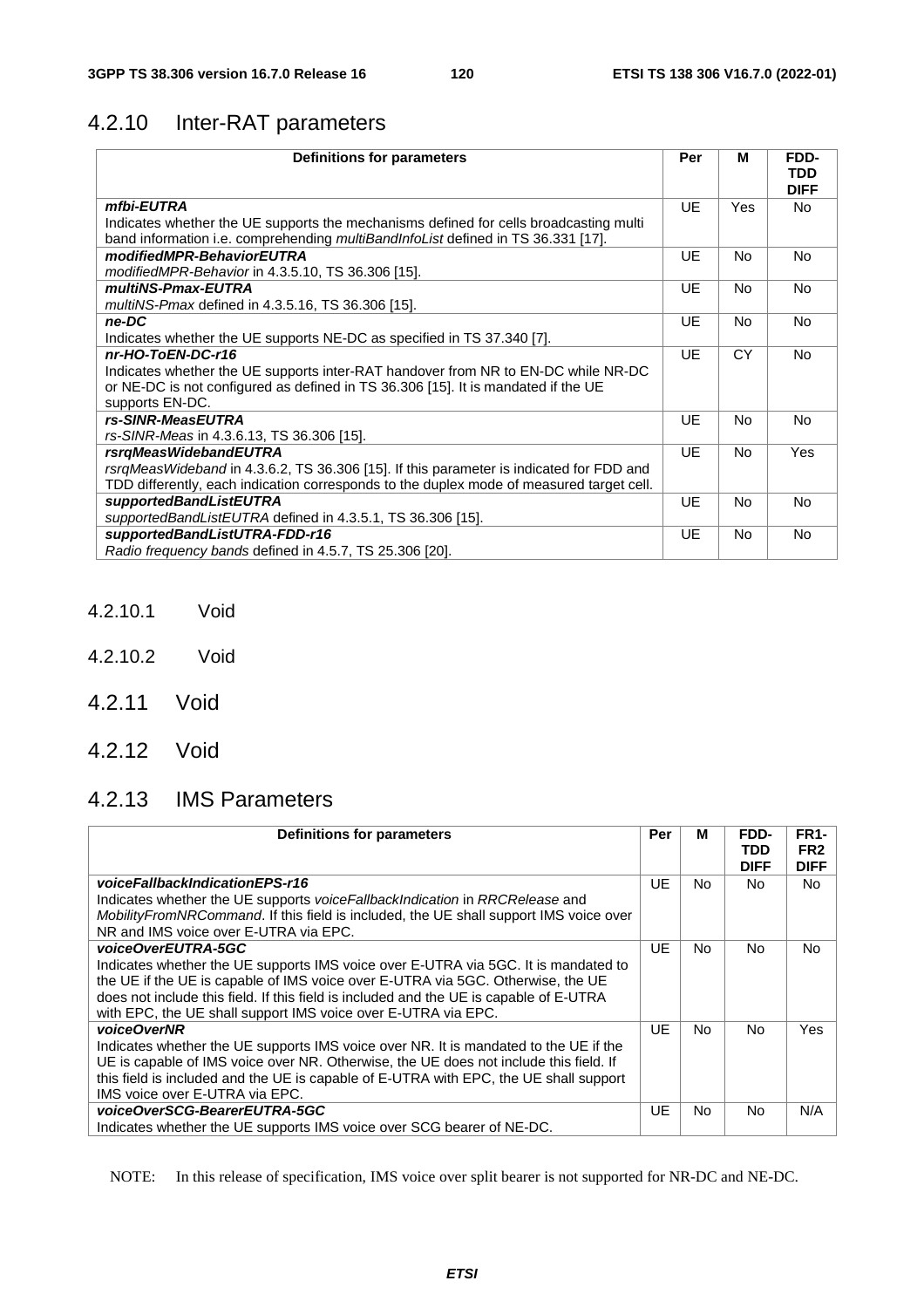## 4.2.14 RRC buffer size

The RRC buffer size is defined as the maximum overall RRC configuration size that the UE is required to store. The RRC buffer size is 45Kbytes.

#### 4.2.15 IAB Parameters

#### 4.2.15.1 Mandatory IAB-MT features

Table 4.2.15.1-1, Table 4.2.15.1-2 and Table 4.2.15.1-3 capture feature groups, which are mandatory for an IAB-MT. All other feature groups or components of the feature groups as captured in TR 38.822 [24] as well as capabilities specified in this specification are optional for an IAB-MT, unless indicated otherwise.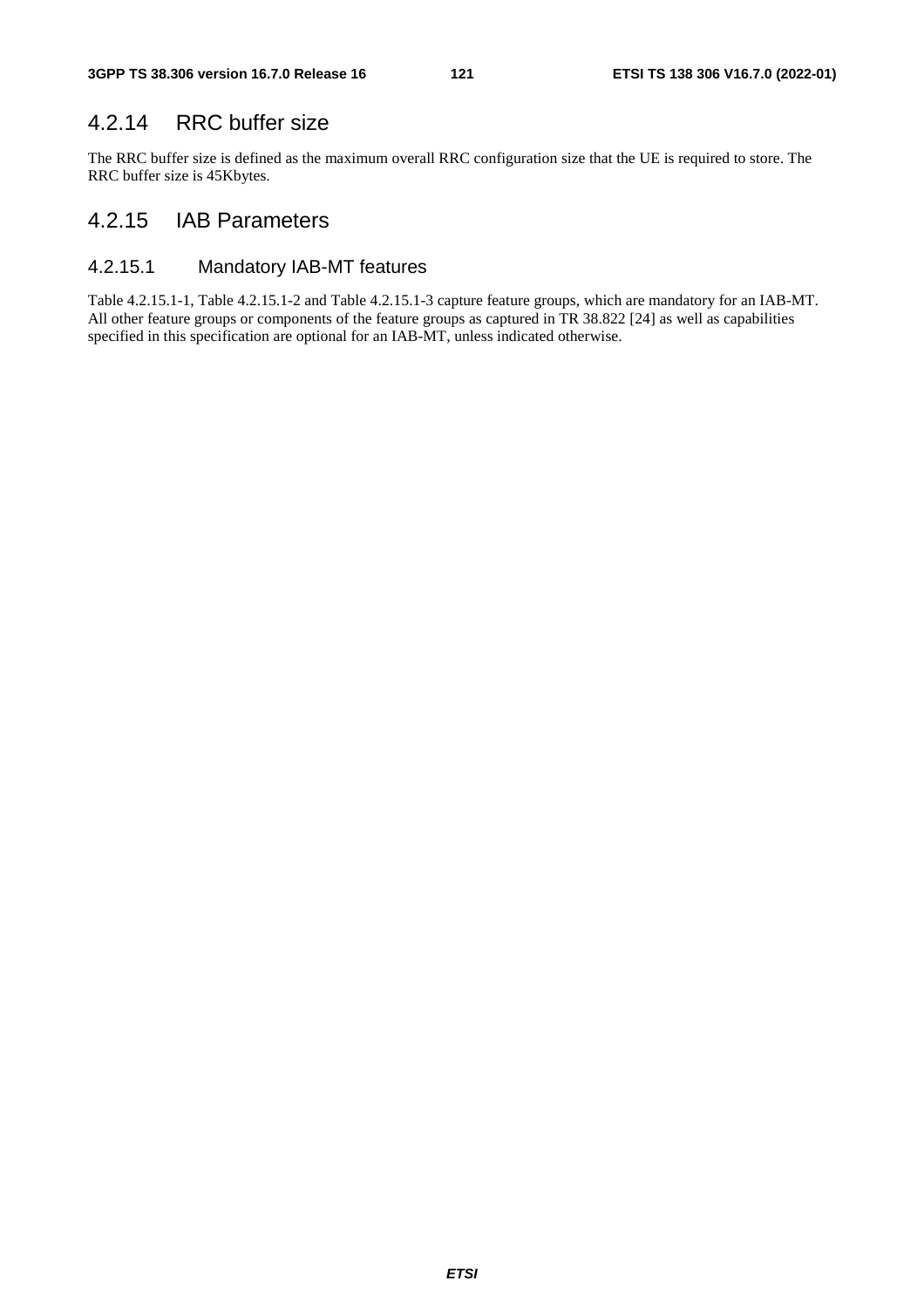**Table 4.2.15.1-1: Layer-1 mandatory features for IAB-MT**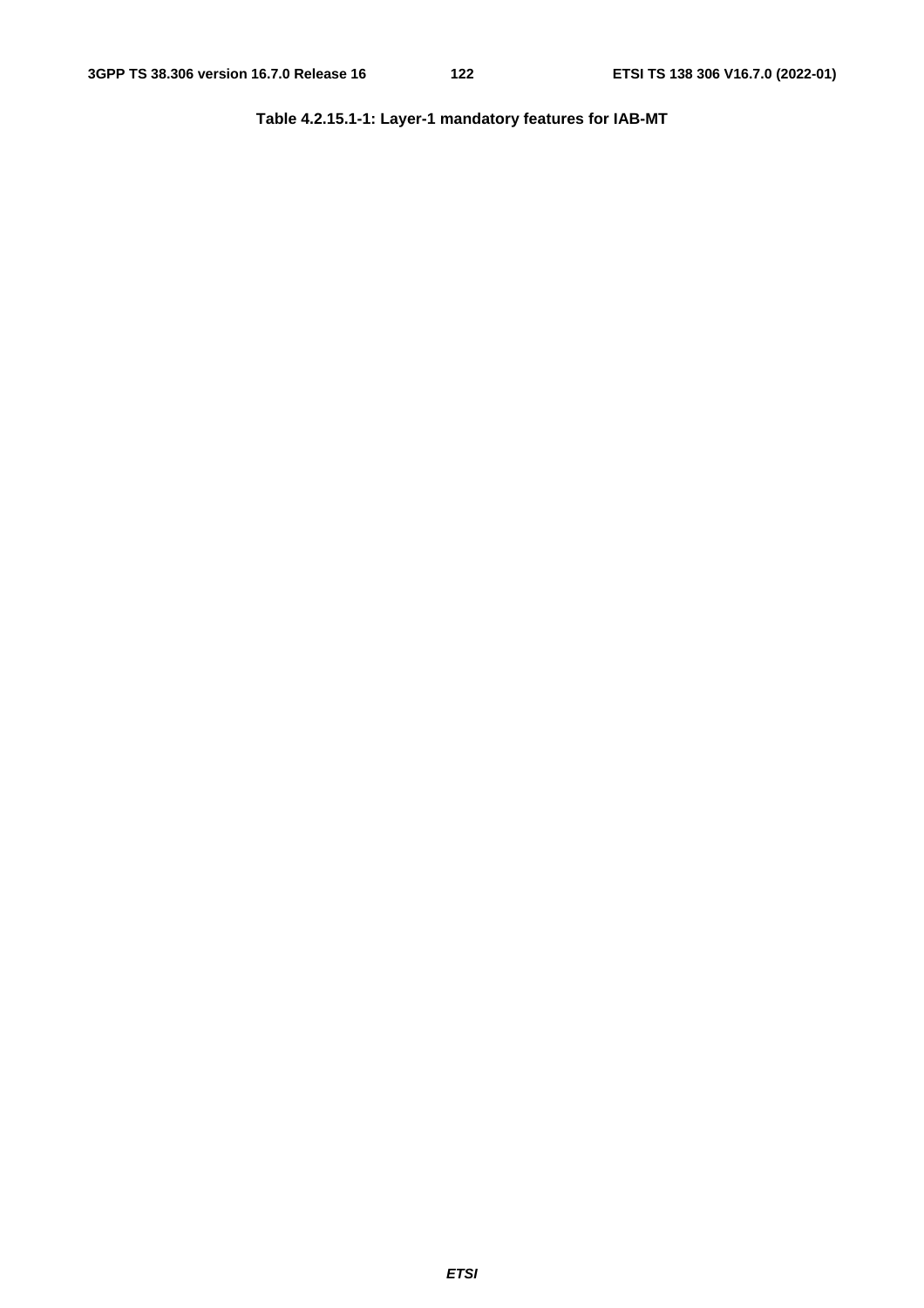| <b>Features</b>                         | <b>Index</b> | <b>Feature group</b>                                          | <b>Components</b>                                                                                                                                                                                                                                                                                                                                                                                                                     | <b>Additional</b><br>information                                                       |
|-----------------------------------------|--------------|---------------------------------------------------------------|---------------------------------------------------------------------------------------------------------------------------------------------------------------------------------------------------------------------------------------------------------------------------------------------------------------------------------------------------------------------------------------------------------------------------------------|----------------------------------------------------------------------------------------|
| 0.<br>Waveform,                         | $0 - 1$      | CP-OFDM waveform<br>for DL and UL                             | 1) CP-OFDM for DL<br>2) CP -OFDM for UL                                                                                                                                                                                                                                                                                                                                                                                               |                                                                                        |
| modulation<br>, subcarrier<br>spacings, | $0 - 3$      | <b>DL</b> modulation scheme                                   | 1) QPSK modulation<br>2) 16QAM modulation<br>3) 64QAM modulation for FR1                                                                                                                                                                                                                                                                                                                                                              |                                                                                        |
| and CP                                  | $0 - 4$      | UL modulation scheme                                          | 1) QPSK modulation<br>2) 16QAM modulation                                                                                                                                                                                                                                                                                                                                                                                             |                                                                                        |
| 1. Initial<br>access and<br>mobility    | $1 - 1$      | <b>Basic initial access</b><br>channels and<br>procedures     | 1) RACH preamble format<br>2) SS block based RRM measurement<br>3) Broadcast SIB reception including RMSI/OSI and paging                                                                                                                                                                                                                                                                                                              | Only 1 preamble<br>for component<br>1), component<br>2), component<br>3) except paging |
|                                         | $1 - 3$      | SS block based RLM                                            | SS-SINR measurement                                                                                                                                                                                                                                                                                                                                                                                                                   |                                                                                        |
| 2. MIMO                                 | $2 - 1$      | <b>Basic PDSCH</b><br>reception                               | 1) Data RE mapping<br>2) Single layer transmission<br>3) Support one TCI state                                                                                                                                                                                                                                                                                                                                                        |                                                                                        |
|                                         | $2 - 5$      | <b>Basic downlink DMRS</b><br>for scheduling type A           | 1) Support 1 symbol FL DMRS without additional symbol(s)<br>2) Support 1 symbol FL DMRS and 1 additional DMRS<br>symbol<br>3) Support 1 symbol FL DMRS and 2 additional DMRS<br>symbols for at least one port.                                                                                                                                                                                                                        |                                                                                        |
|                                         | $2 - 6$      | <b>Basic downlink DMRS</b><br>for scheduling type B           | 1) Support 1 symbol FL DMRS without additional symbol(s)<br>2) Support 1 symbol FL DMRS and 1 additional DMRS<br>symbol                                                                                                                                                                                                                                                                                                               |                                                                                        |
|                                         | $2 - 12$     | <b>Basic PUSCH</b><br>transmission                            | Data RE mapping<br>Single layer (single Tx) transmission<br>Single port, single resource SRS transmission (SRS set<br>use is configured as for codebook)                                                                                                                                                                                                                                                                              |                                                                                        |
|                                         | $2 - 16$     | <b>Basic uplink DMRS</b><br>(uplink) for scheduling<br>type A | 1) Support 1 symbol FL DMRS without additional symbol(s)<br>2) Support 1 symbol FL DMRS and 1 additional DMRS<br>symbols<br>3) Support 1 symbol FL DMRS and 2 additional DMRS<br>symbols                                                                                                                                                                                                                                              |                                                                                        |
|                                         | $2-16a$      | Basic uplink DMRS<br>for scheduling type B                    | 1) Support 1 symbol FL DMRS without additional symbol(s)<br>2) Support 1 symbol FL DMRS and 1 additional DMRS<br>symbol                                                                                                                                                                                                                                                                                                               |                                                                                        |
|                                         | $2 - 22$     | Aperiodic beam report                                         | Support aperiodic report on PUSCH                                                                                                                                                                                                                                                                                                                                                                                                     |                                                                                        |
|                                         | $2 - 32$     | <b>Basic CSI feedback</b>                                     | 1) Type I single panel codebook based PMI (further discuss<br>which mode or both to be supported as mandatory)<br>2) 2Tx codebook for FR1 and FR2<br>3) 4Tx codebook for FR1<br>4) 8Tx codebook for FR1 when configured as wideband<br>CSI report<br>7) a-CSI on PUSCH (at least Z value >= 14 symbols, detail<br>processing time to be discussed separately)<br>further check a-CSI on p-CSI-RS and/or SP-CSI-RS from<br>component-7 |                                                                                        |
|                                         | $2 - 50$     | <b>Basic TRS</b>                                              | 1) Support of TRS (mandatory)<br>2) All the periodicity are supported.                                                                                                                                                                                                                                                                                                                                                                |                                                                                        |
|                                         | $2 - 52$     | <b>Basic SRS</b>                                              | 1) Support 1 port SRS transmission<br>2) Support periodic/aperiodic SRS transmission                                                                                                                                                                                                                                                                                                                                                  |                                                                                        |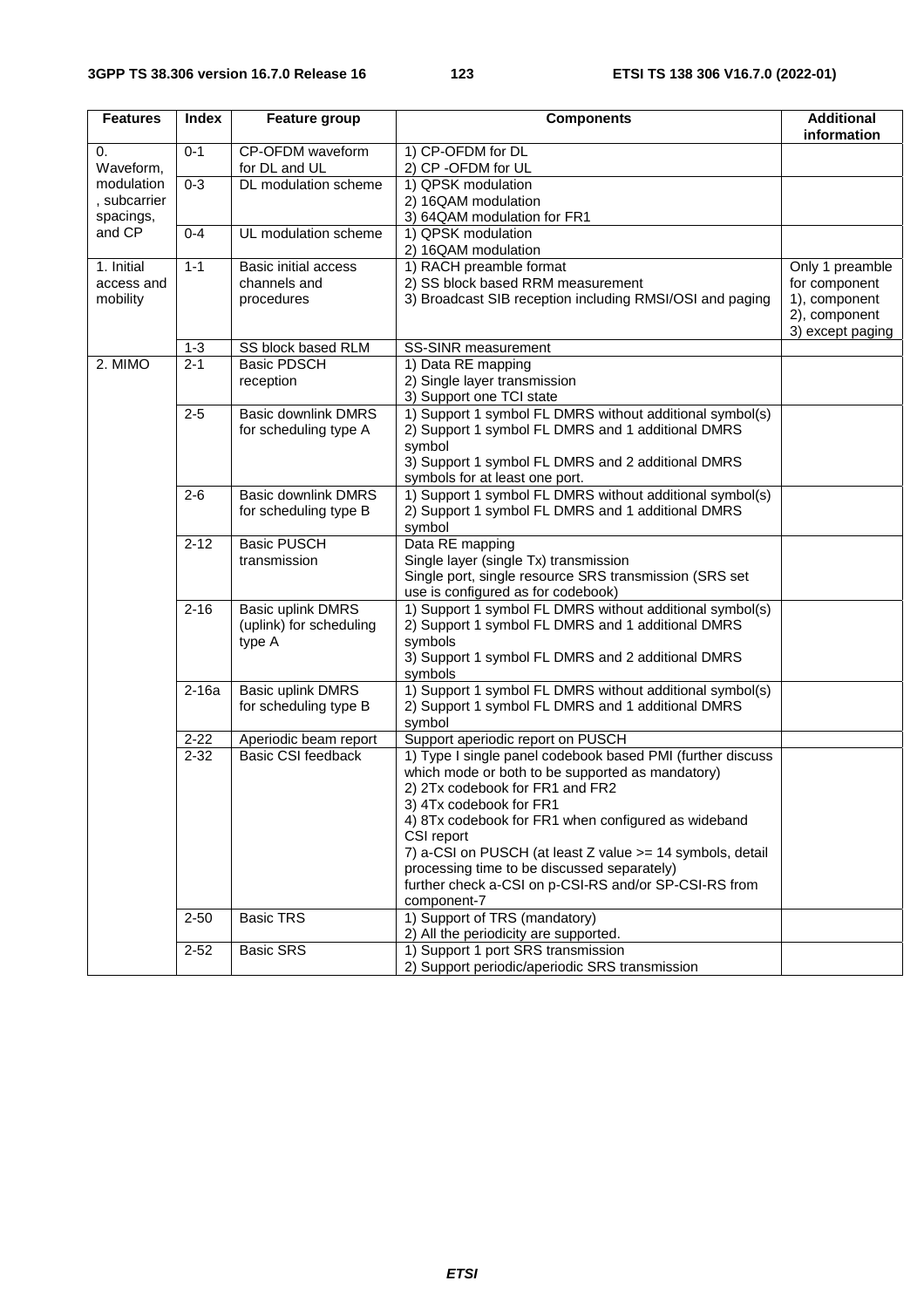| 1) One configured CORESET per BWP per cell in addition<br>3. DL<br>$3 - 1$<br>Basic DL control                 |  |
|----------------------------------------------------------------------------------------------------------------|--|
| to CORESET0<br>control<br>channel                                                                              |  |
| channel<br>- CORESET resource allocation of 6RB bit-map and                                                    |  |
| and<br>duration of $1 - 3$ OFDM symbols for FR1                                                                |  |
| - For type 1 CSS without dedicated RRC configuration and<br>procedure                                          |  |
| for type 0, 0A, and 2 CSSs, CORESET resource allocation                                                        |  |
| of 6RB bit-map and duration 1-3 OFDM symbols for FR2                                                           |  |
| - For type 1 CSS with dedicated RRC configuration and for                                                      |  |
| type 3 CSS, UE specific SS, CORESET resource allocation                                                        |  |
| of 6RB bit-map and duration 1-2 OFDM symbols for FR2                                                           |  |
| - REG-bundle sizes of 2/3 RBs or 6 RBs                                                                         |  |
| - Interleaved and non-interleaved CCE-to-REG mapping                                                           |  |
| - Precoder-granularity of REG-bundle size                                                                      |  |
| - PDCCH DMRS scrambling determination                                                                          |  |
| - TCI state(s) for a CORESET configuration                                                                     |  |
| 2) CSS and UE-SS configurations for unicast PDCCH                                                              |  |
| transmission per BWP per cell                                                                                  |  |
| - PDCCH aggregation levels 1, 2, 4, 8, 16                                                                      |  |
| - UP to 3 search space sets in a slot for a scheduled SCell                                                    |  |
| per BWP                                                                                                        |  |
| This search space limit is before applying all dropping                                                        |  |
| rules.                                                                                                         |  |
| - For type 1 CSS with dedicated RRC configuration, type 3                                                      |  |
| CSS, and UE-SS, the monitoring occasion is within the first                                                    |  |
| 3 OFDM symbols of a slot                                                                                       |  |
| - For type 1 CSS without dedicated RRC configuration and                                                       |  |
| for type 0, 0A, and 2 CSS, the monitoring occasion can be                                                      |  |
| any OFDM symbol(s) of a slot, with the monitoring                                                              |  |
| occasions for any of Type 1- CSS without dedicated RRC                                                         |  |
| configuration, or Types 0, 0A, or 2 CSS configurations                                                         |  |
| within a single span of three consecutive OFDM symbols                                                         |  |
| within a slot                                                                                                  |  |
| 3) Monitoring DCI formats 0_0, 1_0, 0_1, 1_1                                                                   |  |
| 4) Number of PDCCH blind decodes per slot with a given                                                         |  |
| SCS follows Case 1-1 table                                                                                     |  |
| 5) Processing one unicast DCI scheduling DL and one<br>unicast DCI scheduling UL per slot per scheduled CC for |  |
| <b>FDD</b>                                                                                                     |  |
| 4. UL<br>Basic UL control<br>1) PUCCH format 0 over 1 OFDM symbols once per slot<br>4-1                        |  |
| 2) PUCCH format 0 over 2 OFDM symbols once per slot<br>control<br>channel                                      |  |
| with frequency hopping as "enabled"<br>channel                                                                 |  |
| 3) PUCCH format 1 over 4 - 14 OFDM symbols once per<br>and                                                     |  |
| slot with intra-slot frequency hopping as "enabled"<br>procedure                                               |  |
| 5) One SR configuration per PUCCH group                                                                        |  |
| 6) HARQ-ACK transmission once per slot with its                                                                |  |
| resource/timing determined by using the DCI                                                                    |  |
| 7)                                                                                                             |  |
| SR/HARQ multiplexing once per slot using a PUCCH when                                                          |  |
| SR/HARQ-ACK are supposed to be sent by overlapping                                                             |  |
| PUCCH resources with the same starting symbols in a slot                                                       |  |
| 8) HARQ-ACK piggyback on PUSCH with/without aperiodic                                                          |  |
| CSI once per slot when the starting OFDM symbol of the                                                         |  |
| PUSCH is the same as the starting OFDM symbols of the                                                          |  |
| PUCCH resource that HARQ-ACK would have been                                                                   |  |
|                                                                                                                |  |
|                                                                                                                |  |
| transmitted on                                                                                                 |  |
| 9) Semi-static beta-offset configuration for HARQ-ACK                                                          |  |
| 10) Single group of overlapping PUCCH/PUCCH and                                                                |  |
| overlapping PUCCH/PUSCH s per slot per PUCCH cell                                                              |  |
| group for control multiplexing<br>Dynamic HARQ-ACK<br>$4 - 10$<br>Dynamic HARQ-ACK codebook                    |  |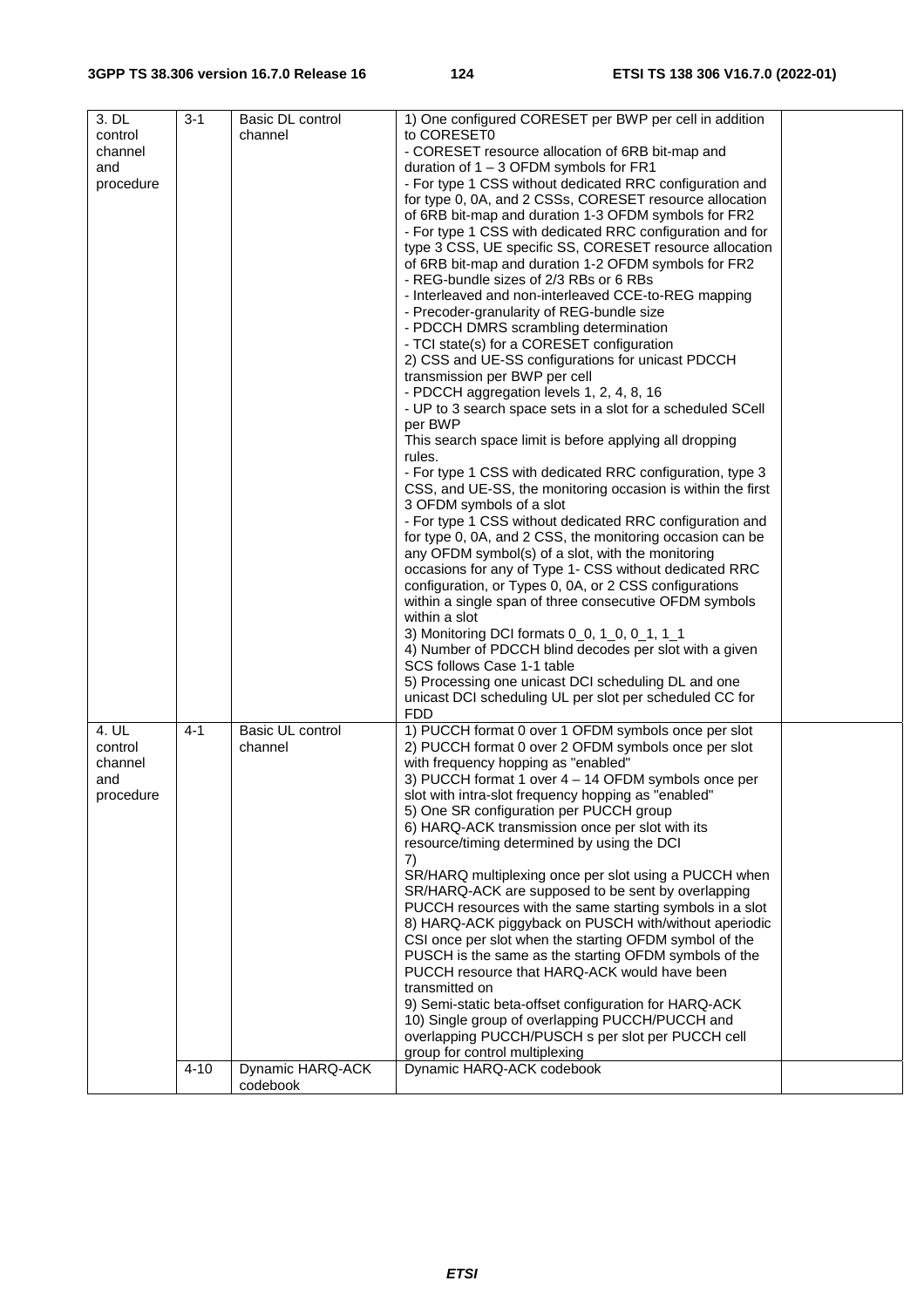| 5.<br>Scheduling<br>/HARQ<br>operation | $5 - 1$ | Basic<br>scheduling/HARQ<br>operation          | 1) Frequency-domain resource allocation<br>- RA Type 0 only and Type 1 only for PDSCH without<br>interleaving<br>- RA Type 1 for PUSCH without interleaving<br>2) Time-domain resource allocation<br>- 1-14 OFDM symbols for PUSCH once per slot<br>- One unicast PDSCH per slot<br>- Starting symbol, and duration are determined by using the<br>DCI<br>- PDSCH mapping type A with 7-14 OFDM symbols<br>- PUSCH mapping type A and type B<br>- For type 1 CSS without dedicated RRC configuration and<br>for type 0, 0A, and 2 CSS, PDSCH mapping type A with {4-<br>14} OFDM symbols and type B with {2, 4, 7} OFDM<br>symbols<br>3) TBS determination<br>4) Nominal UE processing time for N1 and N2 (Capability<br>#1)<br>5) HARQ process operation with configurable number of<br>DL HARQ processes of up to 16<br>6) Cell specific RRC configured UL/DL assignment for TDD<br>7) Dynamic UL/DL determination based on L1 scheduling<br>DCI with/without cell specific RRC configured UL/DL<br>assignment<br>9) In TDD support at most one switch point per slot for<br>actual DL/UL transmission(s)<br>10) DL scheduling slot offset K0=0<br>12) UL scheduling slot offset K2<=12<br>For type 1 CSS without dedicated RRC configuration and<br>for type 0, 0A, and 2 CSS, interleaving for VRB-to-PRB<br>mapping for PDSCH |  |
|----------------------------------------|---------|------------------------------------------------|------------------------------------------------------------------------------------------------------------------------------------------------------------------------------------------------------------------------------------------------------------------------------------------------------------------------------------------------------------------------------------------------------------------------------------------------------------------------------------------------------------------------------------------------------------------------------------------------------------------------------------------------------------------------------------------------------------------------------------------------------------------------------------------------------------------------------------------------------------------------------------------------------------------------------------------------------------------------------------------------------------------------------------------------------------------------------------------------------------------------------------------------------------------------------------------------------------------------------------------------------------------------------------------------------------------------------------|--|
| 6. CA/DC,<br>BWP, SUL                  | $6 - 1$ | <b>Basic BWP operation</b><br>with restriction | 1) 1 UE-specific RRC configured DL BWP per carrier<br>2) 1 UE-specific RRC configured UL BWP per carrier<br>3) RRC reconfiguration of any parameters related to BWP<br>4) BW of a UE-specific RRC configured BWP includes BW<br>of CORESET#0 (if CORESET#0 is present) and SSB for<br>PCell/PSCell (if configured) and BW of the UE-specific<br>RRC configured BWP includes SSB for SCell if there is<br>SSB on SCell                                                                                                                                                                                                                                                                                                                                                                                                                                                                                                                                                                                                                                                                                                                                                                                                                                                                                                              |  |
| 7. Channel<br>coding                   | $7 - 1$ | Channel coding                                 | 1) LDPC encoding and associated functions for data on DL<br>and UL<br>2) Polar encoding and associated functions for PBCH, DCI,<br>and UCI<br>3) Coding for very small blocks                                                                                                                                                                                                                                                                                                                                                                                                                                                                                                                                                                                                                                                                                                                                                                                                                                                                                                                                                                                                                                                                                                                                                      |  |
| 8. UL TPC                              | $8 - 3$ | Basic power control<br>operation               | 1) Accumulated power control mode for closed loop<br>2) 1 TPC command loop for PUSCH, PUCCH respectively<br>3) One or multiple DL RS configured for pathloss<br>estimation<br>4) One or multiple p0-alpha values configured for open loop<br>PC<br>5) PUSCH power control<br>6) PUCCH power control<br>7) PRACH power control<br>8) SRS power control<br>9) PHR                                                                                                                                                                                                                                                                                                                                                                                                                                                                                                                                                                                                                                                                                                                                                                                                                                                                                                                                                                    |  |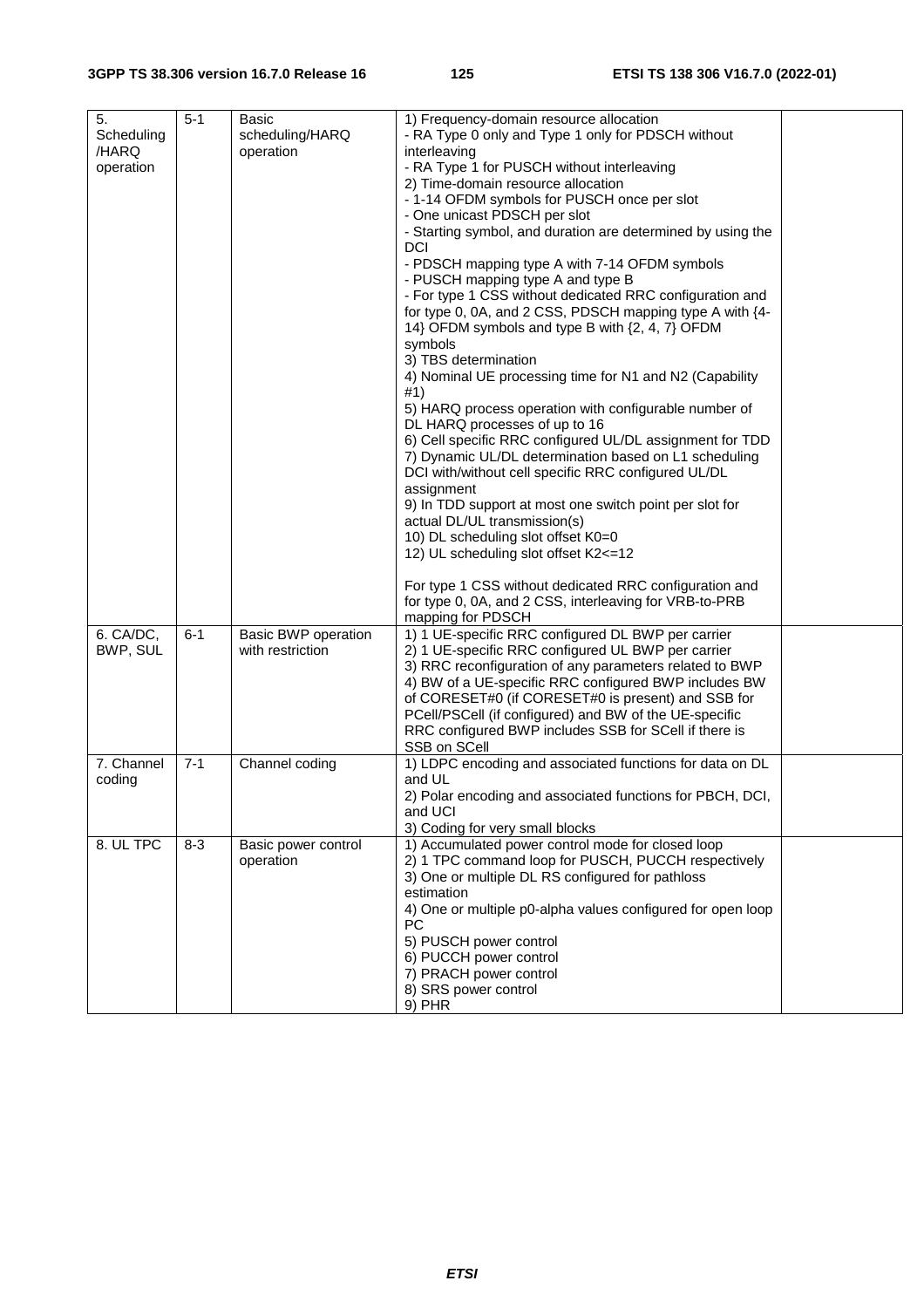| <b>Features</b> | Index              | <b>Feature group</b>                   | <b>Components</b>                                                                                                                                                                                                                                                                                                                                                                                                                                                                                                                                                                                                                     | <b>Additional</b><br>information                                                                                                                                                                                                                                   |
|-----------------|--------------------|----------------------------------------|---------------------------------------------------------------------------------------------------------------------------------------------------------------------------------------------------------------------------------------------------------------------------------------------------------------------------------------------------------------------------------------------------------------------------------------------------------------------------------------------------------------------------------------------------------------------------------------------------------------------------------------|--------------------------------------------------------------------------------------------------------------------------------------------------------------------------------------------------------------------------------------------------------------------|
| 0. General      | N/A                | IAB procedures                         | 1) Routing using BAP protocol, as specified in TS 38.340<br>$[23]$<br>2) Bearer mapping using BAP protocol, as specified in TS<br>38.340 [23]<br>3) IAB-node IP address signalling over RRC, as specified<br>in TS 38.331 [9]                                                                                                                                                                                                                                                                                                                                                                                                         |                                                                                                                                                                                                                                                                    |
| 1. PDCP         | $1 - 0$            | <b>Basic PDCP</b><br>procedures        | 1) (de)Ciphering on SRB<br>2) Integrity protection on SRB<br>3) Timer based SDU discard<br>4) Re-ordering and in-order delivery<br>6) Duplicate discarding<br>7) 18 bits SN                                                                                                                                                                                                                                                                                                                                                                                                                                                           |                                                                                                                                                                                                                                                                    |
| 2. RLC          | $2 - 0$            | <b>Basic RLC procedures</b>            | 1) RLC TM<br>2) RLC AM with 18bits SN<br>3) SDU discard                                                                                                                                                                                                                                                                                                                                                                                                                                                                                                                                                                               |                                                                                                                                                                                                                                                                    |
|                 | $2 - 4$            | NR RLC SN size for<br><b>SRB</b>       | NR RLC SN size for SRB                                                                                                                                                                                                                                                                                                                                                                                                                                                                                                                                                                                                                |                                                                                                                                                                                                                                                                    |
| 3. MAC          | $3-0$              | <b>Basic MAC procedures</b>            | 1) RA procedure on PCell<br>2) IAB-MT initiated RA procedure (including for beam<br>recovery purpose)<br>3) NW initiated RA procedure (i.e. based on PDCCH)<br>4) Support of ssb-Threshold and association between<br>preamble/PRACH occasion and SSB<br>5) Preamble grouping<br>6) UL single TA maintenance<br>7) HARQ operation for DL and UL<br>8) LCH prioritization<br>9) Prioritized bit rate<br>10) Multiplexing<br>11) SR with single SR configuration<br>12) BSR<br>13) PHR<br>14) 8bits and 16bits L field                                                                                                                  |                                                                                                                                                                                                                                                                    |
| <b>9. RRC</b>   | $9 - 1$<br>$9 - 2$ | RRC buffer size<br>RRC processing time | Maximum overall RRC configuration size<br>1) RRC connection establishment<br>2) RRC connection resume without SCell addition/release<br>and SCG establishment/modification/release<br>3) RRC connection reconfiguration without SCell<br>addition/release and SCG<br>establishment/modification/release<br>4) RRC connection re-establishment.<br>5) RRC connection reconfiguration with sync procedure<br>6) RRC connection reconfiguration with SCell<br>addition/release or SCG establishment/modification/release<br>7) RRC connection resume<br>8) Initial security activation<br>9) Counter check<br>10) UE capability transfer | 45 Kbytes<br>1) to 3) 10ms<br>4) 10ms<br>$5$ : 10ms +<br>additional delay<br>(cell search time<br>and<br>synchronization)<br>defined in TS<br>38.133<br>6) and 7) 16ms<br>7) 10 or 6ms<br>(See details in<br>clause 12, TS<br>38.331)<br>8) and 9) 5ms<br>10) 80ms |

**Table 4.2.15.1-2: Layer-2 and Layer-3 mandatory features for IAB-MT** 

#### **Table 4.2.15.1-3: RF/RRM mandatory features for IAB-MT**

| Features              | Index   | <b>Feature group</b>                     | <b>Components</b>              | <b>Additional</b><br>information |
|-----------------------|---------|------------------------------------------|--------------------------------|----------------------------------|
| . Svstem<br>parameter | $1 - 2$ | 64QAM modulation for<br><b>FR2 PDSCH</b> | 64QAM modulation for FR2 PDSCH |                                  |
|                       | $1 - 3$ | 64QAM for PUSCH                          | 64QAM for PUSCH                |                                  |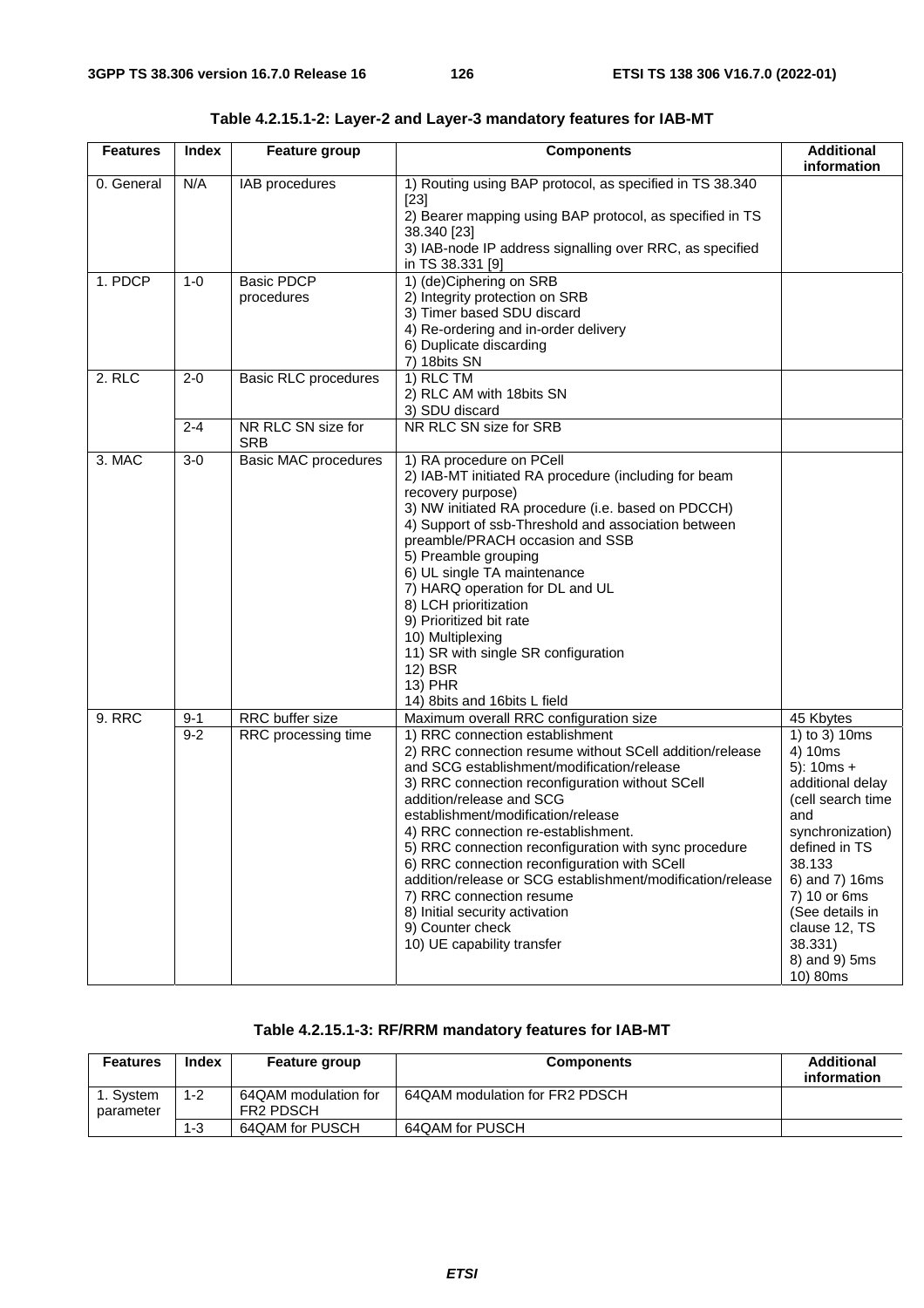#### 4.2.15.2 General Parameters

| Definitions for parameters                                                       | Per  | M   | FDD-<br><b>TDD</b><br><b>DIFF</b> | FR <sub>1</sub> -<br>FR <sub>2</sub><br><b>DIFF</b> |
|----------------------------------------------------------------------------------|------|-----|-----------------------------------|-----------------------------------------------------|
| bh-RLF-Indication-r16                                                            | IAB- | No. | No                                | <b>No</b>                                           |
| Indicates whether the IAB-MT supports BH RLF indication handling as specified in | MT   |     |                                   |                                                     |
| TS 38.331 [9] and in TS 38.340 [23]                                              |      |     |                                   |                                                     |
| directSN-AdditionFirstRRC-IAB-r16                                                | IAB- | No  | No                                | <b>No</b>                                           |
| Indicates whether the IAB-MT supports direct SN addition in the first RRC        | МT   |     |                                   |                                                     |
| connection reconfiguration after RRC connection establishment.                   |      |     |                                   |                                                     |

#### 4.2.15.3 SDAP Parameters

| Definitions for parameters                                                                                                                       | Per        | М   | FDD-<br><b>TDD</b><br><b>DIFF</b> | <b>FR1-</b><br>FR <sub>2</sub><br><b>DIFF</b> |
|--------------------------------------------------------------------------------------------------------------------------------------------------|------------|-----|-----------------------------------|-----------------------------------------------|
| sdap-QOS-IAB-r16<br>Indicates whether the IAB-MT supports flow-based QoS and multiple flows to 1 DRB<br>mapping, as specified in TS 37.324 [25]. | IAB-<br>MT | No. | No                                | No.                                           |
| sdapHeaderIAB-r16<br>Indicates whether the IAB-MT supports UL SDAP header and SDAP End-marker, as<br>specified in TS 37.324 [25].                | IAB-<br>MT | No  | No                                | No                                            |

#### 4.2.15.4 PDCP Parameters

| Definitions for parameters                                                       | Per  | М   | FDD-<br><b>TDD</b><br><b>DIFF</b> | <b>FR1-</b><br>FR <sub>2</sub><br><b>DIFF</b> |
|----------------------------------------------------------------------------------|------|-----|-----------------------------------|-----------------------------------------------|
| drb-IAB-r16                                                                      | IAB- | No. | No                                | No.                                           |
| Indicates whether the IAB-MT supports DRB configuration including split DRB with | MT   |     |                                   |                                               |
| one UL path, (de)ciphering on DRB and PDCP status reporting.                     |      |     |                                   |                                               |
| non-DRB-IAB-r16                                                                  | IAB- | No  | No                                | No                                            |
| Indicates whether the IAB-MT supports SRB2 configuration without a DRB, as       | МT   |     |                                   |                                               |
| specified in TS 38.331 [9].                                                      |      |     |                                   |                                               |

## 4.2.15.5 BAP Parameters

| Definitions for parameters                                                     | Per  | М              | FDD-        | <b>FR1-</b>     |
|--------------------------------------------------------------------------------|------|----------------|-------------|-----------------|
|                                                                                |      |                | <b>TDD</b>  | FR <sub>2</sub> |
|                                                                                |      |                | <b>DIFF</b> | <b>DIFF</b>     |
| flowControlBH-RLC-ChannelBased-r16                                             | IAB- | N <sub>o</sub> | No          | No.             |
| Indicates whether the IAB-MT supports flow control procedures and flow control | МT   |                |             |                 |
| feedback per backhaul RLC channel, as specified in TS 38.340 [23].             |      |                |             |                 |
| flowControlRouting-ID-Based-r16                                                | IAB- | No.            | No          | No              |
| Indicates whether the IAB-MT supports flow control procedures and flow control | MT   |                |             |                 |
| feedback per Routing ID, as specified in TS 38.340 [23].                       |      |                |             |                 |

### 4.2.15.6 MAC Parameters

| Definitions for parameters                                                      | Per  | М  | FDD-        | <b>FR1-</b>     |
|---------------------------------------------------------------------------------|------|----|-------------|-----------------|
|                                                                                 |      |    | <b>TDD</b>  | FR <sub>2</sub> |
|                                                                                 |      |    | <b>DIFF</b> | <b>DIFF</b>     |
| Icid-ExtensionIAB-r16                                                           | IAB- | No | No          | No.             |
| Indicates whether the IAB-MT supports extended Logical Channel ID space using   | МT   |    |             |                 |
| two-octet eLCID, as specified in TS 38.321 [8].                                 |      |    |             |                 |
| preEmptiveBSR-r16                                                               | IAB- | No | <b>No</b>   | No              |
| Indicates whether the IAB-MT supports Pre-emptive BSR as specified in TS 38.321 | MT   |    |             |                 |
| $[8]$ .                                                                         |      |    |             |                 |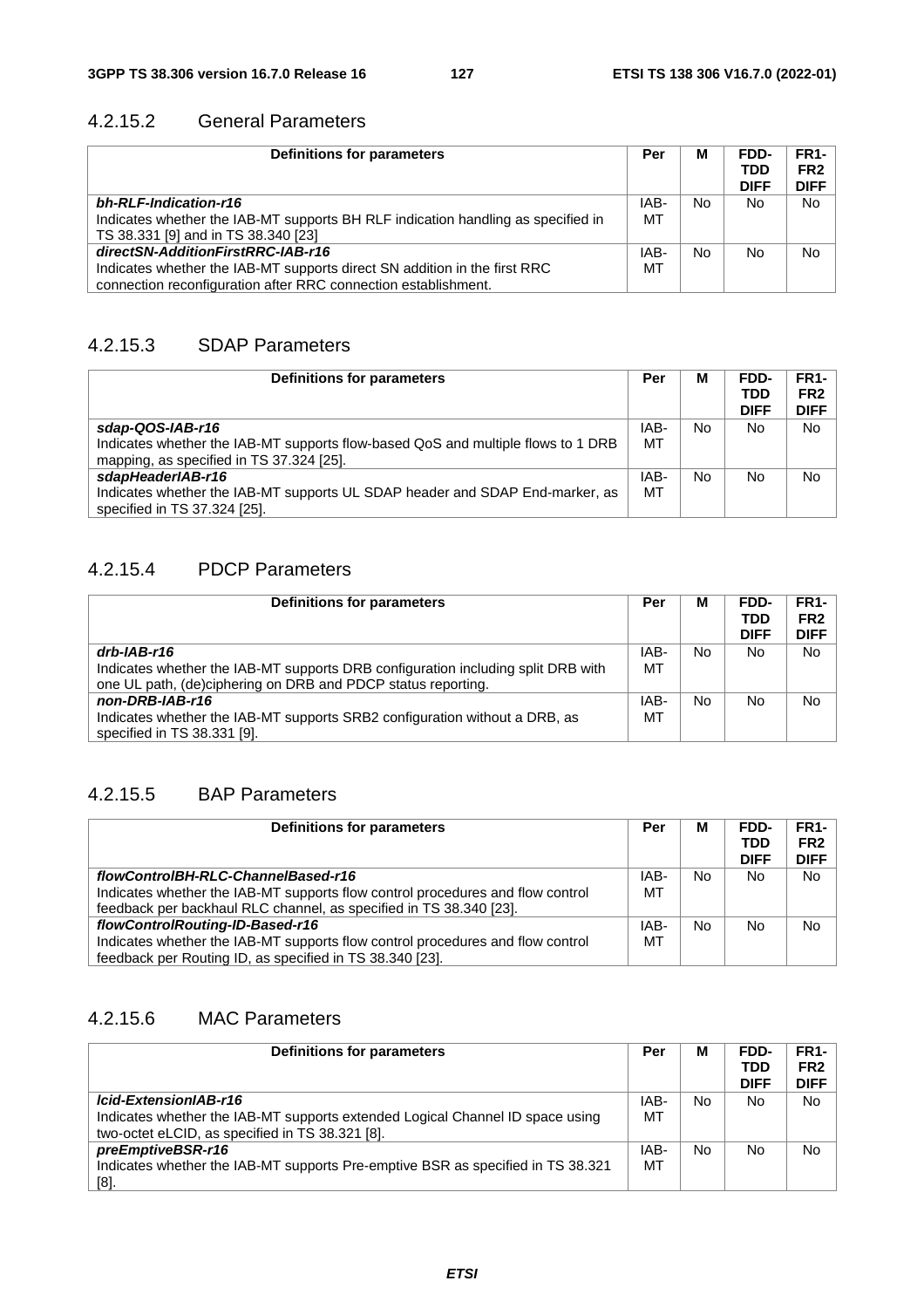## 4.2.15.7 Physical layer parameters

### 4.2.15.7.1 BandNR parameters

| <b>Definitions for parameters</b>                                                                                                                                                                                                                                                                                                                                                                                                                                                                                                                                                                      | Per  | М         | FDD-<br>TDD<br><b>DIFF</b> | <b>FR1-</b><br>FR <sub>2</sub><br><b>DIFF</b> |
|--------------------------------------------------------------------------------------------------------------------------------------------------------------------------------------------------------------------------------------------------------------------------------------------------------------------------------------------------------------------------------------------------------------------------------------------------------------------------------------------------------------------------------------------------------------------------------------------------------|------|-----------|----------------------------|-----------------------------------------------|
| handoverIntraF-IAB-r16<br>Indicates whether the IAB-MT supports intra-frequency HO. It indicates the support<br>for intra-frequency HO from the corresponding duplex mode if this capability is<br>included in fdd-Add-UE-NR-Capabilities or tdd-Add-UE-NR-Capabilities. It indicates<br>the support for intra-frequency HO in the corresponding frequency range if this<br>capability is included in fr1-Add-UE-NR-Capabilities or fr2-Add-UE-NR-Capabilities.<br>IAB-MT shall set the capability value consistently for all FDD-FR1 bands, all TDD-<br>FR1 bands and all TDD-FR2 bands respectively. | Band | <b>No</b> | N/A                        | N/A                                           |
| multipleTCI<br>Indicates whether IAB-MT supports more than one TCI state configurations per<br>CORESET. UE is only required to track one active TCI state per CORESET. UE is<br>required to support minimum between 64 and number of configured TCI states<br>indicated by tci-StatePDSCH.                                                                                                                                                                                                                                                                                                             | Band | <b>No</b> | N/A                        | N/A                                           |
| rasterShift7dot5-IAB-r16<br>Indicates whether the IAB-MT supports 7.5kHz UL raster shift in the indicated band.                                                                                                                                                                                                                                                                                                                                                                                                                                                                                        | Band | No.       | N/A                        | N/A                                           |

#### 4.2.15.7.2 Phy-Parameters

| <b>Definitions for parameters</b>                                                       | Per       | M         | FDD-        | <b>FR1-</b>     |
|-----------------------------------------------------------------------------------------|-----------|-----------|-------------|-----------------|
|                                                                                         |           |           | <b>TDD</b>  | FR <sub>2</sub> |
|                                                                                         |           |           | <b>DIFF</b> | <b>DIFF</b>     |
| dft-S-OFDM-WaveformUL-IAB-r16                                                           | IAB-      | <b>No</b> | No          | <b>No</b>       |
| Indicates whether the IAB-MT supports DFT-S-OFDM waveform for UL and                    | MT        |           |             |                 |
| transform precoding for single-layer PUSCH.                                             |           |           |             |                 |
| dci-25-AI-RNTI-Support-IAB-r16                                                          | IAB-      | <b>No</b> | No          | <b>No</b>       |
| Indicates the support of monitoring DCI Format 2_5 scrambled by AI-RNTI for             | MT        |           |             |                 |
| indication of soft resource availability to an IAB node as specified in TS 38.212 [10]. |           |           |             |                 |
| guardSymbolReportReception-IAB-r16                                                      | IAB-      | <b>No</b> | No          | <b>No</b>       |
| Indicates the support of DesiredGuardSymbols reporting and                              | MT        |           |             |                 |
| ProvidedGuardSymbols reception as specified in TS 38.213 [11].                          |           |           |             |                 |
| pdsch-MappingTypeA                                                                      | IAB-      | <b>No</b> | <b>No</b>   | <b>No</b>       |
| Indicates whether the IAB-MT supports receiving PDSCH using PDSCH mapping               | <b>MT</b> |           |             |                 |
| type A with less than seven symbols.                                                    |           |           |             |                 |
| pucch-F2-WithFH                                                                         | IAB-      | <b>No</b> | No          | Yes             |
| Indicates whether the IAB-MT supports transmission of a PUCCH format 2 (2)              | MT        |           |             |                 |
| OFDM symbols in total) with frequency hopping in a slot.                                |           |           |             |                 |
| pucch-F3-WithFH                                                                         | IAB-      | <b>No</b> | <b>No</b>   | Yes             |
| Indicates whether the IAB-MT supports transmission of a PUCCH format 3 (4~14)           | <b>MT</b> |           |             |                 |
| OFDM symbols in total) with frequency hopping in a slot.                                |           |           |             |                 |
| seperateSMTC-InterIAB-Support-r16                                                       | IAB-      | <b>No</b> | <b>No</b>   | <b>No</b>       |
| Indicates the support of up to 4 SMTCs configurations per frequency location,           | MT        |           |             |                 |
| including IAB-specific SMTC window periodicities.                                       |           |           |             |                 |
| seperateRACH-IAB-Support-r16                                                            | IAB-      | <b>No</b> | No          | <b>No</b>       |
| Indicates the support of separate RACH configurations including new IAB-specific        | MT        |           |             |                 |
| offset and scaling factors.                                                             |           |           |             |                 |
| t-DeltaReceptionSupport-IAB-r16                                                         | IAB-      | <b>No</b> | <b>No</b>   | <b>No</b>       |
| Indicates the support of T_delta reception for case 1 OTA timing alignment as           | MT        |           |             |                 |
| specified in TS 38.213 [11].                                                            |           |           |             |                 |
| ul-flexibleDL-SlotFormatSemiStatic-IAB-r16                                              | IAB-      | <b>No</b> | <b>No</b>   | <b>No</b>       |
| Indicates the support of semi-static configuration/indication of UL-Flexible-DL slot    | MT        |           |             |                 |
| formats for IAB-MT resources.                                                           |           |           |             |                 |
| ul-flexibleDL-SlotFormatDynamics-IAB-r16                                                | IAB-      | <b>No</b> | No          | <b>No</b>       |
| Indicates the support of dynamic indication of UL-Flexible-DL slot formats for IAB-     | MT        |           |             |                 |
| MT resources.                                                                           |           |           |             |                 |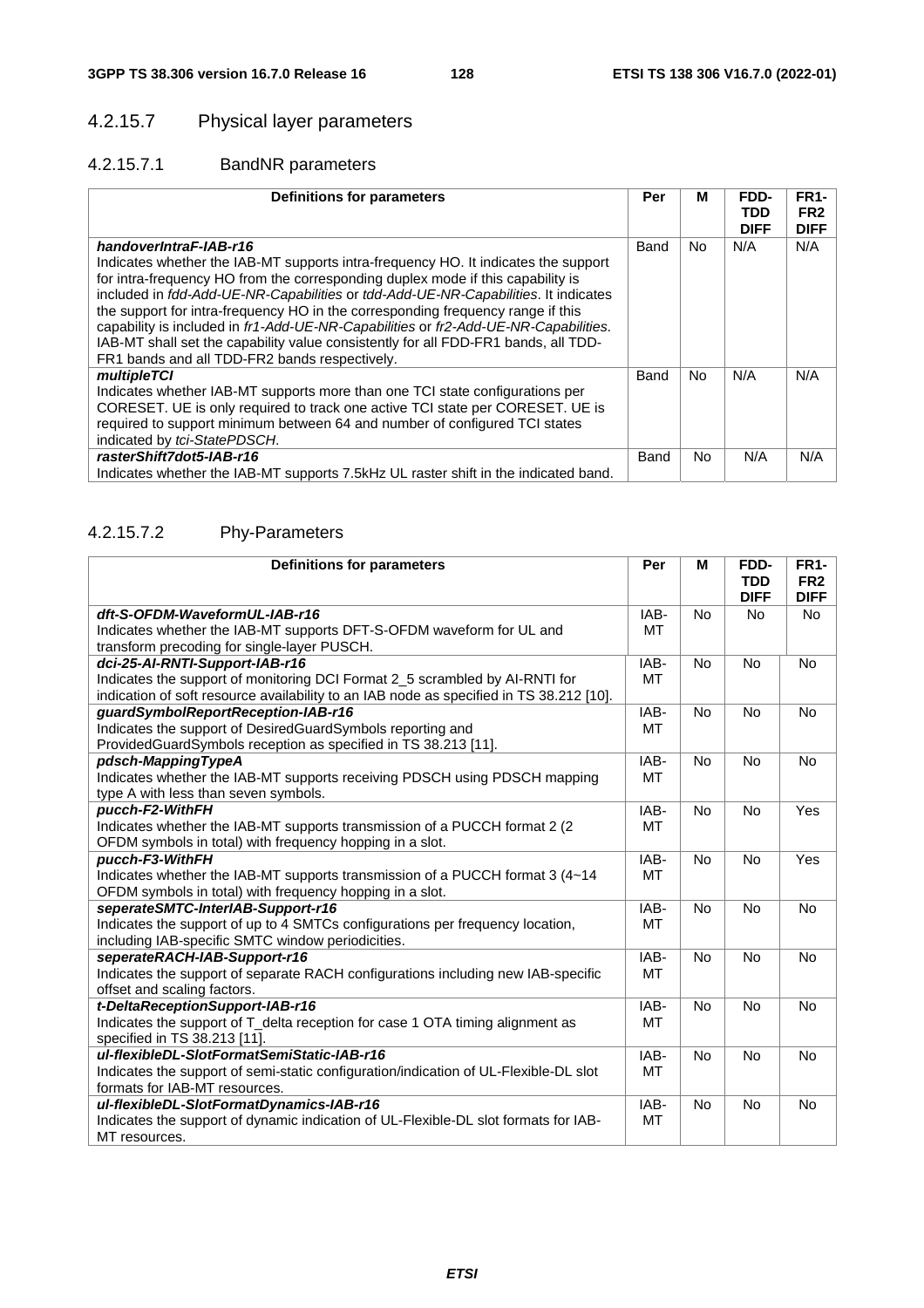#### 4.2.15.8 MeasAndMobParameters Parameters

| <b>Definitions for parameters</b>                                                                                                                                                                                                                                                                                                                                                                                                       | Per  | М          | FDD-<br><b>TDD</b><br><b>DIFF</b> | <b>FR1-</b><br>FR <sub>2</sub><br><b>DIFF</b> |
|-----------------------------------------------------------------------------------------------------------------------------------------------------------------------------------------------------------------------------------------------------------------------------------------------------------------------------------------------------------------------------------------------------------------------------------------|------|------------|-----------------------------------|-----------------------------------------------|
| eventA-MeasAndReport                                                                                                                                                                                                                                                                                                                                                                                                                    | IAB- | <b>Yes</b> | Yes.                              | <b>No</b>                                     |
| Indicates whether the IAB-MT supports NR measurements and events A triggered<br>reporting as specified in TS 38.331 [9].                                                                                                                                                                                                                                                                                                                | МT   |            |                                   |                                               |
| handoverInterF                                                                                                                                                                                                                                                                                                                                                                                                                          | IAB- | No.        | Yes                               | Yes                                           |
| Indicates whether the IAB-MT supports inter-frequency HO. It indicates the support<br>for inter-frequency HO from the corresponding duplex mode if this capability is<br>included in fdd-Add-UE-NR-Capabilities or tdd-Add-UE-NR-Capabilities. It indicates<br>the support for inter-frequency HO from the corresponding frequency range if this<br>capability is included in fr1-Add-UE-NR-Capabilities or fr2-Add-UE-NR-Capabilities. | МT   |            |                                   |                                               |
| mfbi-IAB-r16                                                                                                                                                                                                                                                                                                                                                                                                                            | IAB- | No.        | <b>No</b>                         | <b>No</b>                                     |
| Indicates whether the IAB-MT supports multiple frequency band indication.                                                                                                                                                                                                                                                                                                                                                               | МT   |            |                                   |                                               |
| intraAndInterF-MeasAndReport                                                                                                                                                                                                                                                                                                                                                                                                            | IAB- | <b>Yes</b> | Yes                               | <b>No</b>                                     |
| Indicates whether the IAB-MT supports NR intra-frequency and inter-frequency                                                                                                                                                                                                                                                                                                                                                            | МT   |            |                                   |                                               |
| measurements and at least periodical reporting.                                                                                                                                                                                                                                                                                                                                                                                         |      |            |                                   |                                               |

## 4.2.15.9 MR-DC Parameters

| <b>Definitions for parameters</b>                                                                                 | Per  | м   | FDD-<br><b>TDD</b><br><b>DIFF</b> | <b>FR1-</b><br>FR <sub>2</sub><br><b>DIFF</b> |
|-------------------------------------------------------------------------------------------------------------------|------|-----|-----------------------------------|-----------------------------------------------|
| f1c-OverEUTRA-r16                                                                                                 | IAB- | No. | No.                               | No.                                           |
| Indicates whether the IAB-MT supports F1-C signalling over DLInformationTransfer                                  | мт   |     |                                   |                                               |
| and ULInformation Transfer messages via MN when IAB-MT operates in EN-DC<br>mode, as specified in TS 36.331 [17]. |      |     |                                   |                                               |
| scg-DRB-NR-IAB-r16                                                                                                | IAB- | No. | No                                | No.                                           |
| Indicates whether the IAB-MT supports SCG DRB with NR PDCP when IAB-MT<br>operates in EN-DC mode.                 | мт   |     |                                   |                                               |
| interNR-MeasEUTRA-IAB-r16                                                                                         | IAB- | No. | No                                | No.                                           |
| Indicates whether the IAB-MT supports NR measurement and reports while in                                         | мт   |     |                                   |                                               |
| EUTRA connected and event B1-based measurement and reports while in EUTRA<br>connected.                           |      |     |                                   |                                               |

# 4.2.16 Sidelink Parameters

#### 4.2.16.1 Sidelink Parameters in NR

#### 4.2.16.1.1 Sidelink General Parameters

| Definitions for parameters                                                                                                                               | Per | M   | FDD-<br>TDD<br><b>DIFF</b> | FR1-<br>FR <sub>2</sub><br><b>DIFF</b> |
|----------------------------------------------------------------------------------------------------------------------------------------------------------|-----|-----|----------------------------|----------------------------------------|
| accessStratumReleaseSidelink-r16<br>Indicates the access stratum release for NR sidelink communication the UE<br>supports as specified in TS 38.331 [9]. | UE  | Yes | No                         | No                                     |

### 4.2.16.1.2 Sidelink PDCP Parameters

| Definitions for parameters                                                     | Per | М  | FDD-<br>TDD<br><b>DIFF</b> | FR1-<br>FR <sub>2</sub><br><b>DIFF</b> |
|--------------------------------------------------------------------------------|-----|----|----------------------------|----------------------------------------|
| outOfOrderDeliverySidelink-r16                                                 | JE  | No | No                         | <b>No</b>                              |
| Indicates whether UE supports out of order delivery of data to upper layers by |     |    |                            |                                        |
| PDCP for sidelink.                                                             |     |    |                            |                                        |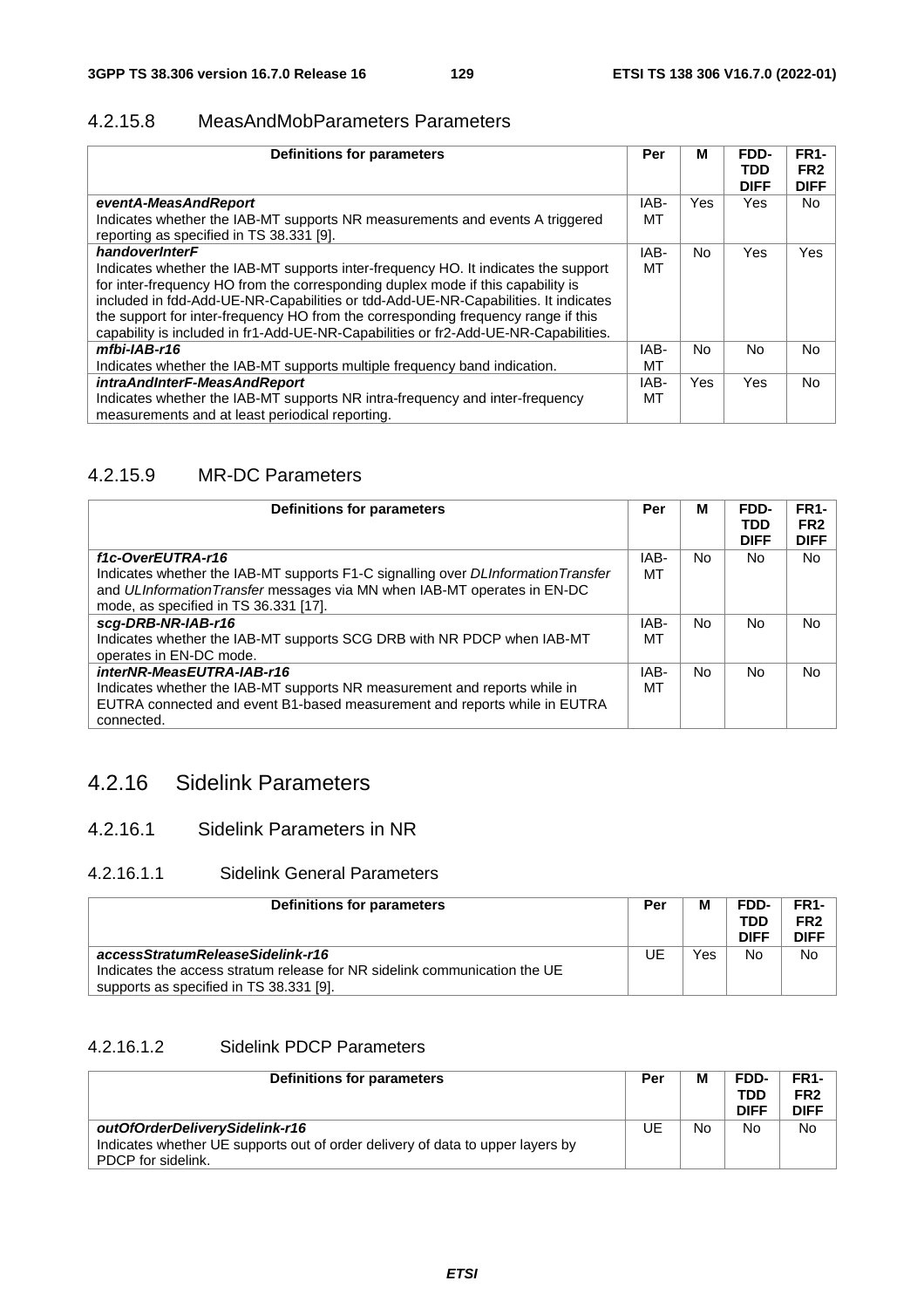#### 4.2.16.1.3 Sidelink RLC Parameters

| Definitions for parameters                                                                                                        | Per | М  | FDD-<br><b>TDD</b><br><b>DIFF</b> | <b>FR1-</b><br>FR <sub>2</sub><br><b>DIFF</b> |
|-----------------------------------------------------------------------------------------------------------------------------------|-----|----|-----------------------------------|-----------------------------------------------|
| am-WithLongSN-Sidelink-r16<br>Indicates whether the UE supports AM DRB with 18 bit length of RLC sequence<br>number for sidelink. | UE  | No | No.                               | <b>No</b>                                     |
| um-WithLongSN-Sidelink-r16<br>Indicates whether the UE supports UM DRB with 12 bit length of RLC sequence<br>number for sidelink. | UE  | No | No                                | <b>No</b>                                     |

#### 4.2.16.1.4 Sidelink MAC Parameters

| <b>Definitions for parameters</b>                                                   | Per | М   | FDD-<br>TDD<br><b>DIFF</b> | <b>FR1-</b><br>FR <sub>2</sub><br><b>DIFF</b> |
|-------------------------------------------------------------------------------------|-----|-----|----------------------------|-----------------------------------------------|
| Icp-RestrictionSidelink-r16                                                         | UE  | No. | No.                        | No.                                           |
| Indicates whether UE supports the selection of logical channels for each SL grant   |     |     |                            |                                               |
| based on RRC configured restriction.                                                |     |     |                            |                                               |
| logicalChannelSR-DelayTimerSidelink-r16                                             | UE  | No. | Yes                        | No.                                           |
| Indicates whether the UE supports the logical Channel SR-Delay Timer as specified   |     |     |                            |                                               |
| in TS 38.321 [8] for sidelink logical channel(s).                                   |     |     |                            |                                               |
| multipleSR-ConfigurationsSidelink-r16                                               | UE  | No. | Yes                        | No.                                           |
| Indicates whether the UE supports 8 SR configurations per PUCCH cell group as       |     |     |                            |                                               |
| specified in TS 38.321 [8] for sidelink.                                            |     |     |                            |                                               |
| multipleConfiguredGrantsSidelink-r16                                                | UE  | No. | No.                        | No.                                           |
| Indicates whether UE supports 8 sidelink configured grant configurations (including |     |     |                            |                                               |
| both Type 1 and Type 2) in a resource pool. If absent, for each resource pool, the  |     |     |                            |                                               |
| UE only supports one sidelink configured grant configuration.                       |     |     |                            |                                               |

# 4.2.16.1.5 Other PHY parameters

| <b>Definitions for parameters</b>                                                                                                                                                                                                                      | Per | М  | FDD-<br><b>TDD</b><br><b>DIFF</b> | FR <sub>1</sub> -<br>FR <sub>2</sub><br><b>DIFF</b> |
|--------------------------------------------------------------------------------------------------------------------------------------------------------------------------------------------------------------------------------------------------------|-----|----|-----------------------------------|-----------------------------------------------------|
| supportedBandCombinationListSidelinkEUTRA-NR-r16<br>Defines the supported NR sidelink communication and/or V2X sidelink<br>communication band combinations by the UE. A fallback band combination resulting                                            | UE  | No | No.                               | <b>No</b>                                           |
| from the reported sidelink band combination shall be supported by the UE. The UE<br>does not include this field if the UE capability is requested by E-UTRAN (see TS<br>36.331 [17]) and the network request includes the field eutra-nr-only.         |     |    |                                   |                                                     |
| supportedBandCombinationListSidelinkNR-r16<br>Defines the supported joint NR sidelink communication band combinations by the<br>UE. A fallback band combination resulting from the reported sidelink band<br>combination shall be supported by the UE. | UE  | No | <b>No</b>                         | No.                                                 |
| supportedBandListSidelink-r16<br>Indicates frequency bands supported for NR sidelink communications and<br>parameters supported for each frequency band, as specified in 4.2.16.1.6.                                                                   | UE  | No | No.                               | No                                                  |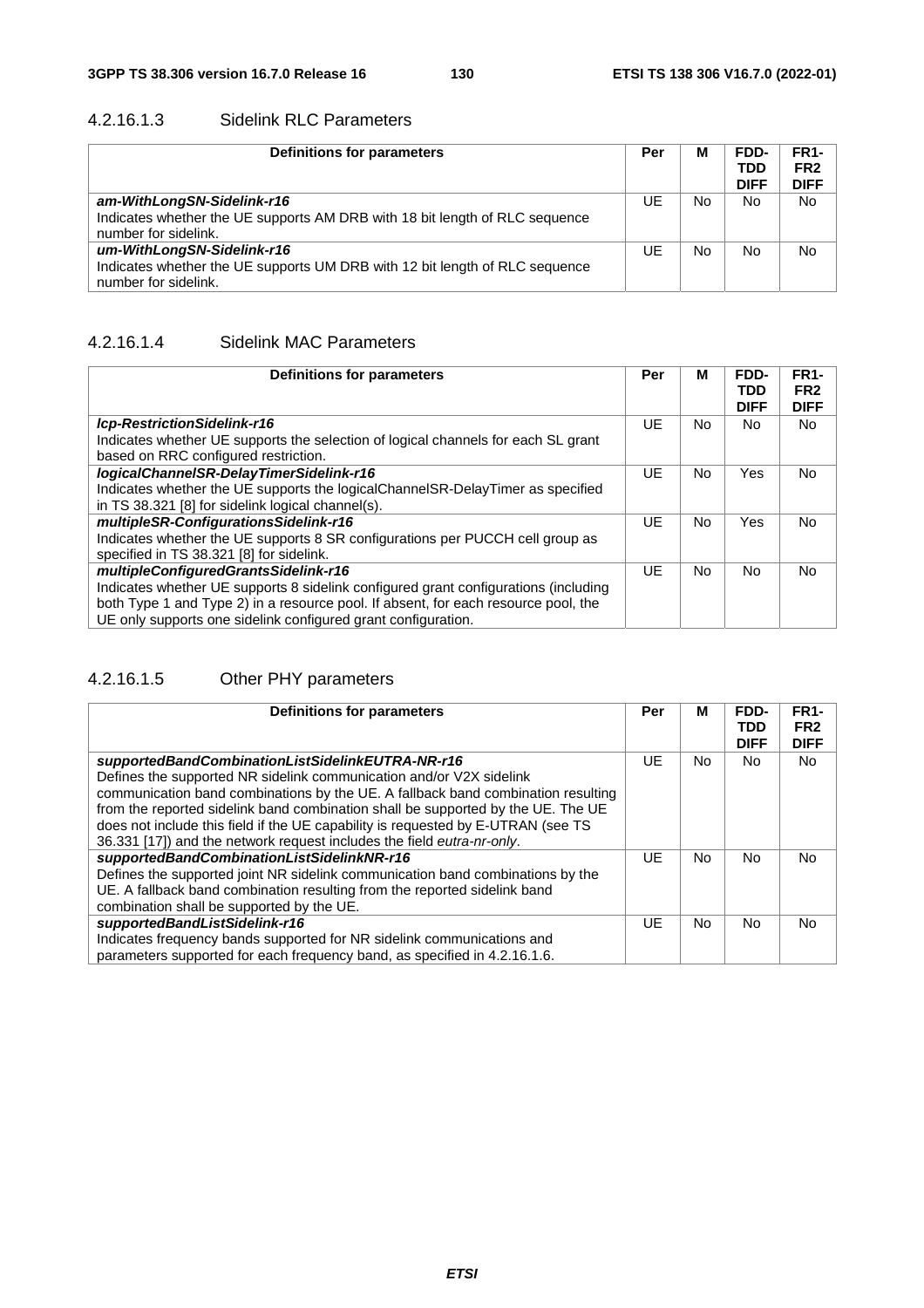#### 4.2.16.1.6 *BandSidelink* Parameters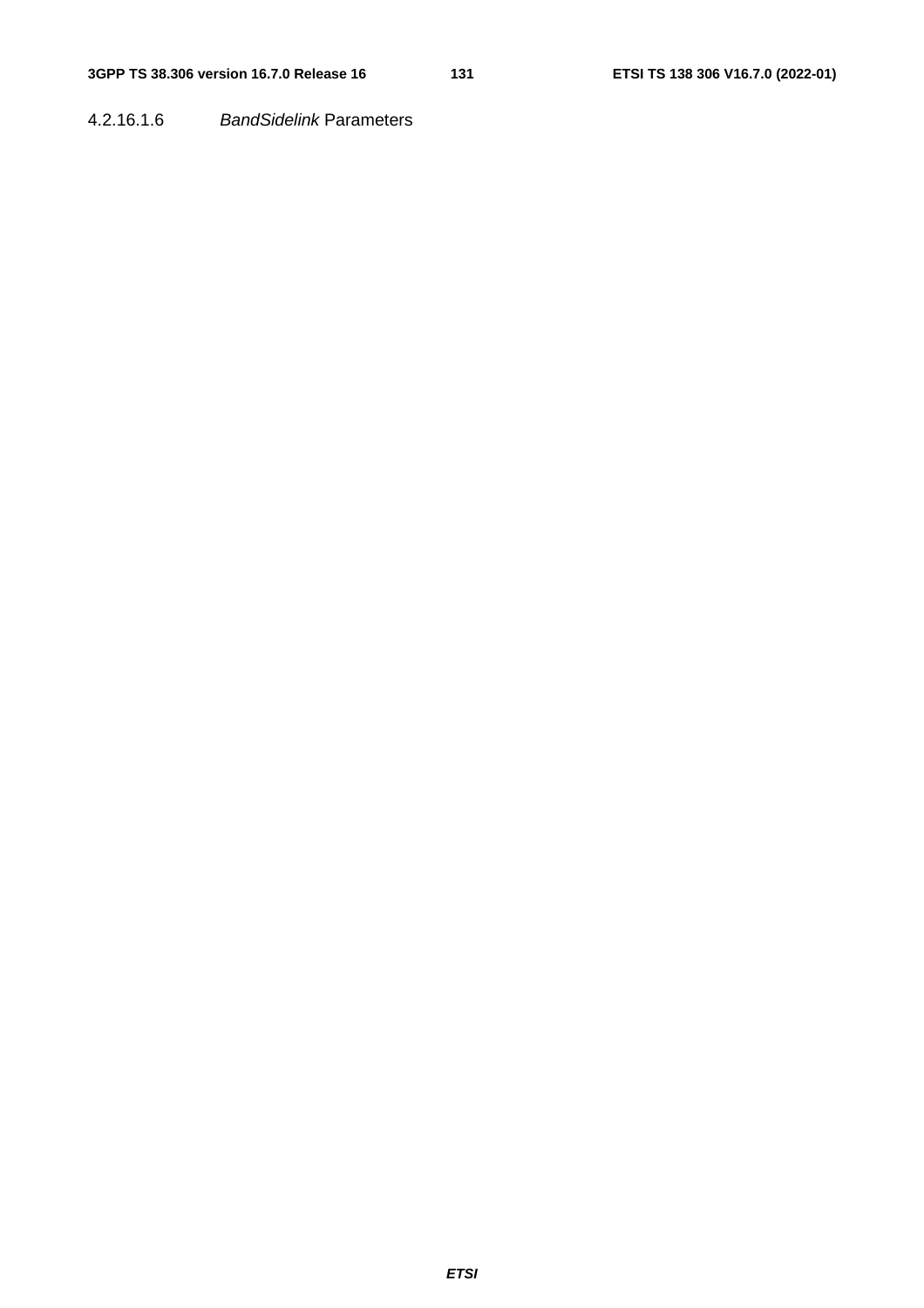| <b>Definitions for parameters</b>                                                                                                                                                                                                                                                                                                                                                                                                                                                                                                                                                                                                                                                                                                                                                                                                                                                                                                                                                                                                                                                                 | Per  | М  | FDD-<br><b>TDD</b> | <b>FR1-</b><br>FR <sub>2</sub> |
|---------------------------------------------------------------------------------------------------------------------------------------------------------------------------------------------------------------------------------------------------------------------------------------------------------------------------------------------------------------------------------------------------------------------------------------------------------------------------------------------------------------------------------------------------------------------------------------------------------------------------------------------------------------------------------------------------------------------------------------------------------------------------------------------------------------------------------------------------------------------------------------------------------------------------------------------------------------------------------------------------------------------------------------------------------------------------------------------------|------|----|--------------------|--------------------------------|
|                                                                                                                                                                                                                                                                                                                                                                                                                                                                                                                                                                                                                                                                                                                                                                                                                                                                                                                                                                                                                                                                                                   |      |    | <b>DIFF</b>        | <b>DIFF</b>                    |
| sl-Reception-r16<br>Indicates whether receving NR sidelink communication is supported. If supported,<br>this parameter indicates the support of the capabilities and includes the parameters<br>as follows:                                                                                                                                                                                                                                                                                                                                                                                                                                                                                                                                                                                                                                                                                                                                                                                                                                                                                       | Band | CY | N/A                | N/A                            |
| UE can receive NR PSCCH/PSSCH.                                                                                                                                                                                                                                                                                                                                                                                                                                                                                                                                                                                                                                                                                                                                                                                                                                                                                                                                                                                                                                                                    |      |    |                    |                                |
| harg-RxProcessSidelink, which indicates the number of sidelink HARQ<br>processes across all links that the UE supports for NR PSSCH reception.<br>Value n16 corresponds to 16, n24 corresponds to 24, and so on.                                                                                                                                                                                                                                                                                                                                                                                                                                                                                                                                                                                                                                                                                                                                                                                                                                                                                  |      |    |                    |                                |
| pscch-RxSidelink, which indicates the number of PSCCH that the supports<br>for reception in a slot. Value value1 corresponds to floor (N <sub>RB</sub> /10 RBs),<br>value2 corresponds to 2*floor (NRB /10 RBs);                                                                                                                                                                                                                                                                                                                                                                                                                                                                                                                                                                                                                                                                                                                                                                                                                                                                                  |      |    |                    |                                |
| UE can attempt to decode N <sub>RB</sub> non-overlapping RBs per slot.<br>$\overline{\phantom{a}}$                                                                                                                                                                                                                                                                                                                                                                                                                                                                                                                                                                                                                                                                                                                                                                                                                                                                                                                                                                                                |      |    |                    |                                |
| UE supports reception of PSSCH according to the 64QAM MCS table.<br>$\overline{\phantom{a}}$                                                                                                                                                                                                                                                                                                                                                                                                                                                                                                                                                                                                                                                                                                                                                                                                                                                                                                                                                                                                      |      |    |                    |                                |
| UE supports PT-RS reception in FR2.                                                                                                                                                                                                                                                                                                                                                                                                                                                                                                                                                                                                                                                                                                                                                                                                                                                                                                                                                                                                                                                               |      |    |                    |                                |
| scs-CP-PatternRxSidelink, which indicates the subcarrier spacing with<br>normal CP and the corresponding channel bandwidth that the UE supports<br>for NR sidelink communication reception. Value scs-15kHz corresponds to<br>15kHz, scs-30kHz corresponds to 30kHz, and so on. It is mandatory for UE<br>to support reception using 30 kHz subcarrier spacing with normal CP in FR1,<br>and 120 kHz subcarrier spacing with normal CP FR2. For FR1, the bits in<br>scs-XXkHz starting from the leading / leftmost bit indicate 5, 10, 15, 20, 25,<br>30, 40, 50, 60, 70, 80, 90 and 100MHz. For FR2, the bits in scs-XXkHz<br>starting from the leading / leftmost bit indicate 50, 100 and 200MHz. This<br>capability is not required to be signalled in a band indicated with only the<br>PC5 interface in 38.101-1 [2], Table 5.2E.1-1. Otherwise, it is mandatory. For<br>a band indicated with only the PC5 interface in 38.101-1 [2], Table 5.2E.1-1,<br>UE supports reception using 30 kHz subcarrier spacing with normal CP in<br>FR1, 120 kHz subcarrier spacing with normal CP in FR2. |      |    |                    |                                |
| extended CP-RxSidelink, which indicates whether the UE supports 60 kHz<br>subcarrier spacing with extended CP length for NR sidelink communication<br>reception. This capability is not required to be signalled in a band indicated<br>with only the PC5 interface in TS 38.101-1 [2], Table 5.2E.1-1. Otherwise, it<br>is mandatory.                                                                                                                                                                                                                                                                                                                                                                                                                                                                                                                                                                                                                                                                                                                                                            |      |    |                    |                                |
| UE supports 14-symbol SL slot with all DMRS patterns corresponding to<br>number of PSSCH symbols = $\{12, 9\}$ for slots with and without PSFCH. If UE<br>signals support of extended CP, support 12-symbol SL slot with all DMRS<br>patterns corresponding to number of PSSCH symbols = $\{10,7\}$ for slots with<br>and without PSFCH.                                                                                                                                                                                                                                                                                                                                                                                                                                                                                                                                                                                                                                                                                                                                                          |      |    |                    |                                |
| NOTE 1: N <sub>RB</sub> is the number of RBs defined per channel bandwidth by RAN4 in<br>38.101-1 [2], Table 5.3.2-1 for FR1 and 38.101-2 [3], Table 5.3.2.-1 for<br>FR <sub>2</sub> .<br>Configuration by NR Uu is not required to be supported in a band<br>NOTE 2:                                                                                                                                                                                                                                                                                                                                                                                                                                                                                                                                                                                                                                                                                                                                                                                                                             |      |    |                    |                                |
| indicated with only the PC5 interface in TS 38.101-1 [2] Table 5.2E.1-1.                                                                                                                                                                                                                                                                                                                                                                                                                                                                                                                                                                                                                                                                                                                                                                                                                                                                                                                                                                                                                          |      |    |                    |                                |
| Support of this feature is mandatory if UE supports NR sidelink.                                                                                                                                                                                                                                                                                                                                                                                                                                                                                                                                                                                                                                                                                                                                                                                                                                                                                                                                                                                                                                  |      |    |                    |                                |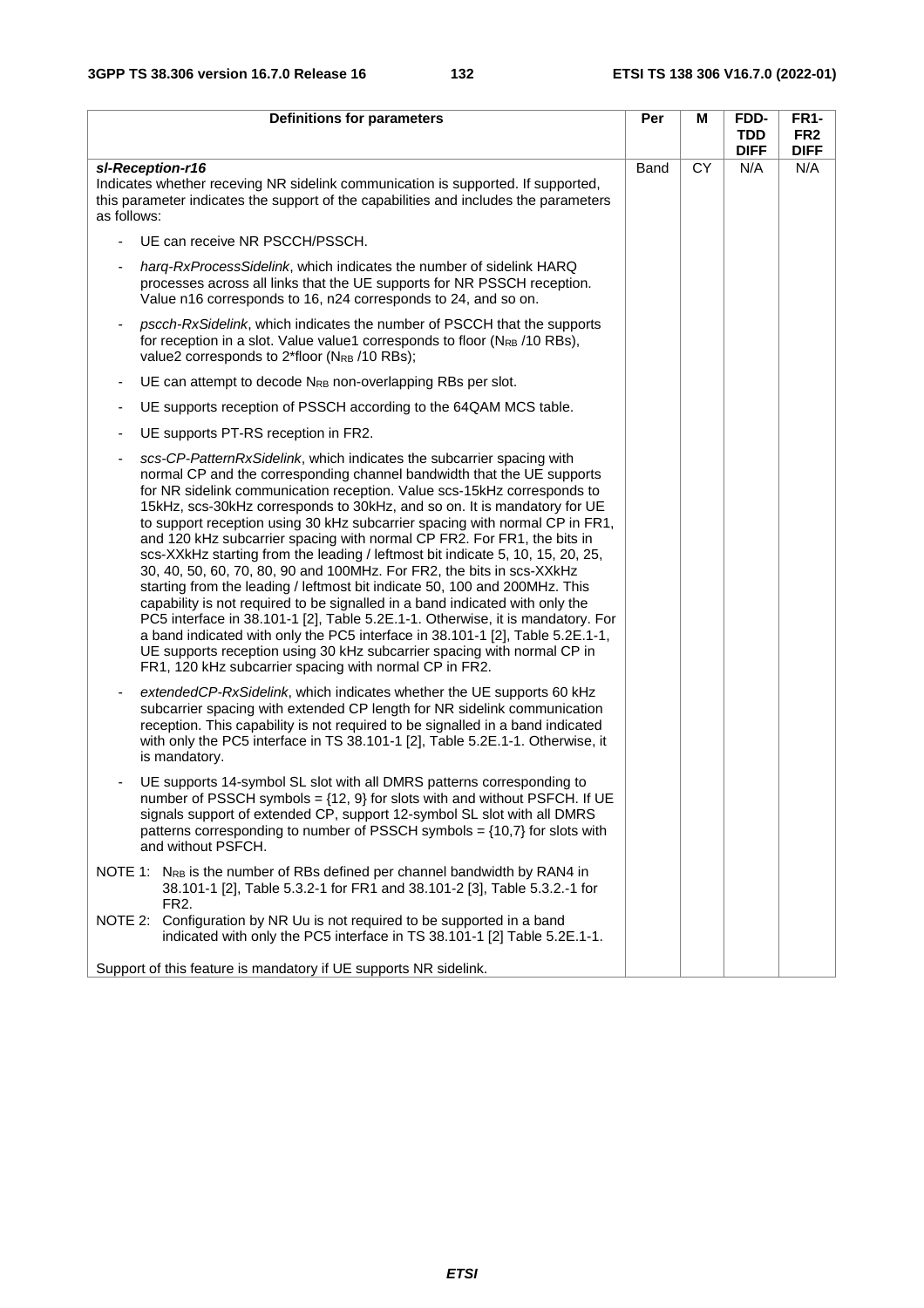| sl-TransmissionMode1-r16<br>Indicates whether transmitting NR sidelink mode 1 scheduled by Uu is supported. If<br>supported, this parameter indicates the support of the capabilities and includes the<br>parameters as follows:                                                                                                                                                                                                                                                                                                                                                                                                                                                                                                                                                                                                                                                                                                                                                                   | Band | <b>CY</b> | N/A | N/A |  |
|----------------------------------------------------------------------------------------------------------------------------------------------------------------------------------------------------------------------------------------------------------------------------------------------------------------------------------------------------------------------------------------------------------------------------------------------------------------------------------------------------------------------------------------------------------------------------------------------------------------------------------------------------------------------------------------------------------------------------------------------------------------------------------------------------------------------------------------------------------------------------------------------------------------------------------------------------------------------------------------------------|------|-----------|-----|-----|--|
| UE can transmit PSCCH/PSSCH using configured grant type 1. For NR<br>sidelink mode 1 scheduled by NR Uu, UE can additionally transmit<br>PSCCH/PSSCH using dynamic scheduling or configured grant type 2. Up to<br>8 configured grants can be configured for a UE.                                                                                                                                                                                                                                                                                                                                                                                                                                                                                                                                                                                                                                                                                                                                 |      |           |     |     |  |
| harg-TxProcessModeOneSidelink, which indicates the number of sidelink<br>HARQ processes across all links that the UE supports for NR PSSCH<br>transmission using mode 1, including those for configured grants. Value n8<br>corresponds to 8, n16 corresponds to 16, and so on.                                                                                                                                                                                                                                                                                                                                                                                                                                                                                                                                                                                                                                                                                                                    |      |           |     |     |  |
| UE can transmit PSSCH according to the normal 64QAM MCS OFDM table.<br>$\overline{\phantom{a}}$                                                                                                                                                                                                                                                                                                                                                                                                                                                                                                                                                                                                                                                                                                                                                                                                                                                                                                    |      |           |     |     |  |
| UE supports PT-RS transmission in FR2.                                                                                                                                                                                                                                                                                                                                                                                                                                                                                                                                                                                                                                                                                                                                                                                                                                                                                                                                                             |      |           |     |     |  |
| For NR sidelink mode 1 scheduled by NR Uu, UE can monitor DCI format<br>3_0 for NR sidelink dynamic scheduling and configured grant type 2 on the<br>same carrier as sidelink.                                                                                                                                                                                                                                                                                                                                                                                                                                                                                                                                                                                                                                                                                                                                                                                                                     |      |           |     |     |  |
| scs-CP-PatternTxSidelinkModeOne, which indicates the subcarrier spacing<br>with normal CP and the corresponding bandwidth that the UE supports for<br>NR sidelink communication transmission using NR sidelink mode 1. Value<br>scs-15kHz corresponds to 15kHz, scs-30kHz corresponds to 30kHz, and so<br>on. For FR1, the bits in scs-XXkHz starting from the leading / leftmost bit<br>indicate 5, 10, 15, 20, 25, 30, 40, 50, 60, 70, 80, 90 and 100MHz. For FR2,<br>the bits in scs-XXkHz starting from the leading / leftmost bit indicate 50, 100<br>and 200MHz. For a band indicated with only the PC5 interface in 38.101-1<br>[2], Table 5.2E.1-1, UE supports transmission using at least 30 kHz<br>subcarrier spacing with normal CP in FR1, at least 120 kHz subcarrier<br>spacing with normal CP in FR2. Otherwise, the reported subcarrier spacing<br>with normal CP and the corresponding bandwidth that the UE supports shall<br>be the same as reported for UL via channeIBWs-UL. |      |           |     |     |  |
| extendedCP-TxSidelink, which indicates whether the UE supports 60 kHz<br>subcarrier spacing with extended CP length for NR sidelink communication<br>transmission using mode 1. For a band indicated with only the PC5 interface<br>in 38.101-1 [2], Table 5.2E.1-1, the reported subcarrier spacing with normal<br>CP and the corresponding bandwidth that the UE supports shall be the same<br>as reported for UL via channelBWs-UL.                                                                                                                                                                                                                                                                                                                                                                                                                                                                                                                                                             |      |           |     |     |  |
| UE supports 14-symbol SL slot with all DMRS patterns corresponding to the<br>number of PSSCH symbols = $\{12, 9\}$ for slots with and without PSFCH. If UE<br>signals support of extended CP, support 12-symbol SL slot with all DMRS<br>patterns corresponding to the number of PSSCH symbols = $\{10,7\}$ for slots<br>with and without PSFCH.                                                                                                                                                                                                                                                                                                                                                                                                                                                                                                                                                                                                                                                   |      |           |     |     |  |
| UE supports downlink pathloss based open loop power control for NR<br>sidelink mode 1 scheduled by NR Uu if the band is not indicated with only<br>the PC5 interface in 38.101-1 [2], Table 5.2E.1-1. Otherwise, it is not<br>supported.                                                                                                                                                                                                                                                                                                                                                                                                                                                                                                                                                                                                                                                                                                                                                           |      |           |     |     |  |
| harg-ReportOnPUCCH, which indicates whether UE supports reporting<br>sidelink HARQ-ACK to gNB via PUCCH and PUSCH when it is operating in<br>NR sidelink mode 1, for NR sidelink mode 1 scheduled by NR Uu, if the band<br>is indicated with only the PC5 interface in 38.101-1 [2], Table 5.2E.1-1.<br>Otherwise, it is mandatory.                                                                                                                                                                                                                                                                                                                                                                                                                                                                                                                                                                                                                                                                |      |           |     |     |  |
| NOTE:<br>Random selection in the exceptional pool is supported.                                                                                                                                                                                                                                                                                                                                                                                                                                                                                                                                                                                                                                                                                                                                                                                                                                                                                                                                    |      |           |     |     |  |
| Support of this feature is mandatory if UE supports NR sidelink in licensed spectrum<br>where gNB is operating on or managing that spectrum.                                                                                                                                                                                                                                                                                                                                                                                                                                                                                                                                                                                                                                                                                                                                                                                                                                                       |      |           |     |     |  |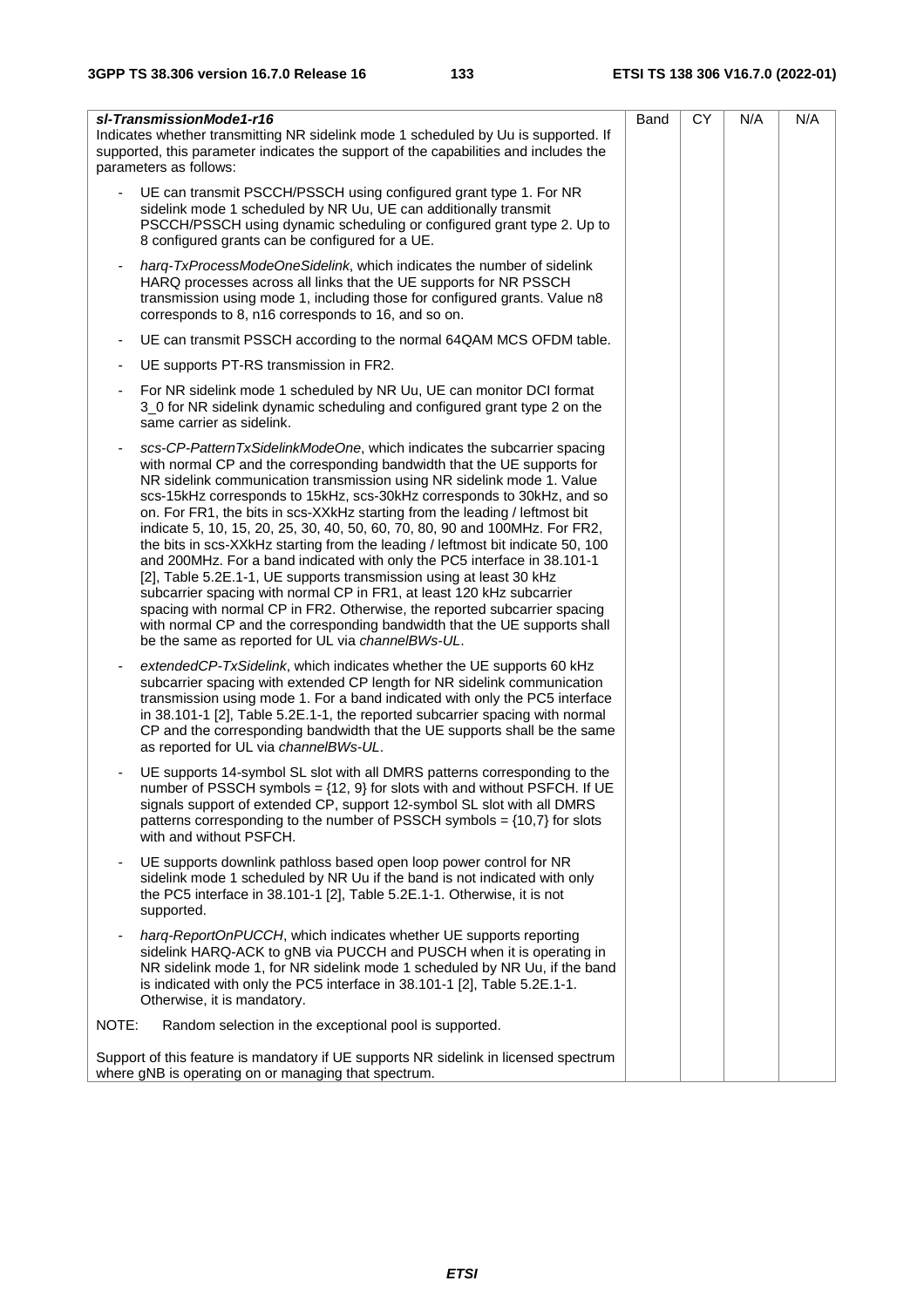| sl-TransmissionMode2-r16<br>Indicates whether transmitting NR sidelink mode 2 is supported. If supported, this<br>parameter indicates the support of the capabilities and includes the parameters as<br>follows:                                                                                                                                                                                                                                                                                                                                                                                                                                                                                                                                                                                                                                                                                                                                                                                                                                                                                                                                                                                                                                                                                                                                                                                                                                                                                                                                                                                                                                                                                | Band | <b>CY</b> | N/A | N/A |  |
|-------------------------------------------------------------------------------------------------------------------------------------------------------------------------------------------------------------------------------------------------------------------------------------------------------------------------------------------------------------------------------------------------------------------------------------------------------------------------------------------------------------------------------------------------------------------------------------------------------------------------------------------------------------------------------------------------------------------------------------------------------------------------------------------------------------------------------------------------------------------------------------------------------------------------------------------------------------------------------------------------------------------------------------------------------------------------------------------------------------------------------------------------------------------------------------------------------------------------------------------------------------------------------------------------------------------------------------------------------------------------------------------------------------------------------------------------------------------------------------------------------------------------------------------------------------------------------------------------------------------------------------------------------------------------------------------------|------|-----------|-----|-----|--|
| UE can transmit PSCCH/PSSCH using NR sidelink mode 2 configured by<br>NR Uu or preconfiguration.<br>harg-TxProcessModeTwoSidelink, which indicates the number of sidelink<br>HARQ processes across all links that the UE supports for NR PSSCH<br>transmission using mode 2. Value n8 corresponds to 8, n16 corresponds to<br>16.<br>UE can transmit PSSCH according to the normal 64QAM MCS table.<br>UE supports PT-RS transmission in FR2.<br>UE can perform mode 2 sensing and resource allocation operations<br>scs-CP-PatternTxSidelinkModeTwo, which indicates UE can transmit using<br>the subcarrier spacing and CP length it reports in sl-Reception-r16. This<br>capability is not required to be signalled in a band indicated with only the<br>PC5 interface in 38.101-1 [2], Table 5.2E.1-1. Otherwise, it is mandatory. For<br>a band indicated with only the PC5 interface in 38.101-1 [2], Table 5.2E.1-1,<br>UE supports transmission using 30 kHz subcarrier spacing with normal CP in<br>FR1, 120 kHz subcarrier spacing with normal CP in FR2.<br>UE supports 14-symbol SL slot with all DMRS patterns corresponding to the<br>number of PSSCH symbols = $\{12, 9\}$ for slots with and without PSFCH. If UE<br>signals support of extended CP, support 12-symbol SL slot with all DMRS<br>patterns corresponding to the number of PSSCH symbols = $\{10,7\}$ for slots<br>with and without PSFCH.<br>dl-openLoopPC-Sidelink, which indicates whether UE supports DL pathloss<br>based open loop power control when mode 2 is configured by NR Uu, if the<br>band is indicated with only the PC5 interface in 38.101-1 [2], Table 5.2E.1-1.<br>Otherwise, it is mandatory. |      |           |     |     |  |
| This field is only applicable if the UE supports sl-Reception-r16.                                                                                                                                                                                                                                                                                                                                                                                                                                                                                                                                                                                                                                                                                                                                                                                                                                                                                                                                                                                                                                                                                                                                                                                                                                                                                                                                                                                                                                                                                                                                                                                                                              |      |           |     |     |  |
| NOTE 1: Random selection in the exceptional pool is supported.<br>NOTE 2: Configuration by NR Uu is not required to be supported in a band<br>indicated with only the PC5 interface in 38.101-1 [2] Table 5.2E.1-1.                                                                                                                                                                                                                                                                                                                                                                                                                                                                                                                                                                                                                                                                                                                                                                                                                                                                                                                                                                                                                                                                                                                                                                                                                                                                                                                                                                                                                                                                             |      |           |     |     |  |
| Support of this feature is mandatory if UE supports NR sidelink.                                                                                                                                                                                                                                                                                                                                                                                                                                                                                                                                                                                                                                                                                                                                                                                                                                                                                                                                                                                                                                                                                                                                                                                                                                                                                                                                                                                                                                                                                                                                                                                                                                |      |           |     |     |  |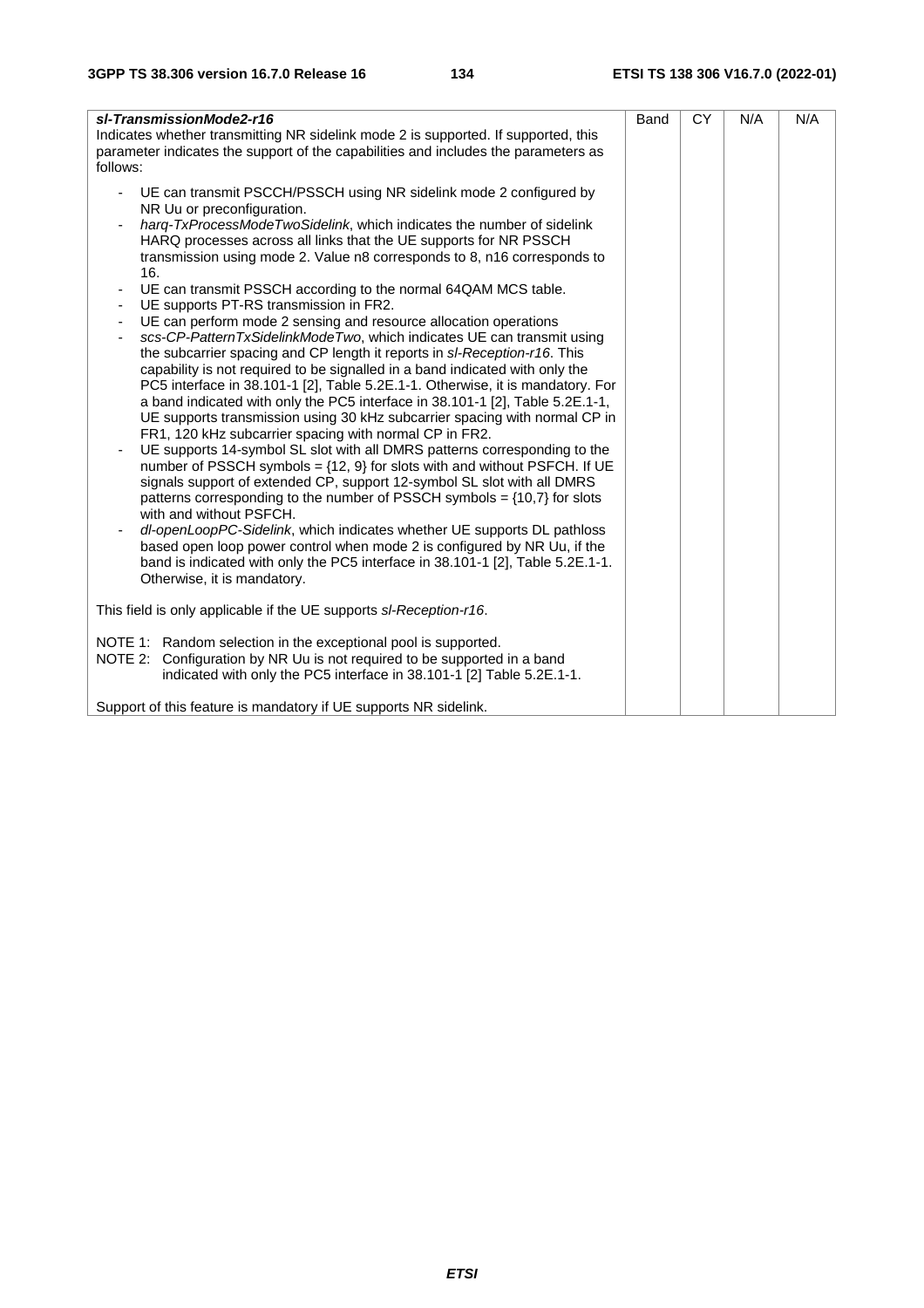| sync-Sidelink-r16<br>Indicates whether UE supports synchronization sources for NR sidelink. If<br>supported, this parameter indicates the support of the capabilities and includes the<br>parameters as follows:                                                                                                                                                                                   | Band        | <b>CY</b> | N/A | N/A                     |
|----------------------------------------------------------------------------------------------------------------------------------------------------------------------------------------------------------------------------------------------------------------------------------------------------------------------------------------------------------------------------------------------------|-------------|-----------|-----|-------------------------|
| UE can receive S-SSB in NR sidelink if it supports sl-Reception-r16.                                                                                                                                                                                                                                                                                                                               |             |           |     |                         |
| UE can transmit S-SSB in NR sidelink if it supports sl-TransmissionMode1-<br>$\blacksquare$<br>r16 or sl-TransmissionMode2-r16.                                                                                                                                                                                                                                                                    |             |           |     |                         |
| UE supports GNSS and SyncRef UE as the synchronization reference<br>according to the synchronization procedure with sl-SyncPriority set to GNSS<br>and sl-NbAsSync set to false.                                                                                                                                                                                                                   |             |           |     |                         |
| gNB-Sync, which indicates whether UE can transmit or receive NR sidelink<br>based on the synchronization to an gNB for NR Uu, if the band is indicated<br>with only the PC5 interface in 38.101-1 [2], Table 5.2E.1-1. Otherwise, it is<br>mandatory.                                                                                                                                              |             |           |     |                         |
| gNB-GNSS-UE-SyncWithPriorityOnGNB-ENB, which indicates whether UE<br>additionally supports gNB, GNSS and SyncRef UE as the synchronization<br>reference according to the synchronization procedure with sl-SyncPriority set<br>to gnbEnb for NR Uu, if the band is indicated with only the PC5 interface in<br>38.101-1 [2], Table 5.2E.1-1. Otherwise, it is mandatory.                           |             |           |     |                         |
| gNB-GNSS-UE-SyncWithPriorityOnGNSS, which indicates whether UE<br>additionally supports gNB, GNSS and SyncRef UE as the synchronization<br>reference according to the synchronization procedure with sl-SyncPriority set<br>to GNSS and sl-NbAsSync set to true for NR Uu, if the band is indicated with<br>only the PC5 interface in 38.101-1 [2], Table 5.2E.1-1. Otherwise, it is<br>mandatory. |             |           |     |                         |
| This field is only applicable if the UE supports at least one of sl-Reception-r16, sl-<br>TransmissionMode1-r16 and sl-TransmissionMode2-r16.                                                                                                                                                                                                                                                      |             |           |     |                         |
| NOTE:<br>Configuration by NR Uu is not required to be supported in a band<br>indicated with only the PC5 interface in 38.101-1 [2] Table 5.2E.1-1.                                                                                                                                                                                                                                                 |             |           |     |                         |
| Support of this feature is mandatory if UE supports NR sidelink.                                                                                                                                                                                                                                                                                                                                   |             |           |     |                         |
| congestionControlSidelink-r16<br>Indicates whether UE supports sidelink congestion control for NR sidelink. If<br>supported, this parameter indicates the support of the capabilities and includes the<br>parameters as follows:                                                                                                                                                                   | Band        | <b>CY</b> | N/A | N/A                     |
| cbr-ReportSidelink, which indicates whether UE can report CBR<br>measurement to gNB when operating in Mode 1 and mode 2, if the band is<br>indicated with only the PC5 interface in 38.101-1 [2], Table 5.2E.1-1.<br>Otherwise, it is mandatory.<br>UE can adjust its radio parameters based on CBR measurement and<br>CRlimit.                                                                    |             |           |     |                         |
| cbr-CR-TimeLimitSidelink, which indicates the time within which UE can<br>process CBR and CR. Value time1 corresponds to congestion process time<br>of 2, 2, 4, 8 slots for 15, 30, 60, 120 kHz subcarrier spacing, and value time2<br>corresponds to congestion process time of 2, 4, 8, 16 slots for 15, 30, 60,<br>120 kHz subcarrier spacing.                                                  |             |           |     |                         |
| This field is only applicable if the UE supports sl-Reception-r16 and at least one of<br>sl-TransmissionMode1-r16 and sl-TransmissionMode2-r16.                                                                                                                                                                                                                                                    |             |           |     |                         |
| Support of this feature is mandatory if UE supports NR sidelink.                                                                                                                                                                                                                                                                                                                                   |             |           |     |                         |
| sl-Tx-256QAM-r16<br>Indicates UE can transmit PSSCH according to the 256QAM MCS table.<br>This field is only applicable if the UE supports at least one of s/-<br>TransmissionMode1-r16 and sl-TransmissionMode2-r16.                                                                                                                                                                              | <b>Band</b> | No        | N/A | FR <sub>1</sub><br>only |
| sl-Rx-256QAM-r16<br>Indicates UE can receive PSSCH according to the 256QAM MCS table.<br>This field is only applicable if the UE supports sl-Reception-r16.                                                                                                                                                                                                                                        | Band        | No        | N/A | FR <sub>1</sub><br>only |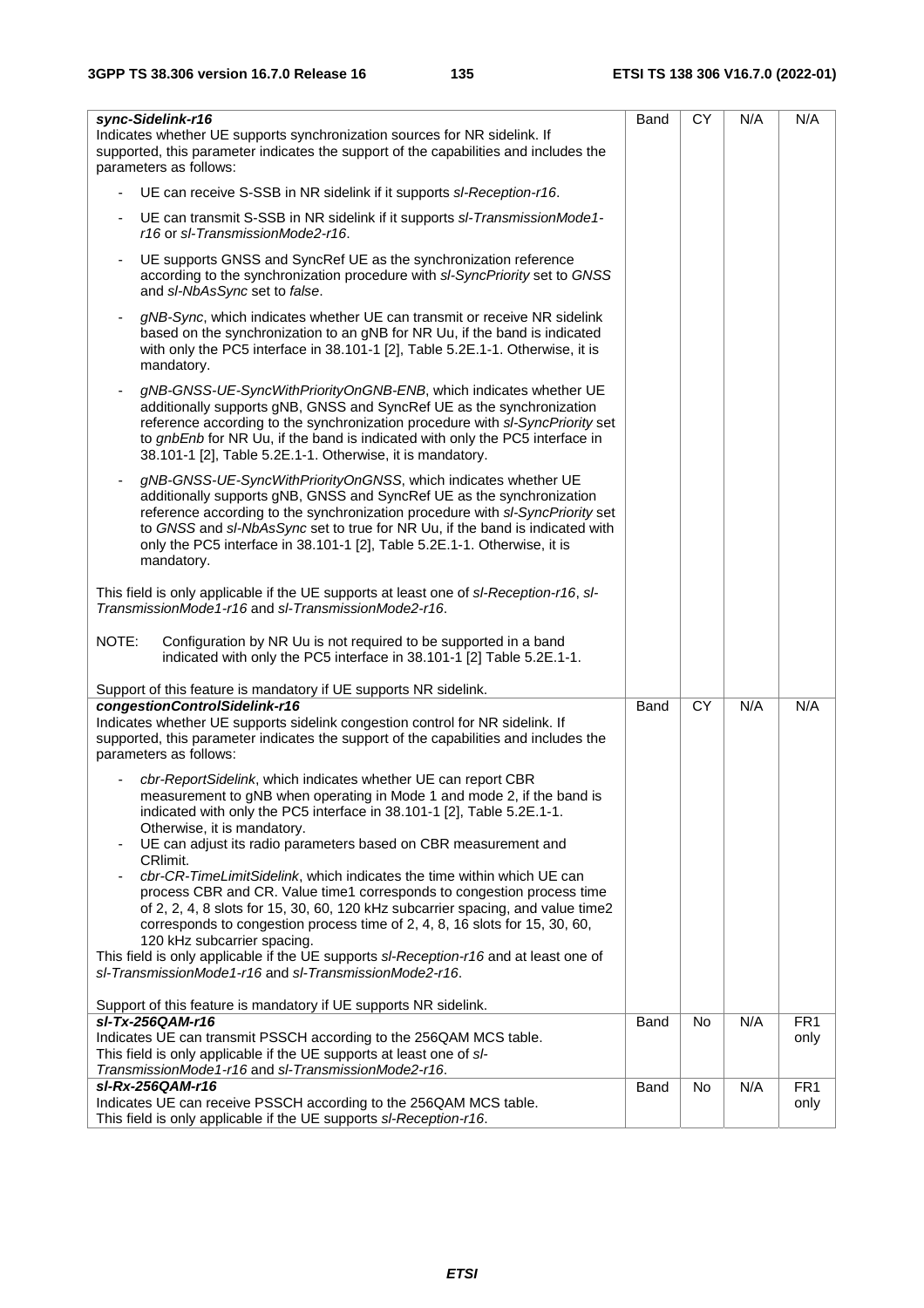| psfch-FormatZeroSidelink-r16<br>Indicates whether UE supports PSFCH format 0. If supported, this parameter<br>indicates the support of the capabilities and includes the parameters as follows:                                                                                                                                                                                                    | Band | <b>CY</b>      | N/A | N/A |
|----------------------------------------------------------------------------------------------------------------------------------------------------------------------------------------------------------------------------------------------------------------------------------------------------------------------------------------------------------------------------------------------------|------|----------------|-----|-----|
| UE can transmit and receive NR PSFCH format 0.                                                                                                                                                                                                                                                                                                                                                     |      |                |     |     |
| psfch-RxNumber which indicates the number of PSFCH(s) resources that<br>the UE can receive in a slot. Value n5 corresponds to 5, n15 corresponds to<br>15, and so on.                                                                                                                                                                                                                              |      |                |     |     |
| psfch-TxNumber which indicates the number of PSFCH(s) resources that the<br>UE can transmit in a slot. Value n4 corresponds to 4, n8 corresponds to 8,<br>and so on.                                                                                                                                                                                                                               |      |                |     |     |
| This field is only applicable if the UE supports at least one of sl-Reception-r16 and<br>sl-TransmissionMode2-r16.                                                                                                                                                                                                                                                                                 |      |                |     |     |
| NOTE:<br>Configuration by NR Uu is not required to be supported in a band<br>indicated with only the PC5 interface in 38.101-1 [2] Table 5.2E.1-1.                                                                                                                                                                                                                                                 |      |                |     |     |
| Support of this feature is mandatory if UE supports NR sidelink.                                                                                                                                                                                                                                                                                                                                   |      |                |     |     |
| lowSE-64QAM-MCS-TableSidelink-r16                                                                                                                                                                                                                                                                                                                                                                  | Band | N <sub>o</sub> | N/A | N/A |
| Indicates UE can transmit and receive PSSCH according to the low-spectral<br>efficiency 64QAM MCS table.<br>This field is only applicable if the UE supports at least one of sl-Reception-r16, sl-                                                                                                                                                                                                 |      |                |     |     |
| TransmissionMode1-r16 and sl-TransmissionMode2-r16.<br>csi-ReportSidelink-r16                                                                                                                                                                                                                                                                                                                      | Band | CY             | N/A | N/A |
| Indicates UE supports Sidelink CSI report. If supported, this parameter indicates the<br>support of the capabilities and includes the parameters as follows:                                                                                                                                                                                                                                       |      |                |     |     |
| csi-RS-PortsSidelink, which indicates the number of antenna port(s) up to<br>which UE can transmit and receive sidelink CSI-RS with. Value p1<br>corresponds to 1, and value p2 corresponds to 2.<br>UE supports RI and CQI feedback on sidelink.<br>This field is only applicable if the UE supports at least one of sl-Reception-r16, sl-<br>TransmissionMode1-r16 and sl-TransmissionMode2-r16. |      |                |     |     |
|                                                                                                                                                                                                                                                                                                                                                                                                    |      |                |     |     |
| Support of this feature is mandatory if UE supports NR sidelink.<br>enb-Sync-Sidelink-r16<br>Indicates whether UE supports eNB type synchronization source for NR sidelink. If<br>supported, this parameter indicates the support of the capabilities and includes the<br>parameters as follows:                                                                                                   | Band | <b>No</b>      | N/A | N/A |
| UE can transmit or receive NR sidelink based on the synchronization to an<br>eNB.                                                                                                                                                                                                                                                                                                                  |      |                |     |     |
| If UE supports sync-Sidelink-r16, UE additionally supports eNB, GNSS and<br>SyncRef UE as the synchronization reference according to the<br>synchronization procedure with sl-SyncPriority set to gnbEnb.                                                                                                                                                                                          |      |                |     |     |
| If UE supports sync-Sidelink-r16, UE additionally supports eNB, GNSS and<br>$\overline{\phantom{a}}$<br>SyncRef UE as the synchronization reference according to the<br>synchronization procedure with sl-SyncPriority set to GNSS and sl-<br>NbAsSync set to true.                                                                                                                                |      |                |     |     |
| This field is only applicable if the UE supports at least one of sl-Reception-r16, sl-<br>TransmissionMode1-r16 and sl-TransmissionMode2-r16.                                                                                                                                                                                                                                                      |      |                |     |     |
| rankTwoReception-r16                                                                                                                                                                                                                                                                                                                                                                               | Band | No             | N/A | N/A |
| Indicates whether UE supports rank 2 PSSCH reception.<br>This field is only applicable if the UE supports sl-Reception-r16.                                                                                                                                                                                                                                                                        |      |                |     |     |
| fewerSymbolSlotSidelink-r16                                                                                                                                                                                                                                                                                                                                                                        | Band | <b>No</b>      | N/A | N/A |
| Indicates whether UE supports transmission/reception of SL slot configured with 7,<br>8, 9, 10, 11, 12, 13 consecutive symbols and all the corresponding DMRS patterns<br>in a slot.                                                                                                                                                                                                               |      |                |     |     |
| This field is only applicable if the UE supports at least one of sl-Reception-r16, sl-<br>TransmissionMode1-r16 and sl-TransmissionMode2-r16.                                                                                                                                                                                                                                                      |      |                |     |     |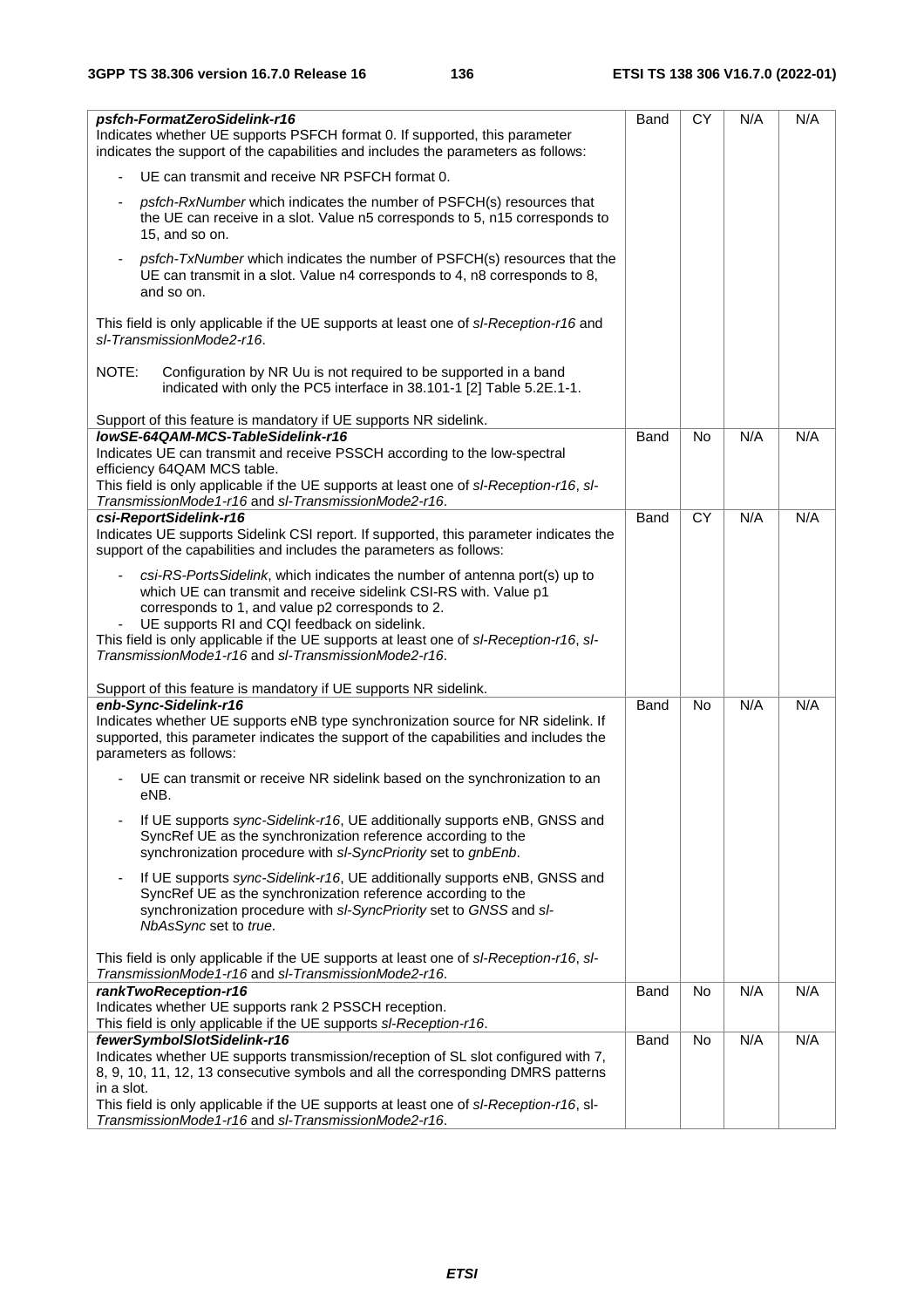| sl-openLoopPC-RSRP-ReportSidelink-r16<br>Indicates whether UE supports sidelink pathloss based open loop power control and<br>RSRP report in case of unicast.<br>This field is only applicable if the UE supports sl-Reception-r16 and at least one of<br>sl-TransmissionMode1-r16 and sl-TransmissionMode2-r16. | Band | СY | N/A | N/A |
|------------------------------------------------------------------------------------------------------------------------------------------------------------------------------------------------------------------------------------------------------------------------------------------------------------------|------|----|-----|-----|
| Support of this feature is mandatory if UE supports NR sidelink.                                                                                                                                                                                                                                                 |      |    |     |     |

#### 4.2.16.1.7 *BandCombinationListSidelinkEUTRA-NR* Parameters

| Definitions for parameters                                                                                                                                                                                                                                                                                                                                                                                                                                                                                                                                                             | Per  | М   | FDD-<br>TDD<br><b>DIFF</b> | <b>FR1-</b><br>FR <sub>2</sub><br><b>DIFF</b> |
|----------------------------------------------------------------------------------------------------------------------------------------------------------------------------------------------------------------------------------------------------------------------------------------------------------------------------------------------------------------------------------------------------------------------------------------------------------------------------------------------------------------------------------------------------------------------------------------|------|-----|----------------------------|-----------------------------------------------|
| tx-Sidelink-r16<br>Indicates whether the UE supports sidelink transmission on the band.<br>For NR sidelink, this field is only applicable if the UE supports at least one of s/-<br>TransmissionMode1-r16 and sl-TransmissionMode2-r16 on the band.                                                                                                                                                                                                                                                                                                                                    | Band | No. | N/A                        | N/A                                           |
| rx-Sidelink-r16<br>Indicates whether the UE supports sidelink reception on the band.<br>For NR sidelink, this field is only applicable if the UE supports sl-Reception-r16 on<br>the band.                                                                                                                                                                                                                                                                                                                                                                                             | Band | No. | N/A                        | N/A                                           |
| sl-CrossCarrierScheduling-r16<br>Indicates whether the UE supports monitoring DCI format 3_0 on a different carrier<br>from sidelink for NR sidelink dynamic scheduling and configured grant type 2. If the<br>UE indicates support for sI-TransmissionMode1-r16 in a band indicated with only<br>the PC5 interface in Table 5.2E.1-1 of 38.101-1 [2], the UE shall indicate that sl-<br>CrossCarrierScheduling-r16 is supported for a band combination with that band.<br>For NR sidelink, this field is only applicable if the UE supports sl-<br>TransmissionMode1-r16 on the band. | Band | No. | N/A                        | N/A                                           |

## 4.2.16.2 Sidelink Parameters in E-UTRA

| <b>Descriptions for parameters</b>                                                                                                                                                                | Per | м  | FDD-<br>TDD<br><b>DIFF</b> |
|---------------------------------------------------------------------------------------------------------------------------------------------------------------------------------------------------|-----|----|----------------------------|
| supportedBandListSidelinkEUTRA-r16<br>Indicates E-UTRA frequency bands supported for V2X sidelink communications and<br>parameters supported for each frequency band, as specified in 4.2.16.2.1. | UE. | No | N <sub>o</sub>             |

#### 4.2.16.2.1 *BandSideLinkEUTRA* parameters

| <b>Descriptions for parameters</b>                                                                                                                                                                                                                                                                                                                                                                                                                                                                                                                                                                                                         | Per  | м   | FDD-<br><b>TDD</b><br><b>DIFF</b> |
|--------------------------------------------------------------------------------------------------------------------------------------------------------------------------------------------------------------------------------------------------------------------------------------------------------------------------------------------------------------------------------------------------------------------------------------------------------------------------------------------------------------------------------------------------------------------------------------------------------------------------------------------|------|-----|-----------------------------------|
| gnb-ScheduledMode3SidelinkEUTRA-r16<br>Indicates whether transmitting V2X sidelink communication mode 3 scheduled by NR Uu<br>is supported. If supported, this parameter indicates the support of the capabilities and<br>includes the parameters as follows:<br>the UE can be scheduled by gNB using DCI format 3_1 for V2X sidelink mode 3<br>$\blacksquare$<br>transmission.<br>gnb-ScheduledMode3DelaySidelinkEUTRA, which indicates the minimum value<br>UE supports for the additional time indicated in the NR DCI scheduling V2X<br>sidelink mode 3. Value ms0 corresponds to 0 ms, ms0dot25 corresponds to 0.25<br>ms, and so on. | Band | No. | N/A                               |
| This field is only applicable if the UE supports V2X sidelink communication.<br>gnb-ScheduledMode4SidelinkEUTRA-r16                                                                                                                                                                                                                                                                                                                                                                                                                                                                                                                        | Band | No. | N/A                               |
| Indicates whether the UE can be scheduled by gNB for V2X sidelink mode 4<br>transmission. This field is only applicable if the UE supports V2X sidelink communication.                                                                                                                                                                                                                                                                                                                                                                                                                                                                     |      |     |                                   |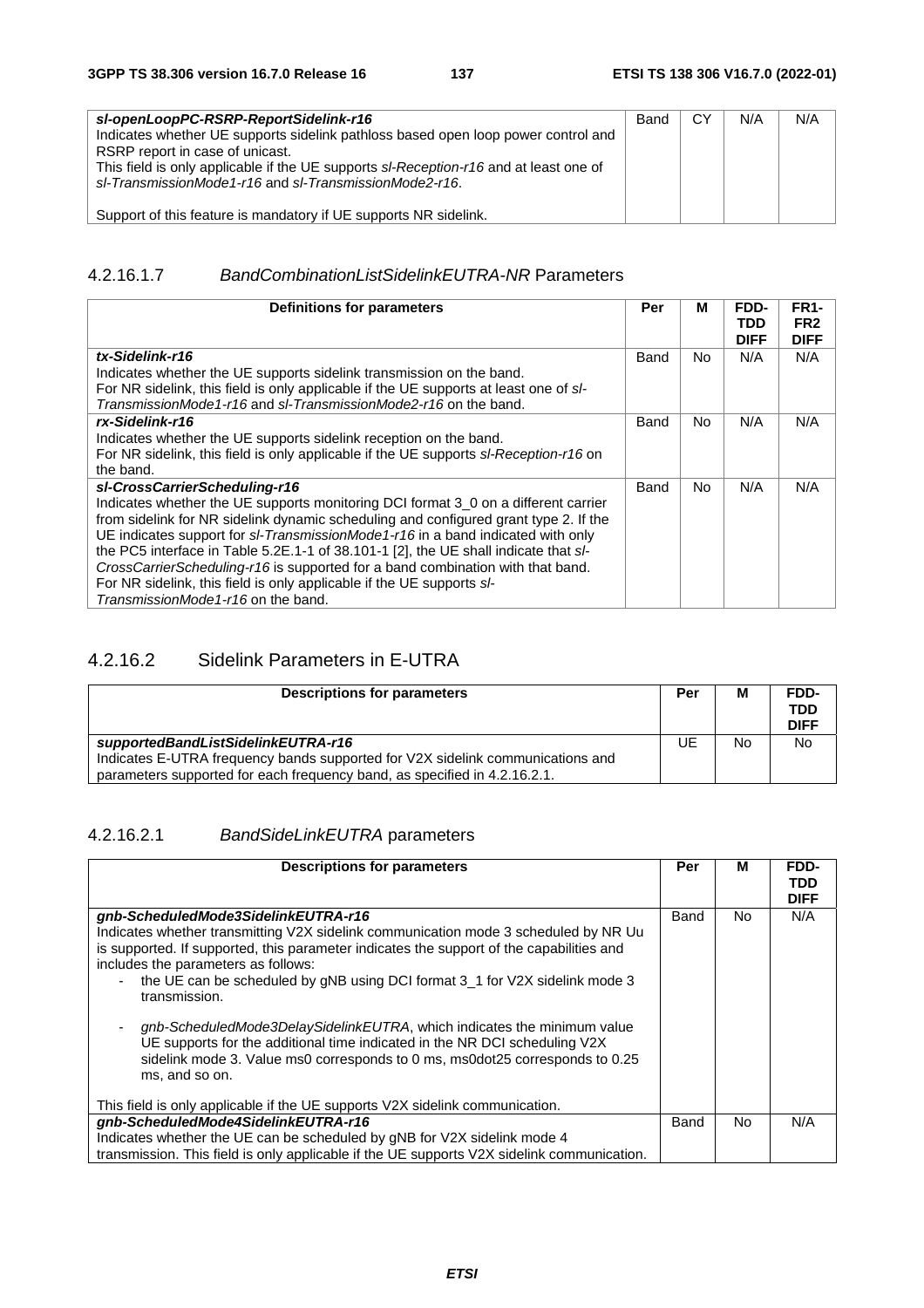# 4.2.17 SON parameters

| Definitions for parameters                                                                  | Per | М  | FDD-<br><b>TDD</b><br><b>DIFF</b> | FR <sub>1</sub> -<br>FR <sub>2</sub><br><b>DIFF</b> |
|---------------------------------------------------------------------------------------------|-----|----|-----------------------------------|-----------------------------------------------------|
| rach-Report-r16                                                                             | UE  | No | No                                | No                                                  |
| Indicates whether the UE supports delivery of rach Report upon request from the<br>network. |     |    |                                   |                                                     |

# 4.2.18 UE-based performance measurement parameters

| <b>Definitions for parameters</b>                                                                                        | Per       | M         | FDD-<br><b>TDD</b><br><b>DIFF</b> | <b>FR1-</b><br>FR <sub>2</sub><br><b>DIFF</b> |
|--------------------------------------------------------------------------------------------------------------------------|-----------|-----------|-----------------------------------|-----------------------------------------------|
| barometerMeasReport-r16                                                                                                  | UE        | <b>No</b> | <b>No</b>                         | <b>No</b>                                     |
| Indicates whether UE supports uncompensated barometeric pressure measurement<br>reporting upon request from the network. |           |           |                                   |                                               |
| immMeasBT-r16                                                                                                            | UE        | <b>No</b> | <b>No</b>                         | <b>No</b>                                     |
| Indicates whether the UE supports Bluetooth measurements in RRC_CONNECTED                                                |           |           |                                   |                                               |
| state.                                                                                                                   |           |           |                                   |                                               |
| immMeasWLAN-r16                                                                                                          | UE        | <b>No</b> | <b>No</b>                         | <b>No</b>                                     |
| Indicates whether the UE supports WLAN measurements in RRC_CONNECTED<br>state.                                           |           |           |                                   |                                               |
| loggedMeasBT-r16                                                                                                         | UE        | <b>No</b> | <b>No</b>                         | <b>No</b>                                     |
| Indicates whether the UE supports Bluetooth measurements in RRC_IDLE and<br>RRC_INACTIVE state.                          |           |           |                                   |                                               |
| loggedMeasurements-r16                                                                                                   | UE        | <b>No</b> | <b>No</b>                         | <b>No</b>                                     |
| Indicates whether the UE supports logged measurements in RRC_IDLE and                                                    |           |           |                                   |                                               |
| RRC_INACTIVE. A UE that supports logged measurements shall support both                                                  |           |           |                                   |                                               |
| periodical logging and event-triggered logging. The memory size of MDT logged                                            |           |           |                                   |                                               |
| measurements is 64KB.                                                                                                    |           |           |                                   |                                               |
| loggedMeasWLAN-r16                                                                                                       | UE        | <b>No</b> | <b>No</b>                         | <b>No</b>                                     |
| Indicates whether the UE supports WLAN measurements in RRC_IDLE and                                                      |           |           |                                   |                                               |
| RRC_INACTIVE state.                                                                                                      |           |           |                                   |                                               |
| orientationMeasReport-r16                                                                                                | <b>UE</b> | <b>No</b> | <b>No</b>                         | <b>No</b>                                     |
| Indicates whether the UE supports orientation information reporting upon request from                                    |           |           |                                   |                                               |
| the network.                                                                                                             |           |           |                                   |                                               |
| speedMeasReport-r16                                                                                                      | UE        | <b>No</b> | <b>No</b>                         | N <sub>o</sub>                                |
| Indicates whether the UE supports speed information reporting upon request from the                                      |           |           |                                   |                                               |
| network.                                                                                                                 |           |           |                                   |                                               |
| gnss-Location-r16                                                                                                        | UE        | <b>No</b> | <b>No</b>                         | <b>No</b>                                     |
| Indicates whether the UE is equipped with a GNSS or A-GNSS receiver that may be                                          |           |           |                                   |                                               |
| used to provide detailed location information along with SON or MDT related                                              |           |           |                                   |                                               |
| measurements in RRC_CONNECTED, RRC_IDLE and RRC_INACTIVE.                                                                |           |           |                                   |                                               |
| ulPDCP-Delay-r16                                                                                                         | UE        | <b>No</b> | <b>No</b>                         | <b>No</b>                                     |
| Indicates whether the UE supports UL PDCP Packet Average Delay measurement (as                                           |           |           |                                   |                                               |
| specified in TS 38.314 [26]) and reporting in RRC_CONNECTED state.                                                       |           |           |                                   |                                               |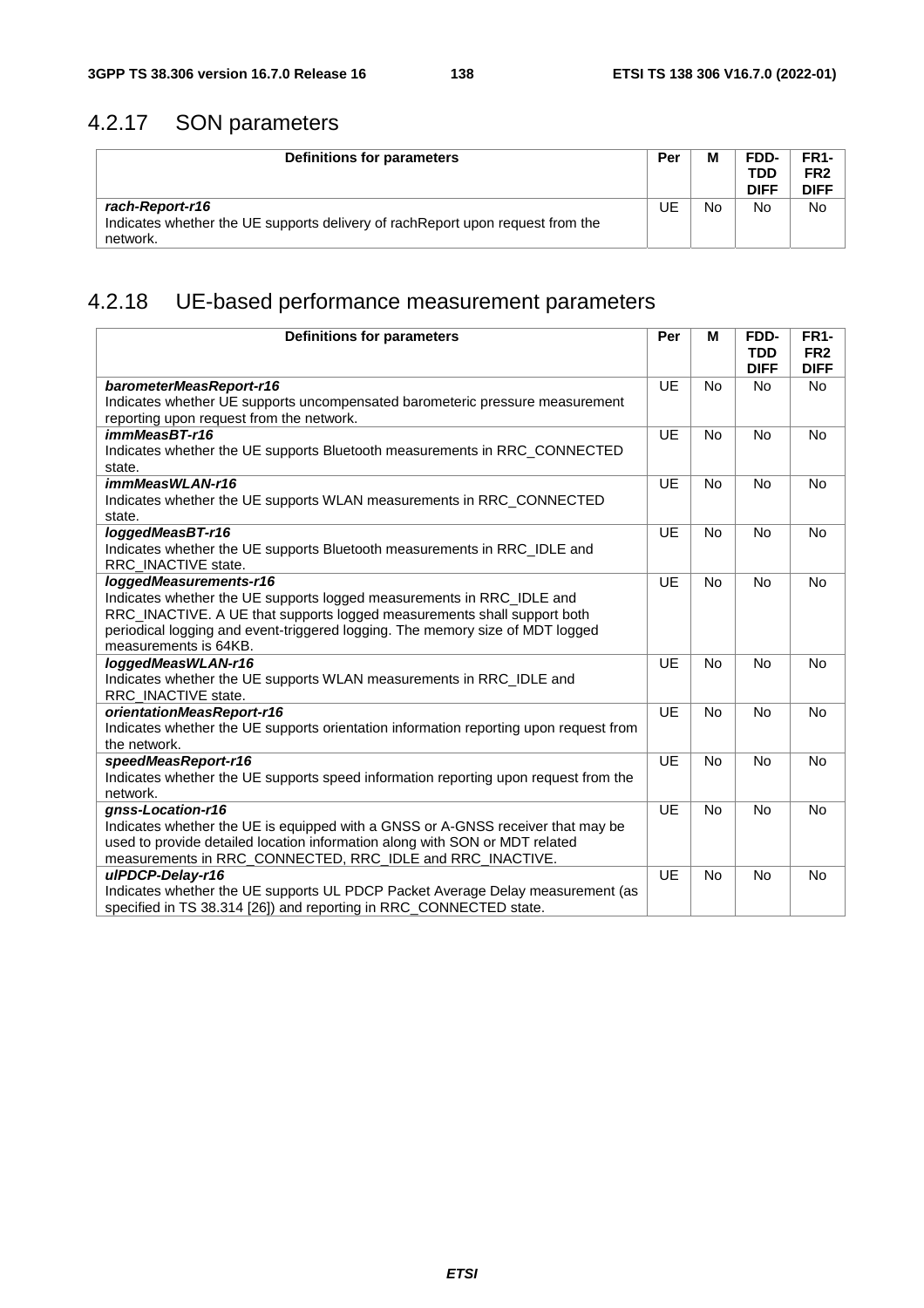## 4.2.19 High speed parameters

| FR <sub>2</sub><br><b>TDD</b><br><b>DIFF</b><br><b>DIFF</b><br>UE<br>FR <sub>1</sub><br>measurementEnhancement-r16<br><b>No</b><br><b>No</b><br>Indicates whether the UE supports the enhanced intra-NR and inter-RAT E-UTRAN<br>only<br>RRM requirements to support high speed up to 500 km/h as specified in TS 38.133<br>[5]. This field applies to MN configured measurement enhancement when MR-DC is<br>not configured and SN configured measurement enhancement when (NG)EN-DC is<br>configured.<br>demodulationEnhancement-r16<br>UF<br>FR <sub>1</sub><br><b>No</b><br><b>No</b><br>Indicates whether the UE supports the enhanced demodulation processing for HST-<br>only<br>SFN joint transmission scheme with velocity up to 500km/h as specified in TS 38.101-<br>4 [18]. This field applies to MN configured demodulation enhancement when MR-DC is<br>not configured and SN configured demodulation enhancement when (NG)EN-DC is<br>configured. |
|------------------------------------------------------------------------------------------------------------------------------------------------------------------------------------------------------------------------------------------------------------------------------------------------------------------------------------------------------------------------------------------------------------------------------------------------------------------------------------------------------------------------------------------------------------------------------------------------------------------------------------------------------------------------------------------------------------------------------------------------------------------------------------------------------------------------------------------------------------------------------------------------------------------------------------------------------------------|
|                                                                                                                                                                                                                                                                                                                                                                                                                                                                                                                                                                                                                                                                                                                                                                                                                                                                                                                                                                  |
|                                                                                                                                                                                                                                                                                                                                                                                                                                                                                                                                                                                                                                                                                                                                                                                                                                                                                                                                                                  |
|                                                                                                                                                                                                                                                                                                                                                                                                                                                                                                                                                                                                                                                                                                                                                                                                                                                                                                                                                                  |
|                                                                                                                                                                                                                                                                                                                                                                                                                                                                                                                                                                                                                                                                                                                                                                                                                                                                                                                                                                  |
|                                                                                                                                                                                                                                                                                                                                                                                                                                                                                                                                                                                                                                                                                                                                                                                                                                                                                                                                                                  |
|                                                                                                                                                                                                                                                                                                                                                                                                                                                                                                                                                                                                                                                                                                                                                                                                                                                                                                                                                                  |
|                                                                                                                                                                                                                                                                                                                                                                                                                                                                                                                                                                                                                                                                                                                                                                                                                                                                                                                                                                  |
|                                                                                                                                                                                                                                                                                                                                                                                                                                                                                                                                                                                                                                                                                                                                                                                                                                                                                                                                                                  |
|                                                                                                                                                                                                                                                                                                                                                                                                                                                                                                                                                                                                                                                                                                                                                                                                                                                                                                                                                                  |
|                                                                                                                                                                                                                                                                                                                                                                                                                                                                                                                                                                                                                                                                                                                                                                                                                                                                                                                                                                  |
|                                                                                                                                                                                                                                                                                                                                                                                                                                                                                                                                                                                                                                                                                                                                                                                                                                                                                                                                                                  |
|                                                                                                                                                                                                                                                                                                                                                                                                                                                                                                                                                                                                                                                                                                                                                                                                                                                                                                                                                                  |
| intraNR-MeasurementEnhancement-r16<br>UF<br><b>No</b><br>FR <sub>1</sub><br><b>No</b>                                                                                                                                                                                                                                                                                                                                                                                                                                                                                                                                                                                                                                                                                                                                                                                                                                                                            |
| Indicates whether the UE supports the enhanced intra-NR RRM requirements to<br>only                                                                                                                                                                                                                                                                                                                                                                                                                                                                                                                                                                                                                                                                                                                                                                                                                                                                              |
| support high speed up to 500 km/h as specified in TS 38.133 [5]. This field applies to                                                                                                                                                                                                                                                                                                                                                                                                                                                                                                                                                                                                                                                                                                                                                                                                                                                                           |
| MN configured measurement enhancement when MR-DC is not configured and SN                                                                                                                                                                                                                                                                                                                                                                                                                                                                                                                                                                                                                                                                                                                                                                                                                                                                                        |
| configured measurement enhancement when (NG)EN-DC is configured.                                                                                                                                                                                                                                                                                                                                                                                                                                                                                                                                                                                                                                                                                                                                                                                                                                                                                                 |
| The UE can include this field only if the UE does not indicate the support of<br>measurementEnhancement-r16 and interRAT-MeasurementEnhancement-r16.                                                                                                                                                                                                                                                                                                                                                                                                                                                                                                                                                                                                                                                                                                                                                                                                             |
|                                                                                                                                                                                                                                                                                                                                                                                                                                                                                                                                                                                                                                                                                                                                                                                                                                                                                                                                                                  |
| Otherwise, the UE does not include this field.<br>interRAT-MeasurementEnhancement-r16<br>UE<br>FR <sub>1</sub><br><b>No</b><br>No                                                                                                                                                                                                                                                                                                                                                                                                                                                                                                                                                                                                                                                                                                                                                                                                                                |
|                                                                                                                                                                                                                                                                                                                                                                                                                                                                                                                                                                                                                                                                                                                                                                                                                                                                                                                                                                  |
| Indicates whether the UE supports the enhanced inter-RAT E-UTRAN RRM<br>only<br>requirements to support high speed up to 500 km/h as specified in TS 38.133 [5]. This                                                                                                                                                                                                                                                                                                                                                                                                                                                                                                                                                                                                                                                                                                                                                                                            |
| field applies to MN configured measurement enhancement.                                                                                                                                                                                                                                                                                                                                                                                                                                                                                                                                                                                                                                                                                                                                                                                                                                                                                                          |
| The UE can include this field only if the UE does not indicate the support of                                                                                                                                                                                                                                                                                                                                                                                                                                                                                                                                                                                                                                                                                                                                                                                                                                                                                    |
| measurementEnhancement-r16 and intraNR-MeasurementEnhancement-r16.                                                                                                                                                                                                                                                                                                                                                                                                                                                                                                                                                                                                                                                                                                                                                                                                                                                                                               |
| Otherwise, the UE does not include this field.                                                                                                                                                                                                                                                                                                                                                                                                                                                                                                                                                                                                                                                                                                                                                                                                                                                                                                                   |

# 5 Optional features without UE radio access capability parameters

# 5.1 PWS features

#### **Definitions for feature**

**CMAS** It is optional for UE to support CMAS reception as specified in TS 38.331 [9]. It is optional for a CMAS-capable UE to support Geofencing information (*warningAreaCoordinates*) as specified in TS 38.331 [9].

**ETWS**

It is optional for UE to support ETWS reception as specified in TS 38.331 [9].

**KPAS**

It is optional for UE to support Korean Public Alert System (KPAS) reception as specified in TS 38.331 [9]. KPAS uses the same AS mechanisms as defined for CMAS. Therefore a KPAS-capable UE shall support all behaviour that is included in TS 38.331 [9] and TS 38.304 [21] for a CMAS-capable UE.

#### **EU-Alert**

It is optional for UE to support EU-Alert reception as specified in TS 38.331 [9]. EU-Alert uses the same AS mechanisms as defined for CMAS. Therefore a EU-Alert-capable UE shall support all behaviour that is included in TS 38.331 [9] and TS 38.304 [21] for a CMAS-capable UE.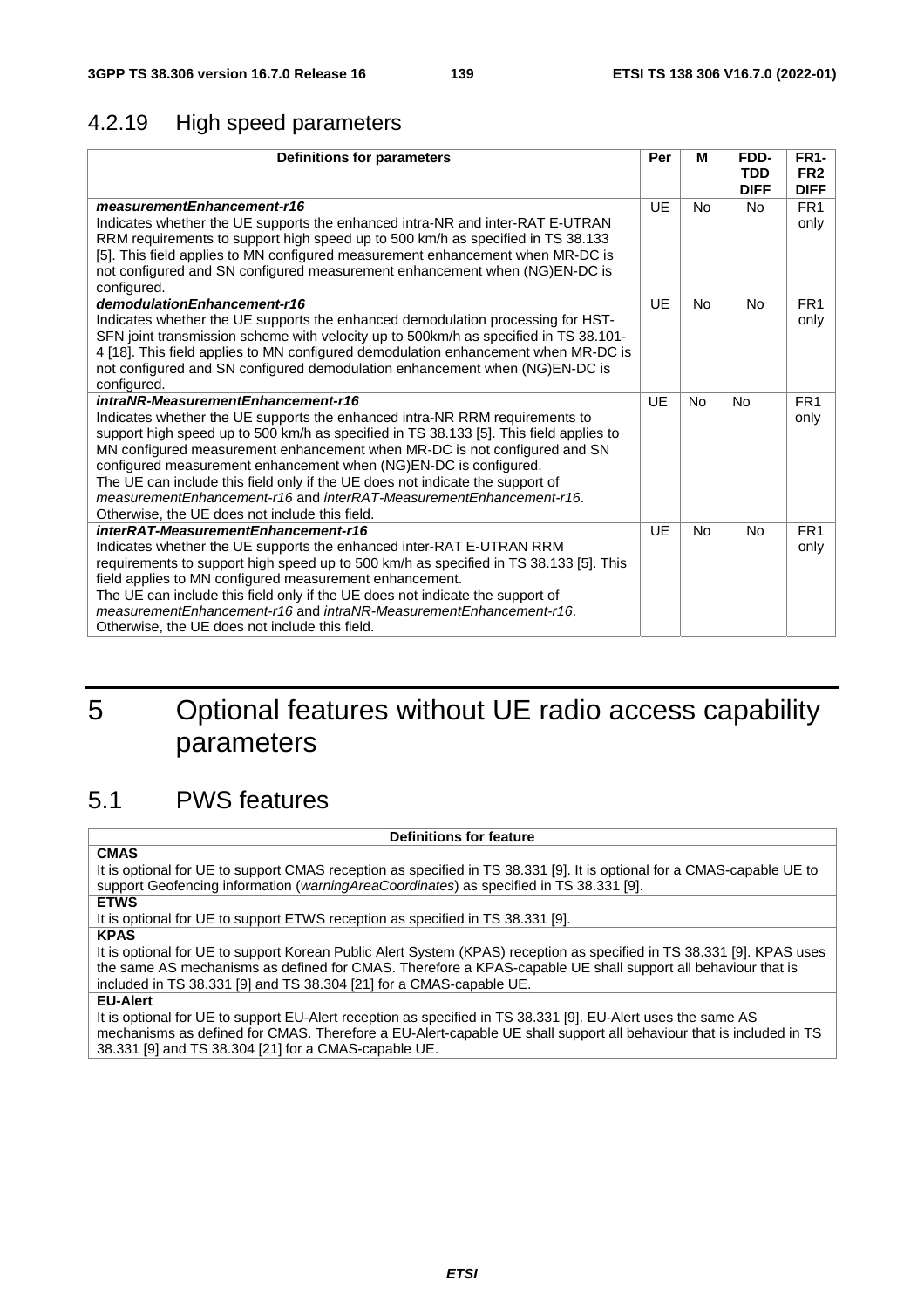# 5.2 UE receiver features

| <b>Definitions for feature</b> |  |
|--------------------------------|--|
|--------------------------------|--|

SU-MIMO Interference Mitigation advanced receiver

- R-ML (reduced complexity ML) receivers with enhanced inter-stream interference suppression for SU-MIMO transmissions with rank 2 with 2 RX antennas
- R-ML (reduced complexity ML) receivers with enhanced inter-stream interference suppression for SU-MIMO transmissions with rank 2, 3, and 4 with 4 RX antennas

UE supporting the feature is required to meet the Enhanced Receiver Type requirements in TS 38.101-4 [18].

# 5.3 RRC connection

#### **Definitions for feature**

**RRC connection release with deprioritisation**

It is optional for UE to support *RRCRelease* with *deprioritisationReq* as specified in TS 38.331 [9].

**RRC connection establishment failure with temporary offset**

It is optional for UE to support RRC connection establishment failure with temporary offset (*Qoffsettemp*) as specified in TS 38.331 [9].

# 5.4 Other features

#### **Definitions for feature**

**Segmentation for UE capability information**

It is optional for UE to support segmentation of *UECapabilityInformation* as specified in TS 38.331 [9].

#### **eCall over IMS**

It is optional for UE to support eCall over IMS as specified in TS 38.331 [9].

**Access Category 1 selection assistance information enhancement**

It is optional for UE that is configured for delay tolerant service to support Access Category 1 selection assistance information enhancement, according to *uac-AC1-SelectAssistInfo-r16* as specified in TS 38.331 [9].

#### **Random access prioritization for MPS and MCS**

It is optional for UE that is configured for MPS or MCS to support random access prioritization for Access Identity 1 or 2 as specified in TS 38.321 [8].

# 5.5 Sidelink Features

**Definitions for feature**

**Short-term time-scale TDM for in-device coexistence**

It is optional for UE to support prioritization between LTE sidelink transmission/reception and NR sidelink transmission/reception.

This field is only applicable if the UE supports at least one of *sl-Reception-r16*, *sl-TransmissionMode1-r16* and *sl-TransmissionMode2-r16*, and if the UE supports V2X sidelink communication in the band combination.

**Rank 2 PSSCH transmission**

It is optional for UE to support rank 2 PSSCH transmission. This field is only applicable if the UE supports *csi-ReportSidelink-r16* with *csi-RS-PortsSidelink* = p2.

# 5.6 RRM measurement features

**Definitions for feature**

#### **Relaxed measurement**

It is optional for UE to support relaxed RRM measurements of neighbour cells in RRC\_IDLE/RRC\_INACTIVE as specified in TS 38.304 [21].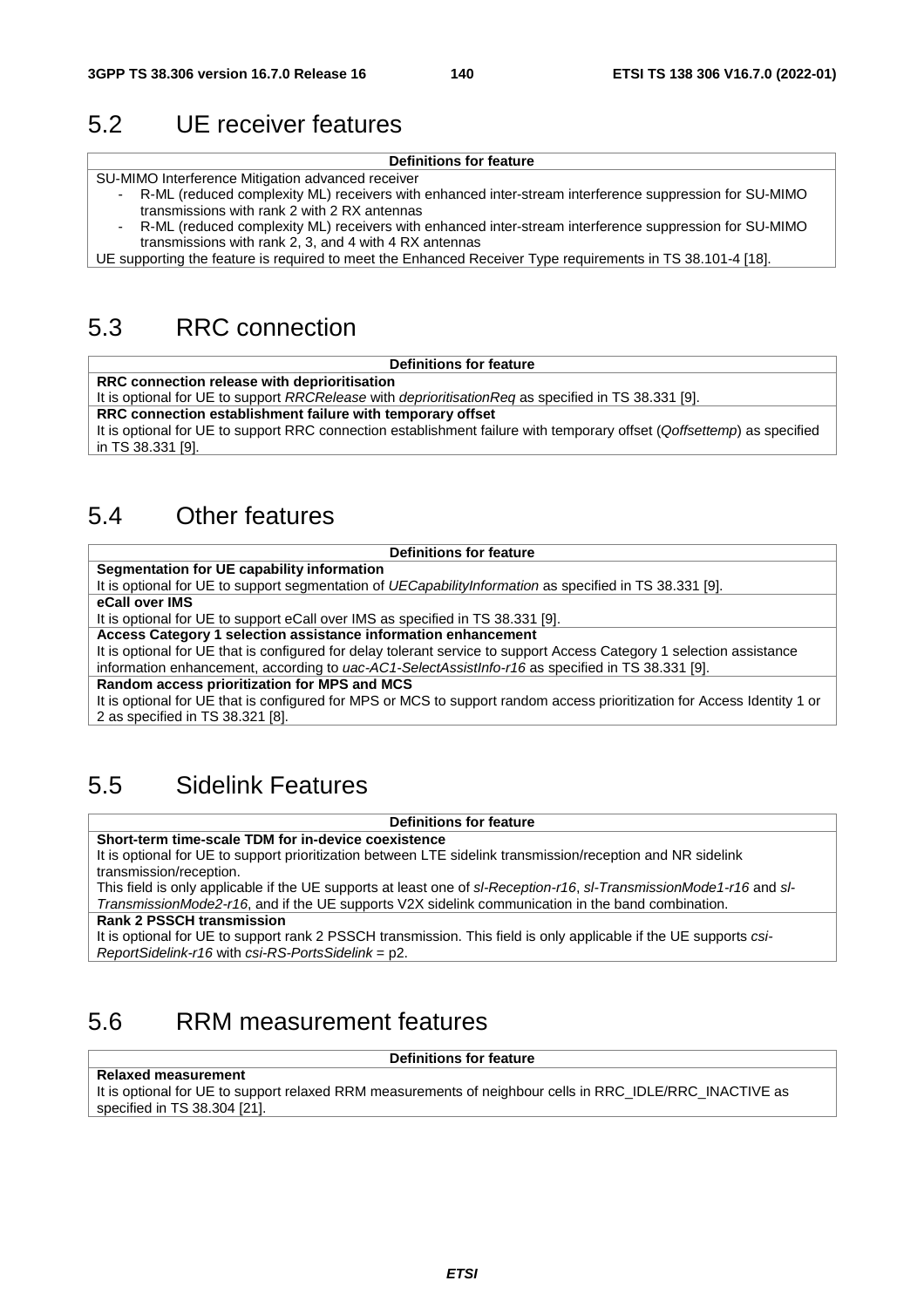# 5.7 MDT and SON features

**Definitions for feature**

**Mobility history information storage** It is optional for UE to support the storage of mobility history information and the reporting in *UEInformationResponse* message as specified in TS 38.331 [9].

#### **Cross RAT RLF Report**

It is optional for UE to support the delivery of EUTRA RLF report to an NR node upon request from the network. **Radio Link Failure Report for inter-RAT MRO EUTRA**

#### It is optional for UE to support:

- Inclusion of EUTRA CGI and associated TAC, if available, and otherwise to include the physical cell identity and carrier frequency of the target PCell of the failed handover as *failedPCellId* in *RLF-Report* upon request from the network as specified in TS 38.331 [9].
- Inclusion of EUTRA CGI and associated TAC as *previousPCellId* in *RLF-Report* as specified in TS 38.331 [9].
- Inclusion of *eutraReconnectCellId* in *reconnectCellId* in the *RLF-Report* as specified in TS 38.331 [9] upon UE has radio link failure or handover failure and successfully re-connected to an E-UTRA cell.

# 6 Conditionally mandatory features without UE radio access capability parameters

| <b>Features</b>                                      | <b>Condition</b>                                                                                                                                                        |
|------------------------------------------------------|-------------------------------------------------------------------------------------------------------------------------------------------------------------------------|
| Skipping UL configured grant if no data to transmit. | Either configuredUL-GrantType1 or configuredUL-GrantType2<br>is supported.                                                                                              |
| Downlink SDAP header                                 | Either NAS reflective QoS or as-ReflectiveQoS is supported.                                                                                                             |
| IMS emergency call                                   | It is mandatory to support IMS emergency call for UEs which<br>are IMS voice capable in NR.                                                                             |
| MAC subheaders with one-octet eLCID field            | It is mandatory to support MAC subheaders with one-octet<br>eLCID field for UEs/IAB-MTs supporting MAC CEs using<br>extended LCID values as specified in TS 38.321 [8]. |

# 7 Void

# 8 UE Capability Constraints

The following table lists constraints indicating the UE capabilities that the UE shall support.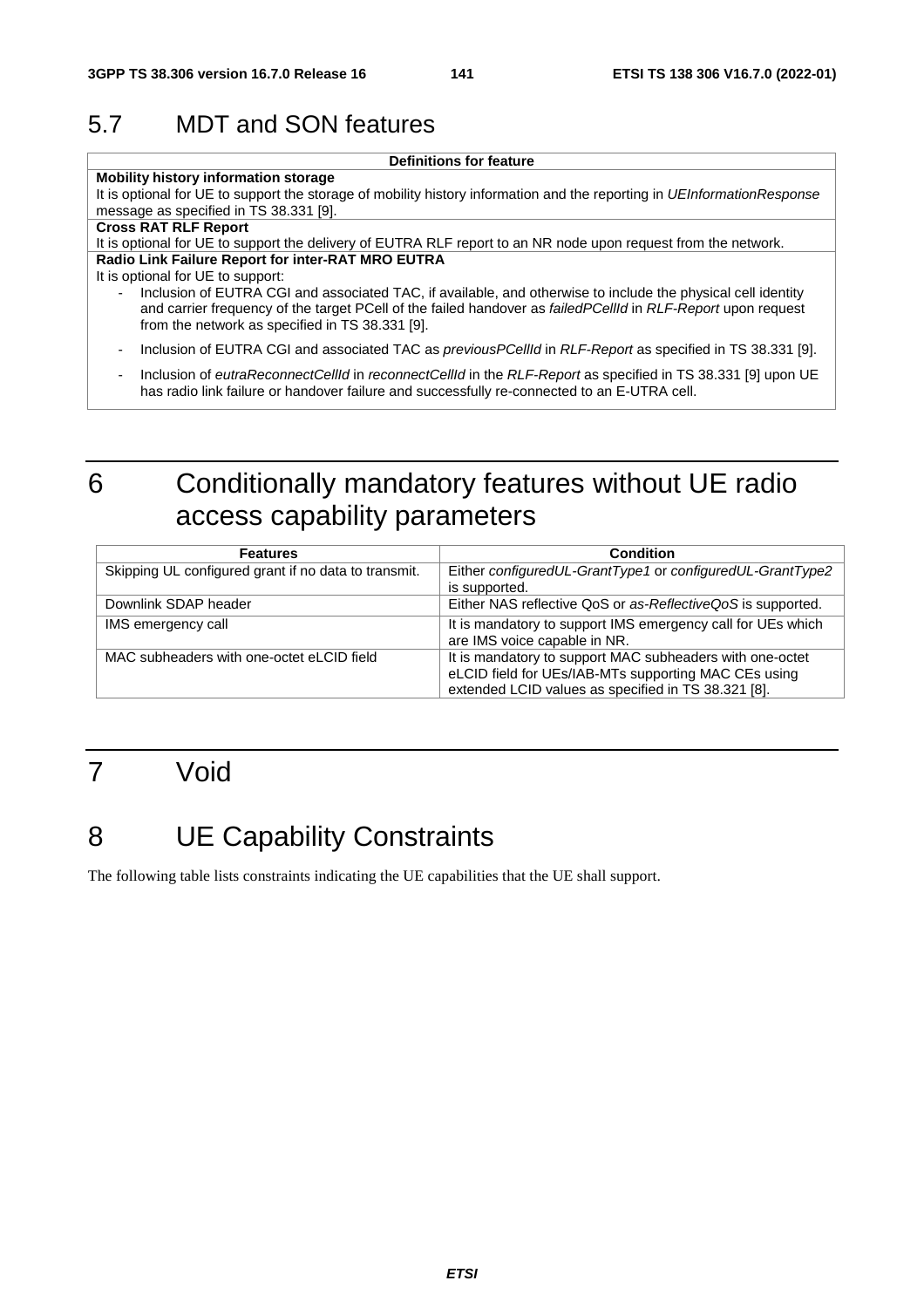| <b>Parameter</b>                       | <b>Description</b>                                                                                                                                                                                                                                                                                                                                                                                                                                                                                               | Value                                                |
|----------------------------------------|------------------------------------------------------------------------------------------------------------------------------------------------------------------------------------------------------------------------------------------------------------------------------------------------------------------------------------------------------------------------------------------------------------------------------------------------------------------------------------------------------------------|------------------------------------------------------|
| #DRBs                                  | The number of DRBs that a UE shall support.                                                                                                                                                                                                                                                                                                                                                                                                                                                                      | 16 per UE.<br>NOTE <sub>1</sub><br>NOTE <sub>3</sub> |
| #minCellperMeasObj<br>ectNR            | The minimum number of neighbour cells<br>(excluding black list cells) that a UE shall be<br>able to store associated with a MeasObjectNR.                                                                                                                                                                                                                                                                                                                                                                        | 32<br>NOTE <sub>2</sub>                              |
| #minBlackCellRange<br>sperMeasObjectNR | The minimum number of blacklist cell PCI<br>ranges that a UE shall be able to store<br>associated with a MeasObjectNR.                                                                                                                                                                                                                                                                                                                                                                                           | 8                                                    |
| #minBlackCellperMe<br>asObjectEUTRA    | The minimum number of blacklist cells that a<br>UE shall be able to store associated with a<br>MeasObjectEUTRA.                                                                                                                                                                                                                                                                                                                                                                                                  | 32                                                   |
| #minCellperMeasObj<br>ectEUTRA         | The minimum number of neighbour cells that a<br>UE shall be able to store associated with a<br>MeasObjectEUTRA.                                                                                                                                                                                                                                                                                                                                                                                                  | 32<br>NOTE <sub>2</sub>                              |
| #minCellTotal                          | The minimum number of neighbour cells<br>(excluding black list cells) that UE shall be able<br>to store in total from all measurement objects<br>configured.                                                                                                                                                                                                                                                                                                                                                     | 256 with counting CSI-RS and<br>SSB as 2.            |
| #maxDeprioritisation<br>Freq           | The UE shall be able to store a depriotisation<br>request for up to 8 frequencies (applicable<br>when receiving another frequency specific<br>deprioritisation request via RRCRelease before<br>T325 expiry).                                                                                                                                                                                                                                                                                                    | 8                                                    |
| #minCellperMeasObj<br>ectUTRA-FDD      | The minimum number of neighbour cells that a<br>UE shall be able to store associated with a<br>MeasObjectUTRA-FDD.                                                                                                                                                                                                                                                                                                                                                                                               | 32                                                   |
| NOTE 2:                                | NOTE 1: For one MAC entity, the maximum number of DRBs configured with PDCP duplication and with<br>RLC entity (ies) associated with this MAC entity is 8.<br>In case of CGI reporting, the limit regarding the cells configured includes the cell for which the<br>UE is requested to report CGI i.e. the amount of neighbour cells that can be included is at most<br>(# minCellperMeasObjectRAT - 1), where RAT represents NR and EUTRA.<br>NOTE 3: This requirement is applicable in NR SA, NR-DC and NE-DC. |                                                      |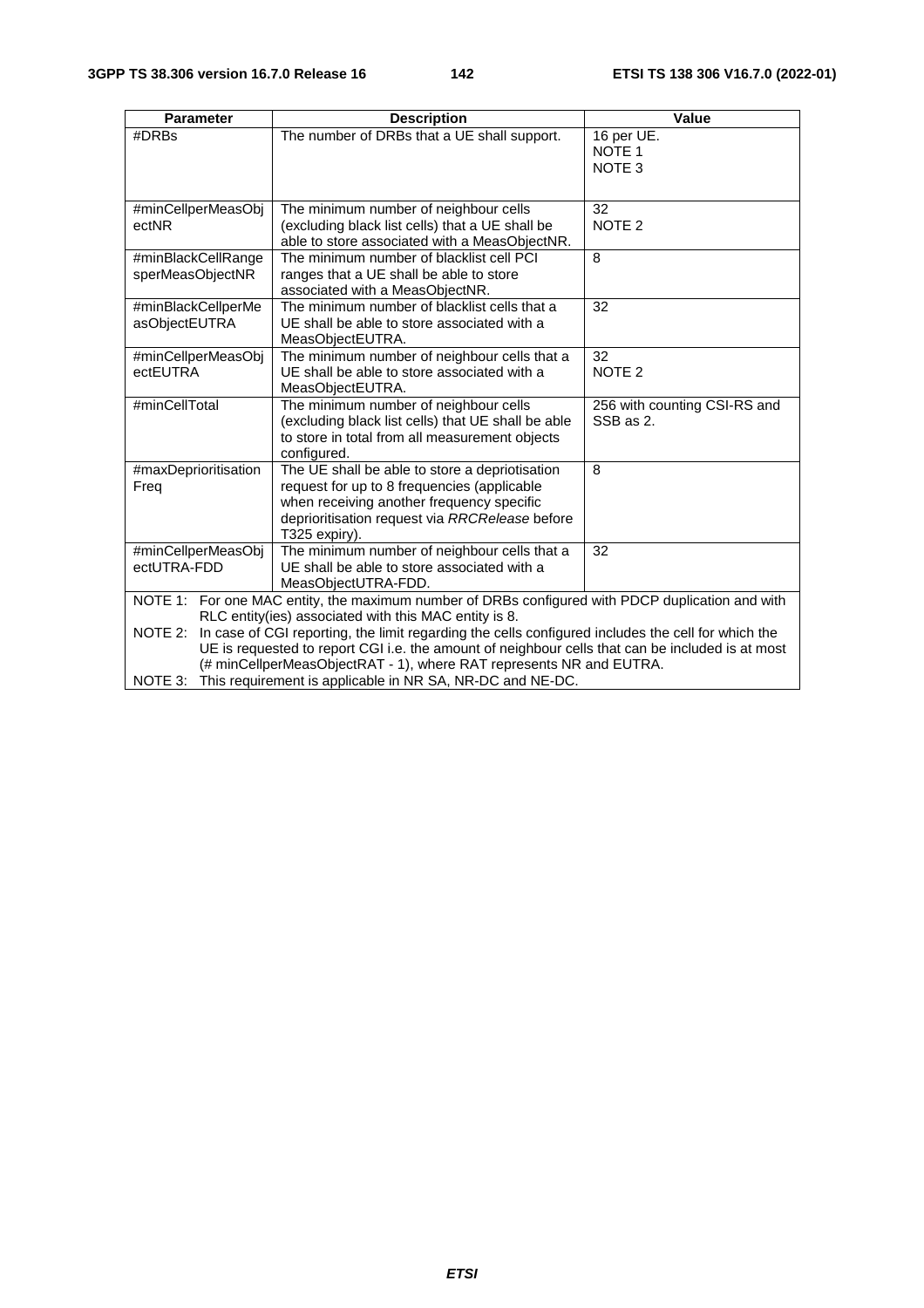# Annex A (normative): Differentiation of capabilities

# A.1: TDD/FDD differentiation of capabilities in TDD-FDD CA

Annex A.1 specifies for which TDD and FDD serving cells a UE supporting TDD/FDD CA shall support a feature/capability for which it indicates support within the capability signalling.

A UE that indicates support for TDD/FDD CA (e.g. MCG or SCG):

- For the fields for which the UE is allowed to indicate different support for FDD and TDD, the UE shall support the feature on the PCell and/or SCell(s), as specified in tables A.1-1 in accordance to the following rules:
	- PCell: the UE shall support the feature for the PCell, if the UE indicates support of the feature for the PCell duplex mode;
	- PSCell: the UE shall support the feature for the PSCell, if the UE indicates support of the feature for the PSCell duplex mode;
	- Per serving cell: the UE shall support the feature for a serving cell if the UE indicates support of the feature for the serving cell's duplex mode;
	- All serving cells: UE shall support the feature for all serving cells in a CG if the UE indicates support of the feature for both TDD and FDD duplex modes;
	- Associated serving cells: UE shall support the feature if the UE indicates support of the feature for all associated serving cells's duplex modes;
- For the fields where the UE is not allowed to indicate different support for FDD and TDD, the UE shall support the feature for PCell and SCell(s) if the UE indicates support of the feature via the common capability bit.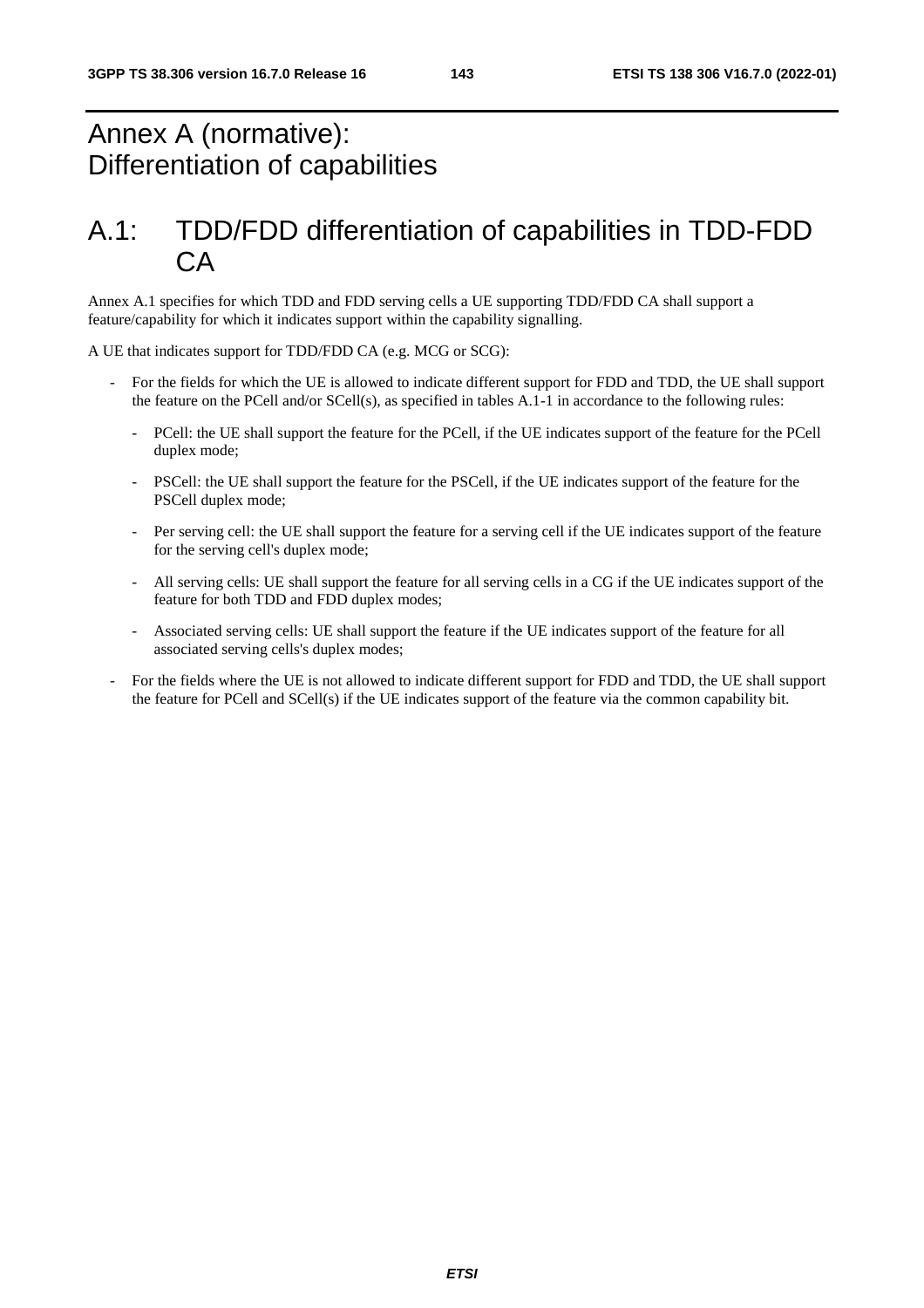| <b>UE-NR-Capability or</b><br><b>UE-MRDC-Capability</b>                            | <b>Classification</b>    |  |  |  |  |  |  |
|------------------------------------------------------------------------------------|--------------------------|--|--|--|--|--|--|
| eventA-MeasAndReport                                                               | <b>PSCell</b>            |  |  |  |  |  |  |
| dl-SchedulingOffset-PDSCH-TypeA (Note3)                                            | Associated serving cells |  |  |  |  |  |  |
| dl-SchedulingOffset-PDSCH-TypeB (Note3)                                            | Associated serving cells |  |  |  |  |  |  |
| dynamicSFI (Note3)                                                                 | Associated serving cells |  |  |  |  |  |  |
| handoverInterF                                                                     | PCell                    |  |  |  |  |  |  |
| handoverLTE-EPC                                                                    | PCell                    |  |  |  |  |  |  |
| handoverLTE-5GC                                                                    | PCell                    |  |  |  |  |  |  |
| intraAndInterF-MeasAndReport                                                       | <b>PSCell</b>            |  |  |  |  |  |  |
| logicalChannelSR-DelayTimer(Note2)                                                 | Associated serving cells |  |  |  |  |  |  |
| longDRX-Cycle                                                                      | All serving cells        |  |  |  |  |  |  |
| multipleConfiguredGrants(Note1)                                                    | Associated serving cells |  |  |  |  |  |  |
| multipleSR-Configurations                                                          | Per serving cell         |  |  |  |  |  |  |
| secondaryDRX-Group-r16                                                             | All serving cells        |  |  |  |  |  |  |
| sftd-MeasNR-Cell                                                                   | PCell                    |  |  |  |  |  |  |
| sftd-MeasNR-Neigh                                                                  | PCell                    |  |  |  |  |  |  |
| sftd-MeasNR-Neigh-DRX                                                              | PCell                    |  |  |  |  |  |  |
| sftd-MeasPSCell                                                                    | PCell                    |  |  |  |  |  |  |
| sftd-MeasPSCell-NEDC                                                               | PCell                    |  |  |  |  |  |  |
| shortDRX-Cycle                                                                     | All serving cells        |  |  |  |  |  |  |
| skipUplinkTxDynamic                                                                | Per serving cell         |  |  |  |  |  |  |
| twoDifferentTPC-Loop-PUCCH (Note3)                                                 | Associated serving cells |  |  |  |  |  |  |
| twoDifferentTPC-Loop-PUSCH (Note3)                                                 | Associated serving cells |  |  |  |  |  |  |
| ul-SchedulingOffset (Note3)                                                        | Associated serving cells |  |  |  |  |  |  |
| NOTE 1: The associated serving cells including the serving cell(s) configured      |                          |  |  |  |  |  |  |
| with configured grant.                                                             |                          |  |  |  |  |  |  |
| NOTE 2:<br>For a given logical channel, the associated serving cells including the |                          |  |  |  |  |  |  |
| PUCCH cell(s) associated with this logical channel (via                            |                          |  |  |  |  |  |  |
| schedulingRequestID).                                                              |                          |  |  |  |  |  |  |
| The associated serving cells including both the cell sending the<br>NOTE 3:        |                          |  |  |  |  |  |  |
| command and the cell applying the command.                                         |                          |  |  |  |  |  |  |

**Table A.1-1: UE capabilities for which FDD/TDD differentiation is allowed** 

### A.2: FR1/FR2 differentiation of capabilities in FR1-FR2 CA

Annex A.2 specifies for which FR1 and FR2 serving cells a UE supporting FR1/FR2 CA shall support a feature/capability for which it indicates support within the capability signalling.

A UE that indicates support for FR1/FR2 CA (e.g. MCG or SCG):

- For the fields for which the UE is allowed to indicate different support for FR1 and FR2, the UE shall support the feature on the PCell and/or SCell(s), as specified in tables A.2-1 in accordance to the following rules:
	- PCell: the UE shall support the feature for the PCell, if the UE indicates support of the feature for the PCell FR mode;
	- Associated serving cells: UE shall support the feature if the UE indicates support of the feature for associated serving cells's FR modes;
- For the fields where the UE is not allowed to indicate different support for FR1 and FR2, the UE shall support the feature for PCell and SCell(s) if the UE indicates support of the feature via the common capability bit.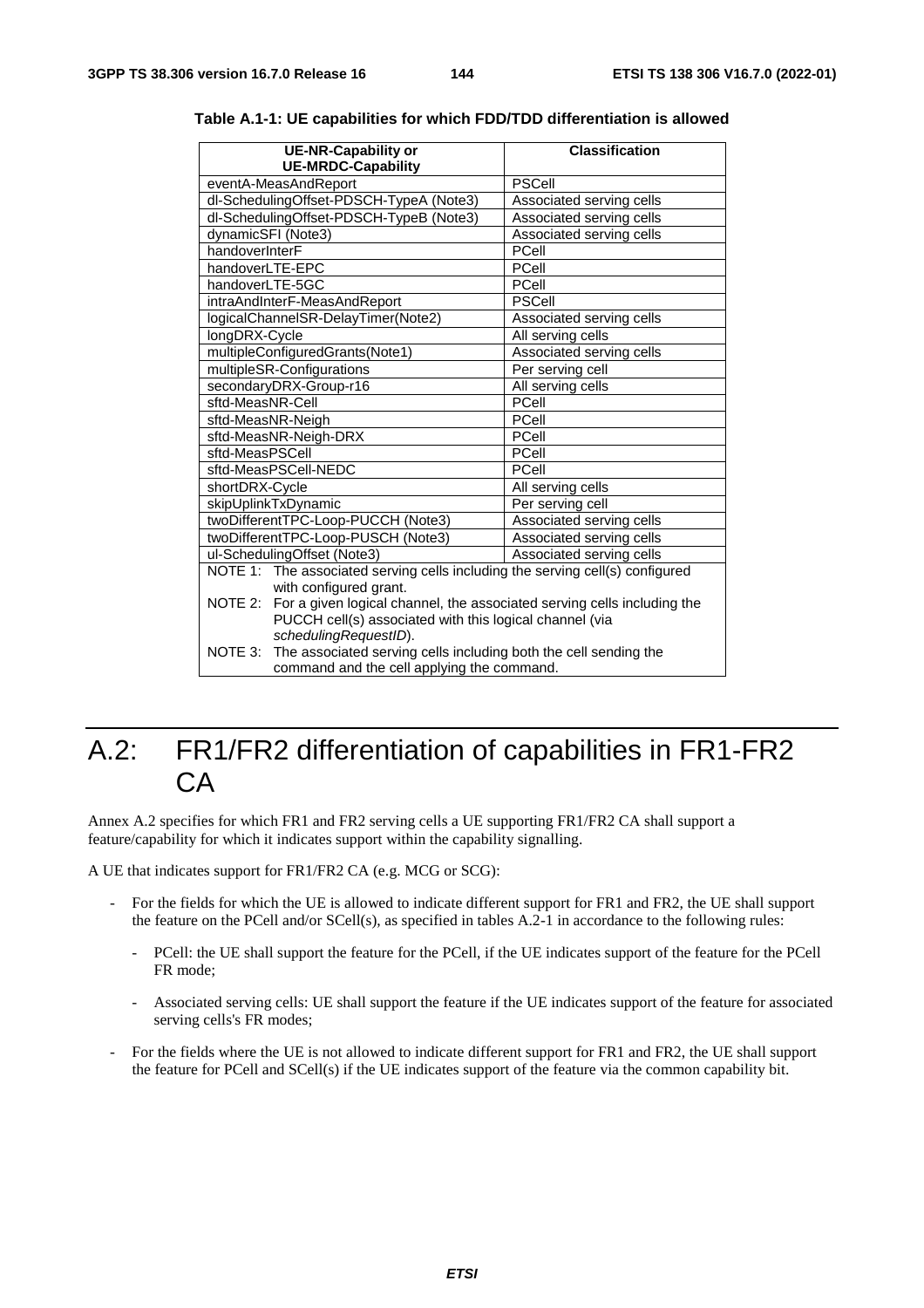| <b>UE-NR-Capability</b>                                                                                                                                                                                                                                                                                                  | <b>Classification</b>     |  |  |  |  |  |  |  |
|--------------------------------------------------------------------------------------------------------------------------------------------------------------------------------------------------------------------------------------------------------------------------------------------------------------------------|---------------------------|--|--|--|--|--|--|--|
| absoluteTPC-Command (Note2)                                                                                                                                                                                                                                                                                              | Associated serving cells  |  |  |  |  |  |  |  |
| dl-SchedulingOffset-PDSCH-TypeA (Note2)                                                                                                                                                                                                                                                                                  | Associated serving cells  |  |  |  |  |  |  |  |
| dl-SchedulingOffset-PDSCH-TypeB (Note2)                                                                                                                                                                                                                                                                                  | Associated serving cells  |  |  |  |  |  |  |  |
| drx-Adaptation-r16                                                                                                                                                                                                                                                                                                       | PCell                     |  |  |  |  |  |  |  |
| dynamicSFI (Note2)                                                                                                                                                                                                                                                                                                       | Associated serving cells  |  |  |  |  |  |  |  |
| handoverInterF                                                                                                                                                                                                                                                                                                           | PCell                     |  |  |  |  |  |  |  |
| handoverLTE-EPC                                                                                                                                                                                                                                                                                                          | PCell                     |  |  |  |  |  |  |  |
| handoverLTE-5GC                                                                                                                                                                                                                                                                                                          | PCell                     |  |  |  |  |  |  |  |
| tpc-PUCCH-RNTI (Note2)                                                                                                                                                                                                                                                                                                   | Associated serving cells  |  |  |  |  |  |  |  |
| tpc-PUSCH-RNTI (Note2)                                                                                                                                                                                                                                                                                                   | Associated serving cells  |  |  |  |  |  |  |  |
| tpc-SRS-RNTI (Note2)                                                                                                                                                                                                                                                                                                     | Associated serving cells  |  |  |  |  |  |  |  |
| twoDifferentTPC-Loop-PUCCH (Note2)                                                                                                                                                                                                                                                                                       | Associated serving cells  |  |  |  |  |  |  |  |
| twoDifferentTPC-Loop-PUSCH (Note2)                                                                                                                                                                                                                                                                                       | Associated serving cells  |  |  |  |  |  |  |  |
| ul-SchedulingOffset (Note2)                                                                                                                                                                                                                                                                                              | Associated serving cells  |  |  |  |  |  |  |  |
| voiceOverNR (Note1)                                                                                                                                                                                                                                                                                                      | Associated serving cells. |  |  |  |  |  |  |  |
| NOTE 1: For a UE that does not support Ich-ToSCellRestriction capability, the<br>associated serving cells includes all serving cells in the CG; for a UE<br>that supports Ich-ToSCellRestriction capability, the associated<br>serving cells includes the serving cells indicated by<br>allowedServingCells for the LCH. |                           |  |  |  |  |  |  |  |
| The associated serving cells including both the cell sending the<br>NOTE 2:<br>command and the cell applying the command.                                                                                                                                                                                                |                           |  |  |  |  |  |  |  |

**Table A.2-1: UE capabilities for which FR1/FR2 differentiation is allowed** 

## A.3: TDD/FDD differentiation of capabilities for sidelink

Annex A.3 specifies for which TDD and FDD serving cells for Uu interface and carrier for PC5 interface a UE supporting sidelink shall support a feature/capability for which it indicates support within the capability signalling.

A UE that indicates support for sidelink:

- For the fields for which the UE is allowed to indicate different support for FDD and TDD, the UE shall support the feature on the PCell and/or SCell(s) for Uu interface, as specified in tables A.3-1 in accordance to the following rules:
	- Per serving cell: the UE shall support the feature for a serving cell if the UE indicates support of the feature for the serving cell's duplex mode;
	- Associated serving cells: UE shall support the feature if the UE indicates support of the feature for all associated serving cells's duplex modes;
- For the fields where the UE is not allowed to indicate different support for FDD and TDD, the UE shall support the feature for PCell and SCell(s) for Uu interface and carrier for PC5 interface if the UE indicates support of the feature via the common capability bit.

**Table A.3-1: Rel-16 UE capabilities for which FDD/TDD differentiation is allowed** 

| <b>Sidelink Parameter</b>                                                                                                                  | <b>Classification</b>    |  |  |  |  |  |
|--------------------------------------------------------------------------------------------------------------------------------------------|--------------------------|--|--|--|--|--|
| logicalChannelSR-DelayTimerSidelink(Note1)                                                                                                 | Associated serving cells |  |  |  |  |  |
| multipleSR-ConfigurationsSidelink                                                                                                          | Per serving cell         |  |  |  |  |  |
| NOTE 1: For a given logical channel, the associated serving cells including the<br>PUCCH cell(s) associated with this logical channel (via |                          |  |  |  |  |  |
| schedulingRequestID).                                                                                                                      |                          |  |  |  |  |  |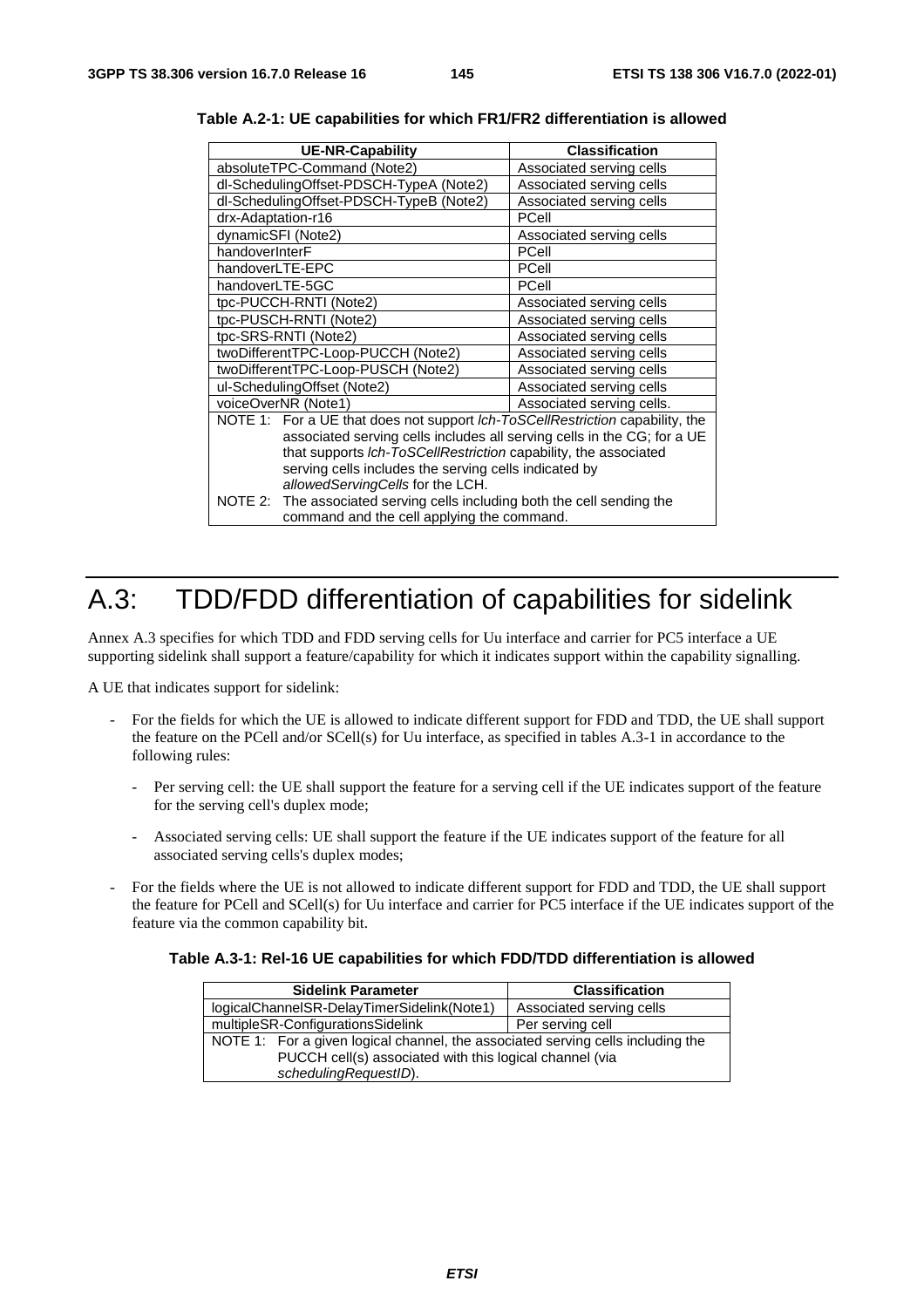# A.4: Sidelink capabilities applicable to Uu and PC5

Annex A.4 specifies for each sidelink related capability, in which interface (i.e., *UECapabilityInformation* in Uu RRC and *UECapabilityInformation*Sidelink in PC5 Uu) a UE supporting sidelink shall report the concerned capability:

- *UECapabilityInformation*: the concerned sidelink capability is reported within *UECapabilityInformation*;
- *UECapabilityInformationSidelink*: the concerned sidelink capability is reported within *UECapabilityInformationSidelink;*

#### **Table A.4-1: Sidelink capability reported in** *UECapabilityInformation***/** *UECapabilityInformationSidelink*

| <b>Sidelink Parameter</b> | <b>UECapabilityInformation</b> | <b>UECapabilityInformationSidelink</b> |
|---------------------------|--------------------------------|----------------------------------------|
| accessStratumReleaseSi    |                                | X                                      |
| delink                    |                                |                                        |
| outOfOrderDeliverySideli  |                                | X                                      |
| nk                        |                                |                                        |
| am-WithLongSN-Sidelink    | Χ                              | Χ                                      |
| um-WithLongSN-Sidelink    | $\overline{\mathsf{x}}$        | $\overline{\mathsf{x}}$                |
| Icp-RestrictionSidelink   | $\overline{\mathsf{x}}$        |                                        |
| logicalChannelSR-         | $\overline{\mathsf{x}}$        |                                        |
| DelayTimerSidelink        |                                |                                        |
| multipleSR-               | $\overline{\mathsf{x}}$        |                                        |
| ConfigurationsSidelink    |                                |                                        |
| multipleConfiguredGrants  | $\overline{\mathsf{x}}$        |                                        |
| Sidelink                  |                                |                                        |
| supportedBandCombinati    | $\overline{\mathsf{x}}$        |                                        |
| onListSidelinkEUTRA-NR    |                                |                                        |
| supportedBandCombinati    |                                | $\overline{\mathsf{x}}$                |
| onListSidelinkNR          |                                |                                        |
| $gnb-$                    | X                              |                                        |
| ScheduledMode3Sidelink    |                                |                                        |
| <b>EUTRA</b>              |                                |                                        |
| gnb-                      | $\overline{\mathsf{x}}$        |                                        |
| ScheduledMode4Sidelink    |                                |                                        |
| <b>EUTRA</b>              |                                |                                        |
| sl-Reception              | X                              | X                                      |
| sl-TransmissionMode1      | $\overline{\mathsf{x}}$        |                                        |
| sl-TransmissionMode2      | $\overline{\mathsf{x}}$        |                                        |
| sync-Sidelink             | $\overline{\mathsf{x}}$        |                                        |
| congestionControlSidelin  | $\overline{\mathsf{x}}$        |                                        |
| k                         |                                |                                        |
| sl-Tx-256QAM              | Χ                              | Χ                                      |
| sl-Rx-256QAM              | $\overline{\mathsf{x}}$        | $\overline{\mathsf{x}}$                |
| psfch-                    | $\overline{\mathsf{x}}$        |                                        |
| FormatZeroSidelink        |                                |                                        |
| lowSE-64QAM-MCS-          | $\overline{\mathsf{x}}$        | X                                      |
| TableSidelink             |                                |                                        |
| csi-ReportSidelink        |                                | Χ                                      |
| enb-sync-Sidelink         | X                              |                                        |
| rankTwoReception          |                                | X                                      |
| fewerSymbolSlotSidelink   | X                              |                                        |
| sl-openLoopPC-RSRP-       | $\overline{\mathsf{x}}$        | $\overline{\mathsf{x}}$                |
| <b>ReportSidelink</b>     |                                |                                        |
| tx-Sidelink               | $\overline{\mathsf{X}}$        |                                        |
| rx-Sidelink               | $\overline{\mathsf{x}}$        |                                        |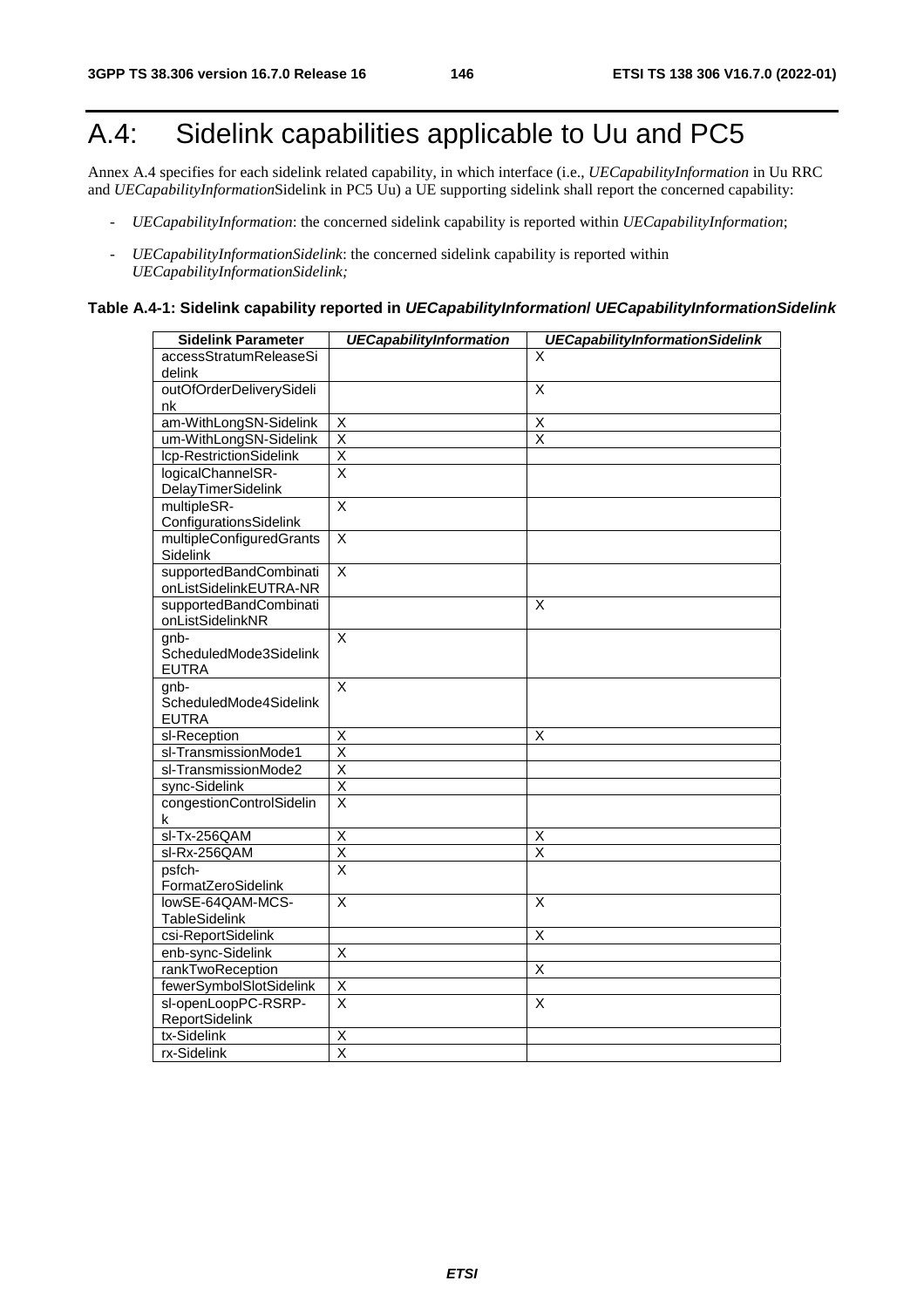# A.5: General differentiation of capabilities in Cross-Carrier operation

Annex A.5 specifies for which multiple serving cells a UE supporting cross-carrier operation shall support a feature/capability for which it indicates support within the capability signalling.

A UE that indicates support for cross-carrier operation in CA (e.g. MCG or SCG):

- For the fields for which the UE is allowed to indicate different support for different bands, the UE shall support the feature on the PCell and/or SCell(s) in cross-carrier operation, as specified in table A.5-1 in accordance to the following rules:
	- Triggered serving cell: the UE shall support the feature if the UE indicates support of the feature for the band of the scheduled/triggered/indicated serving cell;
	- Triggering&Triggered serving cells: UE shall support the feature if the UE indicates support of the feature for the band of both the scheduling/triggering/indicating serving cell and the scheduled/triggered/indicated serving cell;

|                                                                   | <b>UE-NR-Capability</b>                                                            | <b>Classification</b>                                                                        |  |  |  |  |  |  |
|-------------------------------------------------------------------|------------------------------------------------------------------------------------|----------------------------------------------------------------------------------------------|--|--|--|--|--|--|
|                                                                   | activeConfiguredGrant-r16                                                          | Triggered serving cell                                                                       |  |  |  |  |  |  |
| aperiodicTRS                                                      |                                                                                    | Triggered serving cell                                                                       |  |  |  |  |  |  |
|                                                                   | beamSwitchTiming, beamSwitchTiming-r16                                             | Triggered serving cell                                                                       |  |  |  |  |  |  |
|                                                                   | bwp-DiffNumerology (NOTE 1)                                                        | Triggering&Triggered serving cells                                                           |  |  |  |  |  |  |
|                                                                   | bwp-SameNumerology (NOTE 1)                                                        | Triggering&Triggered serving cells                                                           |  |  |  |  |  |  |
|                                                                   | crossCarrierScheduling-SameSCS                                                     | Triggering&Triggered serving cells                                                           |  |  |  |  |  |  |
| (NOTE 2)                                                          | crossCarrierSchedulingProcessing-DiffSCS-r16                                       | Triggering&Triggered serving cells                                                           |  |  |  |  |  |  |
| dynamicSFI-r16                                                    |                                                                                    | Triggering&Triggered serving cells                                                           |  |  |  |  |  |  |
|                                                                   | jointReleaseConfiguredGrantType2-r16                                               | Triggered serving cell                                                                       |  |  |  |  |  |  |
|                                                                   | iointReleaseSPS-r16                                                                | Triggered serving cell                                                                       |  |  |  |  |  |  |
|                                                                   | pdcch-MonitoringAnyOccasionsWithSpanGap                                            | Triggering&Triggered serving cells                                                           |  |  |  |  |  |  |
| (NOTE 3)                                                          |                                                                                    |                                                                                              |  |  |  |  |  |  |
| $sps-16$                                                          |                                                                                    | Triggered serving cell                                                                       |  |  |  |  |  |  |
|                                                                   | ue-SpecificUL-DL-Assignment                                                        | Triggering&Triggered serving cells                                                           |  |  |  |  |  |  |
|                                                                   | ul-CancellationCrossCarrier-r16                                                    | Triggering&Triggered serving cells                                                           |  |  |  |  |  |  |
|                                                                   |                                                                                    | NOTE 1: For bwp-DiffNumerology and bwp-SameNumerology, the supported number of BWPs          |  |  |  |  |  |  |
|                                                                   | for each band is still based on the indicated number for this band regardless of   |                                                                                              |  |  |  |  |  |  |
|                                                                   | whether it is a scheduling cell or scheduled cell.                                 |                                                                                              |  |  |  |  |  |  |
| NOTE 2:                                                           |                                                                                    | For crossCarrierSchedulingProcessing-DiffSCS-r16, if reported value is different             |  |  |  |  |  |  |
|                                                                   | between the band of the scheduled/triggered/indicated cell and the band of the     |                                                                                              |  |  |  |  |  |  |
| scheduling/triggering/indicating cell, the value reported for the |                                                                                    |                                                                                              |  |  |  |  |  |  |
| scheduling/triggering/indicating cell is applied.                 |                                                                                    |                                                                                              |  |  |  |  |  |  |
|                                                                   |                                                                                    | NOTE 3: Applicable for cross carrier scheduling with the same SCS in the scheduling cell and |  |  |  |  |  |  |
|                                                                   | the scheduled cell. If the reported value is different between the band of the     |                                                                                              |  |  |  |  |  |  |
|                                                                   |                                                                                    | scheduled/triggered/indicated cell and the band of the scheduling/triggering/indicating      |  |  |  |  |  |  |
|                                                                   | cell, the value reported for the scheduling/triggering/indicating cell is applied. |                                                                                              |  |  |  |  |  |  |

#### **Table A.5-1: General UE capabilities for which differentiation is allowed**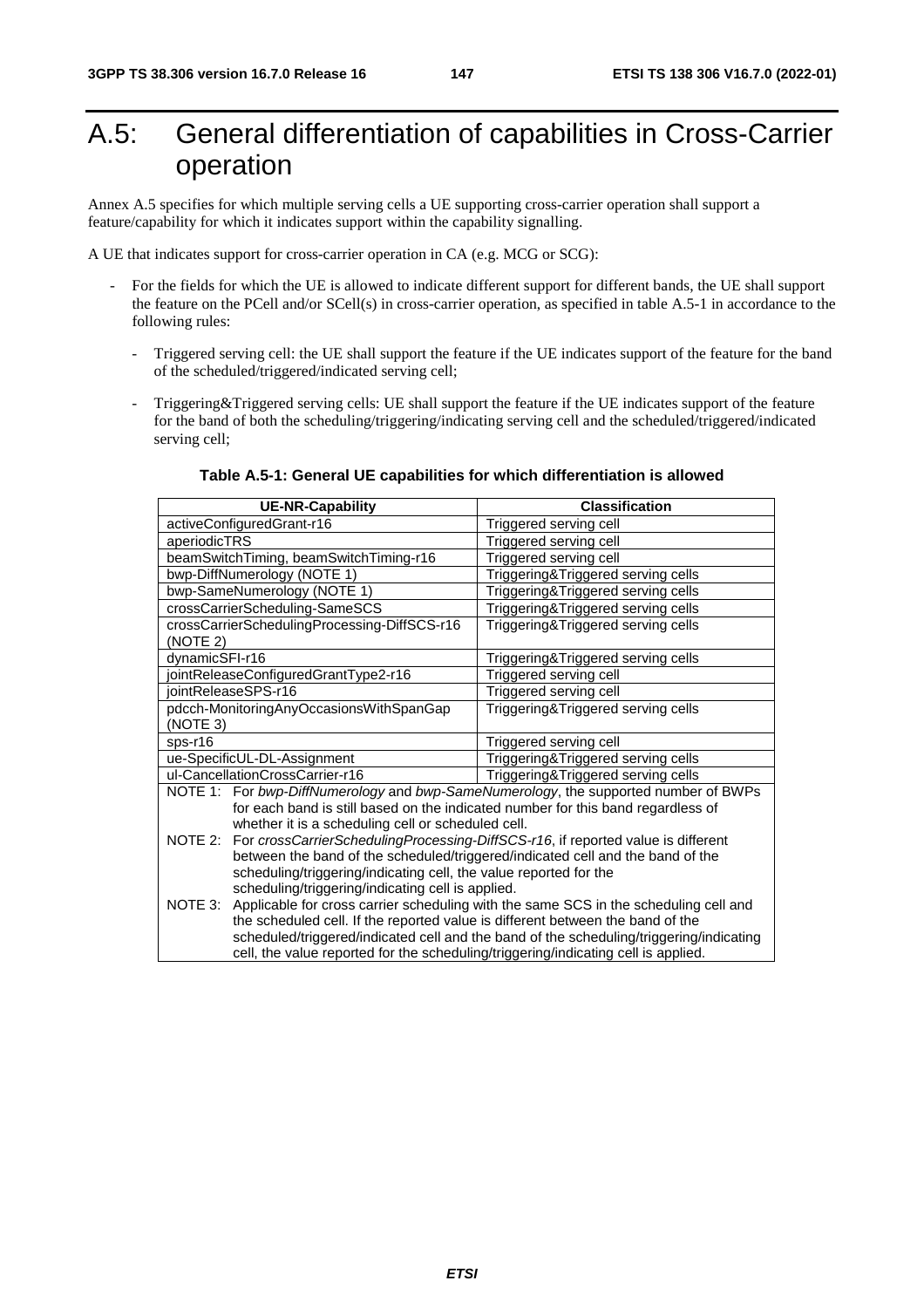## Annex B (informative): UE capability indication for UE capabilities with both FDD/TDD and FR1/FR2 differentiations

Annex B clarifies the UE capability indication for the case where the UE is allowed to support different functionality between FDD and TDD, and between FR1 and FR2. Table B-1 clarifies the setting of UE capability fields for cases where the UE supports the corresponding feature in different combinations of duplex mode and frequency range. There are two possible ways of UE capability indication in Case 3 and Case 8.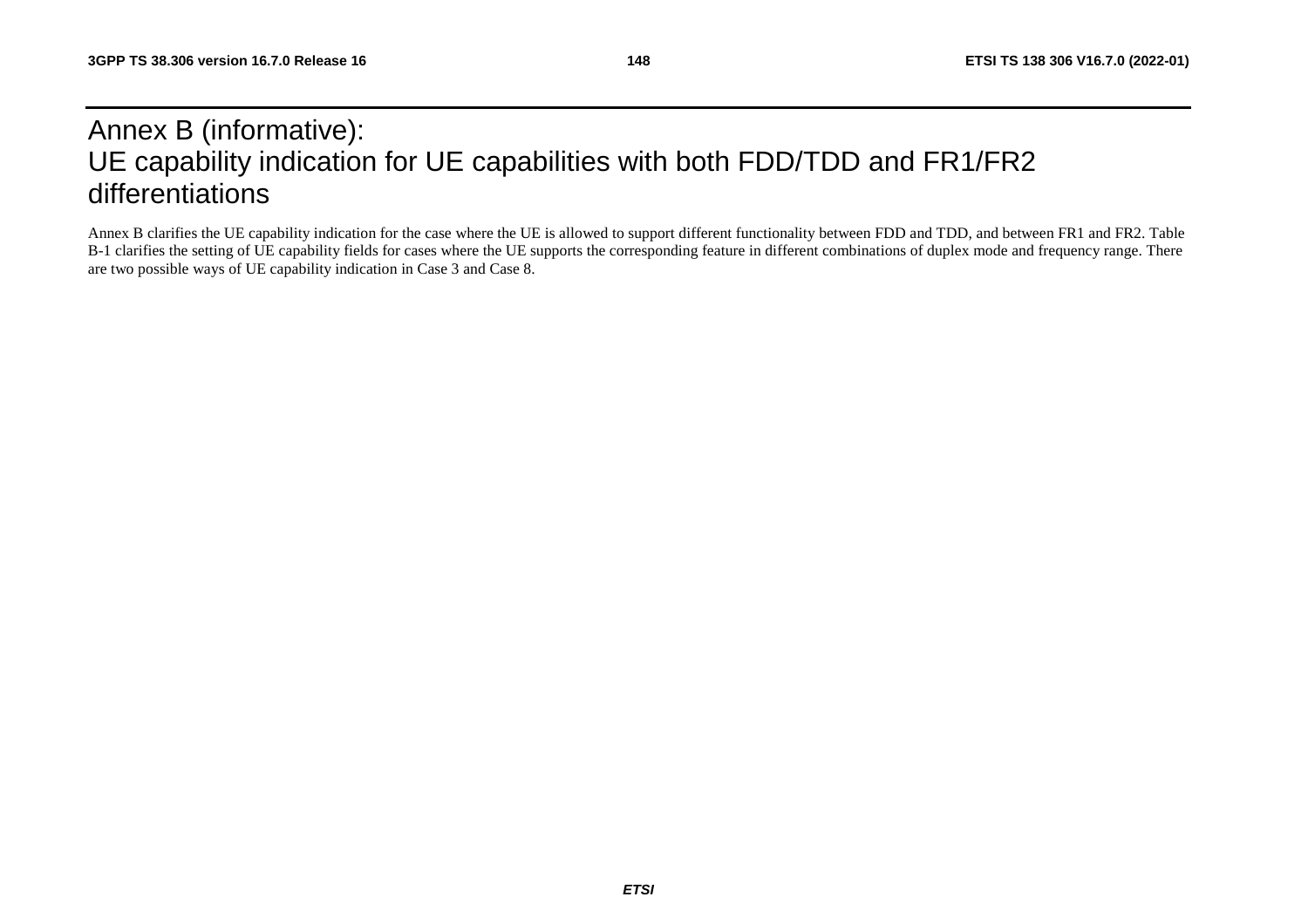| Table B-1: UE capability indication for UE capabilities with both FDD/TDD and FR1/FR2 differentiations |
|--------------------------------------------------------------------------------------------------------|
|--------------------------------------------------------------------------------------------------------|

|        | <b>Support for the feature</b>                                                   | Setting of UE capability fields                                        |                                                                 |                                                                                                   |                                                |                                                |                                                |  |  |  |  |  |
|--------|----------------------------------------------------------------------------------|------------------------------------------------------------------------|-----------------------------------------------------------------|---------------------------------------------------------------------------------------------------|------------------------------------------------|------------------------------------------------|------------------------------------------------|--|--|--|--|--|
|        |                                                                                  | <b>Common UE</b><br>capability<br>(with suffix '-<br><b>XDD-Diff')</b> | <b>Common UE</b><br>capability<br>(with suffix '-<br>FRX-diff') | fdd-Add-UE-<br>NR/MRDC-<br><b>Capabilities</b>                                                    | tdd-Add-UE-<br>NR/MRDC-<br><b>Capabilities</b> | fr1-Add-UE-<br>NR/MRDC-<br><b>Capabilities</b> | fr2-Add-UE-<br>NR/MRDC-<br><b>Capabilities</b> |  |  |  |  |  |
| Case 1 | FR1 FDD: 'supported'<br>FR1 TDD: 'supported'<br>FR2 TDD: 'supported'             | Included                                                               | Included                                                        | Not included                                                                                      | Not included                                   | Not included                                   | Not included                                   |  |  |  |  |  |
| Case 2 | FR1 FDD: 'not supported'<br>FR1 TDD: 'not supported'<br>FR2 TDD: 'not supported' | Not included                                                           | Not included                                                    | Not included                                                                                      | Not included                                   | Not included                                   | Not included                                   |  |  |  |  |  |
| Case 3 | FR1 FDD: 'not supported'<br>FR1 TDD: 'supported'<br>FR2 TDD: 'supported'         | Not included                                                           | Included                                                        | Not included                                                                                      | Included                                       | Not included                                   | Not included                                   |  |  |  |  |  |
|        |                                                                                  | Not included                                                           | Not included                                                    | Not included                                                                                      | Included                                       | Not included                                   | Not included                                   |  |  |  |  |  |
| Case 4 | FR1 FDD: 'not supported'<br>FR1 TDD: 'not supported'<br>FR2 TDD: 'supported'     | Not included                                                           | Not included                                                    | Not included                                                                                      | Included                                       | Not included                                   | Included                                       |  |  |  |  |  |
| Case 5 | FR1 FDD: 'not supported'<br>FR1 TDD: 'supported'<br>FR2 TDD: 'not supported'     | Not included                                                           | Not included                                                    | Not included                                                                                      | Included                                       | Included                                       | Not included                                   |  |  |  |  |  |
| Case 6 | FR1 FDD: 'supported'<br>FR1 TDD: 'not supported'<br>FR2 TDD: 'supported'         |                                                                        |                                                                 | The current UE capability signalling does not support the UE capability indication for this case. |                                                |                                                |                                                |  |  |  |  |  |
| Case 7 | FR1 FDD: 'supported'<br>FR1 TDD: 'not supported'<br>FR2 TDD: 'not supported'     | Not included                                                           | Not included                                                    | Included                                                                                          | Not included                                   | Included                                       | Not included                                   |  |  |  |  |  |
| Case 8 | FR1 FDD: 'supported'<br>FR1 TDD: 'supported'<br>FR2 TDD: 'not supported'         | Included                                                               | Not included                                                    | Not included                                                                                      | Not included                                   | Included                                       | Not included                                   |  |  |  |  |  |
|        |                                                                                  | Not included                                                           | Not included                                                    | Not included                                                                                      | Not included                                   | Included                                       | Not included                                   |  |  |  |  |  |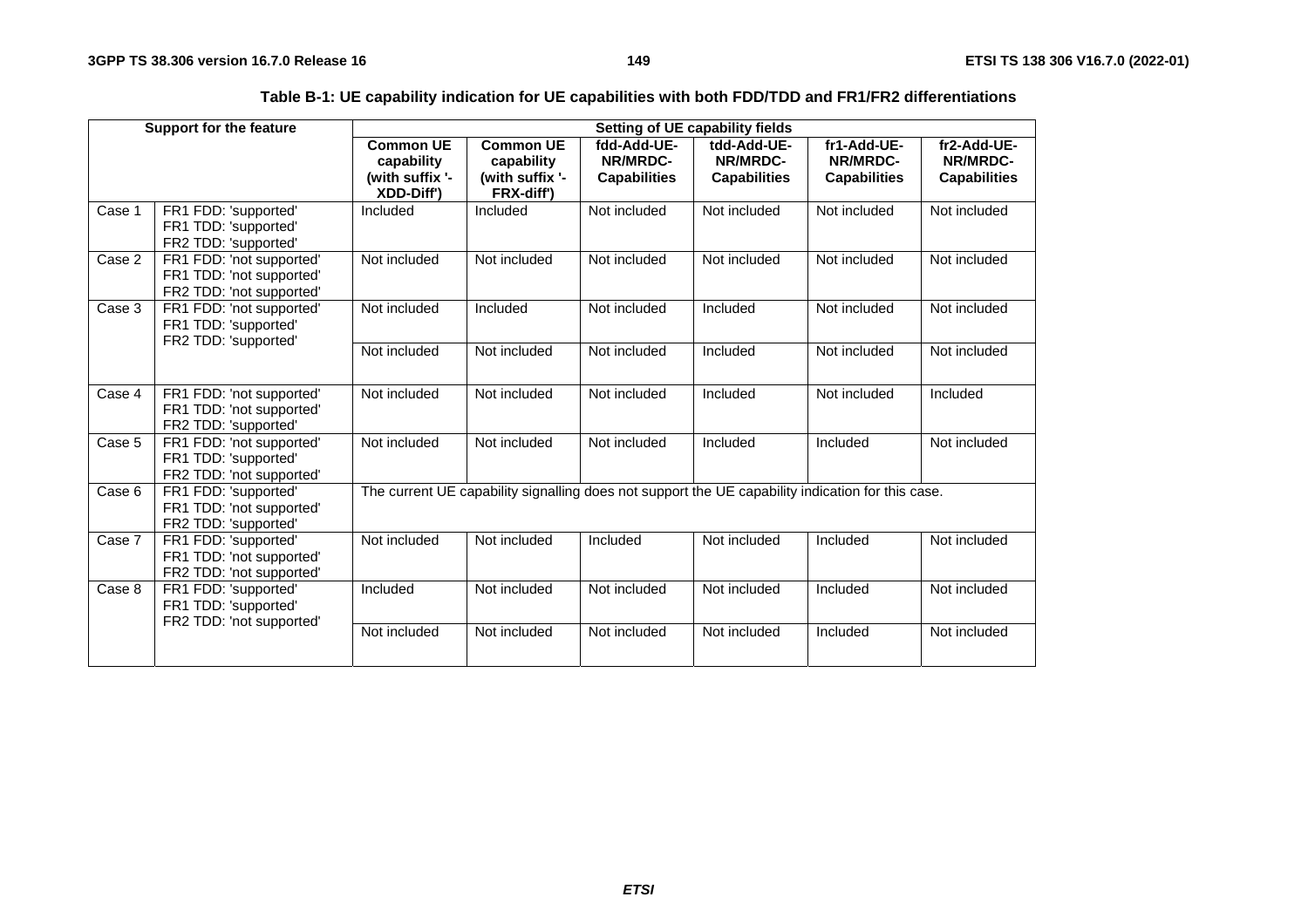Annex C (informative): Change history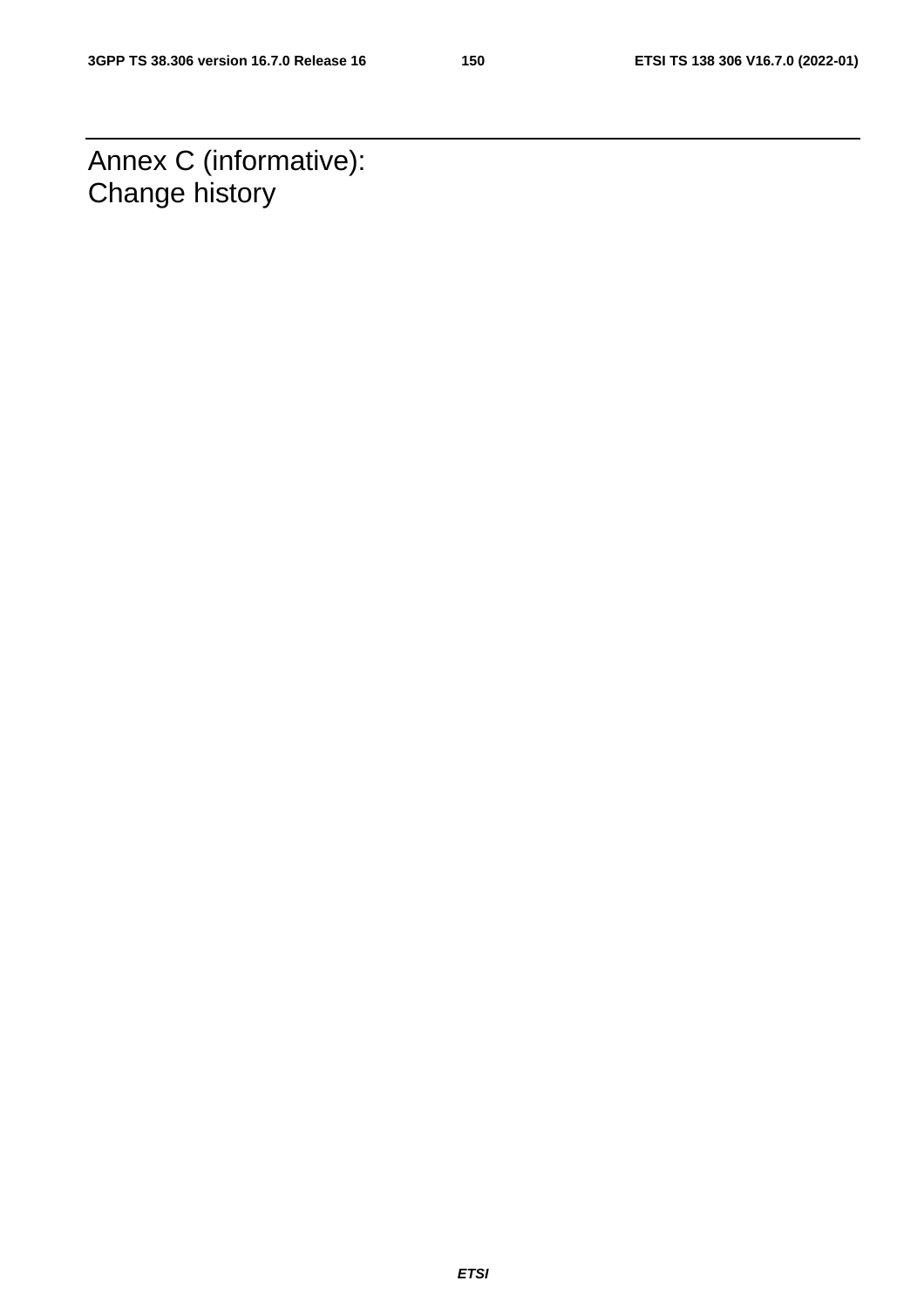| <b>Change history</b> |                         |                        |              |                         |                |                                                                                                                      |                       |
|-----------------------|-------------------------|------------------------|--------------|-------------------------|----------------|----------------------------------------------------------------------------------------------------------------------|-----------------------|
| Date                  | <b>Meetin TDoc</b><br>g |                        | <b>CR</b>    | <b>Rev</b>              | Cat            | Subject/Comment                                                                                                      | <b>New</b><br>version |
| 06/2017               | 98                      | RAN2# R2-1704810       |              |                         |                | First version                                                                                                        | 0.0.1                 |
| 06/2017               | NR <sub>2</sub>         | RAN2# R2-1707386       |              |                         |                |                                                                                                                      | 0.0.2                 |
| 08/2017               | 99                      | RAN2# R2-1708750       |              |                         |                |                                                                                                                      | 0.0.3                 |
| 12/2017               | 100                     | RAN2# R2-1712587       |              |                         |                |                                                                                                                      | 0.0.4                 |
| 12/2017               | 100                     | RAN2# R2-1714141       |              |                         |                |                                                                                                                      | 0.0.5                 |
| 12/2017               | 100                     | RAN2# R2-1714271       |              |                         |                |                                                                                                                      | 0.1.0                 |
| 12/2017               | <b>RP-78</b>            | RP-172521              |              |                         |                | Submitted to RAN#78 for approval                                                                                     | 1.0.0                 |
| 12/2017               | <b>RP-78</b>            |                        |              |                         |                | Upgraded to Rel-15                                                                                                   | 15.0.0                |
| 03/2018               | $RP-79$                 | RP-180440              | 0003         | 3                       | F              | Updates on UE capabilities                                                                                           | 15.1.0                |
| 06/2018               | RP-80                   | RP-181216              | 0009         | $\overline{c}$          | B              | Introduce ANR in NR                                                                                                  | 15.2.0                |
|                       | RP-80                   | RP-181216              | 0012         | $\mathbf{1}$            | F              | Miscellaneous corrections                                                                                            | 15.2.0                |
|                       | <b>RP-80</b>            | RP-181216              | 0013         | $\sim$                  | в              | Delay budget report and MAC CE adaptation for NR for TS 38.306                                                       | 15.2.0                |
| 09/2018               | RP-81                   | RP-181940              | 0008         | 4                       | F              | Correction on total layer2 buffer size                                                                               | 15.3.0                |
|                       | RP-81                   | RP-181942              | 0024         | $\mathbf{1}$            | F              | Introduction of UE capability constraints                                                                            | 15.3.0                |
|                       | <b>RP-81</b>            | RP-181942              | 0030         | $\sim$                  | F              | 38.306 corrections and cleanup                                                                                       | 15.3.0                |
| 12/2018               | RP-82                   | RP-182651              | 0016         | 4                       | F              | Clarification for Interruption-based and gap-based SFTD measurement                                                  | 15.4.0                |
|                       | RP-82                   | RP-182653              | 0033         | 1                       | F              | Timer based BWP switching                                                                                            | 15.4.0                |
|                       | RP-82                   | RP-182652              | 0035         | 2                       | F              | Additional UE capabilities for NR standalone                                                                         | 15.4.0                |
|                       | RP-82                   | RP-182651              | 0037         | $\mathbf{1}$            | F              | Clarification to UE capability of independentGapConfig for inter-RAT<br>NR measurement not yet configured with EN-DC | 15.4.0                |
|                       | RP-82                   | RP-182661              | 0038         | $\overline{2}$          | F              | Update of L2 capability parameters                                                                                   | 15.4.0                |
|                       | RP-82                   | RP-182660              | 0047         | $\overline{2}$          | F              | Clarification on physical layer parameters of UE capability                                                          | 15.4.0                |
|                       | RP-82                   | RP-182666              | 0050         | 3                       | F              | Introduce RRC buffer size in NR                                                                                      | 15.4.0                |
|                       | RP-82                   | RP-182664              | 0051         | $\overline{2}$          | F              | Clarification of multipleConfiguredGrants                                                                            | 15.4.0                |
|                       | RP-82                   | RP-182664              | 0052         | $\overline{2}$          | F              | CR to 38.306 for PDCP CA duplication for SRB                                                                         | 15.4.0                |
|                       | RP-82<br>RP-82          | RP-182661<br>RP-182663 | 0054<br>0057 | $\mathbf{1}$<br>1       | F<br>F         | UE capability handling for FDD/TDD and FR1/FR2<br>Clarify for per CC UL/DL modulation order capabilities             | 15.4.0<br>15.4.0      |
|                       | RP-82                   | RP-182664              | 0058         | $\mathbf{1}$            | F              | Inter-frequency handover capability                                                                                  | 15.4.0                |
|                       | RP-82                   | RP-182665              | 0060         | 3                       | F              | UE capability on PA architecture                                                                                     | 15.4.0                |
|                       | RP-82                   | RP-182661              | 0062         | 1                       | F              | CR on signaling contiguous and non-contiguous EN-DC capability                                                       | 15.4.0                |
|                       | RP-82                   | RP-182813              | 0063         | 6                       | F              | Update of UE capabilities                                                                                            | 15.4.0                |
|                       | RP-82                   | RP-182662              | 0065         | $\overline{c}$          | F              | Introduction of SRS switching capability                                                                             | 15.4.0                |
|                       | RP-82                   | RP-182667              | 0068         | $\overline{2}$          | $\mathsf B$    | CR on introduction of UE overheating support in NR SA scenario                                                       | 15.4.0                |
|                       | RP-82                   | RP-182664              | 0071         | $\mathbb{Z}^2$          | F              | Introduction of SRS switching capability                                                                             | 15.4.0                |
| 03/2019               | RP-83                   | RP-190634              | 0073         | $\mathbf{1}$            | F              | Capability for aperiodic CSI-RS triggering with different numerology<br>between PDCCH and CSI-RS                     | 15.5.0                |
|                       |                         | RP-83 RP-190542        | 0074         | 1                       | F              | Layer-1 capability update                                                                                            | 15.5.0                |
|                       |                         | RP-83 RP-190545        | 0075         | $\boldsymbol{2}$        | E              | CR to 38.306 on introducing nr-CGI-Reporting-ENDC                                                                    | 15.5.0                |
|                       | RP-83                   | RP-190545              | 0086         | 2                       | $\overline{F}$ | CR to clarify intra-NR handover capabilities                                                                         | 15.5.0                |
|                       | RP-83                   | RP-190546              | 0088         | 3                       | $\mathsf F$    | Clarification for PDSCHs and PUSCHs per slot for different TBs for UE<br>capable of processing time capability 1     | 15.5.0                |
|                       | RP-83                   | RP-190542              | 0092         | $\overline{\mathbf{c}}$ | F              | Correction to mandatory supported capability signaling                                                               | 15.5.0                |
|                       | RP-83                   | RP-190542              | 0097         | 2                       | F              | Miscellaneous corrections                                                                                            | 15.5.0                |
|                       | RP-83                   | RP-190545              | 0098         | $\overline{2}$          | $\overline{F}$ | Correction on supportedBandwidthCombinationSetEUTRA-v1530<br>usage                                                   | 15.5.0                |
|                       | RP-83                   | RP-190543              | 0099         | $\blacksquare$          | F              | Clarification on signaling the bandwidth class                                                                       | 15.5.0                |
|                       | RP-83                   | RP-190545              | 0100         | $\mathbf{1}$            | F              | Clarification on Frequency Separation Class                                                                          | 15.5.0                |
|                       | RP-83                   | RP-190544              | 0101         | $\Box$                  | F              | CR on Processing delay requirements for RRC Resume procedures in<br>TS 38.306                                        | 15.5.0                |
| 06/2019               | RP-84                   | RP-191375              | 0094         | 1                       | F              | CR to clarify ul-TimingAlignmentEUTRA-NR                                                                             | 15.6.0                |
|                       | RP-84                   | RP-191373              | 0108         | $\blacksquare$          | F              | Layer-1, RF and RRM capability updates                                                                               | 15.6.0                |
|                       | RP-84                   | RP-191373              | 0109         |                         | F              | Clarification on UE capability of Ich-ToSCellRestriction                                                             | 15.6.0                |
|                       | RP-84                   | RP-191379              | 0110         | 2                       | F              | Correction on description of additionalActiveSpatialRelationPUCCH                                                    | 15.6.0                |
|                       | RP-84                   | RP-191378              | 0111         | 1                       | F              | Clarification on csi-RS-CFRA-ForHO                                                                                   | 15.6.0                |
|                       | RP-84                   | RP-191379              | 0114         | $\boldsymbol{2}$        | F              | CR on capability of maxUplinkDutyCycle for FR2                                                                       | 15.6.0                |
|                       | RP-84                   | RP-191380              | 0115         | 2                       | F              | 38.306 miscellaneous corrections                                                                                     | 15.6.0                |
|                       | RP-84                   | RP-191378              | 0116         | 1                       | B              | 38.306 CR for late drop                                                                                              | 15.6.0                |
|                       | RP-84                   | RP-191381              | 0118         | 4                       | F              | Clarification on supported modulation order capability                                                               | 15.6.0                |
|                       | RP-84                   | RP-191374              | 0119         | $\Box$                  | F              | Correction to PDCP parameters                                                                                        | 15.6.0                |
|                       | RP-84<br>RP-84          | RP-191381<br>RP-191378 | 0121<br>0122 | 3<br>1                  | F<br>F         | Corrections to UE Capability definitions<br>38.306 Clarification on multiple TA capabilities                         | 15.6.0<br>15.6.0      |
|                       | RP-84                   | RP-191379              | 0123         | $\overline{2}$          | F              | CR to clarify non-codebook based PUSCH transmission                                                                  | 15.6.0                |
|                       |                         |                        |              |                         |                |                                                                                                                      |                       |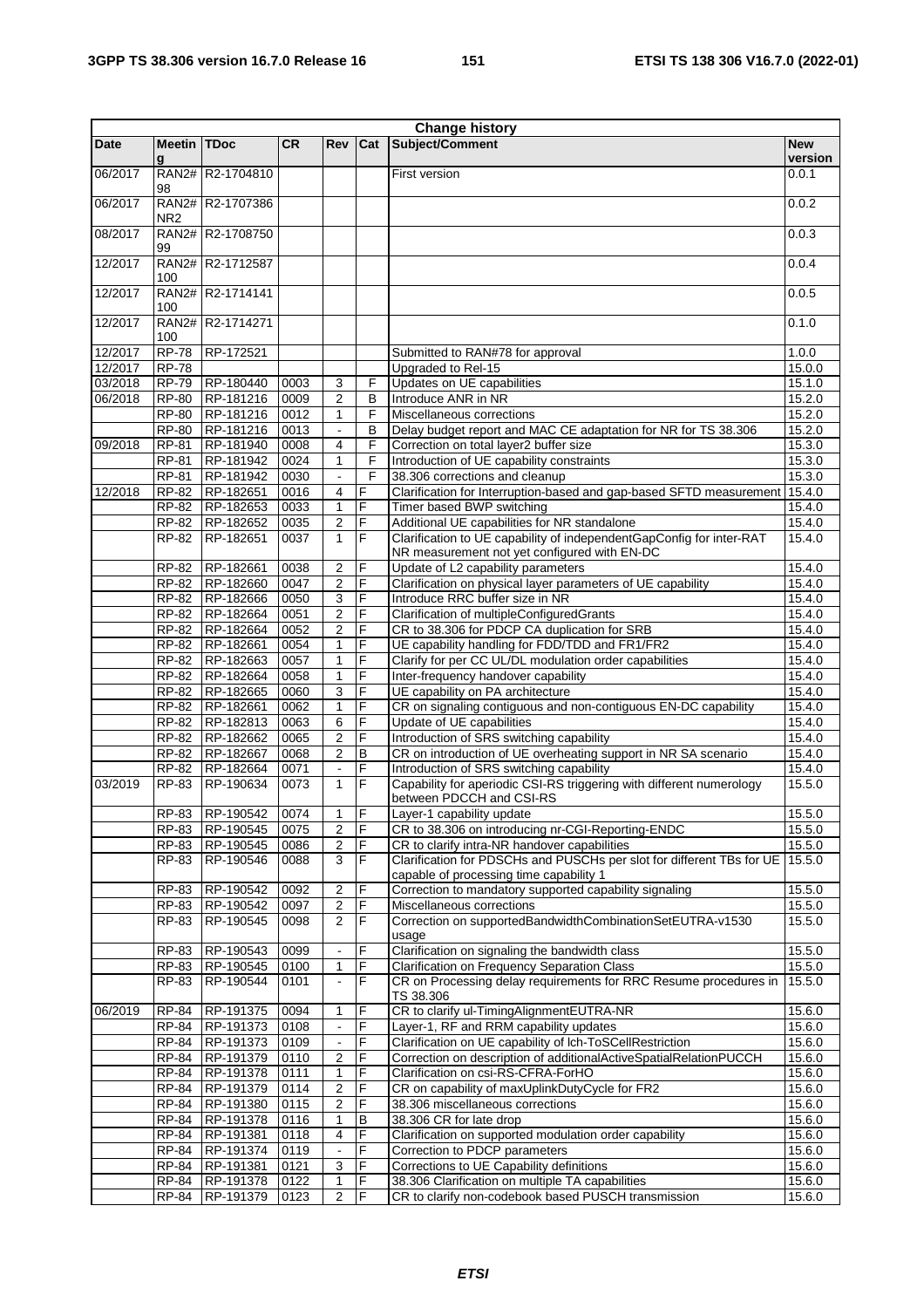|         | RP-84                 | RP-191380              | 0124         | 3                              | F                   | Clarification on pdsch-ProcessingType2                                                                                                 | 15.6.0           |
|---------|-----------------------|------------------------|--------------|--------------------------------|---------------------|----------------------------------------------------------------------------------------------------------------------------------------|------------------|
|         | RP-84                 | RP-191378              | 0125         | 1                              | F                   | Clarification on present of tci-StatePDSCH                                                                                             | 15.6.0           |
|         | RP-84                 | RP-191378              | 0126         | 1                              | $\overline{F}$      | Clarification on SA fallback BC support                                                                                                | 15.6.0           |
|         | <b>RP-84</b>          | RP-191375              | 0128         | $\blacksquare$                 | F                   | Correction to Beam Correspondence for CA                                                                                               | 15.6.0           |
|         | RP-84                 | RP-191379              | 0130         | 2                              | F                   | Correction on the number of DRB in UE Capability Constraints                                                                           | 15.6.0           |
|         | RP-84                 | RP-191379              | 0132         | $\mathbf{1}$                   | F                   | CR to capture UE supported DL/UL bandwidths                                                                                            | 15.6.0           |
|         | RP-84                 | RP-191376              | 0133         | $\blacksquare$                 | F                   | UE capability signalling for FD-MIMO processing capabilities for EN-                                                                   | 15.6.0           |
|         | <b>RP-84</b>          | RP-191376              | 0134         | $\blacksquare$                 | $\overline{F}$      | DC<br>Modified UE capability on different numerologies within the same                                                                 | 15.6.0           |
|         |                       |                        |              |                                |                     | PUCCH group                                                                                                                            |                  |
|         | RP-84                 | RP-191554              | 0135         | $\blacksquare$                 | F                   | Removal of "Capability for aperiodic CSI-RS triggering with different                                                                  | 15.6.0           |
|         |                       |                        |              |                                |                     | numerology between PDCCH and CSI-RS"                                                                                                   |                  |
| 09/2019 | RP-85                 | RP-192196              | 0136         | 1                              | C                   | Additional capability signalling for 1024QAM support                                                                                   | 15.7.0           |
|         |                       | RP-85 RP-192191        | 0142         | $\mathbf{1}$                   | $\, {\sf B}$        | Introduction of SFTD measurement to neighbour cells for NR SA                                                                          | 15.7.0           |
|         | RP-85                 | RP-192193              | 0146         | $\mathbf{1}$                   | F                   | MR-DC measurement gap pattern capability                                                                                               | 15.7.0           |
|         | RP-85                 | RP-192194              | 0151         | 3                              | F                   | Clarifying UE capability freqHoppingPUCCH-F0-2 and<br>freqHoppingPUCCH-F1-3-4                                                          | 15.7.0           |
|         | RP-85                 | RP-192190              | 0152         | $\blacksquare$                 | F                   | Clarification to dynamic power sharing capability                                                                                      | 15.7.0           |
|         | RP-85                 | RP-192192              | 0153         | $\overline{2}$                 | F                   | Miscellaneous corrections                                                                                                              | 15.7.0           |
|         | $RP-85$               | RP-192190              | 0154         | $\blacksquare$                 | F                   | Capability of measurement gap patterns                                                                                                 | 15.7.0           |
|         | RP-85                 | RP-192193              | 0155         | 2                              | F                   | Correction to IMS capability                                                                                                           | 15.7.0           |
|         | RP-85                 | RP-192194              | 0156         | $\overline{3}$                 | F                   | UE Capabilities covering across all serving cells                                                                                      | 15.7.0           |
|         | <b>RP-85</b>          | RP-192190              | 0167         | $\mathbf{r}$                   | F                   | Clarification on UE capability on different numerologies within the                                                                    | 15.7.0           |
|         |                       |                        |              |                                |                     | same PUCCH group                                                                                                                       |                  |
|         | RP-85<br><b>RP-85</b> | RP-192193<br>RP-192346 | 0168<br>0169 | $\mathbf{1}$<br>$\blacksquare$ | F<br>C              | Correction on CA parameters in NR-DC<br>Introduction of UE capability for NR-DC with SFN synchronization                               | 15.7.0<br>15.7.0 |
|         |                       |                        |              |                                |                     | between PCell and PSCell                                                                                                               |                  |
| 12/2019 | <b>RP-86</b>          | RP-192934              | 0185         | $\mathbf{1}$                   | F                   | Clarification on the restriction of maximum SRS resource sets                                                                          | 15.8.0           |
|         |                       |                        |              |                                |                     | configuration for uplink beam management.                                                                                              |                  |
|         | <b>RP-86</b>          | RP-192936              | 0186         | 3                              | F                   | Miscellaneous corrections on UE capability fields                                                                                      | 15.8.0           |
|         | RP-86                 | RP-192935              | 0191         | 1                              | F                   | Corrections on PDCCH blind decoding in NR-DC                                                                                           | 15.8.0           |
|         | RP-86                 | RP-192937              | 0200         | 1                              | F                   | Clarification on ne-DC capability                                                                                                      | 15.8.0           |
|         | RP-86                 | RP-192935              | 0202<br>0204 | $\mathbf{1}$                   | F<br>F              | Correction to channelBWs<br>Use of splitSRB-WithOneUL-Path capability (38.306)                                                         | 15.8.0           |
|         | RP-86<br>RP-86        | RP-192936<br>RP-192935 | 0205         | 1                              | F                   | Correction to pdsch-RepetitionMultiSlots and pusch-                                                                                    | 15.8.0<br>15.8.0 |
|         |                       |                        |              |                                |                     | <b>RepetitionMultiSlots</b>                                                                                                            |                  |
|         | RP-86                 | RP-192937              | 0215         | 1                              | F                   | Correction on initial BWP bandwidth capabilities                                                                                       | 15.8.0           |
|         | RP-86                 | RP-192937              | 0216         | $\mathbf{1}$                   | F                   | NE-DC dynamic power sharing capability                                                                                                 | 15.8.0           |
|         | RP-86                 | RP-192935              | 0219         | ÷.                             | F                   | Clarification on crossCarrierScheduling-OtherSCS in R15                                                                                | 15.8.0           |
|         | RP-86                 | RP-192937              | 0220         | $\blacksquare$                 | F                   | Correction on ambiguity of UE FDD/TDD FR1/FR2 capabilities                                                                             | 15.8.0           |
| 03/2020 | RP-87                 | RP-200334              | 0194         | $\overline{2}$                 | F                   | Correction on parameter description of beamManagementSSB-CSI-<br>RS                                                                    | 15.9.0           |
|         | <b>RP-87</b>          | RP-200335              | 0208         | 3                              | F                   | CR on BWCS for inter-ENDC BC with intra-ENDC BC (38.306)                                                                               | 15.9.0           |
|         | RP-87                 | RP-200335              | 0209         | 5                              | F                   | CR to 38.306 on support of 70MHz channel bandwidth                                                                                     | 15.9.0           |
|         | RP-87                 | RP-200334              | 0236         | ÷,                             | $\mathsf F$         | Correction on SRB capability in NR-DC                                                                                                  | 15.9.0           |
|         |                       | RP-87 RP-200335        | 0248         | $\overline{2}$                 |                     | Data rate for the case of single carrier standalone operation                                                                          | 15.9.0           |
|         | RP-87                 | RP-200334              | 0254         | $\mathbf{1}$                   | F                   | CR on the maximum stored number of deprioritisation frequencies                                                                        | 15.9.0           |
|         | RP-87                 | RP-200335              | 0255         | $\overline{\mathbf{c}}$        | F                   | Miscellaneous Corrections to UE capability parameters                                                                                  | 15.9.0           |
|         | RP-87                 | RP-200335              | 0259         | 1<br>$\mathbf{1}$              | F                   | UE capability of intra-band requirements for inter-band EN-DC/NE-DC<br>CR on capability of maxUplinkDutyCycle for inter-band EN-DC PC2 | 15.9.0           |
| 03/2020 | RP-87                 | RP-200356              | 0145         |                                | F                   | UE                                                                                                                                     | 16.0.0           |
|         | <b>RP-87</b>          | RP-200335              | 0214         | $\overline{c}$                 | $\overline{F}$      | Correction on beamSwitchTiming values of 224 and 336                                                                                   | 16.0.0           |
|         | RP-87                 | RP-200335              | 0223         | $\mathbf{1}$                   | C                   | Inclusion of 90MHz UE Bandwidth                                                                                                        | 16.0.0           |
|         | RP-87                 | RP-200358              | 0226         | $\overline{2}$                 | B                   | Introducing autonomous gap in CGI reporting                                                                                            | 16.0.0           |
|         | RP-87                 | RP-200357              | 0229         |                                | B                   | UE capability for IDC                                                                                                                  | 16.0.0           |
|         | <b>RP-87</b>          | RP-200340              | 0230         | ä,                             | B                   | Introduction of Cross Link Interference (CLI) handling and Remote                                                                      | 16.0.0           |
|         | RP-87                 | RP-200358              | 0233         | 1                              | С                   | Interference Management (RIM)<br>Introduction of EPS voice fallback enhancement                                                        | 16.0.0           |
|         | <b>RP-87</b>          | RP-200350              | 0235         | $\blacksquare$                 | $\, {\sf B}$        | Introduction of SRVCC from 5G to 3G                                                                                                    | 16.0.0           |
|         | RP-87                 | RP-200358              | 0243         | 1                              | $\, {\sf B}$        | Introduction of DL RRC segmentation                                                                                                    | 16.0.0           |
|         | RP-87                 | RP-200358              | 0258         | $\mathbf{1}$                   | B                   | Introduction of downgraded configuration for SRS antenna switching                                                                     | 16.0.0           |
|         | RP-87                 | RP-200359              | 0260         |                                | В                   | Recommended Bit Rate/Query for FLUS and MTSI                                                                                           | 16.0.0           |
|         | RP-87                 | RP-200358              | 0261         | $\blacksquare$                 | $\sf B$             | Introduction of UE capability indicator of supporting inter-RAT                                                                        | 16.0.0           |
|         |                       |                        |              |                                |                     | handover from NR to EN-DC in 38.306.                                                                                                   |                  |
| 07/2020 | <b>RP-88</b>          | RP-201163<br>RP-201187 | 0288         | 2<br>3                         | Α<br>$\overline{A}$ | Correction to the serving cell number for ENDC power class<br>CR on introduction of BCS to asymmetric channel bandwidths (38.306)      | 16.1.0<br>16.1.0 |
|         | RP-88<br>RP-88        | RP-201160              | 0289<br>0295 | 1                              | Α                   | SRS Capability report for SRS only Scell                                                                                               | 16.1.0           |
|         | <b>RP-88</b>          | RP-201159              | 0299         | $\blacksquare$                 | Α                   | Clarification on L1 feature of NGEN-DC and NE-DC                                                                                       | 16.1.0           |
|         | RP-88                 | RP-201161              | 0304         | $\overline{c}$                 | Α                   | Default values for UE capability                                                                                                       | 16.1.0           |
|         | <b>RP-88</b>          | RP-201163              | 0312         | 1                              | Α                   | Invalidating bandwidth class F for FR1                                                                                                 | 16.1.0           |
|         | <b>RP-88</b>          | RP-201163              | 0318         | $\mathbf{1}$                   | Α                   | Missing "Optional features without UE radio access capability                                                                          | 16.1.0           |
|         |                       |                        |              |                                |                     | parameters"                                                                                                                            |                  |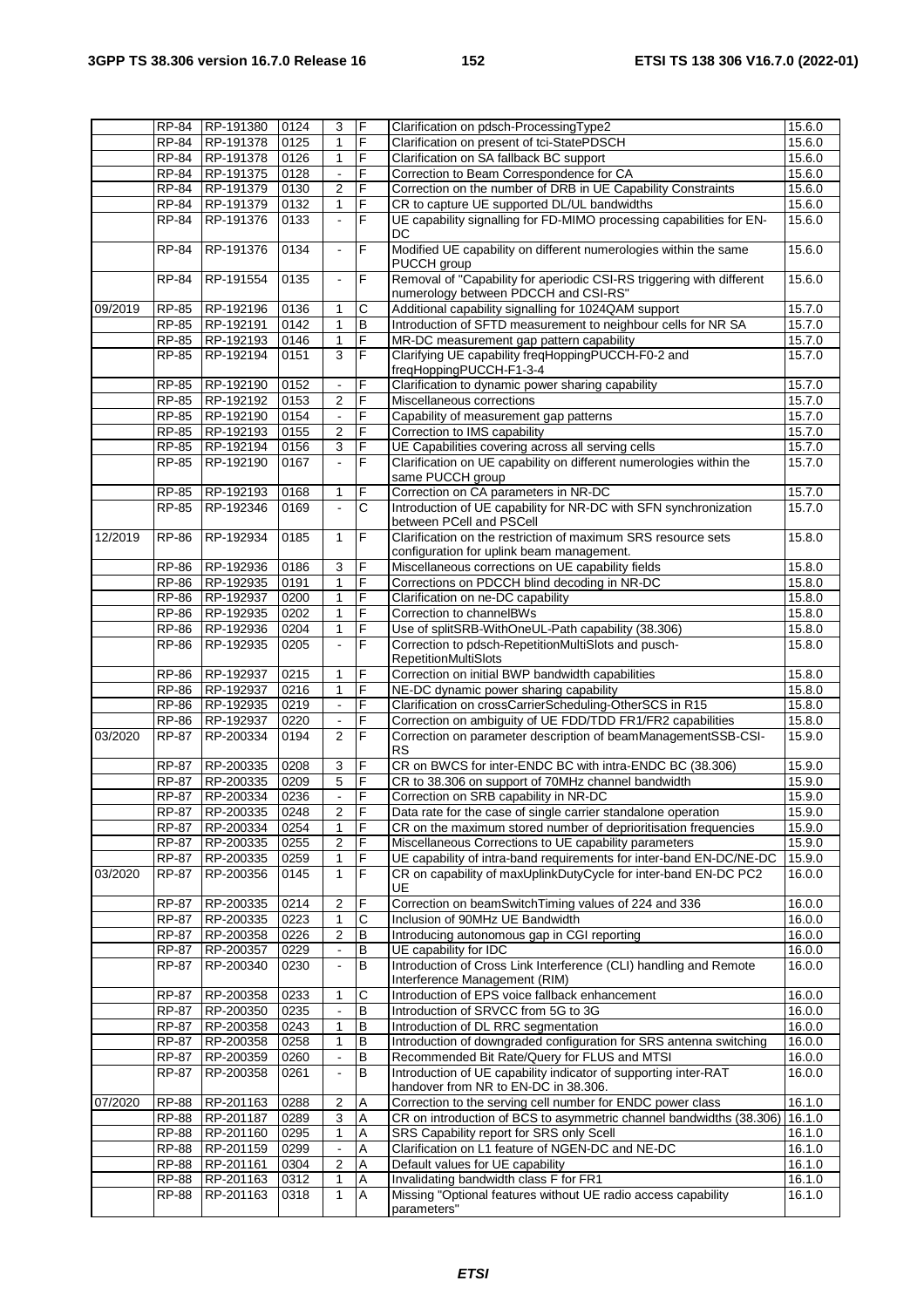|         | <b>RP-88</b>        | RP-201163              | 0320         | 1                        | $\boldsymbol{\mathsf{A}}$ | Missing UE capability requirements                                      | 16.1.0              |
|---------|---------------------|------------------------|--------------|--------------------------|---------------------------|-------------------------------------------------------------------------|---------------------|
|         | <b>RP-88</b>        | RP-201198              | 0321         | 1                        | $\overline{\text{c}}$     | Introduction of secondary DRX group CR 38.306                           | 16.1.0              |
|         |                     | RP-88 RP-201164        | 0324         | $\overline{2}$           | A                         | Correction on UE capability constraints                                 | 16.1.0              |
|         | <b>RP-88</b>        | RP-201183              | 0328         | 2                        | B                         | UE capability of supporting UL Tx switching                             | 16.1.0              |
|         | <b>RP-88</b>        | RP-201217              | 0329         | $\overline{2}$           | $\overline{B}$            | Release-16 UE capabilities based on RAN1, RAN4 feature lists and        | 16.1.0              |
|         |                     |                        |              |                          |                           | RAN <sub>2</sub>                                                        |                     |
|         | <b>RP-88</b>        | RP-201163              | 0330         | 1                        | Α                         | Corrections on the number of DRBs                                       | 16.1.0              |
|         | RP-88               | RP-201166              | 0333         | 1                        | F                         | On the capability of Basic CSI feedback (2-32)                          | 16.1.0              |
|         | <b>RP-88</b>        | RP-201162              | 0339         | $\mathbf{1}$             | Α                         | Clarification on the support of IMS voice over split bearer for NR-DC   | 16.1.0              |
|         |                     |                        |              |                          |                           | and NE-DC                                                               |                     |
|         | <b>RP-88</b>        | RP-201162              | 0343         | $\mathbf{1}$             | A                         | Clarification on maximum number of supported PDSCH Resource             | 16.1.0              |
|         |                     |                        |              |                          |                           | Element mapping patterns                                                |                     |
|         | <b>RP-88</b>        | RP-201164              | 0344         | $\overline{2}$           | Α                         | Introduction of CGI reporting capabilities                              | 16.1.0              |
|         | <b>RP-88</b>        | RP-201165              | 0346         | 2                        | A                         | UE Capability Enhancement for FR1(TDD/FDD) / FR2 CA and DC              | 16.1.0              |
|         | <b>RP-88</b>        | RP-201161              | 0353         | $\blacksquare$           | Α                         | CR on unnecessary XDD FRX differentiation                               | 16.1.0              |
|         | RP-88               | RP-201162              | 0355         |                          | Α                         | Clarification to maxUplinkDutyCycle-FR2                                 | 16.1.0              |
|         | $\overline{RP}$ -88 |                        |              |                          |                           |                                                                         |                     |
|         |                     | RP-201162<br>RP-201163 | 0357<br>0360 | $\blacksquare$           | Α<br>A                    | Clarification on L2 and RAN4 feature of NGEN-DC and NE-DC               | 16.1.0              |
|         | <b>RP-88</b>        |                        |              | $\mathbf{1}$             |                           | Correction on UE capability signalling for simultaneous SRS antenna     | 16.1.0              |
|         |                     |                        |              |                          |                           | and carrier switching                                                   |                     |
|         | <b>RP-88</b>        | RP-201163              | 0362         | $\blacksquare$           | Α                         | Correction on UE capabilities with xDD and FRx differentiations         | 16.1.0              |
|         | <b>RP-88</b>        | RP-201166              | 0363         | $\blacksquare$           | $\overline{\text{c}}$     | Missing reportAddNeighMeas in periodic measurement reporting            | 16.1.0              |
| 09/2020 | RP-89               | RP-201932              | 0370         | $\overline{2}$           | B                         | Release-16 UE capabilities based on RAN1, RAN4 feature lists and        | 16.2.0              |
|         |                     |                        |              |                          |                           | RAN2 corrections                                                        |                     |
|         | RP-89               | RP-201938              | 0378         | 1                        | Α                         | Corrections on UE capability constraints                                | 16.2.0              |
|         | RP-89               | RP-201932              | 0382         | 1                        | $\mathsf F$               | Correction on beamSwitchTiming values of 224 and 336                    | 16.2.0              |
|         | RP-89               | RP-201924              | 0383         | 2                        | F                         | Update to IAB-MT capabilities                                           | 16.2.0              |
|         | RP-89               | RP-201937              | 0387         | 1                        | F                         | Clarification on PDSCH rate-matching capabilities                       | 16.2.0              |
|         | <b>RP-89</b>        | RP-201937              | 0389         | $\overline{\mathbf{c}}$  | Α                         | Corrections on the capabilities associated with multiple bands/Cells    | 16.2.0              |
|         | <b>RP-89</b>        | RP-201989              | 0393         | $\overline{c}$           | F                         | Correction on PRS measurement gap capability                            | 16.2.0              |
|         | <b>RP-89</b>        | RP-201938              | 0402         | $\overline{2}$           | F                         | Clarification on the extended capability of NGEN-DC                     | 16.2.0              |
|         | <b>RP-89</b>        | RP-201962              | 0407         | 1                        | F                         | Miscellaneous corrections on UL Tx switching                            | 16.2.0              |
|         | <b>RP-89</b>        | RP-201922              | 0408         | $\blacksquare$           | F                         | NR-DC UE capabilities                                                   | 16.2.0              |
| 12/2020 | RP-90               | RP-202790              | 0419         | $\overline{c}$           | Α                         | CR to clarify UE capability in case of Cross-Carrier operation          | 16.3.0              |
|         | <b>RP-90</b>        | RP-202778              | 0422         | $\mathbf{1}$             | B                         | Release-16 UE capabilities based on RAN1, RAN4 feature lists and        | 16.3.0              |
|         |                     |                        |              |                          |                           | RAN2 corrections                                                        |                     |
|         | <b>RP-90</b>        | RP-202767              | 0424         | 3                        | F                         | Correction on description for extendedRAR-Window                        | 16.3.0              |
|         | RP-90               | RP-202789              | 0439         | 1                        | F                         | Clarification on the inter-frequency handover capability                | 16.3.0              |
|         | RP-90               | RP-202789              | 0441         |                          | Α                         | Clarification on NE-DC for bandwidth combination set                    | 16.3.0              |
|         | <b>RP-90</b>        | RP-202790              | 0453         | $\mathbf{1}$             | А                         | Removing contradiction on number of FSpUCC and FSpDCC                   | 16.3.0              |
|         | <b>RP-90</b>        | RP-202789              | 0461         | $\blacksquare$           | F                         | Clarification on UE capabilities with FDD/TDD differentiation           | 16.3.0              |
|         | <b>RP-90</b>        | RP-202771              | 0472         | 4                        | F                         | Introduction of capability bit for multi-CC simultaneous TCI activation | 16.3.0              |
|         |                     |                        |              |                          |                           | with multi-TRP                                                          |                     |
|         | RP-90               | RP-202770              | 0476         | $\blacksquare$           | Α                         | Dummify UE capability of crossCarrierScheduling-OtherSCS                | $\overline{16.3.0}$ |
|         | RP-90               | RP-202789              | 0479         | 1                        | A                         | Clarification for multipleCORESET                                       | 16.3.0              |
|         | <b>RP-90</b>        | RP-202882              | 0481         | $\Box$                   | Α                         | CR to 38.306 on handling of fallbacks for FR2 CA                        | 16.3.0              |
| 03/2021 | <b>RP-91</b>        | RP-210689              | 0482         | $\blacksquare$           | ĪF                        | Update on V2X UE capability                                             | 16.4.0              |
|         | RP-91               | RP-210693              | 0483         | $\mathbf{1}$             | IF                        | CR for the supported max date rate for uplink Tx switching              | 16.4.0              |
|         | RP-91               | RP-210697              | 0485         | $\blacksquare$           | F                         | UE capability of NR to UTRA-FDD CELL_DCH CS handover                    | 16.4.0              |
|         | RP-91               | RP-210697              | 0489         |                          | Α                         | Correction on beamSwitchTiming capability                               | 16.4.0              |
|         | RP-91               | RP-210697              | 0490         | 2<br>$\mathbf{1}$        | $\overline{F}$            | Correction on beamSwitchTiming-r16 capability                           | 16.4.0              |
|         | RP-91               | RP-210697              | 0491         | 1                        | $\overline{F}$            | Correction on TPMI grouping capability                                  | 16.4.0              |
|         | RP-91               | RP-210692              | 0501         |                          | F                         | Dummifying intraFreqMultiUL-TransmissionDAPS-r16 capability             | 16.4.0              |
|         | RP-91               | RP-210694              | 0502         | 1                        | F                         | Corrections on UE capability for NR-U                                   | 16.4.0              |
|         |                     |                        |              |                          | F                         |                                                                         |                     |
|         | RP-91               | RP-210703              | 0503         | $\boldsymbol{2}$         |                           | Release with Redirect for connection resume triggered by NAS            | 16.4.0              |
|         | RP-91               | RP-210703              | 0505         | $\overline{c}$           | Α                         | Clarification to LCP restrictions                                       | 16.4.0              |
|         | RP-91               | RP-210691              | 0506         | 1                        | F                         | Introduction of the UE Capability for SpCell BFR Enhancement            | 16.4.0              |
|         | RP-91               | RP-210697              | 0509         | 2                        | F                         | Clarification on UE capabilities with FDD/TDD differentiation           | 16.4.0              |
|         | RP-91               | RP-210805              | 0512         | 3                        | $\sf B$                   | Support of 35 MHz and 45 MHz channel bandwidth for FR1                  | 16.4.0              |
|         | RP-91               | RP-210697              | 0513         | 1                        | $\overline{F}$            | Clarification on UE capabilities for enhanced MIMO                      | 16.4.0              |
|         | RP-91               | RP-210703              | 0516         | 2                        | Α                         | CR on the SupportedBandwidth and channelBWs(R16)                        | 16.4.0              |
|         | RP-91               | RP-210695              | 0520         | $\overline{2}$           | F                         | Correction to PUSCH skipping with UCI without LCH-based                 | 16.4.0              |
|         |                     |                        |              |                          |                           | prioritization                                                          |                     |
|         | RP-91               | RP-210697              | 0521         | 1                        | F                         | CR on the Capability of PUCCH Transmissions for HARQ-ACK-38306          | 16.4.0              |
|         | RP-91               | RP-210703              | 0523         | $\overline{c}$           | F                         | Clarfication on FDD-TDD differentiation for SUL band                    | 16.4.0              |
|         | RP-91               | RP-210702              | 0525         | 1                        | Α                         | Clarification on single uplink operation capability report              | 16.4.0              |
|         | RP-91               | RP-210697              | 0528         | $\blacksquare$           | F                         | Addition of TEI16 features                                              | 16.4.0              |
|         | RP-91               | RP-210702              | 0529         |                          | Α                         | CR to clarify the definition of fallback per CC feature set             | 16.4.0              |
|         | RP-91               | RP-210697              | 0530         | $\blacksquare$           | F                         | Capability for dormant BWP switching of multiple SCells                 | 16.4.0              |
|         | RP-91               | RP-210702              | 0533         | $\overline{\phantom{a}}$ | Α                         | Dummy the capability bit v2x-EUTRA                                      | 16.4.0              |
|         | RP-91               | RP-210703              | 0534         | 2                        | $\overline{A}$            | Clarification on the capability of supportedNumberTAG                   | 16.4.0              |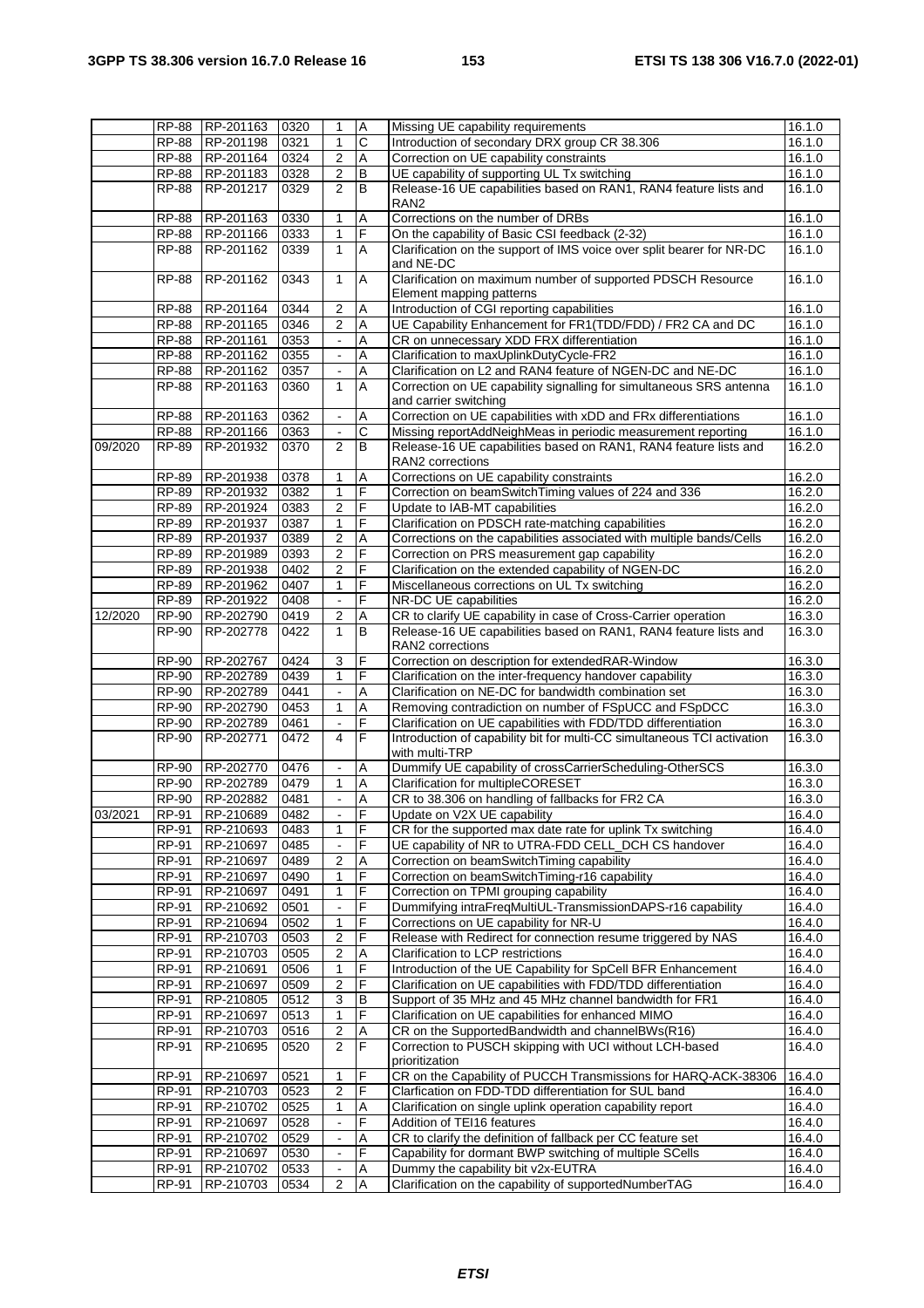|         | RP-91        | RP-210701 | 0537 | $\mathbf{1}$         | $\overline{A}$          | Clarification on the supportedBandwidthCombinationSetIntraENDC<br>capability                    | 16.4.0 |
|---------|--------------|-----------|------|----------------------|-------------------------|-------------------------------------------------------------------------------------------------|--------|
|         | RP-91        | RP-210697 | 0538 | $\mathbf{r}$         | B                       | Release-16 UE capabilities based on updated RAN1 and RAN4<br>feature lists                      | 16.4.0 |
|         | <b>RP-91</b> | RP-210693 | 0539 | $\blacksquare$       | $\mathsf B$             | Uplink Tx DC location reporting for two carrier uplink CA                                       | 16.4.0 |
| 06/2021 | RP-92        | RP-211487 | 0526 | 5                    | $\overline{\text{c}}$   | Redirection with MPS Indication [Redirect_MPS_I]                                                | 16.5.0 |
|         | RP-92        | RP-211480 | 0541 | $\overline{4}$       | F                       | Miscellaneous corrections to Rel-16 UE capabilities                                             | 16.5.0 |
|         | RP-92        | RP-211475 | 0542 | 3                    | F                       | Correction on Capability of two PUCCH transmission                                              | 16.5.0 |
|         | RP-92        | RP-211470 | 0543 | 3                    | F                       | Correction on V2X UE capability                                                                 | 16.5.0 |
|         | RP-92        | RP-211483 | 0545 | $\overline{2}$       | A                       | CR on UE capability in case of Cross-Carrier operation                                          | 16.5.0 |
|         | RP-92        | RP-211470 | 0547 | $\overline{2}$       | $\overline{\mathsf{F}}$ | Addition of total L2 buffer size and RLC RTT for NR SL                                          | 16.5.0 |
|         | RP-92        | RP-211483 | 0550 | $\overline{2}$       | A                       | Correction to BWP capabilities                                                                  | 16.5.0 |
|         | RP-92        | RP-211482 | 0566 | 2                    | Α                       | CR on the supportedBandwidthCombinationSet-R16                                                  | 16.5.0 |
|         | RP-92        | RP-211477 | 0568 | 3                    | A                       | CR on the 35M45M supporting-R16                                                                 | 16.5.0 |
|         | RP-92        | RP-211484 | 0571 | 2                    | F                       | UL Config Grant capability differentiation for FR1(TDD/FDD) / FR2                               | 16.5.0 |
|         | RP-92        | RP-211474 | 0572 | $\overline{2}$       | $\overline{\mathsf{F}}$ | Corrections on the UE capability of indication on supporting the<br>extension of SRS resourceID | 16.5.0 |
|         | RP-92        | RP-211478 | 0573 | 3                    | B                       | Release-16 UE capabilities based on RAN1 and RAN4 feature lists                                 | 16.5.0 |
|         | RP-92        | RP-211480 | 0575 | 3                    | F                       | Corrections to directional collision handling in half-duplex operation                          | 16.5.0 |
|         | RP-92        | RP-211478 | 0578 | $\mathbf{1}$         | F                       | Introduction of the intra-NR and inter-RAT HST Capabilities                                     | 16.5.0 |
|         | RP-92        | RP-211483 | 0594 | $\Box$               | A                       | Correction to the use of simultaneous CSI-RS resources                                          | 16.5.0 |
|         | RP-92        | RP-211478 | 0596 | $\mathbf{1}$         | A                       | Clarification on BCS of a fallback band combination                                             | 16.5.0 |
|         | RP-92        | RP-211478 | 0599 | $\mathbf{1}$         | A                       | Further clarification on supportedNumberTAG                                                     | 16.5.0 |
|         | RP-92        | RP-211478 | 0608 | $\mathbf{1}$         | Α                       | Clarification on maximum number of TCI-state for PDSCH                                          | 16.5.0 |
|         | RP-92        | RP-211475 | 0609 | $\blacksquare$       | F                       | Capability bit for extending search space switching trigger<br>configuration                    | 16.5.0 |
|         | <b>RP-92</b> | RP-211471 | 0610 | 1                    | $\mathsf{C}$            | NR-DC Cell Group capability filtering                                                           | 16.5.0 |
| 09/2021 | RP-93        | RP-212439 | 0518 | 4                    | $\overline{A}$          | CR on the Intra-band and Inter-band EN-DC Capabilities -R16                                     | 16.6.0 |
|         | RP-93        | RP-212439 | 0562 | 3                    | A                       | Clarification on the simultaneousRxTxInterBandCA capability in NR-<br>DC                        | 16.6.0 |
|         | RP-93        | RP-212438 | 0613 | $\mathbf{1}$         | Α                       | Correction to the description of additionalActiveTCI-StatePDCCH                                 | 16.6.0 |
|         | RP-93        | RP-212439 | 0619 | 1                    | A                       | Definition of fallback per CC feature set                                                       | 16.6.0 |
|         | RP-93        | RP-212443 | 0626 | $\mathbf{1}$         | F                       | Miscellaneous corrections to UE capability descriptions                                         | 16.6.0 |
|         | RP-93        | RP-212439 | 0631 | $\mathbf{1}$         | A                       | Support of newly introduced 100M bandwidth for band n40                                         | 16.6.0 |
|         | RP-93        | RP-212438 | 0633 |                      | A                       | Correction on fallback band combination for SUL                                                 | 16.6.0 |
|         | RP-93        | RP-212440 | 0641 | $\Box$               | F                       | FR1/FR2 differentiation for enhanced UL grant skipping capabilities                             | 16.6.0 |
|         | $RP-93$      | RP-212597 | 0643 | $\boldsymbol{2}$     | $\overline{\text{c}}$   | Distinguishing support of extended band n77                                                     | 16.6.0 |
| 12/2021 | <b>RP-94</b> | RP-213341 | 0640 | 2                    | A                       | Simultaneous Rx/Tx UE capability per band pair                                                  | 16.7.0 |
|         | $RP-94$      | RP-213344 | 0645 | $\overline{2}$       | F                       | Updates based on RAN1 NR positioning features list                                              | 16.7.0 |
|         | RP-94        | RP-213342 | 0646 | $\mathbf{1}$         | $\overline{\text{c}}$   | Duty cycle signalling for power class 1.5                                                       | 16.7.0 |
|         | <b>RP-94</b> | RP-213343 | 0647 | 1                    | F                       | Correction on R16 UE capability of supportedSINR-meas-r16                                       | 16.7.0 |
|         | RP-94        | RP-213341 | 0656 | 1                    | A                       | Clarification on intraAndInterF-MeasAndReport capability                                        | 16.7.0 |
|         | RP-94        | RP-213341 | 0658 | $\ddot{\phantom{a}}$ | A                       | Miscellaneous corrections for Rel-15 UE capabilities                                            | 16.7.0 |
|         | RP-94        | RP-213346 | 0659 | $\Box$               | F                       | Miscellaneous corrections for Rel-16 UE capabilities                                            | 16.7.0 |
|         | RP-94        | RP-213345 | 0660 | $\mathbf{1}$         | C                       | CR on 38.306 for introducing UE capability of txDiversity                                       | 16.7.0 |
|         | RP-94        | RP-213346 | 0661 | 1                    | F                       | Clarification on UL MIMO layer reporting for 1Tx-2Tx switching                                  | 16.7.0 |
|         | RP-94        | RP-213346 | 0664 | $\blacksquare$       | F                       | Correction on two HARQ-ACK codebooks capability                                                 | 16.7.0 |